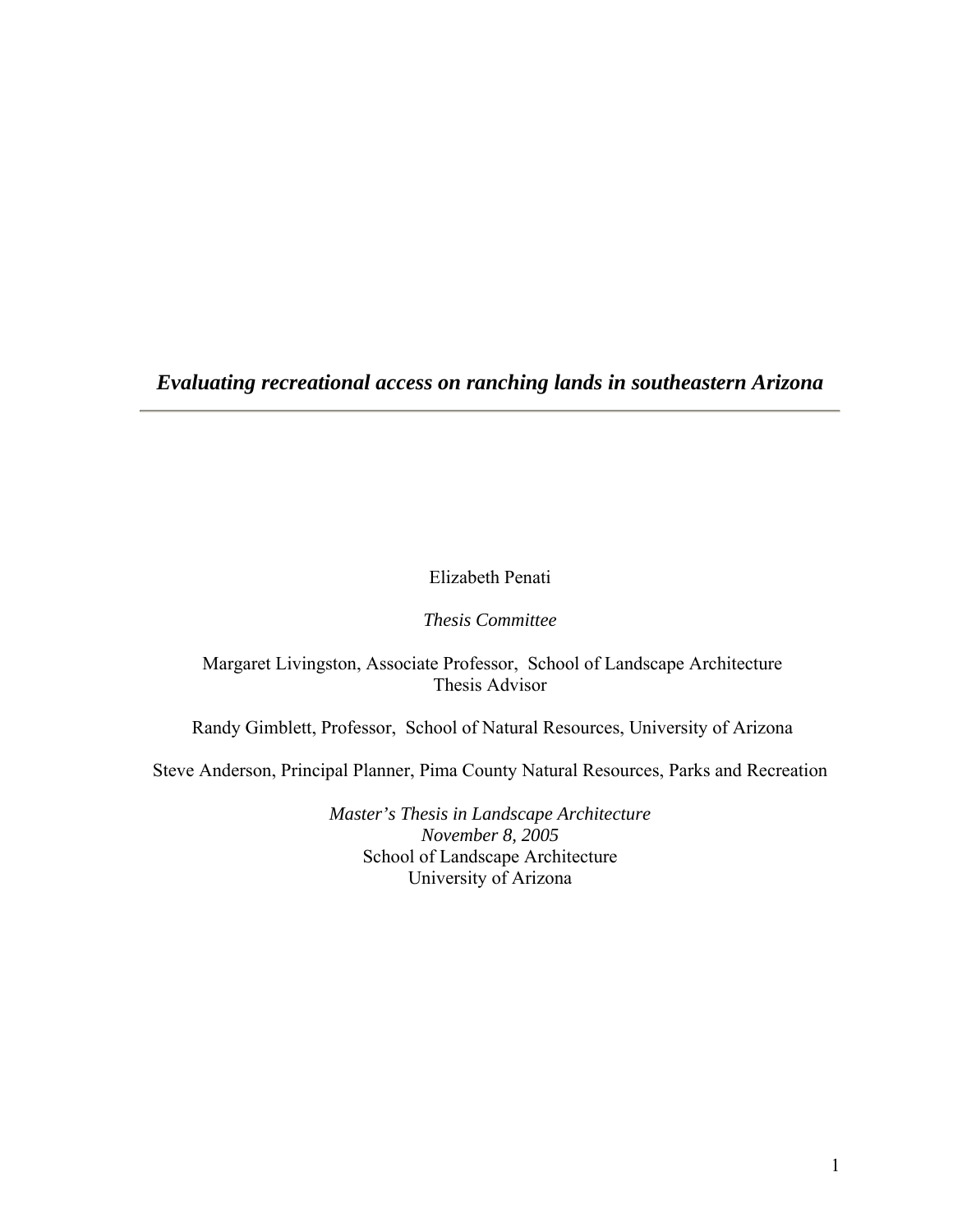# *[LIST OF TABLES....................................................................................................................... 6](#page-5-0)*

# *[HISTORICAL REVIEW OF RECREATIONAL LAND USE AND RANCHING](#page-10-0) ................ 11*

| PHILOSOPHICAL PERSPECTIVES OF OUR NATURAL RESOURCES AND RECREATION  12             |  |
|------------------------------------------------------------------------------------|--|
| STUDIES LINKING RECREATIONAL ACCESS WITH STEWARDSHIP OF NATURAL RESOURCES  14      |  |
| <b>RECREATIONAL ACCESS TO PUBLIC AND STATE LANDS IN RESPONSE TO RISING OUTDOOR</b> |  |
|                                                                                    |  |
|                                                                                    |  |
|                                                                                    |  |
|                                                                                    |  |
|                                                                                    |  |
|                                                                                    |  |
|                                                                                    |  |
|                                                                                    |  |
|                                                                                    |  |
|                                                                                    |  |
|                                                                                    |  |
|                                                                                    |  |
|                                                                                    |  |
|                                                                                    |  |
|                                                                                    |  |
|                                                                                    |  |
|                                                                                    |  |
|                                                                                    |  |
| STUDIES AND STRATEGIES FOR MORE EFFECTIVE AND/OR INCREASED ACCESS ON FEDERAL LANDS |  |
|                                                                                    |  |
|                                                                                    |  |
|                                                                                    |  |
|                                                                                    |  |
|                                                                                    |  |
|                                                                                    |  |
| SIGNIFICANCE OF RANCHERS AS A PRIVATE LANDOWNERS FOR ACCESS TO PUBLIC LANDS  65    |  |
|                                                                                    |  |
|                                                                                    |  |
|                                                                                    |  |
|                                                                                    |  |
|                                                                                    |  |
| ARBITRATIONS FOR LAND USE BY THE COURTS AND ELECTORAL PROCESSES 77                 |  |
|                                                                                    |  |
|                                                                                    |  |
|                                                                                    |  |
|                                                                                    |  |
|                                                                                    |  |
|                                                                                    |  |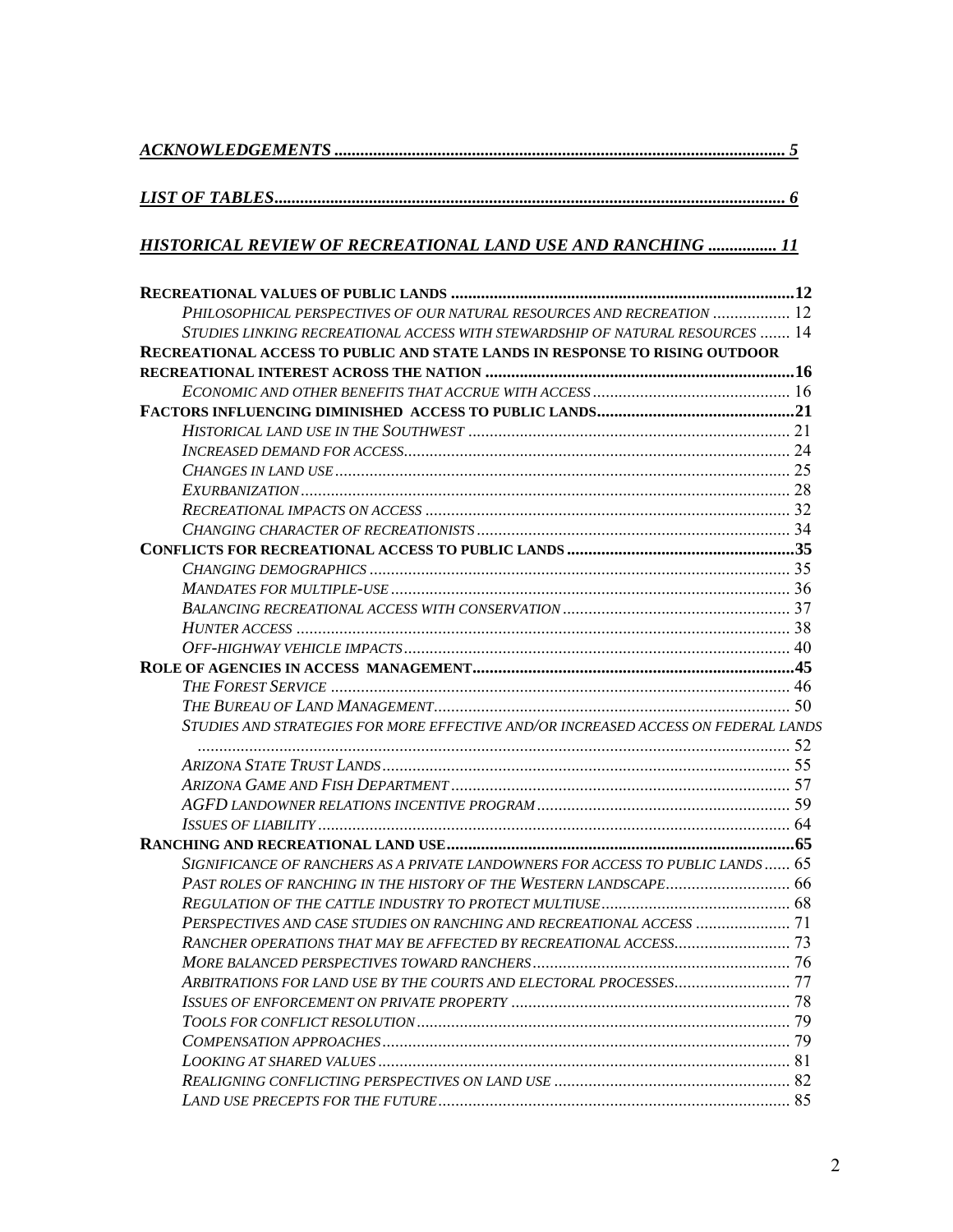| INTERVIEWS OF LAND MANAGERS, RECREATION GROUPS, RANCHERS, LOCAL GOVERNMENT                      |  |
|-------------------------------------------------------------------------------------------------|--|
|                                                                                                 |  |
|                                                                                                 |  |
|                                                                                                 |  |
|                                                                                                 |  |
|                                                                                                 |  |
|                                                                                                 |  |
|                                                                                                 |  |
| c. Discussion of possible reluctance of State and local agencies to actively assist in securing |  |
|                                                                                                 |  |
|                                                                                                 |  |
| a. Advice for collaboration from people who have worked to maintain or build access108          |  |
|                                                                                                 |  |
|                                                                                                 |  |
| a. Top concerns with respect to monitoring and enforcement of recreation on public land 110     |  |
| b. Discussion of a need for educating users toward responsible recreation  112                  |  |
|                                                                                                 |  |
| 5. SPECULATIONS ABOUT THE FUTURE OF ACCESS IN SOUTHEASTERN ARIZONA  113                         |  |
| a. Concerns for changing values of new landowners versus traditional ranch families for         |  |
|                                                                                                 |  |
|                                                                                                 |  |
|                                                                                                 |  |
| 6. SOLUTIONS IN THE INTERACTION BETWEEN RANCHERS AND RECREATIONISTS 117                         |  |
|                                                                                                 |  |
|                                                                                                 |  |
|                                                                                                 |  |
|                                                                                                 |  |
|                                                                                                 |  |
|                                                                                                 |  |
|                                                                                                 |  |
| TABLE 5. MANAGEMENT AND DESIGN SOLUTIONS FOR ACCESS NEEDS (CONT).  153                          |  |
| TABLE 5. MANAGEMENT AND DESIGN SOLUTIONS FOR ACCESS NEEDS (CONT).  154                          |  |
| TABLE 5. MANAGEMENT AND DESIGN SOLUTIONS FOR ACCESS NEEDS (CONT).  155                          |  |
|                                                                                                 |  |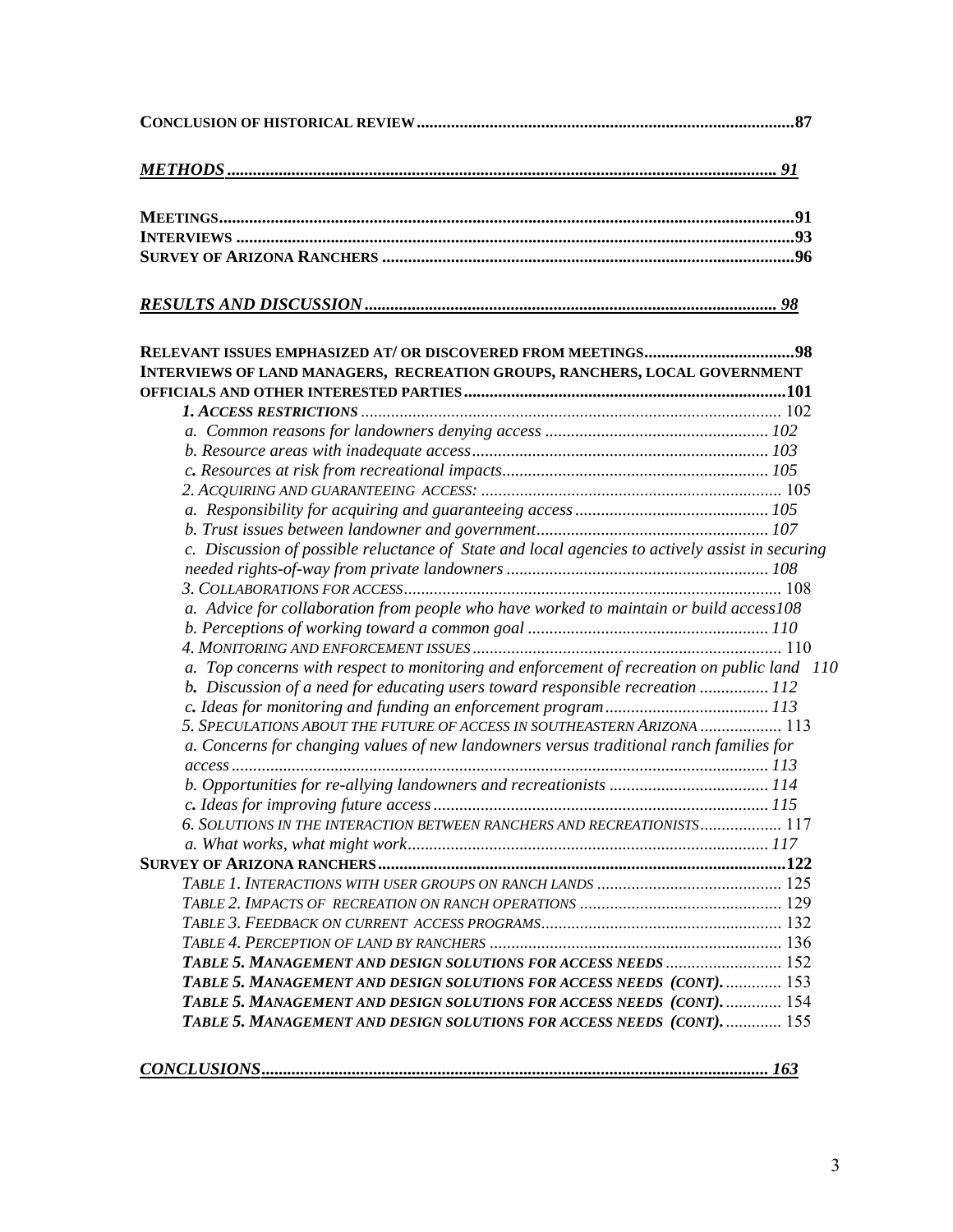|--|

### *[APPENDIX B: DETAILED RESPONSES TO INTERVIEW QUESTIONS](#page-170-0) ...................... 171*

| 5. SPECULATIONS ABOUT THE FUTURE OF ACCESS IN SOUTHEASTERN ARIZONA  189 |  |
|-------------------------------------------------------------------------|--|
| 6. SOLUTIONS IN THE INTERACTION BETWEEN RANCHERS AND RECREATIONISTS 194 |  |

### *[APPENDIX C: RANCHER SURVEY COVER LETTER AND SURVEY](#page-196-0) ........................... 197*

### *[APPENDIX D: FEDERAL QUESTIONNAIRE ADDRESSING INADEQUATE ACCESS \(GAO](#page-201-0)  [1992\)......................................................................................................................................... 202](#page-201-0)*

| APPENDIX E: 1993 ARIZONA GAME AND FISH DEPARTMENT FOUR-OUESTION |  |
|-----------------------------------------------------------------|--|
|                                                                 |  |
|                                                                 |  |

### *[APPENDIX F: REGIONAL AND LOCAL PARTNERSHIPS FOR ACCESS.................... 206](#page-205-0)*

### *[APPENDIX G: PARTNERING TO MAINTAIN THE VIABILITY OF RANCH LANDS,](#page-219-0)  [PRIVATE AND LEASED....................................................................................................... 220](#page-219-0)*

|--|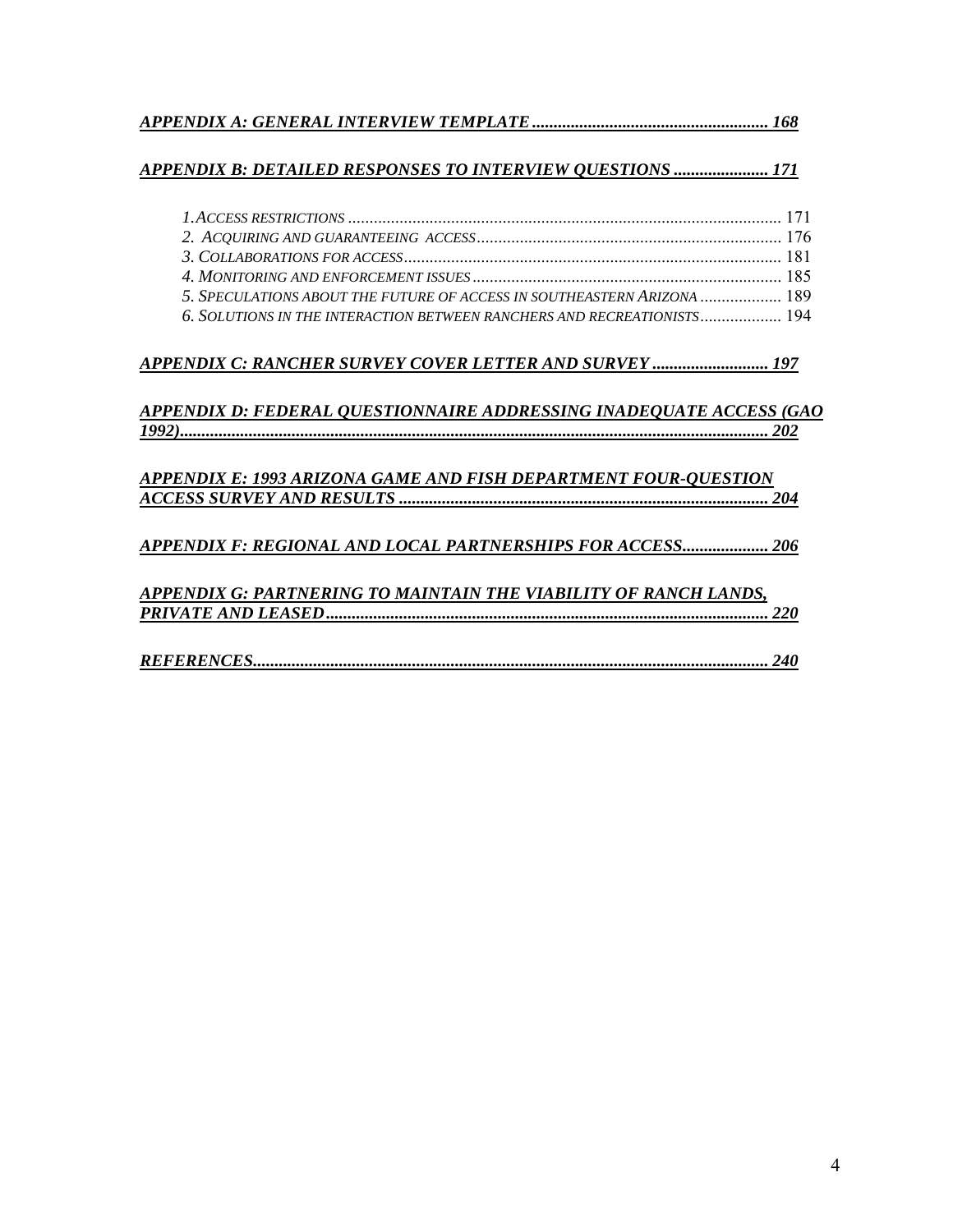# *Acknowledgements*

I am grateful to the School of Landscape Architecture, University of Arizona for its academic and financial assistance, to my committee members, and to the Heritage Grant offered by the Arizona Game and Fish Department which supported, in part, the research and writing of this thesis. To the many agency personnel of that department, the NRCS, Forest Service and BLM I am indebted for without their assistance I would have been unable to pursue this topic. Specifically, I would like to mention Donna Matthews of the NRCS for helping to steer the course of this project. I am indebted to each and every interviewee who spoke, often at considerable length, to explain issues of concern in a heartfelt manner. To each rancher who spent earnest effort in completing a not insubstantial survey, I am sincerely thankful. In particular, I wish to thank Andrew McGibbon of the Southern Arizona Cattlemen's Protective Association who kindly stepped in at a pivotal moment to disseminate the survey to his organization's members.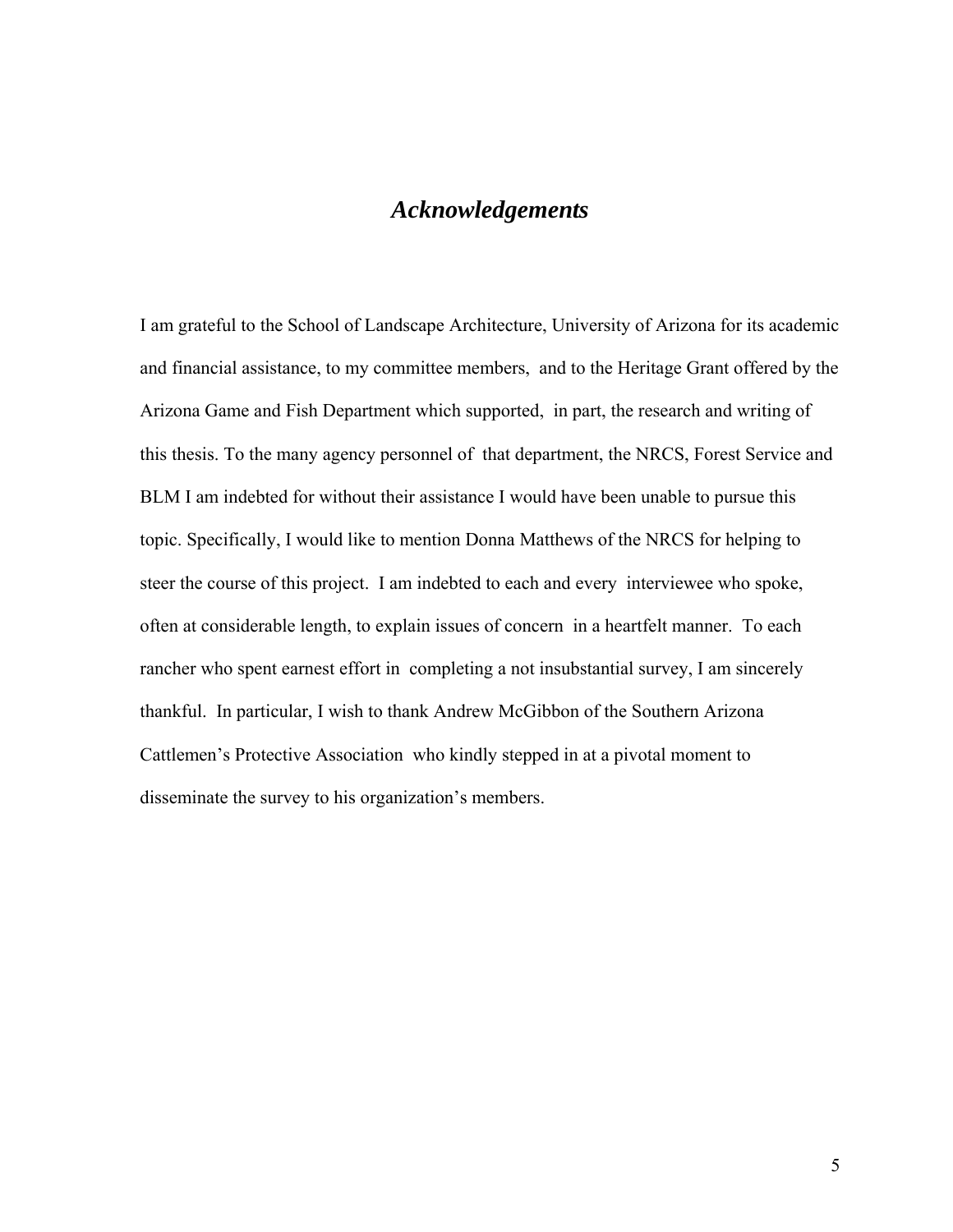# *List of tables*

<span id="page-5-0"></span>

| Table                                                                   | Page |
|-------------------------------------------------------------------------|------|
| 1. Interactions with user groups on ranch lands.                        | 125  |
| 2. Impacts of recreation on ranch operations                            | 129  |
| 3. Feedback on current access programs                                  | 132  |
| 4. Perception of land by ranchers                                       | 134  |
| 5. Summary chart of management and design solutions<br>for access needs | 153  |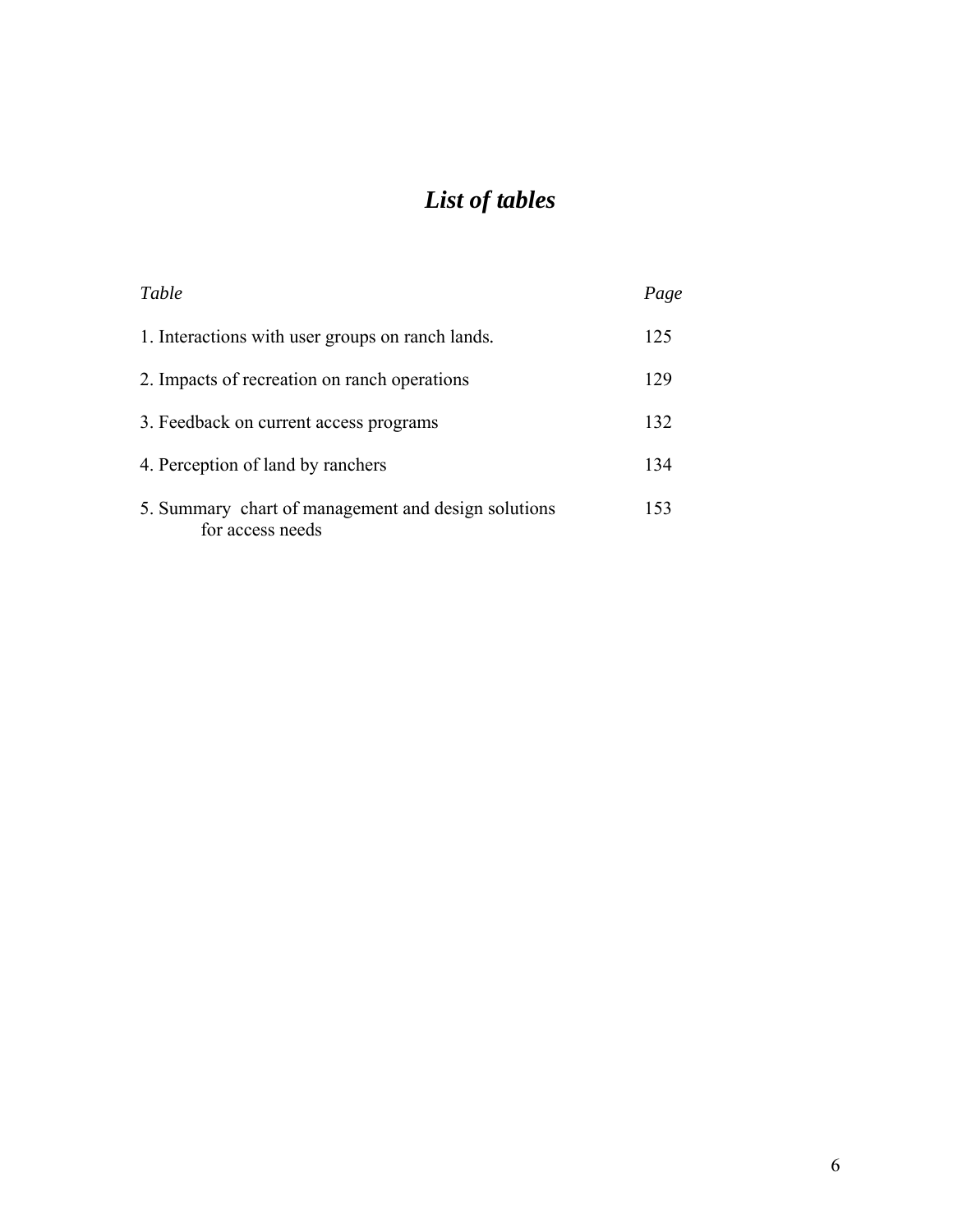### *Introduction*

Protecting public access to public lands is a significant challenge to land managers in the western United States, particularly so in light of the spectacular recent growth that shifts land use from an agricultural to a residential base. Other times in the past 150 years have been marked by equal or greater growth, but the magnitude and the extent of the landscape change today is startling. The public land pattern throughout the ten western states has become fragmented through historical lands actions including issuance of homestead patents, patented mining claims, railroad grants, state in-lieu selections and other grants. The mythic appeal of recreational access to Western public lands persists in attracting record numbers to these lands while access shrinks. As an exceptionally high proportion of Arizona lands are public and held in trust as State Lands, Bureau of Land Management, National Park Service, Forest Service, Wildlife refuge, and Tribal lands, a current concern exists for a coordinated plan. Based on quantifiable data, the agencies are moving to partner on issues of preserving green space, restoring degraded lands and providing increased recreational opportunities. In 2003, a memorandum of understanding entered into by federal land management agencies and sportsman's groups alerts officials to access restrictions and recognizes the benefits recreational access can bring to wildlife management and fee revenue for resource protection.

There are many categories under which access problems fall. Briefly, without assigning any priority to the degree to which they limit public access to public lands may be any of the following situations. Federal Wilderness proposals may limit recreational access, particularly with respect to motorized vehicles. Federal land management staff may limit public access through personal interpretation of federal regulations or other concerns.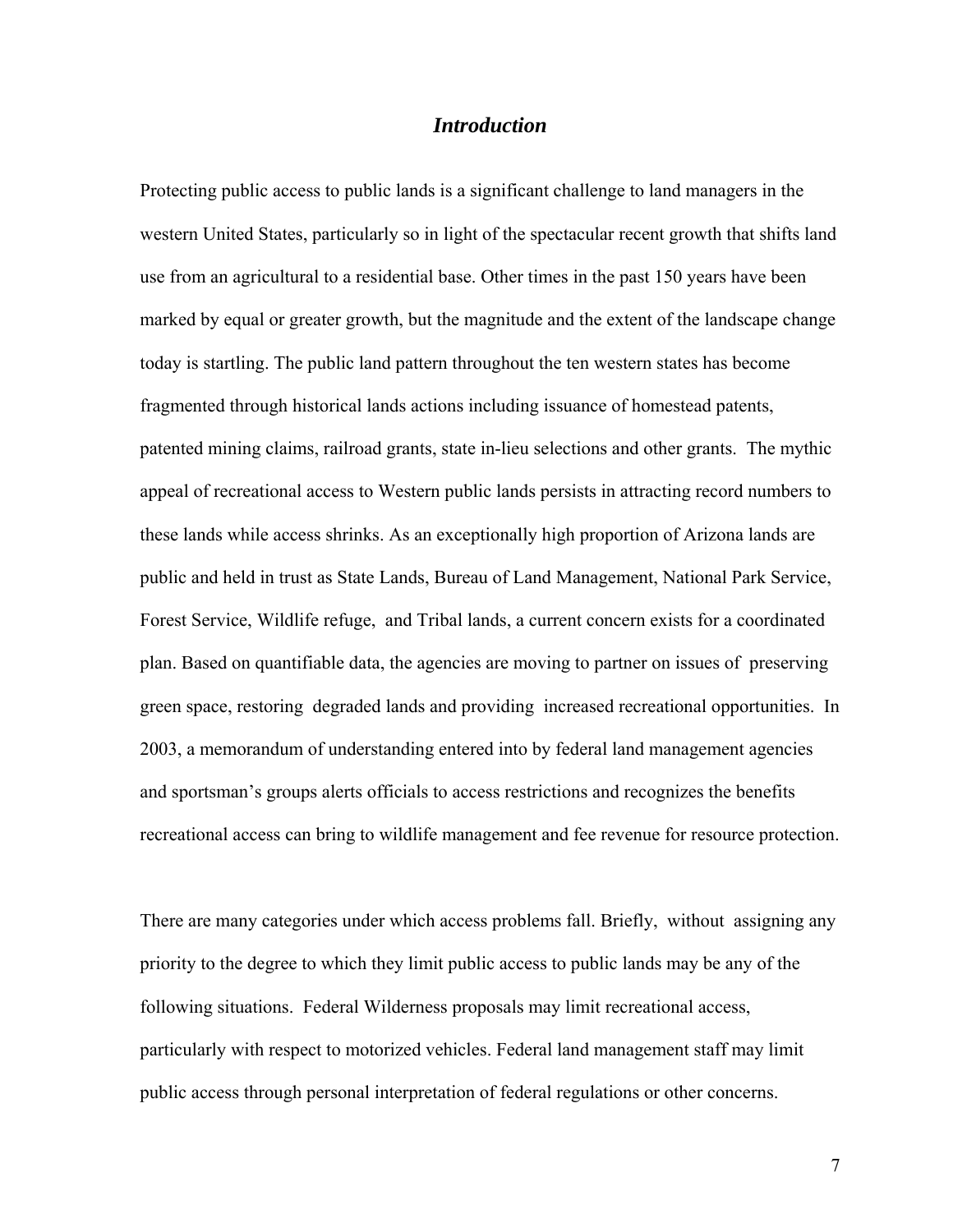Environmental groups may work to restrict recreational access due to concerns for biodiversity protection or other agenda. Private property owners bordering public lands may attempt to privatize access by excluding and/ or discouraging public access points to these lands. Developers that own land adjacent to public land may wish to capitalize on this proximity by providing exclusive access to these lands for their clients only. And, ranchers through the common positioning of their deeded lands near public lands and their use of nearby federal lands for grazing, may discourage and/or preclude public access. This last category is the heart of this thesis.

The rancher has played more than a symbolic role in the history of the West holding dominion over the majority of privately held lands and their attached grazing allotments of public and state lands. Although this legacy is changing as development is converting many of these agricultural lands into ranchettes, ranchers continue to serve a key role in shaping the future of the west. The geographical positioning of ranch headquarters in the valley lands leads to surrounding public lands, up slope. During primary settlement, a small number of ranchers often came to dominate the land and water use of entire watersheds. And, as principal holders of large expanses other than public lands and because their grazing fees help to maintain these lands, with improved integrated management practices, they have a role as stewards of open space. Yet many are struggling financially, while the looming threat of development on their lands persists. Granting access through their lands to public lands may often present an additional burden to an already precarious practice. Public agencies such as Arizona Game and Fish have been very active in developing a triad of programs for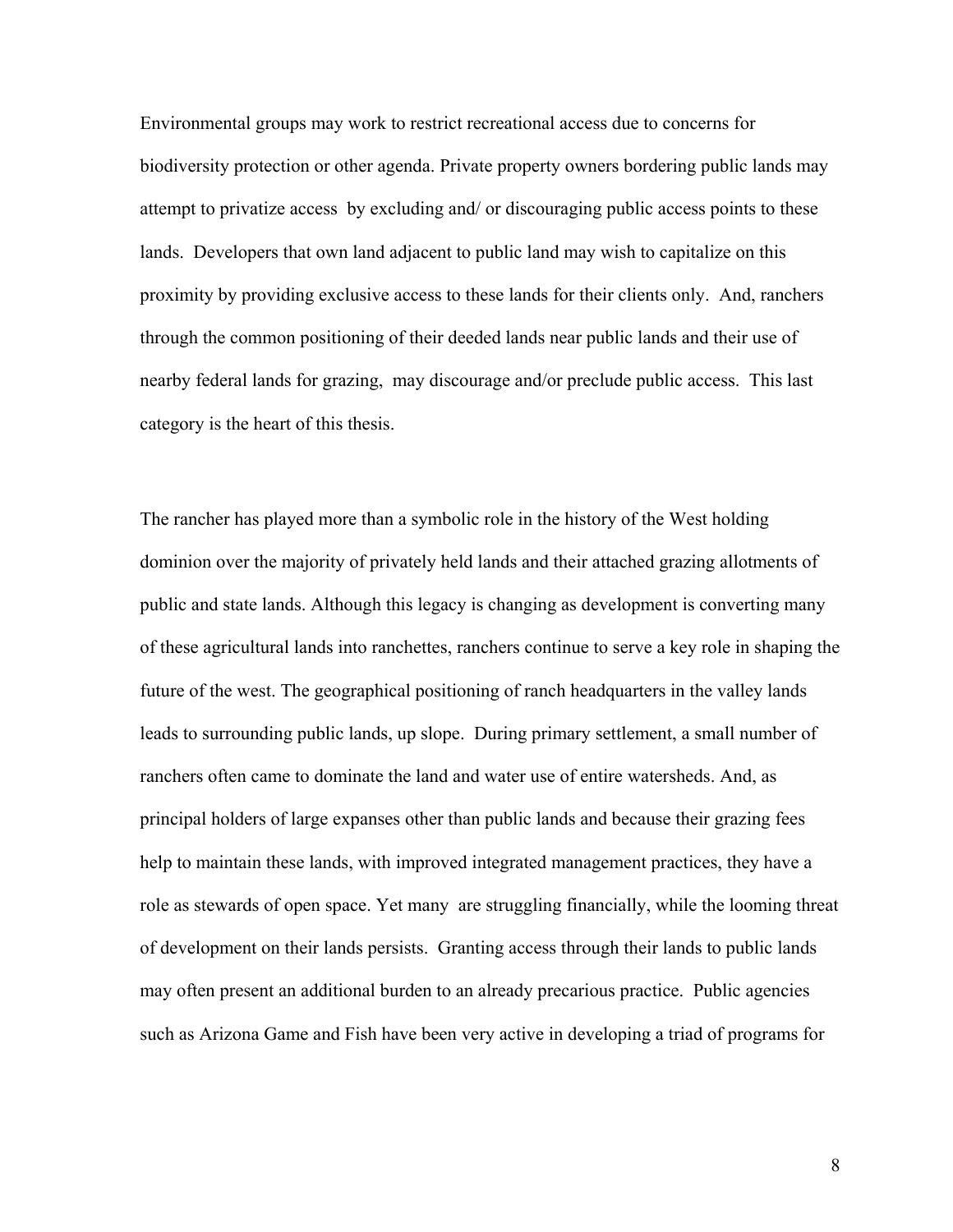landowner relations in response to conflicts that have arisen among recreationists and private landowners.

The first part of this thesis is a historical review explaining how Arizona has arrived at it's present point where the state's citizens and visitors exercise a high demand for recreational access while in some cases ranching landowners are increasingly reluctant to grant it. The review documents historical and current issues of recreational access for the American public. The cause of diminished access and current conflict for remaining points of public access were also explored. A discussion of the historic role of ranching to the West and collaboration with these landowners to protect access and the natural resources of Arizona completes the chapter.

The research goal of this thesis was to identify current access issues of public lands in Southeastern Arizona and examine them from as full a range of perspectives as possible: as seen by land managers, environmentalists, recreation groups, local government, planners and development interests as well as the most relevant private landowner (for reasons to be discussed later in the thesis) in southeastern Arizona, ranchers. After these issues were identified, a further objective was to pose possible solutions to problems these issues presented.

There were three different research methods used in this thesis. Interviews were conducted with various users and land use planning groups addressing recreational access. Relevant local presentations and symposia on strategies for partnering in Arizona were summarized to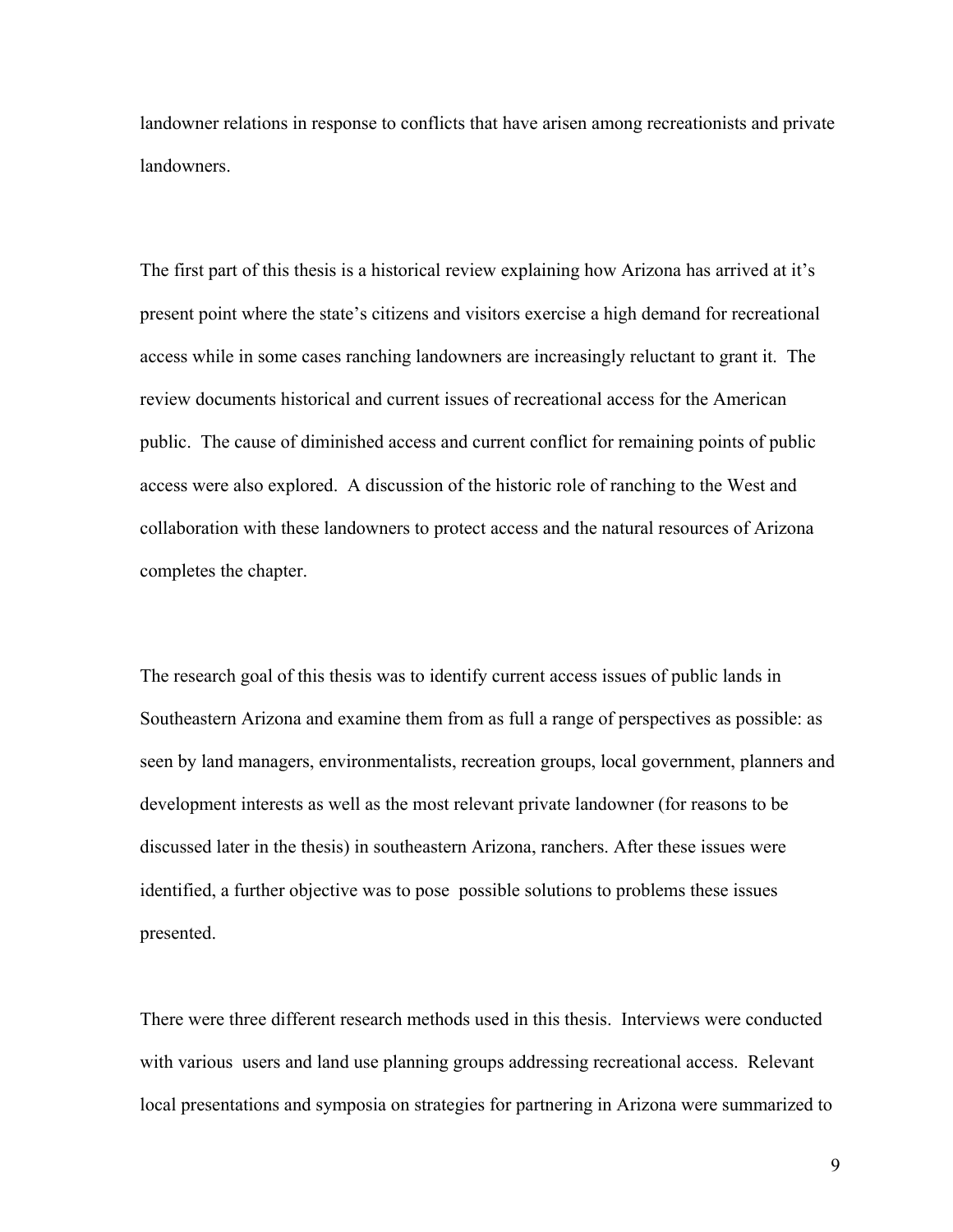emphasize current ideas for promoting access. The third method focused on use of a survey to assist land management agencies in furthering their current efforts by identifying issues ranchers have related to granting public access. The survey also sought to measure relative levels of concern for these issues.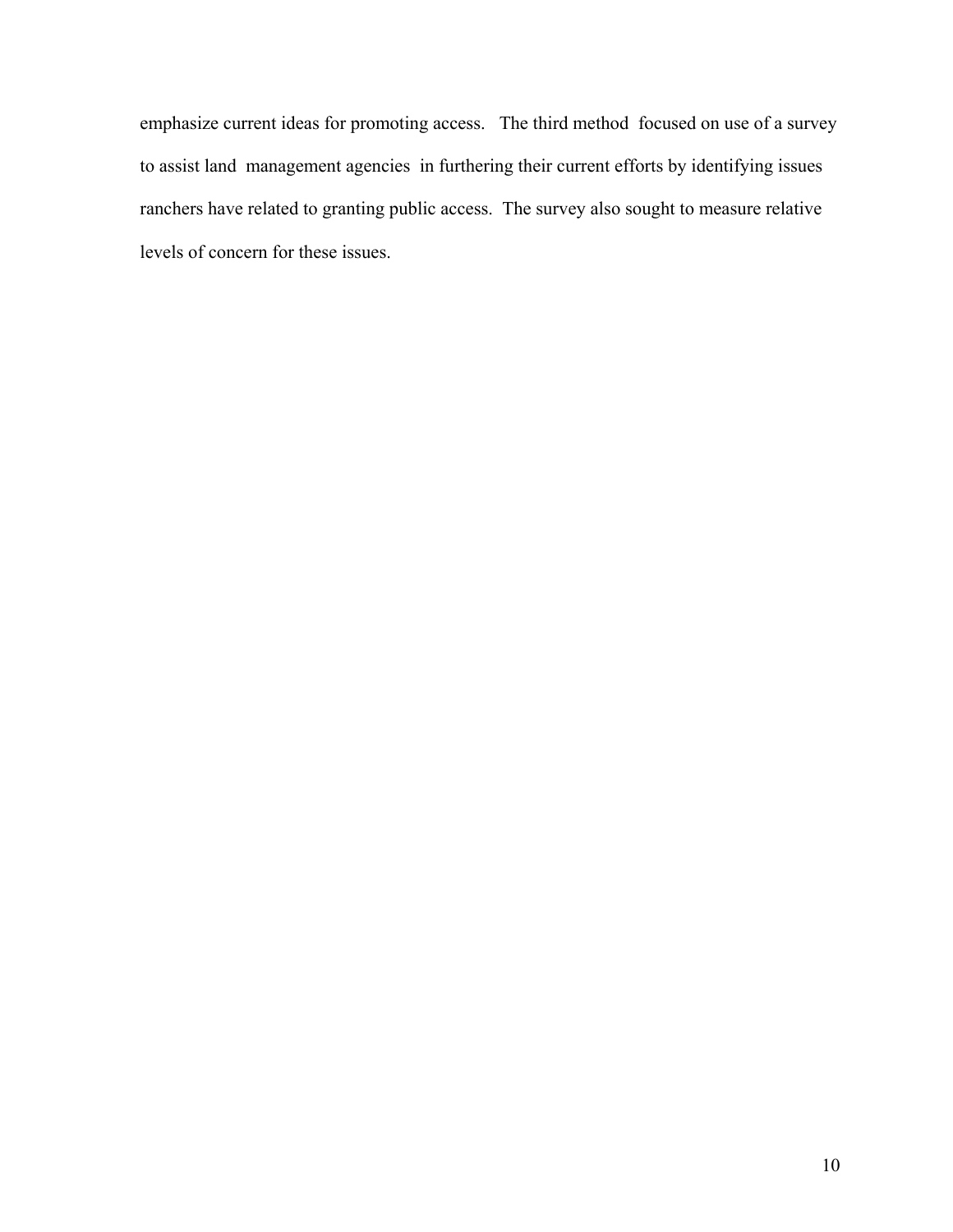### *Historical review of recreational land use and ranching*

<span id="page-10-0"></span>Over 25 years ago, in a report proposing a new model act for access liability and trespass, Church (1979) introduced his report with words I include here as a fitting way to introduce this paper: "it is ever more obvious that there are finite limits to the natural resources of the United States. As the country's human population continues to grow, and individual affluence and leisure time increase, so too will uses of and demands for natural resources.....Perhaps the most precious of all natural resources is the land itself. This is where the gravest competition for use is likely to occur.... There was a time in the United States when pressure for recreational use of rural lands was not great, but that time clearly is past ". Numerous reports suggest that public access to federal lands is inadequate, but there is relatively little quantitative information to refute or verify this perception (Congressional Sportsmen's Foundation and the Wildlife Management Institute. 2002). The phrase "access to public land" refers to a complex array of intermingled issues. As populations have increased more attention and value is placed on recreational and other uses of the public lands.

The issue of access is not new and concerns have been expressed in various forums for more than 40 years. More than a decade ago, Congress requested that the General Accounting Office (GAO) review the adequacy of public access to land managed by the USFS and the BLM. The GAO subsequently published a report, estimating that 50.4 million acres (14%) of these lands had inadequate access (GAO 1992). Throughout the West there are indications that some purchases of private properties are done so with the deliberate intent of controlling access to adjacent federal lands for fee hunting and other for-profit or personal motives (The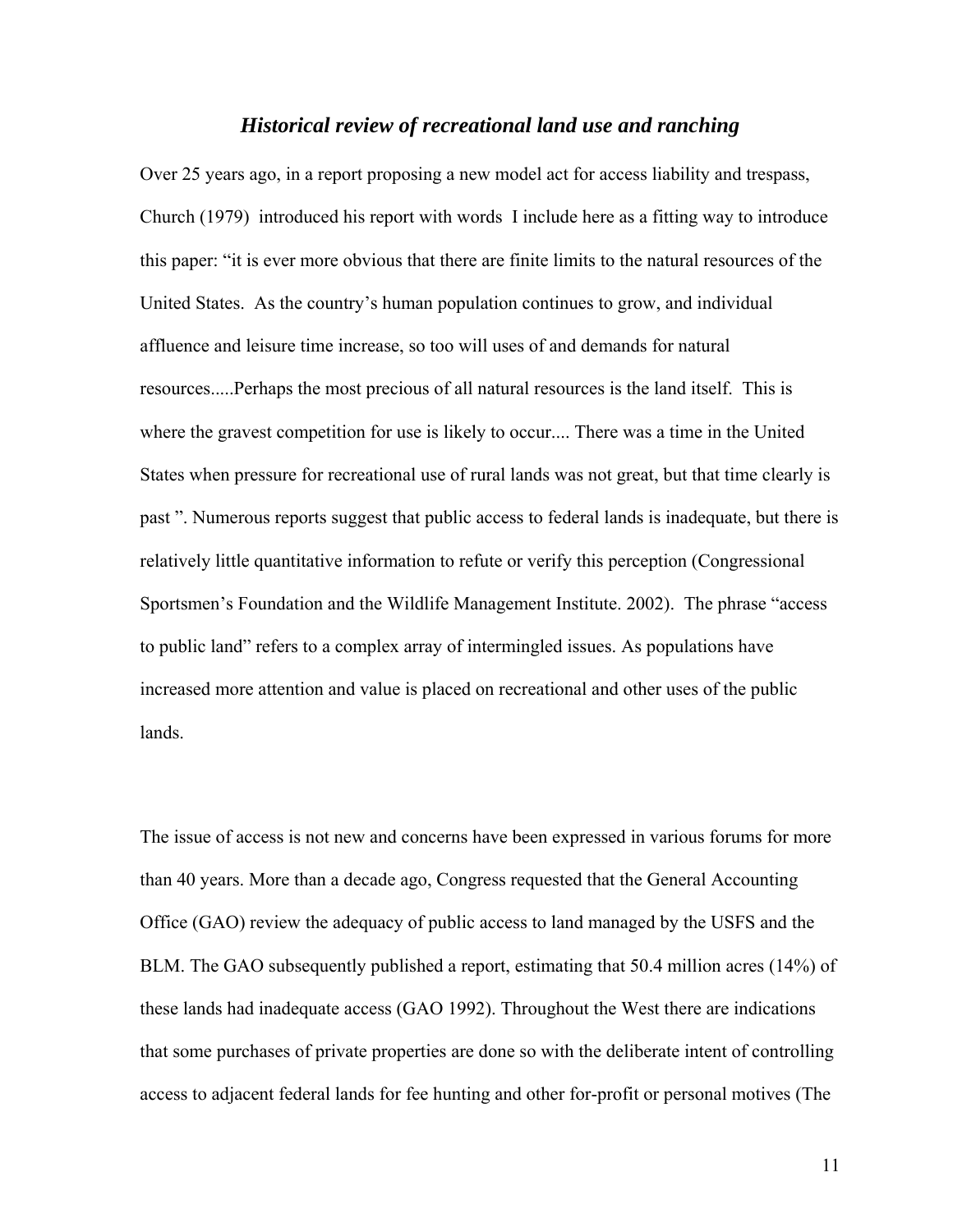<span id="page-11-0"></span>Foundation for Public Lands 2002b). Past studies recommended that agencies systematically collect information on access trends and types of restrictions as well as solutions to access issues. Unfortunately, this information has not been collected at a national or regional level. As a result, most information available is anecdotal or limited to small, specific areas (Congressional Sportsmen's Foundation and the Wildlife Management Institute 2002).

Much of this recreational access occurs on land managed by the U.S. Forest Service (USFS) or the Bureau of Land Management (BLM). Collectively, the USFS and the BLM manage over 455 million acres, with 191 million acres of national forests under the jurisdiction of the USFS and 264 million acres of BLM controlled land. It is expected that approximately 150 national forest plans and 160 resource management plans for lands managed by BLM will be developed during this decade and since these plans typically remain in affect for at least 15 years before revision, the time is neigh it seems to address access in these plans for the vast expanse of lands in question.

## *Recreational values of public lands*

#### *Philosophical perspectives of our natural resources and recreation*

Only in the last moment, in terms of the scale of human history, has the idea prevailed that people could flourish apart from the rest of the living world (Wilson 1992, 349). E. O. Wilson originated a new term to describe our attachment to the earth that we still carry as part of our evolution from nature, biophilia. Nature persists in our hearts, in our souls and in our heads. In his writings, Aldo Leopold, like William Wordsworth before him, conceived of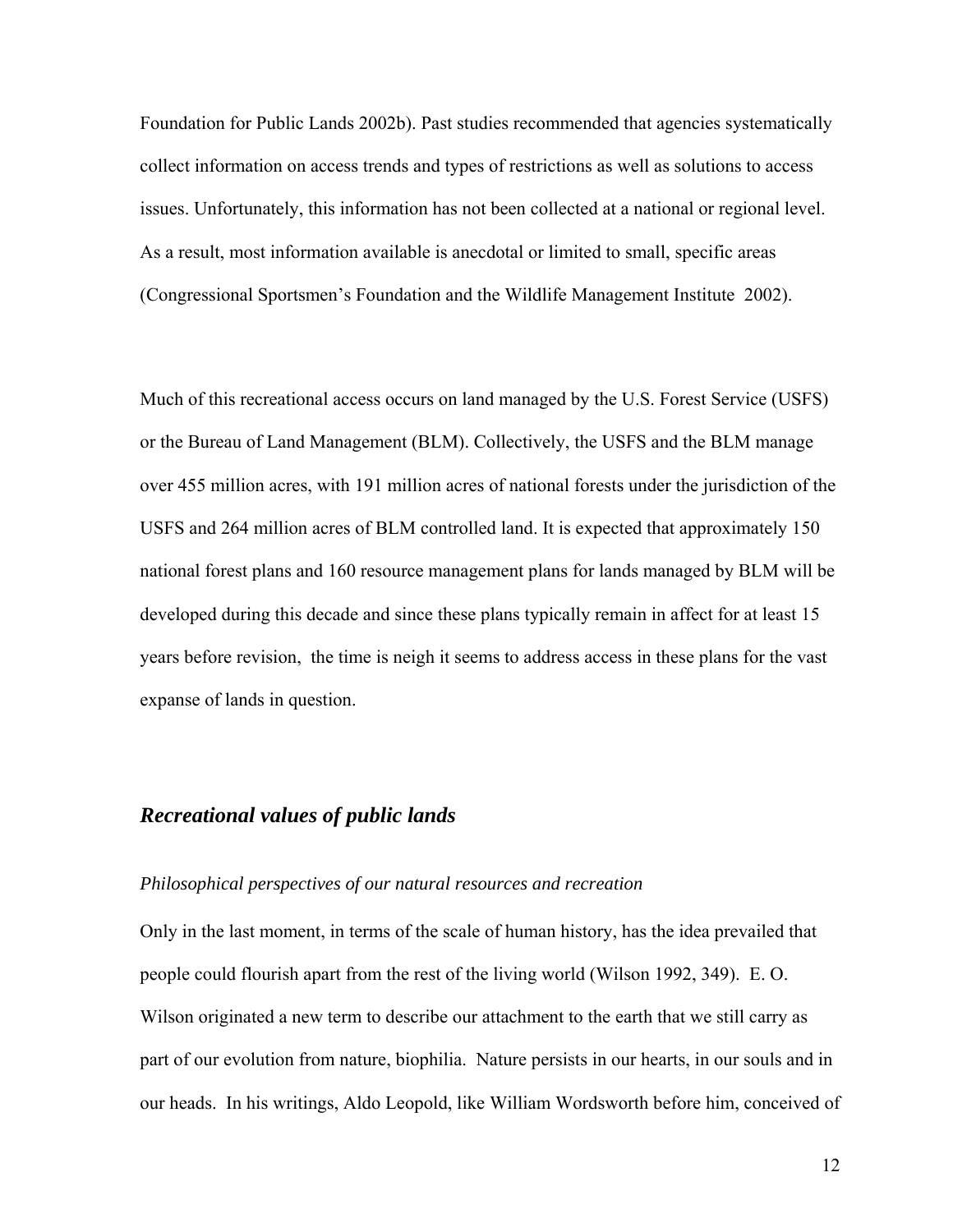outdoor experience as not a mere diversion but as a portal or perception through which man might enter, a link to a world of nature "of necessity for the human animal" and a way to engage upon a more balanced relationship with the land. Recreation offers the chance for querying the "transitory and contingent nature of culture" (Oelschlaeger 1995).

The American Southwest interested Leopold in terms of how boundaries and survey lines arbitrarily divide the American people (Knight 2002b). Federal, state, local and private jurisdictions as they exist now cross ecological boundaries in random ways leaving private and public lands "entwined ecologically, politically, culturally and economically "(Knight and Landres 1998). For Leopold, boundaries of ownership may dissolve as one walks across property lines between private and public lands. That some lands are public is a right all citizens have inherited by virtue of our country's independence. Private lands exist by the additional decree of the Bill of Rights, are imbued with privilege and so are different (Knight 2002b). Americans have traditionally viewed land as property: in the Constitution Knight (2002b) points out the word *property* is used but the word *land* is not. If land is conceived of in terms of ownership then the emphasis is from the very beginning focused on one's rights to that land.

But Americans may be rethinking our connection with the land. Knight (2002b) writes of his ranching neighbors, the Roberts, who have been on the land for five generations in Livermore, Colorado. Their goal like many is to keep their ranch in agriculture and out of development. Catherine and Evan's reply to a question of how they view their ranch reveals this sentiment:" We have never felt like we owned the land, we have always felt like it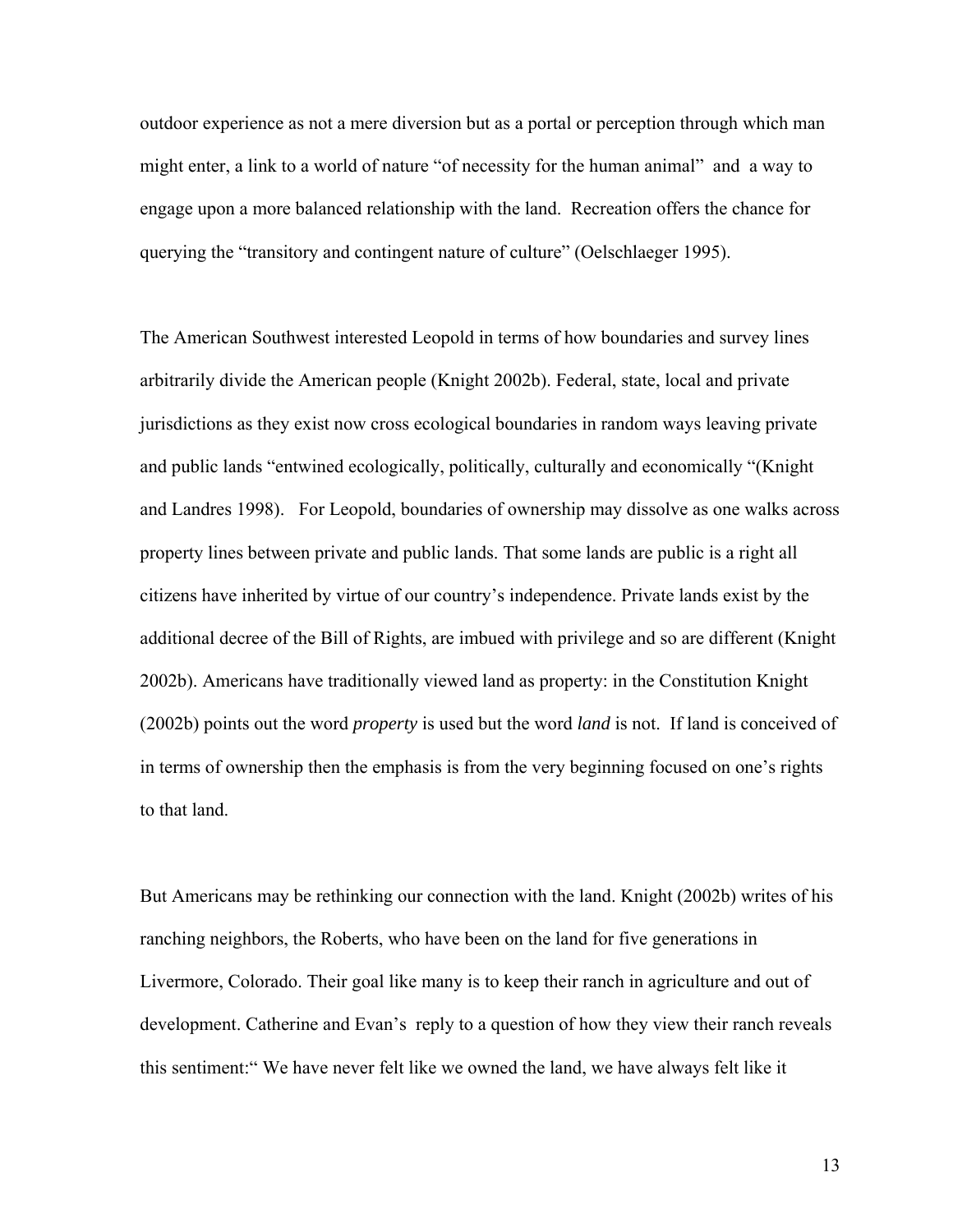<span id="page-13-0"></span>owned us." The Roberts believe that there are two kinds of Americans today, the "takers" and the "caretakers" It is the caretakers in which category the Roberts would place themselves and other conscientious rancher who place the land out of reach of exploitation.

For Richard L. Knight, Professor of Wildlife Conservation at Colorado State University and acclaimed activist for land stewardship, we are at a turning point for determining how we as a nation interpret the inherent values of property. Knight considers that for Americans issues of rights and responsibilities toward our land in the public domain have always been controversial. For much of the country's early history the government was interested in settling the land and so intent on giving lands away. Ever afterward, judging the appropriate use for these public lands has been on ongoing debate. Whatever recreation means now to Americans it might instead become part of a vital process for re-creating ourselves and our culture, an opportunity for entering into the land community of Leopold (Oelschlaeger 1995).

### *Studies linking recreational access with stewardship of natural resources*

Access to public lands is seen as significant as a possible tool for realizing human potential for self-understanding. In speaking of the importance of the Americans Outdoors Program, a bipartisan legislation to protect the nation's fish and wildlife programs, John Baughman, Executive Vice President of the International Association of Fish and Wildlife Agencies, addressed the connection between the practice of outdoor recreation and stewardship of our resources: Baughman stated that wildlife-related recreation fosters a greater public understanding and appreciation for conservation (International Association of Fish and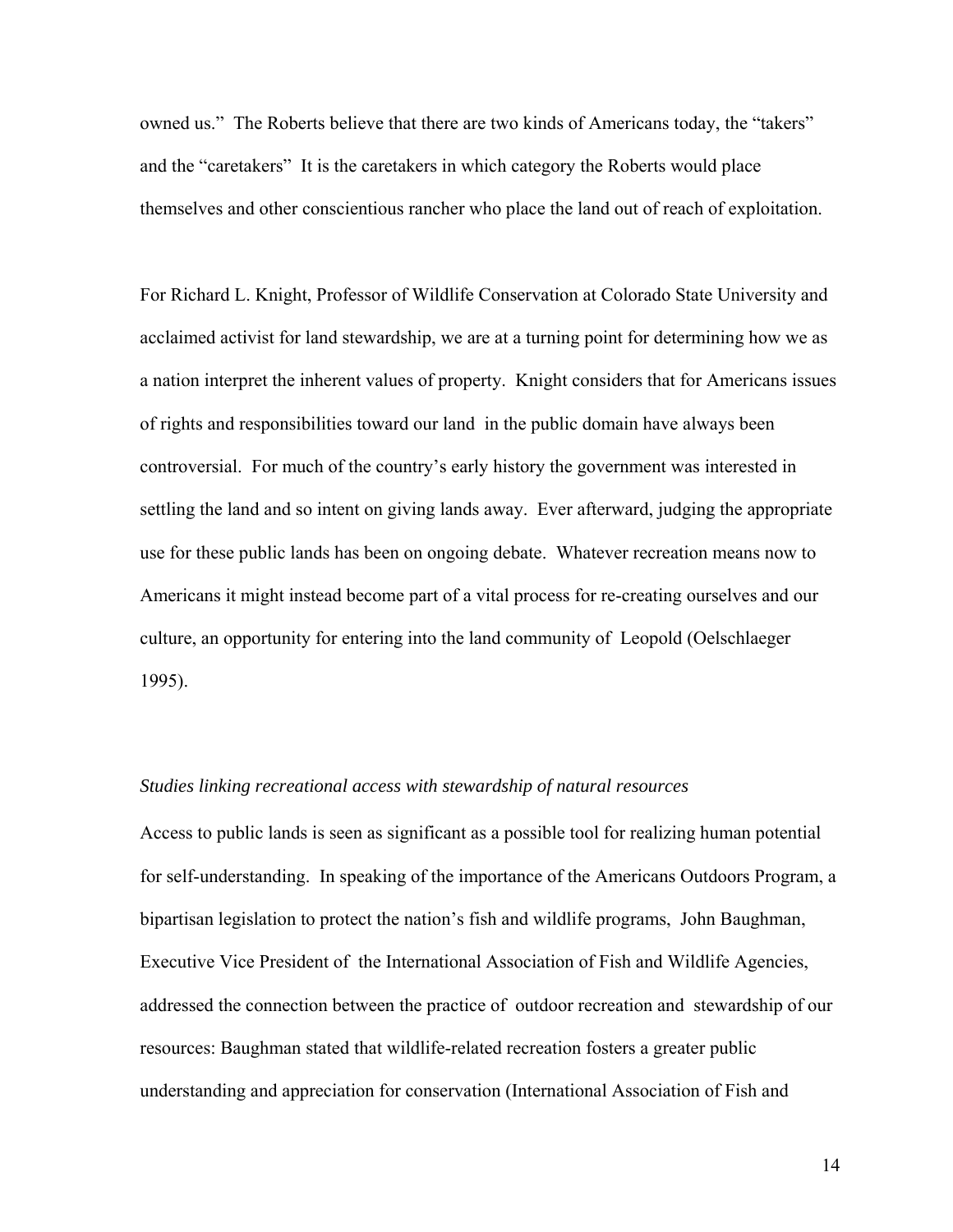Wildlife Agencies 2004). Surveys by Roper Research have for years shown widespread recognition on the part of the American public for the contribution to quality of life that participation in outdoor recreation brings. The public links recreation to overall happiness, family unity, health, improved educational opportunities and deterrence of crime and substance abuse (Roper Research 2004).

The Keystone Center (1989), a non-profit organization in the Rocky Mountains of Colorado which facilitates resolution of national public policy conflicts through a dialogue process for consensus, writes that while many Americans are fiercely protective of natural resources, even though they might not have the opportunity or ability to use them directly, for others the " inability to reach federal lands will eventually result in their caring less about that land and the resources it supports." In fact, significant utilitarian recreational use may limit the vulnerability of wilderness as seen by one of the most egregious examples: the dam and reservoir on the Tuolumne River in Yosemite's Hetch Hetchy Valley voted by Congress in 1913 to bring water to San Francisco. Sellars (1997, 17) believes the National Park idea persisted and took hold because it was in fact fundamentally utilitarian. Preservation of the large expanse of public lands has seemed to be contingent on their development for public use and enjoyment. Consider this within the framework of access to a public land. What drives most people's choices concerning resource preservation is a concern for resources that they personally enjoy consuming, viewing, or simply knowing exist (Loomis, 2004, 6).

If support for resource management lessens neighboring communities and regional economies could be affected: especially where they are heavily dependent on utilization of resources such as timber, minerals, wildlife or perhaps, most likely, tourism (The Keystone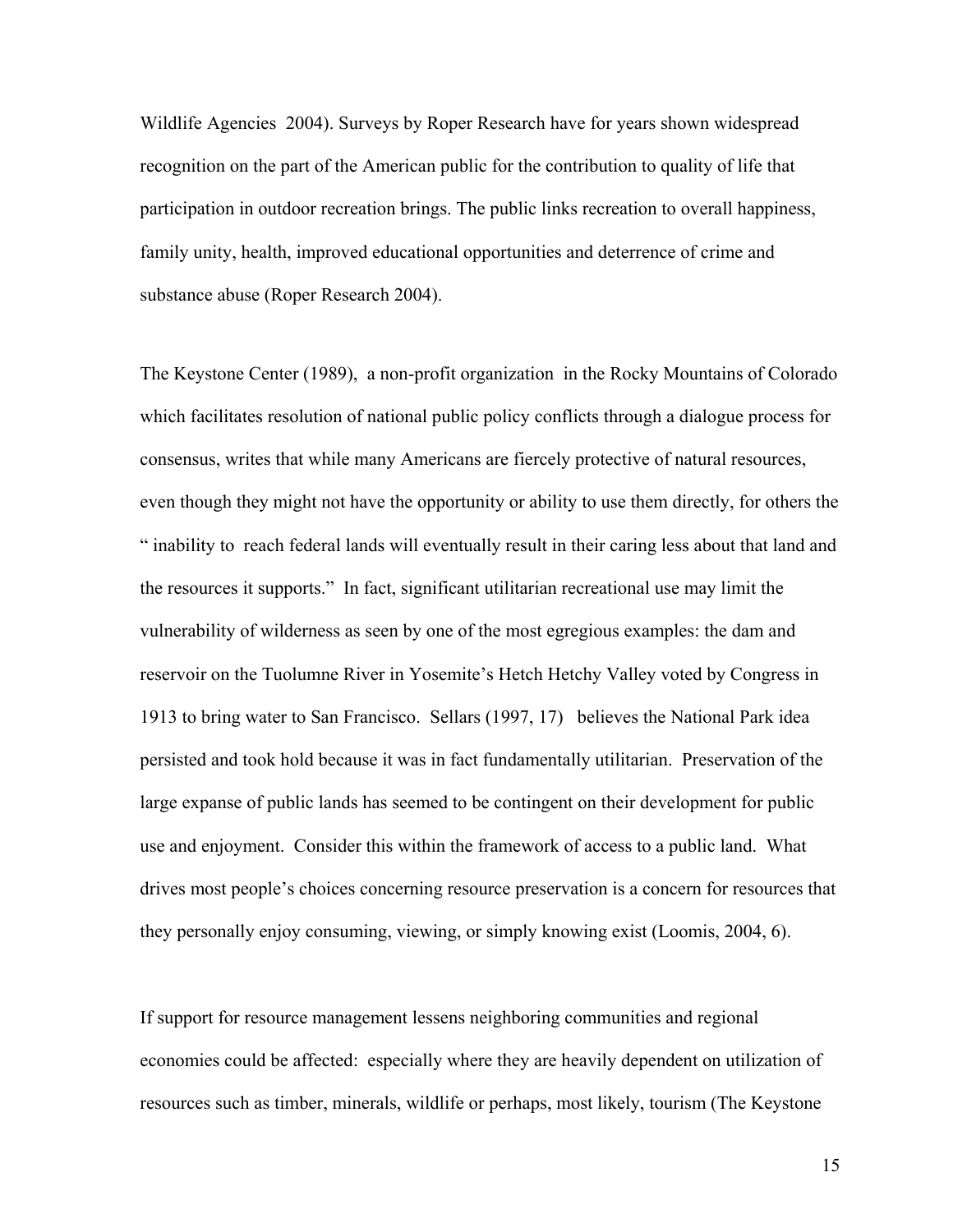<span id="page-15-0"></span>Center 1989). An ancillary repercussion could be a drop in land values for those private lands whose value is now enhanced by wildlife and other resources nurtured on adjacent federal land.

# *Recreational access to public and state lands in response to rising outdoor recreational interest across the nation*

### *Economic and other benefits that accrue with access*

Recreational access brings an array of practical benefits such as economic stimulus and, through hunting, the maintenance of healthy wild- animal populations. Wildlife-related recreation is one of the most popular forms of recreation in the United States. The U.S. Fish and Wildlife Service (USFWS) is gearing up for increased recreation in the future: a 50% increase in public recreational visits to USFW service lands is expected by 2009 (USFWS/DOI 2002). In 2001, 82 million people participated in hunting, fishing and wildlife watching. [By comparison, total attendance in 2001 for all major league baseball and professional football games was not substantially more at about 89 million (USFWS/DOI 2002).] Over 66 million people took part in some form of wildlife watching such as observing, feeding and photographing wildlife (in contrast to consumptive wildlife recreation such as hunting or fishing). This figure understates the interest since it includes only *primary*  participants in wildlife watching, an activity for which the primary reason for the trip, activity or expenditure is wildlife-related (USFWS/DOI 2002). In Arizona, the number of participants in wildlife watching was found to be 1,465,000: 367,00 recreationists were local; and, more than one million were from out of state, a strong indicator for the destination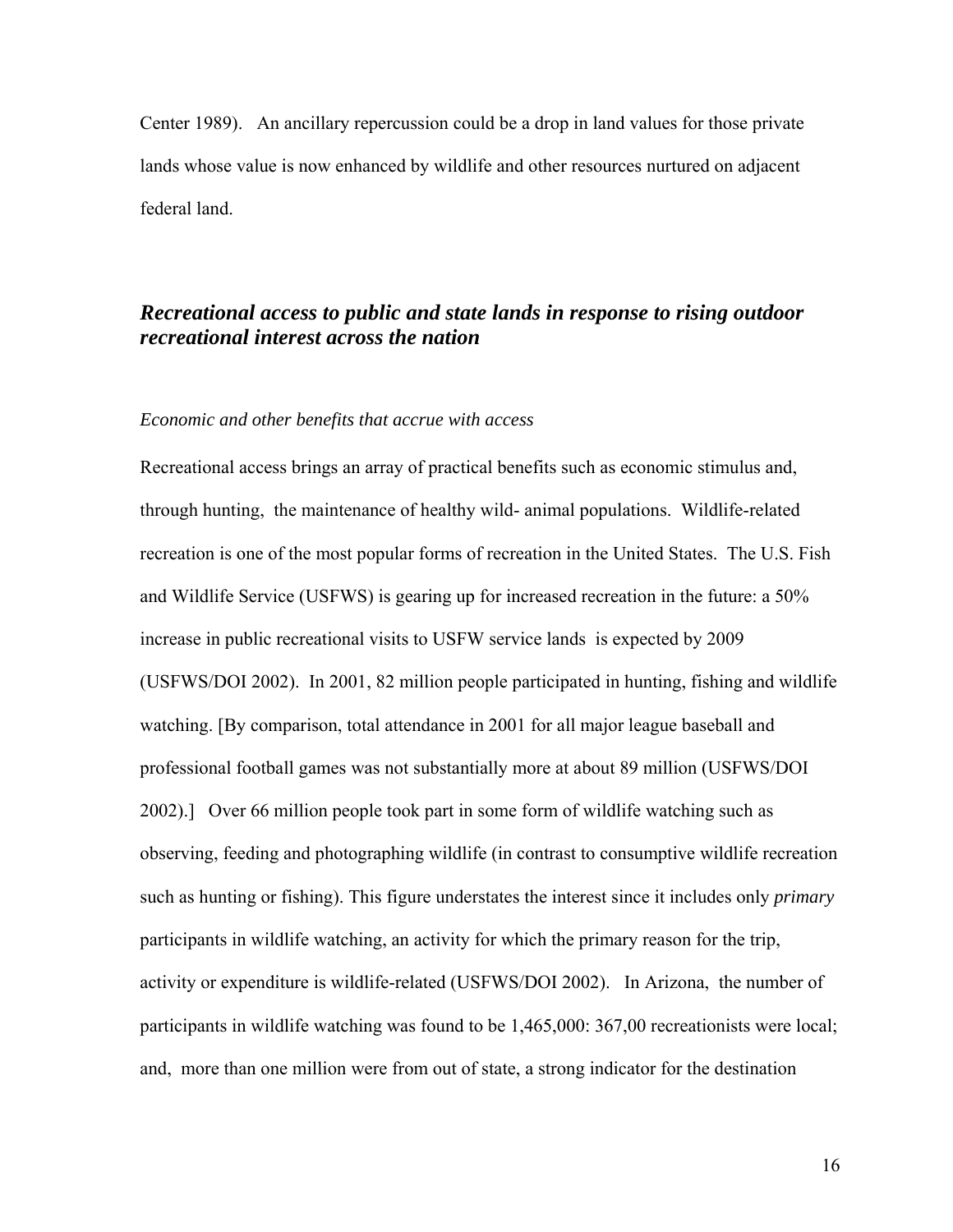status of Arizona for recreation and the importance of the recreational interest there (USFWS/DOI 2002). This interest is expected to continue: tourism indicates the proportion of Americans who hunt or fish has fallen with respect to those that pursue non-consumptive recreation such as swimming, hiking of birdwatching. Adventure-, eco-, and *agri-tourism*  (of particular value to ranchers, as discussed later in the paper) have all risen as have historical and cultural heritage tourism. These are the fastest growing segments of tourism for Europeans and Americans alike (Rottman and Powell 2003). Trends toward nonconsumptive recreation may be troublesome given the role sportsman play in maintaining federal lands.

Federal public lands are an important destination for millions of America's hunters and anglers each year. Federal agencies and others recognize that these hunters and anglers help fish and wildlife management agencies to accomplish specific wildlife management goals. Particularly in regions such as Arizona, where federal public land is a large percentage of the land base, public access to that land seems significant in helping agencies such as the Arizona Department of Game and Fish manage wildlife. Increasingly, some hunters and anglers are reporting that problems with access has lessened their enjoyment of hunting and fishing resulting is a less vigorous pursuit of their sport (Sportsmen's access MOU 2003). Sportsmen anticipate that issues with access will be increasingly problematic in the future (Sportsmen's access MOU 2003).

The benefits of hunting for balancing wildlife populations can be significant. According to research conducted at Utah State University's Jack H. Berryman Institute, wildlife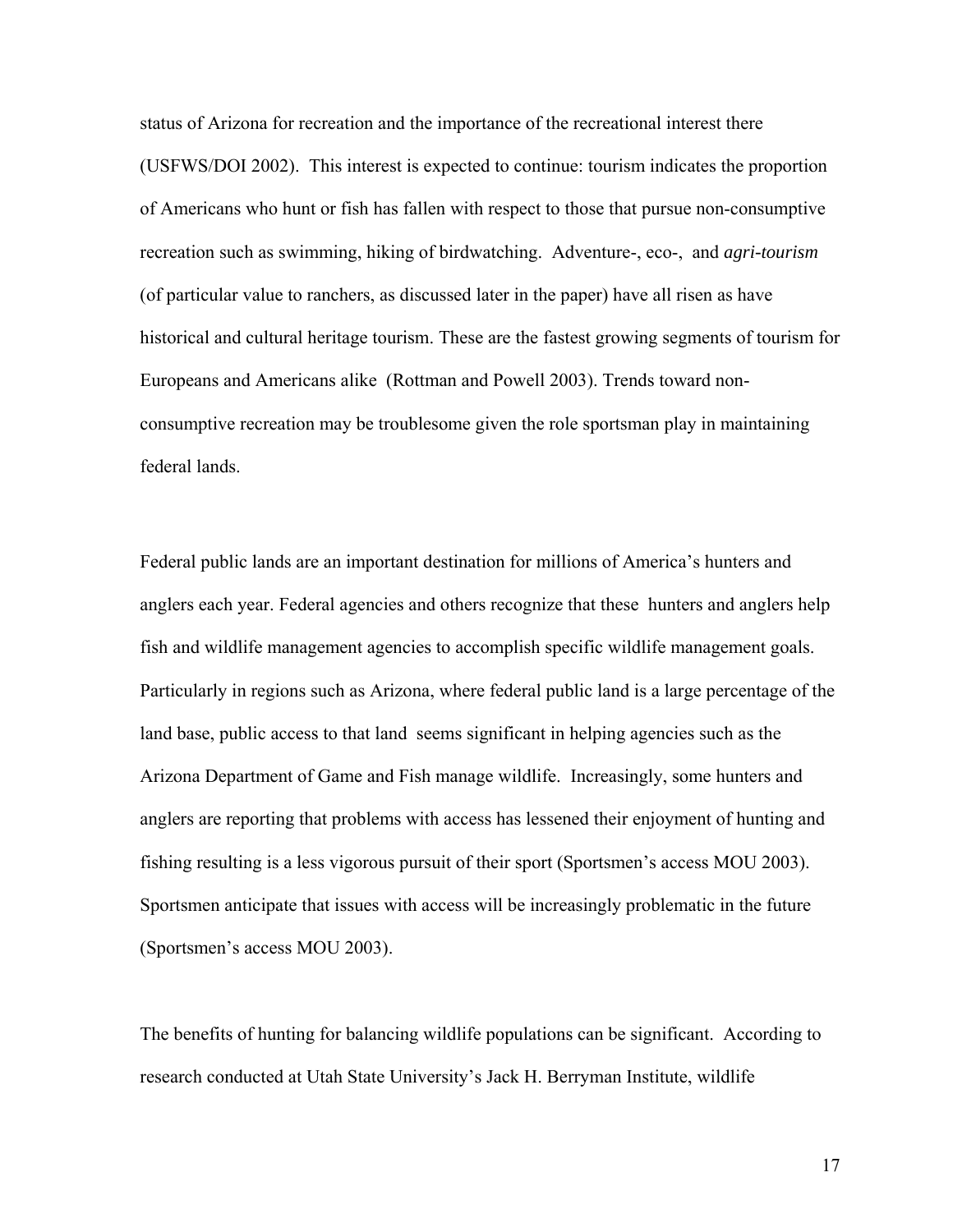overpopulation can have dramatic negative economic impacts (Kenyon et al 1999). Whitetailed deer in the Northeast have caused more than \$665 million dollars in damages annually. In the Southeast, public employees have logged in more than 211,000 man-hours to repair damage caused by beavers. And, across the country, more than six million is spent each year to reduce, alleviate, compensate or repair damage done by coyotes. Wildlife professionals have said that without the ability to hunt or trap, the current population of some species would increase phenomenally. In fact, in response to queries of how much additional funding they would need in order to manage these populations without the help of recreational hunters and trappers, most wildlife professionals report that " no increase in funding would make up for the loss of those two methods" (Kenyon et al 1999). Further, the fact that most recreational hunters and trappers provide their services free of charge [in fact, contribute to the state budgets through licensing fees] predicts that other state wildlife services would suffer a shortfall since officials would had to scramble to find alternative methods for leveling a balance between people and wildlife (Kenyon et al 1999). A different interpreter might ask if one should 'manage' at all. However (disallowing for how much nature is left within the human-made matrix of our country today), reminders of letting nature take its course point to harsh alternatives: for the bison in Yellowstone National Park, starvation during tough winters is a reality. Wildlife overpopulation of snow geese in this country is reputedly a potential disaster for the tundra ecosystem as well as for its own species (Kenyon et al 1999).

The direct monetary values of wildlife-based recreation appear to be significant at the local, regional, state and national levels. The findings of a comprehensive survey conducted by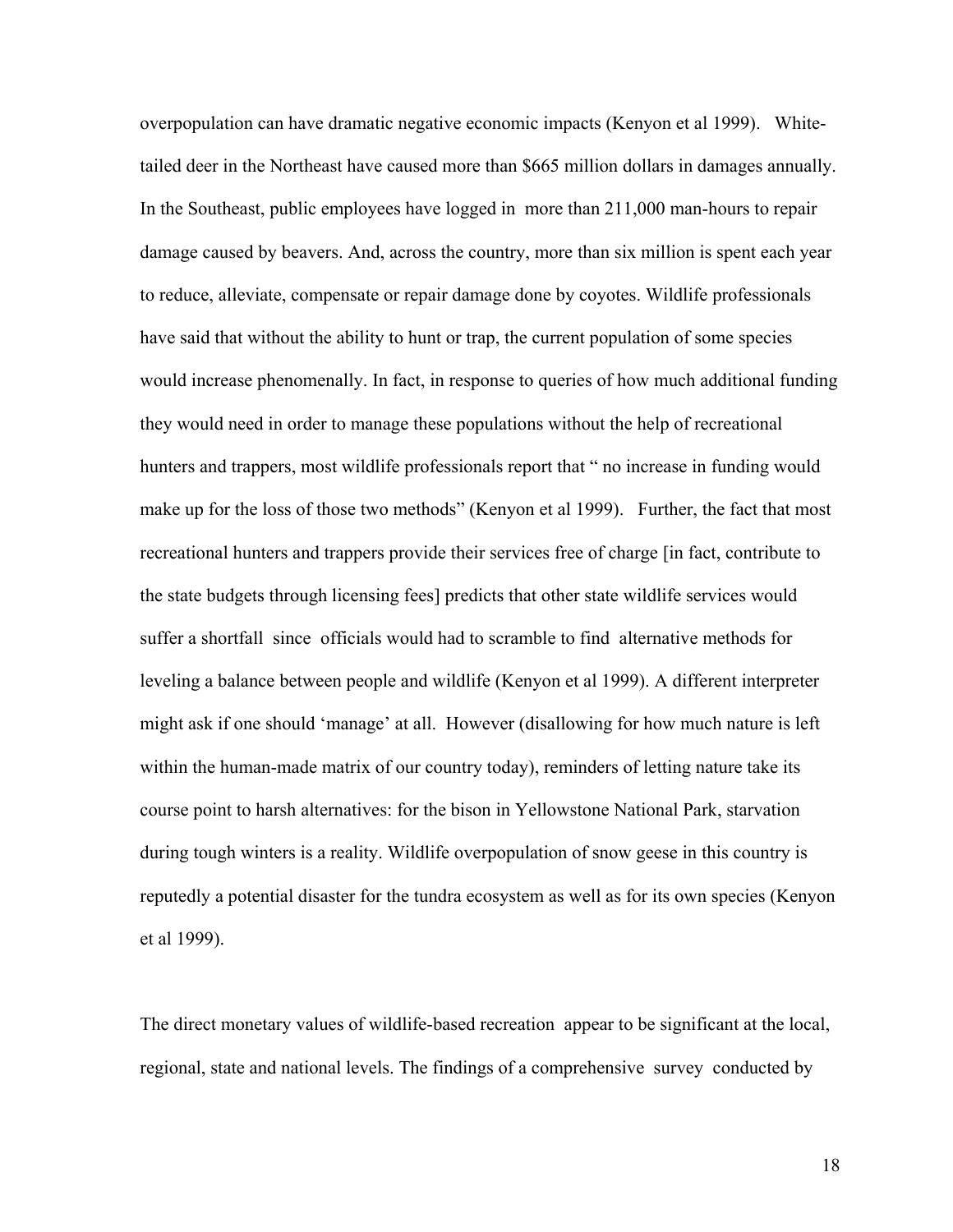the Department of Interior in 2001 of fishing, hunting, and wildlife-associated recreation presents us with statistics gleaned from over 40,000 detailed interviews (USFWS 2003). In 2001, more than 66 million people 16 years of age and older spent over \$38.4 billion on trips and equipment in pursuit of these activities. This expenditure generated \$95.8 billion in total industrial output, the direct, indirect and induced effects of this spending. So, for each \$1 of direct spending , an additional \$1.49 of economic activity is generated. In terms of employment and employment income, the total industrial output of \$95.8 billion resulted in 1,027,833 jobs with total wages and salaries of \$27.8 billion(USFWS 2003) .

Wildlife-watching brings tax dollars at both the state and federal levels. Direct and indirect expenditures can produce state sales tax. Second, employment earnings are taxed at both the state (again, with the exception of states which do not tax income) and federal levels. Based on 2001 expenditures on wildlife-watching, associated total industrial output and associated employment and employment income, 2001 tax revenue is estimated as follows: (1) total state sales tax revenue: \$2.1 billion; (2) total state income tax revenue: \$712 million; and (3) total federal individual income tax revenue: \$3.3 billion. Bruce Eilerts of the USFWS assesses the monetary contribution, " The sheer magnitude of its economic impacts prove that wildlife watching is a major force, driving billions in spending around the country. These economic impacts can be the life-blood of a local economy. Rural areas can attract thousands of wildlife watchers each year, generating millions of dollars.... If wildlife watching were a company, its sales of \$38.4 billion would rank it 33rd in the Forbes 500 list for 2001 placing it just ahead of Motorola and Kmart (USFWS 2003). Wildlife watching is a significant portion of this total and its continued popularity gives evidence to the importance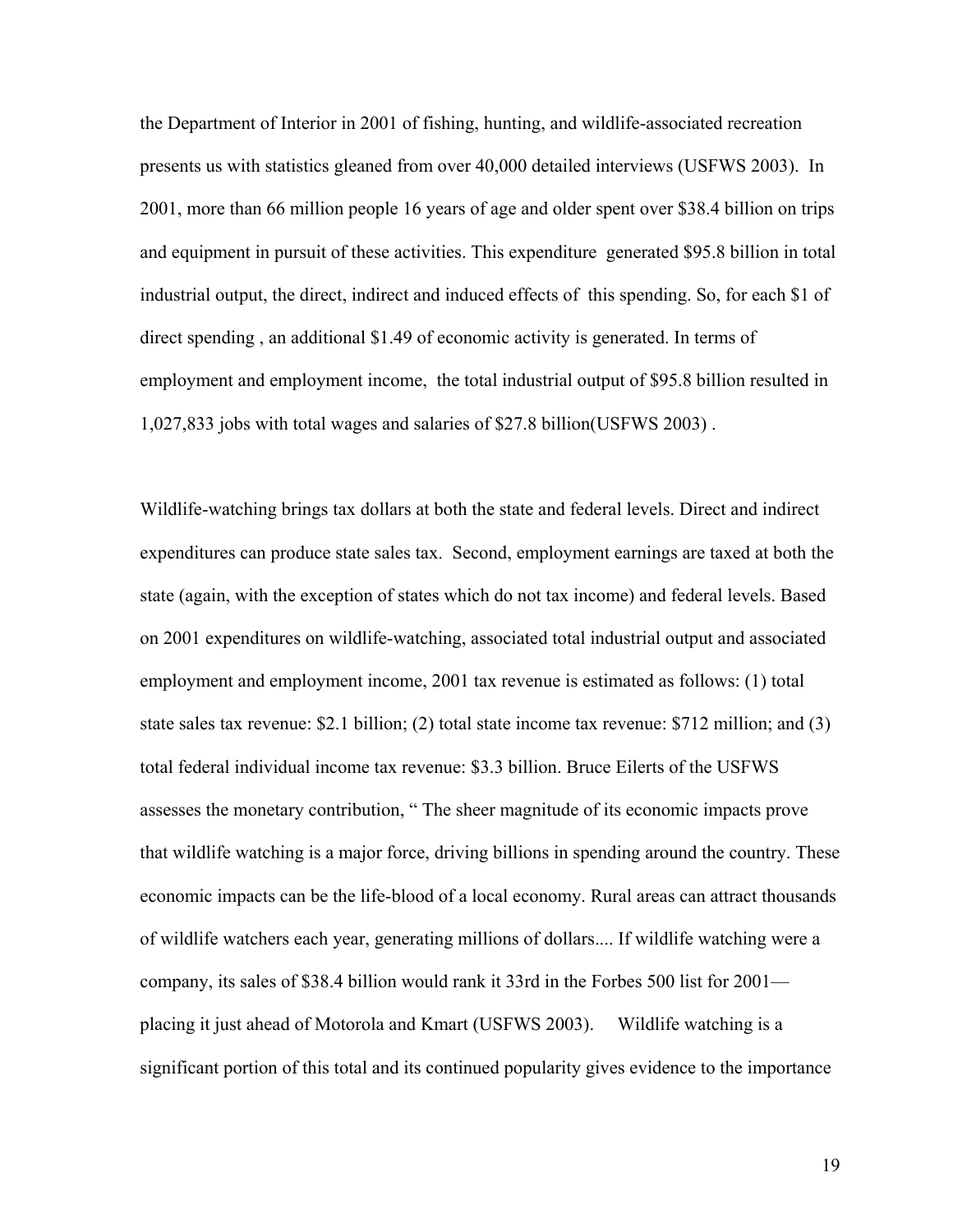that people attach to "diverse, accessible and robust fish and wildlife populations" (USFWS 2003).

In Arizona the importance of wildlife watching dollars is seen by the size of the nonresident economic output of \$388,600,000 driven by 185,000 visitors for 2001, placing Arizona tenth in the country for economic output generated by these recreationists (USFWS 2003). In sum, Arizona received: \$820.7 million for that year in terms of expenditures and sales; 17,939 jobs; state sales tax revenues of \$39.8 million; and income tax revenue of \$7.0 million (USFWS 2003). If one were to look at the contributions of another type of recreationist, the off-highway vehicle enthusiast, one might find an equal, if not greater economic stimulus, one that gives pause to appreciating the political sway of the OHV users. OHV contributions to the economy in Pima County bring \$84.3 million in income (salaries/wages) for Pima County residents and support 3,307 jobs. OHV recreation creates a statewide economic impact of \$403.5 million through the multiplier effect, contributing \$323.6 million to local economies through OHV-related expenditures and adding \$17.7 million to annual state tax revenues (Arizona State Parks/ OHV campaign).

A caveat to these heady numbers must be a consideration for the resources which attract these dollars. As natural resource planning is shifting to focus on ever larger scales of watersheds and ecosystems, planning for the human component, including the social and recreational access to these resources must be upheld as a vital interest (Halffter 1985, 15). For Halffter (1985, 15) 'the great challenge of world conservation policy [is] to address the apparent dichotomy between protected areas and regional development by developing new strategies having a solid, social and economic foundation."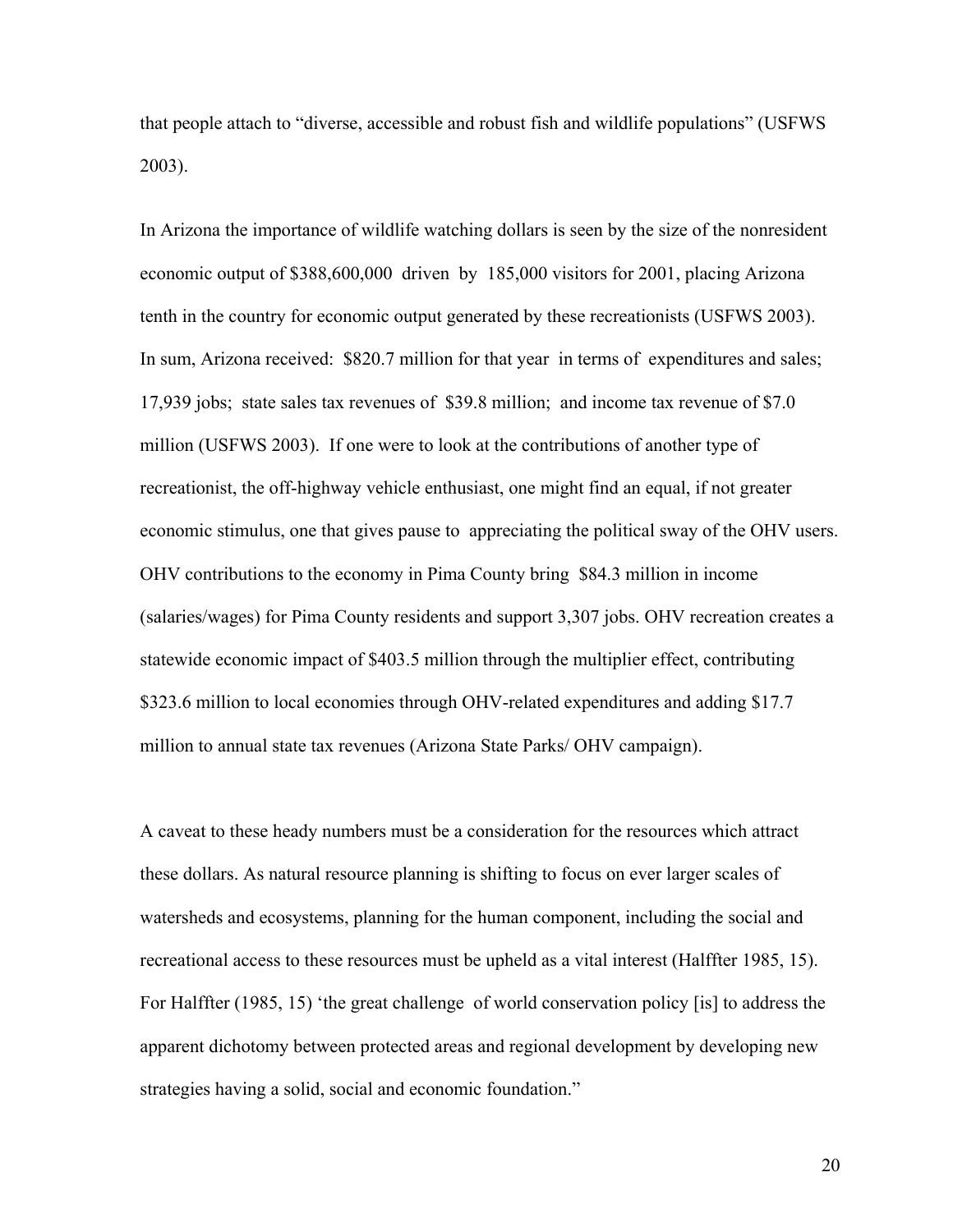### <span id="page-20-0"></span>*Factors influencing diminished access to public lands*

#### *Historical land use in the Southwest*

Ensuring that the public has access to public lands is considered by many to be a significant challenge to Western land managers (Loomis, 2004, 29). The lands acquired through the Mexican War of 1948 and Gadsden Purchase of 1853 were allocated in different ways. Some were transferred to individual citizens through the Homestead Act of 1862 for farming and ranching. The Homestead Act encouraged an intermixing of private and state lands that continues to affect land use and planning for public access today (Loomis, 2004, 29). Typically, homesteaders and other settlers chose river valley lands for development. This settlement pattern gave private landowners control over access to the public lands above their property. What was termed the "cattle kingdom" was structured in the following way. Even with the early days of ranching when the grasses were healthy and nutritious a ranch required thousands of acres as each single cow required from 3-10 acres depending on the nature of the landscape (Wilkinson 1992, 83). The General Homestead Act of 1862 allocated parcels in terms of 160 acres which although perhaps sufficient for richer lands of the East and MidWest was an insufficient allowance in the arid West. Addendums to the act raised the acreage to a full section of one square mile, or 640 acres, but for most ranches this still fell short (Southeastern Arizona NRCD and Coronado Resource Conservation and Development Area, Inc. 2004, 7). To extend the practical size of their ranches, settlers built in the locations of rivers and springs and used the public domain for grazing. These inholdings remain as remote small acreages, less than 1 km², and perforate the ownership of public lands (Theobald 2000). This is particularly true of land patterns in Arizona. Texas for example is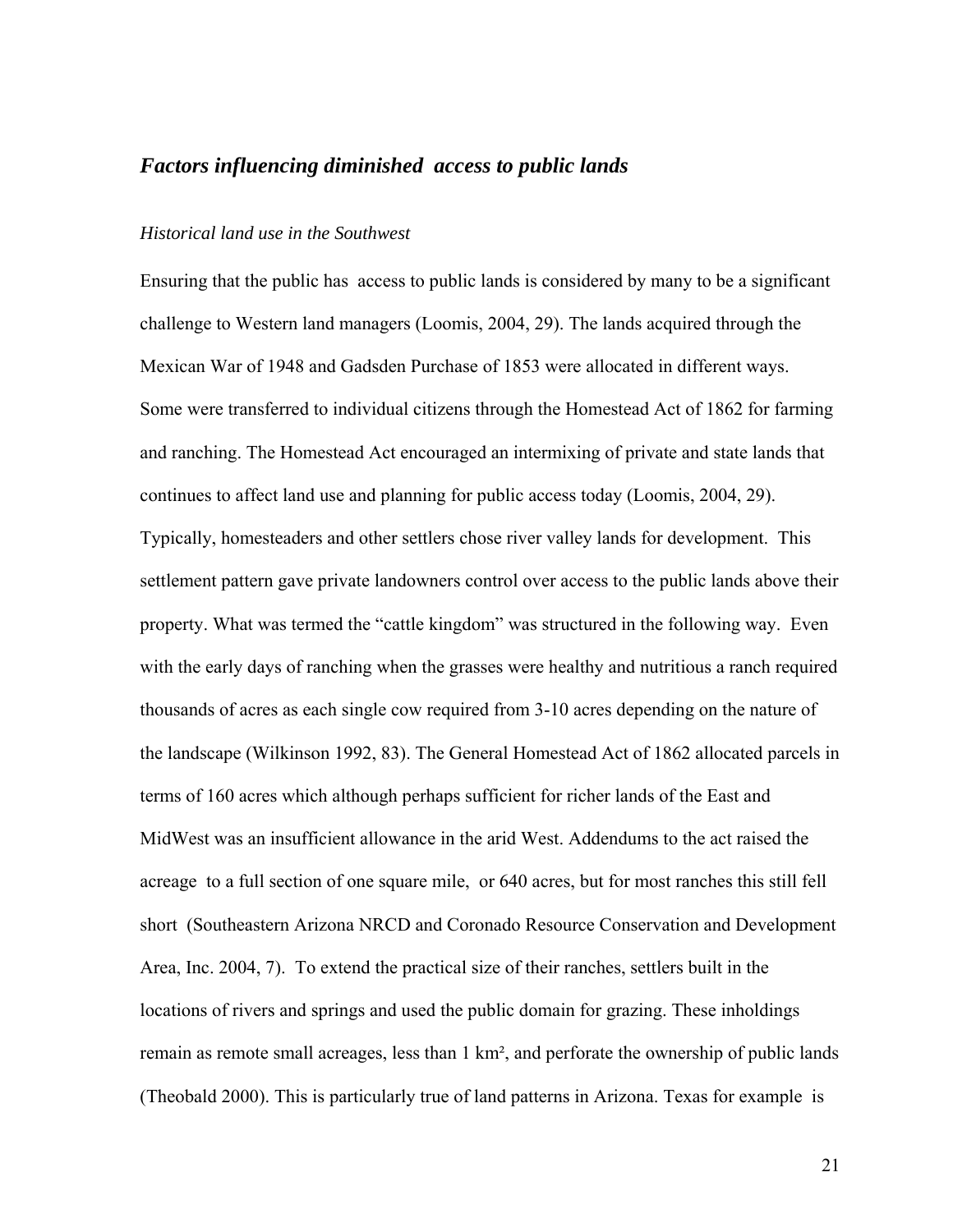85% private land while Arizona is only 18% private: in Texas ranches were built on land ownership. Here in Arizona, ranches were built on small pieces of land that created access to public lands. Less than 150 acres of private land could control as much as 40,00 acres of public land. With the private holding much smaller than public land lease, "one can see that the private land owner has the opportunity for creating a very lucrative business in providing recreational opportunities on private land" (Kerry Baldwin, per. comm.). So, although the total acreage for these holdings is relatively small, fewer than 100, 000 acres, their scattered pattern and key configuration in terms of access complicates matters for public land managers and can fragment landscapes (Pearson 1993).

Other lands were held in trust for Indian tribes. At the turn of the century many of the higher elevation lands were transformed into the National Forest (Southeastern Arizona NRCD and Coronado Resource Conservation and Development Area, Inc. 2004, 7). And, lands were granted to the states to fund "the common schools' including an agricultural and mechanical colleges also known as the 'land-grant colleges" (Southeastern Arizona NRCD and Coronado Resource Conservation and Development Area, Inc. 2004, 7). In Arizona, 4 of the 36 sections in each and every township were set aside as state lands (Southeastern Arizona NRCD and Coronado Resource Conservation and Development Area, Inc. 2004, 7). If these designated lands were already used as Indian Reservations, national forest, national parks, military reservations, or other purposes, the State chose other government lands. All other lands left were allocated to the 'public domain". When Arizona gained statehood in 1912, many of the lands had already been appointed to these specified uses and so the state ended up claiming remaining lands in the Southeastern part of the state (Southeastern Arizona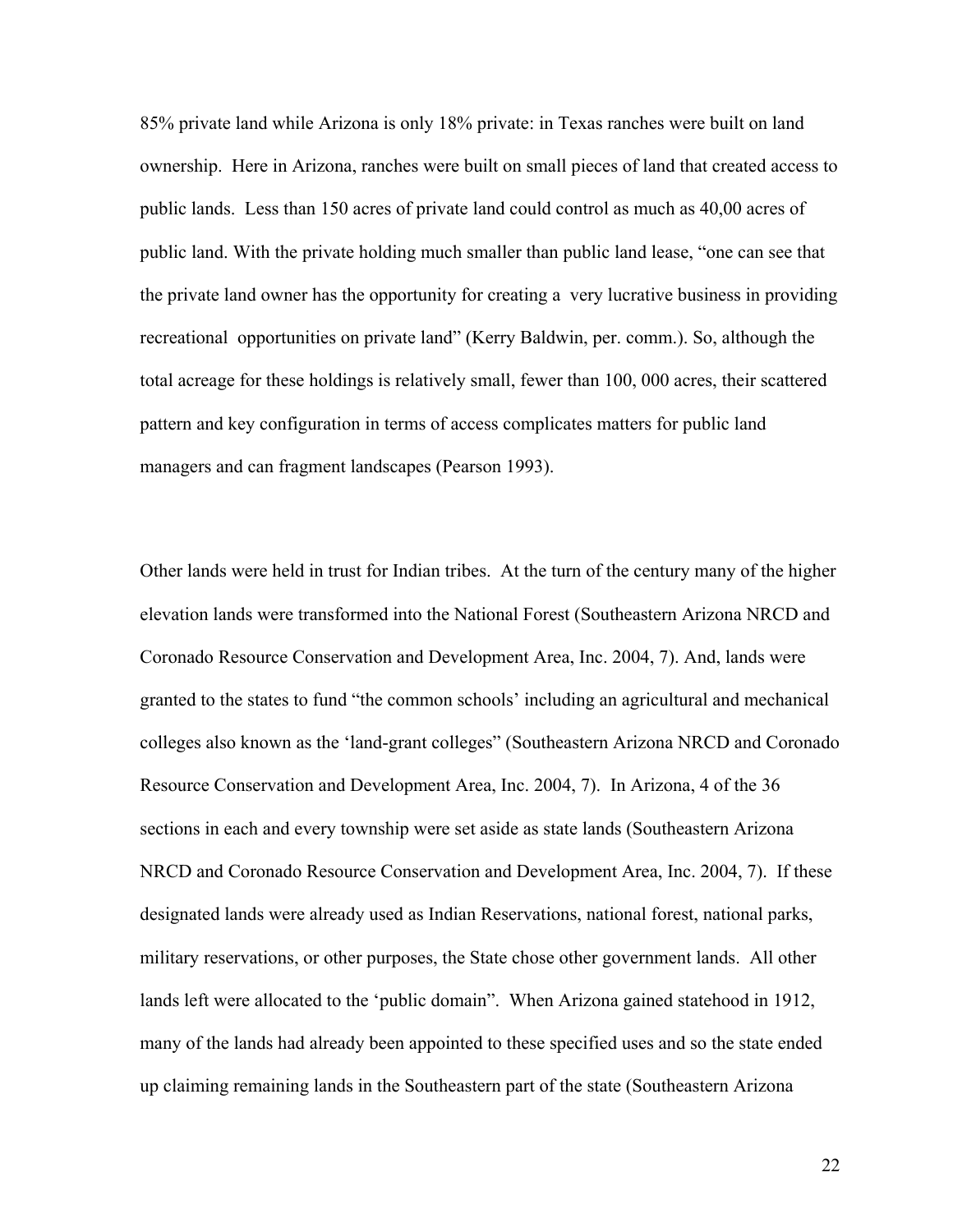NRCD and Coronado Resource Conservation and Development Area, Inc. 2004, 8). The historical result is that of Arizona's 72.7 million acres just 18 percent of the lands are privately held, some 13 million acres. The rest of the state is divvied up in the following ownerships: Forest Service, 11.5 million acres; BLM 12 million; Indian reservations, 19.3 million; and the State land department, 9.3 million. The remaining 7.2 million acres is federal land managed by the National Park Service, Fish and Wildlife Service, Department of Defense and other federal agencies.

Contributing to the complexity of the landscape quilt were the disposition of lands to the Transcontinental railroads. Starting in 1862 grant acts to the rail lines such as the to Central Pacific, Union Pacific, Northern Pacific and Southern Pacific, carved out east-west routes of enormous proportions in the landscape: in the case of the Central Pacific-Union Pacific road of 1869, 40 miles wide. The routes were composed of full 1 square mile sections of land that alternated so that even numbered sections remained in federal hands. (These like many portions of the railroad lands and were open to grazing (Wilkinson 1992, 84).

Particularly in Southern Arizona, river bottoms and valleys are privately held with the rugged terrain behind part of the public domain. This determined a pattern of roads through the valleys with private land on both sides of the rods. Lands for public recreation were thus positioned beyond the privately owned lands that lined the roads (Quimby 1992). Related to this alignment of public and private lands is the residual effect of fences along highways. When first built, fences protected drivers from crossing livestock. Initially, the fences had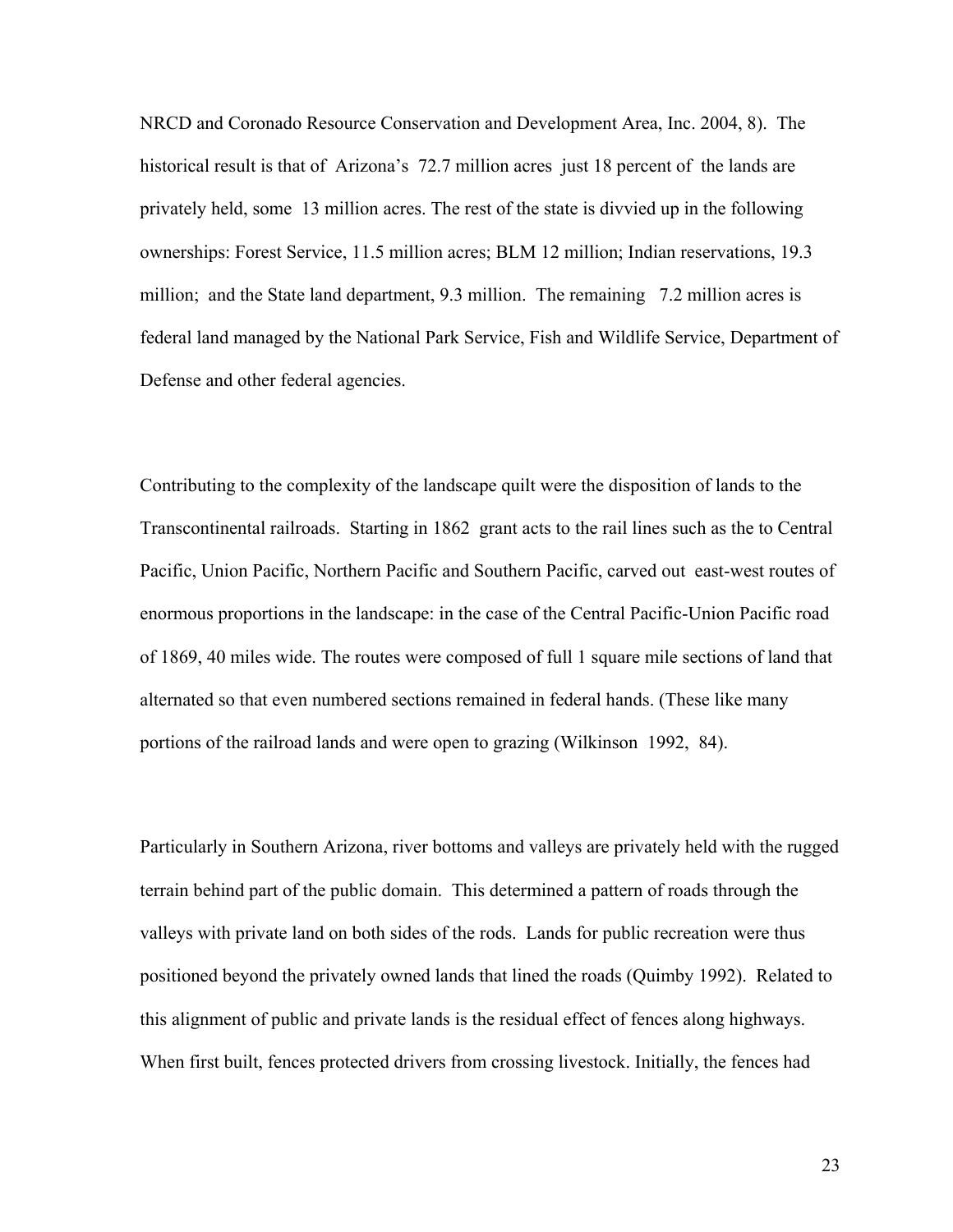<span id="page-23-0"></span>gates for roads and trails. But as the highways evolved into interstate freeways, the gates disappeared cutting off those access options (Quimby 1992).

### *Increased demand for access*

While the above factors contribute to funneling access desires onto ranchlands, the recent escalation of Western populations in the past century from 4.3 to over 63 million people contributes to overall demand. And, of these millions more than 22 million live within 25 miles of public lands (BLM 2003). In Arizona, the U.S. Census Bureau figures, for April of 2000, read over 5 million. Just a decade earlier, the population rested at 3.6 mil, representing a 40% expansion (USDA/NRCS 2000). Since World War II public demand for outdoor recreation has grown at the rate of 10% a year (Walsh 1986). At the same time, a general rise in affluence over these years has paralleled a growing allegiance with a conservation ethic (Clawson and Harrington 1991) as seen by the birth of such organizations as: Natural Resources Council of America (1946); The Conservation Foundation (1948); Defenders of Wildlife (1947); The Nature Conservancy (1951); Natural Land Institute (1958); World Wildlife Fund (1961); Rachel Carson Trust (1965); American Birding Association (1969); Greenpeace (1971); Trust for Public Lands (1972); Wildlife Heritage Foundations, statewide, (1980s-2000); and The Ecotourism Society (1990). While the interest in environmentalism is positive, in recent years conservation of natural resources and preservation of wilderness has often evolved to conflict with outdoor recreation (Nash 1982, 316).

Wildlife-related recreation is one of the most popular forms of recreation in the United States. In 1996, 77 million people participated in hunting, fishing and wildlife watching,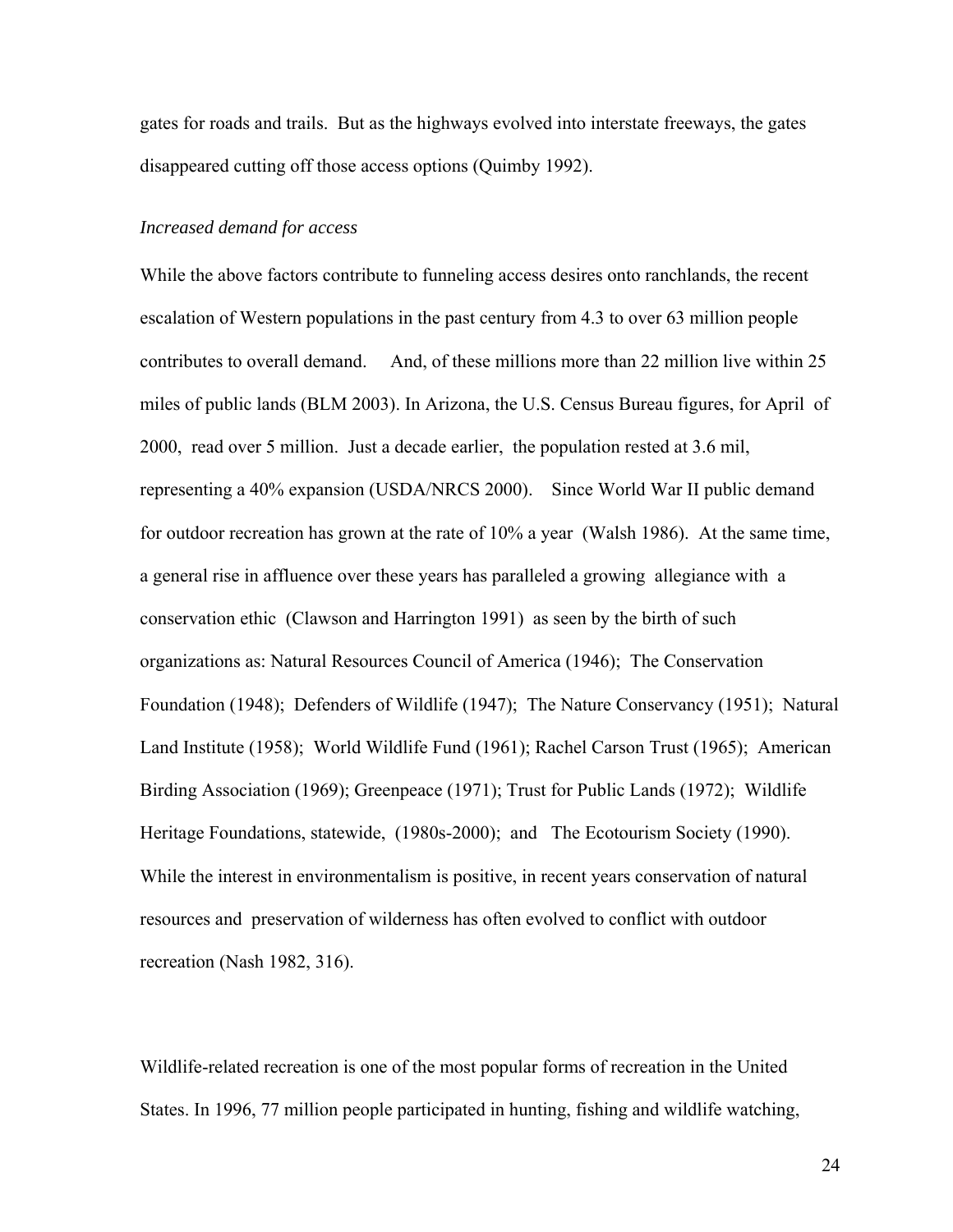<span id="page-24-0"></span>including feeding and photographing wildlife. (USDI/FWS 1998) In fact, research shows that 94.5 percent of the U.S. population participates in some form of outdoor recreation. In 1997, on Bureau of Land Management (BLM) land alone, people paid 61 million visits equaling nearly 72 million visitor days of recreation use (USDI/BLM 1998). These studies point to an increasing demand for recreation as America's population expands.

### *Changes in land use*

Total lands used for farming and ranching peaked in 1964 at 268 million acres. In the late 1970s concern over the conversion of farmlands to development was brought to the national level. In response, the U.S. secretary of agriculture launched a study of the situation whose findings goaded Congress to enact the Farmland Protection Policy Act (FPPA), written to reduce the unnecessary conversion of agricultural land. Many state and local governments began programs and policies to protect farmland from development (American Farmland Trust 2005b). However agricultural acreage has continued to decline at a rate of approximately 1 million acres per year. In Arizona alone, losses have been at over 300,000 acres per year (Sullins et al. 2002). Over the past ten years, the Rocky Mountain West census data shows a yearly loss of grazing land of 1.6 million acres (Sullins et al. 2002). Those ranchlands first sold are the heartlands of the ranches for these are the flat open meadows and scenic riparian areas most attractive for development (Alexander and Propst 2002). As mentioned earlier, this rapid transformation is expected to continue: the Rocky Mountain West has grown in the 90s at a rate treble that of the rest of the country with rural population growth surpassing urban growth in over half of the counties in the past decade (Sullins et al. 2002).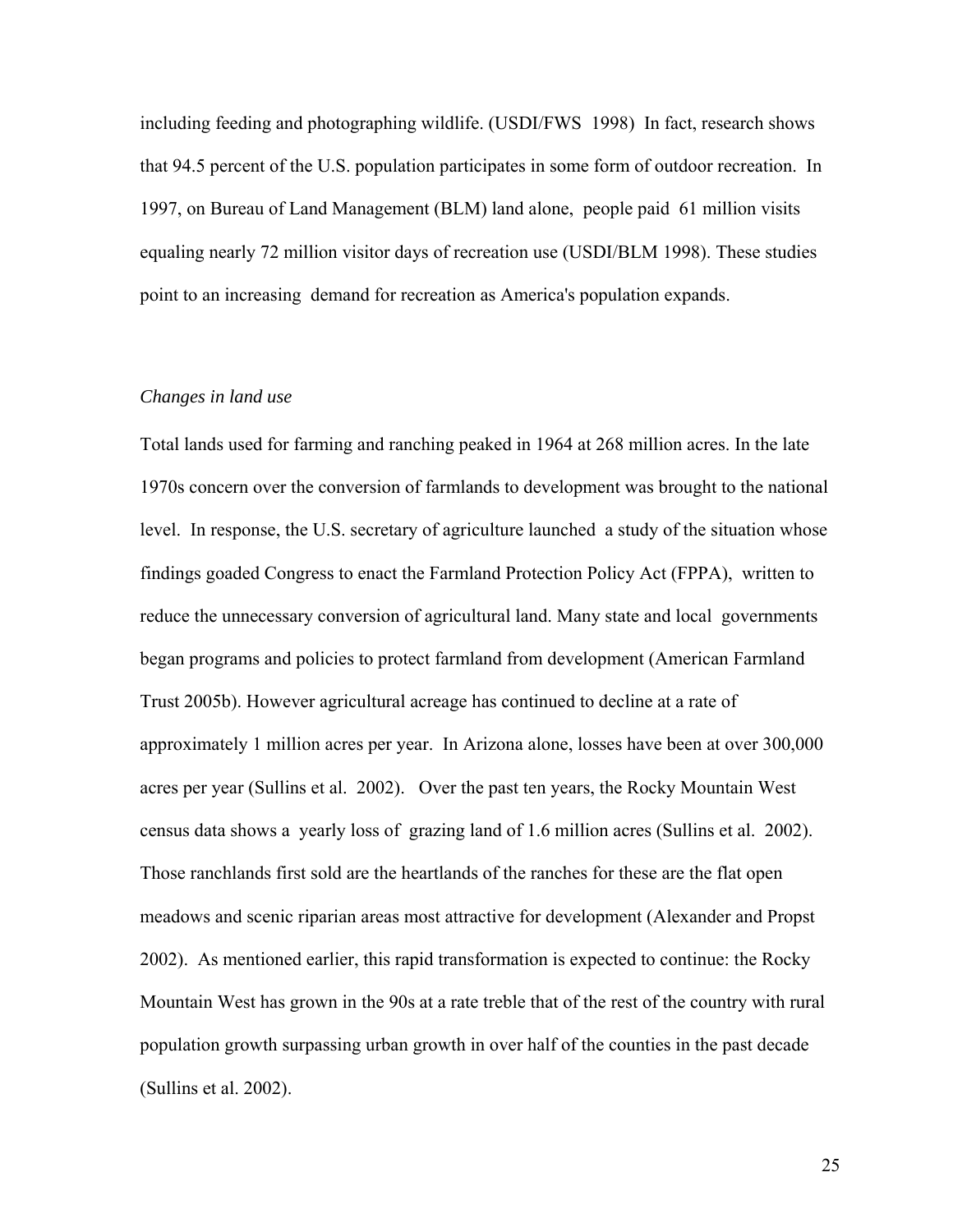The urban-rural gradient of McDonnell ad Pickett (1990) describes an urban-rural landscape in terms of quantifiable means such as population density or housing density. Although housing density is actually measured on a continuous scale, Theobald (2000) identifies 5 levels of density: *Urban*, greater than 123.5 units per km²; *Exurban*, between 6.2 and 24.7 km² ; *ranchette,* between 3.1 and 6.2 units per km²; and *rural*, with fewer than 3.1 units per km<sup>2</sup> (Theobald 2000). Using these terms we can examine the recent rapid net loss of agricultural lands that has occurred at both the larger regional and smaller landscape scales. Losses of about 28% of agricultural lands and 17% of forested lands are the direct result of conversion to urban use (Theobald 2000).

By 2025, the projections are for another 6.5 million to move in (U.S. Census Bureau 1998).

Succinctly defined as the phenomenon where the density of the city decreases while the overall population rises (Diamond and Noonan 1996), urban sprawl describes the common development of permanent residential and commercial properties in forested and other open spaces at edges of urban hubs. A premier example of this shape of development exists here in Pima County whereby a 1950 population of 141,000 grew by 1999 to over 800,000 and remains in 2005 thousands greater. Compounding the environmental repercussions of this development is that coupled with this explosive population growth, has been a drop in density from 5,200 persons per square mile in 1953 to a current low of only 2,400 persons per square mile. Most of the demographic shifts in the Sonoran Desert Region of Arizona of which Pima County is a part, are associated with the newly high populations of the major metropolitan areas of Phoenix, Tucson and Yuma. The upward spiral of immigration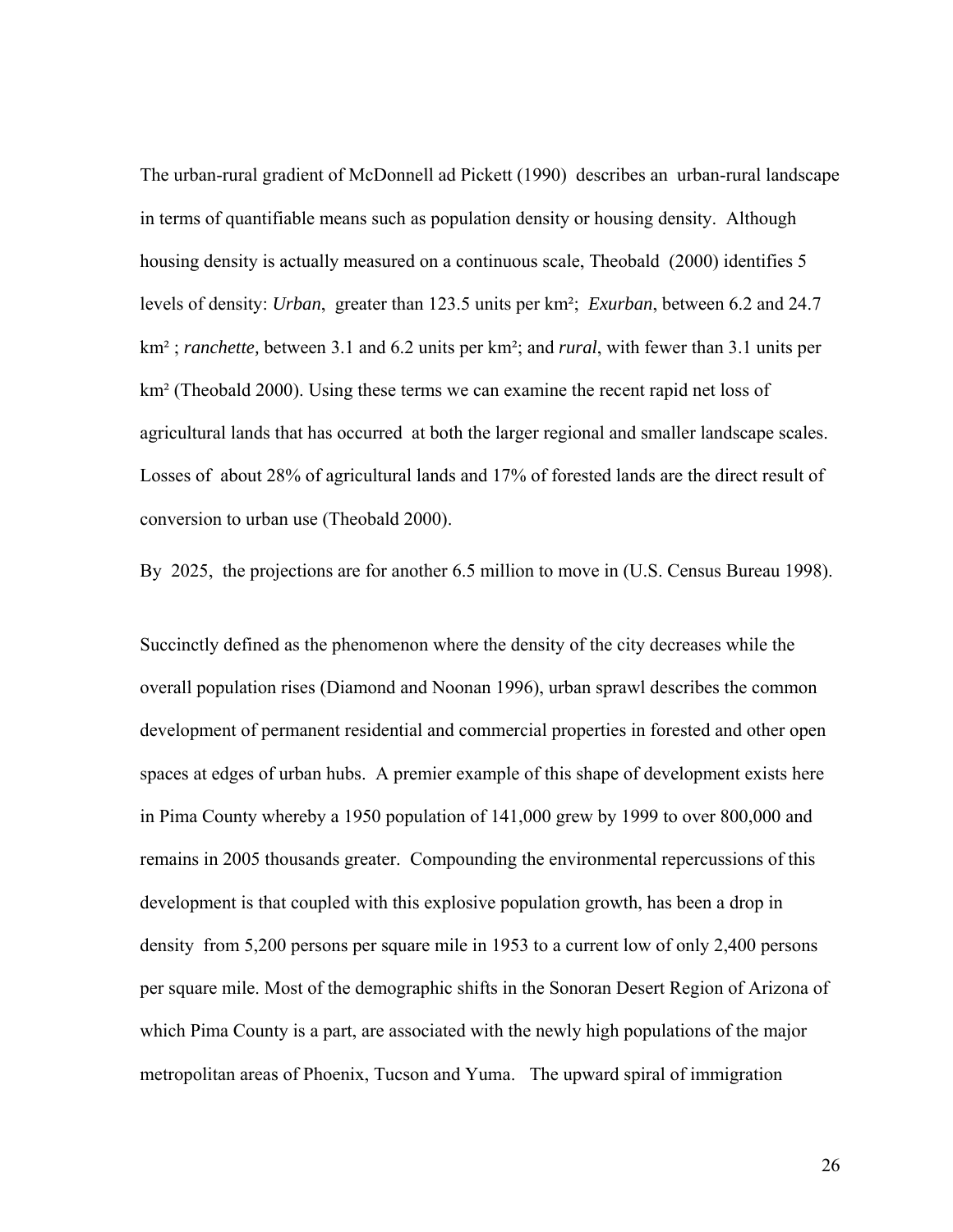characterized all of the post-war Southwest as people from small towns moved into urban areas to work in the factories and defense plants of WWII. But, as early as 1950 for downtown Tucson, disinvestment in the inner city propelled growth outward (Mayro 1999, 57). In Tucson, the urban boundary pushed north and south along the river and then eastward, as small farms and ranches along the Santa Cruz and Rillito rivers gave way to some of the first conversions to real estate that continues today (Mayro 1999, 58) . The growth of the industrial, high-tech, retirement and service economies associated with these cites have attracted people from throughout the United States and world (Ilahiane, McGuire, and Stoffle 2000).

In terms of local pressure on ranching lands, Tom Sheridan, Professor of Anthropology at the University of Arizona fears that "pretty soon, unless we have the political will to restrain ourselves, the only rural areas in eastern Pima County will be a few state and county parks and the 28% of the region controlled by the federal government" (SDCP 1999). Sheridan warns of that a false assuredness of living in a "public lands state" has taken hold of Arizona residents who are "lulled .to sleep by taking comfort in the fact that so much of the region consists of federal lands or Indian Reservations that will never be developed. But, as Indian Nations gain more sovereignty they will make their own decisions about how to manage their own lands. " (SDCP 1999). In eastern Pima County, while 33% of the lands are held by the State as State Trust Lands these are not shielded from eventual development. Thirty-one percent of Eastern Pima lands are private and subject only to zoning restrictions. In other words, 64% of eastern Pima County is, or could become part of our urban sprawl (SDCP 1999).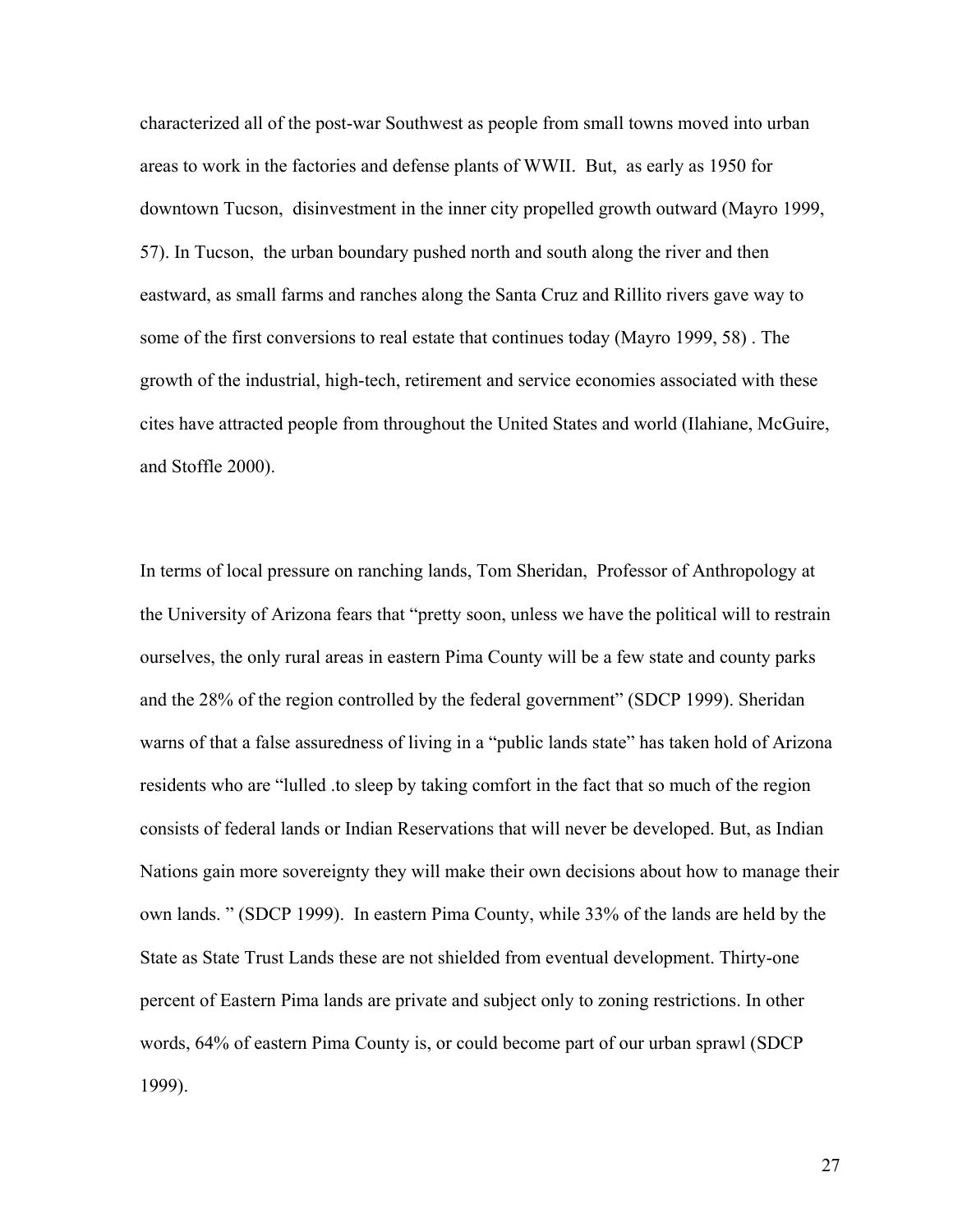<span id="page-27-0"></span>With the goal of setting containment boundaries for urban sprawl, many local and state governments are now spending significant resources to retain farmland on the edge of metropolitan areas. Yet some, including J. Dixon Esseks, University of Nebraska contend that "The real issue is even though we have set aside land through agricultural conservation easement programs, zoning or because of land use constraints , do we have enough other conditions, such as agricultural economic development tools, present for a viable agricultural sector to flourish?" In Colorado, the state purchases development rights on agricultural land to prevent others from buying it (Nieland 2005). In Lancaster County, Nebraska, are zoning policies that try to protect farmland with 20-acre zoning (Nieland 2005). The temptation to cash in for real estate development is problematic for farmers and ranchers alike. In Pinal County, Arizona lands are saleable for the purposes of ranching at a mere fraction, *onetwentieth* , of the value of the same land for development (pers. commun. Schwennesen). A further goal then is to determine not just how farmers can continue, but how they can gain a reasonable level of income. The trick may to answer Essek's question, "How can you have farming and turn the high money value of your land into an investment at the same time?" (Nieland 2005). For example, as we have seen with viable ranching techniques, "Farmers can sell an acre of their land for a very high price and they can take that money and invest it in the rest of their land. Various efforts can make farming profitable and if it's profitable, perhaps it can survive" (Nieland 2005).

### *Exurbanization*

While urbanization in the conventional sense occurs when people move into cities from the countryside or from smaller towns, counter-urbanization happens as people migrate from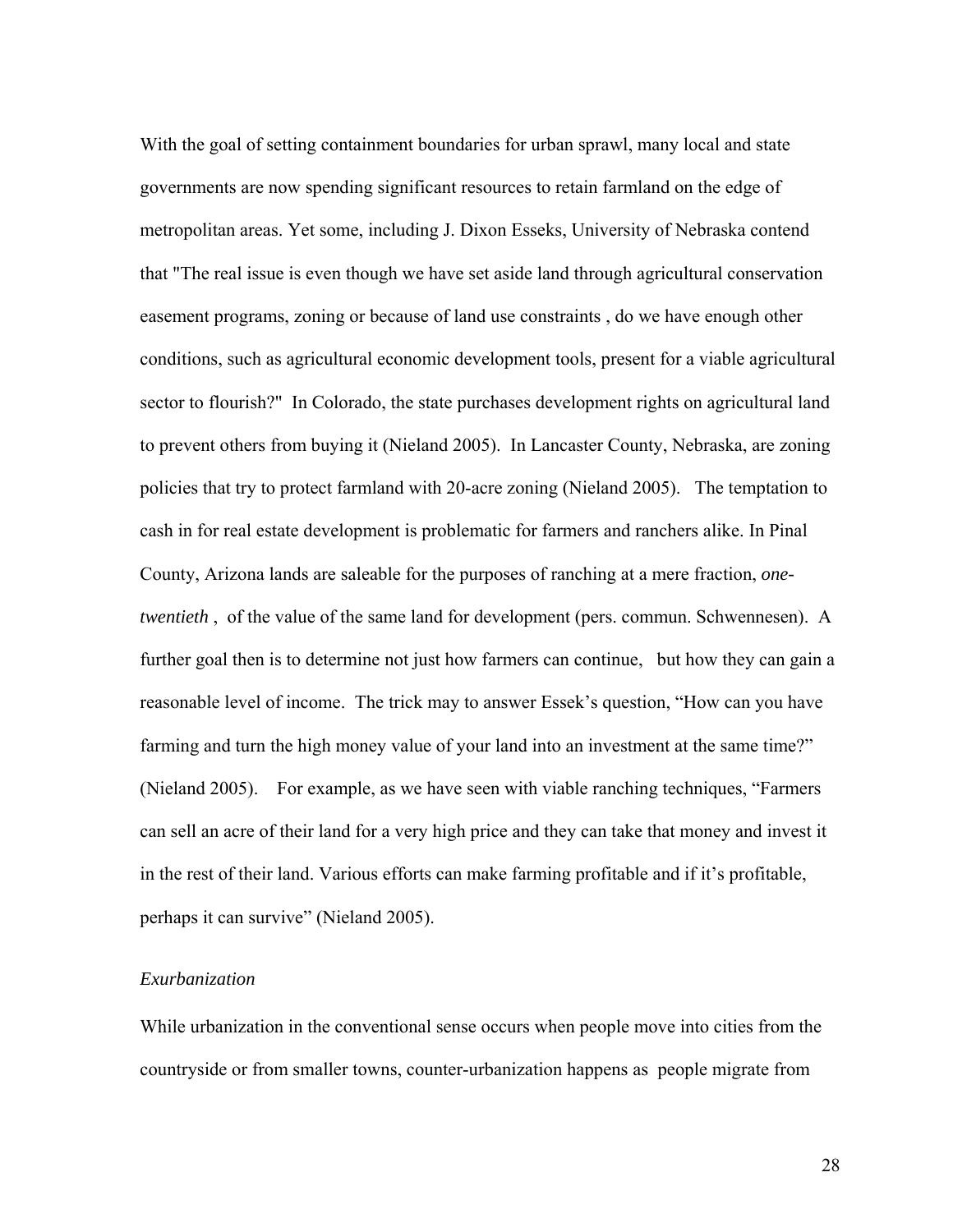central cities and suburbs back into the countryside. This counter-urbanization is forging a new development pattern termed *exurbia* that is altering the character of the American landscape. The exurbs are already home to nearly 60 million people and are the fastest growing component of the continental landscape (Davis, 1994). The Rocky Mountain states, Arizona, Colorado, Idaho, Montana, Nevada, New Mexico, Utah and Wyoming, are undergoing the shift from agricultural to residential land use at a dramatic rate (Theobald 2000). Although other times in the past 150 years have been marked by equal or greater growth, it is the "magnitude and the extent of the landscape change" that is "unprecedented" (Theobald 2000). Maricopa, Pinal and Pima counties have undergone large-scale changes in land use following the shifts of the greater Rocky Mountain area. Looking at statistics, one finds that irrigated farmland in Arizona dropped 26% from 1964 to 1992. Most of this loss was in proximity to Phoenix and Tucson with some rise in cropland and Yuma and Pinal counties offsetting this shift (Ilahiane, McGuire, and Stoffle 2000).

What characterizes the exurban lifestyle? Although exurban rural home buyers are similar to suburban home buyers in terms of occupations, income, and job locations, their locational choices are determined by the desire for more space and a rural environment. Current impetus is fostered by: the growth of secondary and tertiary economy services, recreation and information businesses (Cromartie 1994) a new or renewed? appreciation for the quality of life found in small or rural towns (Nelson 1992) and amenity migration where residences are chosen not in relation to job location but in terms of recreational and aesthetic appeals ( Nelson 1997, Gobster, Paul H. and Mark G. Rickenbach. 2004 ). As suburban areas become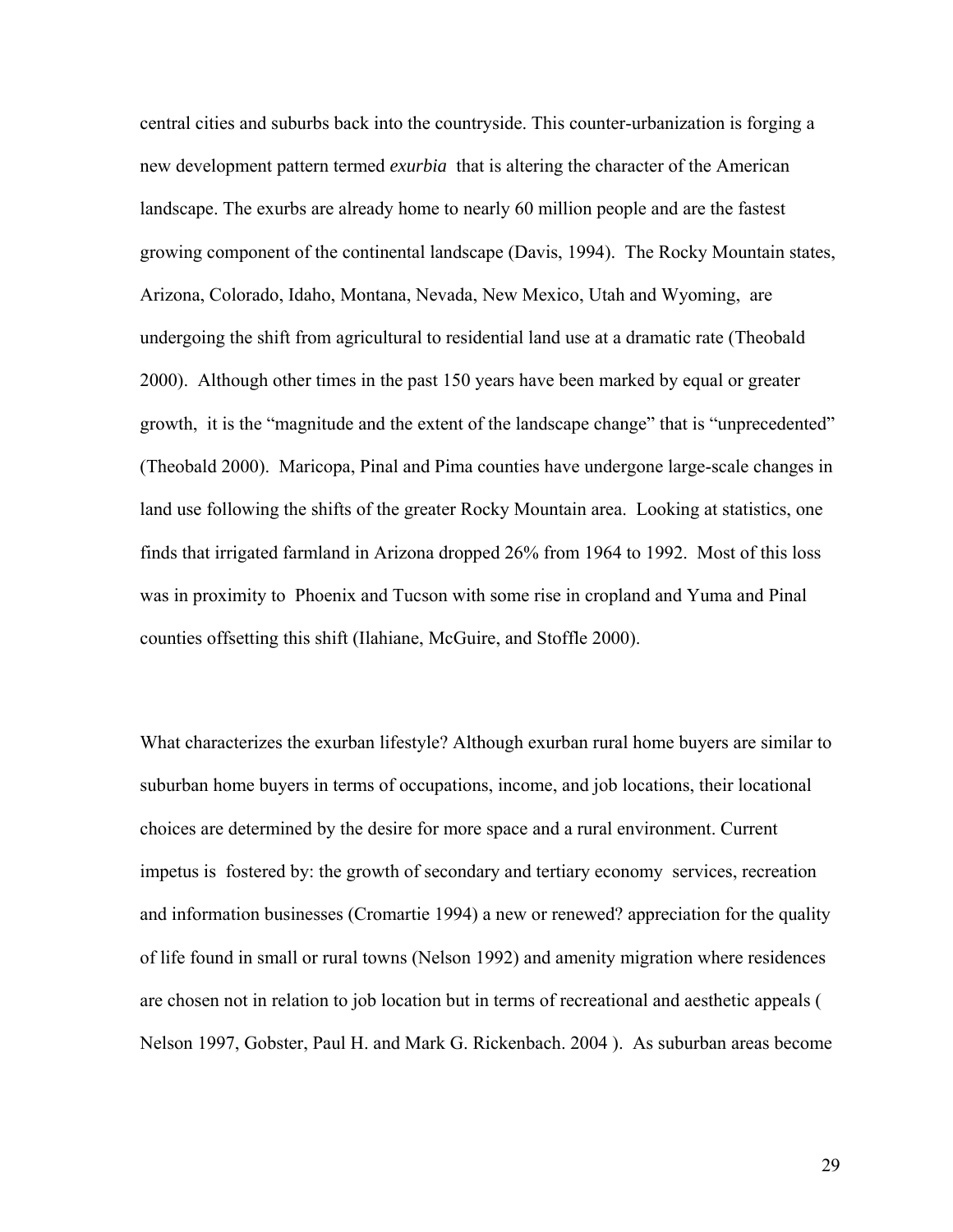built out, more suburbanites may opt for exurban living building further pressure for recreational access to public and state lands.

Urban sprawl and exurban development have led to the acceleration in the diminution of larger lands into smaller units or parcels. This *parcelization* of lands surrounding National Parks has led in turn to an increased number of jurisdictions around lands which complicates management practices (Gobster and Rickenbach, 2004) in general, including the negotiations for ensuring access to these lands. The subdivision of lands into smaller parcels has continued on private forestlands since the 1900s but in recent years both the rate and extent of this phenomena have accelerated (Sampson and DeCoster, 2000).

National woodland owner surveys conducted by the USDA Forest Service in 1978 and 1994 show that between these years the number of private owners of small parcels 10–49 acres in size has more than doubled, from 1.2 to 2.8 million owners (Birch, 1996). The greatest change is among individual (non-industrial) private owners where the average parcel size in the years from 1978 to 1994 shrunk from 27 acres (to 25 acres. If these trends continue, Sampson and DeCoster (1997) estimate that by 2010 average parcel sizes will be reduced to 17 acres.

Parcelization is one example of the generalized trend for all of our lands toward increased fragmentation. Fragmentation may be thought of is an all-encompassing term used to describe any number of "processes related to the disruption of continuity in predominantly natural landscapes" (Lord and Norton 1990). In the context of this paper, the principle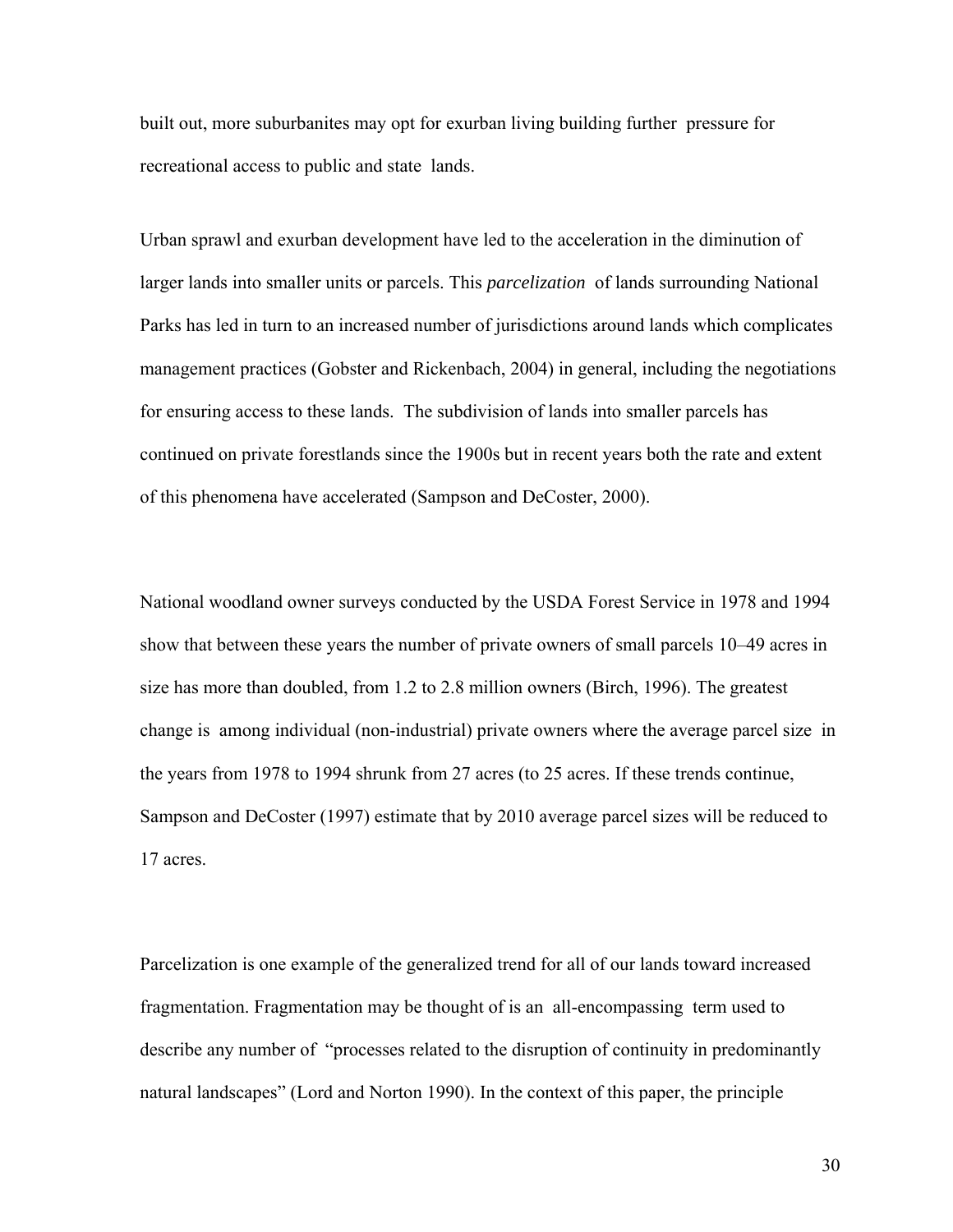context for fragmentation will be thought of as human caused. The very "act of being human seems inevitably to draw administrative lines across the land" (Knight et al. 2000, xi). As we use the land these public regions undergo a transition from natural areas with humanaltered habitat embedded within it, to managed landscapes that contain natural habitat remains" (Knight et al. 2000, xi).

In the Rocky Mountains, the forests are naturally "patchy" or fragmented comprised as they are of island remnants of Pleistocene forests (Buskirk 2000). Additionally, elevation and topography contribute to the heterogeneity of the landscape. So human-caused fragmentation can be especially detrimental to the environment when it is superimposed on a patchy or heterogeneous framework (Buskirk 2000). Although naturally occurring fragmentation is part of many ecosystems, contributing to the ecological heterogeneity of that system, human induced fragmentations can perilously endanger those same systems in terms of spatial considerations (e.g. devastation of Eastern old growth forests) and temporal legacies (e.g. roads once built rarely every disappear) (Lowsky and Knight 2000).

Much of the analyses on fragmentation in the Southern Rocky Mountains focuses on Colorado because not only are most of the Southern Rockies in Colorado, but also because Colorado is seen as "bell weather" for the Rocky Mountain region in general in terms of looking at land use trends (Theobold 2000). In Colorado, nearly <sup>3</sup>/<sub>4</sub> of the forest is public, yet exurban development is a significant part of forest fragmentation. Private land infiltrates the pattern of public ownership. Spatially it follows a dendritic pattern by tracing the valley and stream bottoms and moving up the mountain to forest public lands above, complicating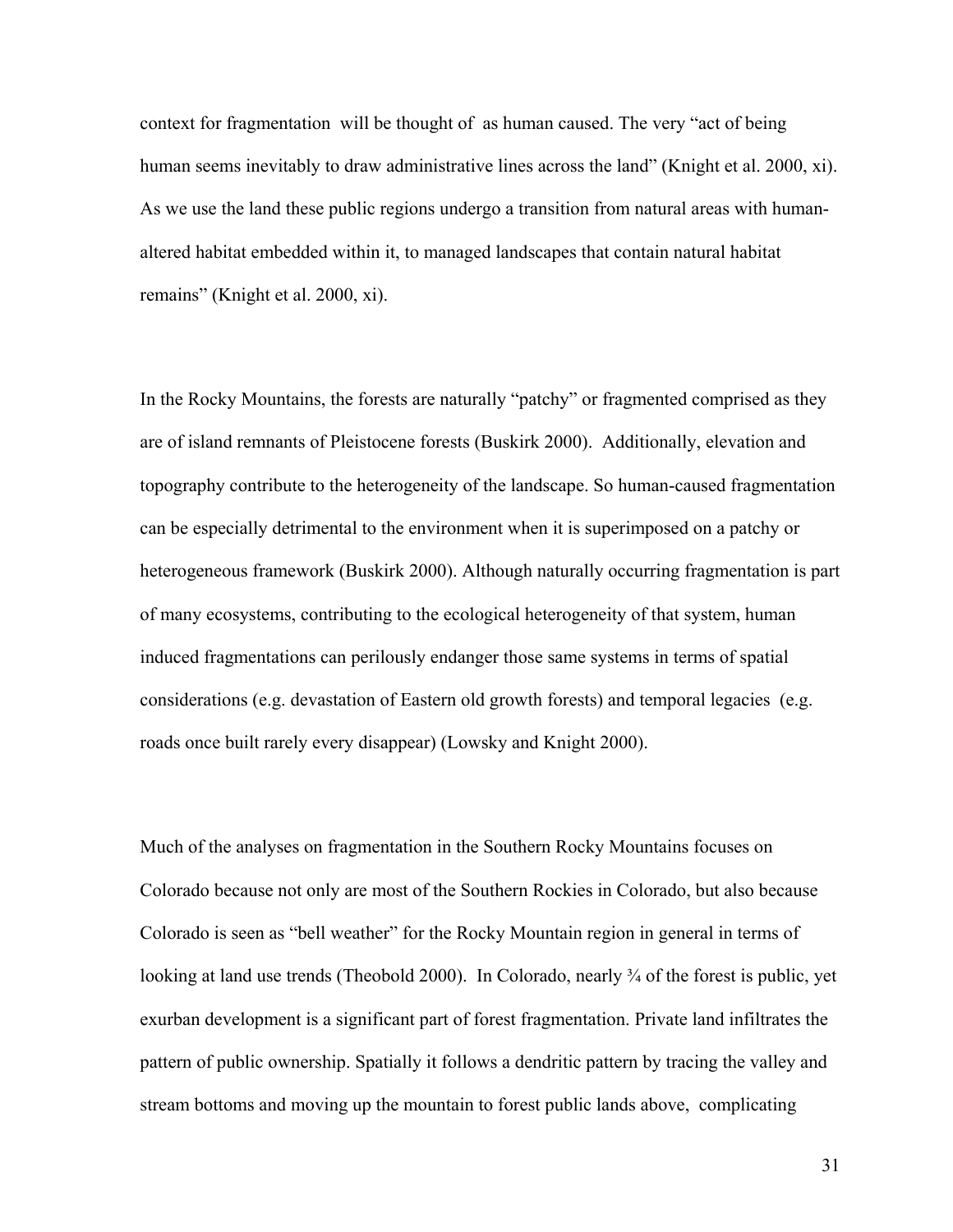<span id="page-31-0"></span>access to these lands (Theobold 2000), as described earlier in terms of the patchwork pattern of landownership in the West. Fragmentation is problematic on a number of levels concerning recreational access. Fragmentation brings complexity to the question of reaching public lands through the sheer increase in the number of landowners to be addressed for access, and, through the perspective of putting an already fragmented landscape at further risk by the activity of outdoor recreation itself.

### *Recreational impacts on access*

Although casually blamed are logging, livestock grazing, water use and infrastructure, and mining and development for the loss of habitat and endangering species, outdoor recreational use of our public lands may also threaten their ecosystems (Knight 2000). Outdoor recreational use of wilderness areas has risen by a factor of ten in the past 40 years with a particularly strong rise in the wildernesses of Alaska and the desert areas of the West (Cole and Landres 1996). Outdoor recreation is of concern for the many ways in which it affects wildlife. Wildlife viewing in and of itself may also be destructive during times of the year that are sensitive for certain species (Gotmark 1992). The direct impacts of the aforementioned and related activities include, depending on the particulars of the activity, nest abandonment, change in food habits and physiological effects such as higher heart rates from flight response (Knight and Gutzwiller 1995). The greatest effects may be influences on the competitive, facilitative and predator-prey relationships that have a further potential for affecting community structure and dynamics (Gutzwiller 1995). Among the more common recreational impacts is trampling of vegetation which can lead to invasion of non-natives and soil change that reduces plant vigor, reproductive potential and species richness (Hester et al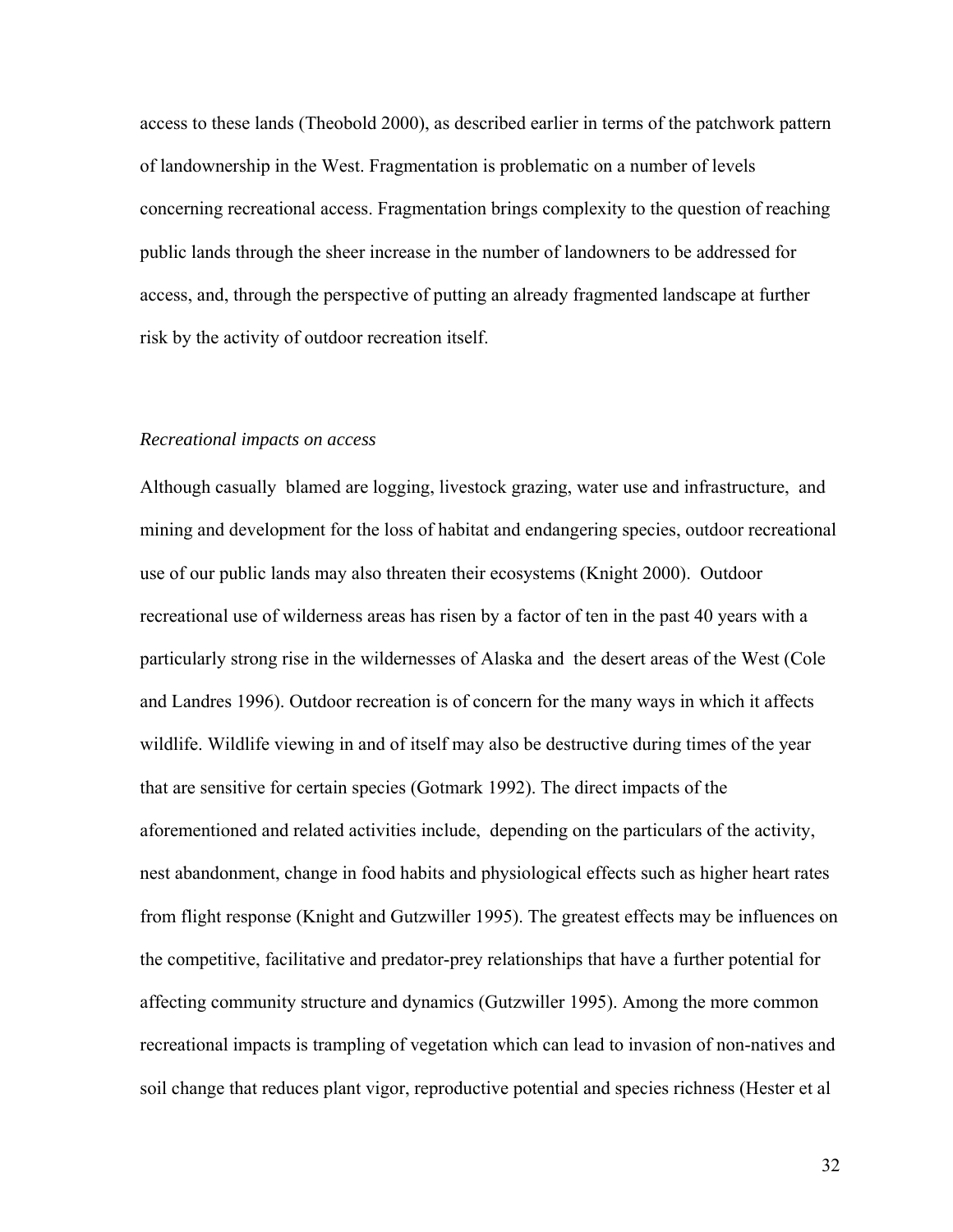1999). Recreation can reduce numbers of species through: harvest- death by collection, hunting, fishing and trapping; disturbance- agitation, whether intentional or not, [e.g., by snowmobiles or cross-country skiers in Yellowstone]; habitat alteration-- change of vegetation, soil water and microclimates; pollution-- degradation of habitat by human food, refuse such as tangled fishing line [or plastic six-pack holders] (Knight 2000). Some of these impacts are short-lived and may for example stress an animal. Other impacts are longer lived and change feeding habits, [e.g. bears at human trash receptacles], and still other impacts may permanently alter the natural composition of animal communities (Knight 2000).

A variety of outdoor activities may fragment or perforate habitats. Fragmentation occurs through the creation of roads for motorized activity, building of trails, (internal fragmentation), and campsites (perforation). The presence of new forest edges exposed by roads and recreational trails contribute to the decline of nesting neo-tropical migrant birds, resulting from predation (Knight 2000). In fact, the decline of 258 federally threatened and endangered species may be attributed to outdoor recreation hiking!, second only to offhighway vehicle use (Knight 2000). Trails internally fragment an area by breaking up an area into smaller parcels. An important component of the impact of a trail is the "trail distance effect" or the band of effects radiating outwards from the trails (Knight 2000). Trails can introduce invasive species. Trails also interfere with the movement of certain species, particularly those species which dwell on a smaller scale and can subject species to predation while crossing a trail. And, even where wildlife may have become habituated to people on trails, people leaving trails may create an elevated response in wildlife (Knight 2000). To alleviate adverse effects resource managers may control trail use by spatial, temporal, visual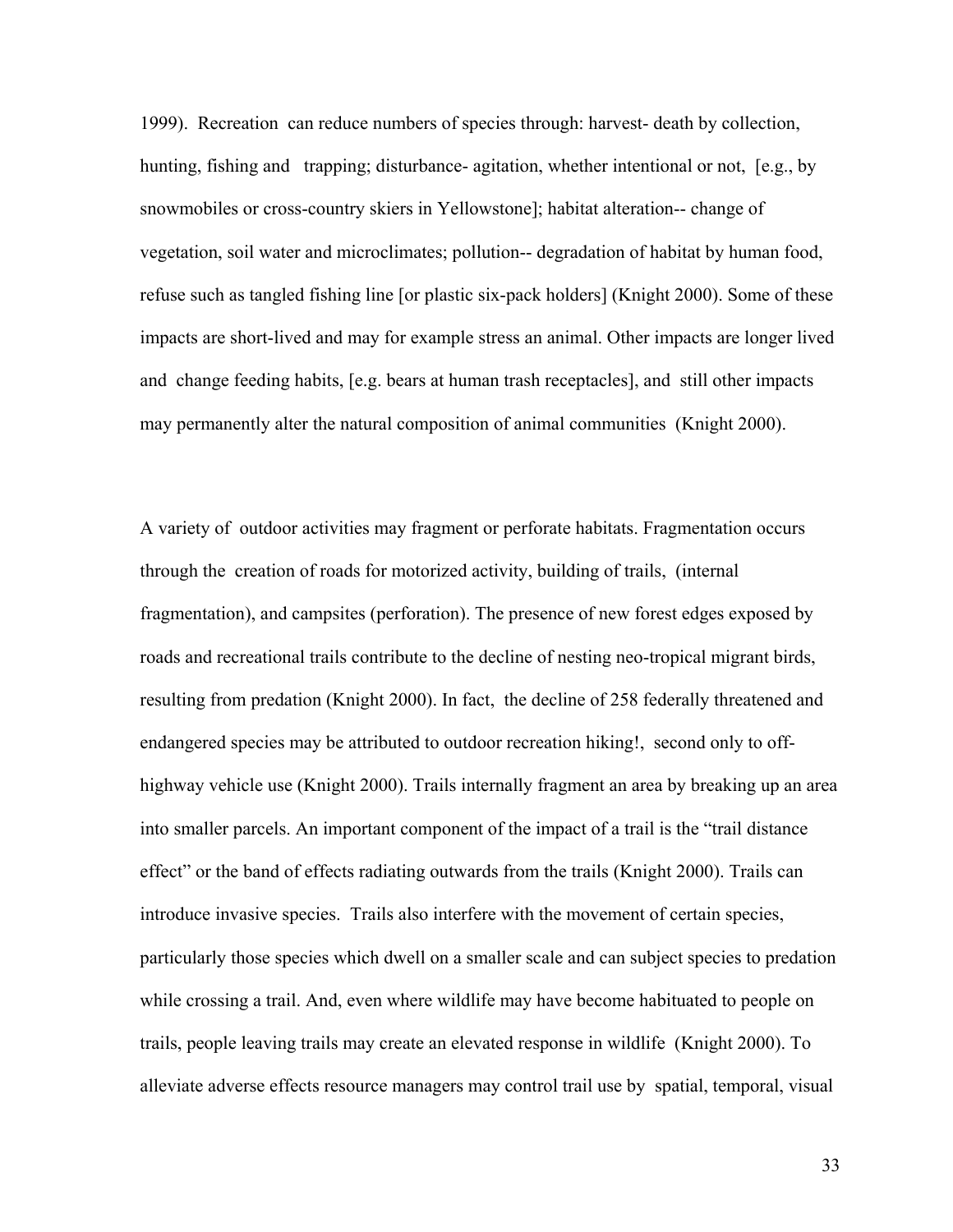<span id="page-33-0"></span>and behavioral means, even closures. (Knight 2000). A 1994 study of birdwatchers suggest that wildlife may often be the principle driver for outdoor recreation and that people's desires can change as their education about and appreciation for nature develops ( McFarlane 1994) . This capacity for greater understanding may be useful in ensuring a growing acceptance of recreational restrictions for the benefit of wildlife (Knight 2000).

### *Changing character of recreationists*

Reduction in hunting can limit the availability of funds and support for access. Aside from shrinking national budgetary allocations, national agencies and recreation industries are facing a decline in licensing and other fees. Fish and wildlife agencies, among others, are concerned as their base of traditional sportsmen moves away from hunting and angling to a non-consumptive enjoyment of wildlife (Wildlife Management Institute 1997). For example, in the decade from 1980 to 1990, the number of people who traveled more than 1.6 km from their homes to visit wildlife: observe, photograph, or feed, shot up nearly 15 mil. Representing a proportional increase beyond that for all other wildlife recreation. (Flather and Cordell 1995.) The loss of consumptive users of these resources could cause agencies to lose historically supportive constituencies with strong conservation and environmental attitudes (Dann and Peyton 1996). Trends in wildlife recreation point to an increase in fishing, particularly in freshwater, with overall levels of hunting unchanged while numbers of those in pursuit of small game and migratory birds have fallen in contrast with big game hunting (Flather and Cordell 1995). Land access to private lands may account in part for this trend. In 1985, for example, only 51% of big game hunters hunted on private lands while 63% of small game hunters and 62% of migratory game hunters hunted on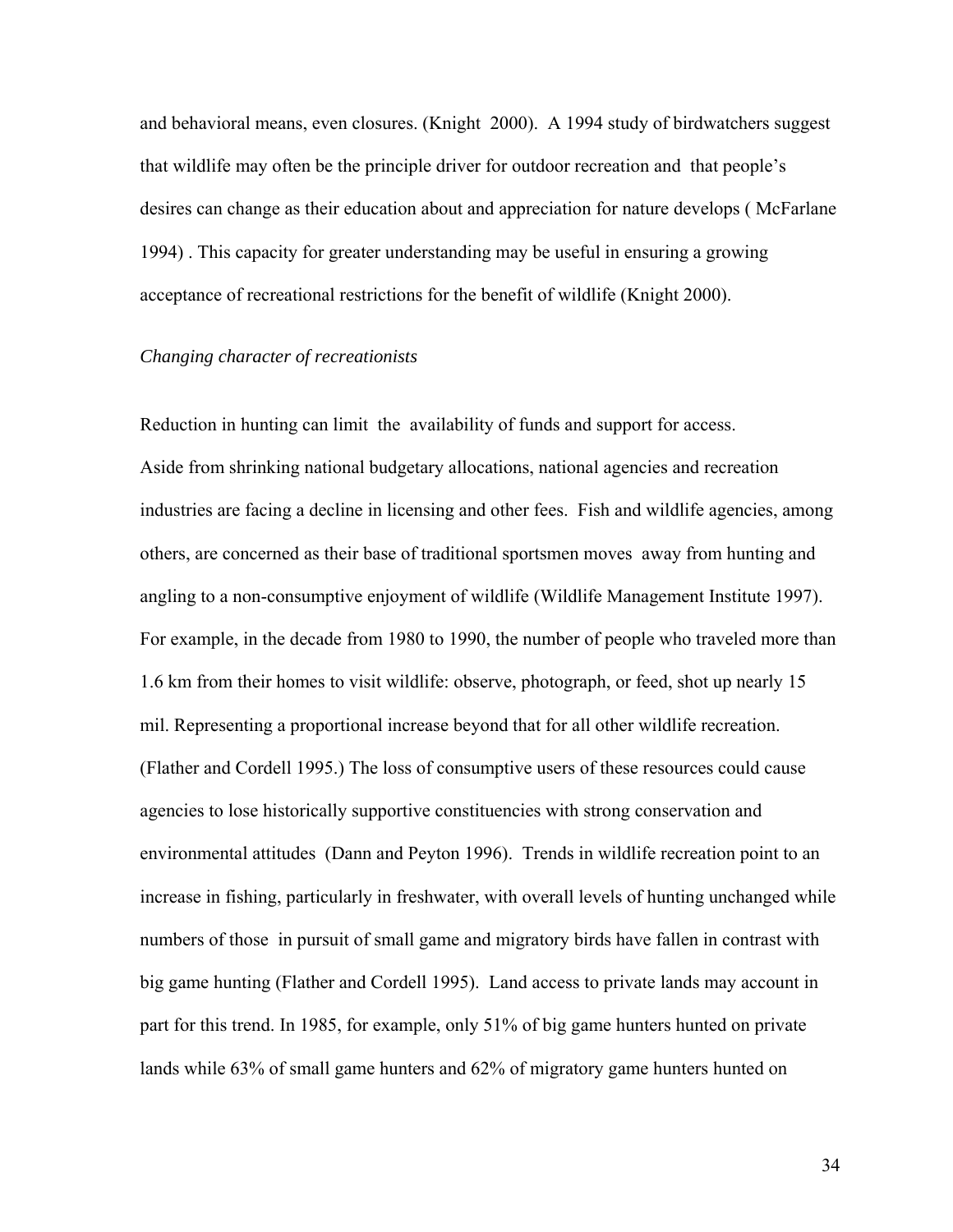<span id="page-34-0"></span>private lands (USDI/FWS 1988). A new cultural climate in the West may contribute to recreational preferences.

### *Conflicts for recreational access to public lands*

### *Changing demographics*

The BLM (1999) in the design of its new training manual for a cooperative approach for resource management, describes the nature of the changing West in terms of certain assumptions. Using the 'cultural descriptors" of James Kent (a resource management specialist and author of new approaches for resource competition yet to be discussed in this paper), the BLM manual articulates some insightful analysis for looking at the present day context for recreational issues. The "Old West," was characterized by European settlement which viewed the land in terms of production: farming, ranching, minerals, oil and gas and timber. Recreational activities were second to work and tended to be family experiences connected to work: 4-H, County Fairs, rodeos, and hunting, fishing on the working landscape (BLM 1999). In contrast, the "New West" houses people who have built their income around recreation and 'quality of life'. People came in search not of jobs in natural resources but of a new 'quality of life." Beginning in the sixties with recent accelerations, many of these new migrants came from urban areas and valued the 'pristine character' of the rural western landscapes as a frame for recreation. This shifted economic resources toward tourism and ultimately resort and real estate development (BLM 1999). Recent immigrants entered the West during the 60s and 70s at the same time new federal management styles moved in to navigate the environmental regulatory wave of the National Environmental Policy Act (NEPA), the National Forest Management Act (NFMA), and the Federal Land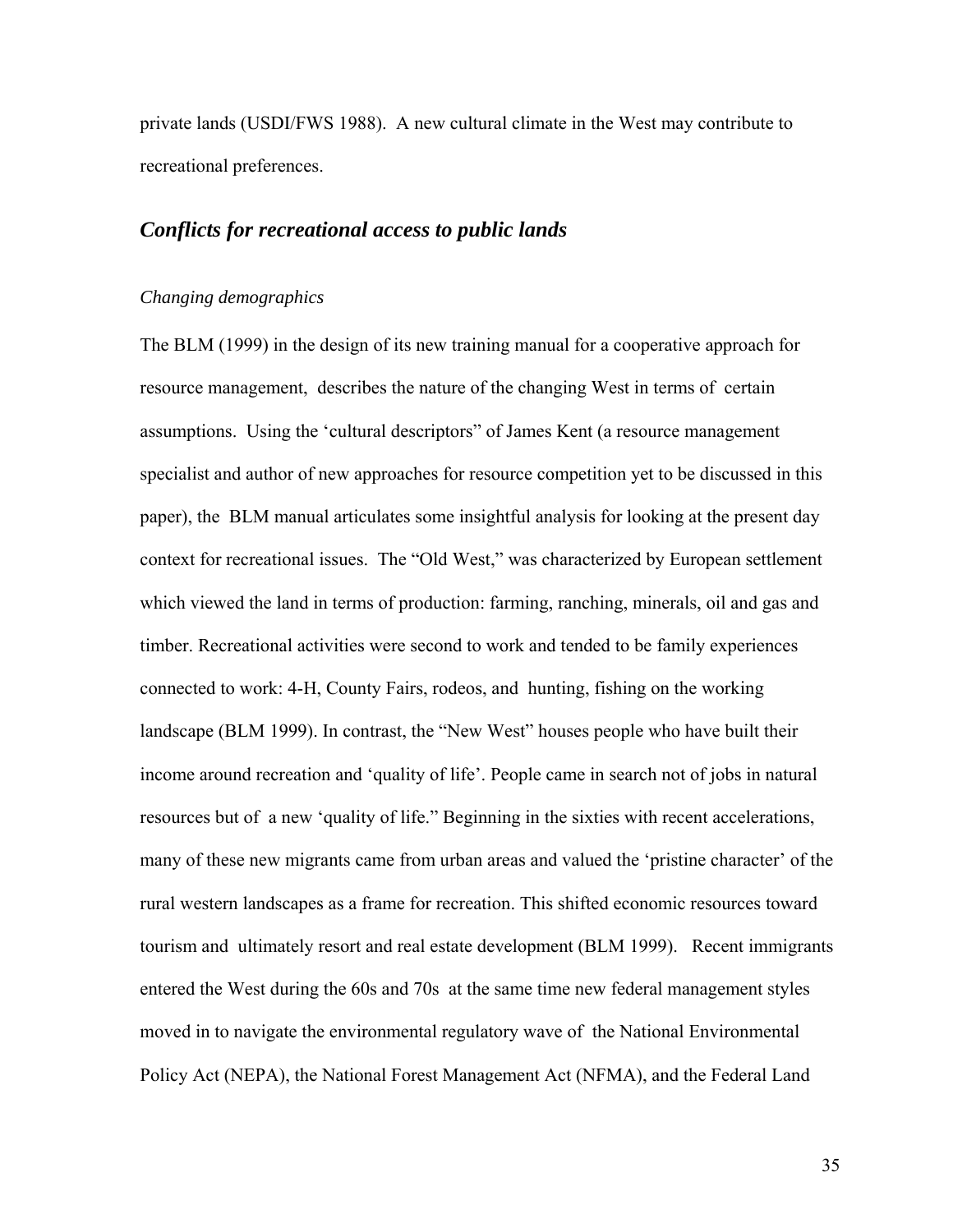<span id="page-35-0"></span>Policy and Management Act (FLPMA). The newcomers to the West may be generalized as seeing these acts as the means for supporting recreational use and protection of the environment (Starrs 2002). The "New West" is commonly seen to predominant in the west today in terms of urban, high-density oases of city people and their production of ranchette developments. Once viewed as a "curiosity", the New West is now a powerful source of landscape change (Starrs 2002). These two faces of the Western community may not have similar views for resource and recreation decisions, adding a complexity of philosophical differences to ones of historical land use, ownership and growth patterns.

### *Mandates for multiple-use*

Perhaps the most important idea to recognize when looking at public lands is the context of the particular type of land, whether it be National Forest, BLM, or state lands for instance, remembering that each designation brings a given federal or state mandate for management, commonly including one for multiple use. Aside from the more politically visible conflicts for multiple use such as grazing (to be discussed later) and timber harvesting, mining claims may interfere with recreational access. The Hardrock Mining Law of 1872 allows that the federal public lands are "free and open" to mineral exploration. Although some lands have been withdrawn for military and recreational use, some 400 million acres, over half of the federal lands including most National Forests, remain open to mining. In terms of functional use for ranching, the Mining Law created so-called *split estates* by giving *surface* ownership rights to the private landowner while *subsurface* ownership remains with the federal government and open to mining claims. This right of entry persists over about 5 percent of all private lands in the west and Alaska (Wilkinson 1992, 62) and can legitimately and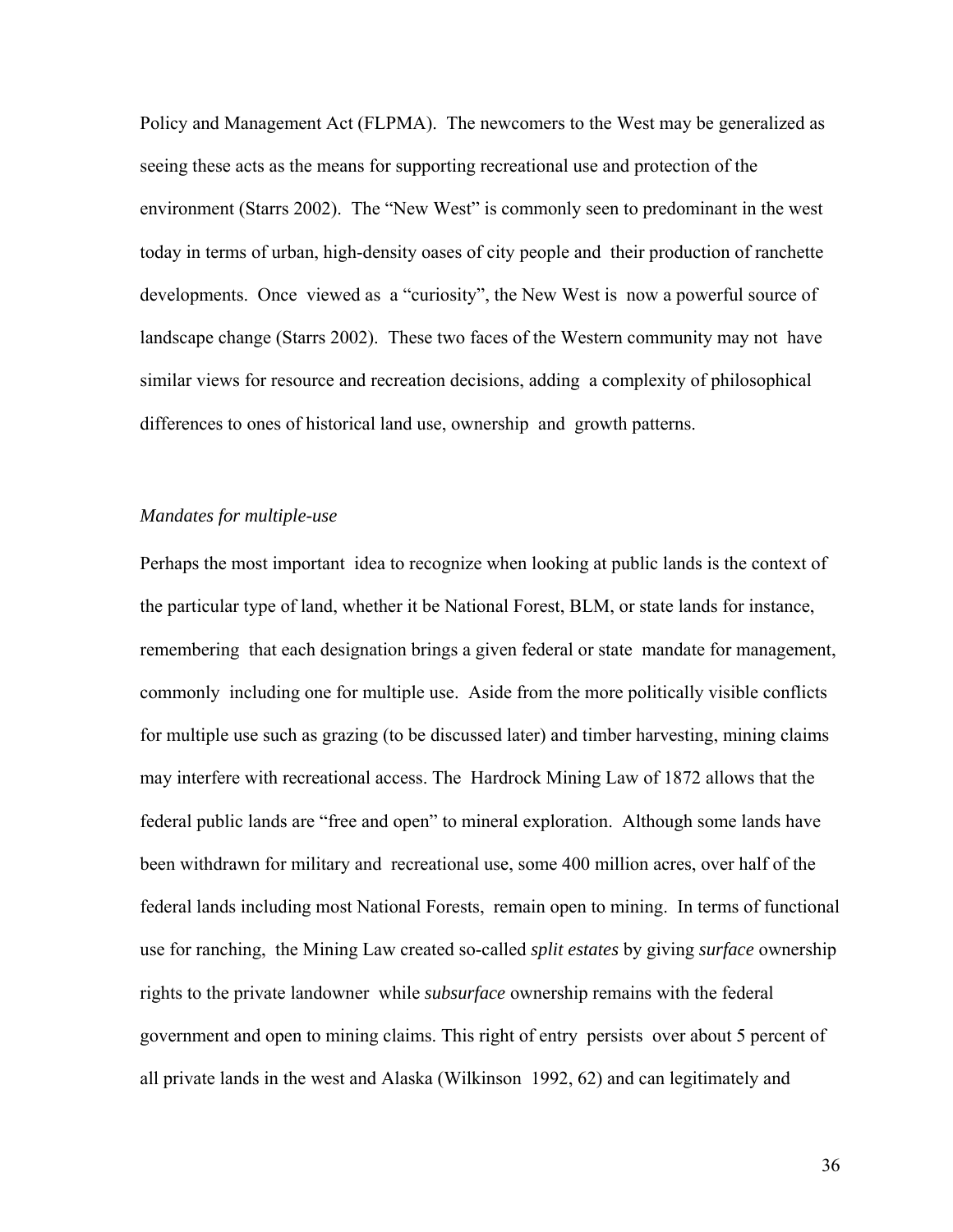otherwise interfere with recreational access. Sham mining claims characterize an estimated 3000 structures on Forest Service and BLM lands (Wilkinson 1992, 59). At the turn of the century a senator, Ralph Cameron, used a chain of claims to block access on the Southern Rim of Grand Canyon to non-fee paying hikers. It took more than thirty years to rid the state of these claims (Wilkinson 1992, 59). At congressional request, the General Accounting Office (GAO) reviewed unauthorized non-mining surface activities on mineral mining claims on federally owned land managed by the BLM and Forest Service. The GAO found that of 662,000 mining claims in Arizona, California, and Nevada, about 1,600 have known or suspected unauthorized activities occurring on them (GAO August 1990).

New public demands for alternative land use, such as for recreation, environmental preservation and real estate development, has affected change on some aspects of the 1872 law. There has been transfer of some minerals from "right to mine" status to leases and sales, withdrawal of some lands, and closer administrative scrutiny of the claims to limit environmental damage (Wilkinson 1992, 50). However, some 400 million acres, over half of the federal lands including most national forests, remain open to mining (Wilkinson 1992, 50).

#### *Balancing recreational access with conservation*

Recreational impacts embrace a full circle of issues beginning with preservation of the resources that the recreation exploits, to the influence of crowding. On Earth Day of 2003, Forest Service Chief, Dale Bosworth , delivered a talk to the Commonwealth Club in San Francisco with his view of the four "great issues" facing today's Forest Service. Absent were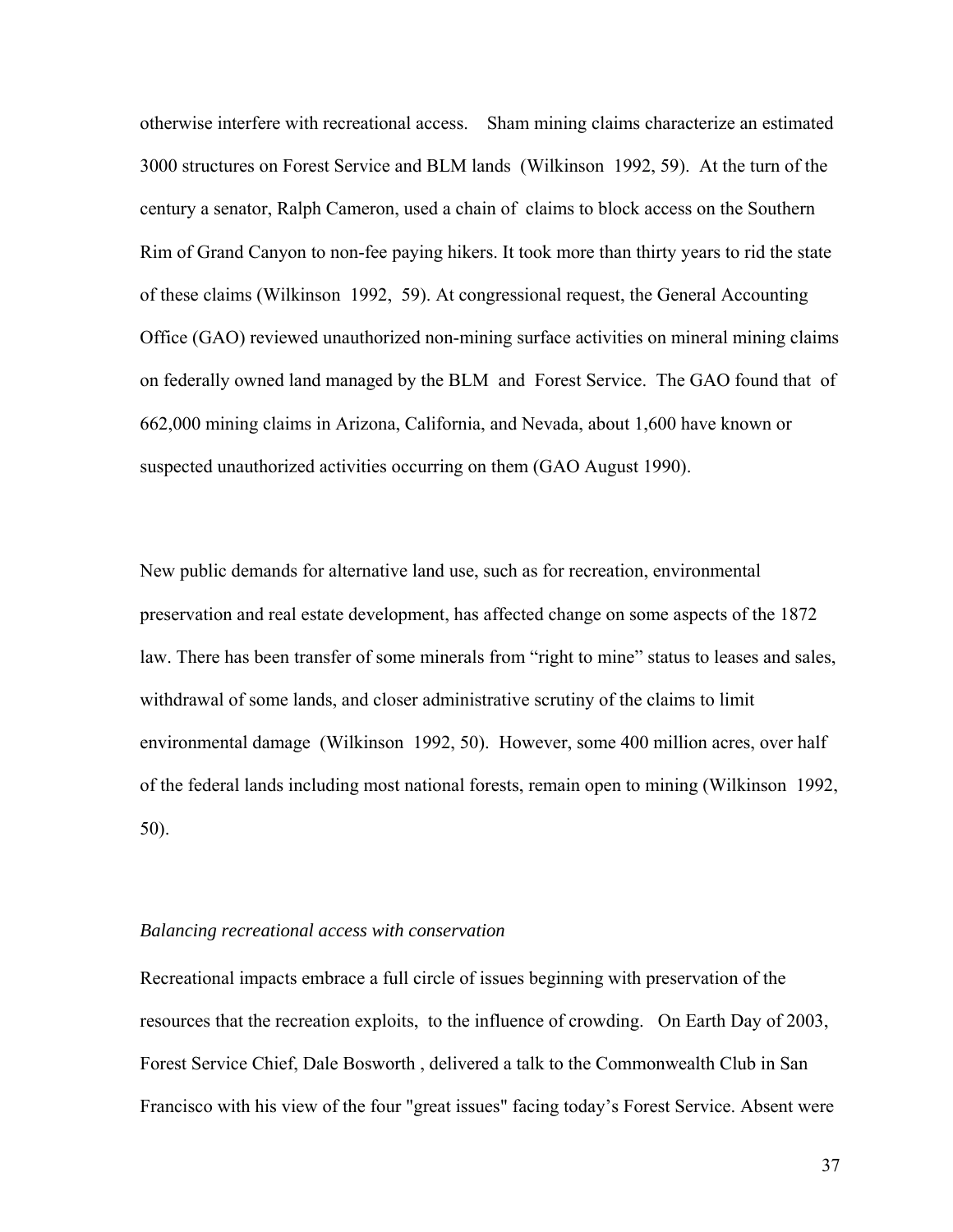the historical "environmental bugaboos of grazing, mining and logging worries", says Skinner, "After all, those other multiple uses on the public lands are pretty much gone, much to the regret of many Westerners...." (Skinner 2004). Chief Bosworth spoke instead of fire and fuels, invasive species, habitat fragmentation, and, "unmanaged recreation." Chief Bosworth specifically stated, "OHV use alone affects more imperiled species than logging and logging roads combined" (Skinner 2004). The impacts of recreation vary greatly according to the environmental context: impacts of hikers, equestrians and motorcyclists for example showed complete recovery after 5 years on grasslands while similar impacts on forest understory recovered only 50 percent in the same time period (Weaver et al 1979).

Those groups with the greatest presence in Arizona and those most likely to use private lands to reach public lands include hunters, trail users such as hikers and equestrians, wildlife viewers and off-highway vehicle (OHV) users. Of most relevance to this discussion concerning conflicts over their use of ranching lands, to reach public and state lands are hunters and OHV users.

## *Hunter access*

Federal public lands are an important destination for American hunters. Nearly half of all hunters travel onto federal public lands as some or all of their hunting program (USDI/ FWS and US Department of Commerce 1997). Of these, 17 percent hunt exclusively on public land, while 30 percent hunt on both public and private land. Hunters claim that hunting access to public lands has been cut during the last ten years through road closures, lack of access across private land, area restrictions, policy changes, etc.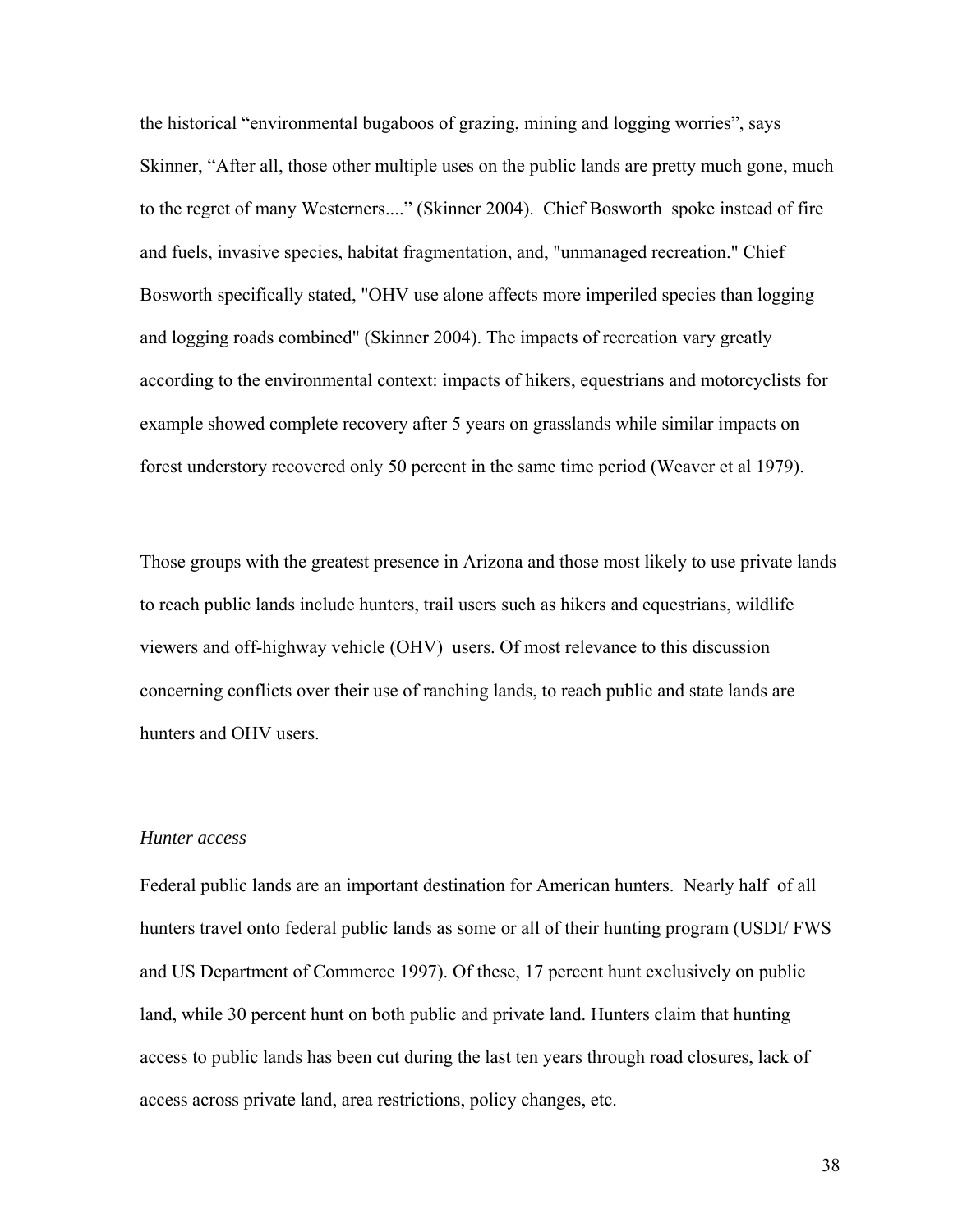A meeting was convened among the various stakeholders in 2001 to address this issue. Included were informed individuals from the BLM, Congressional Sportsmen's Foundation (CSF), National Rifle Association Forest Service Public Lands Council and others including Colorado State University, the Wyoming Game and Fish Department and Theodore Roosevelt Conservation Alliance. The intent of the CSF was to continue to work with the hunting/conservation community to write detailed studies of specific, critical issues identified in this report. Further the CSF has meant to convey recommendations to Congress, federal agencies and the hunting/conservation community to achieve better access to federal public land. Those issue honed by the participants as the most critical to access are discussed herewith. The first concern was the public land management agency planning process: Hunter access to federal public land was seen as largely determined during the planning process at the local level with little or no direct involvement from the national level of the FS and BLM agencies. The best, and often the only, opportunity hunters have to influence access was judged to be by becoming involved during the planning process (Congressional Sportsmen's Foundation and the Wildlife Management Institute 2002). Second, participants found that since healthy wildlife populations are key to a quality hunting experience, it is important for sportsmen to understand decisions made to manage or benefit wildlife and habitats and the repercussions these decisions may have on hunter access (Congressional Sportsmen's Foundation and the Wildlife Management Institute 2002). Third, the checkerboard pattern of land ownership was shown to be confusing to hunters seeking access. There appears to be a need to better identify and post key access points and boundaries. Also needed, as possible, is for agencies to address or modify ownership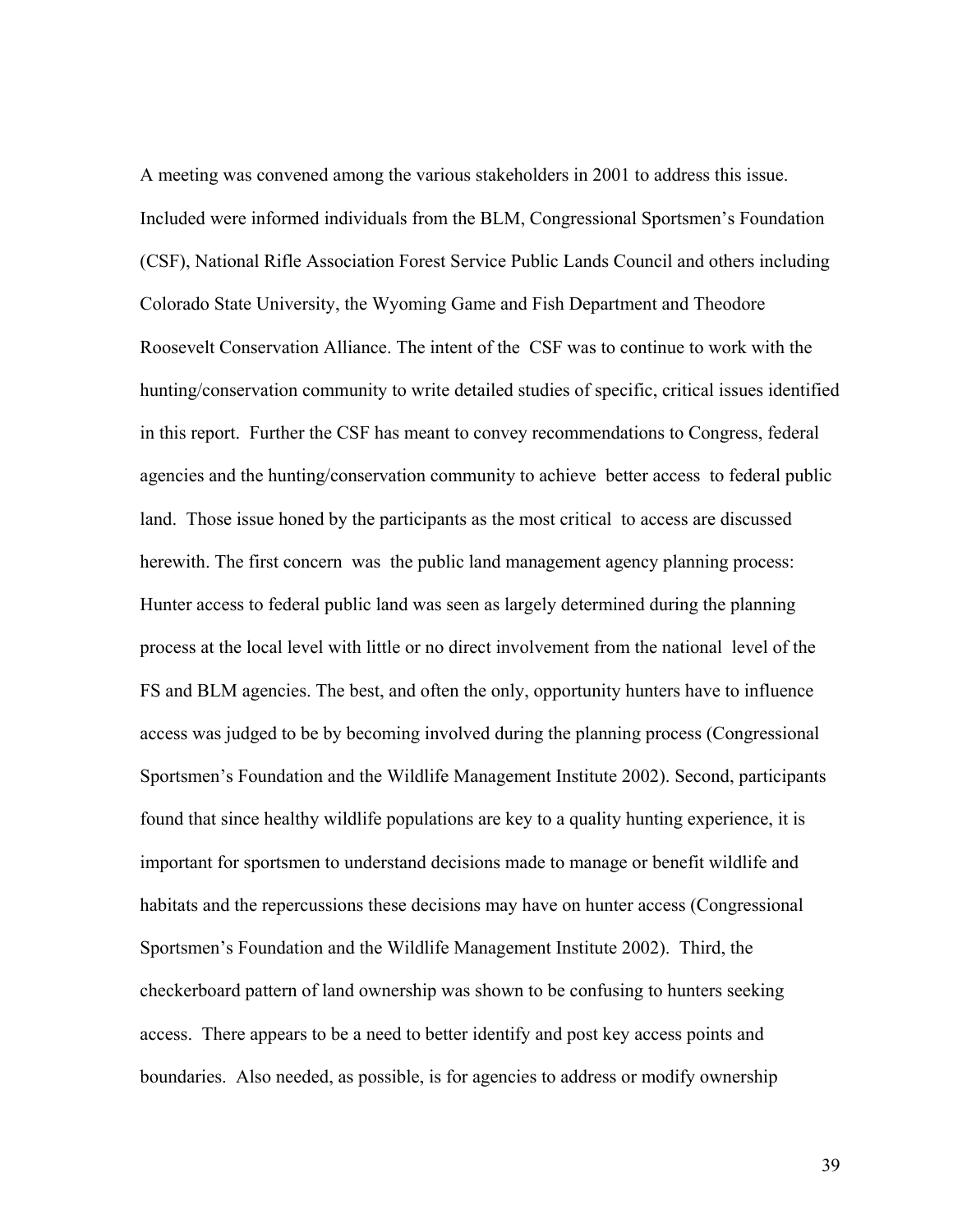patterns through land exchanges, conservation easements. Fourth, in addition to having land available for hunting, information pertaining to these opportunities on federal land needs to be made readily available. Follow-up must consider how information on hunter access is provided, if this information is adequate and if there is a need to improve the dissemination of this information. And, interestingly, does the fact that BLM lands have no formal name, are not signed on the ground and are not considered part of a national public lands system, affect hunters' opportunity for hunting on BLM lands? (Congressional Sportsmen's Foundation and the Wildlife Management Institute 2002).

The Congressional Sportsmen's Foundation and the Wildlife Management Institute (2002) found, like the hunters before them, that in many areas, the only access to federal land is across private property. In some areas, private outfitters and guides lease private land for the exclusive use of their clients and thereby gain exclusive use to adjoining public lands. Understandably, roads are often the central way for hunters to reach federal land. Yet, in many areas an accurate inventory of roads, particularly county roads, does not exist. This leaves hunters unsure if certain roads are public or private and whether or not these roads may be legally used to access federal lands.

## *Off-highway vehicle impacts*

Commonly viewed as the most problematic, widespread and high impact recreation on private and public lands in recent years have been off-highway vehicles (OHV). The urgency of recognizing and better understanding the effects of OHVs is indicated by the dedication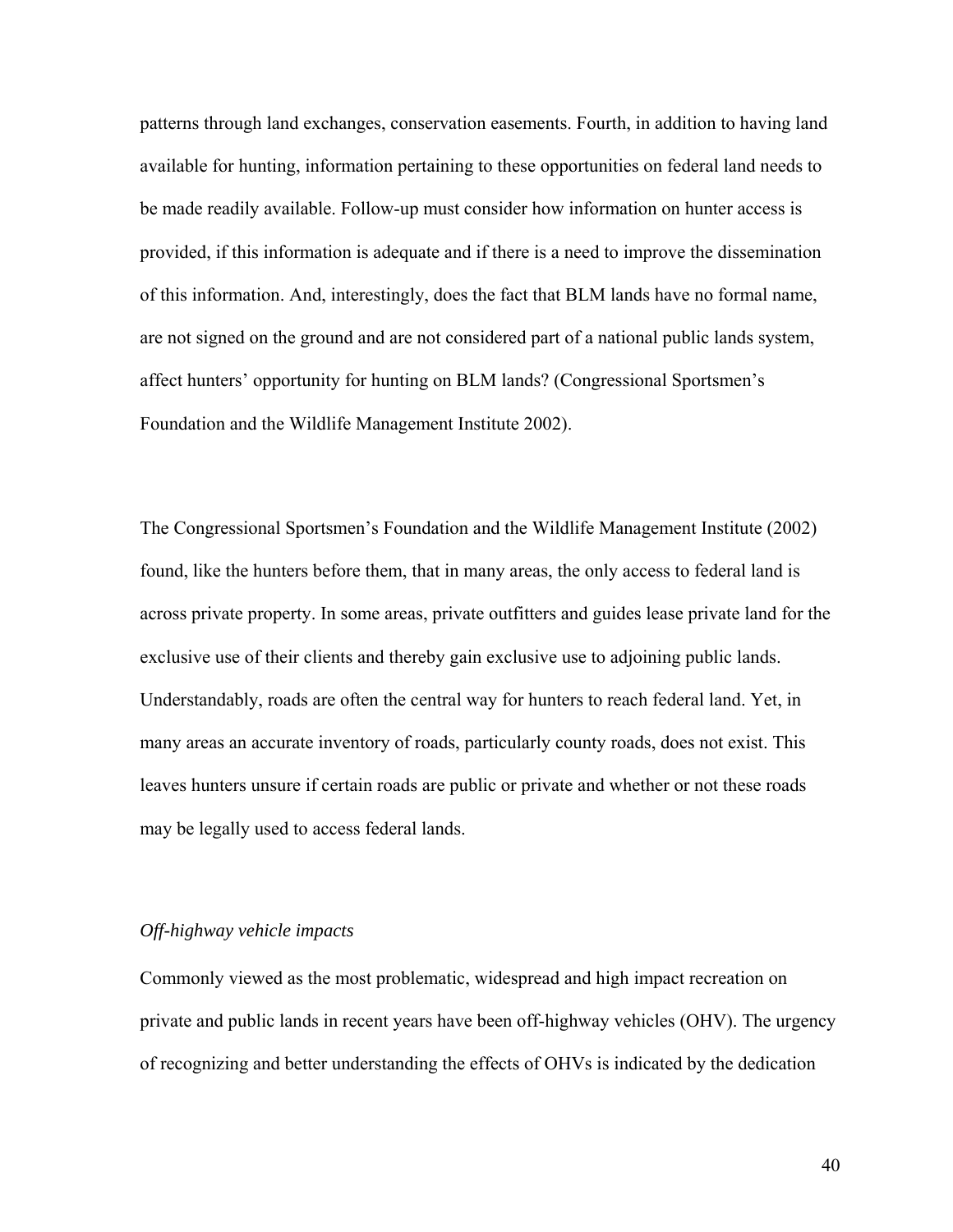of a summit meeting in February of this year to address the problem, **"**Building a New National Campaign to Protect Public Lands from Off-road Vehicles" held in Golden, Colorado. The participants came to seek a new approach, one that would devise innovative, effective solutions to address off-road vehicle use on public lands in a way that would be "relevant and engaging to a broad range of audiences " and plan strategies to get desired behaviors (Building a New National Campaign 2005). Despite common misconception, it does not appear that the majority of riders want to ride cross-country without limit (Building a New National Campaign 2005).

Although OHV clubs are numerous, fewer than 10 percent of off-road vehicle enthusiasts are members, a problem in terms of lost opportunities for educating the public toward responsible use. High membership in Wheel-sport clubs is also important in terms of the source of labor to repair OHV impacts and otherwise contribute to responsible recreation as members of these clubs donate hundreds of thousands of hours for trail maintence and repair (Skinner 2004 and pers. commun. Rebecca Antle).

Extent of use judged from recent sales of OHVs is phenomenal. The Motorcycle Industry Council reports that  $886,000$  ATV's were sold in 2003 representing the  $12<sup>th</sup>$  consecutive year of sales increases. More than 7 million ATVs are estimated to be currently in use in this country. Although specific figures are not reported by the same council for dirt bikes, the total of all motorcycle sales reached 996,000 in 2003. Given these high sales, the political clout of OHVs at the local level is a potent one. OHV recreationists tend to be well-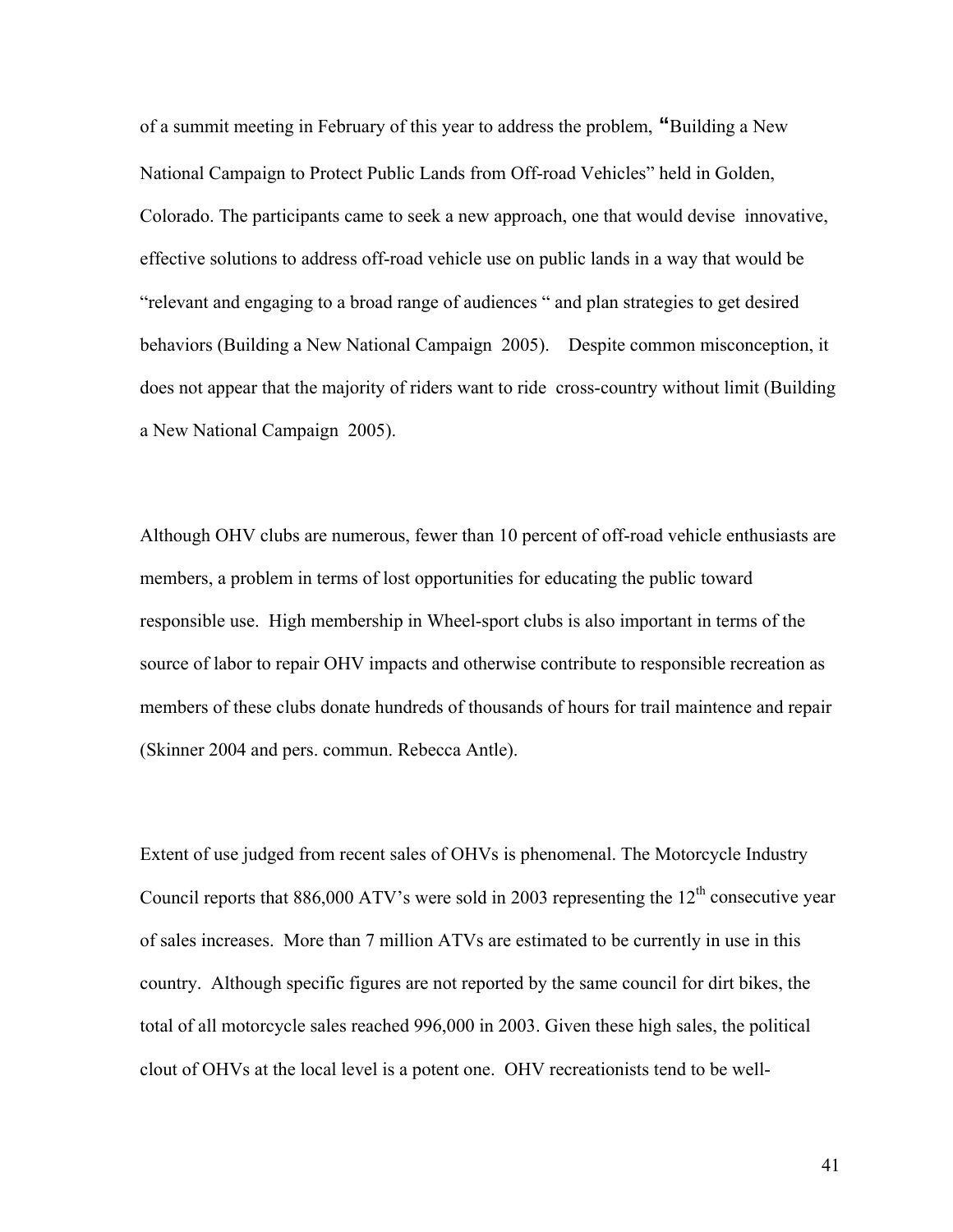organized, highly vocal, and aggressive (Building a New National Campaign 2005). They proclaim the values of maintaining access to public lands for family recreation while characterizing efforts to limit their use "as an elitist lock-out" (Building a New National Campaign 2005). Importantly, environmental groups have been largely alone in calling for limits and so there has been little incentive for members of Congress representing rural areas or land managers at all levels to support limits or oppose local riders and other important constituencies (Building a New National Campaign 2005). But users perhaps justly may protest with Dave Skinner, that "Selfish environmentalists seem to think "multiple use" means two people hiking the same trail. .. That I washed my bike before loading up to prevent seed spread, that I have a quiet muffler, that I stay on the trails (that I've helped maintain) ....doesn't make any difference" (Skinner 2004). From the perspective of the Audubon Society, although funds may be available to rebuild OHV trails, they do not cover the damage that rugged vehicles do to streams, hillsides or habitat for wild life (Wolf 2004). The Forest Service has moved forward with a national rule for banning large-scale crosscountry travel by ATVs, dirt bikes and trucks and restrict wheeled vehicles to designated roads and routes (Building a New National Campaign 2005). This rule would require forests across the country to revise their management policies accordingly. The revised plans, including the current process for the Coronado National Forest plan in Arizona, offer opportunities to influence off-road vehicle management and usage across tens of millions of acres. But participants argue that "Without a diverse set of voices pressing for real limits, these processes could simply give the official stamp of approval to the spaghetti network of user-created routes that criss-cross so many National Forests." (Building a New National Campaign 2005). Many National Forests have already banned cross-country travel and gone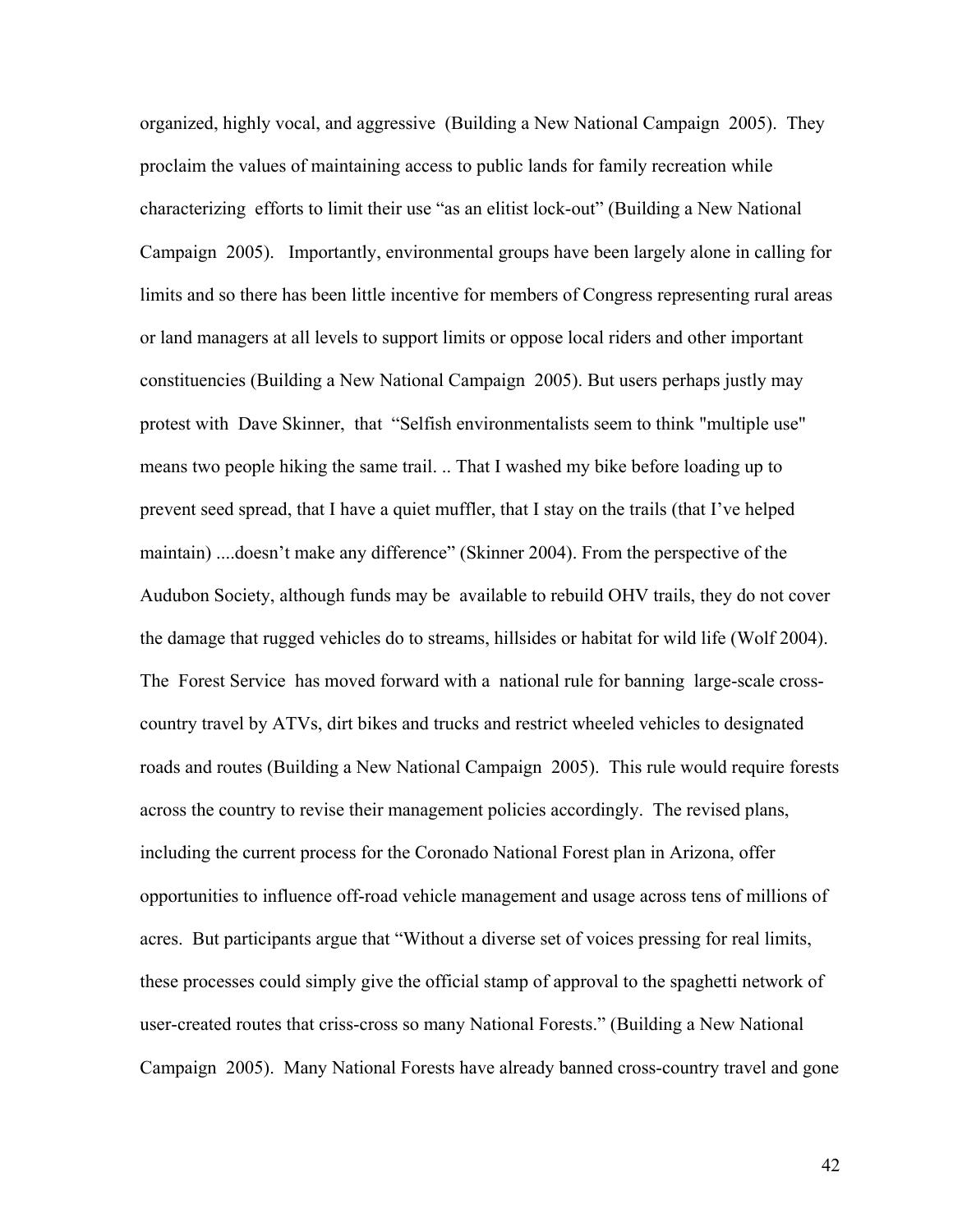to a designated routes only system. Unfortunately, in many instances that has done little to alleviate the problems with off-road vehicles on those forests (Building a New National Campaign 2005).

OHV use and the BLM may be influenced by a longstanding public indifference over "the public lands that nobody wanted" (Building a New National Campaign 2005). Planning for OHV use on BLM lands presents a different challenge from Forest Service lands, in part, because the BLM avoids applying a single ruling concerning land use in favor of greater flexibility toward local needs (Building a New National Campaign 2005). That said, BLM, in some Western states including Arizona, is working to stop cross-country travel with a system of designated routes. Current revisions of Resource Management Plans (RMPs) offer the opportunities for these reforms.

Several states including Arizona and California have published studies calculating the direct and/or indirect economic impact of off-road vehicle use. Arizona considers the economic affects to be \$4.25 billion annually, supporting 36,951 jobs, and generating more than \$1 billion in salaries and wages (The Economic Importance of Off-Highway Vehicle Recreation, Arizona State University West, 2003). With the perceived economic gains to be in this order of magnitude, there is little surprise at the significance of OHVs' in influencing statewide and federal policies on public and state lands. What may be ignored are the considerable costs to manage use and restore damage of OHVs. Isolated estimates of these costs to taxpayers suggest that in fact these costs are considerable (Building a New National Campaign 2005). This past July, the Forest Service released a new rule to manage OHVs on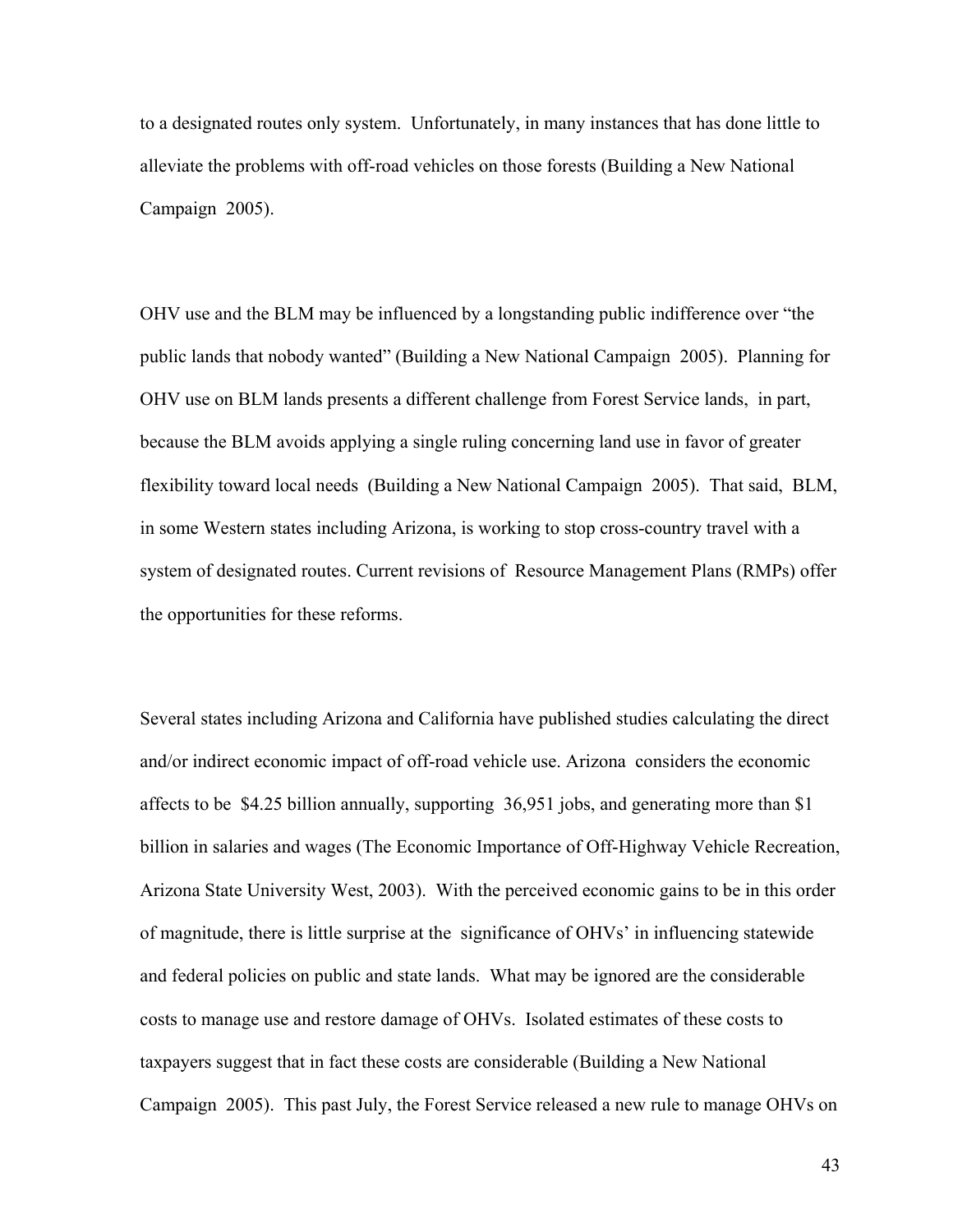its 155 national forest and 21 grasslands, in response to skyrocketing OHV use across the country. Forest Service rules at present are a jumble of regulations with some forest allowing use only on restricted trails, and others permitting unrestricted cross-country riding (Peterson 2004). If OHV is one of the four biggest threats to American forests, per Forest Service Chief Dale Bosworth, two of the other three, loss of open space and invasive plants, are also aggravated by OHV users (Peterson 2004). The new ruling proposes that each forest takes its own inventory of trails and roads and then conduct public meetings to determine which trails will allow OHV users. Maps of the allowed trails will then be accessible to the public from ranger stations, kiosks and the internet. The Forest Service has not had success with signs posted on trails to regulate OHV use.

Despite fundamental access issues, and that dirt bikes, ATVs and jet skis, and other motorized vehicles, have a range of negative impacts, interest in this form of recreation remains on the rise. The Natural Trails and Waters Coalition evaluated recent efforts to reform OHV use. Specific strategies, political dynamics, conditions, and other factors that participants in these efforts viewed as most critical are found in the following case studies (Building a New National Campaign 2005). In the state of Washington a multi-year effort directs a portion of state gas taxes to grants supporting development and maintenance of off-road vehicle routes and facilities. Other states have had success with similar programs that fund a single recreational activity with a stream of funding specific to that activity (Building a New National Campaign 2005).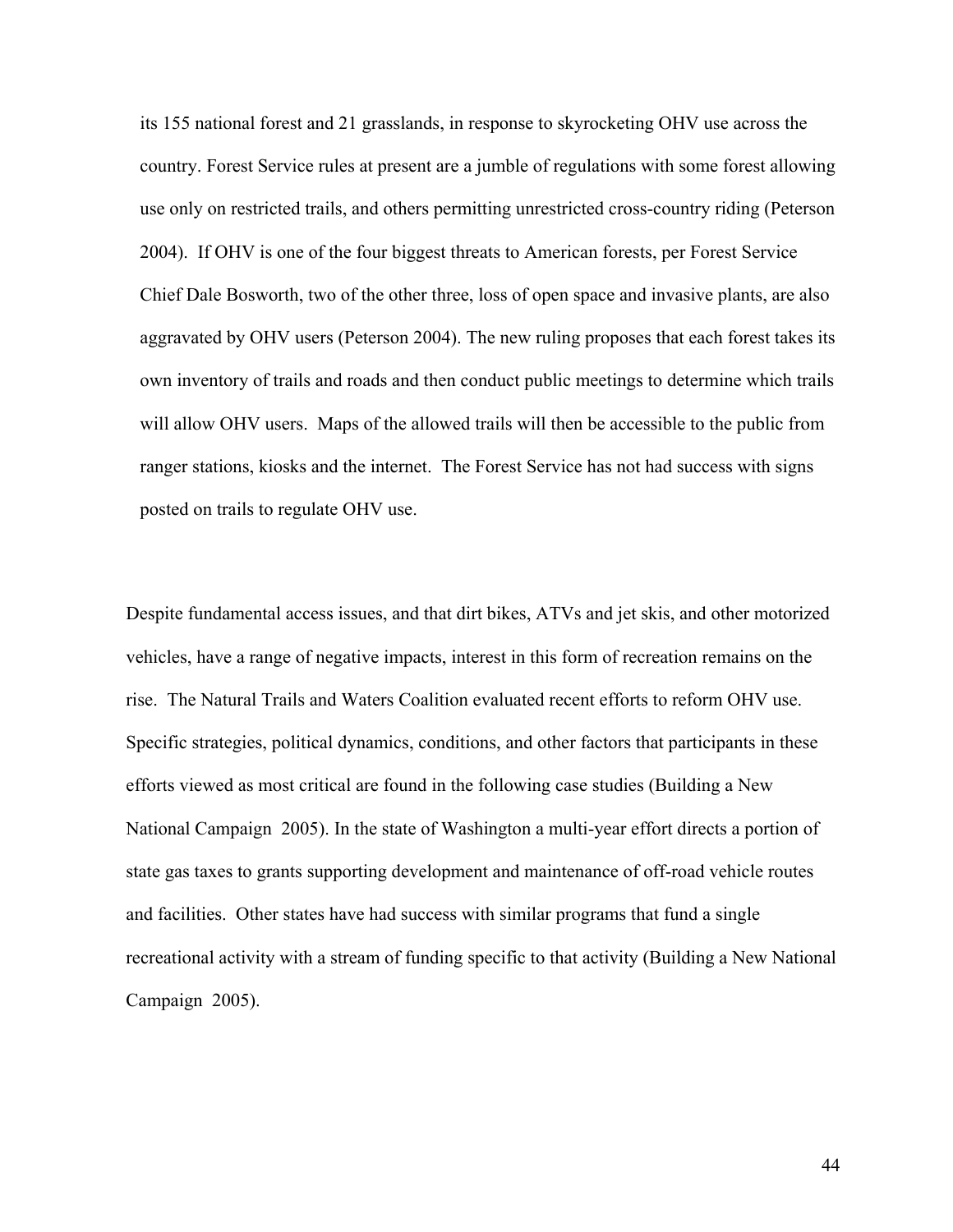# *Role of agencies in access management*

The West has had a tradition for the public's participation in resource regulation and is now bringing higher levels of participation to the debate over local resources. In recent years resource users have been working to formalize this precedent as a legalized part of the decision making process termed *comanagement* (Berkes 1996). Federal and state agencies have abetted this trend by bringing new perspectives to resource management from their end, as well. In fact only within the past decades has public access to federal lands come up as an issue. Until the 1940s the land management agencies focused on access in terms of commercial use of the land as in timber harvests and mineral development and for administr4ative reasons such as fire fighting and trail maintenance. Recreational access along these roads was an afterthought. But after WWII , recreational demand rose for exploring remote areas for hunting and fishing and the issue was framed. Public access to these remote areas had not been built and the recreationist had to use crossings on private lands to reach the public lands. Private landowners reacted by sometimes blocking the public from crossing their land. Other private landowners began charging access fees (GAO 1992). The government is investing in increased use of the internet to better serve the public with respect to a wide range of issues including information about access on governmental lands. E-Government initiatives focus on a wide variety of services, to simplify and unify agency work and information flows with one-stop services to citizens. For example, Recreation One-Stop is a Web portal for a single point of access to information about parks and other federal, state, and local recreation areas.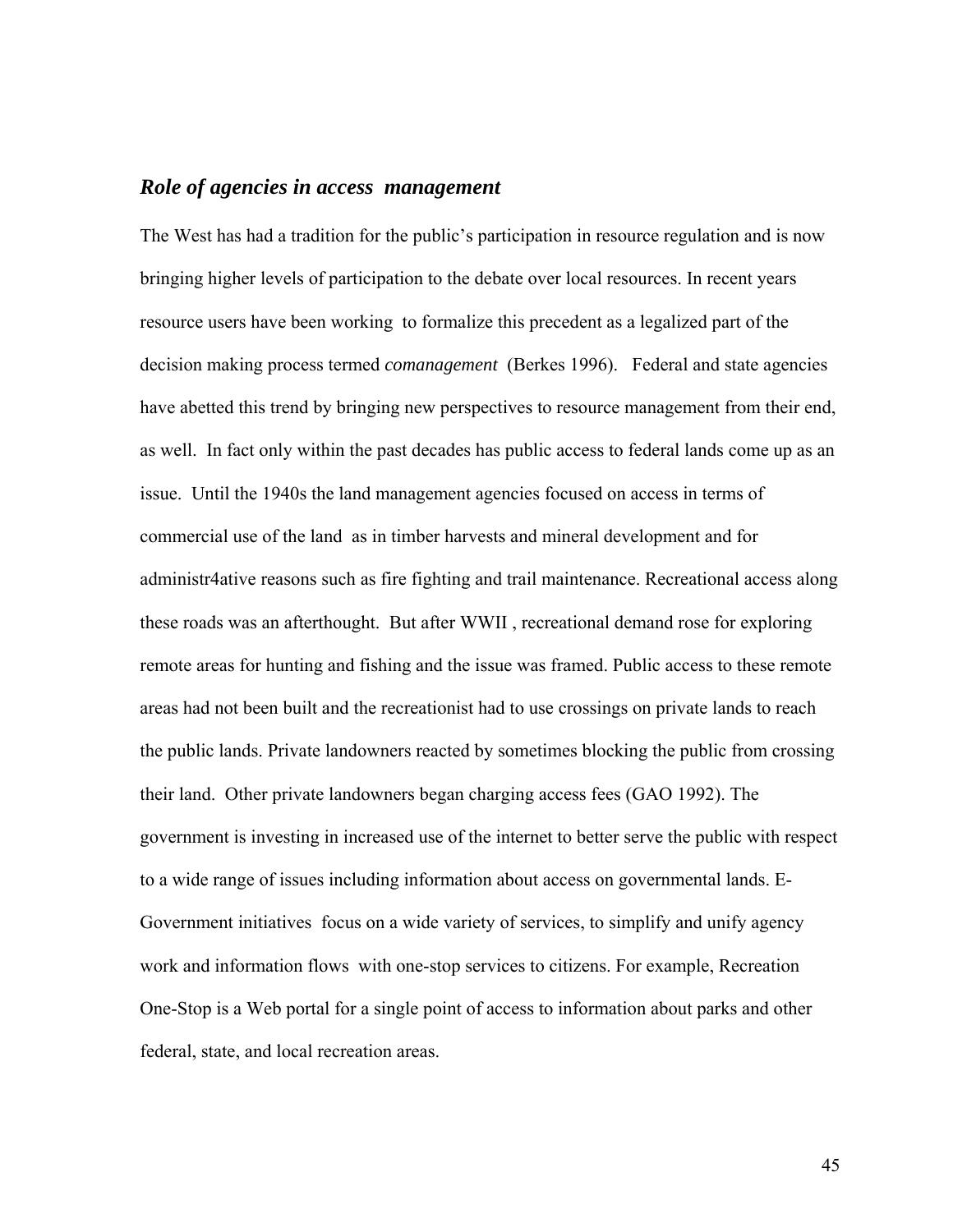## *The Forest Service*

The 191 million acres of Forest Service land offer more recreational opportunities and records more recreation visitor use, about a quarter of a billion visitor days per year, than any other federal lands (GAO 1991, Forest Service). On these lands are 13,000 developed sites with more than 4,400 campgrounds and 1,400 picnic grounds (GAO 1991, Forest Service). Yet, in the early 970s, the Forest Service still believed that its role was primarily to produce timber and, more generally, to serve as a steward of the land. The Forest and Rangeland Renewable Resources Planning Act of 1974 gave the Service a new mandate for preparing a land and resource management plan for each of its forest units. (Similarly, the BLM under the Federal Land Policy and Management Act (FLPMA) of 1976 is requited to write land – use plans for its areas.) Plans for both agencies necessarily included not only timber, wildlife, and grazing, but also recreation (GAO 1992). The Forest Service is now in the process of revising many of its forest management plans in accordance with current requirements for revision at least once every 15 years. And, to this effect, the agency is employing new planning tools, such as geographical information systems and is engaged in increased collaboration with the public and other federal agencies, tribes, state government, and other interested groups or persons. The Forest service is also committed to using independent scientific review more frequently (Federal Register 2000). Regional ecosystem assessments have become the foundation for more comprehensive planning, sometimes involving multiple forests and other public land management units. The Northwest Forest Plan, for example, affects 17 national forests and 6 BLM districts in a three states. (Federal Register 2000). In recent years the number of federal, state and local agencies, Tribes, members of the public, and interested groups wanting to be involved in planning decisions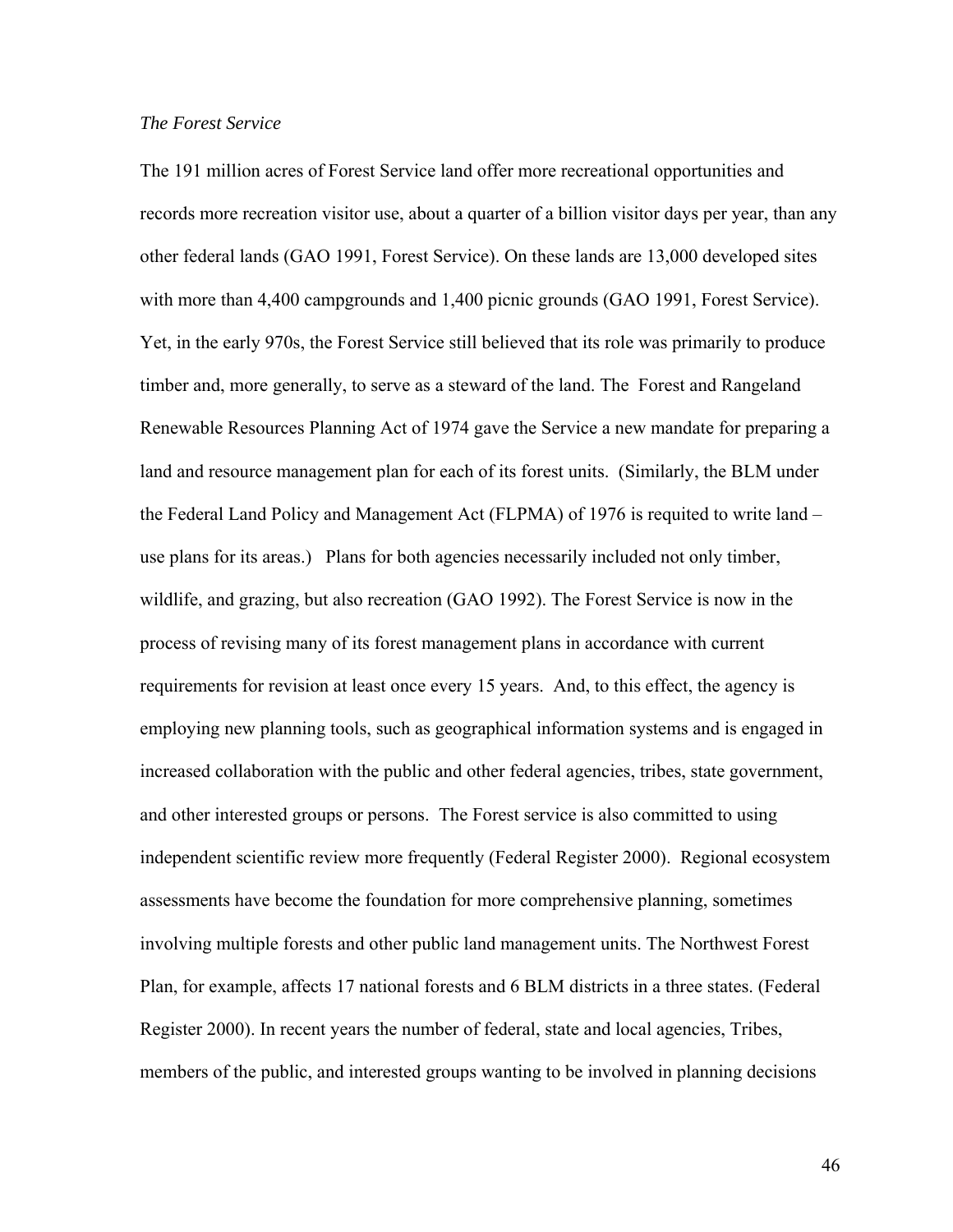and share stewardship responsibilities has "skyrocketed". The Forest Service has moved to " create new understanding, build trust, obtain new resources for implementation and monitoring, and diffuse potential conflicts by engaging these parties more effectively in the planning process through collaboration." (Federal Register 2000). Within the "ecological sideboards" imposed by legal thresholds and land health, a wide range of management options exists, with planning as much a social decision as a scientific one (GAO 1999).

Federal courts have supported the Forest Service's ecological approach to land management (GAO 1999). The Forest Service has noted that recreation as well as timber will likely be affected (GAO 1999). Chief Boswell has likened recreation to timber 20 years ago and cautioned that, to avoid what happened to the timber industry, recreation must occur within those same ecological sideboards imposed by land health (GAO 1999). The Forest Service has in fact begun to restrict some recreational uses on its forests due to concerns about the recreational impacts of overuse. Further, the Forest Service may, by adopting its expected utilitarian stance, justify exclusion of damaging recreational use in terms of dampening tourism dollars for local economies (USDA/FS Local economies).

In terms of local issues for access, the least accessible National Forest lands are those in The Coronado National Forest. The Coronado "has the most significant set of public access problems of any Forest in the Southwestern Region and quite possibly the nation" (unnamed FS document on Coronado Forest access, 2004). The proximity of the Coronado to the Tucson area highlights the importance of obtaining permanent legal access in this area. The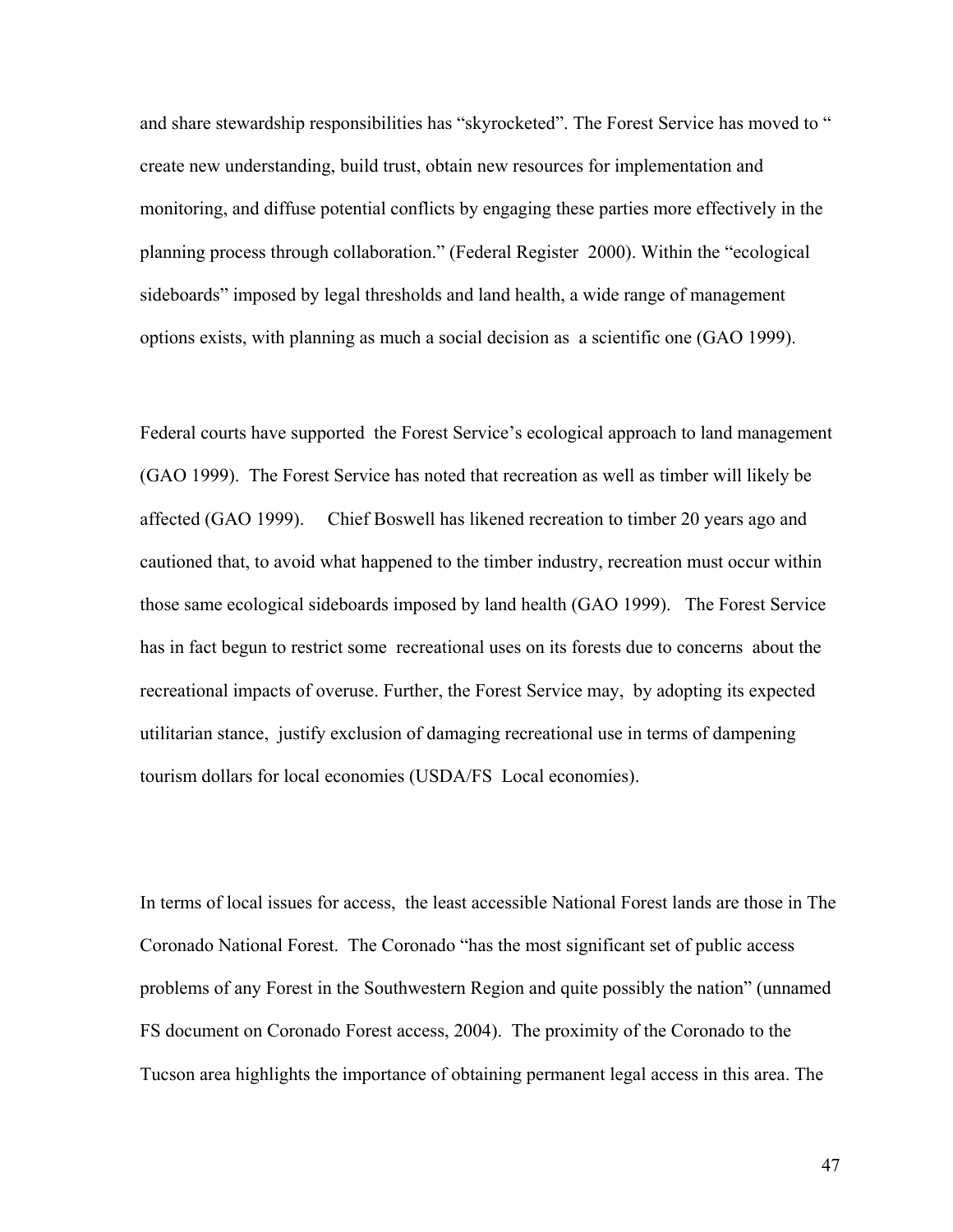Service's Forest Land and Resource Management Plan (LRMP), which was finalized in 1986, identified more than 1,000 miles of road right-of-ways needed to insure adequate access for public and administrative use (unnamed FS document on Coronado Forest access, 2004). Recently, approximately 300 public and administrative access points from outside the Forest boundary were identified, with fewer than 100 having permanent legal access as traditional access routes through interior and adjacent private lands, and State Trust lands are gated and locked (unnamed FS document on Coronado Forest access, 2004) . The Service estimates that approximately two-thirds of the Coronado National Forest, which translates into well over 1 million acres, does not have what they construe as adequate permanent legal access (unnamed FS document on Coronado Forest access, 2004). Although landowners may currently permit public access through their private land unless permanent access is secured, that access can be gated and locked at their discretion. From the Service's perspective discretionary access means that landowners are essentially turning the National Forest into private "back yards" with little benefit to the general public (unnamed FS document on Coronado Forest access, 2004).

The sky island nature of the Coronado compounds access problems. The county and state roads which crisscross the Coronado are generally flanked by private or State Trust lands, effectively curtailing access into the Forest **(**unnamed FS document on Coronado Forest access, 2004). Arizona's rapid growth has in the view of the Forest Service lead to "a much greater need for access to public lands, and at the same time leads to increased development of adjacent private lands, resulting in more restricted access" **(**unnamed FS document on Coronado Forest access, 2004). In the view of the FS, there is no permanent legal access to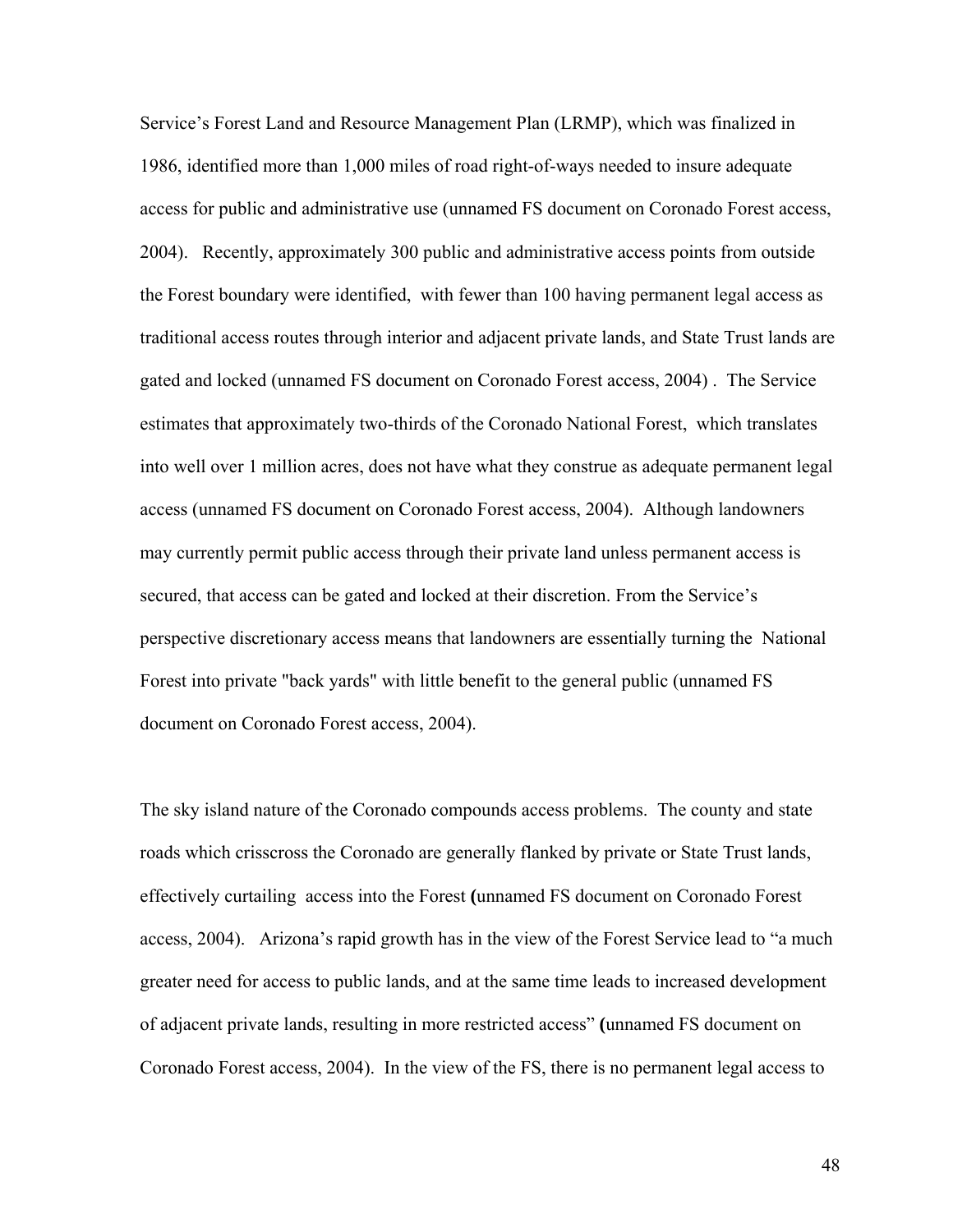the Galiuro, Whetstone, Santa Teresa, and Winchester Mountains with the other Arizona mountain range units have very limited permanent legal access (unnamed FS document on Coronado Forest access, 2004). Restricted access is also seen by the FS to interfere with the Forest's own transportation system which has "deteriorated dramatically over the past twenty years while use has increased" interfering with effective management (unnamed FS document on Coronado Forest access, 2004).

In terms of who is responsible for rectifying this problem, the Service believes that "the primary responsibility for access across private lands within the proclaimed Forest boundaries lies with the Forest Service, while getting people to the proclaimed Forest boundaries is the primary job of State and local agencies" (pers. commun. George McKay). The FS interprets most recreationist/landowner conflicts and wildcat roads as the result of attempts to reach national NFS lands via the private and State Trust land after traditional access routes have been blocked (pers. commun. George McKay).

The FS believes "cooperation of all is required to meet access needs, wherever they may be" (unnamed FS document on Coronado Forest access, 2004). The FS has been working with the Arizona Game and Fish Department (AGFD) in seeking solutions to the Forest's more pressing legal access problems, particularly those outside the Forest boundary. Although the FS has been " willing and even anxious to work with other Federal, State and local agencies as well as public land user groups to develop a coordinated program to provide reasonable access to public lands. To date, other than the AGFD, no interest in such a coordinated rights-of-way program has been expressed. State and local agencies as well as some Federal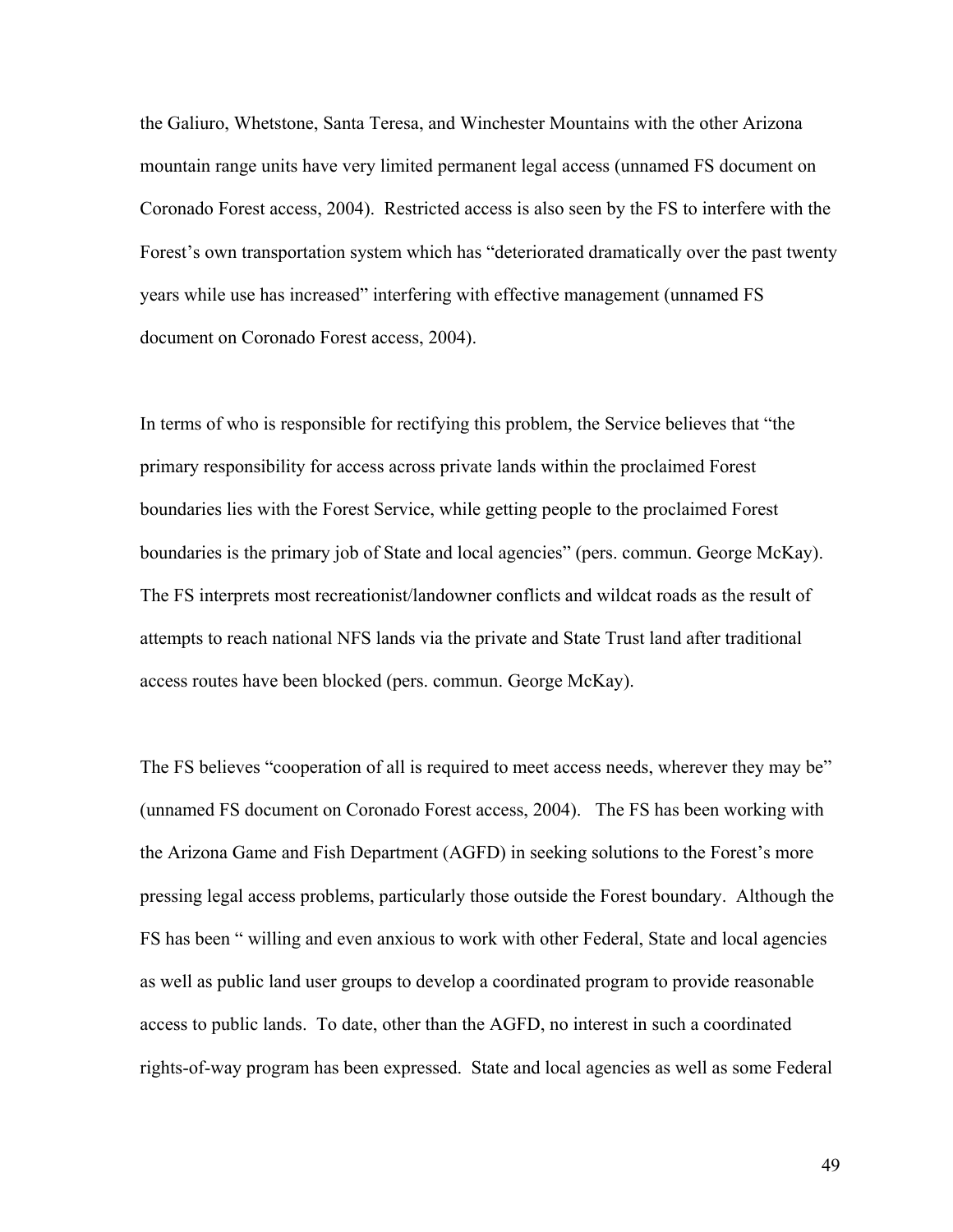agencies are reluctant to actively assist in securing needed rights-of-way from private landowners" (unnamed FS document on Coronado Forest access, 2004).

#### *The Bureau of Land Management*

The Bureau of Land Management has also moved to a closer involvement with the greater public for planning (BLM 2003). Stewardship of public lands today does not from the BLM's perspective entail more government but a wider range of public participation in deciding their use (BLM 2003). The Bureau of Land Management describes itself as a 'small agency with a big mission: to sustain the health, productivity, and diversity of the public lands for the use and enjoyment of present and future generations." The scope of the BLM is truly enormous comprising nearly one-eighth of the total land of the United States adding up to 261 million acres and an awe inspiring *700 million acres* of below the surface mineral rights. The BLM regards the lands as contributing to the quality of life of the American people but also for safeguarding our national interests (BLM 2003). BLM lands are meant according their promotional materials to offer a balance for the public of grazing, timber, energy development and mineral extraction with recreation and adventure opportunities.

The Taylor Grazing Act of 1934 birthed one of the most comprehensive programs ever attempted for the public lands of this country. The Grazing Service arose from this act and the Service merged with what was once the General Land Office to become in 1812 the great overseer for the settlement of the vast public domain. Lands within grazing districts are managed according to the Taylor Grazing Act of 1934, as modified by the Federal Land Policy and Management Act of 1976 (FLPMA). Lands outside of grazing districts are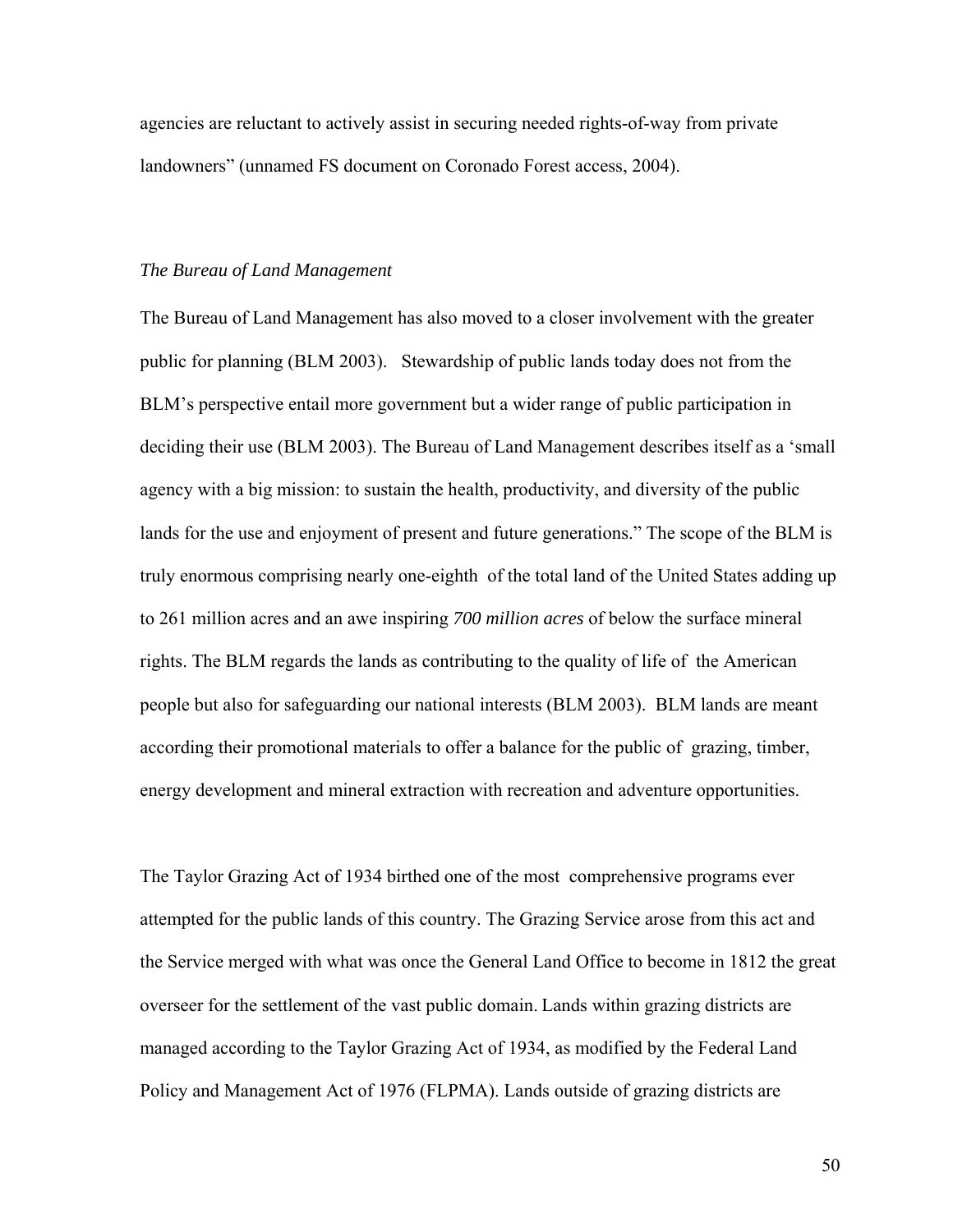managed solely under FLPMA lending minor differences between how the two categories of land are managed; for example, grazing permits are awarded on rangelands within grazing districts, while leases are allowed on rangelands outside of grazing districts. Nearly all BLM public lands not classified as reserved, both those within grazing districts and those without, are deemed as grazing lands (pers. commun. to Thomas C. Roberts, Jr., Washington Office Range Management Staff, USDI BLM).

The BLM (1999) believes that in the West differing perspectives have created disruption over land issues in many rural western communities. In the agency's perspective, The Sage Brush rebellion has loosely evolved into the "Wise Use movement" with the "county supremacy" movement and those welcoming regulation linked to the environmental protection movement (BLM 1999). James Kent, has worked with the BLM to handle landuse issues before they become disruptive and are difficult to handle from a management perspective. Kent has adopted the attitude that disruption is based on fear and lack of knowledge. To avert disruption the BLM is now engaged with community-based ecosystem stewardship as the integration of 'ecosystem management' and 'community stewardship" philosophies to break into a new dynamic for partnering. In the past , the attitude of the BLM may have been described as "agency driven" with a focus on compliance. Today, overall, the idea of *management* is being replaced at the BLM with the notion of *stewardship.* This is a change connoting responsibility and sustainability (BLM 1999). The typical views of *community stewardship* was expanded with the term *ecosystem* to strengthen the perception of science-based decision making. And, the new use of *community* as applied to stewardship opens up the planning process to both 'place-based' and 'interest-based'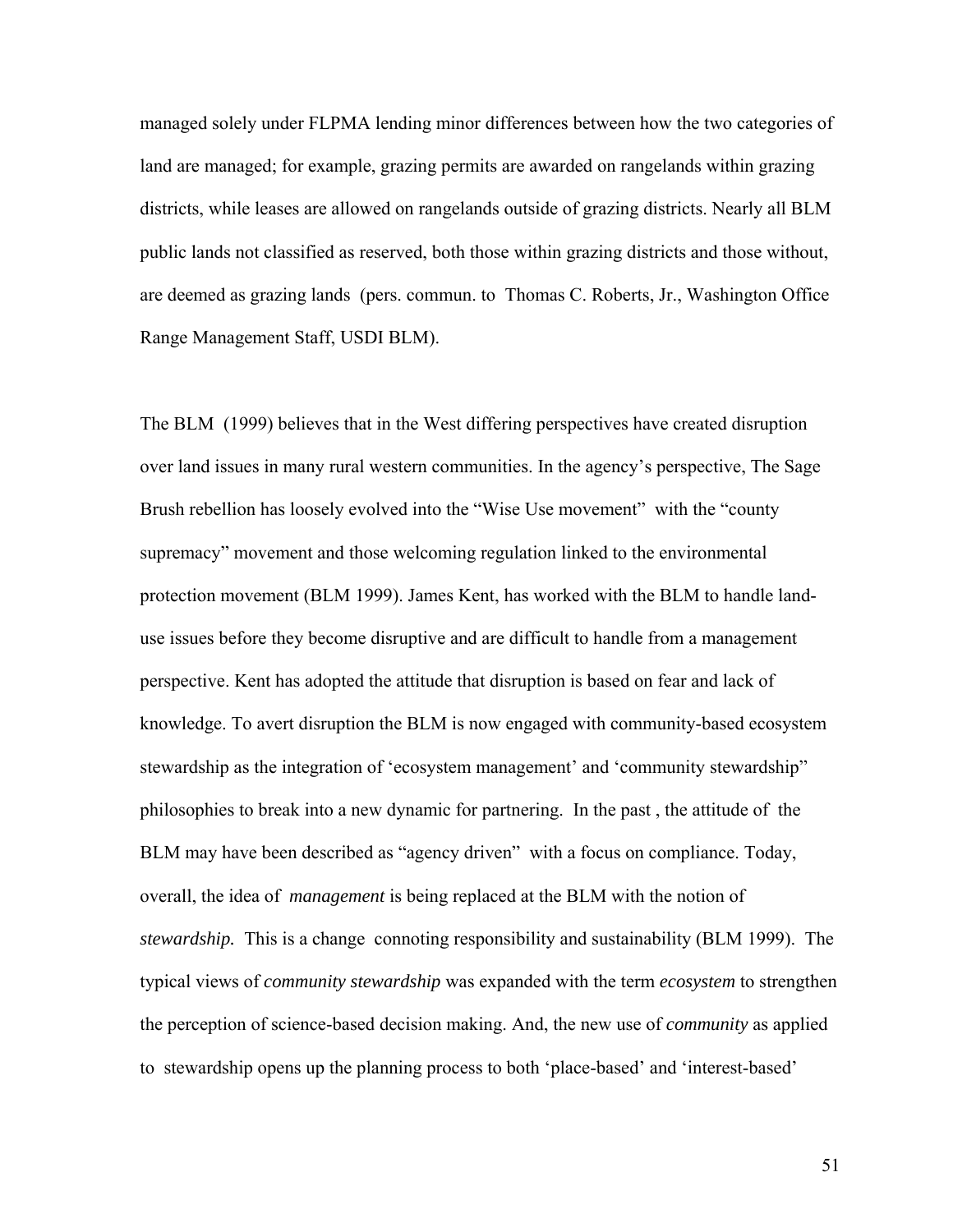communities (BLM 1999). The Arizona Resource Advisory Council (RAC) is an example of the new approach for BLM. Throughout the country RACs are 15 member teams which talk with BLM managers concerning all resource management programs. Here in Arizona, the RAC has assisted with the agencies strategic plans for the wild horse and burro (BLM 2003) and is working with them today to determine recreational access issues.

## *Studies and strategies for more effective and/or increased access on federal lands*

The federal agencies have both a formal "access acquisition" program and a more informal and opportunistic means of pursuing access to public lands. The formal process can result in the purchase of all rights and interests of the land with a fee simple purchase. Or, the purchase of a perpetual easement grants limited controls over land use that are binding on all current and future owners of the land. This easement may give the agency road access across private or other lands for agency purposes or most commonly, public access. The easement document is recorded in the county courthouse and is usually perpetual in term, though other types of easements are sometimes acquired as a result of limitations placed by the landowner. Easement needs that have been identified are placed on a prioritized list and work is completed as time and personnel are available. The agencies may acquire fee simple obtainments and perpetual easements through purchase, donation, exchange or condemnation (GAO 1992). The work of the agencies in this direction is extensive: in 1989-1991, the FS and BLM together purchased permanent, legal public access to over 4.5 million acres of federal land (GAO 1992). In addition, land attained for conservation and other purposes may allow access as a secondary benefit.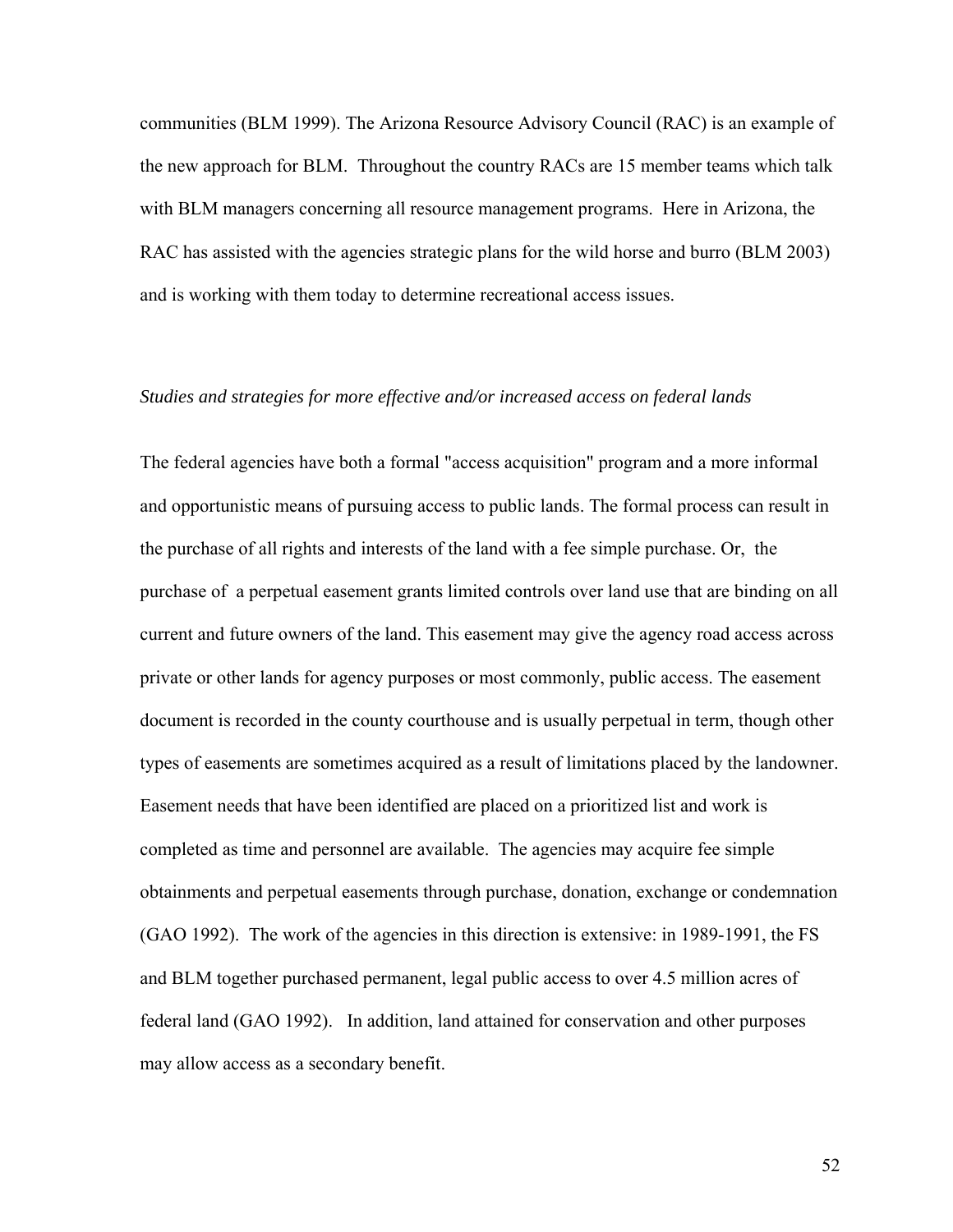Informally, federal agencies are always looking for opportunities to insure or increase access to public lands. A reciprocal right-of-way is one tactic for handling a private landowner who needs a right-of-way to cross public lands when the agency in turn needs to cross that landowner's property. Easements can sometimes be acquired as the result of land exchanges, where an owner is willing to give formal access in exchange for a particular tract of public land. (These, of course, must be equal value exchanges and the difference in any value must be made up through a cash payment on the part of the private party, or more land in the case of the government.) If a landowner wishes to obtain a certain public tract, county records can indicate if that tract would yield landowner control where public access is warranted (GAO 1992). The exchange parcel could then be negotiated alongside the easement acquisition.

 Lack of adequate access is of course also a concern by land management agencies in terms of the effective management of their land. In 1991 the Service and BLM directed their field offices to better their access planning efforts. Each forest and resource area since then has to include a transportation plan identifying the access rights necessary to work with the resource objectives of the plan. The FS requires each forest to renew their objectives every 15 years. The BLM rewrites its resource area plan every 20 years. Access needs are meant to be highlights in the transportation plans for each update.

In terms of general access to Federal lands including the FS and BLM lands, questionnaires in 1992 found that access to about 50.4 million acres or about 14 percent of the lands in the contiguous United States was by agency managers considered to be without adequate access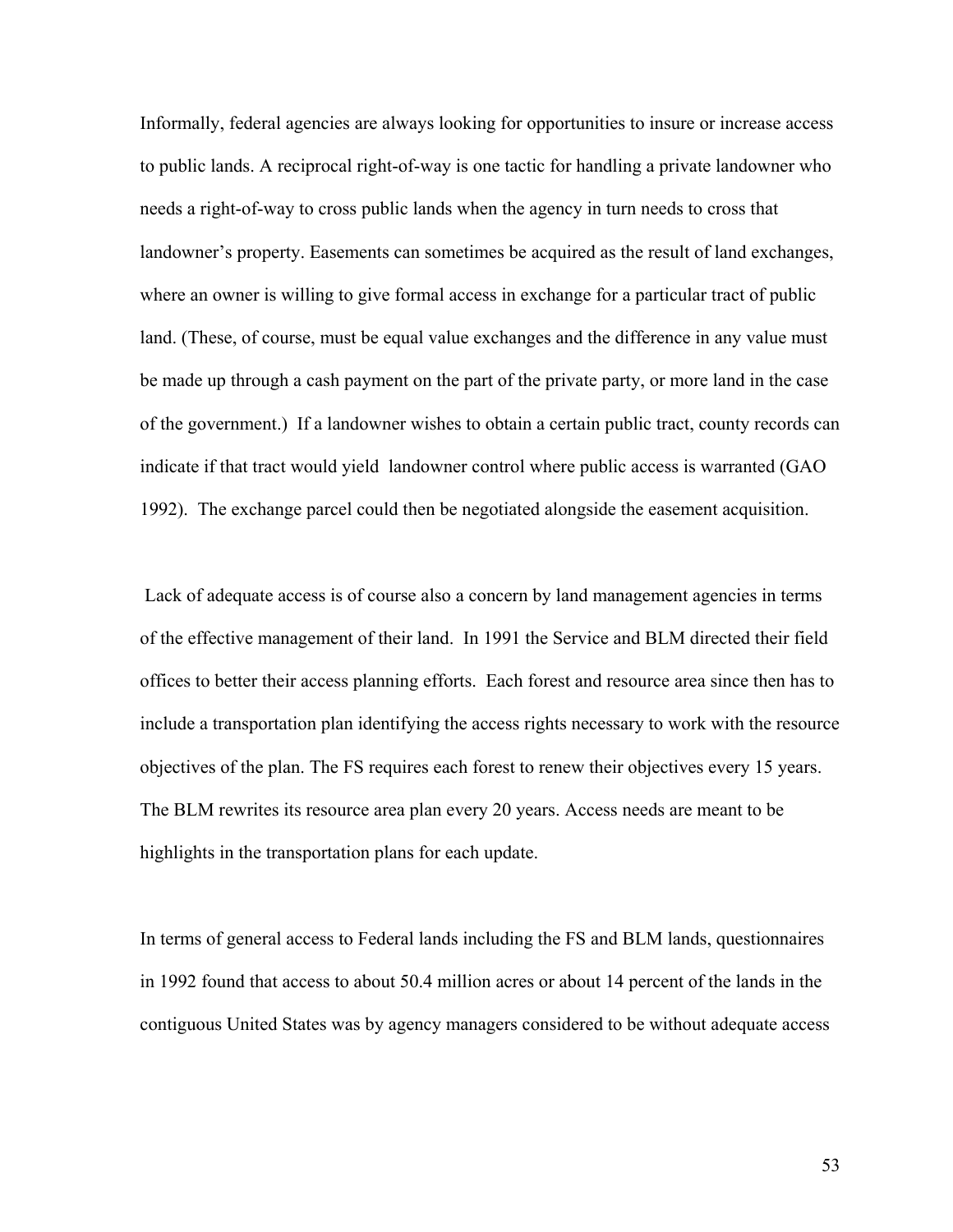(GAO 1992). Although an extensive problem, the issue of public access is relatively new for federal agencies (GAO 1991, Forest Service).

Until the 1940s land management agencies directed their efforts toward building roads for commercial purposes, such as timber and mineral exploitation, and administrative access, fire fighting and trail maintenance. Without adequate roads, the public was forced to cross over non federal lands. Problems with landowners granting access has grown to the extent that by 1991 direct funding for easement for the FS was over 6 million and well over a million for BLM (GAO 1992).

A 1992 federal survey addressed the extent of the problem on FS and BLM lands. The findings found public access to large expanses of federal land inadequate with overall, landowners less likely to grant access than they had been the preceding decade [see GAO [Report Tables 1 and 2, Appendix C](#page-201-0)]. Access to over 50 million federal acres, mostly in the West were judged insufficient. The Southwest region had the highest proportion of acres with inadequate access: almost 5 million acres out of 20 million total acres in terms on Service lands. As defined within the context of the report, inadequate access doesn't mean physical preclusion from federal land but "that the federal government has not acquired the permanent, legal right for the public to enter federal land at the point(s) needed to use the lands as intended by the managing agency". Using this definition, if non-federal landowners grant permission to cross their land to reach the public land this is still regarded as "inadequate access". The managers' rationale for classifying access in this way is that the private landowner may revoke this permission at will (GAO 1992). Suppose, the public may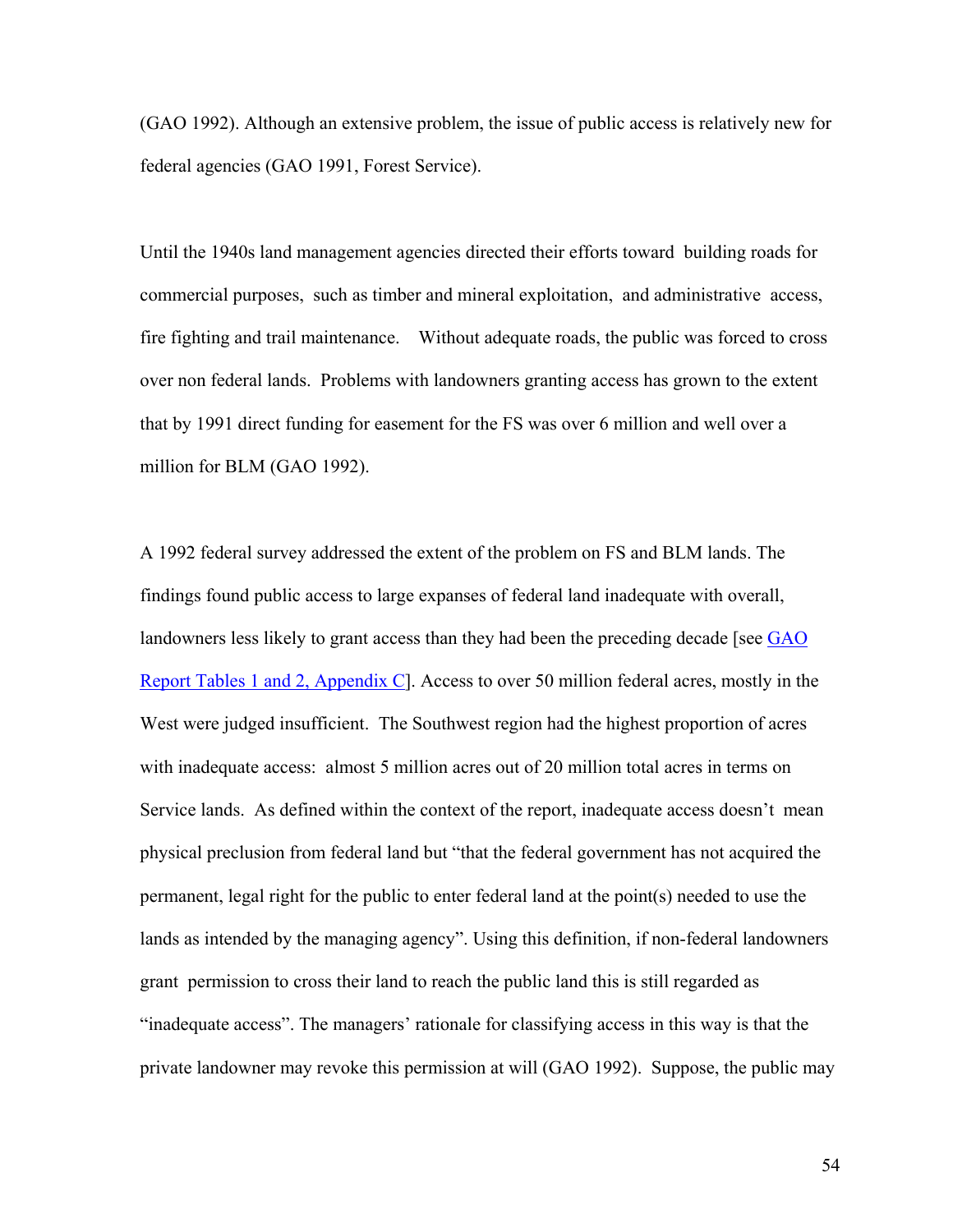legally enter a parcel of federal land at a point A. But, the land manager may determine for any number of reasons including wildlife habitat or environmental sensitivity, that a point B is more appropriate. Other circumstances may yield no access to federal land at all from any point.

The questionnaire found that factors contributing to a lessened willingness to grant access included worries about vandalism and potential liability, privacy and desire for exclusive personal use (GAO 1992). Inadequate access of course limits the public's opportunities for using federal lands but the extent to which recreational activities are affected varies according to the type of activity in question and by geographic location (GAO 1992). The predominant reductions of access documented were for hunting and off-road vehicle use.

## *Arizona State Trust Lands*

The third most important presence in terms of recreational access in Arizona, after Forest Service and BLM lands are Arizona State Trust Lands. Arizona is one of only two states that has kept control of a sizeable portion of its original state trust lands. State Trust Land policy is led by its mandate to provide revenue to the beneficiaries of the state trust. State Trust lands may then be "improved " or developed to maximize revenue. Although there are proposals being advanced regarding how State Trust Lands are administered so as to give the State Land Department more flexibility in choosing alternative management policies, these would require changing both the Enabling Act of the State of Arizona and also the Arizona State Constitution. One has recently failed in Arizona, but The State Trust Lands Program with a leadership role played by the Sonoran Institute continues on a collaborative reform of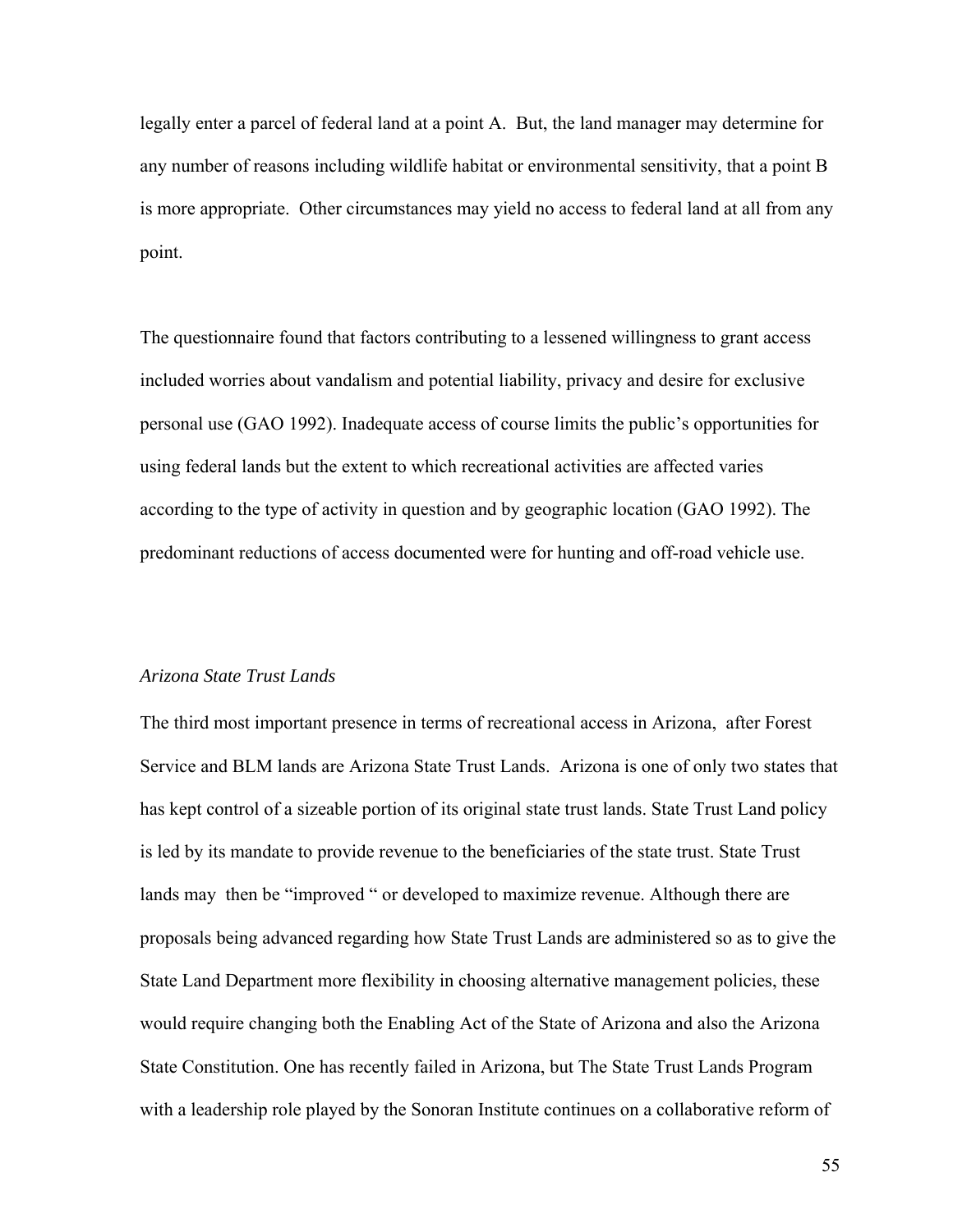state trust lands management and policy in Arizona and other key Western states. Change may be difficult to navigate for with opposition by ranchers, for instance. In letter published in the Arizona Star, June 2004, the media was said to be delinquent in terms of publishing ranchers' opposition to state trust lands reform. Ranchers feared regulatory devaluation and condemnation of land by the government (Coping 2004) Ranchers had estimated deeded ranch lands could lose value from a current average of \$2,000 per acre to \$200 per acre as a result of the plan (Coping 2004). The Arizona Preserve, signed into law in 1996 allows for the sale of urban state trust lands at full market value to other public offices, mainly cities and counties, in the interest of keeping open spaces within or near the urban borders (Emanuel 2000). Changes of ownership for State Land can be unpredictable since a small amount of valuable state land may be sold or exchanged for a large area of less valuable land somewhere else (Mayro 1999, 55).

Federal agencies remain involved with these interfaces since their mandates include governing any nearby federal lands for wildlife or recreation (Loomis, 2004 , 29). And, since a 1979 court case (Utah v. Andrus) requires the federal government to provide reasonable access to state lands (Bryner, 1998), ensuring the ability of State Land permit holders to reach and cross over state lands also generally becomes a part of the Forest Service or BLM's responsibility. Harking back to an earlier discussion of the patchwork nature of land ownership, particularly in the Southeastern corner of the state, State Trust lands are very much part of most access issues, particularly so because of their vulnerability to development.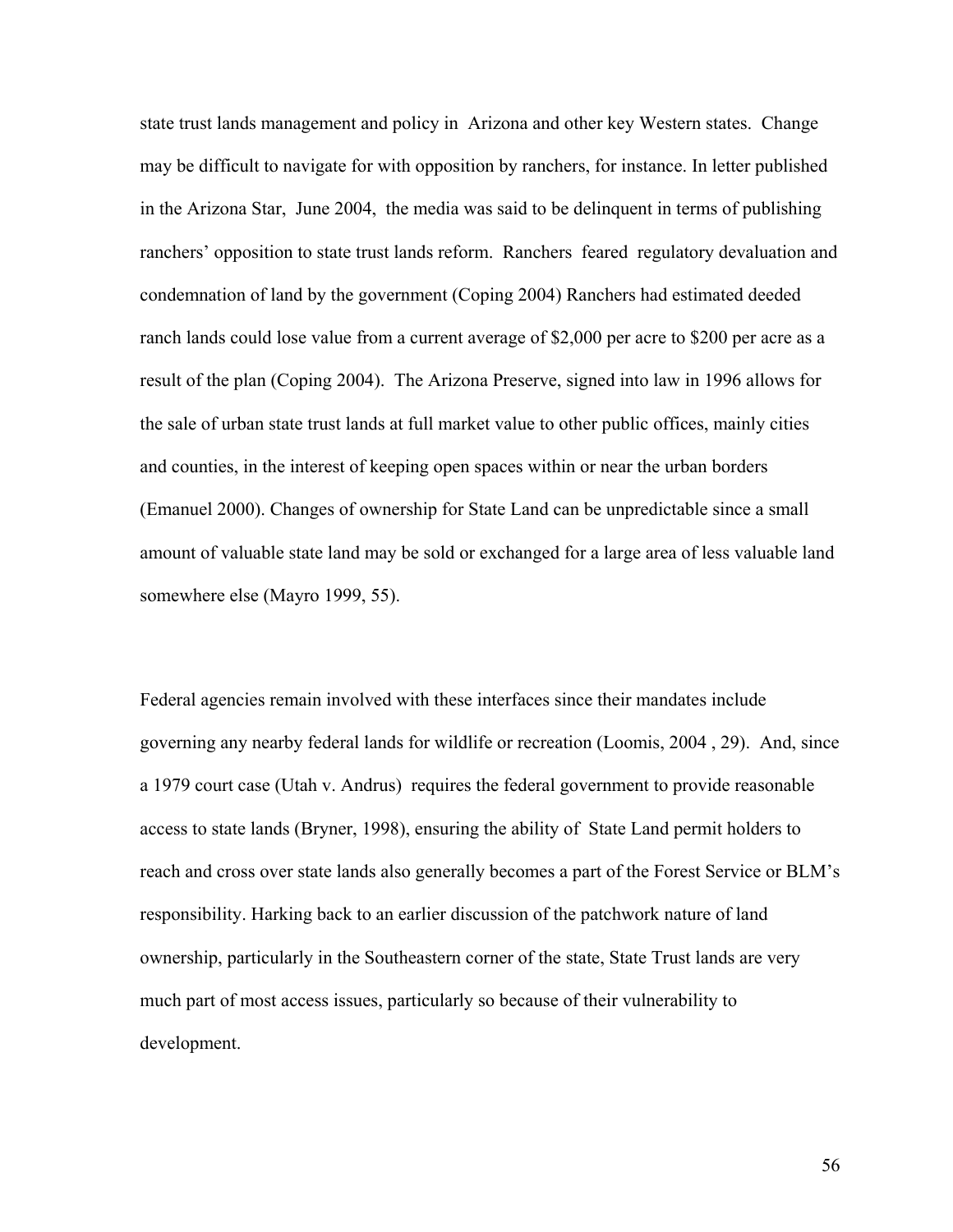#### *Arizona Game and Fish Department*

In response to complaints and incidences of violence concerning the restriction of access to public lands by private landowners, the agency conducted research into the problem. In 1986, John Holcomb, formerly with the Arizona Game and Fish Department sent questionnaires to wildlife managers throughout the state to quantify public and state lands where reasonable access was prohibited. The closures had "strained" relations between ranchers, hunters, land management agencies and the department. In some cases the closures had become "very emotional issues" resulting in highly controversial encounters (Holcomb 1986). Holcomb focused his research on access closures faced by hunters, also applicable to other recreationists. Holcomb found that closures resulted in significant blocks of public land closed to hunters. At the time of the survey in 1986, 12.5% of public lands were forecasted to be potentially denied for reasonable access (Holcomb 1986). The land status with the highest level of access problems was State Trust Land, followed by Forest Service and then BLM lands.

The questionnaire also solicited solutions. Responses fell into two categories: coordination with land management agencies on access issues and line items for the Game and Fish department. Ideas for intra-agency cooperation were: 1. Right–of-ways across private land. 2. Avoidance of land swaps where access might be lost and acceptance of swaps where access might be gained. 3. Maintenance of 2-track roads in areas where very few roads exist, even at additional costs; where excess roads exists, close as needed to enhance wildlife values. 4. Education of management and agency personnel concerning the value of wildlife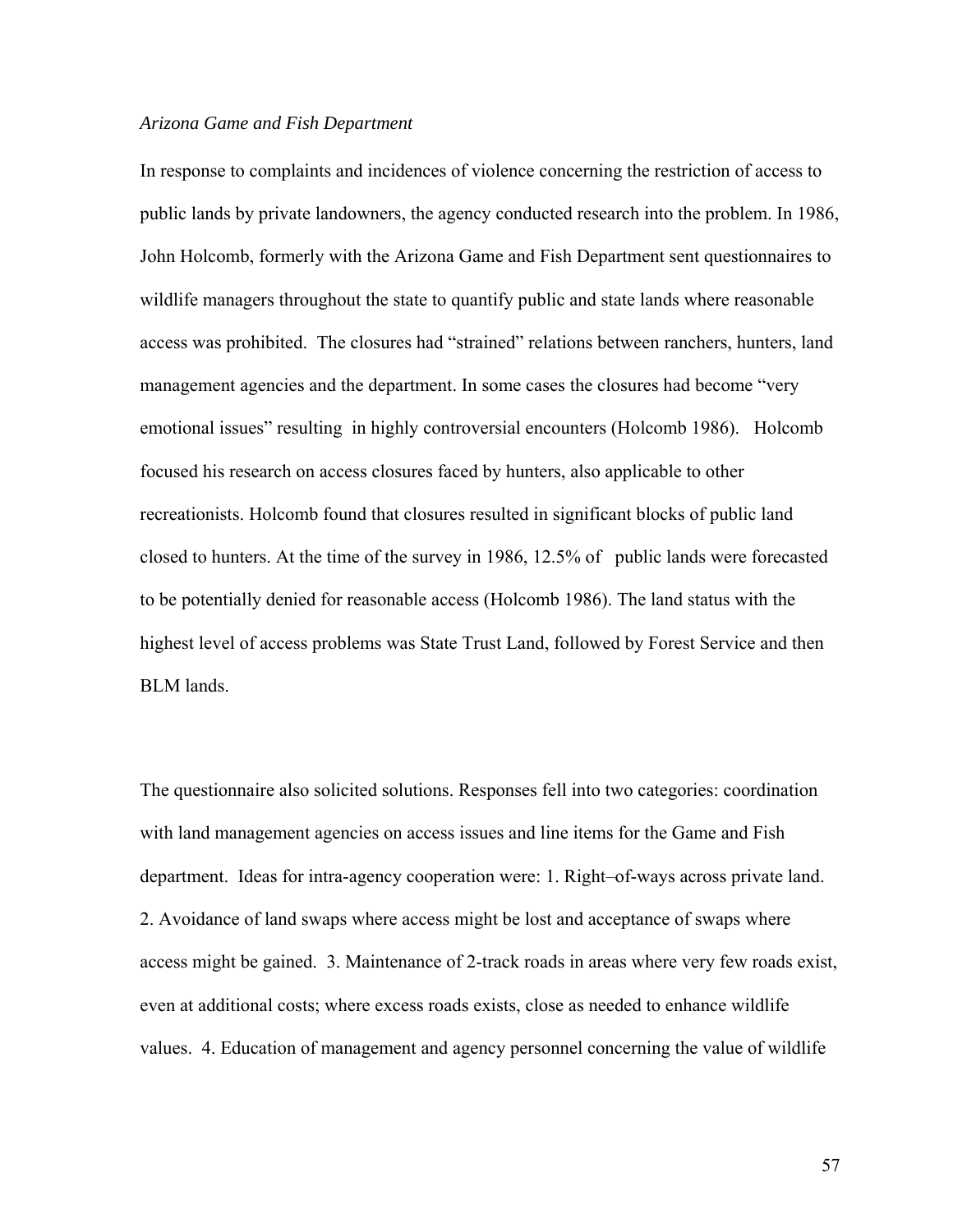to the state, and 5. Agreements with Game and Fish and management agencies for access (Holcomb 1986).

Specific actions proposed for Game and Fish were: 1. Obtain right-of-ways. 2. Elicit ability through legislation to condemn lands to gain access. 3. Build alternative access routes. 4. Minimize conflicts by altering hunter attitude and image. 5. Increase field personnel for adequate patrol of hunts, reducing hunter-rancher conflicts. 6. Compel management agencies to secure access to their lands, and 7. Charge access fees to the hunter and apply these fees to projects for benefiting wildlife, the lessee on the land and the managing agency (Holcomb 1986).

Western lands outside the state were also judged through the questionnaire results to be grappling with access problems. Seven of the ten states surveyed responded with access closures; several had already attempted to better the problem. Roughly these efforts were: coordination with land managing agencies; acquisition of right-of-ways; construction of new access routes; and legal action to open up illegal closures. In sum, access appeared to be an important issue to the department in light of the economic and social demands for perpetuating and enhancing recreation. Ultimately too, fees contribute to the solvency of the agency itself (Holcomb 1986). Research pointed to the importance of the Arizona Game and Fish Department becoming the lead agency in coordination of access issues with the land management agencies. In circumstances where other agencies lack cooperation or interest, then the Arizona Game and Fish Department was to pursue access on its own.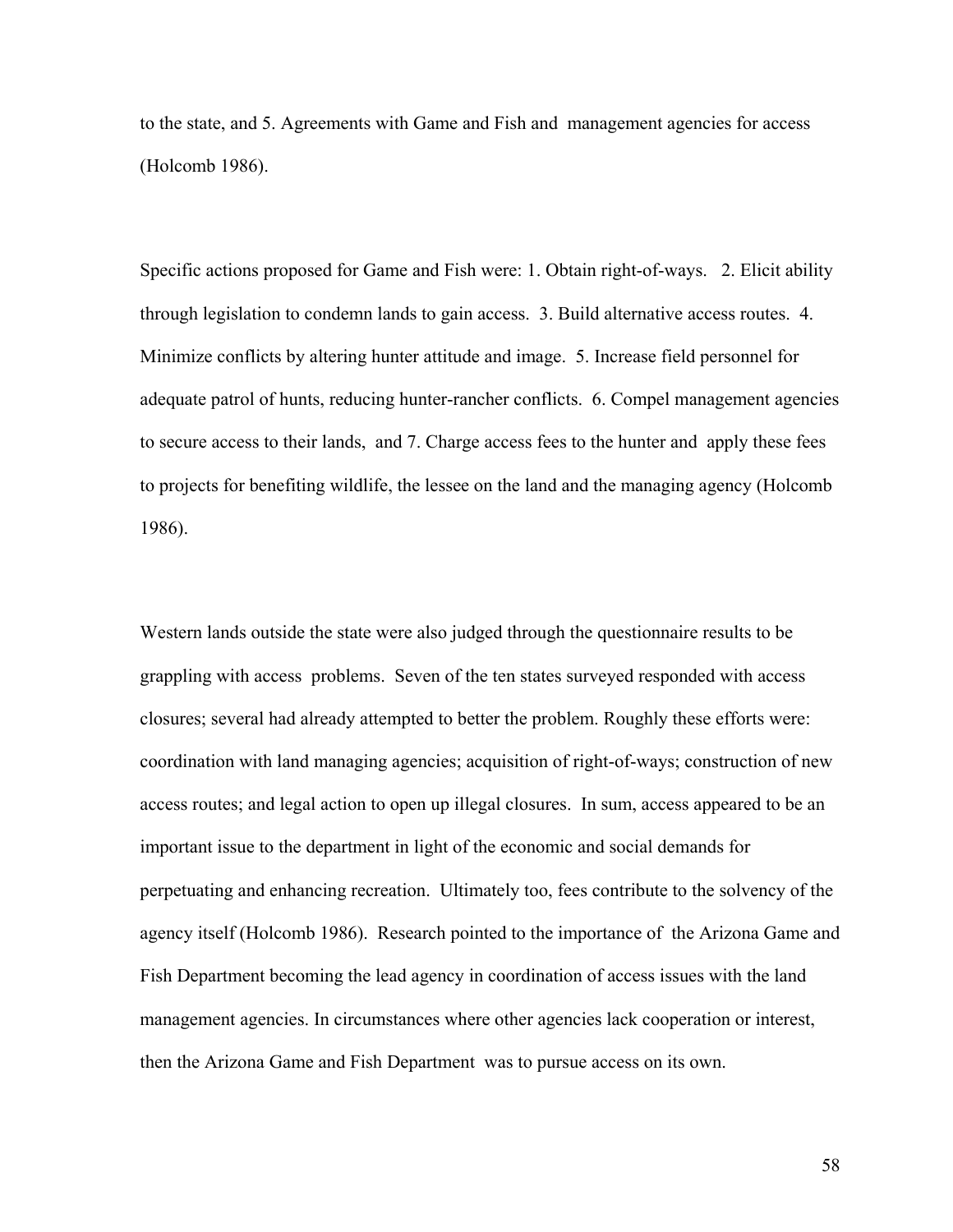## *AGFD landowner relations incentive program*

In 1990, the Arizona Game and Fish Department responded with their access stewardship program to assist in acquiring public access to federal lands that had been closed by private landowners. The access stewardship program, under the umbrella program, the Landowners Relations Program, benefits the private landowner by entering into a Cooperative Stewardship Agreement with the State of Arizona through the Arizona Game and Fish Commission to decide access issues. Through cost-sharing, the Arizona Game and Fish Department makes improvements on the private landowner's property in exchange for short-term or perpetual access agreements. Projects address specific landowner's and wildlife habitat needs and have included: brush treatments to restore grasslands, dirt tank clean-outs, installing water distribution systems and drinkers, fencing and grassland reseeding. After the term of access expires, the improvements on the signatory's lands become a permanent part of the private property. More than 400 thousand acres participate in this program. A variety of other programs in The Landowner Relations Program (LRP) bring mutual benefits to the landowner, wildlife and recreationist through Heritage Funding. The Landowner Incentive Program is designed to benefit wildlife habitat on the private landowners' property. Wildlife populations benefit from the restoration of natural balances, and the public benefits from decreased costs of species conservation programs and increased opportunities to enjoy restored wildlife populations vicariously or through direct recreational pursuits. Each project requires a simple cost-benefit analysis to assure that State gifting restrictions are not violated. The Adopt-A-Ranch and Landowner Respect Programs focus on sportsmen's ethics and offer opportunities for recreationists who use private lands to offer assistance with landowner projects or litter clean-up for example, in exchange.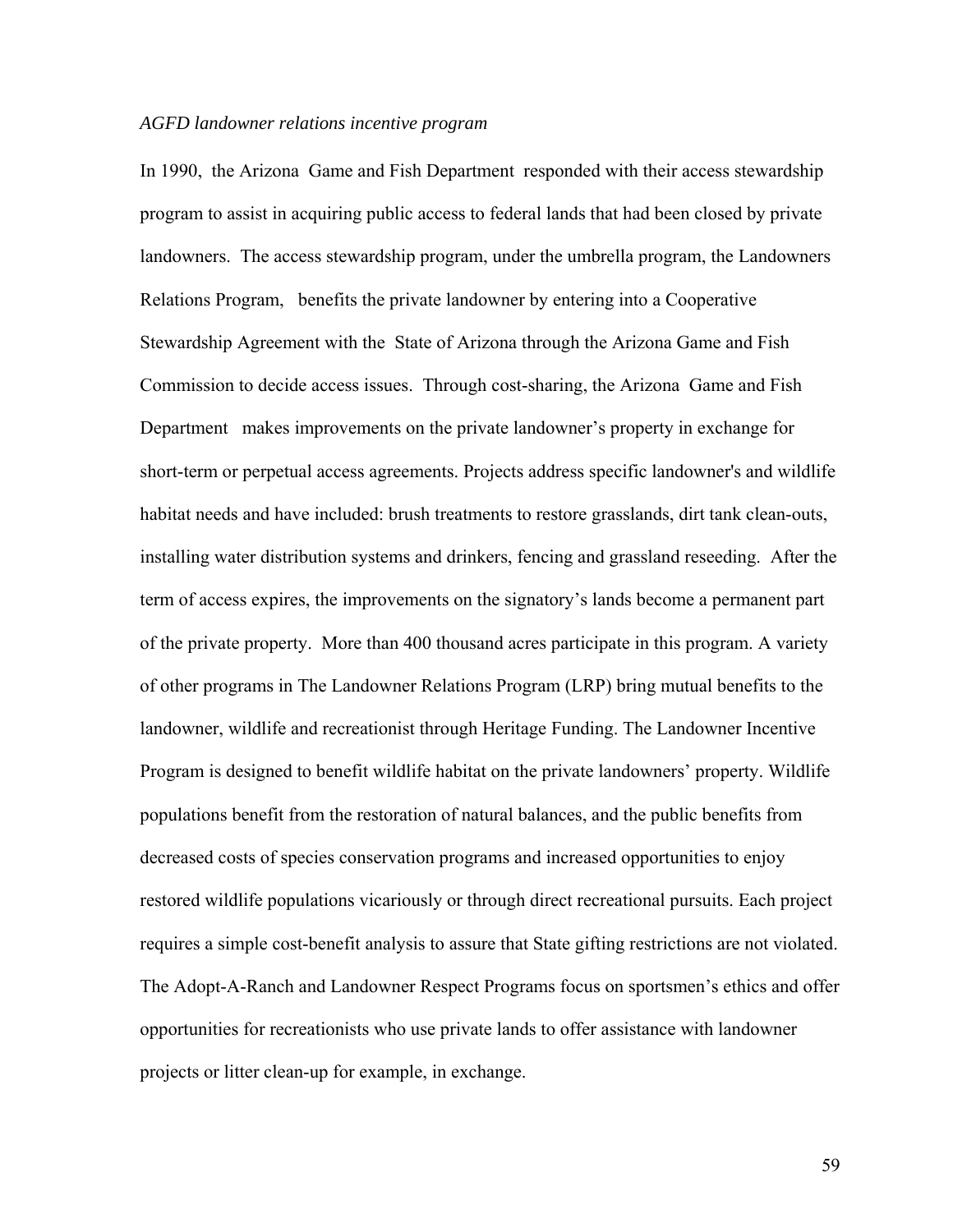Shortly after the introduction of the Landowner Relation Program, in 1993, the Arizona Game and Fish Department issued a short query in the form of a four-question survey to ranchers, the principal landowners of concern with respect to access are in Arizona, concerning hunters. In brief the results suggested that the optimal scenario for access was to limit the numbers of hunting in the field with the same number of weekends open for hunting ([see appendix d: 1993 Arizona Game and Fish Department Four-question access survey and](#page-203-0)  [results](#page-203-0)). The comment section of this survey reflected concerns for educating hunters that Arizona Game and Fish Department had begun to address through their Sportsman Respect Program begun in 1989.

The initial findings of Holcomb (1986) hold true almost 20 years later, perhaps more so because of the phenomenal growth of the state. Currently access into Arizona's public lands is considered one of the most important issues for managers to address. The financial benefits of ready access and better coordination to achieve access remain a priority (AGFD 2002). Meeting notes show the financial risks of poor access. An access point of little use into the Galiuro Mountains, at Long Hollow Canyon was estimated to contribute \$70,000 a year to the local economy. By contrast a more popular site such as the Charouleau Gap in the Catalina Mountains was said to be conservatively estimated to bring \$500,000 a year. The Southeastern section of the state as earlier documented by Holcomb (1986) remains a key area of concern as the most restricted in the state (AZGF 2002). Hot points of restricted access included the Dos Cabezas Mountains. Access at the time of the meeting in 2002, was said to be closed on the north and south side of the mountains. More than 40,000 acres of State and BLM lands were found inaccessible to the public.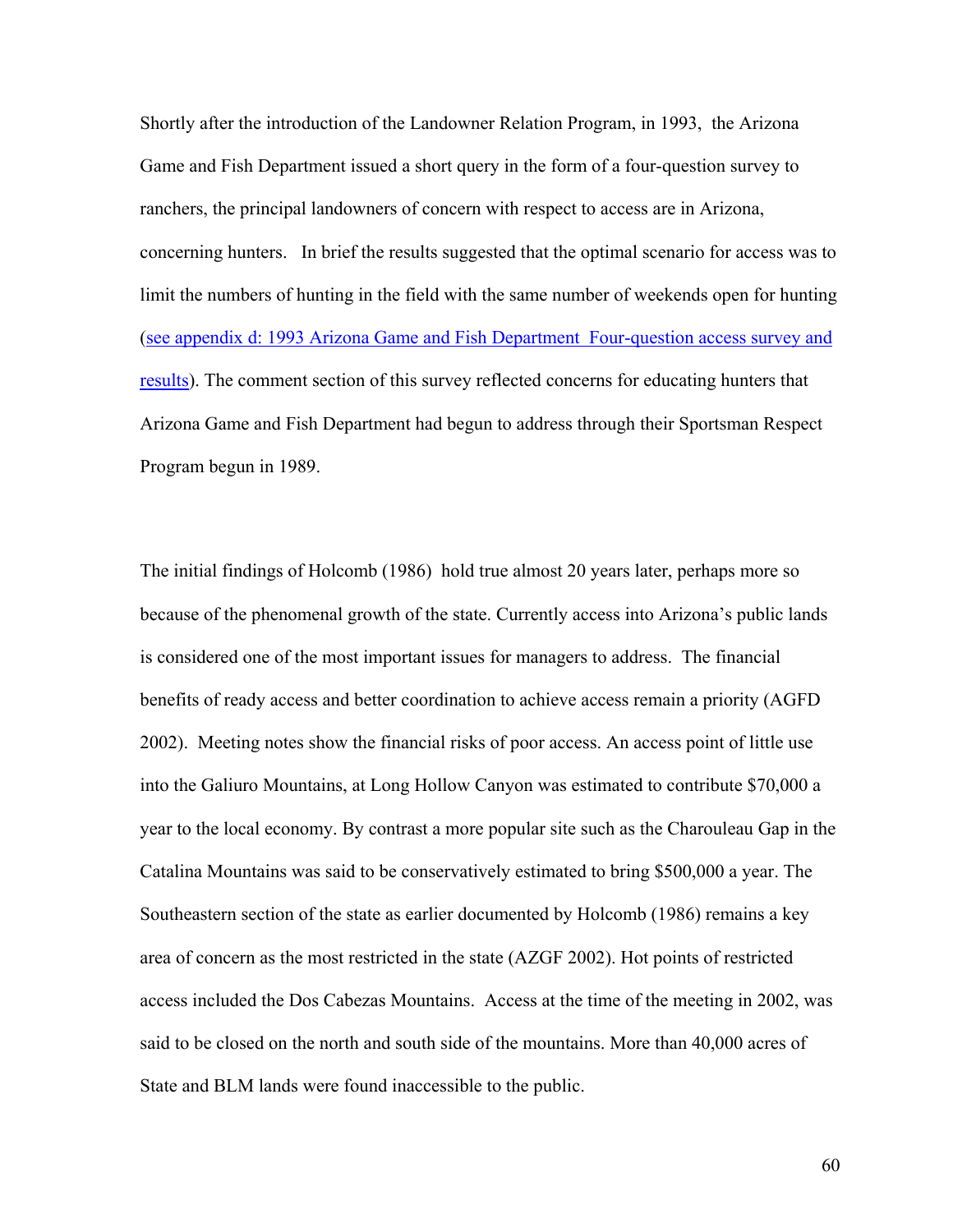Although access problems persist, the programs have met with success. Thirty-two percent of all state and federal lands, other than military reservations and wildlife preserves, are playing a part in these programs which have been recently aired on statewide television and met with other high-profile publicity. At present, The Landowners Relations Program is also working on the first acquisition project specifically for access. Funding from the Arizona State Parks Department is being used to purchase a 30-acre parcel in order to establish a permanent right-of-way to Peck Canyon. And, another first indicating the positive momentum of the program's efforts is the completion of the Department's first conservation easement. This project, at the O Bar O Ranch will benefit the landowner, public, and at-risk species of wildlife (Arizona Game and Fish Commission 2005). OHVs have been for the Arizona Game and Fish Department, like for the BLM and Forest Service, a heightened issue in recent years. Recently, complaints from landowners have prompted a discussion of enforcement strategies and the need for more officers, suggesting that the programs have yet a lot to accomplish. A group of more than 10 landowners have just this spring closed their gates and filed suit against the Arizona Game and Fish Department for damages inflicted by OHV users and wildcat shooting. At present, the Arizona Game and Fish Department is addressing the idea of setting up a voluntary enforcement team. But landowners have expressed conviction in the only solution being the designation of areas sacrificed to OHV use. A Legislative Workgroup of the Arizona Game and Fish Department is currently working to create uniform laws to allow for better law enforcement. The plan may address the suggestion of sacrifice areas by using monies collected from citations for their development (Arizona Game and Fish Commission 2005).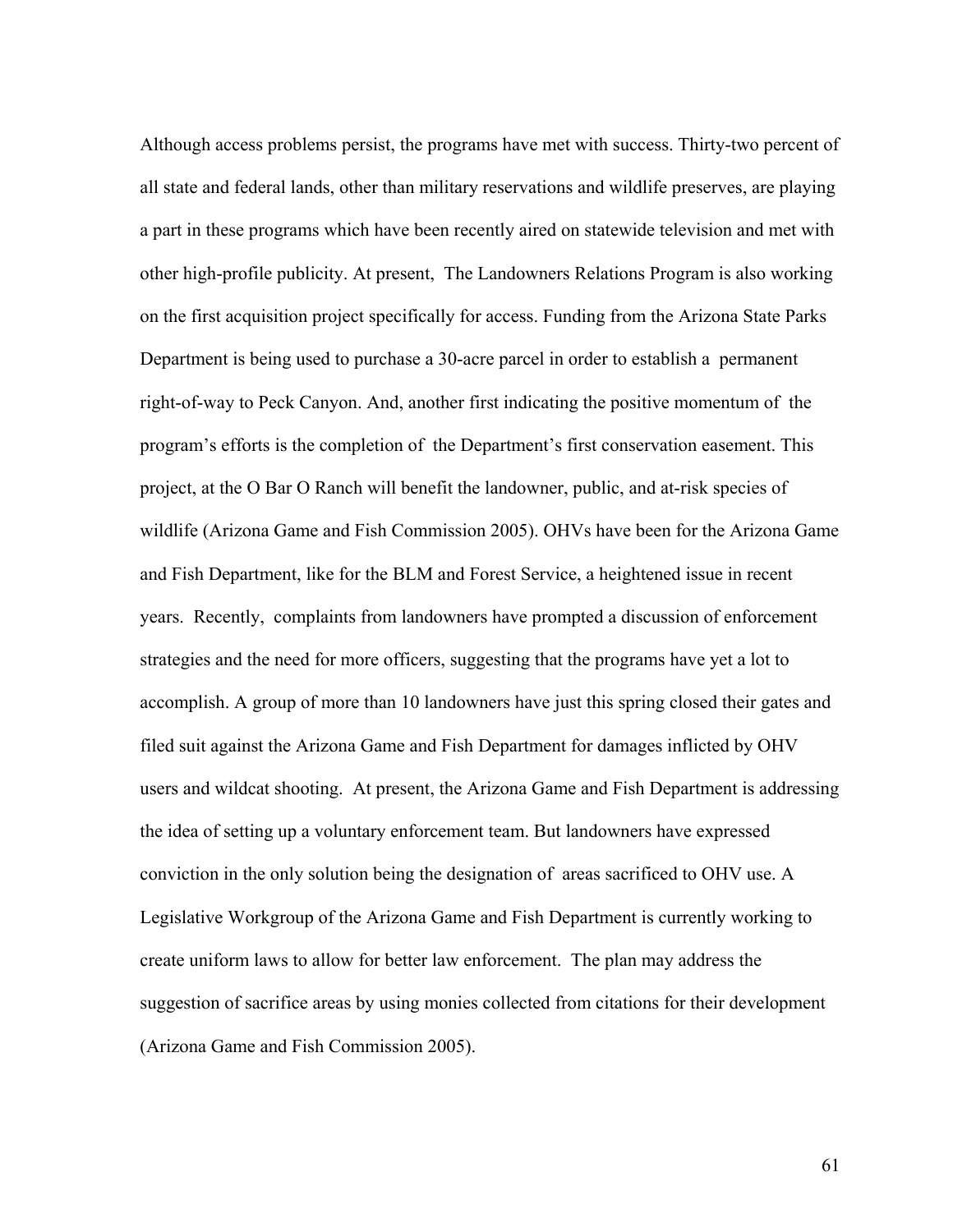Another example of an incentive program with private landowners is the Habitat Partnership Program of Colorado's Division of Wildlife (CDOW). Colorado started its Game Damage Program back in 1931 with payments for wildlife damage on private lands including crop, rangeland forage and fence conflicts between big game animals and livestock on private and public lands. The program is intended to foster relationships among landowners, land managers, sportsmen, the public and the Division of Wildlife to help resolve those conflicts. Although many states have no legal responsibility to compensate for damage by wildlife, the CDOW views the payment of damages as a cost of managing wildlife. In 1995, the CDOW hoped to please landowners by updating the Program through a simplification of the claim process. And, linked to the claim process was an on the ground response for preventing the recurrence of future big game damage on the property in question. These updates have helped the program to be one of the more successful wildlife damage compensation programs in the United States (Colorado Division of Wildlife 2000).

In terms of cost, the Game Damage Program spends about \$1.5 million each year: approximately \$450,000 for the purchase of preventative materials, and up to \$685,000 for the payment of validated claims; with the remainder for operating and manpower costs. Other detailed changes are underway to better, for example, the investigative process for bear and mountain lion damages to livestock; to address increases in non-agricultural payments to landowners (campers, tents, hot tubs, coolers, houses, vehicles, sheds, garages, etc. (Colorado Division of Wildlife 2000). The flexible approach of the program has been important, especially as the state's population continues to grow and development encroaches upon and diminishes more critical wildlife habitat. The CDOW expects damage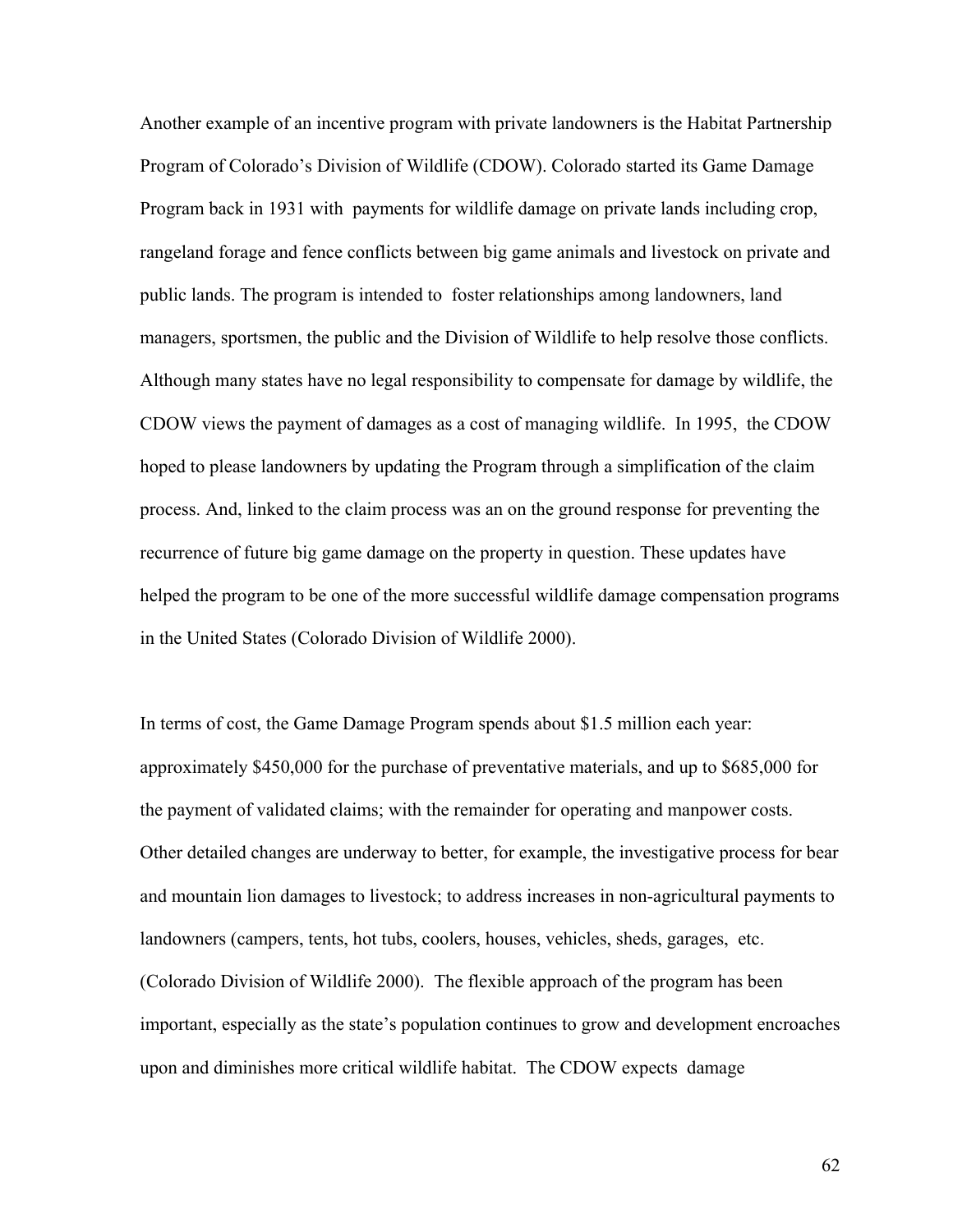management will be a major challenge for the next decade. The Program hopes to promote both a higher tolerance level for, and higher populations of, big game animals (Colorado Division of Wildlife 2000).

As of 2000, the ranching for wildlife program has opened up over a million acres of prime private wildlife habitat to both paid hunting and to limited public hunting. The number of licenses available on these ranches is set through negotiations between the landowner and the CDOW. Hunters obtaining a license to hunt on these ranches are given access to private property that would otherwise be closed to public hunting. The agreements impose additional conditions on the public hunters so that the ranchers are not as concerned with security and liability.

Have landowner incentive programs clearly demonstrated their success in furthering recreational access? A group of approximately ten ranchers are at present threatening to sue the AGFD and close off access due to damages caused by wildlife and/or sportsmen. Several of the ranches on the list are however continuing to work with the Department (Arizona Game and Fish Commission. 2005). Currently judged successful, The Wyoming Game and Fish Department's incentive program pays landowners small sums of money in exchange for opening their land to the public. The landowner also gets the benefit of law enforcement. Will these fees escalate to the point of unfeasibility? In Texas, the results are unclear. Texas Tech's study shows that 66 percent of large landowners in Texas are interested in Parks  $\&$ Wildlife programs that assist landowners. Yet a nearly equal 64 percent 'are not interested in opening up their land to provide more outdoor recreational opportunities' (Tyer 2002).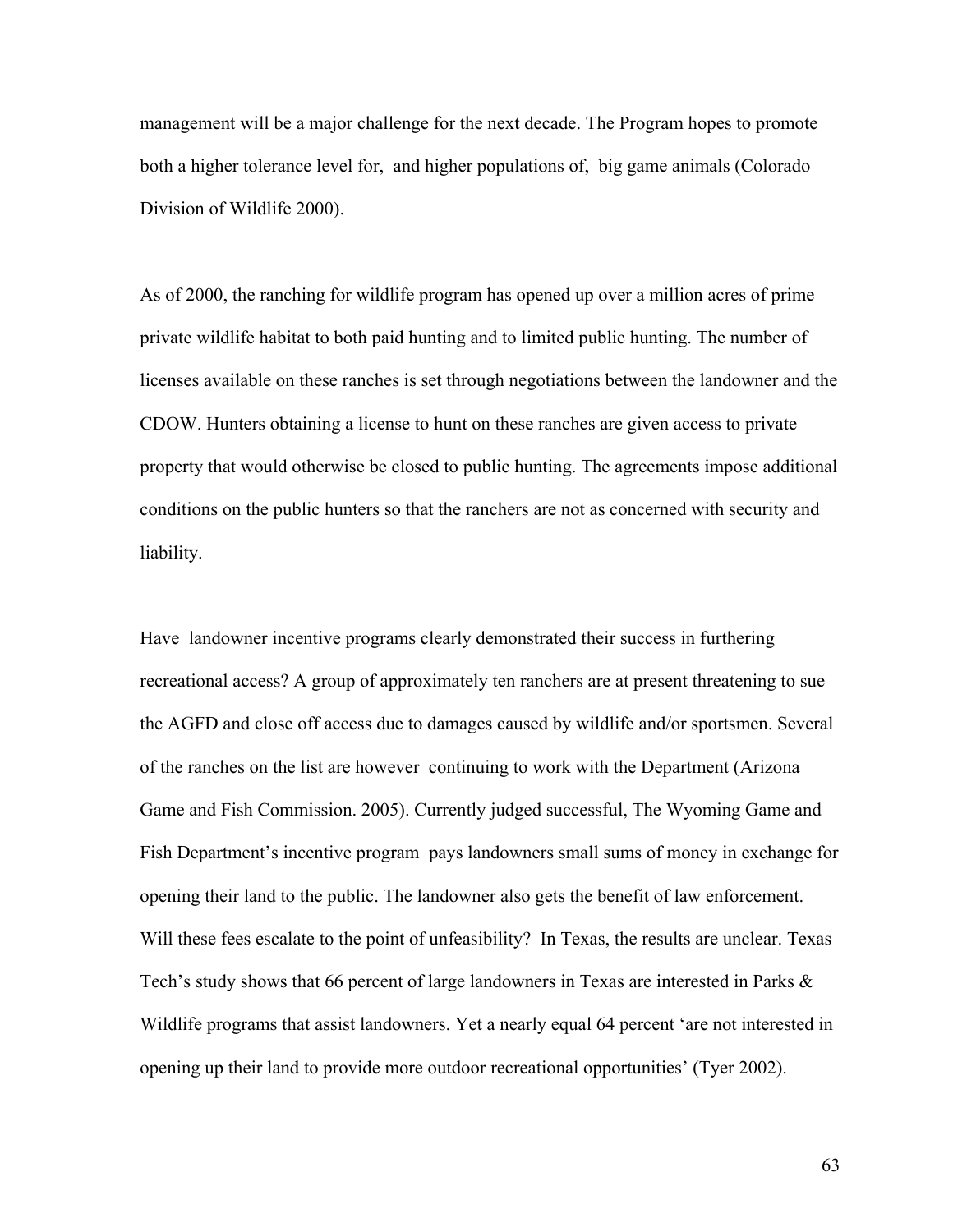Thirty-three percent of private landowners are hoping to generate revenue from hunting rather than other outdoor recreation. Without public supervision and subject to no real agency oversight since the programs are voluntary, the program is difficult to assess (Tyer 2002).

## *Issues of liability*

Landowner responsibility and liability issues have often been cited as limiting factors for granting access and state and federal agencies have working to contain landowner vulnerability to lawsuits. Recreational user statuettes have been adopted in each state to limit the liability for a landowner who permits a person to enter and use the land for recreational purposes without charge. In this instance, a landowner has no duty to keep the premises safe or to warn of hazardous conditions (BLM 1998, Handbook). Further, many statutes specify that recreational use of the land doe not bring any greater legal status than would be granted a trespasser. These statutes are designed to encourage landowners in open up their land for public recreational access. However the statuettes do not give a landowner complete immunity, as this would violate public policy. That is they do not limit a landowner's liability for a willful or malicious failure to guard or warn against a hazardous condition, use, structure or activity (BLM 1998, Handbook). Also as noted earlier, the laws are written to protect a landowner for free access. If a fee is charged, the rules change. For landowners, including agencies, if a fee is charged, even a related fee such as for parking, the scenario is completely different in terms of any protection under the recreational user statute (BLM 1998, Handbook and pers. commun. several land management personnel). The risk of liability related to recreation for most land management agencies is relatively insignificant (BLM 1998, Handbook and pers. commun. several land management personnel ). However,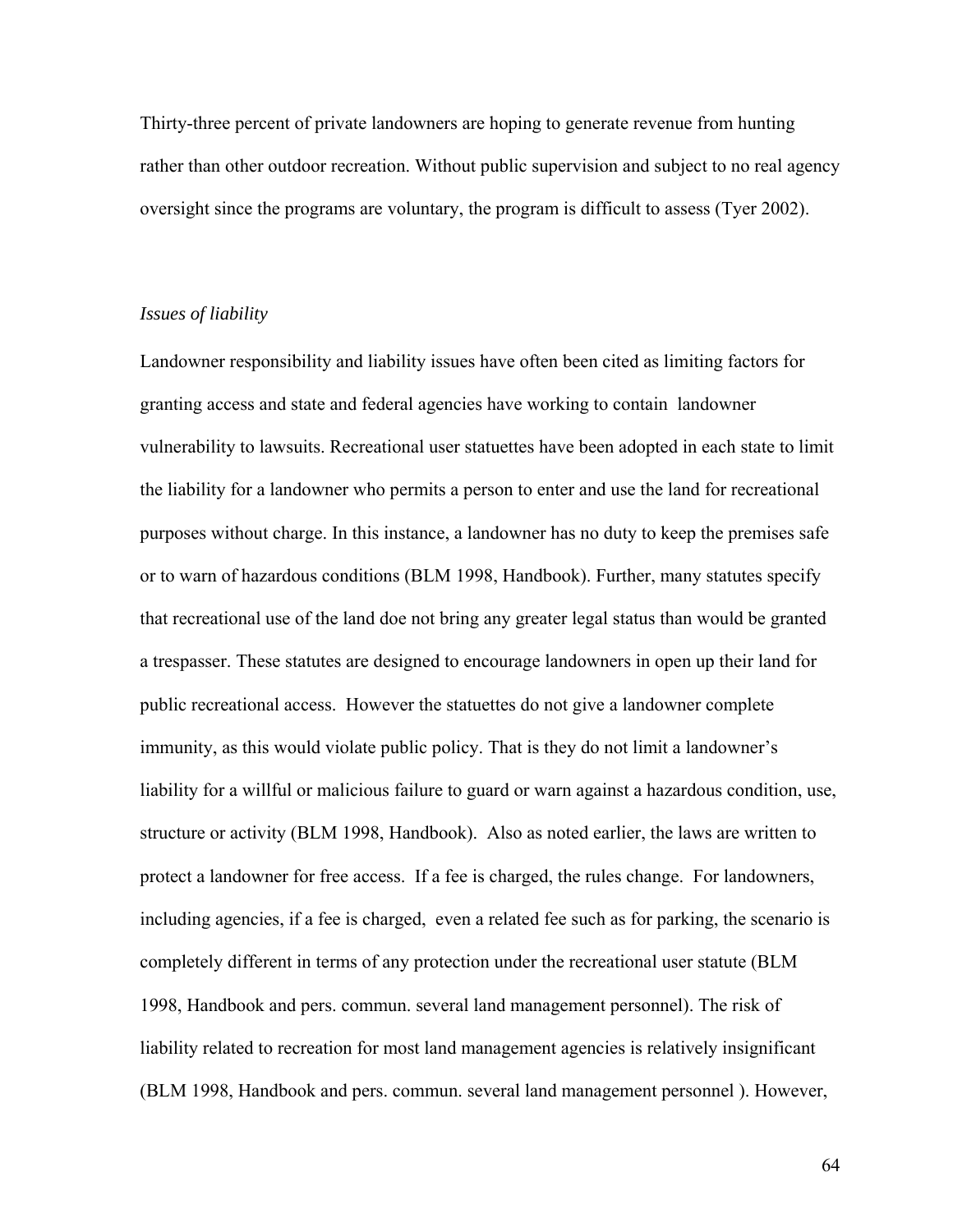the degree of protection afforded by the Recreational User Statuettes depends upon the specific language of the statuette and the interpretation of that language which can vary court to court and state to state (BLM 1998, Handbook). And, the fear of liability on the part of the landowner persists (Keystone Center 1989). There is a *perceived* increase in exposure to liability when a landowner provides an access corridor across his or her property whether or not a true increase in liability exists or not. There is, along with the perceived greater risk, a "sense" on the part of the landowner that liability insurance will be more expensive. The problem may be worsened by out-of-court settlements which may push up insurance rates even without litigation. The Keystone group decided that a fee was necessary to cover the landowner's administrative expenses related to the provision of access and attendant use (Keystone Center 1989). Alternatively, federal and state agencies could write laws or regulations for ways in which the public agencies themselves, rather than the landowner granting access, assumes additional liability and related litigation costs. States might contribute to an insurance pool that could be available to landowners for liability expenses. The user groups might give the landowner liability insurance.

# *Ranching and recreational land use*

*Significance of ranchers as a private landowners for access to public lands* 

In the West the private landowners of most significance with respect to access are the ranchers. The legacy of the Homestead Act has left private ranching lands held in high recreational demand due to the scenic positioning at valley bottoms along the rivers and streams and valuable wildlife habitat. The Forest Homestead Act gave access to smaller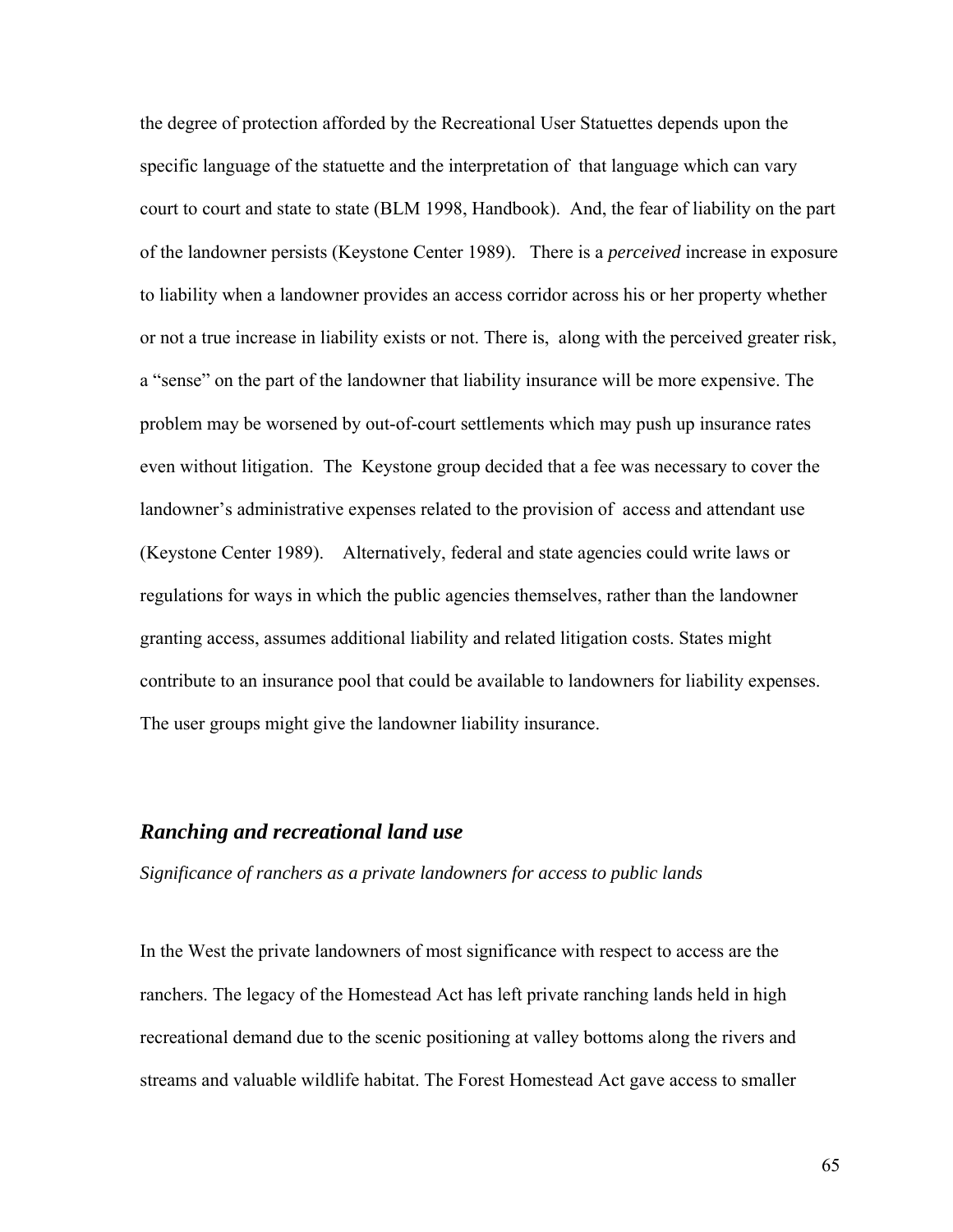operators.: forest homesteads, unlike the traditional homesteads could be irregular in form as long as they fell within a mile's length (Hadley and Sheridan 1995,113). This enabled ranchers to claim lands along the valley bottom rather than grids of township and range (Wilson 1987). In the Southwest, ranch lands are often situated above the deserts but not too high up in the mountains, strategically placed for productivity and recreational appeal. "If the public land is the body of the West, its circulation system is the private land" (Christensen 2004). If one were to survey the overall picture of ownership one might look at it this way: the interior west is one million square miles. Public lands amounting to about half, or 470,000 square miles are mostly grazed. The cattle reside on privately held ranchlands to the tune of 170,000 square miles or about 100 million acres in the west. Most of this privately held land is adjacent to the public lands or state lands that ranchers use through federal or state grazing permits (Christensen 2004).

## *Past roles of ranching in the history of the Western landscape*

The extraordinary history of the modern West as compared with frontier lands elsewhere is the unique "essential simplicity" of its settlement pattern (Wilkinson 1992, 17). The *laissez-faire* attitude of federal and state government gave the Americans "the opportunity for proving its capitalistic economic ingenuity to the rest of the world" (Wilkinson 1992, 18). Before the rush of modern settlement, the West of course had already been managed. James H. Brown, a biologist at the University of New Mexico and past president of the Ecological Society of America writes, "If history tells us anything, it's that for thousands of years before Europeans got here with their cows and their sheep, there were vast herds of grazing animals and people manipulating the landscape"(SDCP 1999). Anthropogenic fires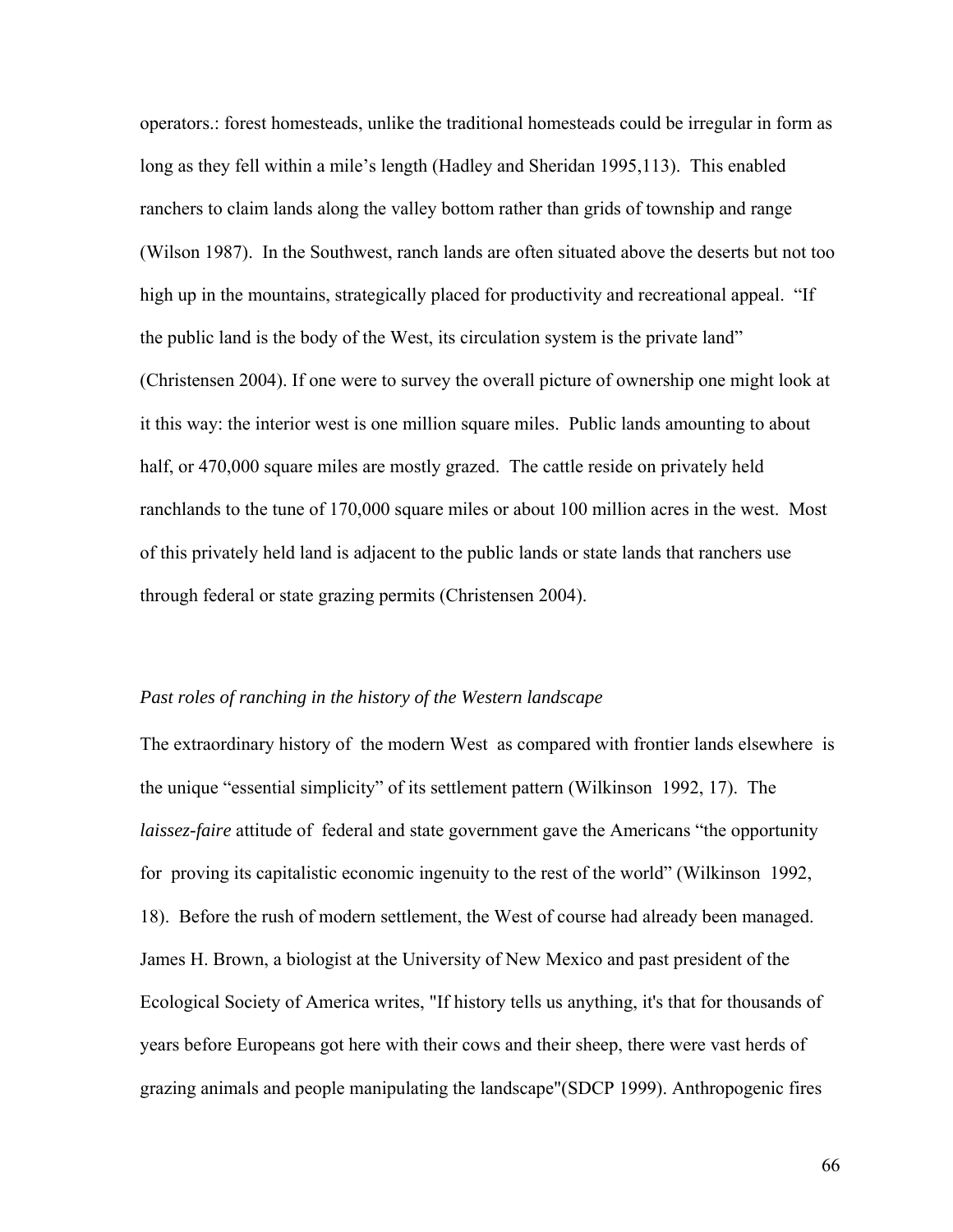set by American Indians with their suppression of shrubs and trees and the promotion of perennial grasses were probably the most significant factor in shaping the grasslands of the Southwest until the late  $19<sup>th</sup>$  Century (Hadley and Sheridan 1995, 257). An official entry for southern Arizona into the cattle industry may be 1696 with the cattle Francisco Eusebio Kino drove into the Santa Cruz Valley and distributed to Indian rancherias (Clemensen 1987, 59).

The open lands of the public domain stimulated territorial conflict. As a way of staking out territory, ranchers crowded the land with stock to preclude others from coming in to browse on any remaining grass. This practice led to the overstocking of the range in the next century (Southeastern Arizona NRCD and Coronado Resource Conservation and Development Area, Inc. 2004, 7). The real competitors, Wilkinson, writer of *Crossing the next meridian: land, water, and the future of the West*, explains were neither the Indians, nor the railroads but the sheepherders and the "yeoman farmers" or homesteaders that had benefited from the intentions of Jefferson and the General Homestead Act which sought to enable settlement of the West by the small family farmer (1992, 85). These settlers were seeking the same lands as the ranchers since all federal land, with the exception of military bases, Indian lands or eventually, lands that were part of the National Forest or National Park system, were eligible for 160-acre homesteading (Wilkinson 1992, 85). But ranchers had already been using these federal lands without any formal permission from the government. Since their demand for water had brought the heart of most ranches to the valley lands, cattle and sheep were set loose to graze on the vast acres of higher land above to the tune of tens of thousands of acres. During this primary settlement, the rangelands in the public domain were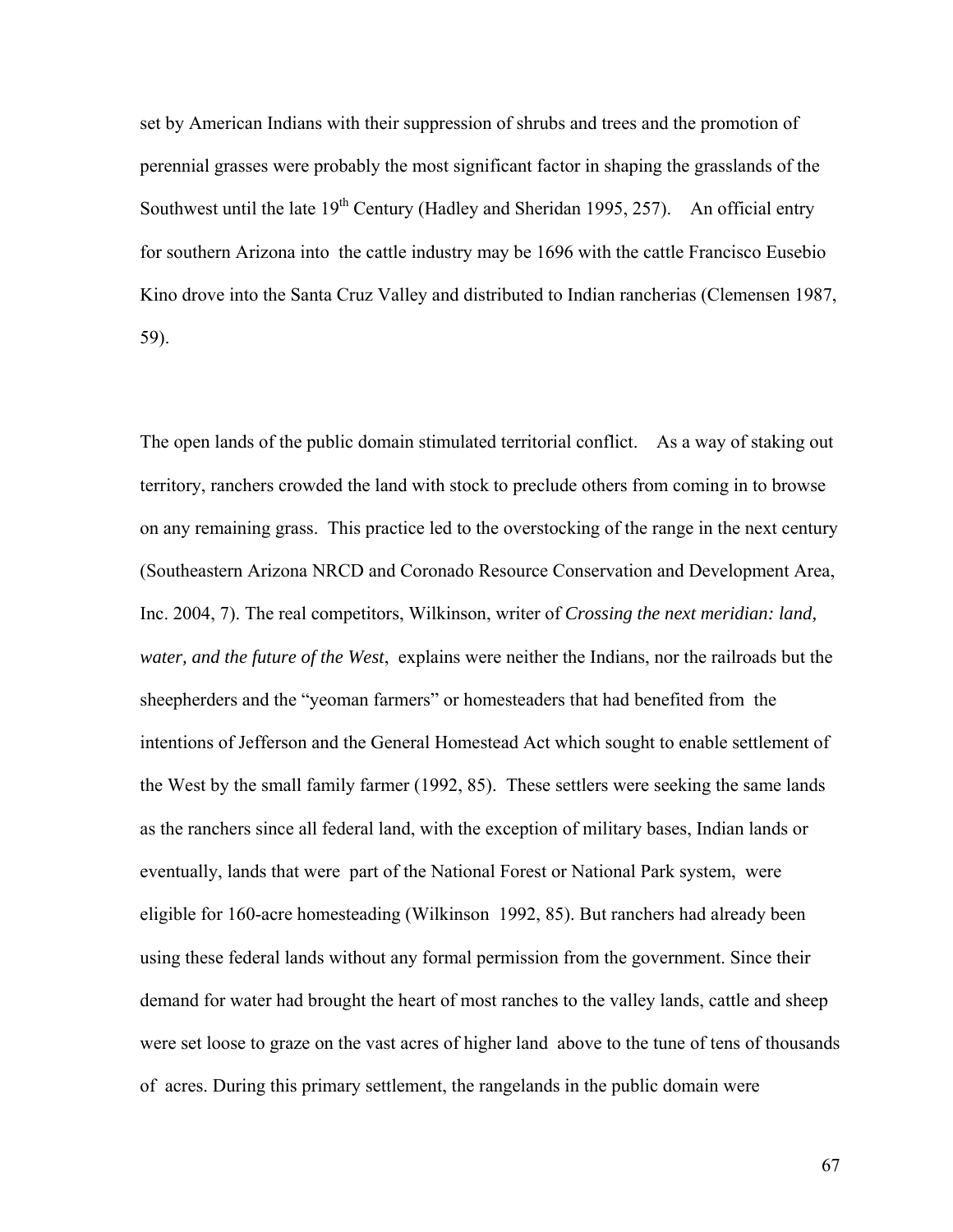unregulated and without fees. In this way, a small number of ranchers come to dominate the land and water use of entire watersheds (Wilkinson 1992, 83).

During the 100 years following the Civil War, the second great wave of immigration after the gold miners were the cattlemen. U.S. rangelands were almost exclusively used for livestock grazing. In Arizona, not long after the truce of 1872 with the Apaches, pamphlets and books wrote of the veritable stock grower's paradise for the quality of the grass of the Santa Cruz Valley and adjacent tableland. While only a few thousand grazed there at the time, one author felt that there was room for "millions of cattle in the state" (Safford 1874). These publications helped to translate the fame of the area's grassland into a burgeoning cattle industry (Safford 1874).

### *Regulation of the cattle industry to protect multiuse*

As early as 1877, President Rutherford Hayes had asked that Congress work out a system for 'leasehold tenure' for the arid lands west of the hundredth meridian to legalize 'the business of cattle raising' on public lands (Hadley and Sheridan 1995, 103). The report drawn up by the famous explorer John Wesley Powell urged for the regulation of grazing by creating districts with stock raisers therein having exclusive grazing rights. Yet although cattlemen were aware of the pitfalls of unrestricted access, small ranchers through fear of being supplanted by larger outfits continued to oppose regulations or government involvement (Hadley and Sheridan 1995, 103). First efforts toward regulation were drawn for the National Forests. Ranchers already using Forest Service lands were required to have both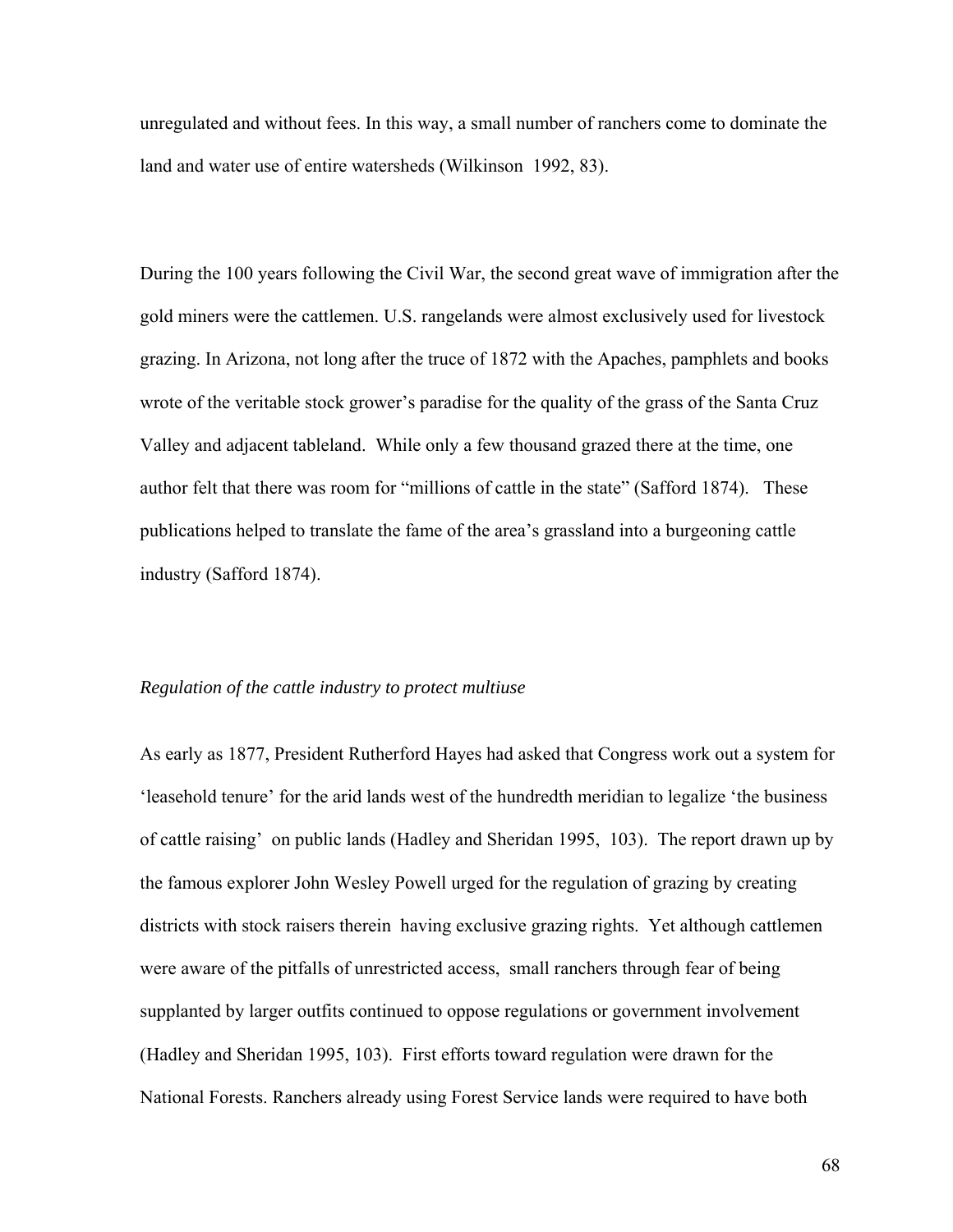grazing permits and fees with a cap on stocking rates. This program had no affect on other public lands until the Taylor Grazing Act of 1934 (Southeastern Arizona NRCD and Coronado Resource Conservation and Development Area, Inc. 2004).

The extreme conditions of the Dust Bowl, brought soil erosion caused by farmers and cattlemen to the national stage. The Taylor Grazing Act organized 80 million acres of land into grazing districts. But a very tight budget necessitated the use of grazing fees to pay the salaries of BLM range employees, giving ranchers a proprietary relationship with the very institution that was supposed to be regulating them (Mayro 1999, 51). But with subsequent changes in leadership came a new mission for multiple use, one that replaced the previous belief in managing for maximizing the highest value. For Western ranchers, grazing fees began to grow as a necessary evil in exchange for the guarantee of priority use (Mayro 1999, 50). Today the debate over grazing fees continues with those who claim that fees should be minimal, just sufficient to cover the land management's costs for the leasing program. Others claim that fees should be based on the true value of the land in order to maximize monies for the public and limit overgrazing. Wilkinson believes that past philosophies that supported practices such as the rancher's code, a so-called "Lord of Yesterday" must be realigned for a greater symmetry with current values for Western resources (1992, 22).

A discussion of how the West has allocated its common resources must necessarily include a discussion of *subsidies*. A subsidy may be thought of as a stroke of government action that provides capital, commodities, or services below their market worth (Wilkinson 1992, 19). This is normally an acceptable approach in case of a market's inability to meet a need, as in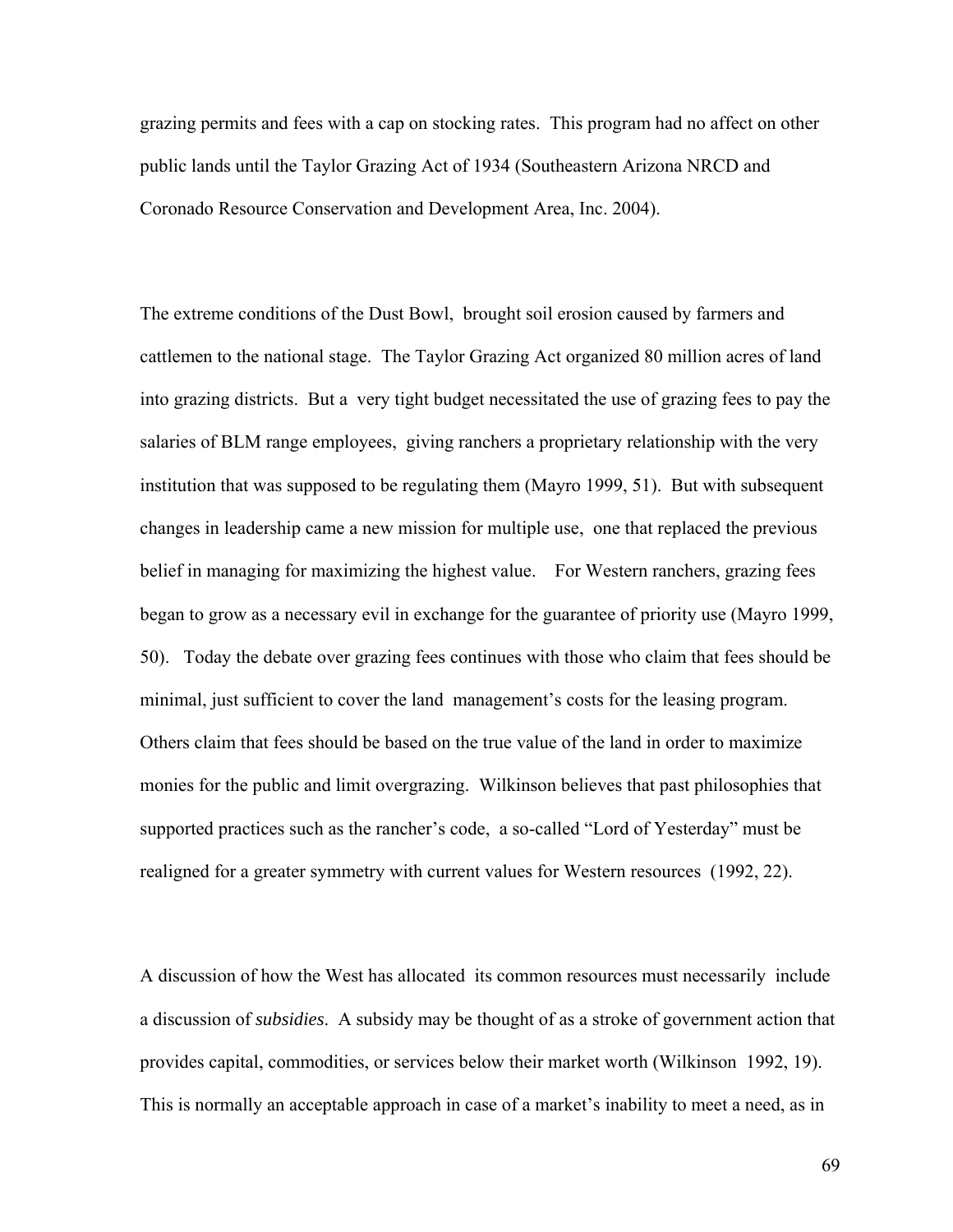the lack of necessary monies for mass transit or where "a diffuse constituency is not organized, in market terms, to provide benefits;" such as government funding for the arts. There are of course other instances where subsidies may be appropriate as to small ranchers. But what is not appropriate are large scale subsidies given with little thought, for Wilkinson the "crux of subsidy policy is continuous and vigilant reexamination" (1992, 19). Our government has done more than allow open access to resources, it has encouraged an exploitation by individuals or corporations free of charge, or for a minimal fee, to the tune of a more than 1 *billion* acre give away (Wilkinson 1992, 18).

Large scale ranching has thus in some respects long benefited from a disproportionate share of the Western resources; granting public access may be a return in kind for subsidies and other opportunities ranchers have seized since their first exploitation of western lands almost 400 years ago. Today the rancher might be allied with his or her new neighbor who has in the case of a part-time or hobby rancher largely appeared for reasons such as recreational opportunities (Brunson and Wallace 2002). The rancher of the "Old West" may have to accept the pricing disruption new neighbors bring by selling their beef at lower prices than the established ranchers can afford. But the new ranchers could actually serve the full—time ranchers thru the support of shared interests by bringing in financial and political aid (Brunson and Wallace 2002). These smaller ranches can buffer ranchlands by insulating them from more intensive developments (Brunson and Wallace 2002). The life experience of Richard Knight on the Colorado Front Range illustrates how collaboration with full-time ranchers may work from the neighbor's perspective. Knight and his family work with neighbors and friends, those on ranches and those on ranchettes to "chart a common ground".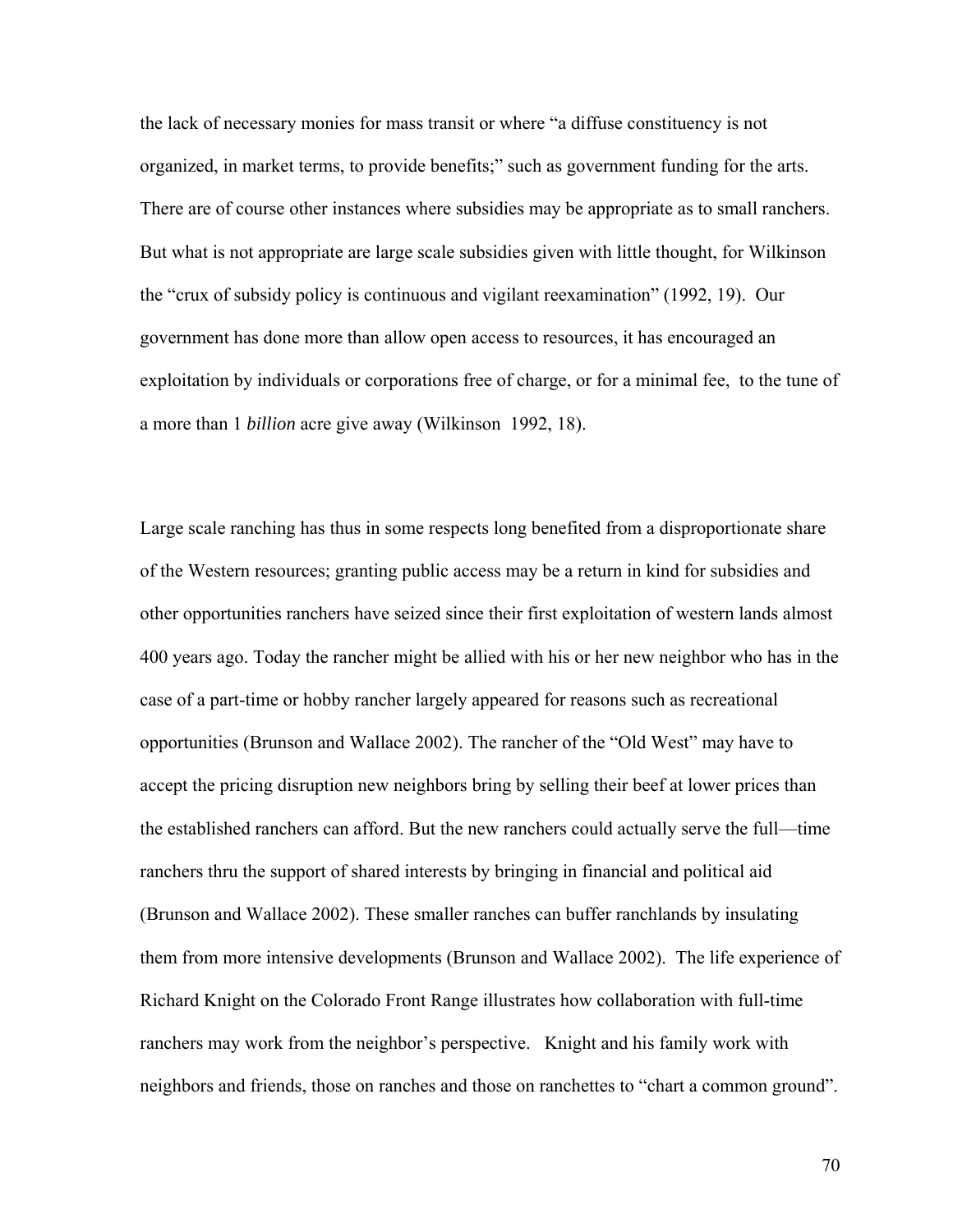They meet to dance, eat and pursue inclusive neighborly interests. They work together in a weed cooperative, devising education programs for their children that instill a sense of place, and put up fences in overgrazed riparian areas. They together create a place that is communitarian in spirit through collaboration and cooperation. As Knight muses, "we understand that we belong to the land far more than we will ever own it" (2002).

## *Perspectives and case studies on ranching and recreational access*

Ranchers may best be viewed as approachable by the public in terms of problem solving done within the context of personal relationships and connections because these are values which have traditionally always been a part of ranching (Starrs 2002). Ranchers are used to arriving at solutions with cooperative management agreements such as collaborative fencing and riding (Starrs 2002). In terms of current ranching practice, permits for public lands are usually issued only on whole spreads in order to maintain accountability (Southeastern Arizona NRCD and Coronado Resource Conservation and Development Area, Inc. 2004, 8). And since these public lands are usually open to the public for hunting or other recreation without special fees or permits given on the part of the landowner (Southeastern Arizona NRCD and Coronado Resource Conservation and Development Area, Inc. 2004, 8) granting access may be a necessary part of ranching. However there does exist precedent for limiting access by private landowners to publicly held lands.

The National Natural Landmarks designation, administered by the National Park Service, recognizes and encourages the protection of nationally significant natural areas in the United States. The National Natural Landmark designation does not require that public access be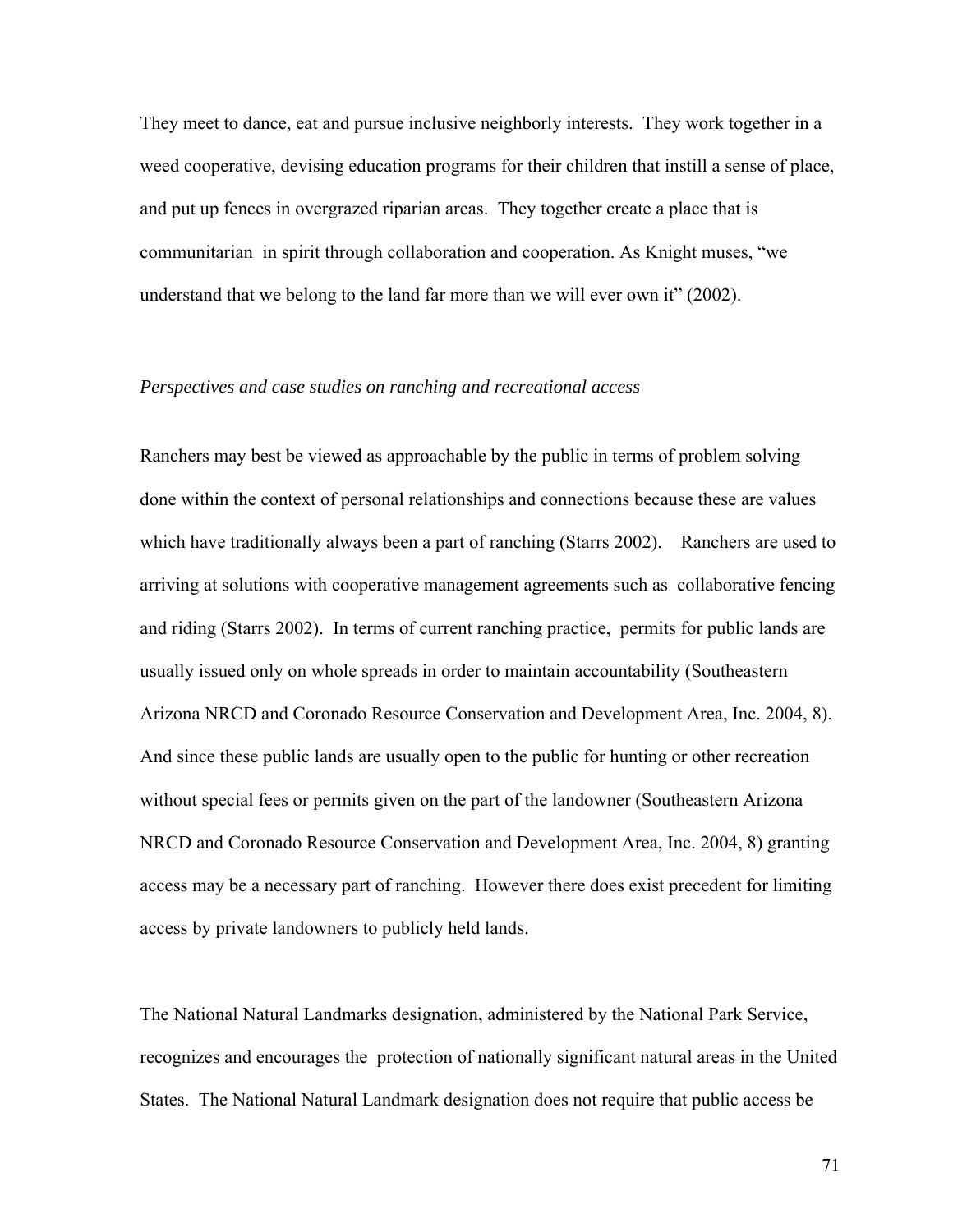granted. Some Landmarks are located on federal and state property where permission to visit is often unnecessary, while other are on private property where owners openly allow access to to public visitation. Other landowners require advance permission, while yet other landowners do not allow any access to the public and prosecute trespassers. The reasons for this viewpoint vary: potential property damage or liability, fragile or dangerous resources, and desire for no publicity or solitude (National Landmark FAQs 2004). Other historically valuable sites located on public lands without guaranteed access are battlefields.

Most of the battlefield land in the Shendoah Valley is privately owned (USDI/NPS 1992). Only two battlefields offer public access with interpretive facilities for visitors. Limited public access to other sites is possible through the auspices of preservation groups who have purchased battlefield lands. These groups allow public access to their properties, but entry points are neither marked nor advertised limiting visitation of these properties to the organizations' members or to serious students of the Civil War who come as part of a guided tour (USDI/NPS 1992). Access to private property at these sites is often discouraged under current arrangements. Local landowners have repeatedly expressed anger over trespassers in search of battle relics who have left a field full of unfilled holes or a gate open for livestock to escape.

Often access is resolved through negotiation between a responsible agent and private landowners. Like other private landowners, battlefield landowners wish to maintain their privacy and security. Many, however, would allow limited or scheduled access to their property if concerns over liability and related matters could be resolved. In some cases, right-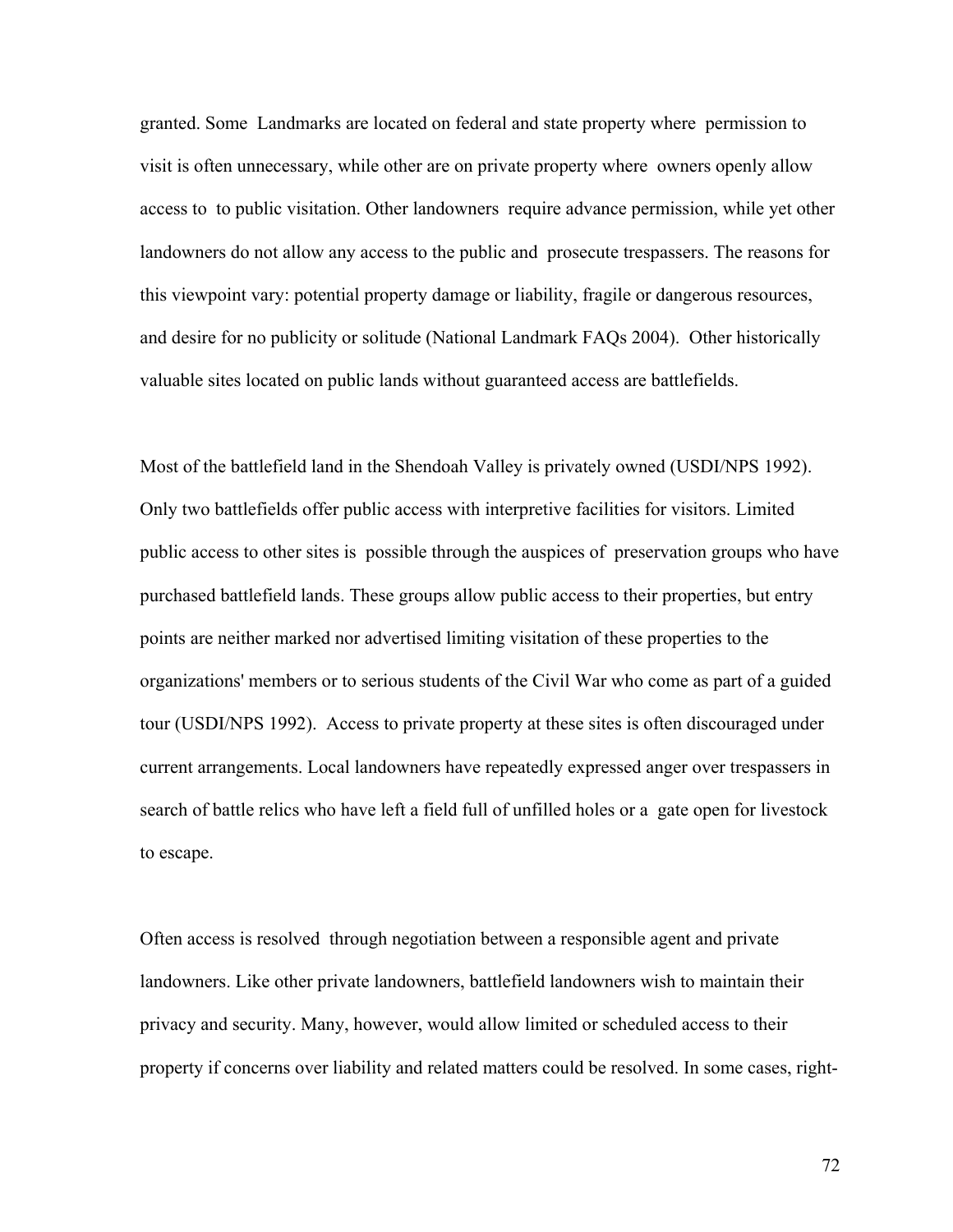of-way easements are purchased to allow visitors to follow a hiking trail across portions of a battlefield or to reach a vantage point from where the field could be studied (USDI/NPS 1992).

The Trails for Vermont program offers precedents for granting this type of access for hiking and nature trails. Private landowners in Virginia also seem satisfied with state law there which waives liability for persons who allow fox hunters on their property. These and other models could be studied for their applicability to ranching lands.

In terms of the ranching landowner there are a ready cache of justifiable reasons for limiting recreational access.

### *Rancher operations that may be affected by recreational access*

From the recreationists' perspective, ranching can interfere with their enjoyment of the lands in a number of ways. Reducing stocking levels of cattle, fencing riparian areas and rotating the pasture grazing season might visually improve the overall appearance of riparian areas and uplands. Reduction of grazing might improve wildlife habitat, resulting in additional hunting opportunities and wildlife viewing. Spring wildflower displays might be enhanced. Increasing the number of fences in the allotment would add additional obstacles to people visiting the area. Numerous fences already divide the grazing pastures, and additional fences would be a hindrance to travel, disrupt scenic vistas, and further interfere with the feel of the open range. They would also increase the amount of maintenance needed in this area. Removal of barb wire from abandoned fences would reduce the hazards associated with crossing these areas (USDI/BLM 1999).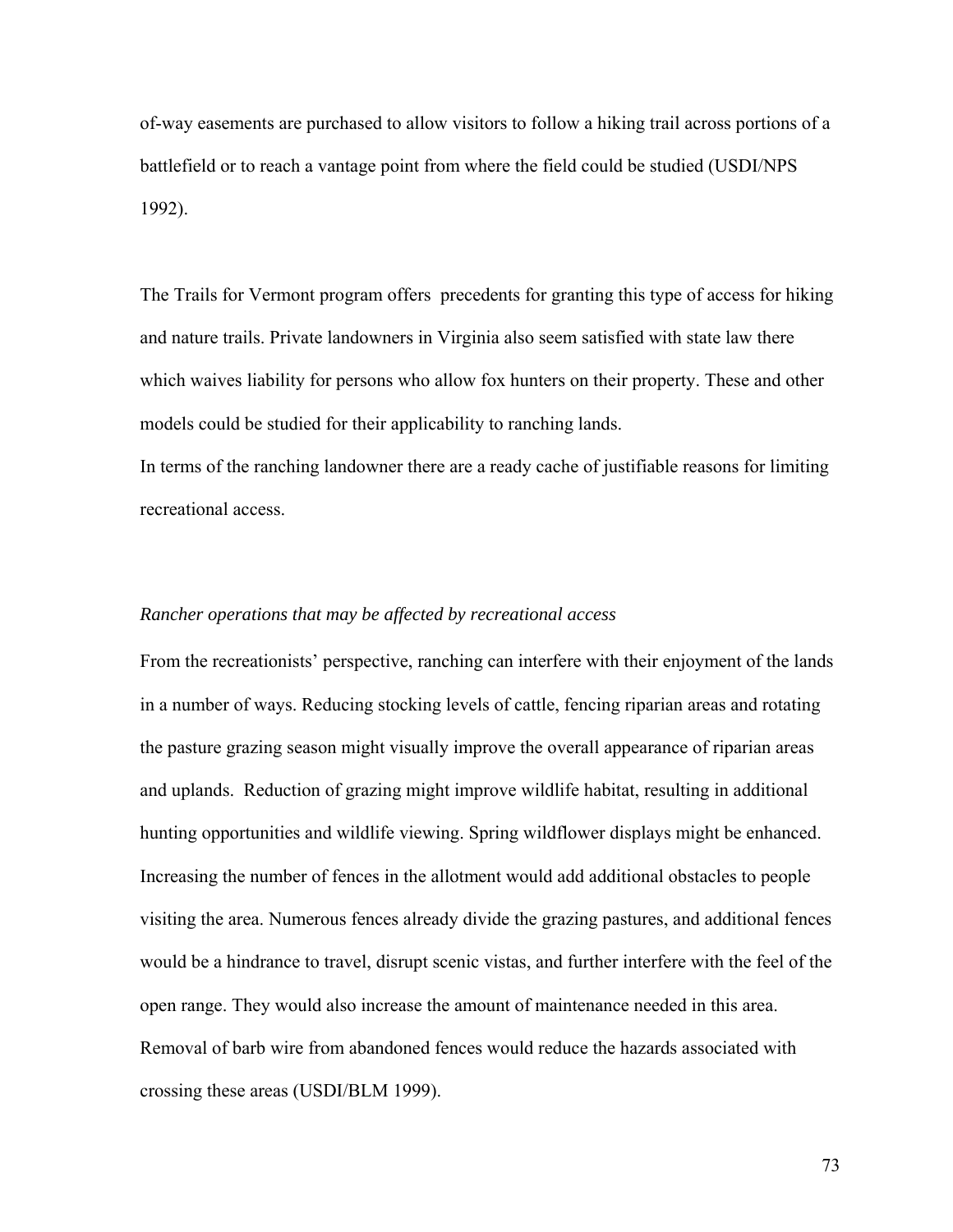A countervailing perspective puts the livelihood of the rancher at risk. Increased knowledge of rangeland management has led many ranchers to erect pasture cross-fences and water devices for pasture rotation and overall rangeland health (Mayro and McGibbon 1999, 65). These type of improvements are naturally enough expensive and not always in the best financial interests of the rancher. Also, the likelihood of an improvement crossing leased lands in high. Any work on leased lands requires costly permits and project approval by whichever land management agency owns the range (Mayro and McGibbon 1999, 66). If successful, meetings must be attended and resolved concerning any possible archaeological sites, and endangered, threatened, or valuable flora and fauna (Mayro and McGibbon 1999, 66). Each land agency has different regulations concerning how installations are made and once the improvement is made it is considered a rancher's private property and thus taxable even if it rests on leased land. Moreover, it is up to the rancher to maintain any improvement on leased lands he makes. With this type of costly investment and proprietary interest, it is not surprising that ranchers voice concern over possible damage to these improvements by recreationists. Limited seasonal access may be appropriate for the rancher to dictate since certain parts of the year are more labor intensive for the rancher such as busy round-up periods.

Proximity to human settlements and activity can be problematic in terms of additional labor for the cattleman. Gates left open/closed into pastures that have been set aside to regenerate as part of either short duration grazing, short use in conjunction with longer periods of non-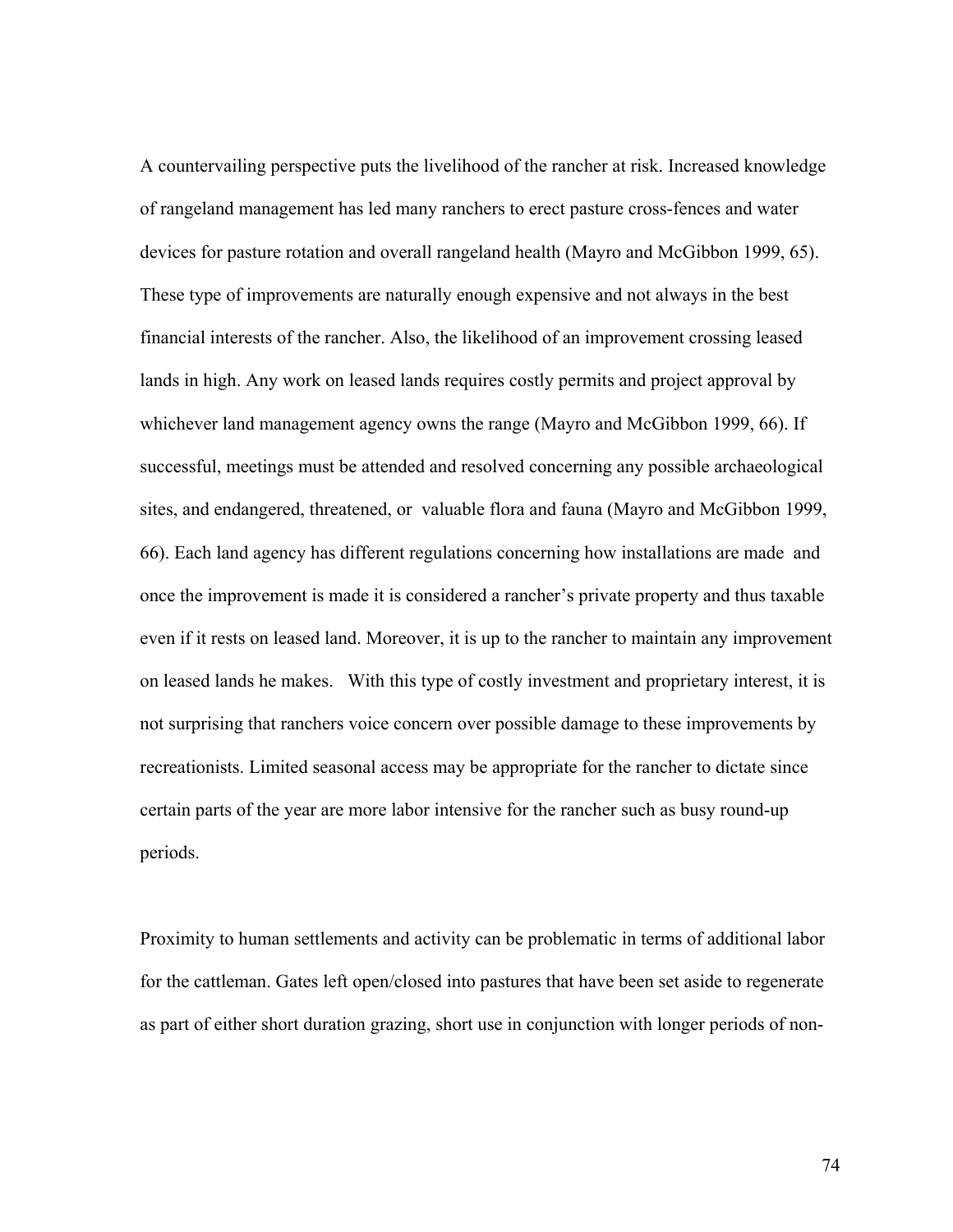use, management or rest rotation grazing are obviously problematic as is closing off access to water for cattle and wildlife.

Ranchers are often operating on a thin margin with uncertainties that influence their reluctance to take on more obligations such as recreational access. Ranchers are busy: steep terrain and the number of washes on their lands contribute to fence washouts. The nature of water: distribution and type of water as wells, or stock ponds, natural water, etc as well as number of water sources affect the amount of labor necessary to supply herds with daily water. Pipelines, tractors, trucks and trails all need to be maintained while most ranchers carry out routine animal health care for their animals (Mayro and McGibbon 1999, 62).

Forest Service range conservationist Wayne Butts, Harlowton, MT, notes the tension between ranchers and recreational users in the forest centers on the use and condition of the creek bottoms (Peck 2004). Both parties, he says, use the riparian areas of the Lewis and Clark Forest very heavily. To alleviate this conflict, on the steep Comb Butte Allotment in the Lewis and Clark National Forest of central Montana, the Forest Service has spent thousands of dollars developing water systems to improve cattle distribution; and practiced locating salt on the higher ground to keep cattle away from the creek bottom. But, these methods were insufficient to better distribution on the allotments with the result of reduced livestock and shorter grazing duration. Until the use of Crystalyx® moisture blocks, one of a few available types of blocks, cattle were allowed another week of grazing because of better cattle distribution on the allotment.. Range conservationist Butts, thinks the idea can be used effectively in an overall management plan. He stresses that the system is just a tool, "not a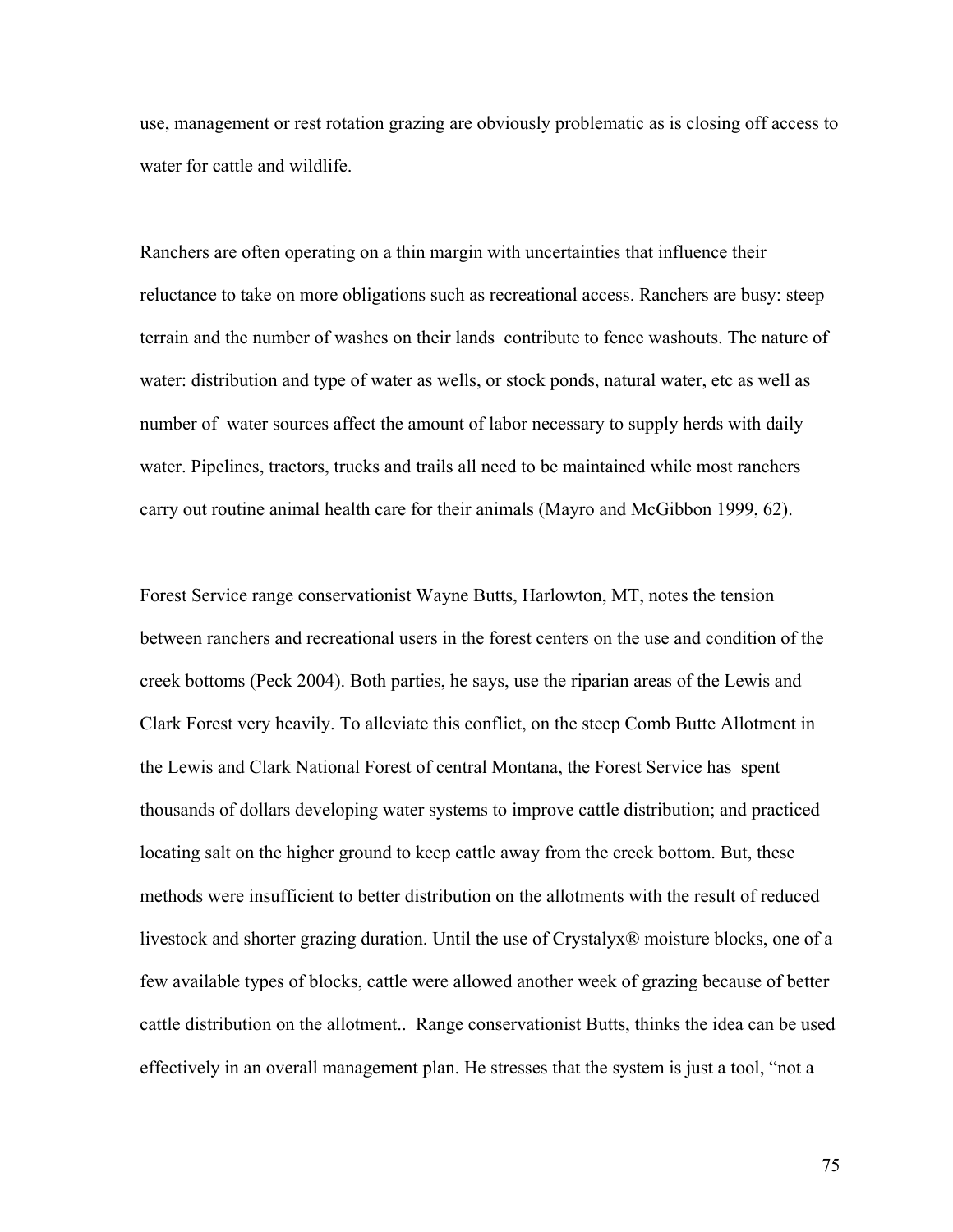silver bullet" (Peck 2004). "With the use of this supplement, the permittees bought themselves 10-20 days extra grazing on the permit (in 2003) when used … in combination with herding, they really do a good job in getting cattle off the creek bottoms." (Peck 2004).

 Derek Bailey, Havre, MT, a Montana State University range scientist, has been tracking animal movement and grazing behavior using collars fitted with global positioning system (GPS) technology. He's found low-moisture blocks are a stronger attractant than water to cattle during fall and winter grazing. Cows spent more time within 200-600 yards of lowmoisture blocks than within similar distances to water. These blocks may then be a successful lure for cattle to graze rugged upland terrain and avoid conflicts with other users below. His analysis shows that in one case the practice yielded forage utilization rates of 25% near the block site, and 21% at ⅓ to ½ mile away from the site. This is compared to nearly zero utilization without the combination of blocks and herding (Peck 2004).

### *More balanced perspectives toward ranchers*

Perceived conflicts between grazing and risk to threatened and endangered species, overall biodiversity and water quality have "led some environmental organizations to employ lawsuits and other mechanisms to limit livestock numbers on federal land" (Kenworthy 1998). These proposals for the end of grazing on large tracts of semiarid and arid public western rangelands work against agency and other plans to increase forage for livestock (Donahue 1999, 352). Van Tassell et al. (1999) predict that the Rocky Mountain and Pacific Coast (PC) Assessment Regions of the FS are more likely to depress grazing than other regions. Steps to limit livestock grazing on public lands persist despite evidence by Vavra et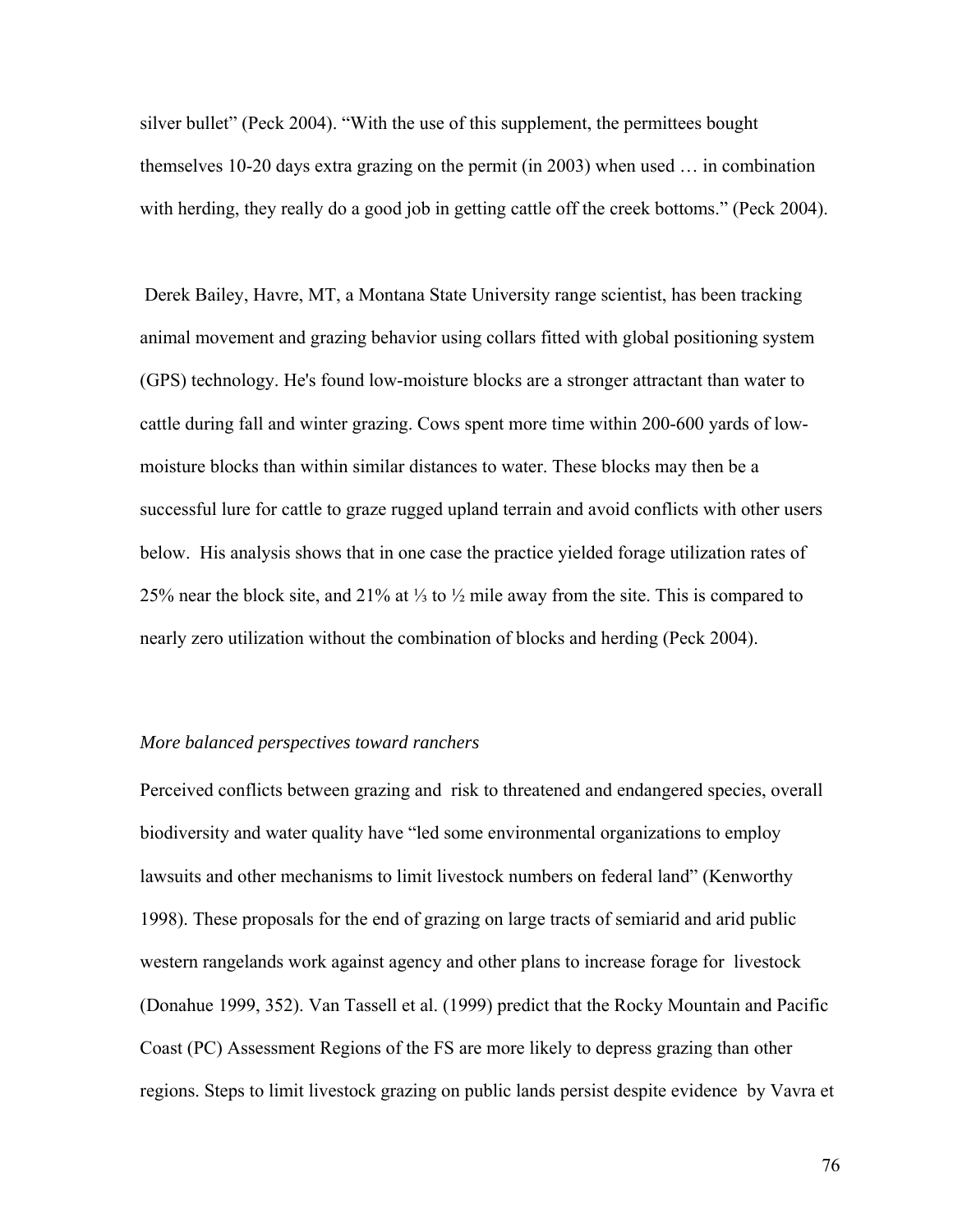al. (1994) and Holechek et al. (1999) that most rangeland landscapes and plant communities can tolerate some grazing. Holechek et al found that a stocking rate that consumes only 30– 35 percent of available forage (with lower numbers during drought) will maximize profits for the rancher while sustaining desert Southwest grazing lands. Other grazing experts have stated that managed grazing although ecologically sustainable, may not be sustainable from an economic or social viewpoint (Mitchell et al.1999b).

### *Arbitrations for land use by the courts and electoral processes*

 "What is legally right is not necessarily what is ecologically right" expresses the voice of Leonard and Elmore ( 2002) and many other environmental writers. They find it "doubtful that [the courts] will bring an efficient resolution to conflicts over resources since most judges and lawyers are not well informed about issues of ecology: they are trained to look at the facts in light of the letter of the law, not on the basis of what is best for the environment (Leonard and Elmore 2002). And, once in court nothing changes until the verdict is reached, a process which can take several years. Further, the costs of a court battle can push a rancher, often on a thin profit margin, to the ultimate decision of selling out for subdivisions (Leonard and Elmore 2002). Finally, if he wins, there is no incentive left to improve the grazing situation, if there is one (Leonard and Elmore 2002). In *Our common lands*, edited by David Simon, Simon explores how the court system might appropriately be considered in terms of deciding land use: 'Litigation can cajole, command, or compel. It can force analysis where analysis has been cursory. Litigation sometimes resolves an issue when negotiation fails, but frequently it does not; the courts are simply not suited to make complex land choice uses." (Simon 1998).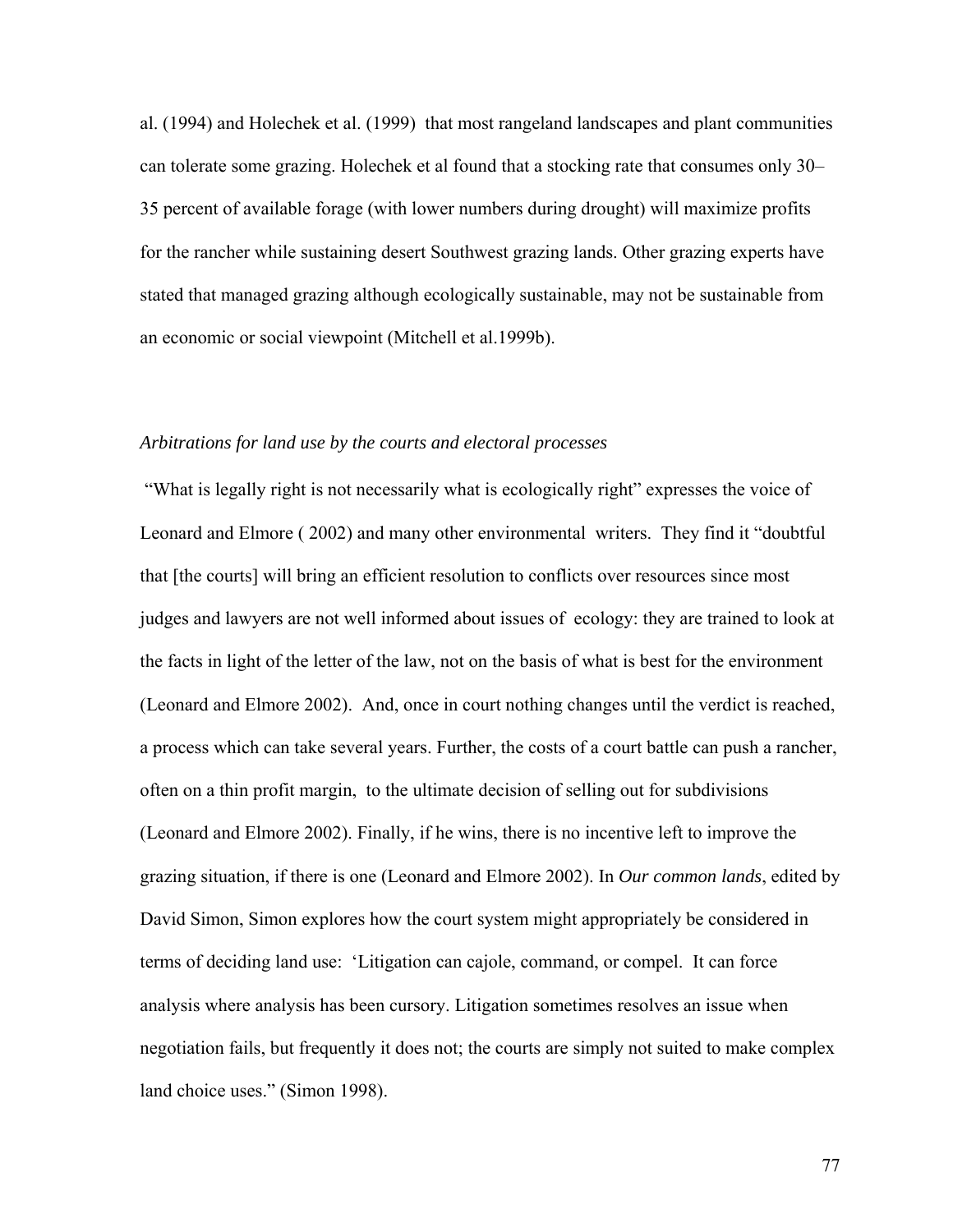### *Issues of enforcement on private property*

The enforcement of private property may be expensive, particularly so if the local people doe not view property rights as legitimate (Berkes 1996). Also, sustainable use is feasible under private property regimes but may not be economically rational for resources which regenerate very slowly, such as Berkes' example of the harvesting of whales. Desert landscapes may be another example. State property resource management regimes may be vulnerable to the interests of powerful user-groups (Berkes 1996) as perhaps true of BLM and Forest Service acquiescence to recreational demands of the highly popular OHVs. Another potential difficultly of state governance of resources is a proliferation of rules such as licenses, quotas. allocations, seasons, and trip regulations. A danger of adopting too many regulations is widespread noncompliance (Berkes 1996).

If lands shared by grazing and recreational use are conceived differently from common notions of private property, in terms of a voluntary communal management, for instance, greater care of the public resource by recreationists and ranchers alike might happen. Evidence seems to lead to the general idea that if a group of people has some sort of territorial or jurisdictional claim to a valuable resource, this connection will motivate them to better management (McCay 1996). Institutions have been seen to fail to the extent which they are slow to respond to clues or signals from the resource which is generally true of large, monolithic, old and 'brittle' institutions (Holling 1993). It is the institutions that are nearer to the resource, flexible, diverse and receptive to feedbacks and clues from the environment that are more likely to work (Berkes 1996). Where a diversity of local systems have been replaced by a monolithic scientific management view the outcome in most cases has not been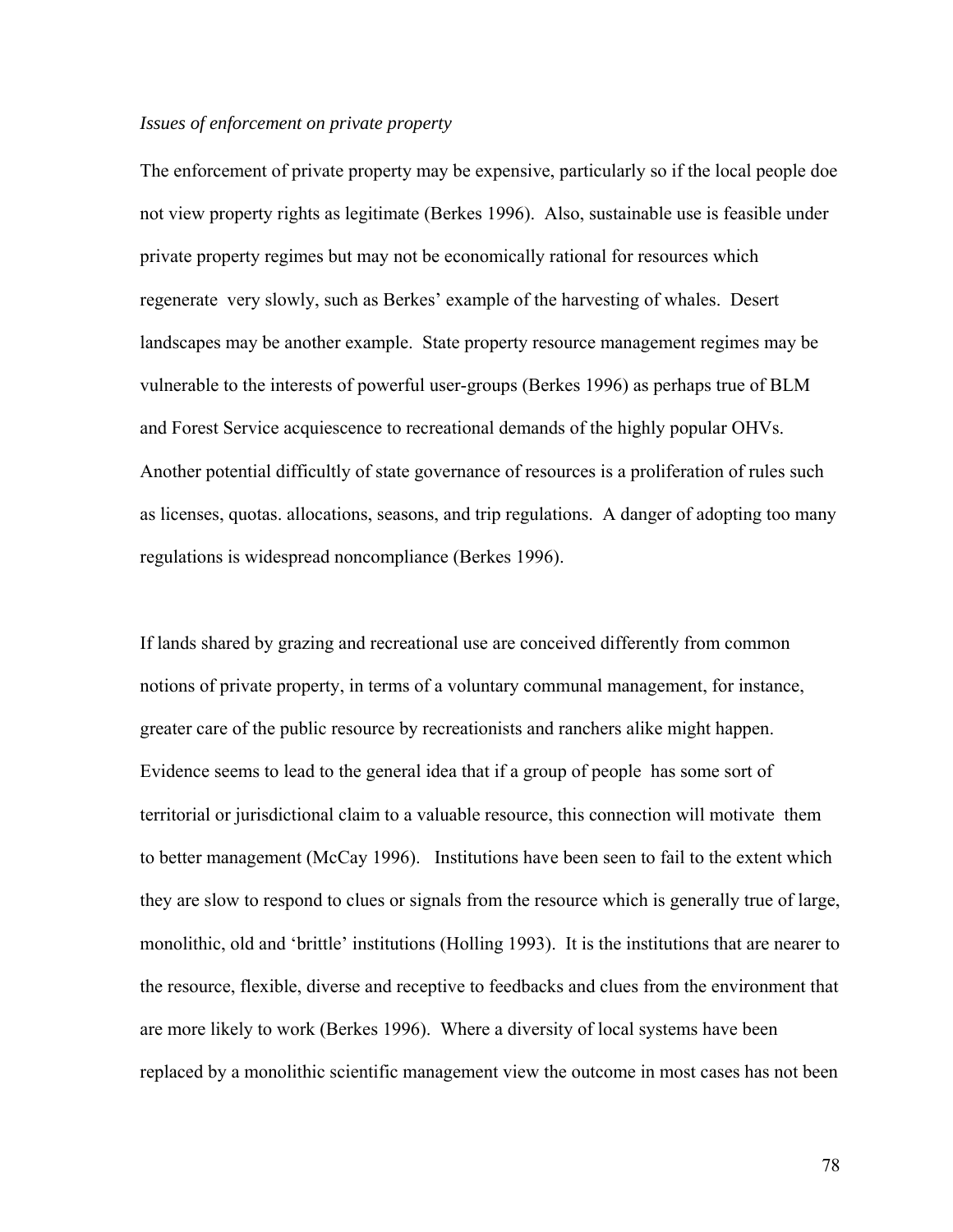a sustainable one (Berkes 1996). In fact, in Berkes' estimation, there are many examples of resource depletion or degradation on the heels of the replacement of locally adapted, subtle and complex common-property systems by government management. This type of thinking suggests, that local interactive management for recreational access might best be accomplished directly between the rancher and the recreationists, without agency involvement.

### *Tools for conflict resolution*

In determining whose rights should take priority with respect to competing interests, a principle called the *principle of non penetration* may be applied. The principle was drawn as a tool for communities to settle the dispute between smokers and non-smokers. In essence, one person's liberty should do nothing to penetrate the space of another (Lovett 1998, 66). The arbiter might determine if the activity should be stopped. That is the activity of the subgroup that is penetrating the space of the other should be ended unless that subgroup is judged to be serving a larger or more important common good. In applying the principle of non penetration ecological and social carrying capacities of the area in question must be assessed. If one allows the penetrating activity to continue then some compensation is required.

#### *Compensation approaches*

Debate over "regulatory takings" actions which diminish the value of the property are still very much in progress in this country (Lovett 1998, 62). At one side are those who believe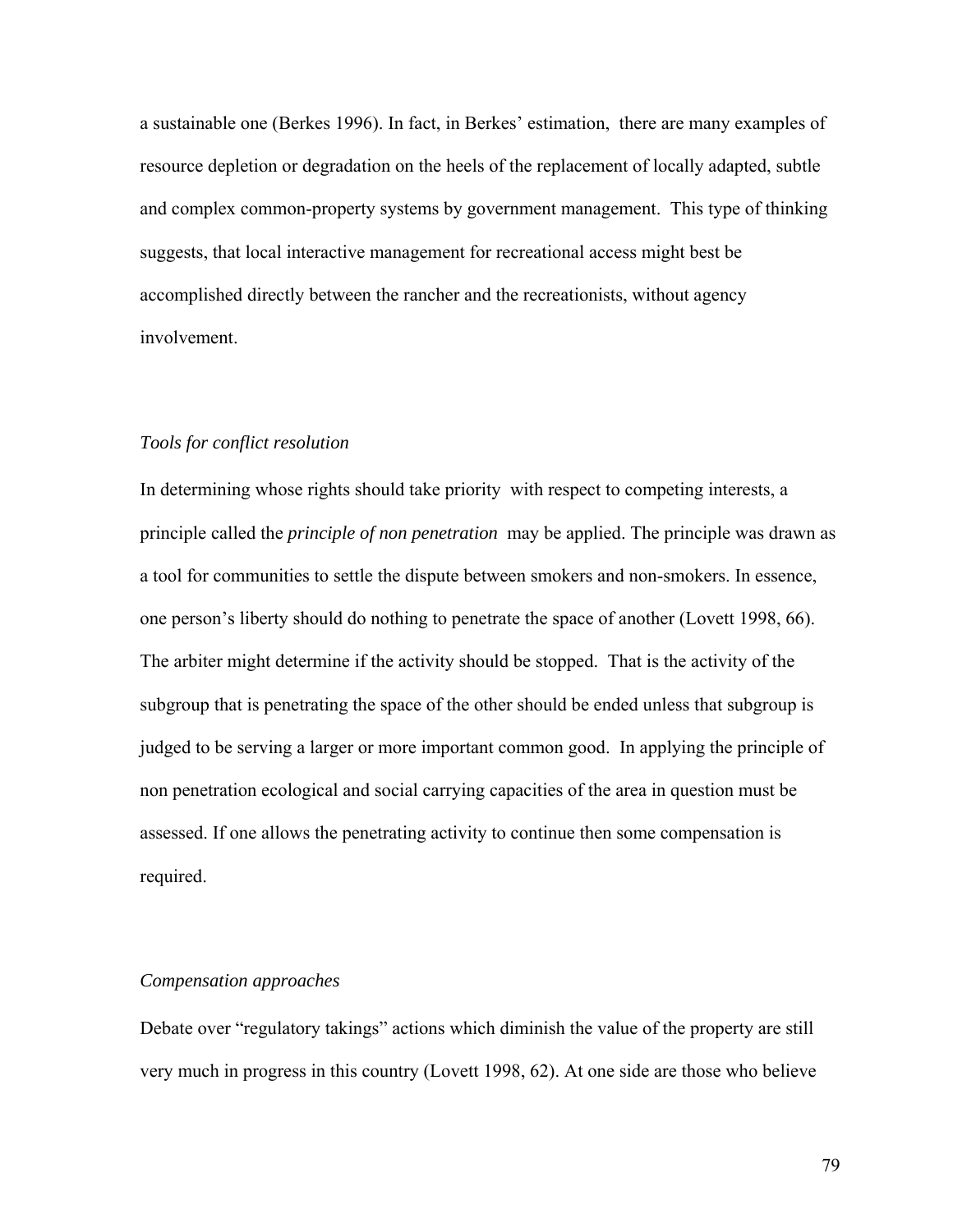compensation is required only when a property is physically taken away, e.g. used to build a public sewer. A policy that has a harmful side-effect is deemed a "mere" regulation. At the other extreme are those that argue any lessening of value caused to a property because of a side effect constitutes "taking. " In this view, progressive taxation is regarded as a taking. A moderate approach holds that compensation is appropriate when the costs of not compensating or "demoralizations costs" such as for example the frustrations created by not compensating, are higher than the costs of "settling" or the compensation itself. Appropriate compensation for the landowner seems to make sense in many cases where resources are valued. In Wales , the Nature Conservancy has arrangements with farmers to both help support farming and ensure hikers access to trails crossing farmlands (Huntsinger 2002). The aforementioned conservation easements to minimize estates taxes are again appropriate to mention, although some ranchers, fearful of losing their independence, refuse to consider these if the easements are publicly funded (Huntsinger 2002). Western writer on ranching interests, Weeks (2002) believes that Estate Law Reform is the single most important policy measure to preserve agriculture and the western landscape by lessening the onus of the intergenerational transfer of agricultural lands. Weeks proposes that keeping the ranchers' lands in agricultural use should bring the ranchers a concessionary property tax rate (Weeks 2002). The arrangement would be conditional with a penalty of at least five years of back taxes at the development rate if there is development (Weeks 2002) with maybe a guarantee by the taxing authority of a low rate for a long term if there is a commitment to agriculture against subdivision (Weeks 2002). Further Weeks proposes exempting from estate taxes any land permanently committed to agriculture or conservation use (Weeks 2002). And, Weeks favors a recent proposal by a Senator for replacing farm supports with a system of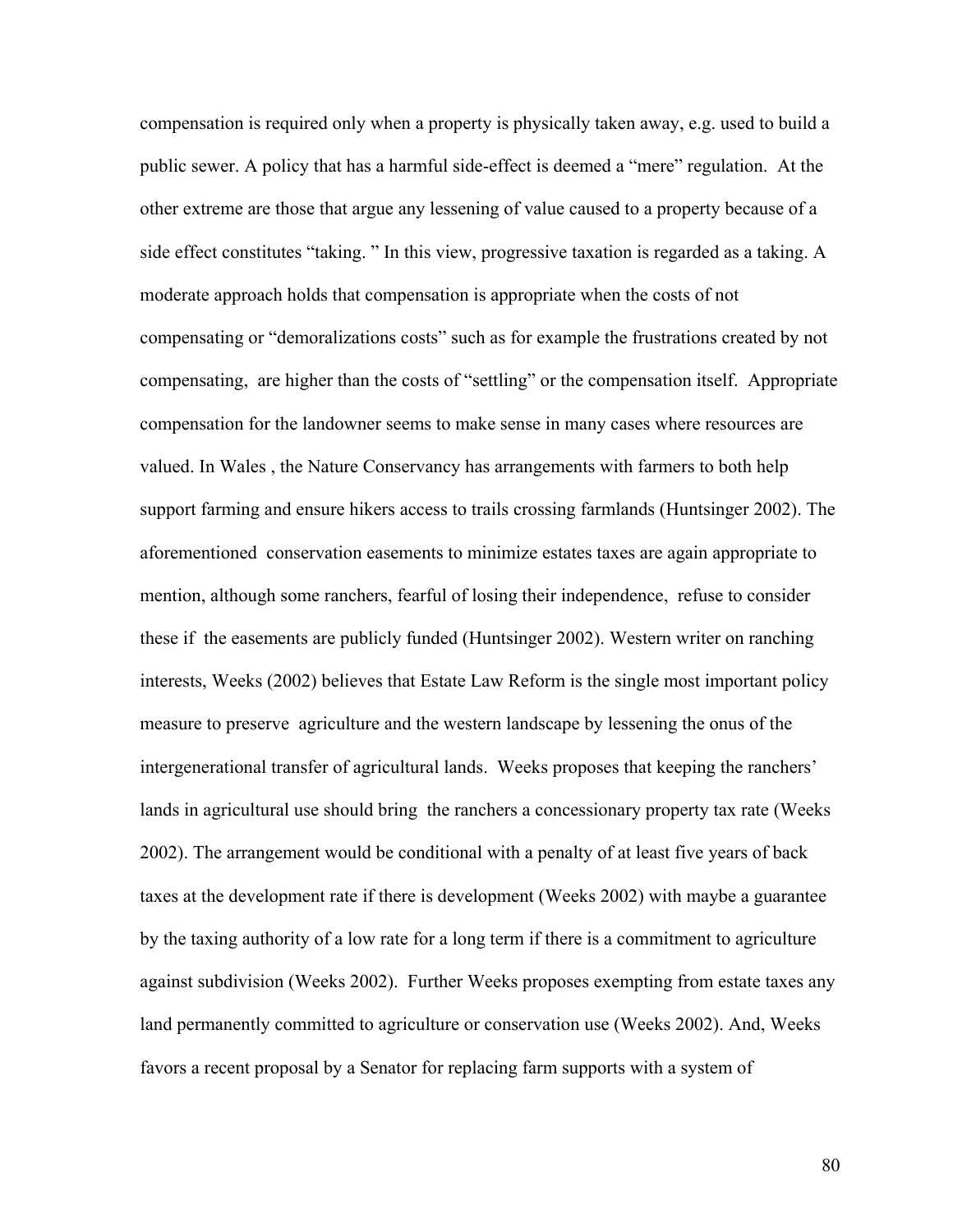stewardship payments or lowering of grazing fees (Weeks 2002). Ranchers in Arizona and forest landowners in Wisconsin advocate for the direct pocketing by the landowner of fees for hunting licenses similar to a program like Montana's where part of the license fees are returned to landowners who give access to hunters, fishermen, etc.

#### *Looking at shared values*

An alternative to monetary compensation for framing land use is a technique for focusing on shared values in resolving subgroup conflicts. With this technique subgroups explore finding a higher-level value on which both sides can agree, such as the value for keeping lands protected for open space. This may be a shared value that can form a starting point for discussion among subgroup users. If it is commonly believed that precedence should be given to stopping development, for instance, then preservation of the land as a working landscape could become an agreed upon beginning from which to step back from in addressing various differences.

Another goal for land managers might be the potential savings in management costs private lands can provide. For example, when conserving resources and providing for multiple use, such as recreational access to rivers, private lands may be part of their management plan. Water quality or wildlife may be less expensive to protect on private lands than to conserve on public lands. For example, it might be more effective to preserve fish by paying a rancher to keep cows out of a valley stream bottom than to spend money on improving fish habitat in upland first and second order streams on public land (Loomis, 2004, 538).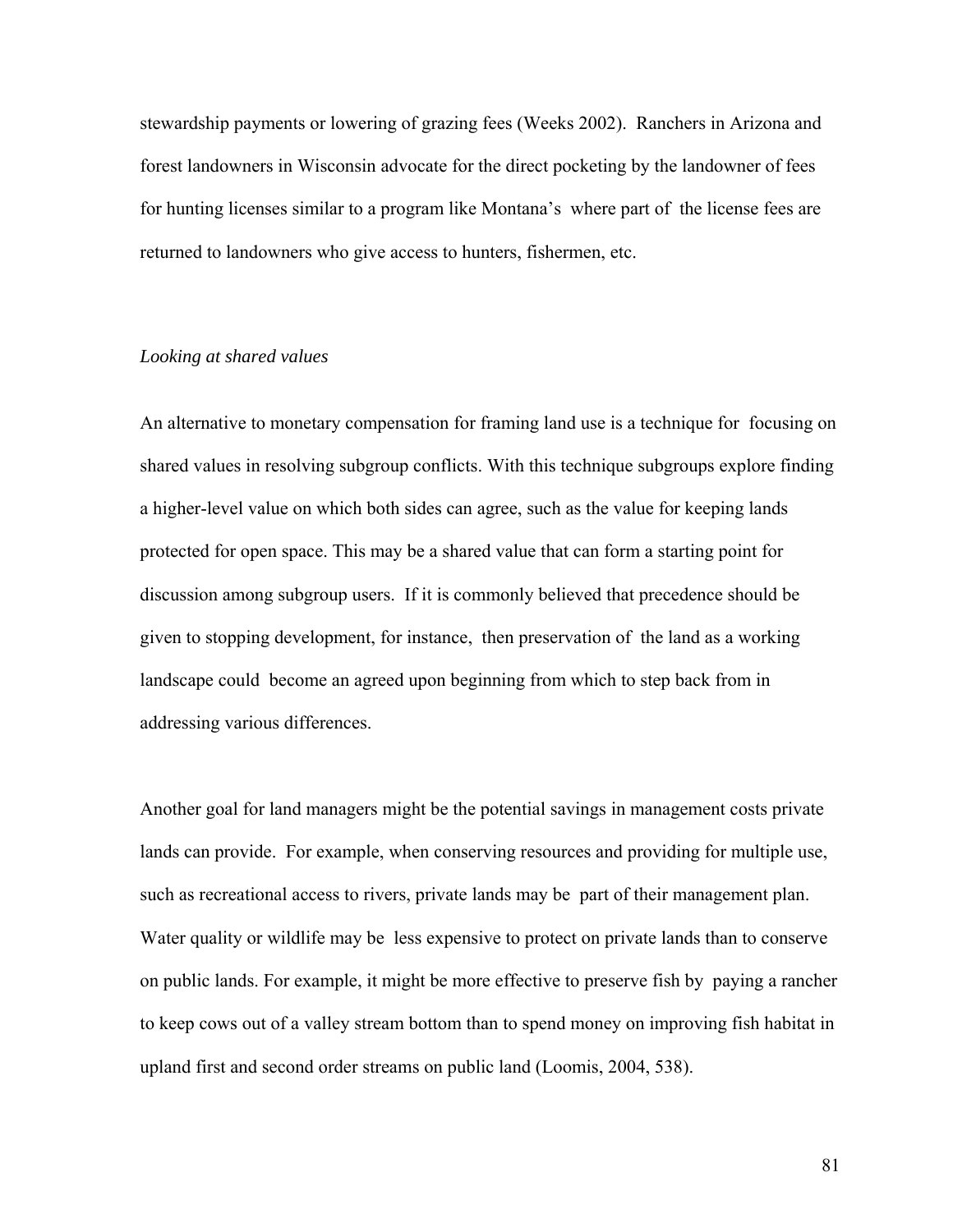### *Realigning conflicting perspectives on land use*

A recent letter of Wednesday, September 22, 2004 by Jim Unmacht, President of the Arizona Antelope Foundation addressed road closures at Skeleton Canyon Road, iterating a commonly held belief that road closures are becoming commonplace across Arizona. Wrote Unmacht, " It's time for all outdoor enthusiasts to get together and get the attention of not only the local folks, but also our state legislators, and congressional delegation. The actions in Skeleton Canyon are very similar to other closures taking place across our state. These closures have effectively shut the taxpaying public out of our National Forests, State Trust land, and BLM land. While we respect the private property rights of the ranchers and landowners, maybe it's time to require a public land lessee to keep his/her gates open to public access as a condition of the lease! Candidly, anything less is a loss to the public, and for all practical purposes, seems to be a conversion of public land for private use." The environmental perspective remains concerned about specific wildlife issues. The locally held Cameron allotment, for example, is seen as extremely valuable for the Sonoran pronghorn recovery and grazing and its need for fencing of the livestock there very much viewed as a potential threat to the species by the U.S. Fish and Wildlife (USFWS 2002).

And, the ranchers' view in turn of "radical" environmentalists, may be described as meddling at the very least. This is indicated by the much applauded finding January of 2005 this spring against the Center for Biological Diversity, an environmental activist corporation. Six hundred thousand dollars was awarded in actual and punitive damages to Arizona rancher Jim Chilton and the Chilton Ranch and Cattle Company "false, unfair, libelous and defamatory statements" against Jim Chilton, a fifth generation Arizona rancher. According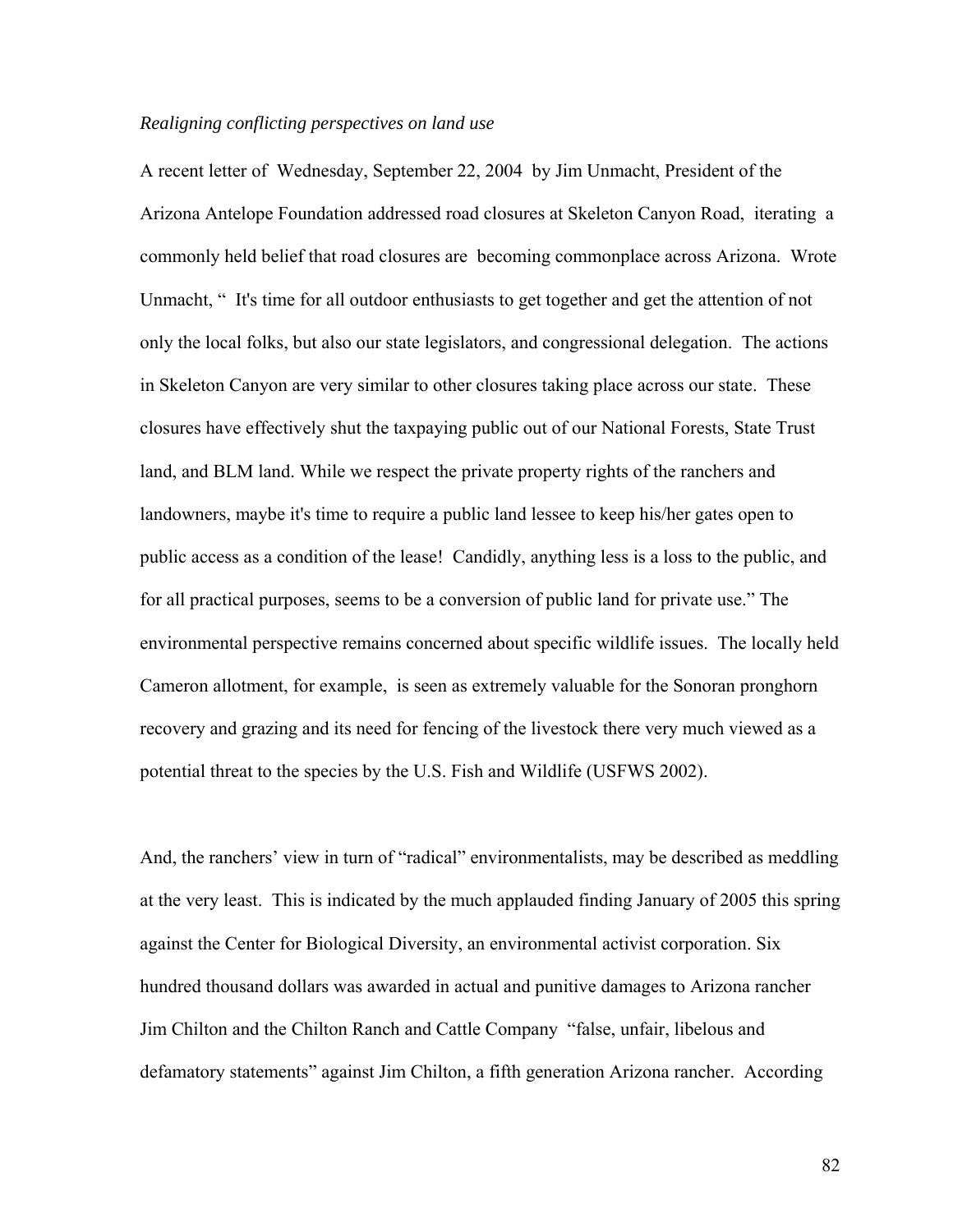to Chilton, lawsuits such as the suit filed against his ranch have stopped school construction, terminated thousands of lumber production jobs, put Arizona and New Mexico communities into economic distress, and driven many western ranchers to the verge of bankruptcy. Chilton said the suit was filed to challenge the way the Center for Biological Diversity consistently does business. ""They routinely use endangered species to raise money and fund their attacks on the cowboy and the western culture." In the news release published by his attorney (and pers. Commun.) Chilton was quoted as planning to donate award money to the Arizona Cattle Growers Association to "help spread the word that modern ranching conserves habitat for wildlife, increases biodiversity, and reduces threats of wildfire" (News release, March 2, 2005). According to Lynn Huntsinger, at the University of California-Berkeley who has studied the changes in California ranching for the past 15 years, while ranchers are committed to core environmental values like "enjoying natural beauty and feeling close to the earth" about 88 percent of those Huntsinger surveyed in California, consider environmentalism a 'threat to ranching'. Moreover more than two-thirds claimed 'society's hostility to ranching' cause for abandoning their business (Huntsinger 2002).

And the rancher's perspective of government agencies may be described as uneven at best. Huntsinger sees the avoidance of overregulation as a priority for negotiating with ranchers since it violates core-values of the ranching community "Ranchers will tell you that one reason they chose ranching is because they can make their own decisions, and they are not interested in deferring that power to the government." (2002). This is supported by the fact that more than 80 percent of the ranchers in a three-county survey agreed that 'overregulation is an important reason to quite ranching." (Huntsinger 2002). Huntsinger's observations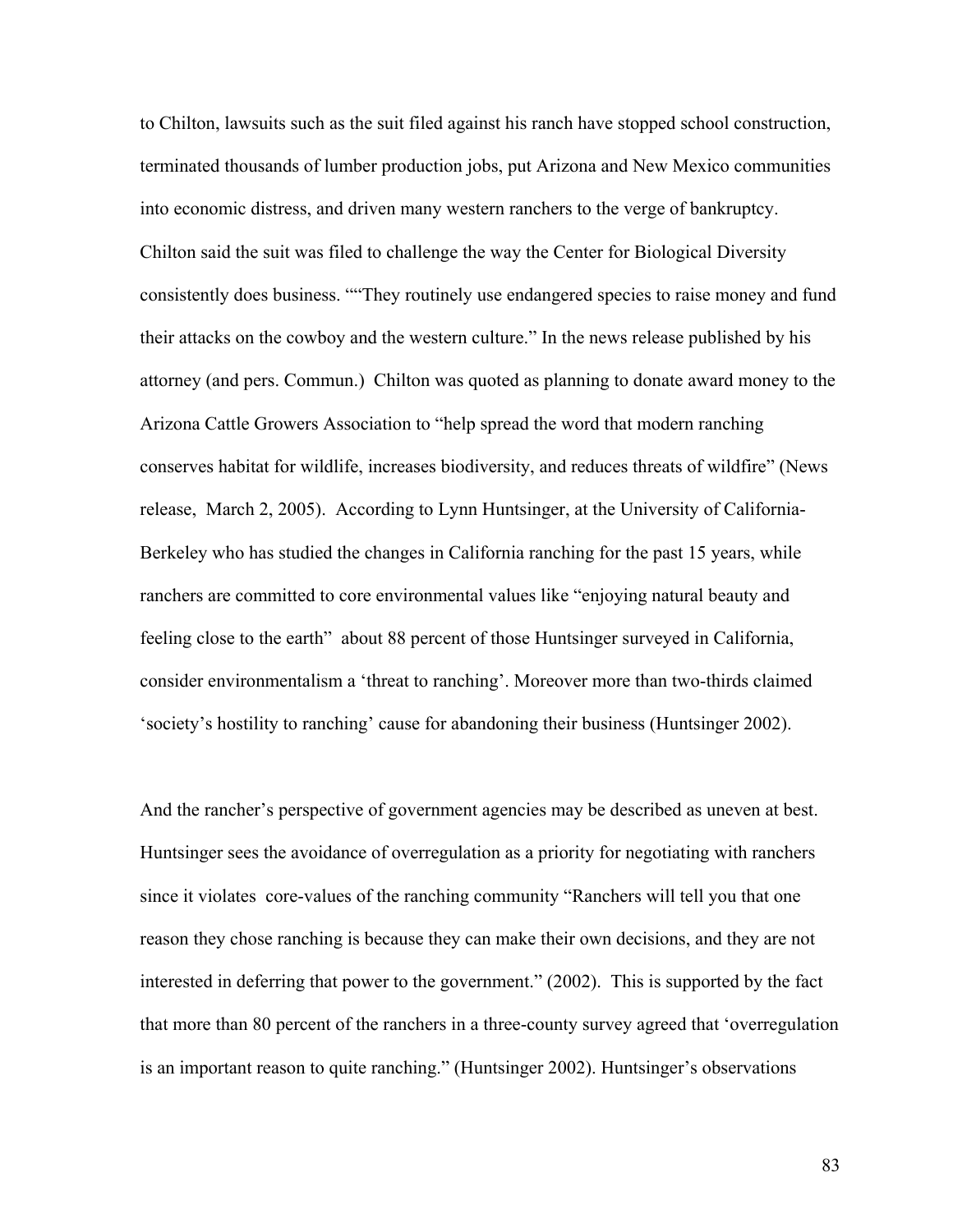suggest that some of the conflicts in public-range states come from cross-cultural misunderstandings (2002). She describes that while corporate employees working outside the U.S. are educated in cultural differences, land managers such as Forest Service employees may have an equally sharp divide "educationally, politically, and in life experience." (Huntsinger 2002).

As we have seen, successful collaboration that bridges group differences over ranching and recreational concerns is possible. The Sonoita Valley Partnership reflects the voluntary partnering of agencies, groups and individual people who are alike in wanting to secure community-wide planning that address local and national issues in the Sonoita Valley. A land-use plan for Washoe County and Carson City, Nevada, illustrates initiative on the part of the BLM for venturing something new. BLM and Carson City together launched public hearings and planning for a combined land use plan to address land use decisions, acquisitions and for recreation and opens space on public and private lands. An historic 700 acre ranch, Silver Saddle Ranch was targeted for a joint acquisition to preclude a development plan that the city worried would destroy open space. The city agreed to buy the water rights and BLM to buy the property. The ranch was set to be jointly managed for public recreational access, as an historic cultural site, environmental education. The city's water rights were planned to be used to keep a haying operation on the ranch and riparian habitat. In other plans for preserving open space, a departure form the existing Resource Management Plan (RMP) around Reno has resulted in agreement to curtail the sell off of BLM lands and refocus those lands for preserving open space. This will be done with the help of the Washoe County Sheriff's Department for greater law enforcement effort and the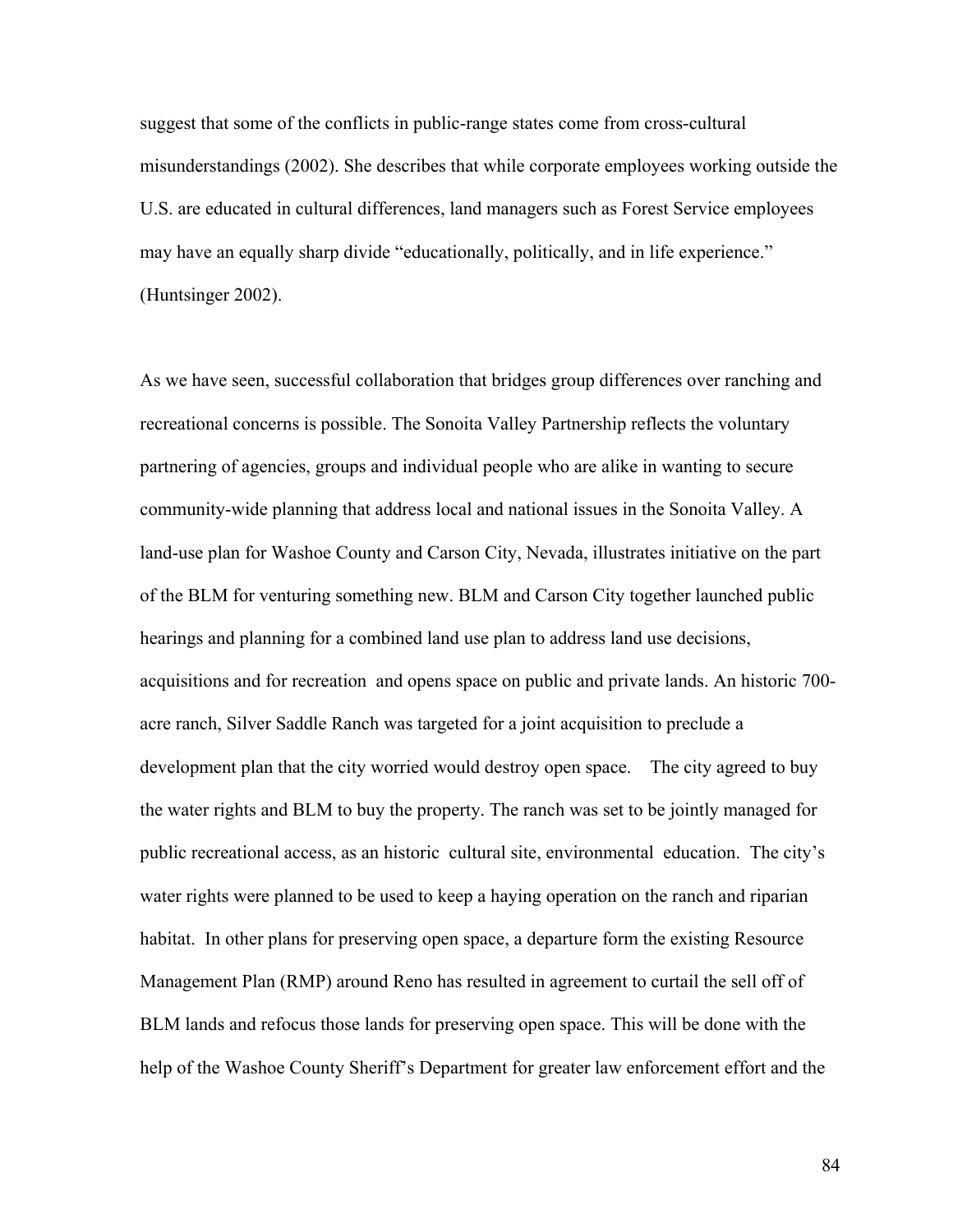county's Park's and Recreation department's assistance in supervising and managing recreational use (USDI/BLM/SI). After a partnership training course by the Elko and Battle Mountain BLM Field office, the newly minted Northeastern Nevada Stewardship Group (NNSG) of 100 plus landowners, ranchers, university professors, agencies and others rallied round pressing issues such as the decline of local sage grouse (USDI/BLM/SI). The group developed training for the community on the sage grouse and NEPA process and worked to write a joint habitat management plan for the sage grouse.

### *Land use precepts for the future*

As Wilkinson writes, the West has historically been and continues to be settled on a pattern of resource exploitation (1992) Fortunately, travel and tourism can bring wealth in a usually much more sustainable way than the more dramatically consumptive uses of natural resources. The conflicting approaches of the Old West and the New West might be guided to a new balance expressed by an adherence to the following precepts: 1. Sustainable development allows for the preservation of resources for future generations. 2. Roughly balanced with the traditional extractive use of resources should be more recent ideas of nonconsumptive resources. 3. Wildlife, wilderness, [open space] and recreation are a valuable resources. 4. Resource development should be interpreted for the good of healthy, stable and lasting communities. 5. Federal and state governments are entitled to a fair share of profit from resource use. 6. Government subsidies should be handed out only sparingly to private industry under compelling and well-documented circumstances. (Wilkinson 1992, 17).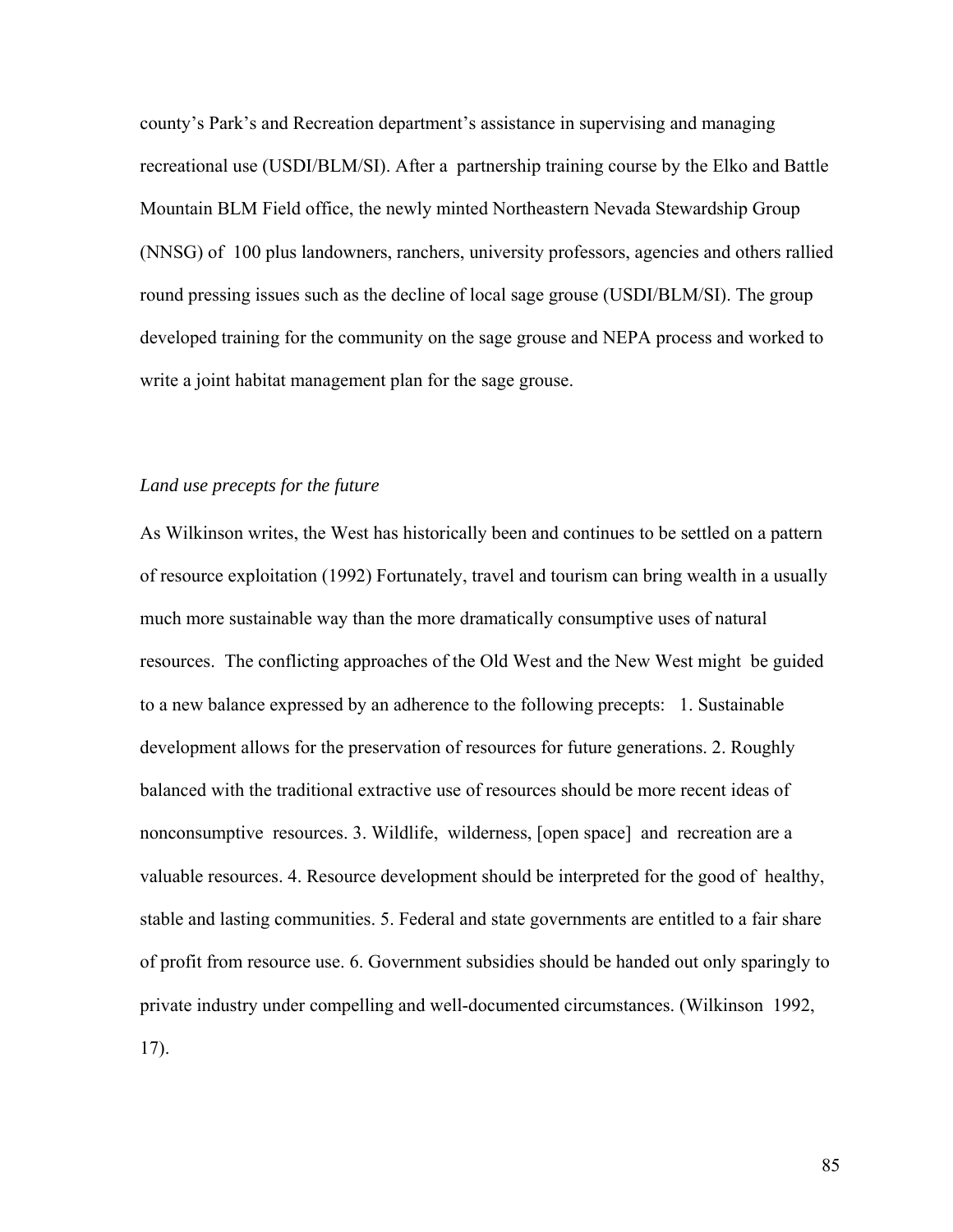Arizona is but one of the Western states facing this crisis of change. In Texas, conservation means preserving wildlife, habitat, and open space; access means providing Texans with a place to enjoy those things. They are not the same, and they are increasingly becoming mutually exclusive concerns under the direction of Texas Parks and Wildlife (Tyer 2002). The conflicts for land use in Texas are like elsewhere in the West a result of fragmentation of large habitats–as more family ranches and farmlands are subdivided for development. Writer Brad Tyer of Texas believes that this "is the key conservation issue of the day:" In brief, he forecasts that given Texas projected growth for 14 million more in the next 30 years, there is simple put not enough public land to satisfy the growing demand for recreational access.. This drama will play out in public lands." "The greatest threat yet to wildlife in Texas is the continued breakup of family lands," wrote executive director Andy Sansom in his farewell editorial in the December 2001 issue of *Texas Parks & Wildlife* magazine. "We must continue the struggle to keep rural landowners on their properties and to strengthen their capacity as good stewards" (Tyer 2002). His successor concurs: Bob Cook, believes that it is critical for the Department of Texas Parks and Wildlife to work with private landowners, "Let's face it, if you really want to have an impact on fish and wildlife in Texas, you're going to have to do it on private land. We could do everything on public land perfectly, absolutely totally perfectly, and it's still not enough" (Tyer 2002). It remains in everyone's interest to safeguard the working rangelands of the West. The rangelands and the rancher who manages them are an integral partner for both the modern western dweller and the traveler from afar who comes to reestablish his or her chthonic need for a union with the landscape.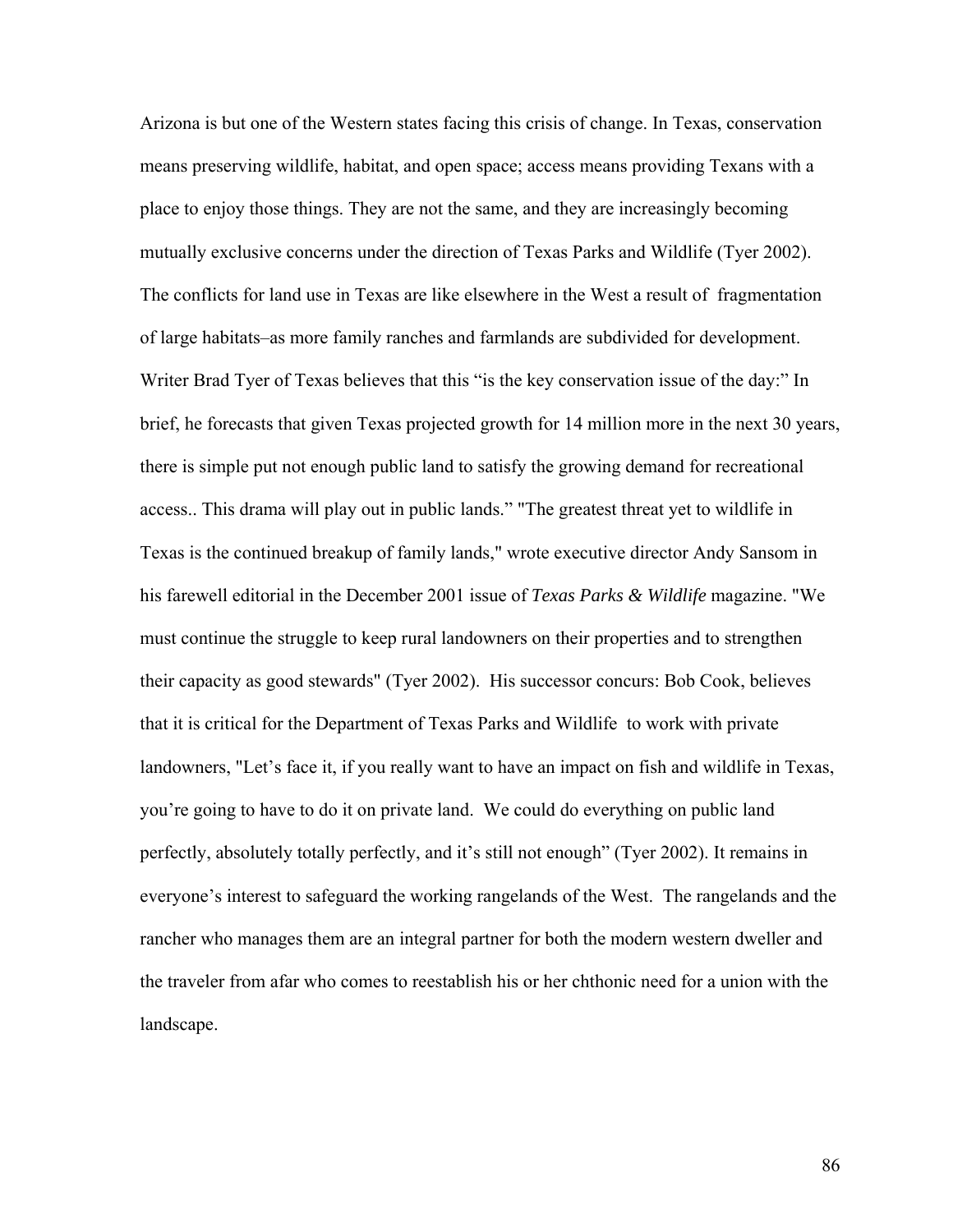# *Conclusion of historical review*

This review describes, in part, how we in the West arrived at this present juncture of limited access to public and state lands and continues to explore issues of access in the West relevant to Arizona's lands today. It is in the West where federal land ownership is high and public land policies have built a complexity of ownership patterns. Many conflicts for access arise from the multiple-use mandates of Forest Service and BLM lands. The changing character of recreationists from hunters and anglers to hikers and birders reduces the availability of funds and support for access. Further conflicts between the "Old West" and the "New West" may frustrate land use planning. These two faces of the Western community may not 'be on the same page" for resource and recreation decisions, adding a complexity of philosophical differences to ones of historical land use, ownership and growth patterns.

Barriers to access may result from interwoven multi-jurisdictional ownership or in other cases federal lands are insulated by surrounding private lands. Development and other interests increasingly compete for open space with a high demand for recreational opportunities commensurate with explosive growth in the population and the tourism industry: the population of the West has escalated in the past century from 4.3 to over 63 million people. Urban sprawl and the desire for the exurban lifestyle have effected dramatic changes on the recreational landscape: This counter-urbanization is forging a new development pattern termed *exurbia.* Aside from the lands devoted to this development and the services demanded by it, the prime demand for development is for the land surrounding our most attractive open spaces and wilderness refuges. This threatens not only the integrity of the ecosystems these lands are intended to protect, but changes historically open access to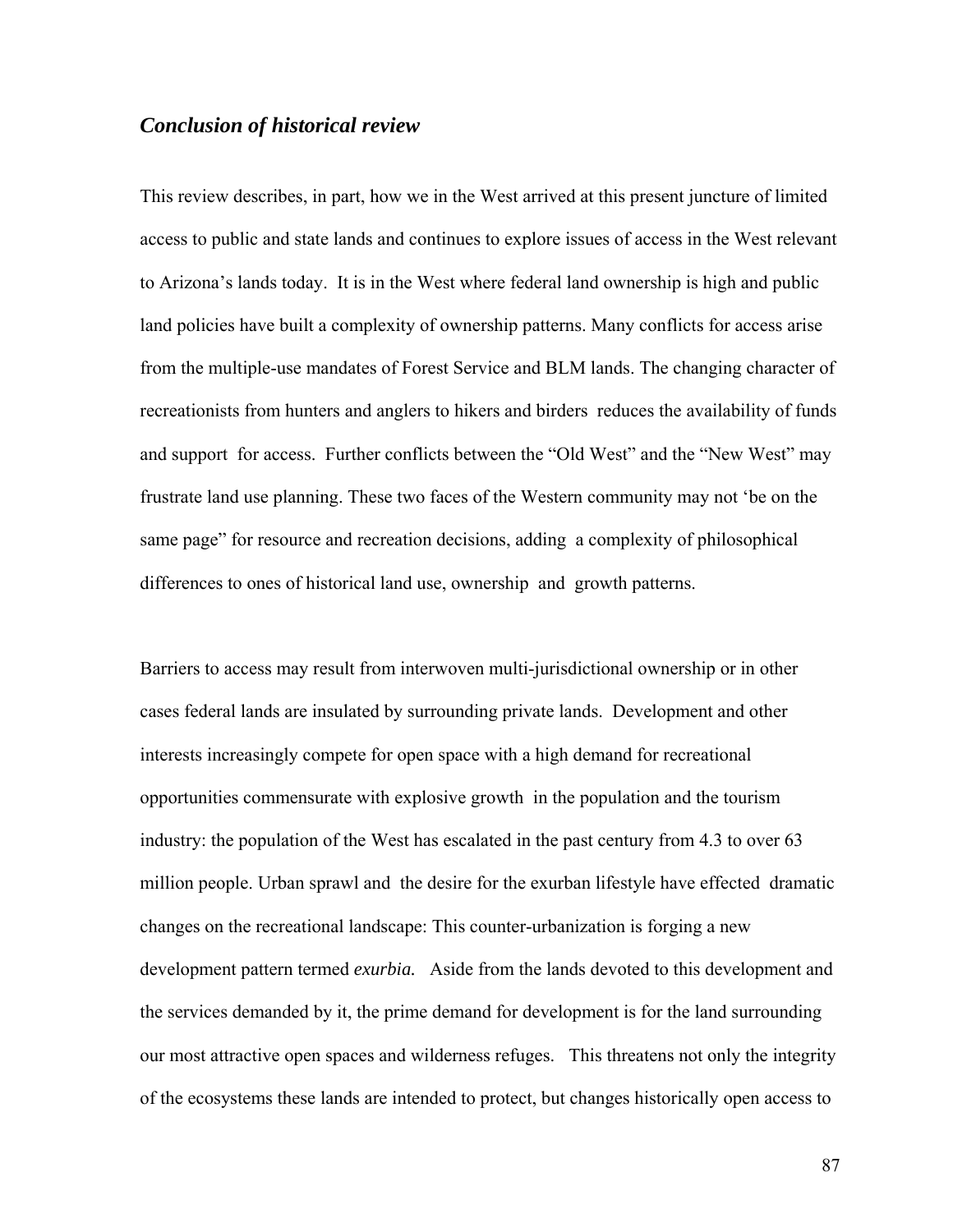these lands into a debatable proposition. A corollary shift in land use from agriculture to development and other uses (total lands used for farming and ranching peaked as far back as 1964) heightens the demand for recreational use on private leased or deeded ranchlands. Parcelization through development is one example of the generalized trend for all of our lands toward increased fragmentation making it more and more difficult to plan routes of contiguous access to public and state lands. In some instances, the only access to federal and state lands is via a right-of-way through private land. Public land users may be frustrated when they cannot find access to federal lands and landowners may be equally or more so when they find trespassing, and vandalism on their property.

Highlights of conflicts for recreational access to public and state lands include largely incompatible users such as equestrians and OHV users. Also the needs of the working rancher should be considered when access routes are planned. Weighed against recreational desires of hikers and others who may leave gates open and otherwise interfere with the day to day operations of the ranch should be respect for a livelihood that may need to rotate cattle or close off wet areas during a monsoons season to protect the landscape from vehicular impacts. Part of the problem is perhaps an unrealistic expectation for access. Educative efforts toward a better understanding of the local ecosystems in Southeastern Arizona and rural ranching might unite the recreationist with the ranching landowner.

Ranching is increasingly seen by Western governments as a way to the means to protect open space by virtue of setting containment boundaries for urban sprawl. Many local and state governments are now spending significant resources to retain farmland on the urban edge.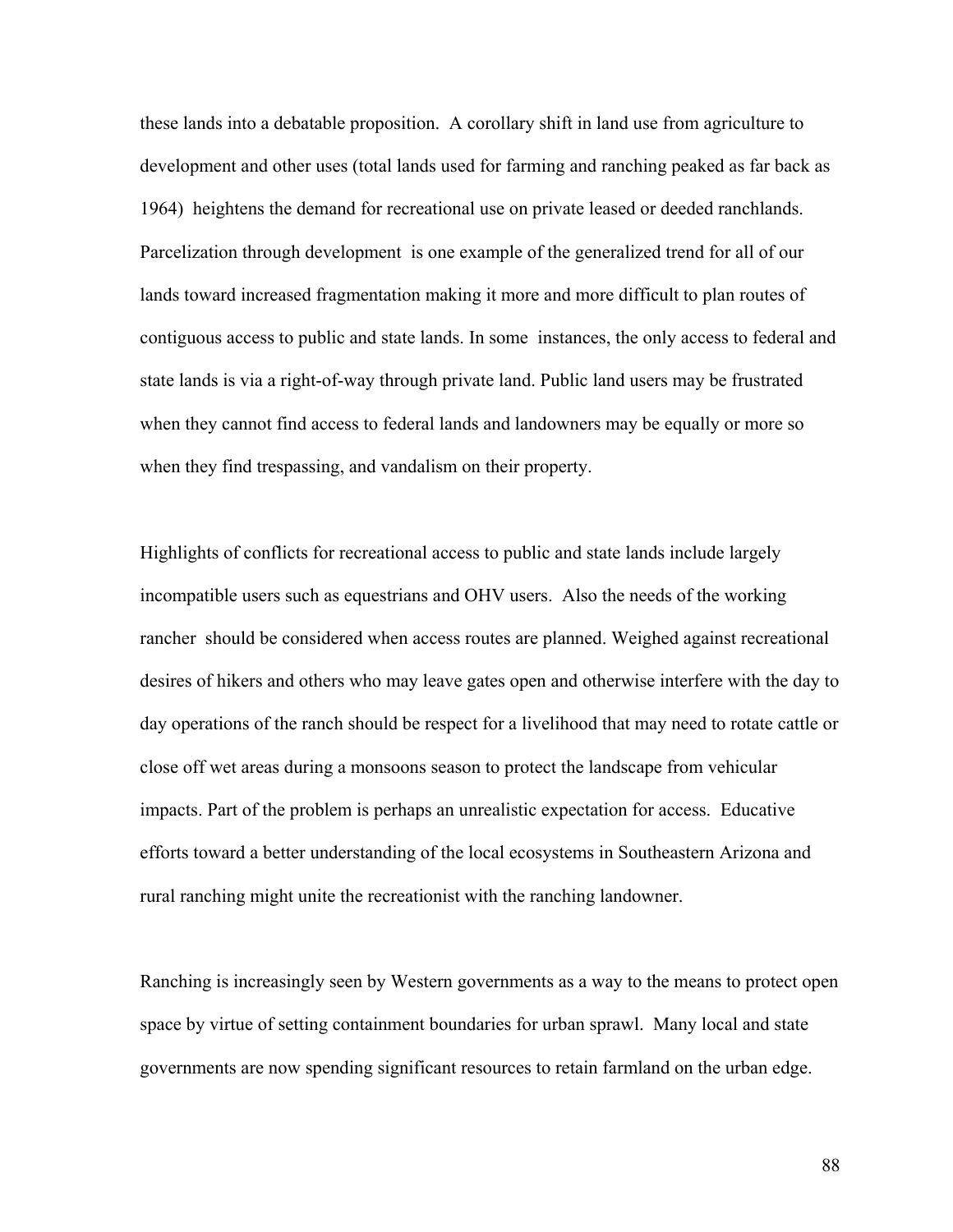But a further goal is to determine not just how farmers can continue, but how they can gain a reasonable level of income.

 The historical review focuses on ranching as the most significant private landowner of Arizona lands. It is the leased and deeded lands of the rancher that afford the greatest opportunity for recreation not only in and of themselves but also as a means of reaching public and state lands beyond.. Ranching has historically been integral to the business and cultural traditions of the west. Respect for this coevolution could offer further solutions for bettering relations between the rancher and the outside recreationist. Although oft called "rancher's code" of the West exerted unbalanced influence on resource decisions of the past ranchers today may be said to be perched on the other end of the seesaw. For perhaps outrageously but truly enough, as a western newsmen writes, the "Effects of globalization are making any pretty place vulnerable to national visitation and exploitation". To counter these dangers many see the need for he government to step in and support responsible land use. Governmental support could insulate local communities from outside economic forces beyond their capability to control.

As access has been disappearing its value is better understood by agencies and organizations such as for instance, the Keystone Center of Colorado. Keystone found that there was little direct connection between the planners and specialists who acquire the easements or between the planners and the landowners. Lack of direct communication was seen to foster frustration on all accounts. Access issues were seen to be often handled too generally at the land management planning level and too narrowly (and too late) at the time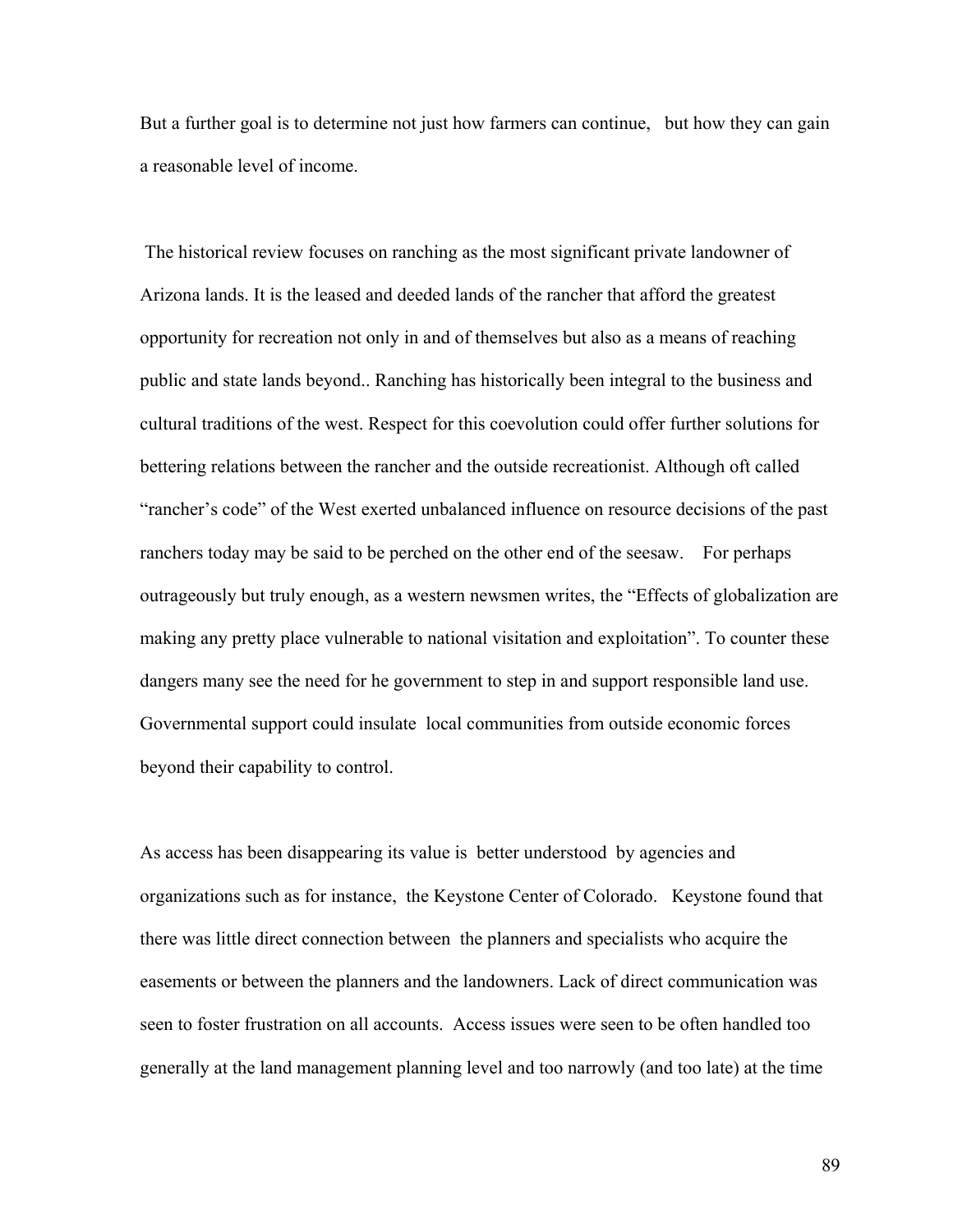of actual acquisition. Recognition of the importance of access has prompted Federal and state agencies to develop stronger strategies for access. The federal agencies have both a formal "access acquisition" program and a more informal and opportunistic means of pursuing access to public lands. More formal approaches include the purchase of easements and right of ways through such programs as the Arizona Game Fish Department's Landowner Relations Program and the Habitat Partnership Program of Colorado's Division of Wildlife. The Bureau of Land Management has been particularly proactive in recognizing the significance of community participation in land planning decisions.

At the grassroots level many partnering efforts are in place to ensure access. Locally significant contributions have originated from the Pima County Trails Association. More recently on board is the Sonoran institute which partners with communities to help with the restoration and conservation of landscapes. The partners are diverse including landowners, government agencies, and non-government organizations. An example of BLM collaboration with the Sonoran Institute is The Sonoita Valley Planning Partnership. The Sonoita Valley Planning Partnership (SVPP) is an organic stewardship groups that is currently busy implementing strategies they have developed over the past several years. In order to assist in effectuating this progress forward, meetings, interviews and a survey were employed to better understand current problems and possible solutions for bettering access.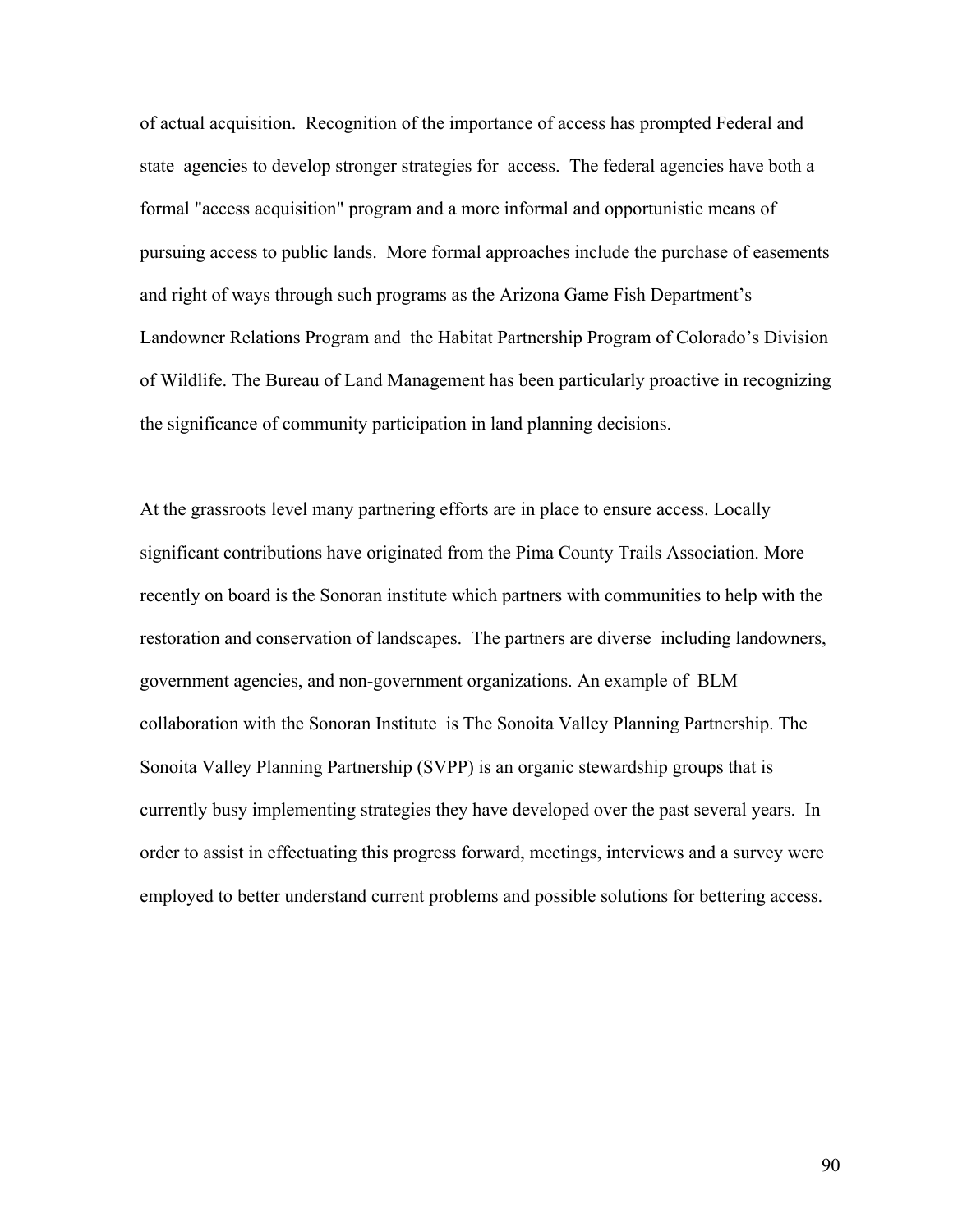# *Methods*

# *Meetings*

Public meetings, local conferences and seminars were attended for the purpose of identifying

issues of concern and discovering local partnering opportunities for promoting access to

public lands. A list of meetings attended:

- Focus groups, for Saguaro National Park's general management plan. Fall 2003.
- Cienega Corridor Conservation Council festival and information day. March 27, 2004.
- Presentation of the open space bond issue in context with the Sonoran Desert Conservation Plan and other issues with Pima County Administrator Chuck Huckelberry. Spring 2004.
- Public hearing for Platinum Farms equestrian event arena development proposal. March 10, 2004.
- "Working across scale and boundaries: forging effective cooperation between local, county, state, and Federal Conservation Efforts" conference hosted by Center on Impacts of Urban Development in Southern Arizona's Desert Environment. University of Arizona, June 3, 2004.
- NRCS Conservation District Meeting of local council members, City Council members, County supervisors, Conservation District Members and ranchers from five Southeastern counties of Arizona. Follow-up with site visits to observe works in progress of the local NRCS in Wilcox, AZ, June 3, 2004.
- Private Lands Conservation Workshop "Opportunities and Incentives for Wildlife Habitat Enhancement." Presentations, consultations, and informational displays by the following sponsors: U.S. Department of Agriculture; Natural Resources Conservation Service; Arizona Game and Fish Department; U.S. Fish and Wildlife Service; Southeast Arizona Land Trust; Malpai Borderlands Group; The Nature Conservancy; Center For Desert Archaeology; Arizona Open Land Trust; Defenders of Wildlife; Wildlands Project. Wilcox, AZ. Saturday, July 31, 2004.
- NRCS Plant Materials Workshop: "Native Grasses for Crops on Ranches". San Xavier Mission. September, 2004.
- Southwest Strategy Meeting. Numerous Federal and state agencies including US Border Patrol, BLM, NRCS, Forest Service, Arizona and New Mexico Tribal Representatives, National Park Service US Fish and Wildlife, Mexican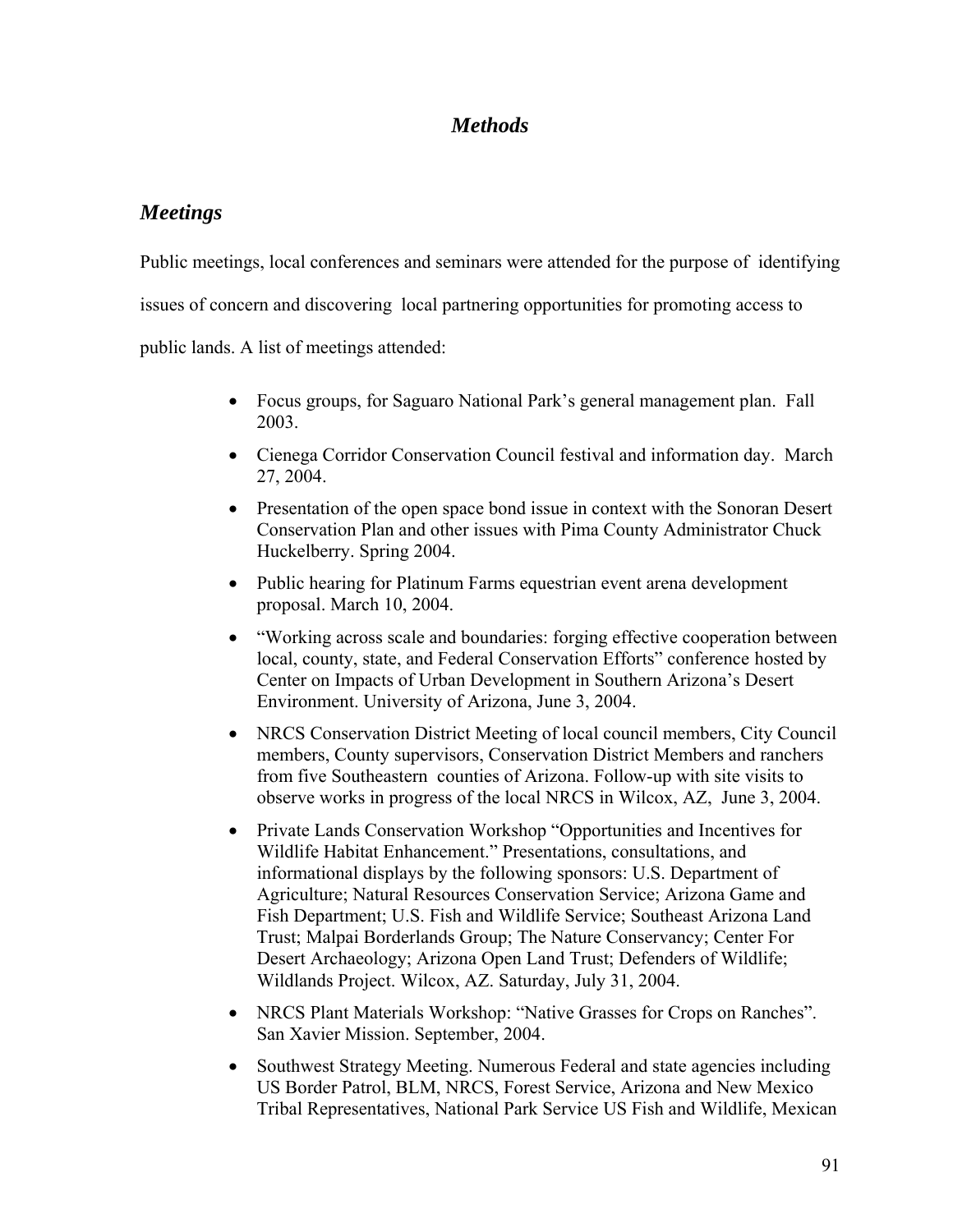government and law enforcement officials. etc. Three day seminar discussing interagency coordination and management strategy for safeguarding border lands and protecting environmental and cultural resources. August 2004.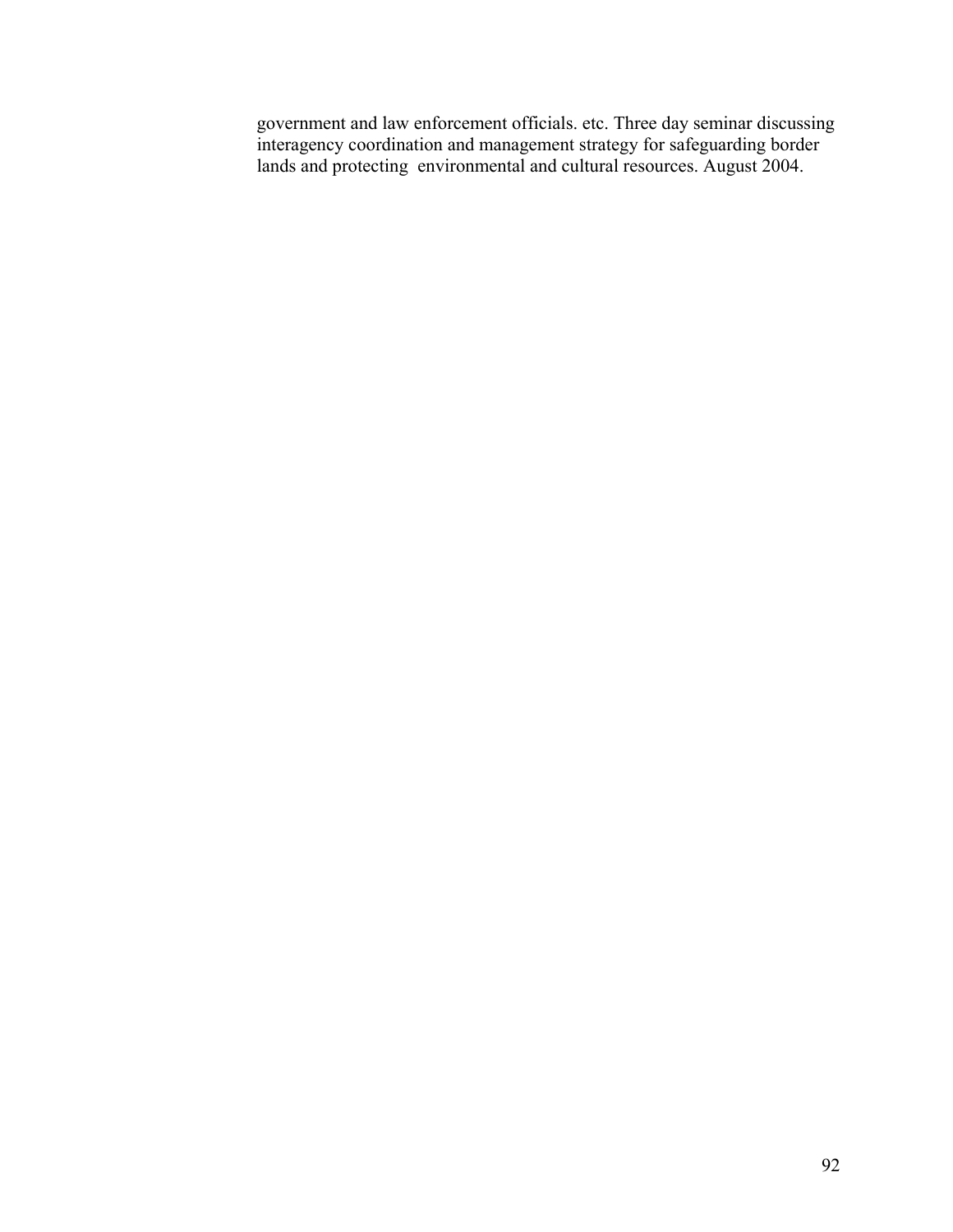# *Interviews*

Interviews were held with over 50 persons with a direct interest in recreational access, public lands management and/ or ranching to understand current issues of concern for access in southeastern Arizona. The interviewees spoke from a wide-range of perspectives from government agencies, hunting groups, mountain bike organizations, environmental stewardship groups and developers. (Ranchers were included in the interview research, but are also further represented in the survey, since their motivations and or disinclinations for granting or withdrawing access are a particular focus for land managers). In a few cases, such as with Charles Pregler, Project Manager for the Partnership Series with the BLM and Todd Bryan, Consultant to the Colorado Division of Wildlife, interviews were conducted elsewhere in the West to pursue relevant topics for problem solving as urged by initial contacts made in Arizona. For a general interview template, please see *[Appendix A: General](#page-167-0)  [interview template](#page-167-0)*.

# Agencies and Government personnel

### *Arizona Game and Fish*

Josh Avey: *Landowner Relations Program*  Troy Christensen: *Landowner Relations Program* Jim Heffelfinger: *Regional Game Specialist*. Sal Palazollo: *Conservation Stewardship Coordinator* Matthew Walton: *Access Coordinator*

### *Arizona State Lands Department*

Jody Lattimer: *Natural Resource Conservation Section Manager*  James Rees: *Real Estate Division, Right-of-Ways Section* 

*Colorado Division of Wildlife*  Todd Bryan: *Consultant to Colorado DOW and other resource managers* 

### *Bureau of Land Management*

Thomas Bickauskas: *Transportation and Access Planning Coordinator*  Lorraine Buck: *Public Affairs Specialist*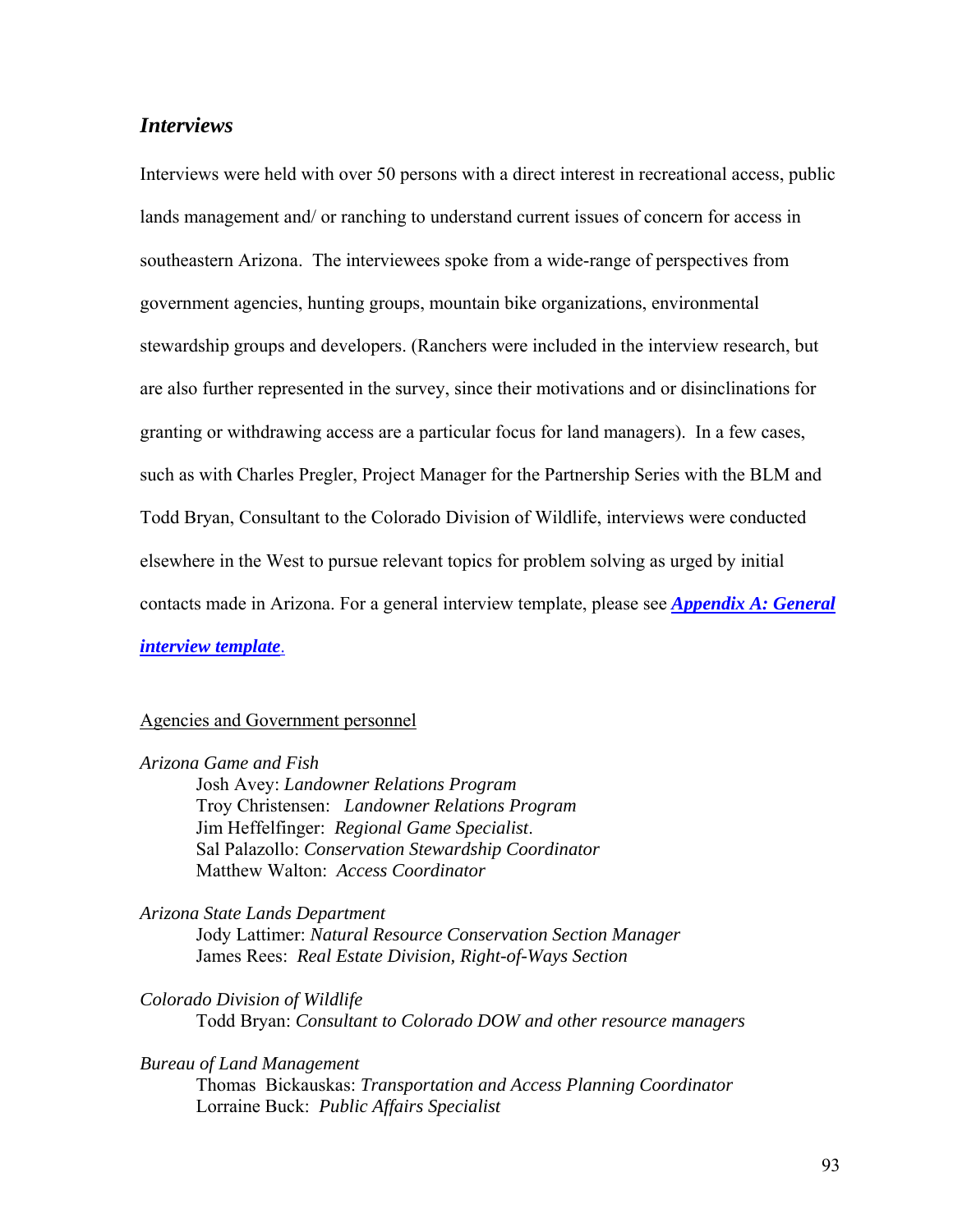Lorraine Eiler: *Resource Advisory Council Member* for *Tohono O'odham Tribal Nation*  Charles Pregler: *Project Manager for Partnership Series* Steve Saway : *Resource Advisory Council Member* Frances Werner: *Resource Advisory Council for Tucson* and *past President* and *Founding member of Pima County Trails* 

*Farm Bureau, Humboldt County, CA*  Katherine Ziemer: *Executive Director* 

*Forest Service* 

Bob Magon, Recreational Forester George McKay

*Moffat County Resources Department, Craig, CO*  Jeff Comstock: *Director*

*National Park Service* 

Sarah Craighead: *Superintendent, Saguaro National Park*  Natasha Kline: *Biologist, SNP*  John Williams: *Park Ranger for Volunteer Program and Law Enforcement, SNP*  Larry Gamble: *Rocky Mountain Park* 

*NPS: Rivers and Trails Program*  Cate Bradley Joe Winfield

*Natural Resources Conservation Service* 

Kristen Egan, Rangeland Management Specialist Donna Matthews, Coordinator, Coronado Resource Conservation and Development Area

# *Pima County*

Steve Anderson: *Department of Natural Resources, Parks, and Recreation* Kerry Baldwin: *Division Chief for Natural Resources* Don Carter: *Police Officer*  Cynthia Henry: *Department of Natural Resources, Parks, and Recreation* Linda Mayro: *Cultural Resources Manager*

#### Ranchers

Sue Chilton: *Game and Fish Commission* and Jim Chilton C B Lane: *Arizona Cattleman's Association, Director of Natural Resources* Deborah Moroney Bob Sharp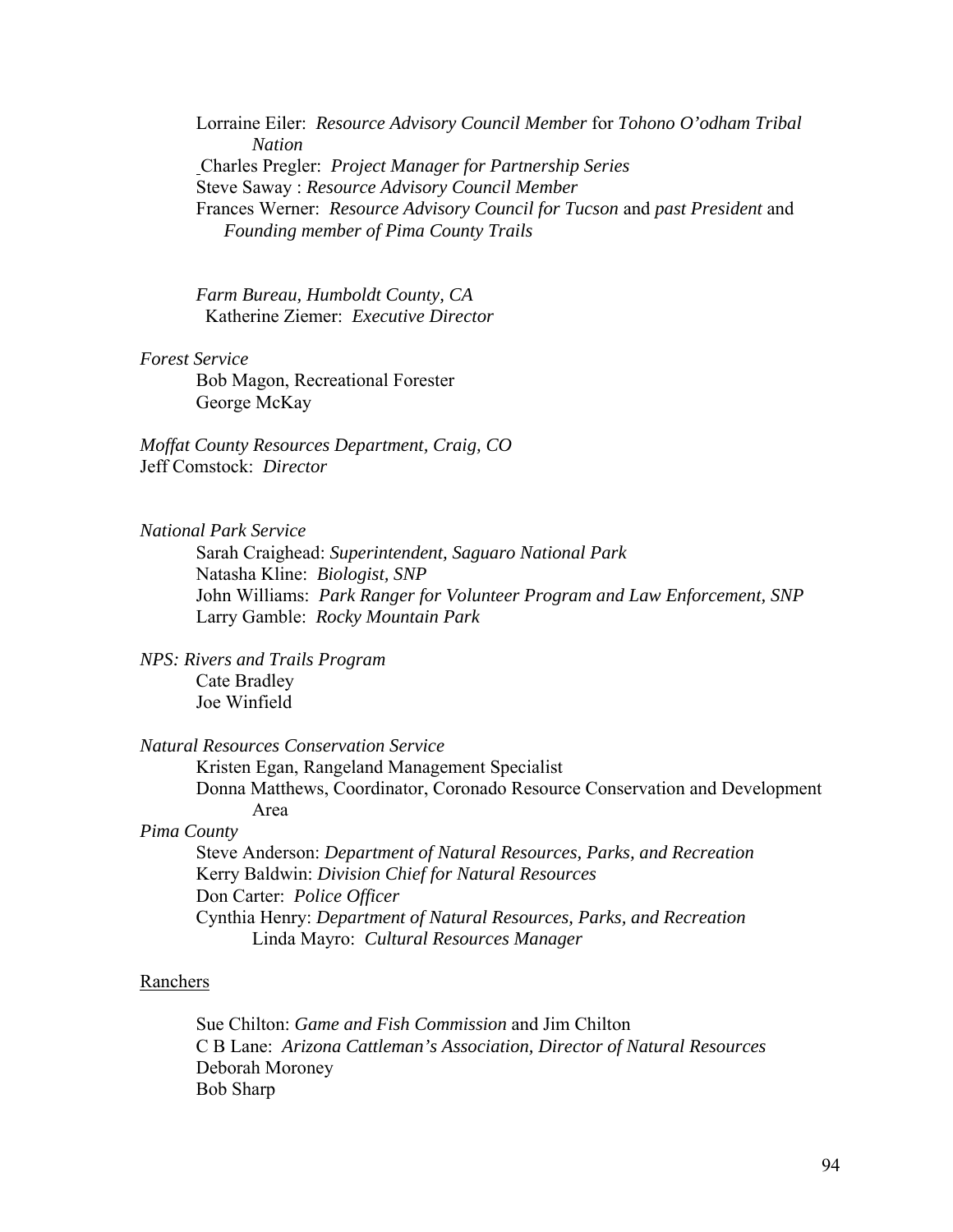Eric and Jean Schwennesen Gene Williams (also BLM advisor)

### Recreation groups

*Desert Archers and Southern Arizona Sportsman* Alliance: Harry Stadie,  *Pima Trails Association:* Sue Clark, President *Tucson Mountain Bike Association:* Mark Flint *Tucson Rough Riders* and the *Arizona State Association of 4-Wheel Drive Clubs:*  Rebecca Antle *Tucson Saddle Club:* Becky Tucker

### Developers

 *PB Trading*: Peter Backus *Diamond Ventures*: Kenneth Abrahams,

## Planning consultant

Barbara Strelke

### Conservation and Land Trust Organizations

*Arizona Open Land Trust* : Diana Barnes Freshwater *National Wildlife Federation:* Jake Scott, Education Specialist

*Nature Conservancy*: Peter Warren

*Sonoran Institute*  Michele Zimmerman Emily Brott Ben Alexander *Southeast Arizona Land Trust*: Stuart Leidner, Executive Director, *Sky Island Alliance*: Trevor Hare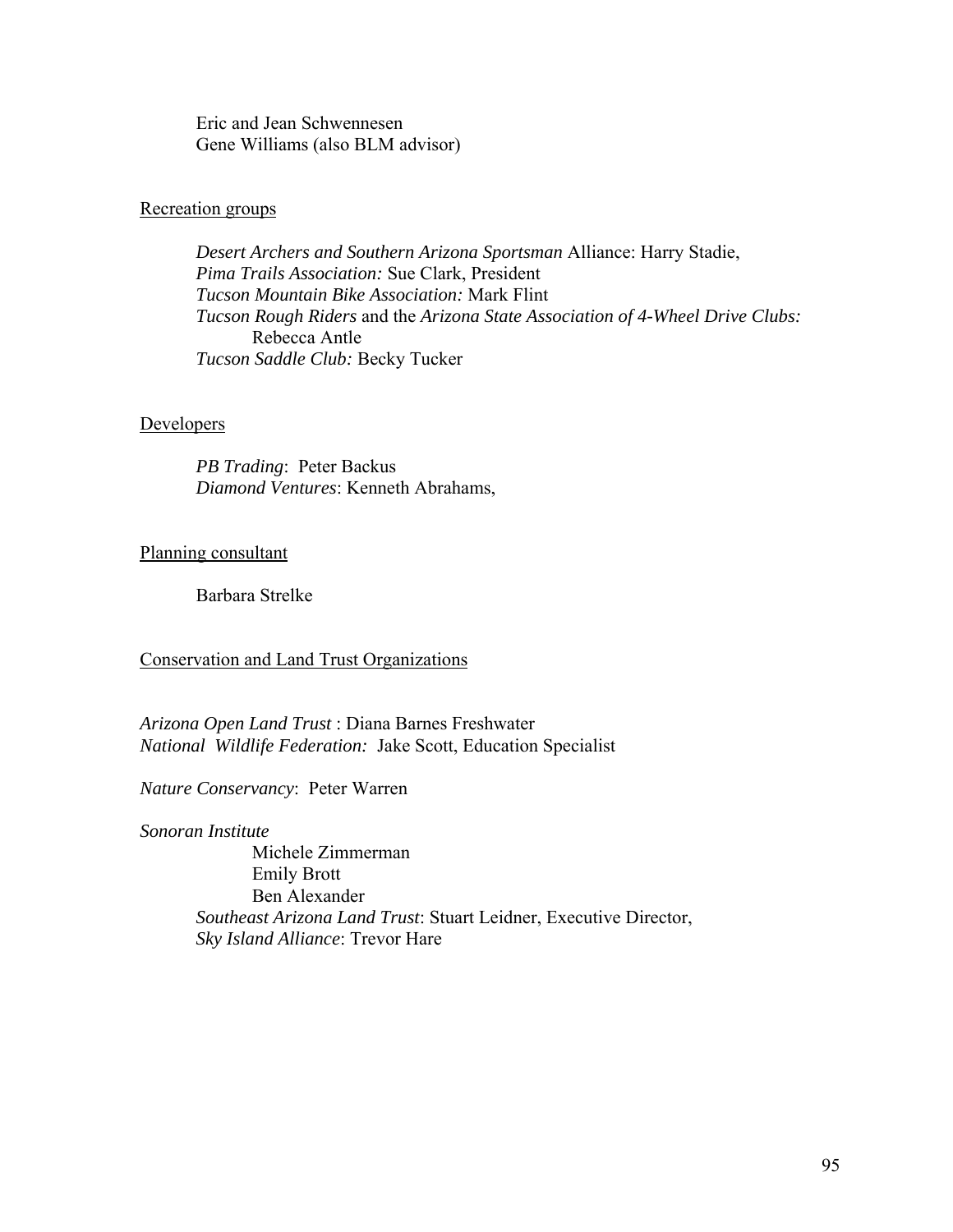# *Survey of Arizona Ranchers*

Research identified a need for a tool to measure landowner concerns with respect to recreational access. For land and wildlife management agencies, managing access is a sensitive and complex issue. The historical review, meetings and interviews, as illustrated in pervious sections, assisted in selecting salient issues of interest both to Arizona agency and land managers and the ranchers themselves. The survey is an attempt to uncover what *are the real problems* and *at what level* do they present themselves. The survey was designed to capture core reasons behind what seemed at times to agencies inexplicable behavior and the underlying cultural and social issues that govern recreationist - rancher relationships.

#### *Obtaining mailing lists*

The Director of Natural Resources, C B Lane, of the Arizona Cattleman's Association realigned my first efforts in terms of tone and language toward a more objective survey. Andrew McGibbon of the Southern Arizona Cattlemen's Protective Association included a copy of the survey in their group's monthly mailing of approximately 250 notices which contributed to a relatively high response rate. This audience dovetailed nicely with the area that the Arizona Department of Game and Fish judged to be one of the most problematic regions for access. After attending a meeting of the Malpai Borderland Group, whose members include the Douglas area, (cited as the most restricted corner for access) and neighboring regions of New Mexico, Mrs. Glenn, a founder of the group and office manager, offered to forward my surveys to their board of directors listing of 20 members. Additional surveys were sent to the 125 Conservation District Directory Board members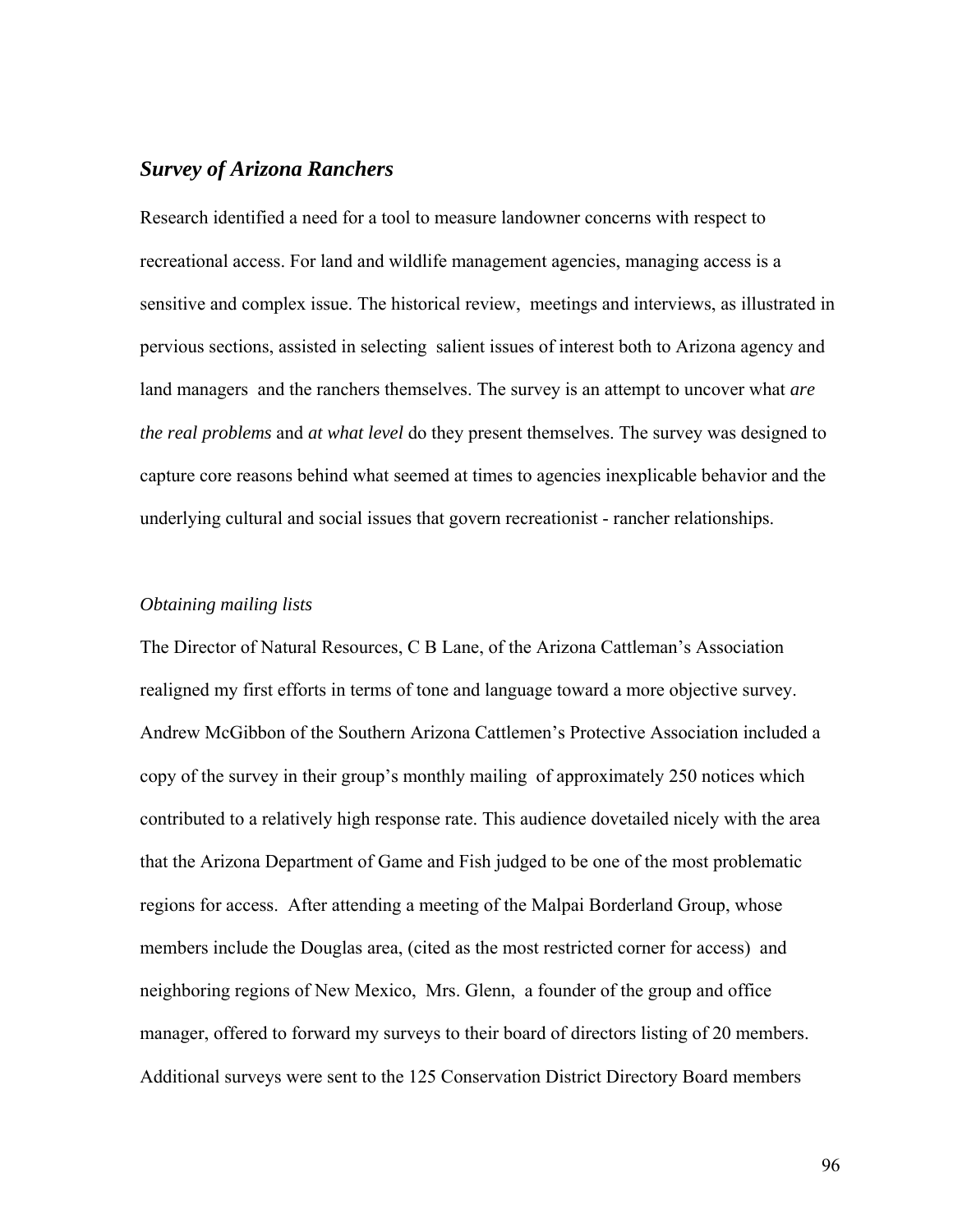listing gathered by the Natural Resource Conservation Service and made available to me by Donna Matthews who has been working with Game and Fish to help distribute information on Federal funding opportunities to ranchers. The Farm Bureau membership listing of approximately 150 completed the targeted group, (but many of the members in this listing were returned as "not applicable" by respondees since they were not currently in ranching). The total number of surveys sent was approximately 545.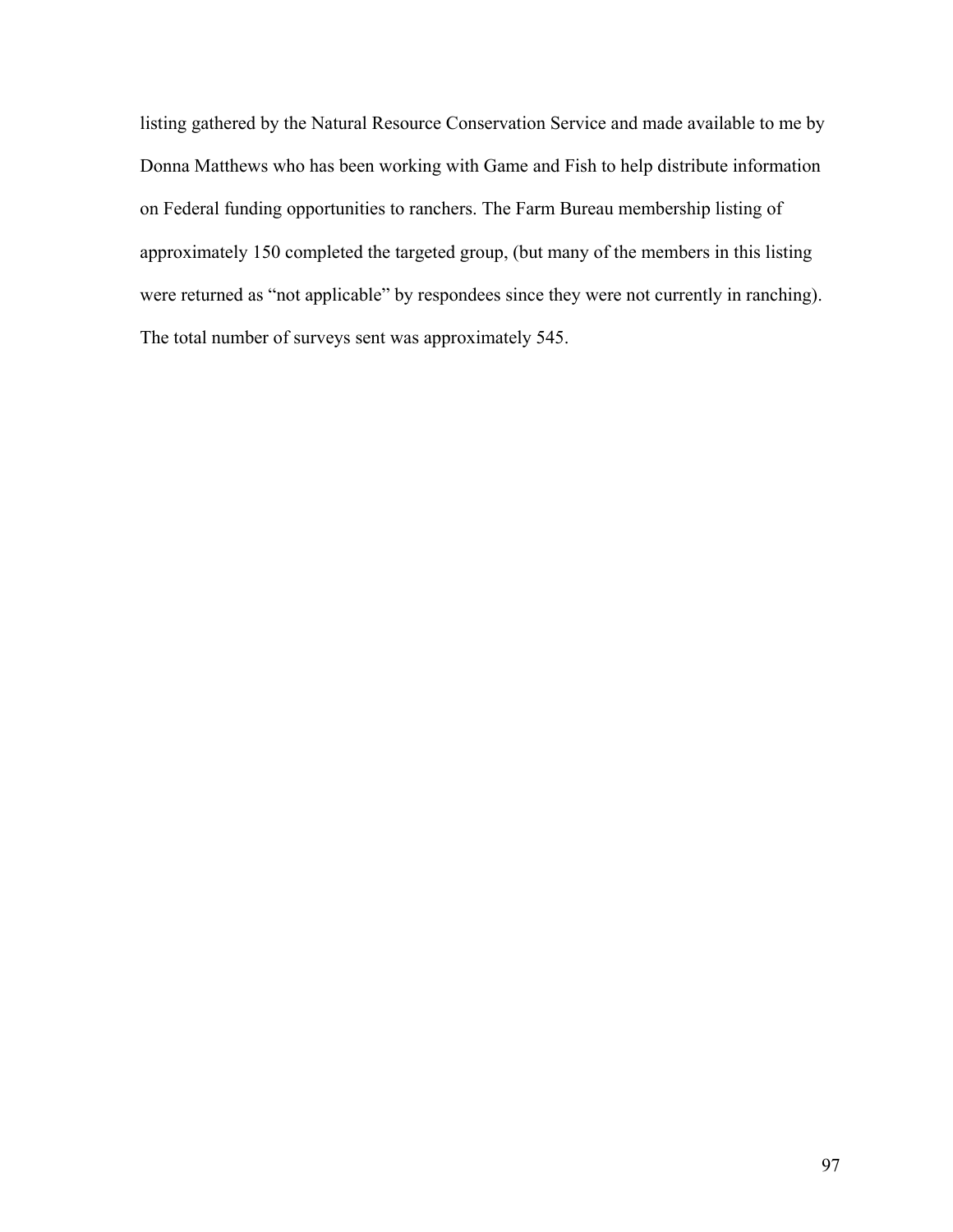# *Results and discussion*

## *Relevant issues emphasized at/ or discovered from meetings*

Findings were summarized and are listed based on the frequency a particular issue was mentioned (those mentioned most frequent are discussed first) during the researcher's observations and secondly, its significance related to maximizing recreational access opportunities .

- Control development through comprehensive land use planning which incorporates options for more than one recreation access route to public land destinations. Ranching landowners may be included in the initial planning process by joining Resource Advisory Councils of the BLM and other means.
- Community involvement builds support of community planning for access. If landowners such as ranchers are involved early in the planning process, it was suggested that they would be more receptive to contributing to recreational access.
- Recreationists are often willing to contribute time and physical effort for the opportunity to use a resource, public or privately held. An important example of this are the commitments shown by local mountain biking clubs in physically building trails and for the most part extremely courteous behavior toward fellow recreationists such as equestrians and hikers on multiple-use trails. Equestrian and OHV groups too were willing to contribute time and labor toward trail maintence and self-policing.
- Allegiances might include development interests, such as that connection illustrated by the Rincon Institute. The trust value of an agreement may be just as important as the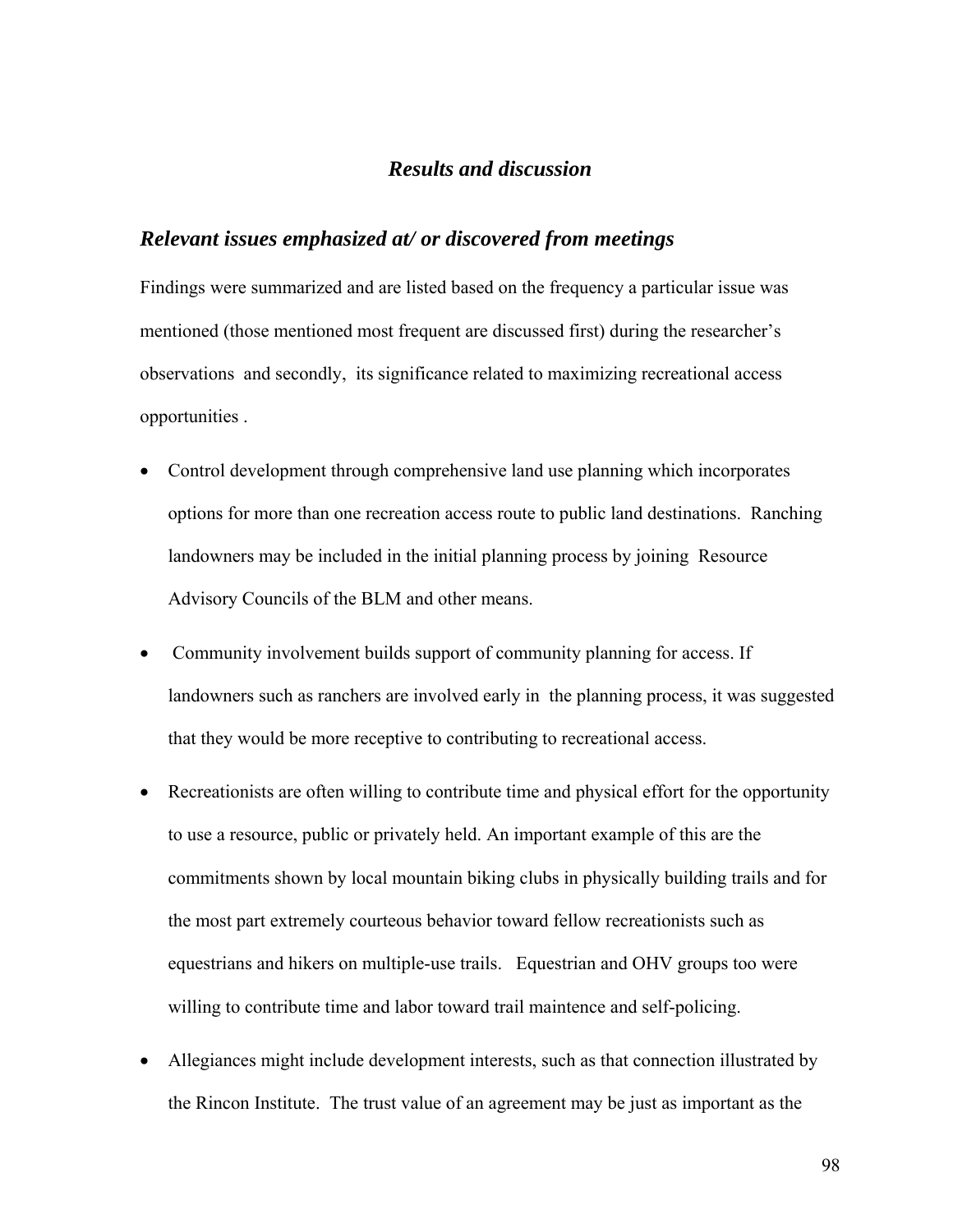agreement itself. Trust is seen as important not just for the resolution of the problem at hand, but should also be valued for future collaboration efforts.

- Monitoring as an important tool for regulating use of natural resources. Monitoring may be employed not just for an examination of a rancher's management but also as a tool to better track recreation behaviors and impacts. . Findings point to the necessity for a comprehensive approach for monitoring use of public lands. Monitoring impacts of recreational use and the ability to differentiate recreational use from the impacts of livestock also becomes important. Since ranchers must demonstrate care of leased lands for a wide number of reasons, for such programs as the Conservation Reserve Program and monitoring in connection with endangered species, there is a clear need to ensure that ranchers are not held responsible for such recreational impacts as trampled sites that result from camping and so forth. A new focus on proving responsible care of grazing allotments, i.e., new biological opinion for the Forest Service allotments requires monitoring to be done every 3 years necessitates new thinking on the subject of responsibility and regulation of visitation.
- Landowners should be informed s of any privatization of public lands near their property boundaries. The influence of local interests may not necessarily bring the appropriate management for an area. Historical references suggest that proximity to public resources tends to promulgate a privatization of these lands.
- Lobbying interests were often seen to be myopic in their consideration of recreational access. Responsible recreation includes awareness and respect for competing uses of the landscape. It might help advocates to step off the beaten path, so to speak, by moving out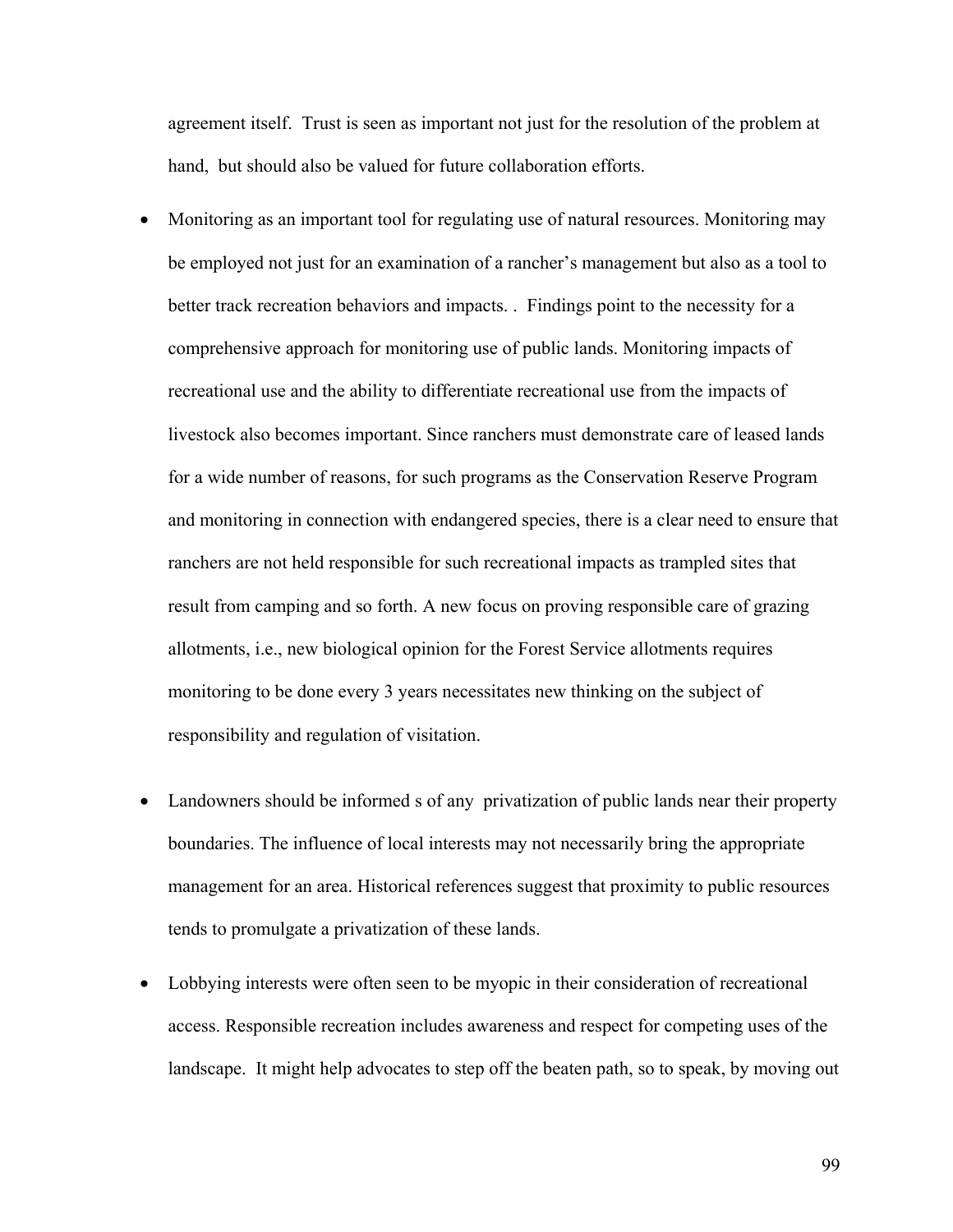into a larger scale view of the resource map. From this stepping out, interests and needs of others may be better understood. For example, equestrian groups in considering the Saguaro National Park Master Plan were focusing on demands for keeping trail extent and condition finely tuned to their preferences. For the interest of all, they instead might have approached the plan in terms of how they might work together with other groups to accommodate everybody's shared need for the wilderness experience.

- Changing scales of time might also awaken a greater sense of responsibility. Projections of land use patterns might crystallize the effects of present time decisions.
- Duplication of efforts toward resource goals seems to be ongoing problem. The meetings and conferences attended revealed an impressive contribution of professional, governmental and individual commitment and expertise toward preserving Arizona's natural resources. Evidence and findings, positive energy and handwork seemed to proliferate. Better dissemination of certain knowledge and human resources might serve to reinforce the efforts of all and reallocate the time and monies dedicated to start up organizations for furthering good operations and approaches already in place.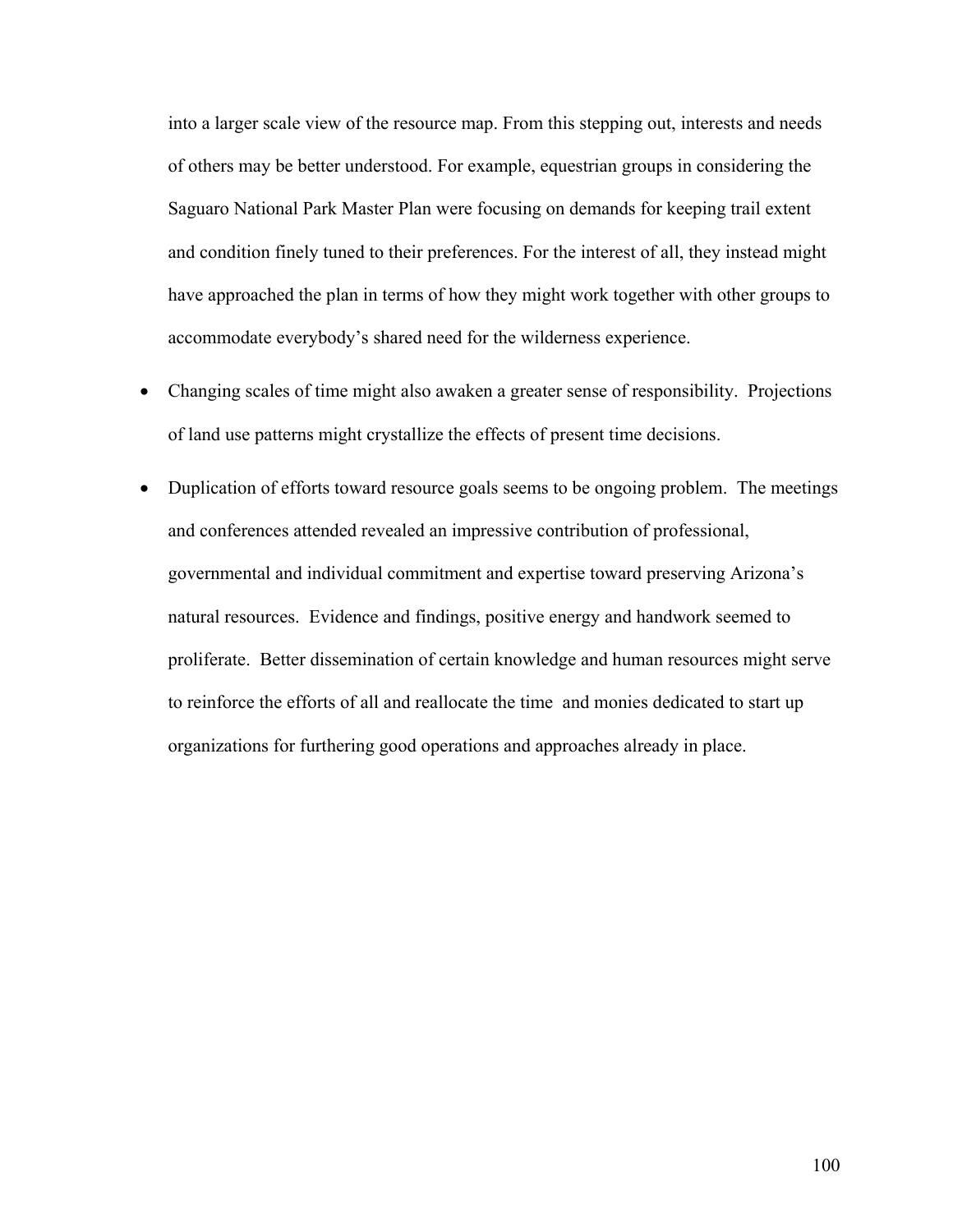# *Interviews of land managers, recreation groups, ranchers, local government officials and other interested parties*

Interviews were based on a template and then proceeded according to the particular expertise or experience of the interviewee (please see *Appendix A: General interview template* ). Topics included:

**1. Access restrictions** *Common reasons for landowners denying access, Resource areas with inadequate access,* and *Resources at risk from recreational impacts;* 

**2***.* **Acquiring and guaranteeing access** *Responsibility for acquiring and guaranteeing access; Trust issues between landowner and government* and *Discussion of possible reluctance of State and local agencies to actively assist in securing needed rights-of-way from private landowners;* 

**3. Collaborations for access** *Advice for collaboration from people who have worked to maintain or build access* and *Perceptions of working toward a common goal;*

**4. Monitoring and enforcement issues** *Top concerns with respect to monitoring and enforcement of recreation on public land; Discussion of a need for educating users toward responsible recreation;* and *Ideas for monitoring and funding an enforcement program*.

**5. Speculations about the future of access in southeastern Arizona** *Concerns for changing values of new landowners versus traditional ranch families for access; Opportunities for reallying landowners and recreationists* and *Ideas for improving future access* and *Addressing future access needs;* and

**6. Solutions in the interaction between ranchers and recreationists** *What works, what might work.* (Listings avoid repetition of similar facts but do include specific examples for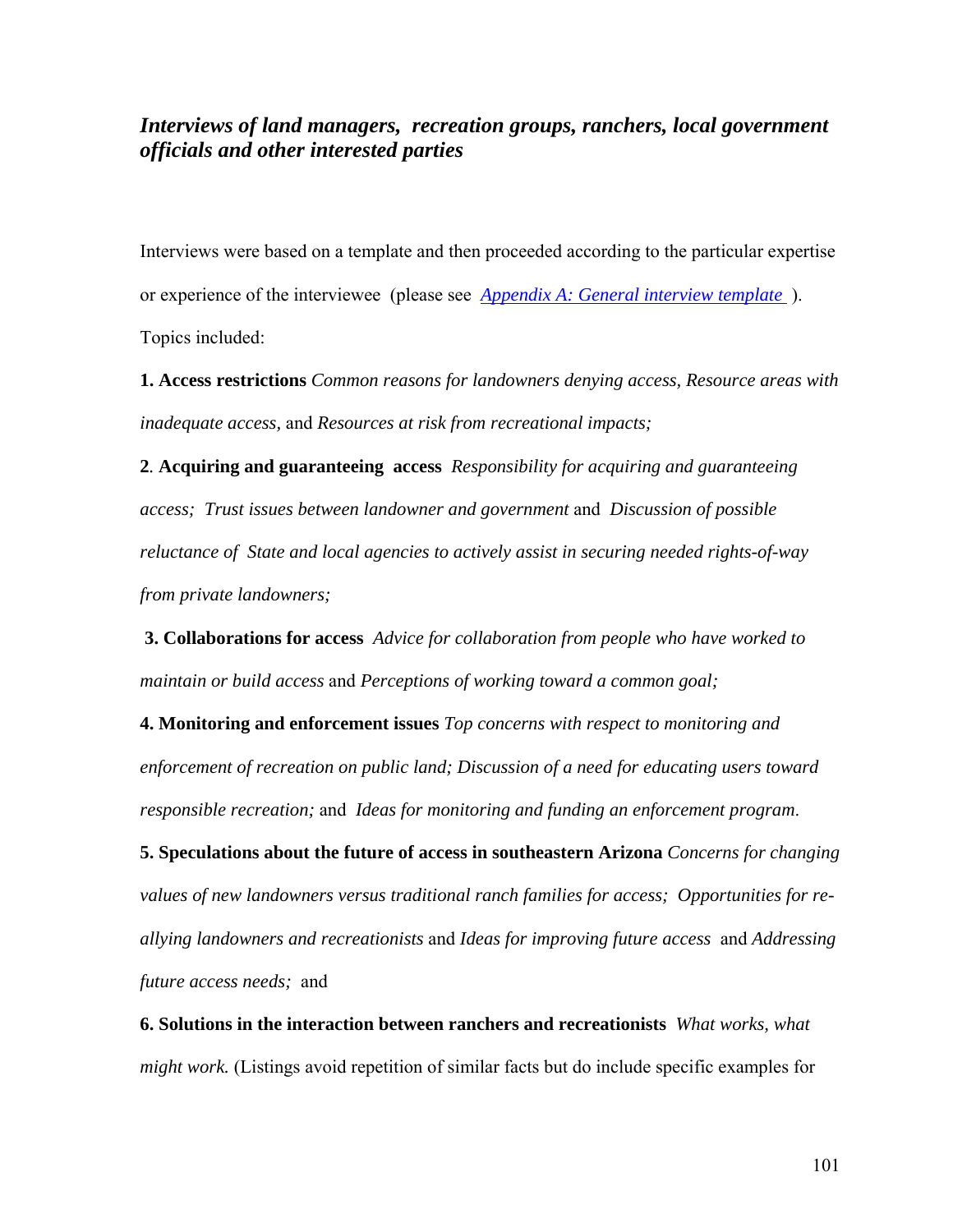clarification of issues. (Please see *Appendix B*: *Detailed responses to interview questions* 

*Detailed interview comments* for more complete responses).

# *1. Access restrictions*

*a. Common reasons for landowners denying access* 

# Land and wildlife managers and other public officials

Trespassing Damage to property and facilities Perceived liability Legal access vs. permissive access Too many permit issues with inadequate enforcement Individual character of game manager; personnel-related issues. Lack of identification of land ownership Fear that livestock will be shot or harassed Protection of archeological sites Criticism for damage recreationists cause Tribal perspectives on tourism High numbers of visitors can increase maintenance on rancher's improvements Disruption of landowner operations Littering Off-road activities Undocumented immigrants and drug trafficking **Transients** 

Conservation groups

Trespassing particularly with newer landowners Invasion of solitude and peace which are reasons that people have moved to rural areas Off-road activities Noise such as barking dogs

Fear of the discovery of any endangered species on adjacent public land

## Land owners

Basic control and management compromised by public entry Cattle lose weight if excited Lose of privacy since most access roads pass by ranch headquarters Belief that an increase in population will have an increase in impacts Destruction of equipment through careless play and target shooting Theft of expensive equipment like saddles kept in barns near headquarters and entry Noise, particularly of ATVs Littering substantial after illegal immigrants, but also hunters leave shells, and campers garbage like plastic bags which can be lethal to cattle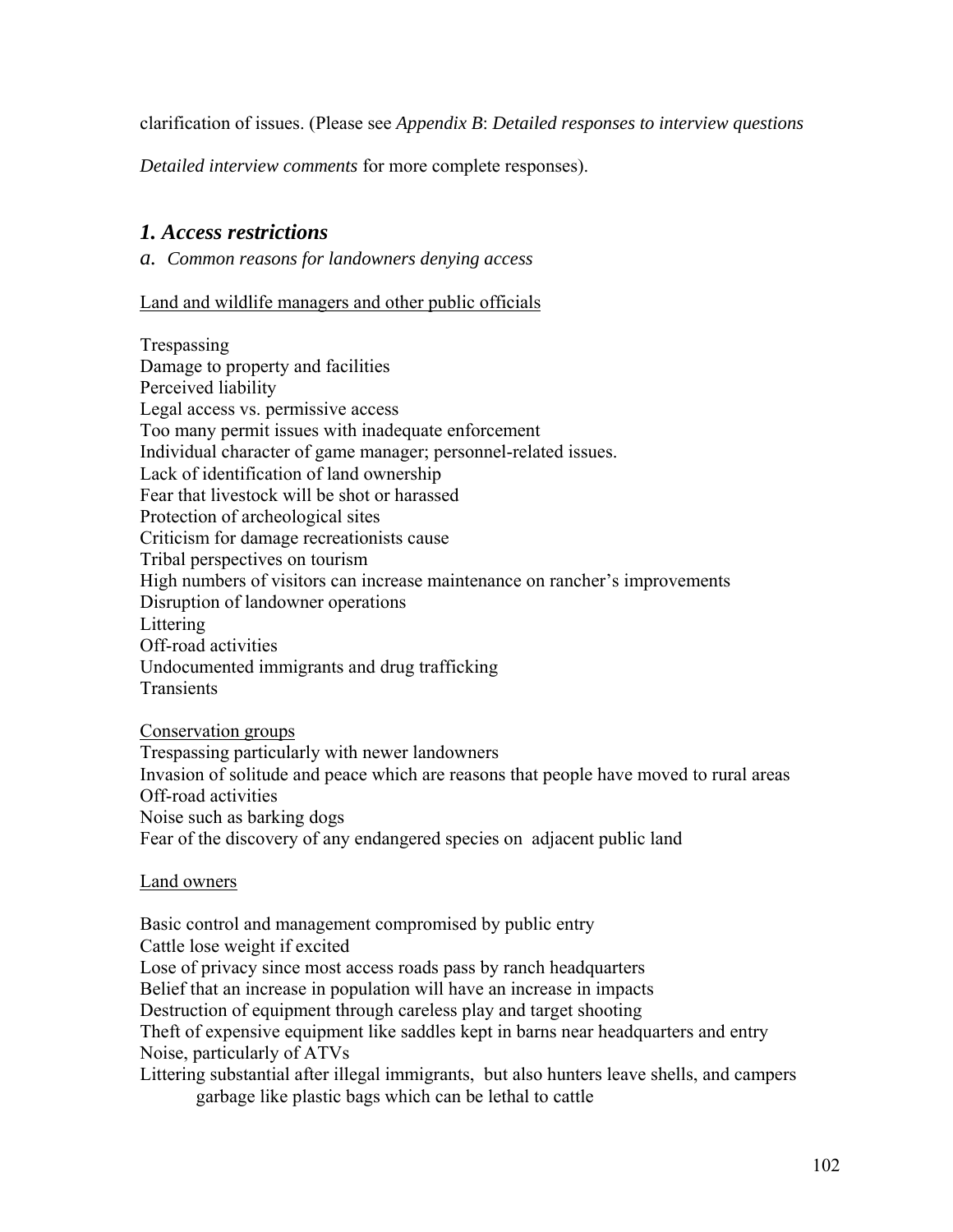Responsibility to protect wildlife compromised

If a landowner is not given control over the timing of the access then repercussions can be costly

Final responsibility rests with rancher not recreationist, as access is presently structured

## Local development interests

Trespassing is of some concern, people will leave a trail Response to fears of liability If allow anything with a motor, no question will have litter Response to fears of vandalism and drug trafficking issues seen as an excuse on part of rancher

## Recreation groups

Liability fears persist and remain a big problem

# *b. Resource areas with inadequate access*

## Land and wildlife managers and other public officials

No permanent legal access to the Galiuro, Whetstone, Santa Teresa, and Winchester **Mountains** Other mountain range units in the Tucson area have very limited permanent legal access. About two-thirds of the Coronado National Forest  $(\pm 1.2 \text{ million acres})$  does not have adequate permanent legal access Game and Fish Region 5 is the most limited Problems at south side of Santa Rita Mountains Dos Cabeza mountains and really all of Southeastern Arizona High Creek Restrictions to 'general multiple use' land is the most impacting to the general public Special areas will get more attention than general multiple-use lands and thus funding and personnel time will be allocated to maintain access[on special areas] Central part of the Sonoran Desert National Monument Parts of the Agua Fria National Monument In general, when private lands are interspersed with BLM and State Lands Holbrook or Ashfork, lands along the I40 corridor more of a checkerboard with every mile surface management changing. In those case more a of a challenge for people to know which is private and which is state. At Civano development, Tucson trails problems coming in and out wilderness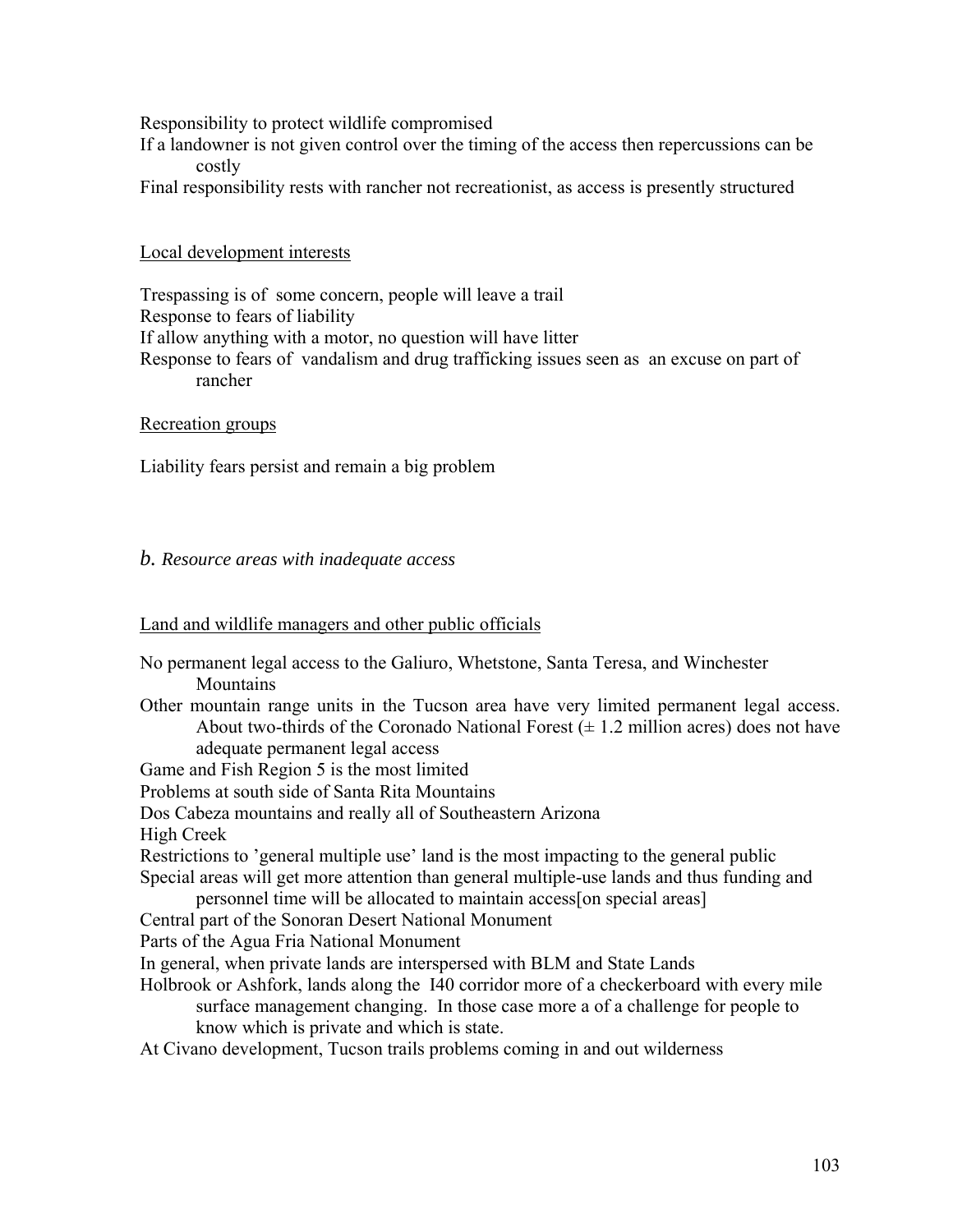Advocate for the Tumacacori area to be designated a Natural Conservation Area. More flexible than a wilderness designation. Would like to see two levels, A and B for wilderness designations

### Conservation groups

Hunters typically cross over privately deeded land with permission to get plenty of access on State Lands

Nice if fewer ways to traipse around wilderness areas

### Local development interests

Favor public access thru projects. Given access to: Tucson Mountains, Pima Canyon, The canyons, Madera Reserve, Tucson Mountain Reserve, Casa Contenta. Committed to develop access to: Ironwood reserve, Smith ranch, Swan southlands, Rocking K Differences are the degree of access: How much is fair access, how much is necessary Catalina Foothills already damaged. Access is "closed, dead."

### Recreation groups

- Shift in AZ where population is spreading out. Hunters and ranchers used to having State Lands to themselves. Understand this natural resentment. Problem will only get worse
- Access on new which side? side of Whetstones would be very beneficial. The Galiuro is a remote but populated area.
- Designated wilderness areas not always accessible such as the Coyote Mountains and Baboquivari wilderness.
- Designated national monuments should have to ensure adequate access
- Hunters enter Cienega Creek Conservation Area on the power line road but that right-of-way is not a legal public access

In Arizona, riparian access is forever abrogated by State law, landowner owns streambed. Washes used but not legally, such as the streambed of Rillito River, which is privately owned Once development is initiated, historical trails may be closed.

*Examples presented:* 

- Owners close to the on the northeastern side of the Coronado National Forest below Mt. Lemmon highway may block access.
- West side of Dragoon Mts. is now subdivided into lots from 4-20 acres. Some participants believe there is a bias against hunting on part of developers in this area
- Swiss Helm area, parallel to the Chiricahuas, is regarded as an excellent deer hunting part of Coronado National Forest. But land acquisition has limited archers to a range of only 45 to 50 yards.

Brown's Canyon in Baboquivari Mountains

The subdivision around Tortolita Mts. State Trust Lands

Access to the Sweetwater Preserve

Different designations for land, i.e. wilderness, means that these lands are being closed off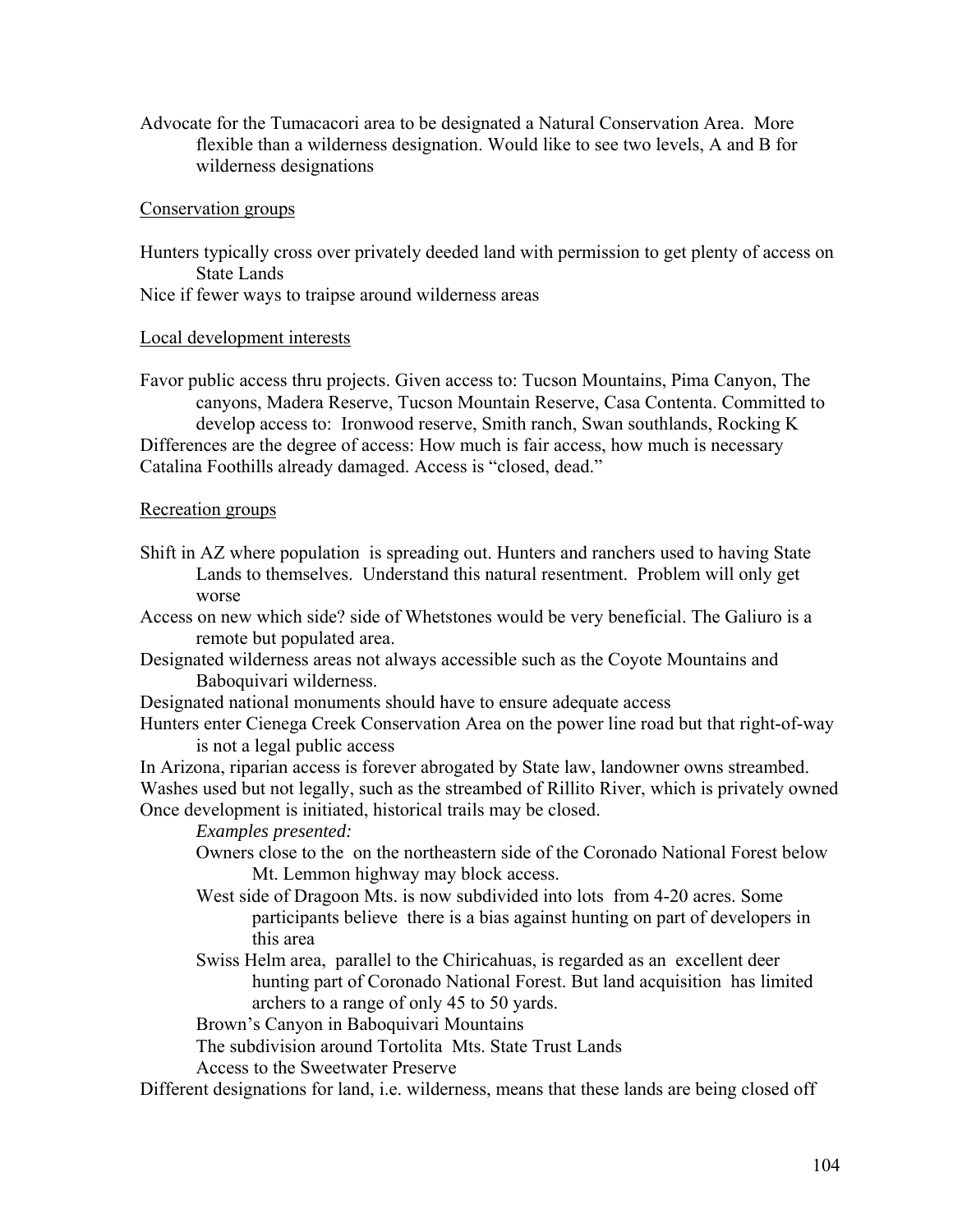Anyone that is motorized or mechanized seems to be losing access. This holds true for bicyclists too

*c. Resources at risk from recreational impacts*

Land and wildlife managers and other public officials

Public land user and landowner conflicts as well as creation of wildcat roads result of closure of traditional access routes

There are extreme problems of what users groups are doing to land; OHV use increasing Since most users are unfamiliar with soil types unaware of protecting soils with respect to

when and where they can ride with minimal impacts

It is appropriate to designate some "scorched earth zones"

- Need to be vigilant about resource protection. It is not "OK" to let a trail degrade to the point of impacting a resource
- At risk are: Public reserves, Santa Cruz River, San Pedro River, Urban fringe with respect to ATVs

## Conservation groups

Concern for encroachment of habitat with greater numbers desiring access Need to think about quality of life for others on lands when we talk about access Nature Conservancy managed nature preserves do grant access. Yet, the goal is to protect diversity, not give public access."

## Recreation groups

Foreign Forest Service personnel come to the Coronado National Forest from different parts of the country with little understanding of the desert environment

# *2. Acquiring and guaranteeing access:*

 *a. Responsibility for acquiring and guaranteeing access* 

Land and wildlife managers and other public officials

State Lands handles access issues across a mix of state and public lands yet access is not an issue specified in statuettes

The primary responsibility for access across private lands within the proclaimed Forest boundaries lies with the Forest Service while getting people to the proclaimed Forest boundaries is viewed as the job of State and local agencies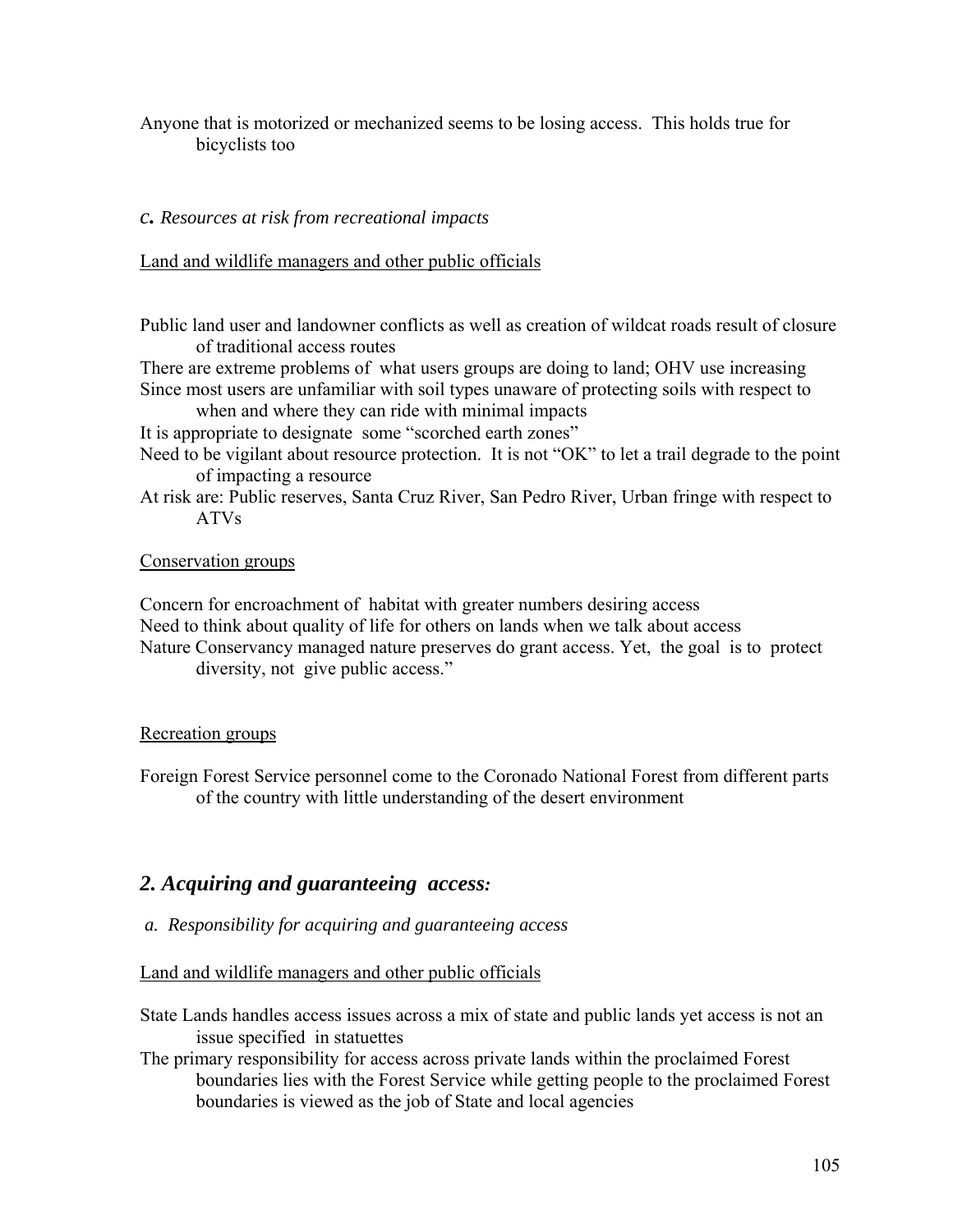Historically, public lands were interpreted as just a way to reach private property, recreation currently has no specific laws that enable it like mining or ranching. So, not a priority

- Where the BLM block of land is contiguous with few private parcels, BLM can seek access across the private land first, but more likely to reroute to bypass the private property
- Phoenix Field Office BLM, as part of travel and transportation planning seeks meaningful route systems for recreation, authorized and administrative uses
- New proposal for AZGFD bases the amount spent to acquire access not on the appraised value of the land by itself, but on its value in terms of lands that that acquisition can open up

AZGFD given new tool [for acquiring access]....can actually purchase land easements

Ranchers through EQUIP ( Environmental Quality Incentive Program) receive a 50/50 funding match with the NRCS [for improvements for wildlife made on their lands]. If we, AZGFD , get guaranteed access, we will match that 50%, TNC could do the same

## Conservation groups

Would like to provide for access easement. Eventually landowners decision

## Local development interests

Our involvement is to look at Pima County Trails Master Plan and to participate in large land management agency in their comprehensive plan

Open space advocacy groups have not reached out to homeowners associations

Not up to FS  $\lceil$  to secure access to the National Forests $\lceil$  but one of things they can do is to assist in rezoning

## Recreation groups

The public sees the government as responsible for guaranteeing access Public disturbed by examples of privileged access without public access Arizona Game and Fish Department recognizes that land access is a priority but land agencies need to place access as a high priority The State Land Department is a key agency that could help us BLM has been more proactive on working with the public on land use, The Forest Service needs to use the same model with access Purpose is to prevent wildcat routes but most agencies don't see the importance of connections Need a variety of challenge levels, routes, everyday SUV roads and roads with a greater technical difficultly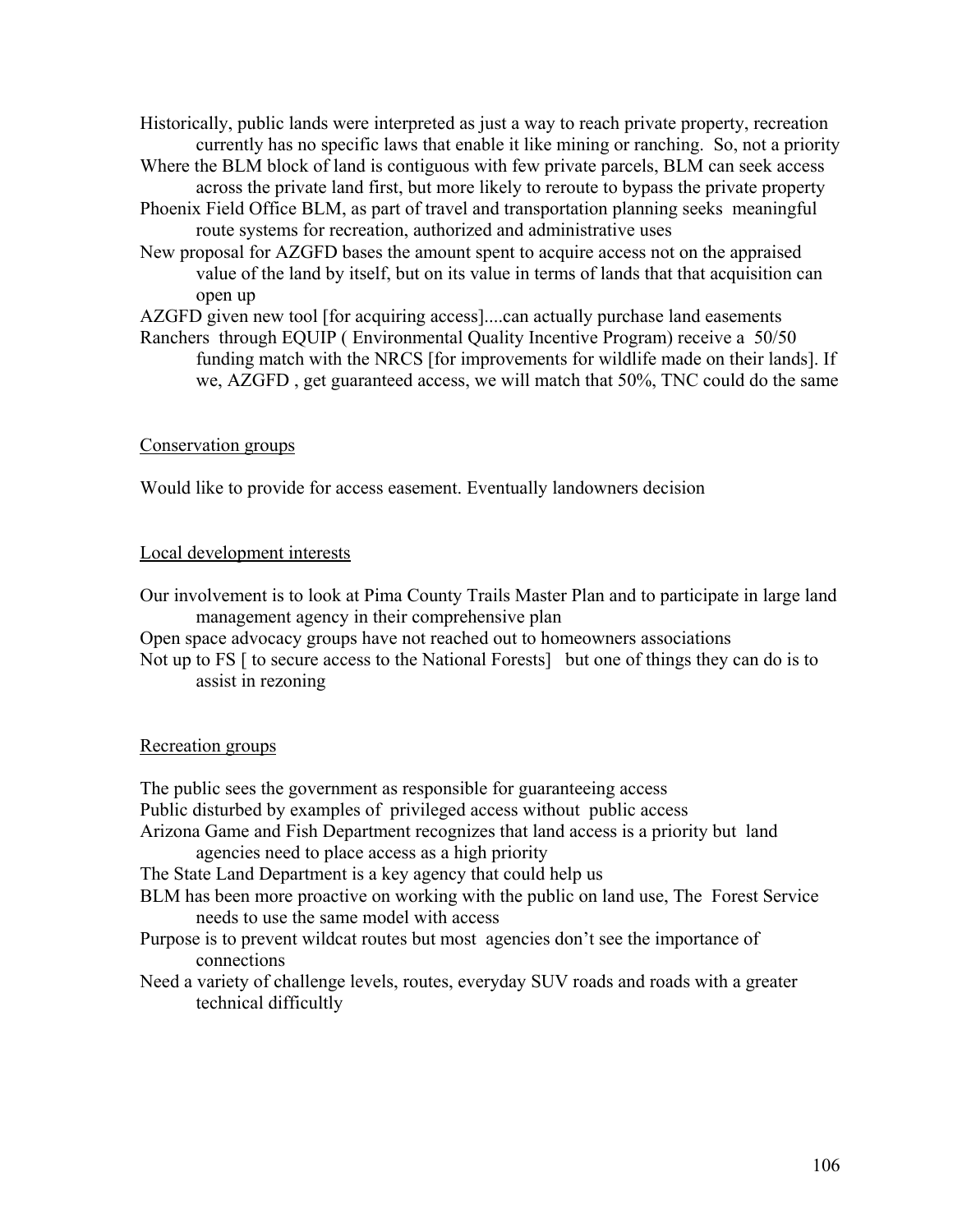### *b. Trust issues between landowner and government*

### Land and wildlife managers and other public officials

AZGFD: Unclear about who specifically do private landowners' trust: FS, State Lands, BLM, Game and Fish, US Dept of Agriculture, or private non profits?

Landowners are skeptic about any monies the government may offer and worry about what they may have to give in exchange

When less than 13% is owned privately, there is inherently going to be mistrust of land mangers to protect private property rights

Different expectations of agencies present confusion for landowners

NRCS: For those who distrust the government, federal or county taking of property is probably a major concern

While land owners may trust individuals, may distrust the organizational entity NRCS sees it as their job to help ranchers jump thru hoops

Ranchers really back off from landowner incentive program, worry about LIP bringing in a new endangered species."

### Land owners

- Government is not seen as recognizing that when a cattle owner is working across different jurisdictions of land any decision on one type affects management across all ownerships. True for many reasons such as mobility of cattle, wildlife and plant species
- Government " interference" with landholder seen as cause not only for loss of control but also accountability.
- Perception that public agency like FS is arbitrary in its decision making in terms of what multiple uses it will allow
- Game and Fish now trying to disengage themselves, but for the decade of the 90s were allied with activists such as: Center for Biological Diversity, Forest Guardians, Western Gamebird Alliance
- Doubt exists that The Nature Conservancy is operating effectively internally, think they have the equivalent of an old boy's network.

Belief that the FS has a punitive attitude toward its field personnel

Need seen for a cohesive management plan that takes into account the elk and cattle together. Most western states, other than Arizona, seen as more supportive of ranchers costs to maintain water and fences

### Conservation groups

Landowners seen as clearly frustrated with moving management targets and cumbersome public processes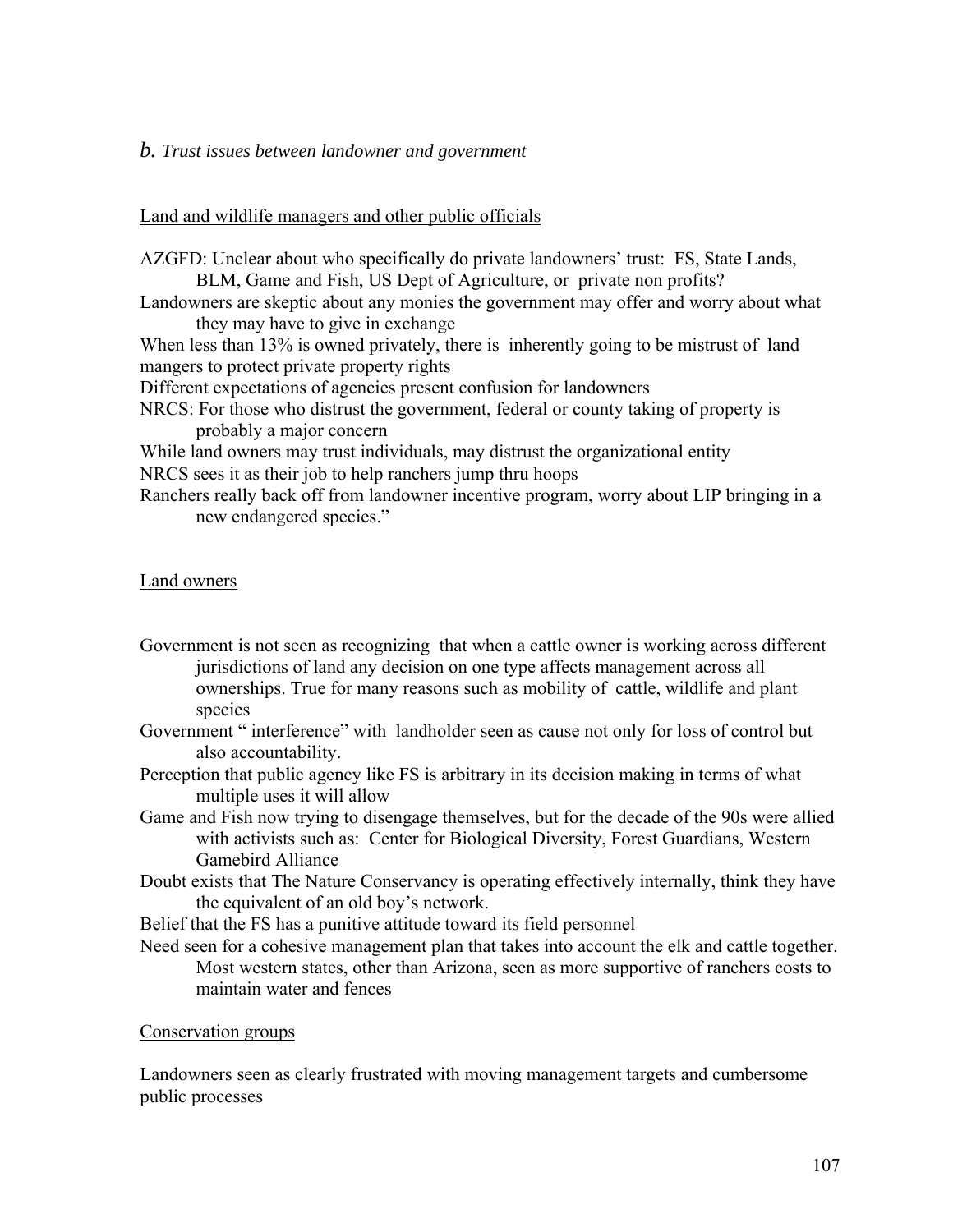*c. Discussion of possible reluctance of State and local agencies to actively assist in securing needed rights-of-way from private landowners* 

# Land and wildlife managers and other public officials

- An agreement where the State Lands Department shares revenue from licensing with Game thought to boost willingness to help secure access
- Recreation access has not been a priority. The federal and state agencies have relied on the public to create their own access opportunities across private land. Without legislative direction to do so, it is unlikely to be a priority in the future.
- Seeking access for the public opens the agency to possible criticism from, for instance private property rights advocates and/or those opposed to improving public access to federal and state lands
- No long range plans exist for access. County plans for road development are the most organized in terms of access, but rarely provide the breadth of recreation opportunity that unimproved routes on federal and state lands do.
- For the State lands Department at issue is lack of funding and little financial incentives other than a minimal fee for a right-of-way for a road
- Training in the legal aspects of negotiating and acquiring access is limited in federal and state agencies

# *3. Collaborations for access*

*a. Advice for collaboration from people who have worked to maintain or build access* 

# Land and wildlife managers and other public officials

- Use of rotational grazing to share recreational and production uses of land, such as with the Mad River Slough Wildlife Area Ranching Project of Humboldt County, CA
- BLM: Can partner for all the wrong reasons. The focus should be maintaining sustainable communities and ecosystems. Partnering is not a goal just a way to get there
- Problem solving for success: Stewardship is about the community having a shared vision for that landscape and a collaborative approach for moving forward. How can I get XZ while allowing for QRX to occur?
- James Kent Associates, a consulting group with the BLM uses maps to describe nesting scales of human resource and social resource units. These units are connected by networks, informal groups, not chambers of congress members, not elected leadership. A planning goal is to uncover these networks to listen directly to what the patterns of use are
- A recent coalition by the FOX group failed in its attempt to restructure the State Land Department . Perceived as falling apart at the 11th hour because Conservationists pushed for to large a set aside for open space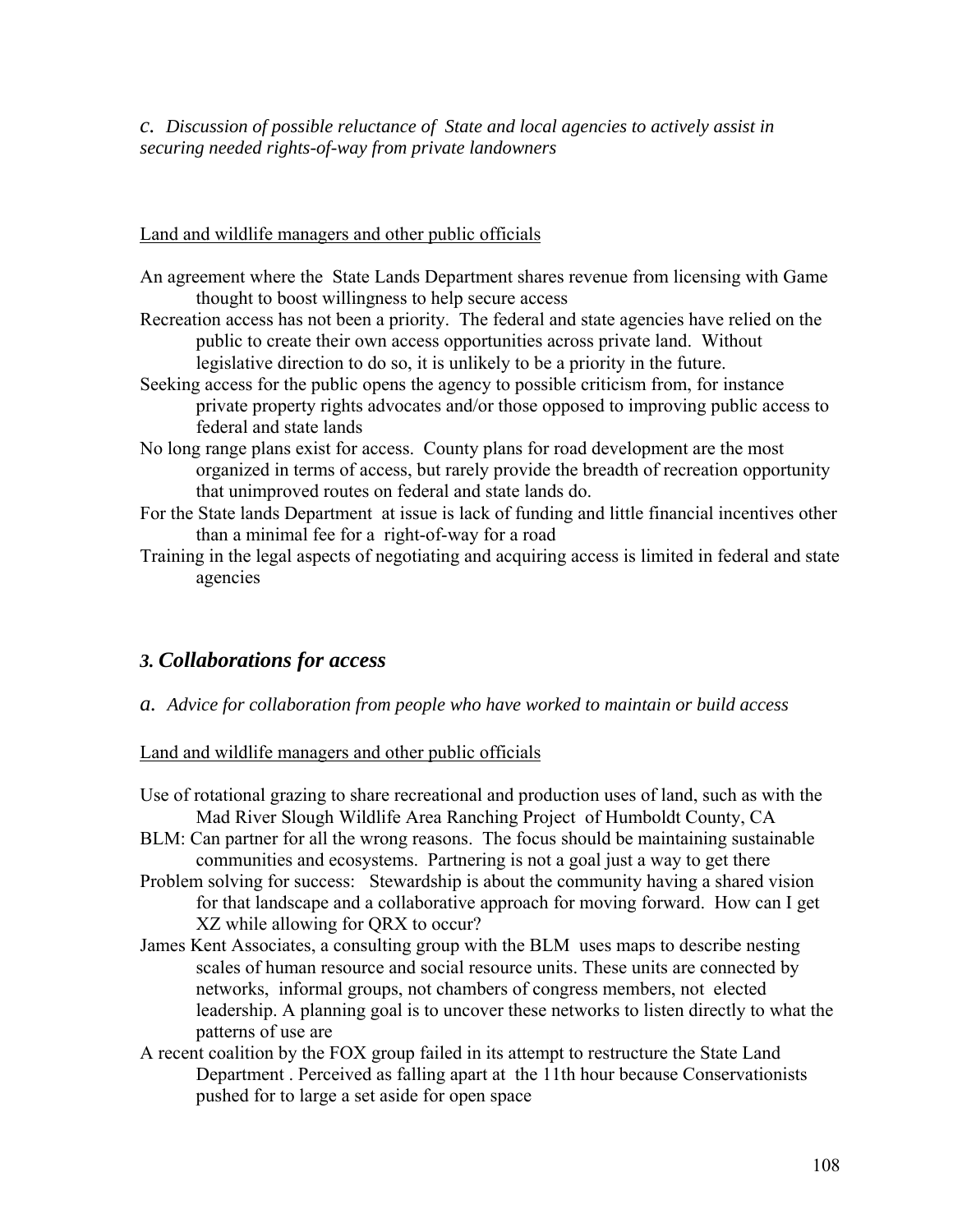- For the BLM the land use plan process is public process: series of public meetings with opportunity for any public members/interest to give input from their point of view
- BLM has worked closely with Pima County, local government seen as very interested in seeing public lands as an integral part of SDCP for sensible growth.
- For BLM most successful partnering experiences seen as individual resource management projects where 2 individuals made something happen. Huge memorandums of understanding have been unsuccessful
- AZGFD access projects have been around for many years in terms of a small scale courtesy program. Over 8 years ago started seeing the value of investing in access programs.
- AZGFD : In terms of negotiating access with developers its been mostly with signage thru the Respect program and sign in stops. Becomes more difficult because more people involved when dealing with developments
- Advice from the River Trails and Conservation Program: Converge people to discussion. Frame discussion: Hold to agenda while allowing discussion. Return to agenda.
- River Trails and Conservation Program: How the consensus will be built upon is part of the process that is important. Achieving any agreement is important for future consensus building. The trick in building consensus is to select the details that lead to a point of agreement.
- And, "strike while the iron is hot"
- The Sonoran Desert Conservation Program (SDCP): the SDCP is a recreational opportunity in terms of a land acquisition.

# Conservation groups

- The first key is listening to landowner concerns and genuinely trying to solve problems together – not just some instrumental relationship.
- One of common conflicts is public access and conservation. In general conservation easements are intended to protect biological recourses. Quiet on subject of access which means access is not given.
- A lot of conservation easements are private transactions. Most land owners want to main privacy. There are situations where public agencies arrange for conservation easements. When spending public money, then public access on the easement is more likely

### Local development interests

Worked on easement in Rincon Valley for specific trail. When hit dead end went around it. If it takes you an extra half or quarter of a mile to do it, still worth it.

Successful coalitions built upon reasonableness and willingness to compromise and listen.

### Recreation groups

Southern Arizona Sportsman Alliance has representatives from diverse outdoor sports clubs. Tries to be represented at every Pima County Board meeting that might affect them

Mountain Biking: Trying to get state level meetings going with stake holders, ranchers, hunters and recreation groups. Understand parameters of different agencies and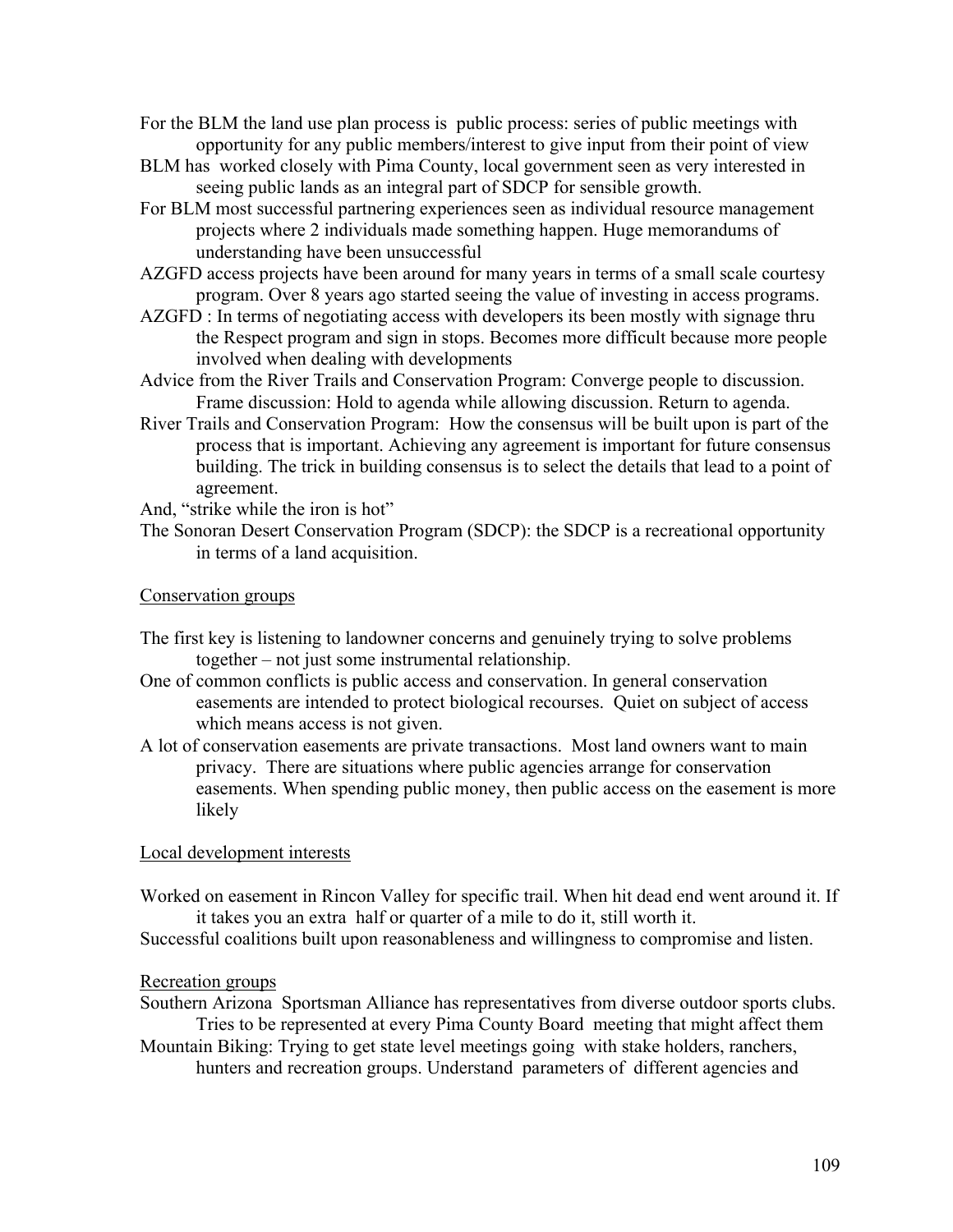within these talk about other users, hunting, grazing, motorized recreational users and how they can share without stepping on one another's toes.

- 4-Wheel Drive Clubs: With BLM did apply for Range Resource Team, RRT out of Tucson office, route inventory group map routes out on GPS. These then go thru an evaluation period, submit maps to agencies and then agencies will put maps out for public comment and then agencies finalize which ones will be used. FS has released a new plan for OHV use, but not actually inventoried routes.
- We work with the Forest Service, usually engineers out of the Coronado district. We have a couple of roads we maintain
- Helped with Tucson Motorsports Park by applying for a grant thru Pima County . OHV grant from gas tax money.

# *b. Perceptions of working toward a common goal*

# Land and wildlife managers and other public officials

- Thinking that Sportsman groups, hiking groups, birding groups all have to get to get together to work toward securing perpetual legal access. Needs to be more than government agencies and a single agency, such as Pima Trails, on this issue
- Recreational groups together can do things that government agencies may not be able to do such as purchasing a rite of way above fair market value or offering to do things to protect adjoining private lands that Forest Service can't do like keeping trails clean.
- Getting people to understand what we do [and participate in the public planning process] is a constant education process because we are a mobile country. Once people understand the process of developing plans they are seen as participating

People work for their picture of how the land should look and be used, not for the land itself. Ranchers are considering that ranchers and hunters have a lot in common in terms of the land and are deciding that they should be allies not enemies.

- With a whole bunch of volunteers, ranchers are understanding that people are doing more to help.
- There is a natural coalition between recreationists and oil and gas companies. Everybody wants same thing: to use and protect the resource and have it still be there be when they are done.
- Tribal government: Belief in people more interested in working together because "I am part of that . Goes back more than 30 yrs: growing up and thinking where we grew up was our home forever but not our land. BLM land. "

# *4. Monitoring and enforcement issues*

*a. Top concerns with respect to monitoring and enforcement of recreation on public land* 

# Land and wildlife managers and other public officials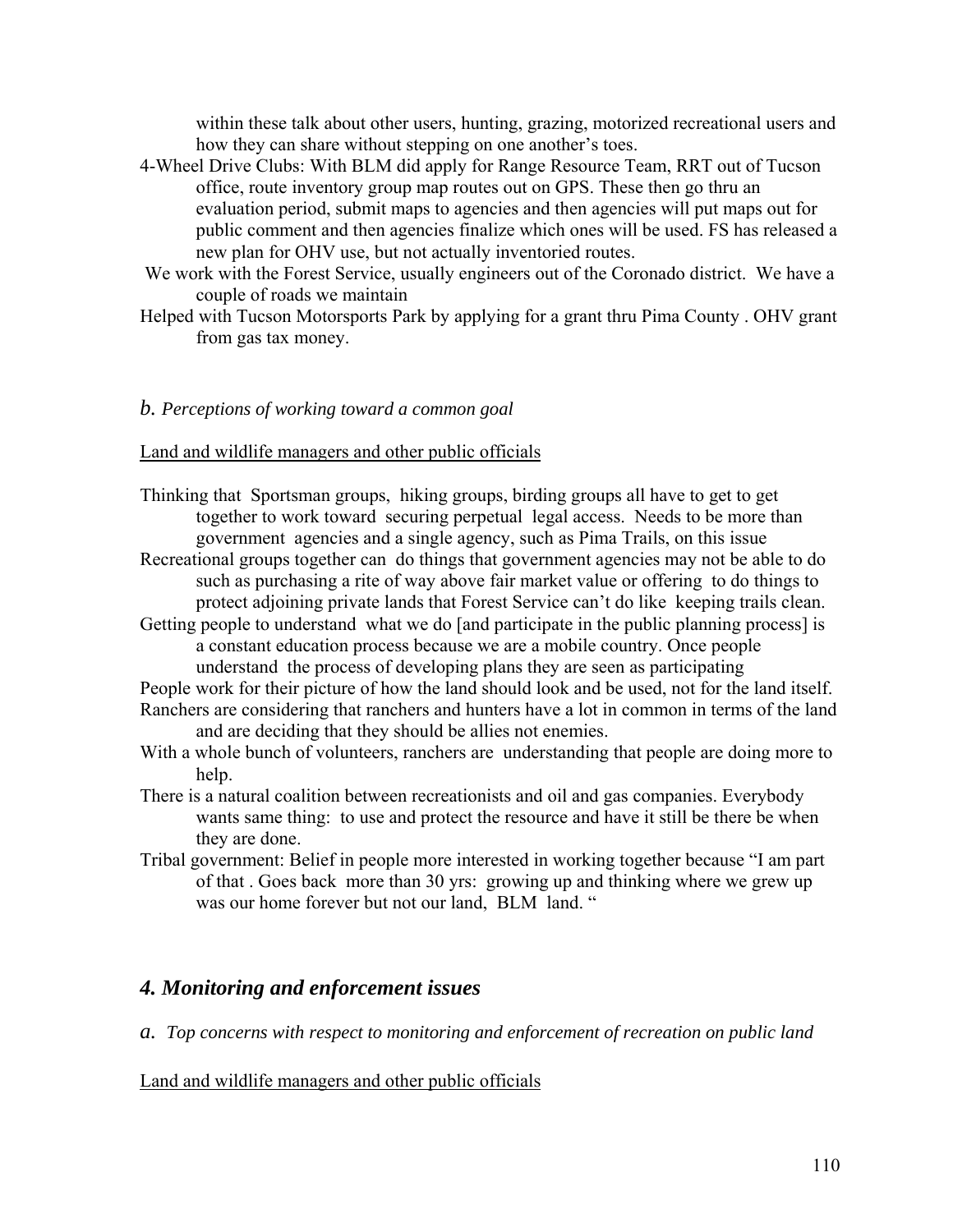- State Lands Department: General problem with monitoring state lands. Only 2 trespass range mangers for 9.3 million acres. Hundred and hundreds of miles of illegal roads exist on state lands with new roads being blazed every day. Don't know have a problem until landowner complains.
- Many potential monitoring regimes that would be appropriate. Don't know that anyone actually has begun to look at one for OHV use.
- One model for generating monies [for monitoring] are OHV fees when all are registered.
- State Lands has closed some areas under regulations from the EPA when the dust in these areas have been closed because of PM 10 dust particles under 10 microns
- Have heard that access has been closed off because of vandalism. Hunters are afraid of going to these areas because of fear of their own personal safety. Lot of drug trafficking and worry about being mistaken for federal agents and/or stumbling into drug camp.
- BLM: Wildcat roads and trespass many times are a result of having poor maps available. The recreationists perceive there is a shortage of routes and need to use a particular route, across private land, to achieve their recreation goals. Land owners who block access may be the catalyst to wildcat roads being created to access public lands
- NRCS: Nobody at State Land department to write trespass ticket, a rancher can't enforce people trespassing on State Land. Game and Fish can't write tickets. A lot of issues if work with Game warden don't have these problems. Lot of wardens will give ranchers their own phone.
- ATVs are always an issue in washes. County's enforcement is not there. Especially a problem on North South flow thru washes. Either way has made landowners more apprehensive
- Pima County Police: Attention paid to acquisitions and environmental monitoring and money for conservation management but not enough to funding by public lands managers for Pima County, BLM, Forest Service and Park Service. As these lands are becoming interconnected, enforcement of this interconnectivity is key
- Pima County Natural Resources Parks and Recreation Department: Funding will come from increase in county funding. Enforcement and monitoring are cooperative efforts with the county

# Conservation groups

- If there is support in managing the users who access the property, then the request [of landowner for granting access] would be more palatable
- Most conservation groups need to ask for endowments for monitoring easements. One way is for the developer to fund an endowment to the development's homeowner association. The developer pays an annual fee to help pay for monitoring of property
- No rules in place to control where OHV vehicles go. Do have rules about off-trail travel. But no law enforcement. Proposing greater law enforcement by using other people, such as a hikers who could check if a person had a license.

# Local development interests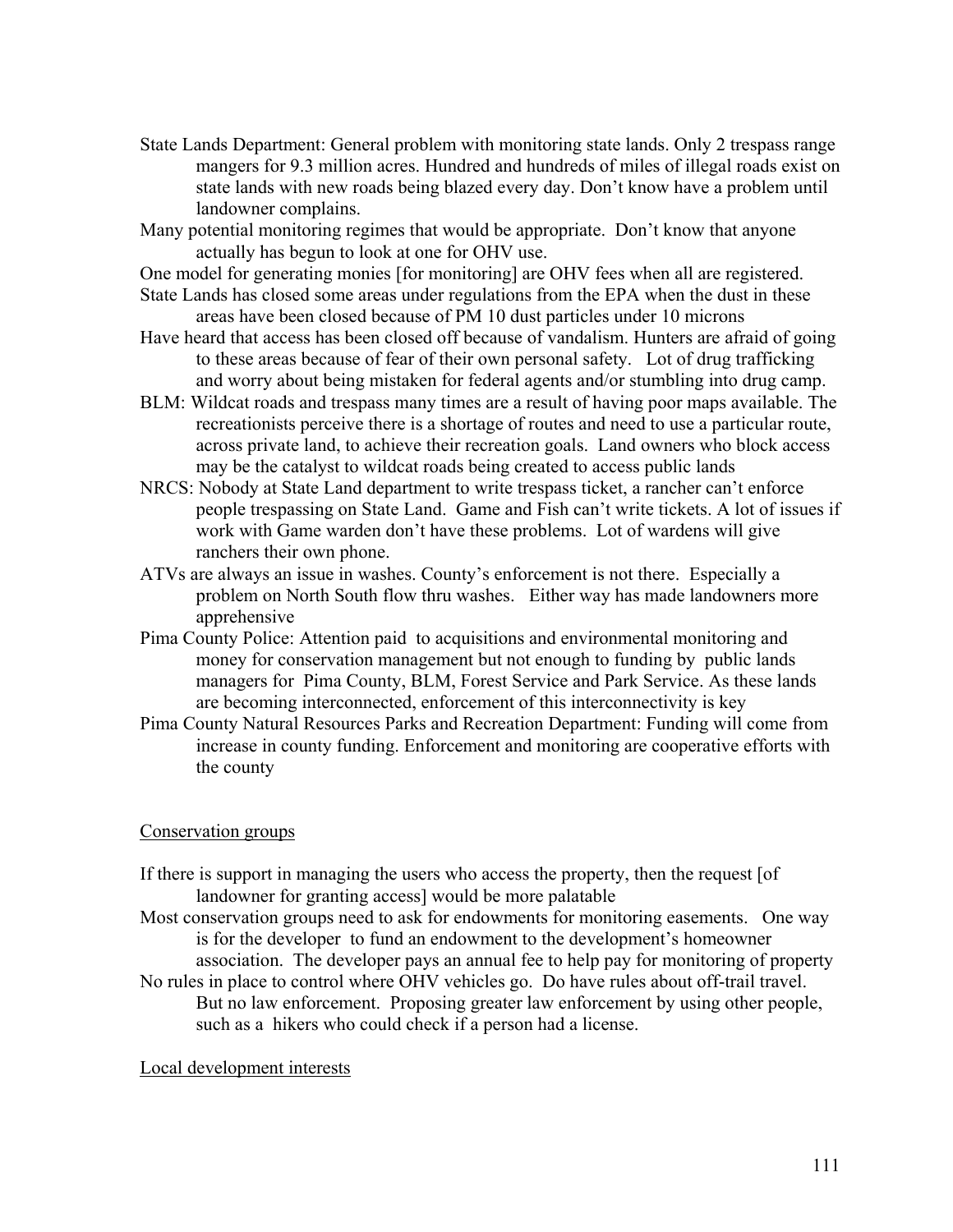- First education and second enforcement. It is the responsibility of the public to monitor and educate. User fees may be where we are going.
- From a developer's point of view what you don't do is add more activity and more access. . Need a potential plan for the operation of these recreational lands and financial plan with a funding mechanism to deal with the management and education of recreational users.
- We are partners with BLM: trash cleanups across the state, not even lands we use, major cleanup in Ironwood National Forest, they provide dumpsters trash, county now charges fees for dumpsters, also clean up refuse at illegal shooting range, shooting targets, glass, three rollout dumpsters filled up.

# *b. Discussion of a need for educating users toward responsible recreation*

# Land and wildlife managers and other public officials

- State Lands Department: In working with 32 conservation districts we are still struggling to come to an agreement on OHV education. Schools would be a great place to educate users. But teachers are not interested in teaching anything that will not come up on the AIMS test.
- A lot of illegal roads that have been used for decades. Yet State Lands Department afraid of "political suicide" fails to enforce many of its legal claims to trails, etc. that are in use today illegally
- AZGFD: Education centers could be gearing education to youth organizations such 4-H groups etc, Appropriate solution to help define scope of the problem for users. This might lead to a greater sensitivity on the part of user groups.
- AZGFD: Applying to the State Parks Recreation Trails Program for funding for publications for users with information such as sensitive species, erodible soils, ranchers problems with open gates etc.
- BLM: Public-private land owner conflicts are due to a lack of respect for private property and who governs what happens there. Private land is not public access just because access was never restricted in the past.
- An RTP grant to BLM, USFS and ASLD is funding some "Tread Lightly!" Training. Other training like "Leave No Trace" is pertinent. This needs to be continuously funded and funding should be increased to include a public outreach campaign. The AZ State Parks "Let your conscience be your trail guide" campaign was successful when it was funded.
- Monitoring of recreation is a good tool for implementing the 3E's of recreation management. The 3E's are Engineering, Education and Enforcement. A monitoring program that addresses land health standards, visitor safety and reducing user conflict would be valuable

Tribal government: Tribes need to show petroglyphs. The better informed the public is the more likely the petroglyphs will be protected.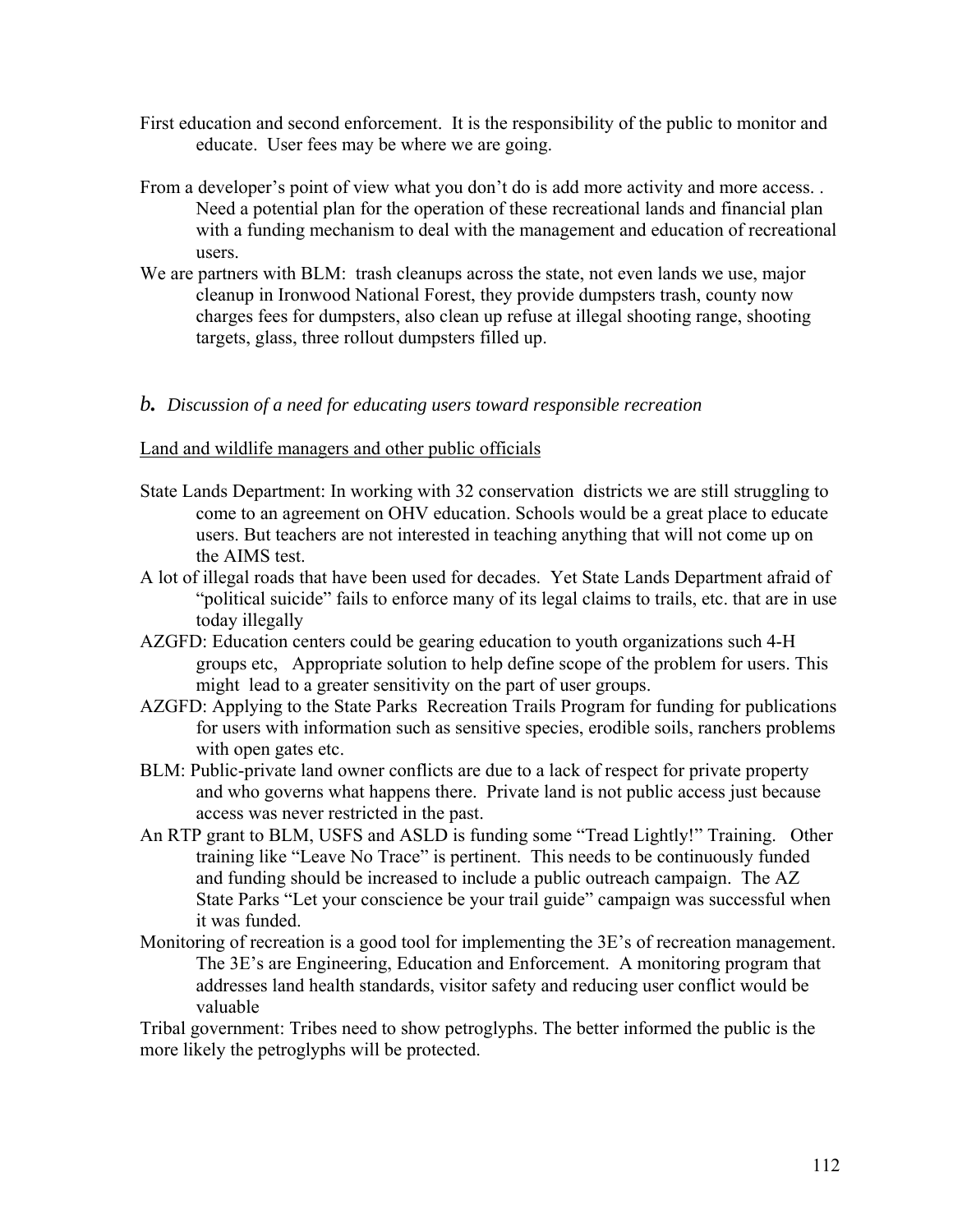# Land owners

Believe that educating public outweighs the risk [of granting access]

Don't think people are showing greater care than in the past. Understand what the respect programs of the Game and Fish are trying to do where people go listen. But afterward they go off and continue to do what they want

# Recreation groups

- Pima County Trails: Education of Government managers is of importance for Trail system. "Was not on their radar" until 1989. Trail establishment would fall thru the cracks. Just in the past 5 years is the public perception of trails seen as reasonable.
- The trails and river parks system has even farther to go to meet a 1989 county plan's goal of a 500-mile network along washes and creeks. While the county has had a trails master plan since 1989, the city doesn't have one.
- 4-Wheel Drive Clubs: With reference to disruption of landowner operations, think that happens from minority of uneducated 4-wheelers or wildcatters out there. Have to work hard and prove that we are not of that kind

# *c. Ideas for monitoring and funding an enforcement program*

# Land and wildlife managers

- BLM: The Site Steward program has been popular with agencies and the public. Perhaps a similar organization for recreation monitoring could benefit the public and management agencies alike
- AZ State office BLM is attempting to start an Adopt-a-Trail program similar to USFS. Consistent staffing, funding and goals among agencies is necessary. Perhaps an outside entity could provide this consistency and funding

# Recreation groups

4-Wheel Drive Clubs: FS has an Adopt-A-Road program. Clubs throughout the state will sign an agreement to adopt particular roads in area, clean-ups and kind of police them

# *5. Speculations about the future of access in southeastern Arizona*

*a. Concerns for changing values of new landowners versus traditional ranch families for access* 

# Land and wildlife managers and other public officials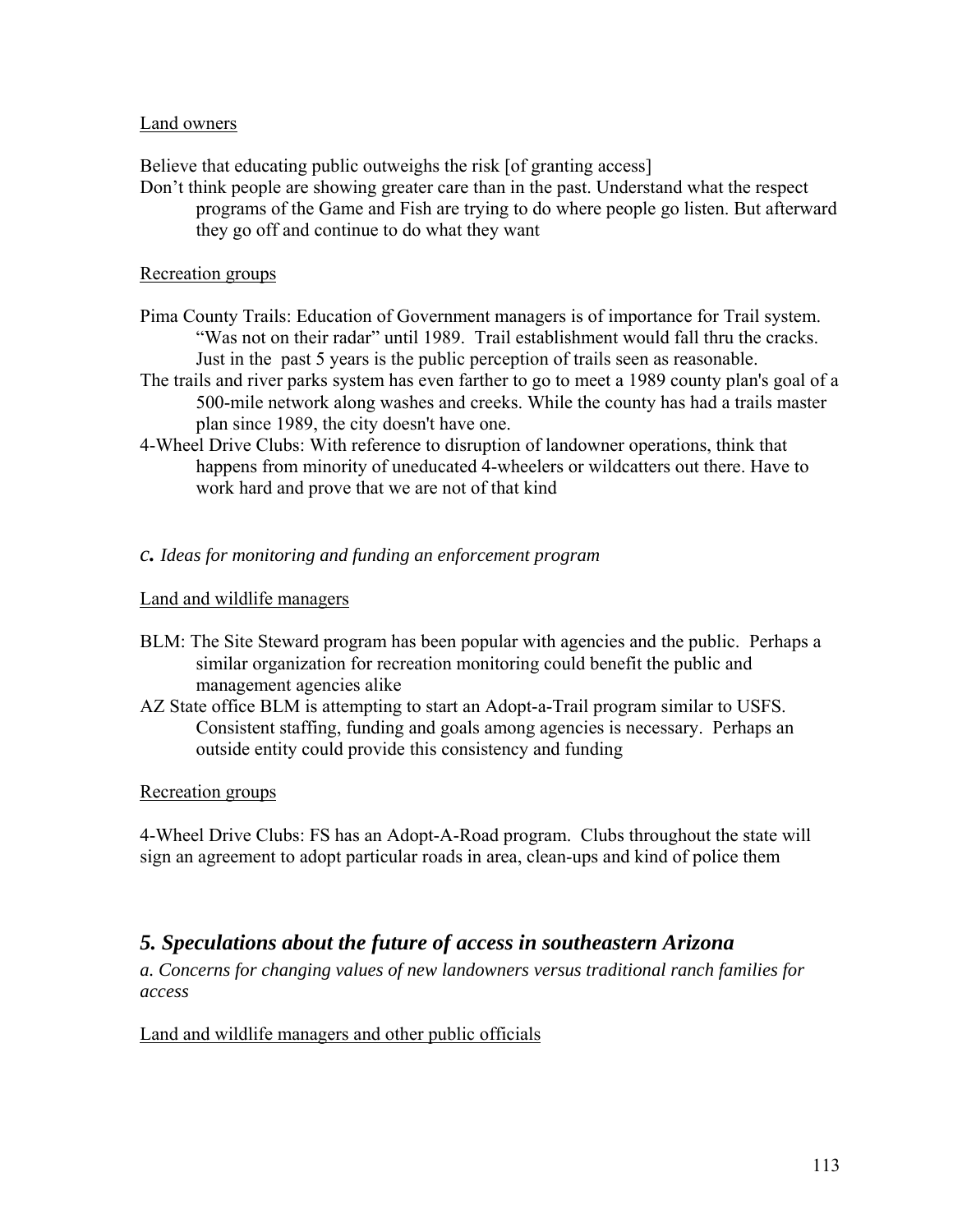- AGFD: Outside purchasers of ranches may not honor traditional use : for example, a wealthy business owner from Albuquerque without a ranching background close access granted for 3 generations.
- Better conservation between the users and the landowner a cultural issue. For instance, in Nebraska, all farms post "no trespassing", but that really means "come talk to me.". That custom is unheard of in state like Arizona where there is so much public land.
- BLM: I think there are two main reasons for the change in perspective on access: 1) New land owners may be from more urbanized areas where access to private

property is heavily restricted. People move to rural areas to have more control over their environment and be more secluded. Giving access to the general public would be contrary to their motivation for living there.

2) When the west was originally populated, neighbors were known and allowing access was not a problem. Even members of the public who were not known, had similar values from living in a rural environment. With increasing urban populations, there is a lack of understanding of ranching and rural practices.

County government (Moffat County, Colorado): I support any users of the land if they help defend ranchers. Money is not the answer. The real answer is support to keep the ranching industry viable

# Conservation groups

Sonoran Institute (Montana): [Newer landowners] appear to be less interested in historic patterns of access. In part this happens because people buy what they think of as a retreat and because they are often disconnected from local community and users

# Recreation groups

Hikers/Equestrians: People form MidWest and California who are not tuned in to idea of public lands being available to everyone, are "squirrelly" about letting people in. Don't like the idea of public walking through.

# *b. Opportunities for re-allying landowners and recreationists*

# Land and wildlife managers and other officials

- Arizona Game and Fish: One of the good things about the Respect and Adopt a Ranch programs is that they are totally voluntary. It is a handshake agreement from which a landowner can back out at any time.
- State Lands Department: Generating fees to pay for public access. Grazing fees could be raised.
- Recalculation of Right-of-ways fees would give use greater incentive to work for access. New fee would be: appraised price per acre x no. of acres tied up in right-of-way x IOU (intensity of use) x the length of lease. Game and Fish can apply to renew rightof- way for another ten year period .Game and Fish would pay for appraisal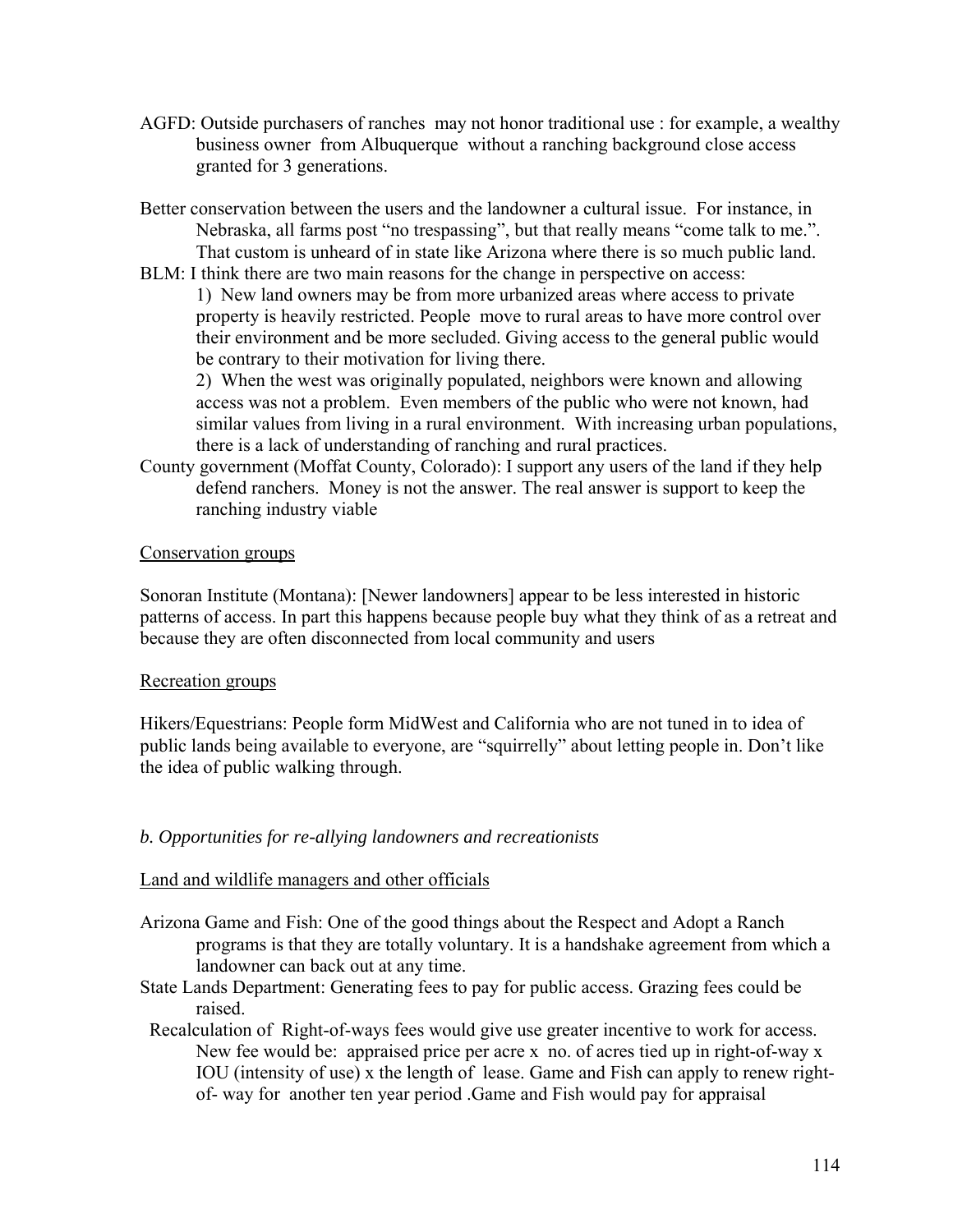stumpage fee, archeological survey, construction and maintenance of road. This way the land will not have to go to public auction . Rancher could ask for grazing fees to be lessened by those 5 acres now converted into a road.

- BLM: Where access has been long standing practice and a benefit to the owner, for their own reasons, is the most successful arrangement. Example – land owner gets free maintenance or additional business from allowing access.
- Pima County Natural Resources Parks and Recreation Department: With reference to selling hunting permits in the open market, this occurs in New Mexico and other areas don't think it is appropriate here because it is giving a private operator a state resource to sell for private benefit.
- Recreational use fees may not work in Arizona: Look at Texas which is 85% private land versus Arizona at 67% public. Private land owner has created very lucrative business in providing recreational opportunities on private land. In TX ranches were built on land ownership. Here in Arizona, ranches were built on small pieces of land that created access to public lands.
- County government (Moffat County, Colorado): Charging fees: I know of 3 or 4 ranches that make it because of additional hunting income. Passes break even point. Each [state] wildlife agency has its own regulations and rules it operates under. Some of those laws allow special opportunities for rancher. General public doesn't think this is fair.

I also know of birdwatching and sage grouse viewing and other wildlife viewing tours that give on leased lands or private lands making money [ But] biggest revenue is hunting **licenses** 

# Land owners

- Charging recreation fees: Although many landowners may see charging for recreational opportunities such as selling hunting licenses a quick way to make money "the number of people who have places where people really want to go are far between. In the SE of Arizona have pheasant hunting. For big game hunting either have the habitat or don't".
- If you start charging money the prospects become complicated. Having horseback riders in itself is not profitable, but may develop a lodge or trails. Must do due diligence for legal problems and need to draw up feasible studies first.

# *c. Ideas for improving future access*

# Land and wildlife managers

Arizona Game and Fish: In order to have permanent access in the future have to come with either a lot of money or laws that if public has used road, in a sense then it continues to belongs to public. Prescription variant for maintaining historical access. When it comes to state lands, county and people working for the people of the state ought to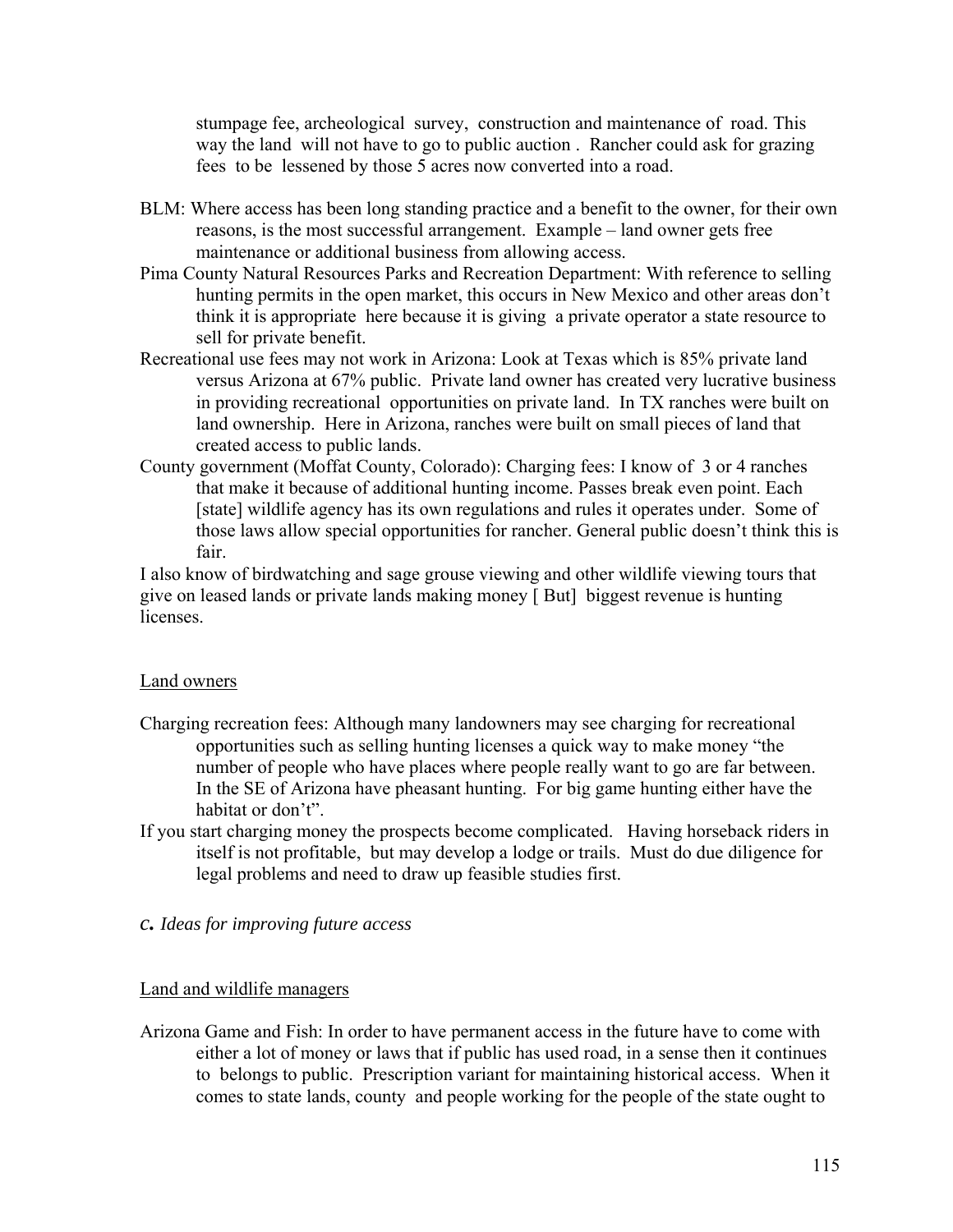be able to say that if there has been historical precedent to use that road for access then Fed agencies should be able to work in cooperation through a streamline process to guarantee permanent access for public

- From the standpoint of my job, we are in pendulum swing between everyone being allowed in or nobody is allowed in. Is there anyone in the middle, granting access or hunting by permission?
- Value in finding out if there is an overriding issue. Could have statement about ATV use in agreement for example.
- BLM: The key in the future will be to retain contiguous blocks of public land that can be managed by one agency, primarily for efficiency of operation and consistent mission across all lands. If leap frog development continues as a result of privatizing public and state lands, the access problem will be compounded.

# Conservation groups

Sky Island Alliance: OHV use could be limited. Forest service like BLM is in the process of mapping roads for these OHVs. Solution we at Sky Island would like to see is for Forest Service and BLM to develop a land use map showing which roads these vehicles would be allowed on. All other roads would not be shown on map.

# Local development interests

Federal and state government and Pima County have to get together as a concerted effort Approaches on how to maintain access are already there. When land comes up for rezoning if developer says want its it to go on the outskirts of the property, that is fine. Trails on development do not diminish value of property. People want trail access. Developer can charge more money rather than less even if directly abuts property. Start thinking about access before density is really developed. The master trail plan may or may not be adequate, but is just a line on paper. Need to create the trail piece by piece when areas go up for rezoning

# Recreation groups

- Sportsmen: "Its not going to happen as long as we have a tremendous bias against hunting. hunters need to make as much noise as a lot of wildlife activists. ...Because of Rocky Mountain Elk foundation now see many elk, quail and other wildlife in greater numbers."
- To improve opportunities for sportsmen, state law must be changed so that Arizona which is currently one of only 6 states that doesn't have protection from lawsuits brought by an individual, does. "Five and a half million has been paid out toward judgments in the last 4 years."
- 4-Wheel Sports Clubs: Agencies could work closely with organized groups. When work with agencies like the FS there is a 50/50 deal for the rancher in terms of time and labor, so that if we do the labor the ranchers can put these monies toward more projects.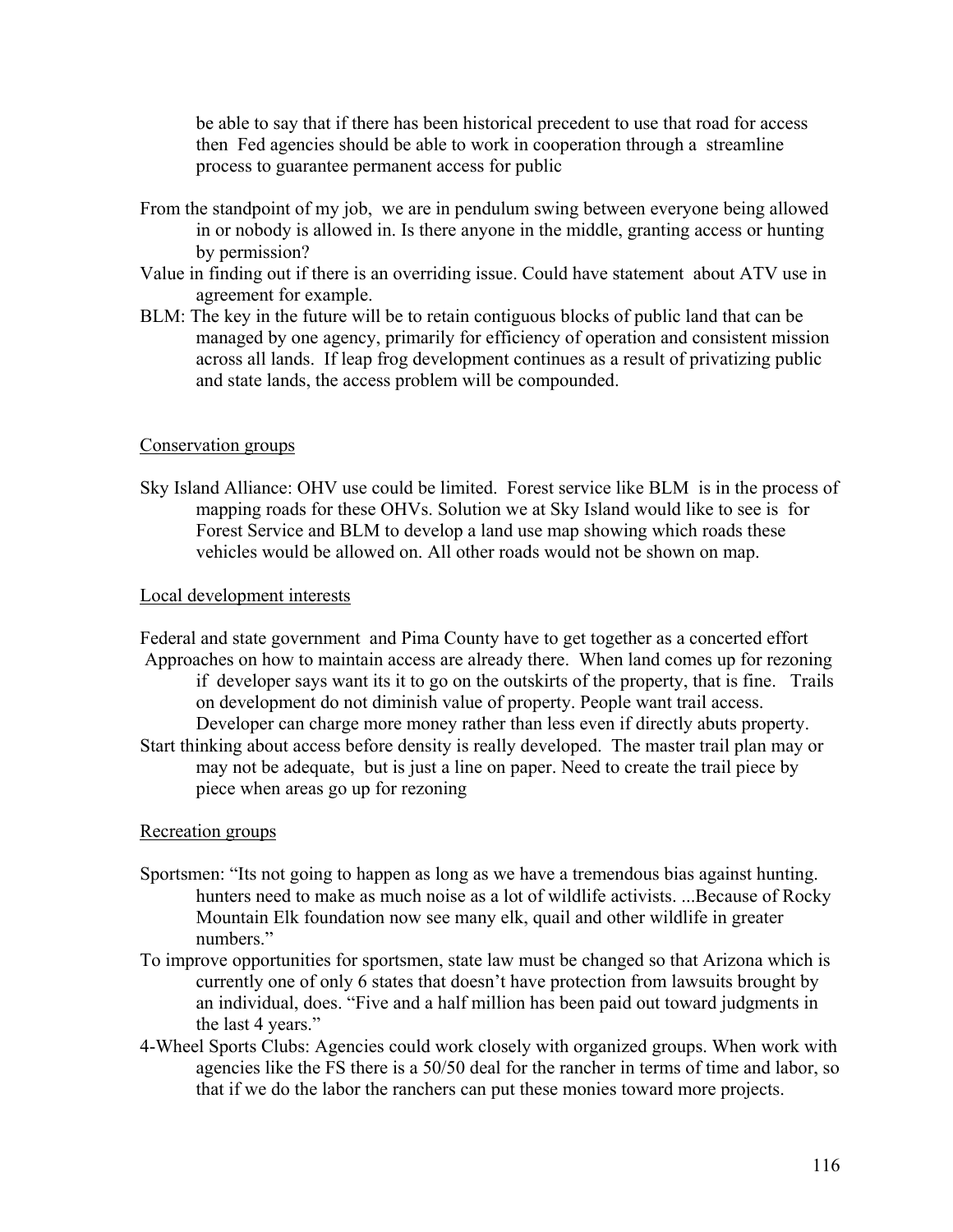# *6. Solutions in the interaction between ranchers and recreationists*

# *a. What works, what might work*

### Land and wildlife managers and other local officials

- Forest Service: Wish we had a coordinated program with all federal, local, state governments to develop legal access. A lot of counties don't want to get involved. It is a politically sensitive issue.
- Arizona Game and Fish: Have a lot of ranchers and farmers who have always allowed access. Try to work with them to reward them. Flaw with government thinking is that it tends to focus on "bad apples" in dumping money to fix a problem. Get double benefits from rewarding cooperative ranchers: program makes them more financially sound so less likely to subdivide lands; and secondly, all these projects which benefit cows, are also restoring the grassland for wildlife, improving access and building more wildlife friendly fences
- Try for short term agreements, of 6 years. Don't go for permanent easements because they are not configured in a way we need them to be. A good rancher is a friend of Game and Fish, if gave him a perpetual easement wouldn't be able to reward him for his friendly behavior. We want to be able to help him again when his contract expires. We are trying to build relationships with these landowners.
- Colorado Division of Wildlife (DOW): Ranching for Wildlife Program: ranchers have an incentive to manage ranchland as habitat for big game, in exchange DOW gives them something, licenses to sell.
- BLM: Some land owners would be willing to give permissive access rather than legal access due to the control they maintain. They have a strong bargaining tool when the access can be revoked.
- Could be some success in dealing with a land owner who wants to provide goods or services to persons crossing their land. The key is finding an amenable solution to both the land owners concerns and wishes and the access seeking entity.
- A statewide access program could help create an awareness and education tool for both land owners and the public, which in turn could make federal agencies more effective when seeking access. Unless access is an issue tackled by Southwest Strategy, or other multi-agency team, it is unlikely that federal, state and private entities will work together to solve problems on a statewide level. It is foreseeable that counties will play a pivotal role in claiming county roads, but has not been the case in Arizona up to now. Furthermore, the question of how much access to public lands needs to be answered to define the project.
- Possibly a third party could serve to facilitate the agreement between agency and land owners. Such an organization would provide the initial research and contact with the land owners to the determine their level of interest in providing access. This way, the agency doesn't have to raise the issue, but can concentrate efforts on the legal process of acquiring access.

Route inventory, analysis and resulting negotiation helped to identify the key access points Signage, maps and stewardship have been the key to successful implementation. Access to

two state land blocks, Desert Wells in Apache Jct and Granite Mtn in North Scottsdale, was preserved by this activity. This approach has given the rancher at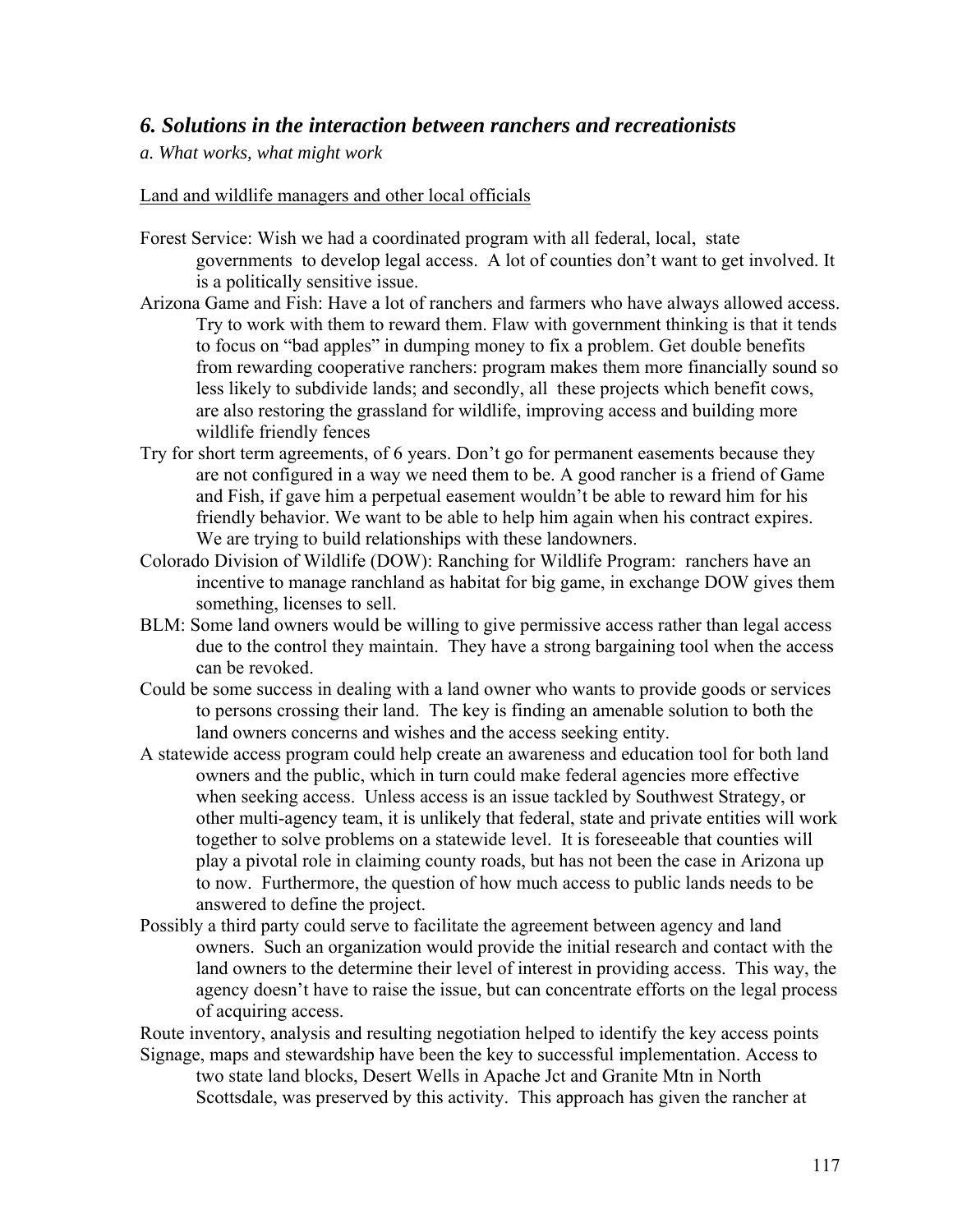Desert Wells renewed faith to support continued access. At Granite Mtn, the City of Scottsdale and the McDowell Sonoran Land Trust have bought into this approach as well.

NRCS: If they were willing to grant access ranchers would want to know how many people would be coming, at what time of year and when they would have to leave gates open. They would want to know what kind of support for road maintenance, damages, litter left.

### Conservation groups

Understanding on part of people who ask for access that ranchers have a barely sustainable profit margin. Further work to repair/rectify impacts left by recreationists is an additional struggle in terms of their limited resources, both financially and physically since it is very difficult to find affordable competent labor.

### Land owners

- On granting access." If you padlock the gates you are shutting out the people who like to support you when you need support. People have to know its a privilege [to be able to ranch]."
- State Trust land have posted land need a permit to go there within the Ironwood National Monument Wild. Needs to be a mechanism to trade out State Trust lands in monument.. Until people East of Mississippi understand about BLM and State lands, not much will change. If people don't know or understand something they vote no.
- Importance in reaching point where respect each others' values. Maybe both are, for example, interested in the same thing but for different reasons. Landowner offered analogy of brothers fighting over cookies, "frosting on cookies for one and rest of cookies for the other, an elegant solution where everyone gets to have what they want. Same thing with natural resources, about sharing ranchland. There are a lot of people who like to go out and learn with nature. Yes there are potential pitfalls and problems with sharing ranchlands but can't approach life with a fear of that."
- One of the biggest stumbling blocks is communication. If you explain to people that there are limitations and spell that out as clearly possible, it avoids problems
- "First thing would tell AZGFD, the more opportunities they present for landowners to talk directly with hunters to find out common values, the better. Don't automatically assume that they are adversaries. They can be strong advocates for one another, but have to have the opportunity for each to learn what each desires. When I work with them hunters usually become my friends. Difference between someone you've met and talked to and a stranger. If go into something thinking it will be bad experience, usually it will be. Now some people should never try to work with recreationists, they don't have the people skills to make it work. "

# Recreation groups

Funding for parks and recreation departments need to be mandated, just like other services like the police department.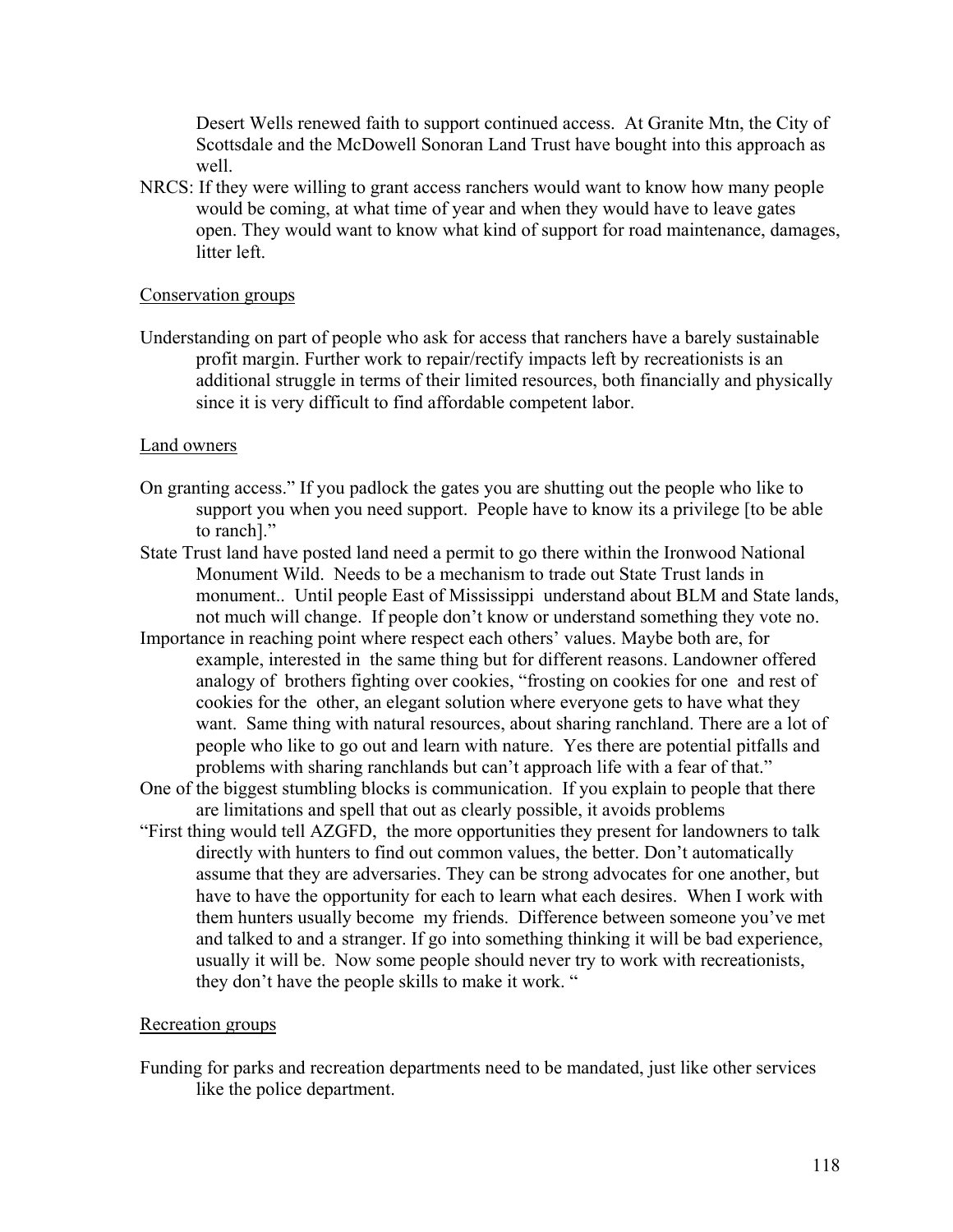Federal lands take forever to deal with. City and county have direct access to local Board of Supervisors and City Council and Mayor. The final decision makers are local which makes a world of difference. If federal lands could make more (any?) decisions locally would be much better. Recommend land use specialists for federal agencies.

A summary of important themes follows, but the particulars in the words of the interviewees may be most salient and I do not wish to minimize any of the responses through an attempt to present ideas in an abbreviated format Although a best effort has been made to group responses according to topic, there remains a high opportunity for repetition of ideas into other areas of interest. Many responses are relevant to a number of categories, as they have been artificially designated.

- 1. Perhaps all interviewees agree that there needs to be a coordinated plan for access since no long range plans exist. Could this be done in the context of comprehensive planning? In light of vanishing opportunity caused by population growth and sales of land for development by both the private land holder and the State, such planning might deserve a high priority. In the past, and federal and state agencies have relied on the public to create their own access opportunities across private land. But new applications of ecosystem management require a large scale approach. Legislative direction may be needed to make this a reality. Coordinated efforts on the part of the recreationists might encourage the process.
- 2. With a coordinated plan comes the opportunity for consistency. Consistency is avoids "moving targets" set by agencies. Uniform standards simplify work for the land owner in terms of rangeland health and access. A corresponding standard could be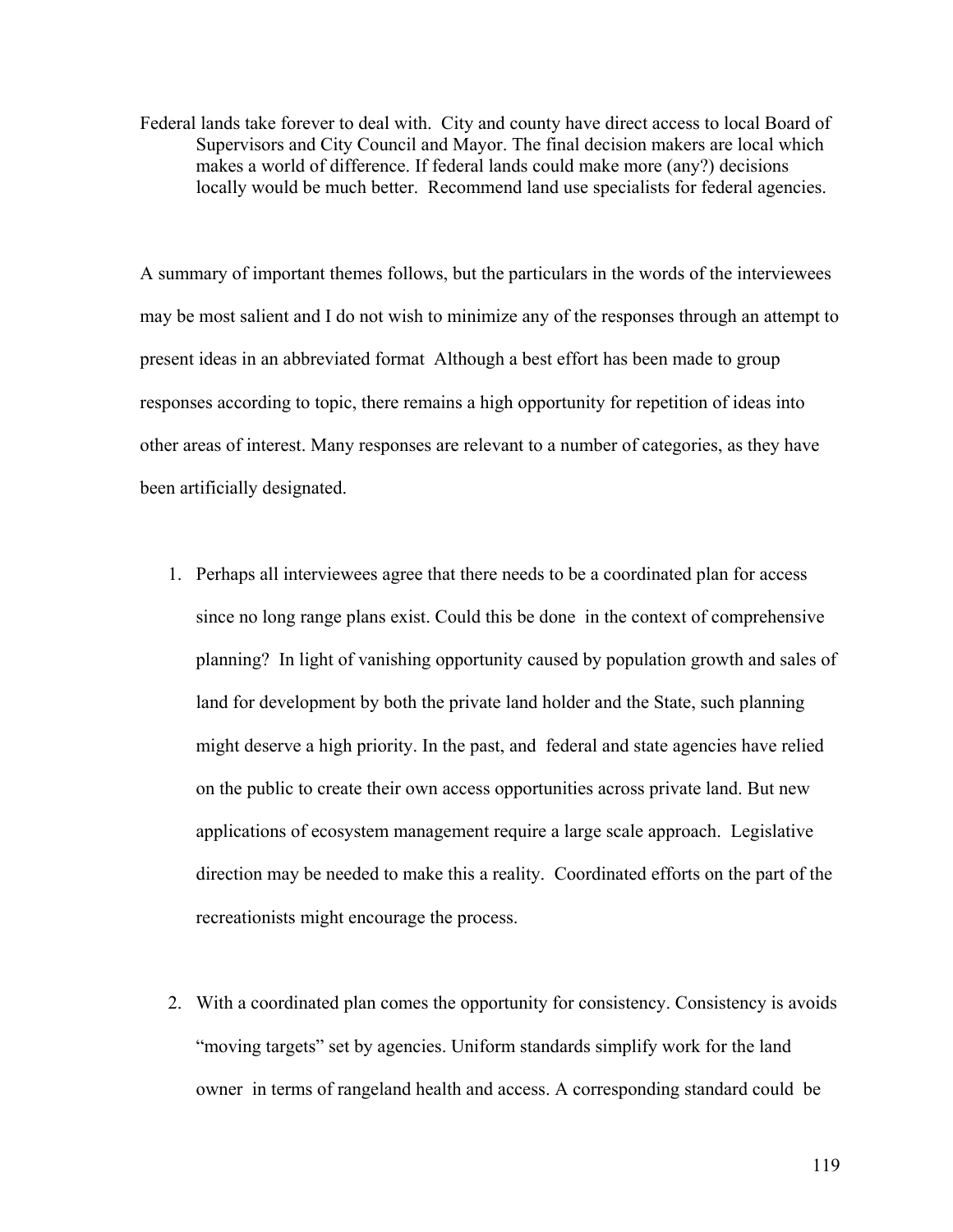set for the recreationist in terms of recreational impacts and courtesy to the landowner, as begun through landowner relations programs of Game and Fish and such programs as "Leave no trace" set by the land managers. A consistent way to process analyze and present route inventories would help define a universally understood language, reinforced by a consistent presentation of signage and maps. A consistent process would also help to identify the key access points.

Consistency must also be applied in terms of the relationship between landowners and management agencies with thought given to stability of personnel to better opportunities for trust with land owners. Consistent staffing, funding and goals among agencies is a recommended second step after comprehensive planning and the determination of what Arizona's recreational objectives will be.

*3.* Voluntary compliance does not seem to be working. In order to manage recreationists, impact fees on all public lands could support enforcement and monitoring programs. These fees could be progressive just like the toll collection systems used by DOTs and the federal tax system. More consumptive use and more destructive use translates into correlating higher fees. These fees could support more 'sacrifice areas" for motorized use, for example. The explosion of OHVs asks for a realignment of recreationist expectations more appropriate to the impacts of fragmentation by roads, noise and changes in hydrology OHV use can bring. Educating the public to realistic expectations is an idea that might be applied to all resource users. The public might be discouraged from expecting access via roads to

120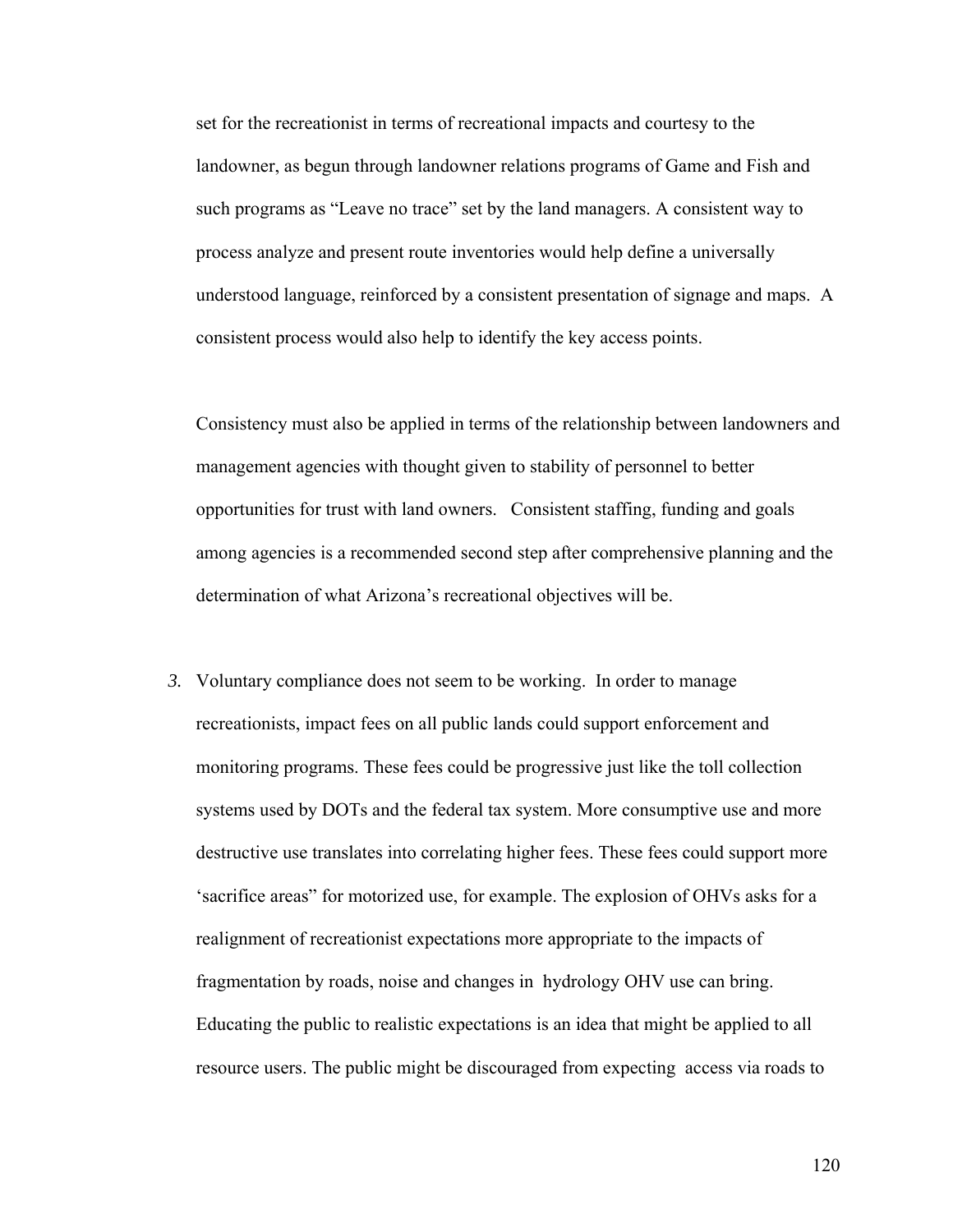wherever they want to go. For many reasons, biological as well as showing respect to landowners and their ranching business, the public may have to hike there and undergo other restrictions such as seasonal use and limited permits appropriate for wildlife and landowner operations.

4. Provisions for access on leased or private lands might accrue some long-term benefit to the land owner such as increased opportunities to conduct business or enhanced value of property. Customary gratitude and reciprocity which governed landowner relations in the past is perceived as spotty at best given current cultural disconnect and heterogeneity. The recreational opportunities open rangelands provide might justly merit appreciation through monetary remuneration.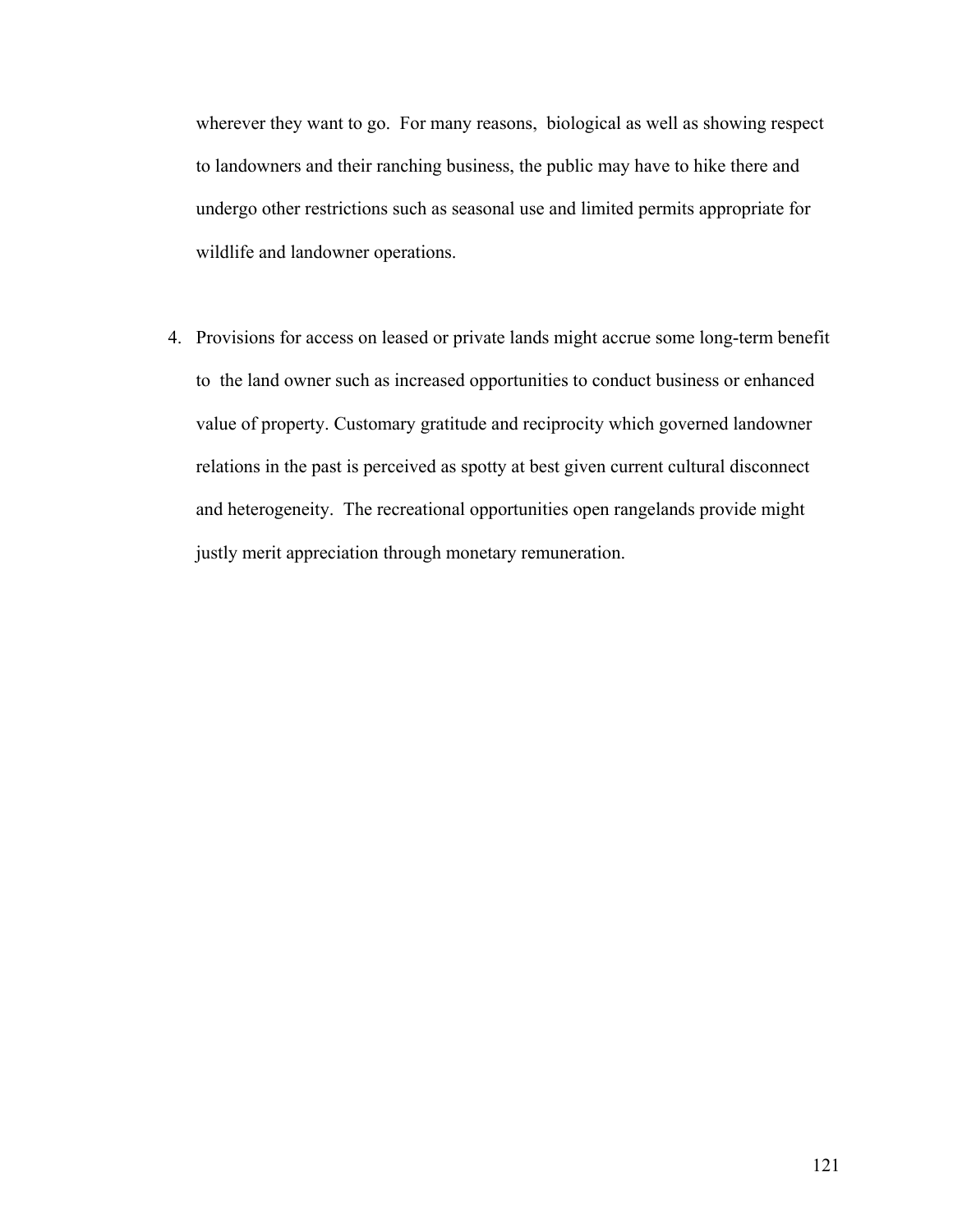# *Survey of Arizona ranchers*

Surveys, as mentioned earlier, were sent to the Southern Arizona Cattlemen's Protective Association (approx. 250), the Board of Directors of the Malpai Borderlands Group, (20 members), Conservation District Directory Board Members (125), and a Farm Bureau membership listing (approx. 150). The total number of surveys sent was approximately 545 with 126 filled out and returned for a response rate of approximately 27 %. (For a copy of the survey cover letter and blank survey, please see **Appendix B Rancher survey cover letter** [and survey](#page-170-0) ).

Surveys focused on the following issues. 1.*Interactions with user groups on ranch lands:* . Probability of landowner closure, What access means, Who is acceptable?, Time involved for granting access, and E. Guiding recreationists. 2. *Impacts of recreation on ranch operations:* Effects of recreationists on landowner operations. 3. *Feedback on current access programs:* Measuring the success of individual solutions and Time and frequency of visitation. And , 4. *Perception of land* . Results for each are discussed below, including results in a tabular form.

#### *Interactions with user groups on ranch lands( Table1)*

### *Probability of landowner closure (questions 1-5)*

Survey respondents seemed evenly split in terms of whether or not they had ever restricted access to their private or leased land. Commentary suggests that predominant reasons for closure were damage and theft of equipment. Many ranchers said that they restricted access on their private lands, but not on their leased lands. At present, fewer than half restrict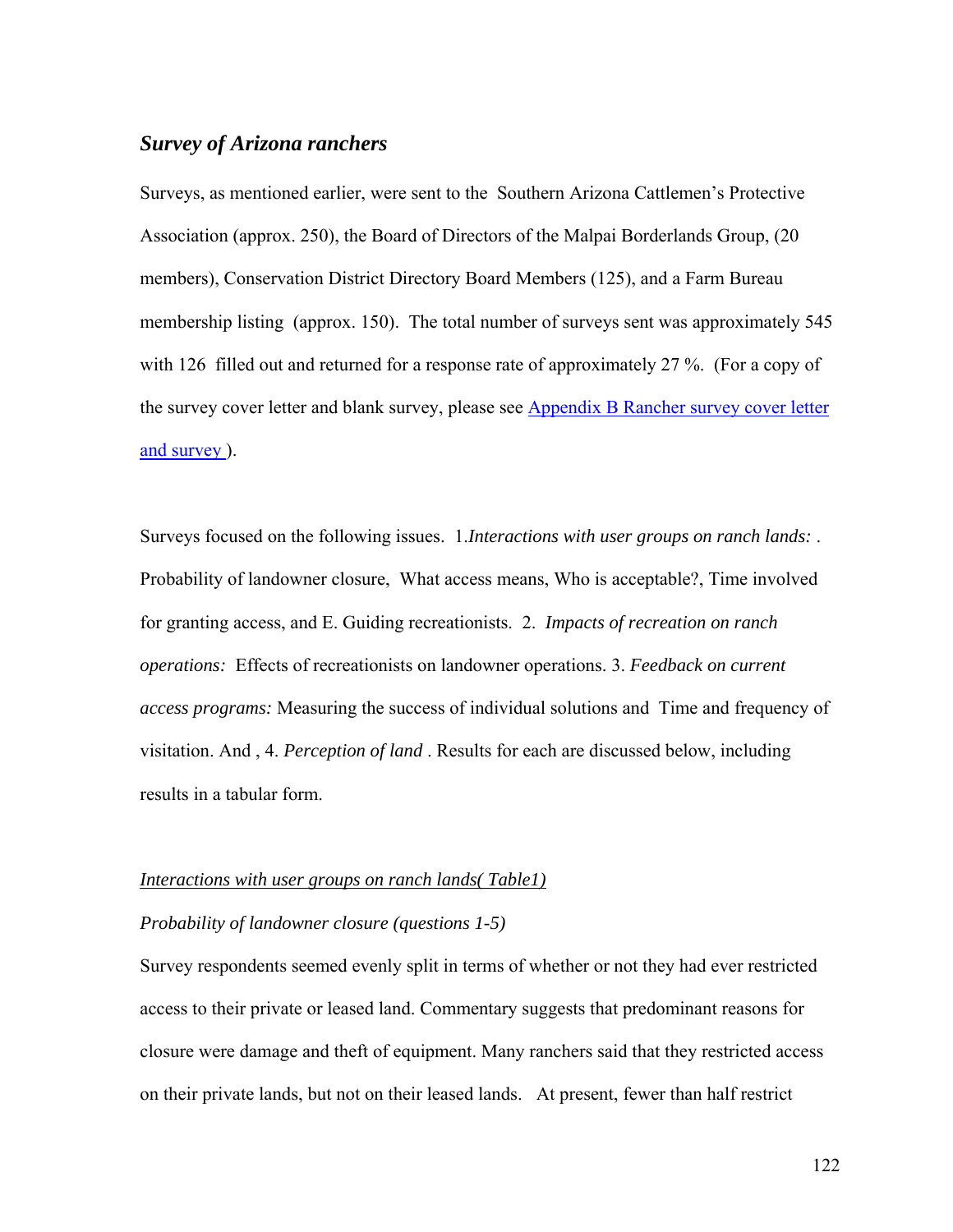access although a high number of no clear answer responses for Question 5 suggests, that many landowners may be considering closing access. (In retrospect, throughout the survey I should have separated private from leased lands.)

#### *What does access* mean *(questions 6-7)*

The vast majority, 98 versus 12, of those that have limited access, don't believe that their closure had any effect on preventing access to the land in question by a different route. In support of this belief is the high proportion, 66 versus 9, of those who trust that *access* really refers to *ease of access* rather than a literal way to reach the recreationists' destination. One commented that ease of access is the crux of the issue since "people use roads that ranchers have put in".

#### *Who is acceptable? (questions 8-9)*

Responses suggest that preferences are clear: Yes to hikers, bird watchers, wildlife viewers, hunters , and ( when applicable), anglers. No to OHV users and target shooters. By a factor of nearly 3 to 2, landowners prefer smaller groups of 1-2. And by a ratio of more than 3 to 1, landowners prefer the smallest group to those of 6 or more. Often ranchers mentioned that all non-vehicular traffic was welcome. Hunters were considered by many to be conscientious and respectful. One rancher pointed out the fact that hunters were more knowledgeable than others [about open space] because of the greater likelihood of their having read rules and regulations s published by Arizona Game and Fish concerning National Forests and Recreation Areas. Campers, hikers, bird watchers, and others were considered unlikely to be familiar because of mistaken assumptions that these regulations did not apply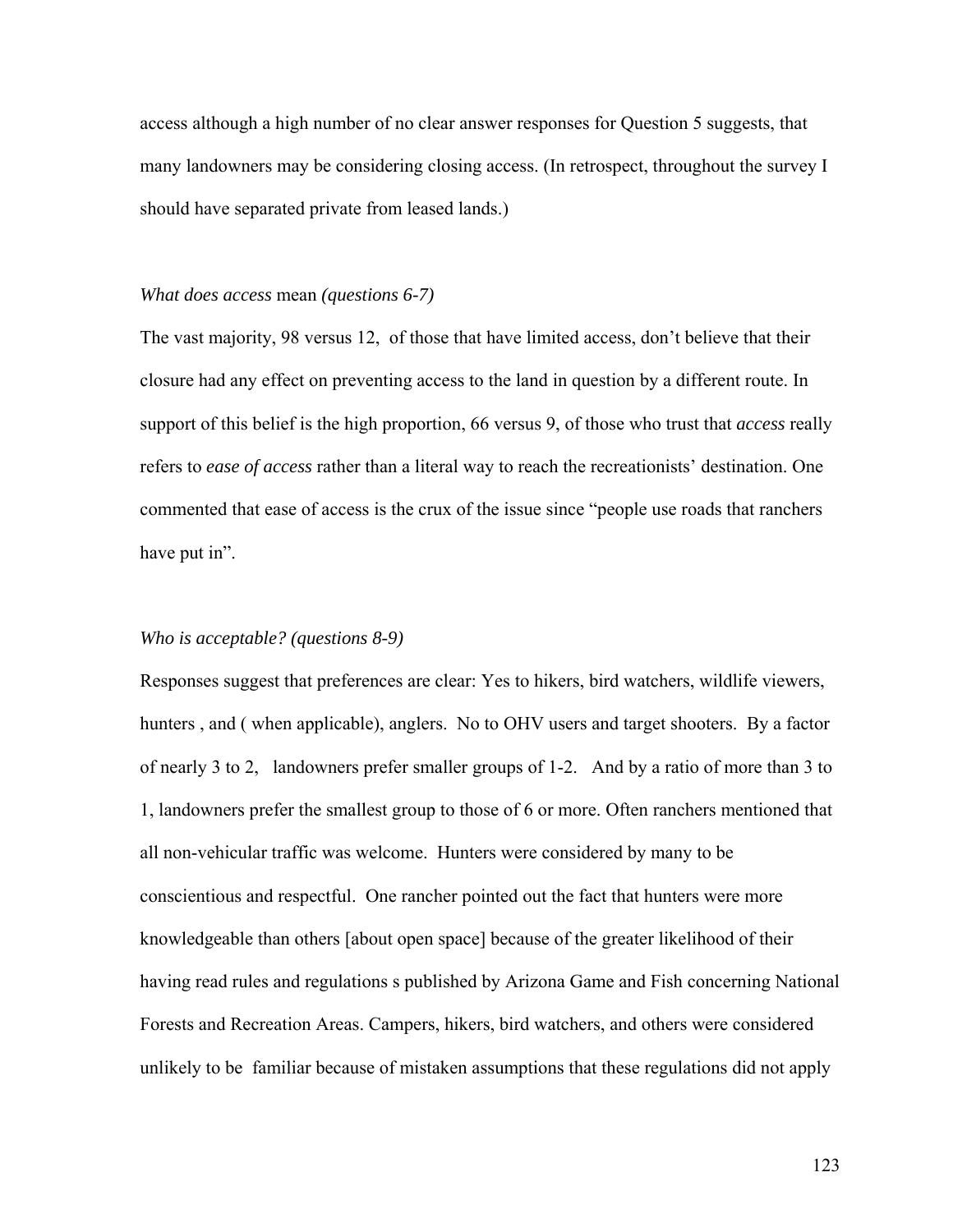to their own behavior. Yet hunters were chided for using "very large travel trailers" that camped and parked en masse leaving a lot of destruction. Size limitations for these trailers were suggested. Many comments reflect the idea that all of the above user groups may be considered legitimate and appropriate to the recreational use of private and leased lands dependant upon their behavior. One rancher likened the user to a barrel of apples: ninety percent of the apples are good but the ten percent who are not...

### *Time involved for granting access ( question 10)*

Time spent arranging for access doesn't appear a definitive reason for closing access: only 12 responded with checks in the *very time consuming* category with 44 finding the arrangements *somewhat time consuming* while more, 56, declaimed time as *not a factor at all.* 

#### *Guiding recreationists (questions 11-13)*

OHV users again appeared here as a primary reason for determining the rancher's decision of whether or not to grant access. Hunters, although shown to be far more acceptable, were not considered to be behaving: 92 respondents clearly doubted that hunters remained on the roads with their vehicles irrespective of the issue of retrieving downed big game. Landowners showed an evenly mixed response to a willingness to work with user groups directly concerning recreational access.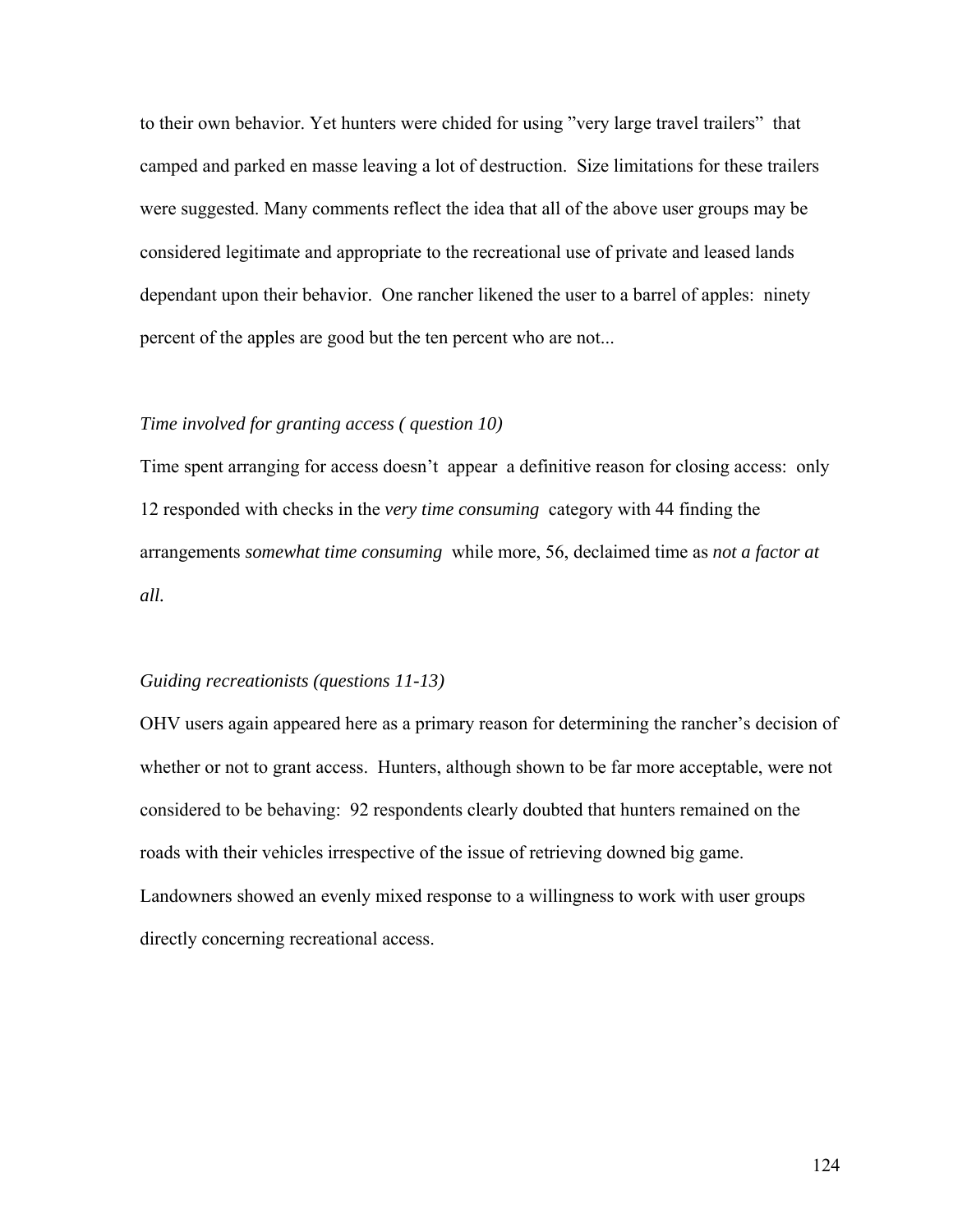| Table 1. Interactions with user groups on ranch lands              |                                                                                                             |  |  |  |  |  |  |
|--------------------------------------------------------------------|-------------------------------------------------------------------------------------------------------------|--|--|--|--|--|--|
| leased land?                                                       | 1. Have you ever restricted access to public and/or state trust lands by way of your private or             |  |  |  |  |  |  |
|                                                                    | No. of responses                                                                                            |  |  |  |  |  |  |
| Yes                                                                | 50                                                                                                          |  |  |  |  |  |  |
| Seasonally                                                         | 6                                                                                                           |  |  |  |  |  |  |
| N <sub>0</sub>                                                     | 63                                                                                                          |  |  |  |  |  |  |
| no clear answer                                                    | 7                                                                                                           |  |  |  |  |  |  |
| 2. If so, why? (Selected commentary)                               |                                                                                                             |  |  |  |  |  |  |
|                                                                    | Restrict access when leave for a few days, otherwise people will steal things as they drive by headquarters |  |  |  |  |  |  |
|                                                                    | Concern regarding liability issues and public's disregard for private property                              |  |  |  |  |  |  |
| People driving though at all hours and not always sober            |                                                                                                             |  |  |  |  |  |  |
| Alternative access routes exist through public lands               |                                                                                                             |  |  |  |  |  |  |
| Restrict access only on personal driveway to and past headquarters |                                                                                                             |  |  |  |  |  |  |
| Wet conditions                                                     |                                                                                                             |  |  |  |  |  |  |
| The public steal everything that is not tied down                  |                                                                                                             |  |  |  |  |  |  |
| Shootings at buildings, tanks and people                           |                                                                                                             |  |  |  |  |  |  |
| Nasty attitudes                                                    |                                                                                                             |  |  |  |  |  |  |
| Homestead has been robbed                                          |                                                                                                             |  |  |  |  |  |  |
|                                                                    | During the fire season of 2003 people flocked to our land and stayed for weeks on end                       |  |  |  |  |  |  |
| To protect the landscape and habitat for wildlife                  |                                                                                                             |  |  |  |  |  |  |
| Did not want biologists to conduct a diversity study               |                                                                                                             |  |  |  |  |  |  |
|                                                                    | 3. Do you presently restrict access to public land and/or state trust land through your private or          |  |  |  |  |  |  |
| leased land?                                                       |                                                                                                             |  |  |  |  |  |  |
|                                                                    | No. of responses                                                                                            |  |  |  |  |  |  |
| yes                                                                | 43                                                                                                          |  |  |  |  |  |  |
| Seasonally                                                         | 2                                                                                                           |  |  |  |  |  |  |
| N <sub>0</sub>                                                     | 77                                                                                                          |  |  |  |  |  |  |
|                                                                    |                                                                                                             |  |  |  |  |  |  |
| no clear answer                                                    | 5                                                                                                           |  |  |  |  |  |  |
| 4. If so, why? (Selected commentary)                               |                                                                                                             |  |  |  |  |  |  |
| We never turn anyone away but require them to sign in              |                                                                                                             |  |  |  |  |  |  |
| Wet conditions                                                     |                                                                                                             |  |  |  |  |  |  |
| To protect newly released condors                                  |                                                                                                             |  |  |  |  |  |  |
|                                                                    | We limit numbers according to what we in terms of wildlife numbers. We may allow scientists is but we       |  |  |  |  |  |  |
| use seasonal and practical knowledge in timing their stays         |                                                                                                             |  |  |  |  |  |  |
| Don't like people driving through my yard                          |                                                                                                             |  |  |  |  |  |  |
| Seasonal deer hunting and fishing                                  |                                                                                                             |  |  |  |  |  |  |
|                                                                    | Access gates are locked to deter public at large but local land officer and others can access thru gate     |  |  |  |  |  |  |
| Open to non-vehicular traffic during hunting season                |                                                                                                             |  |  |  |  |  |  |
|                                                                    | Foot access only with exceptions made for handicapped and elderly                                           |  |  |  |  |  |  |
| Campfires have spread over onto pastureland                        |                                                                                                             |  |  |  |  |  |  |
| We don't restrict access but have seen poaching as a problem       |                                                                                                             |  |  |  |  |  |  |
|                                                                    |                                                                                                             |  |  |  |  |  |  |
|                                                                    |                                                                                                             |  |  |  |  |  |  |
|                                                                    |                                                                                                             |  |  |  |  |  |  |
|                                                                    |                                                                                                             |  |  |  |  |  |  |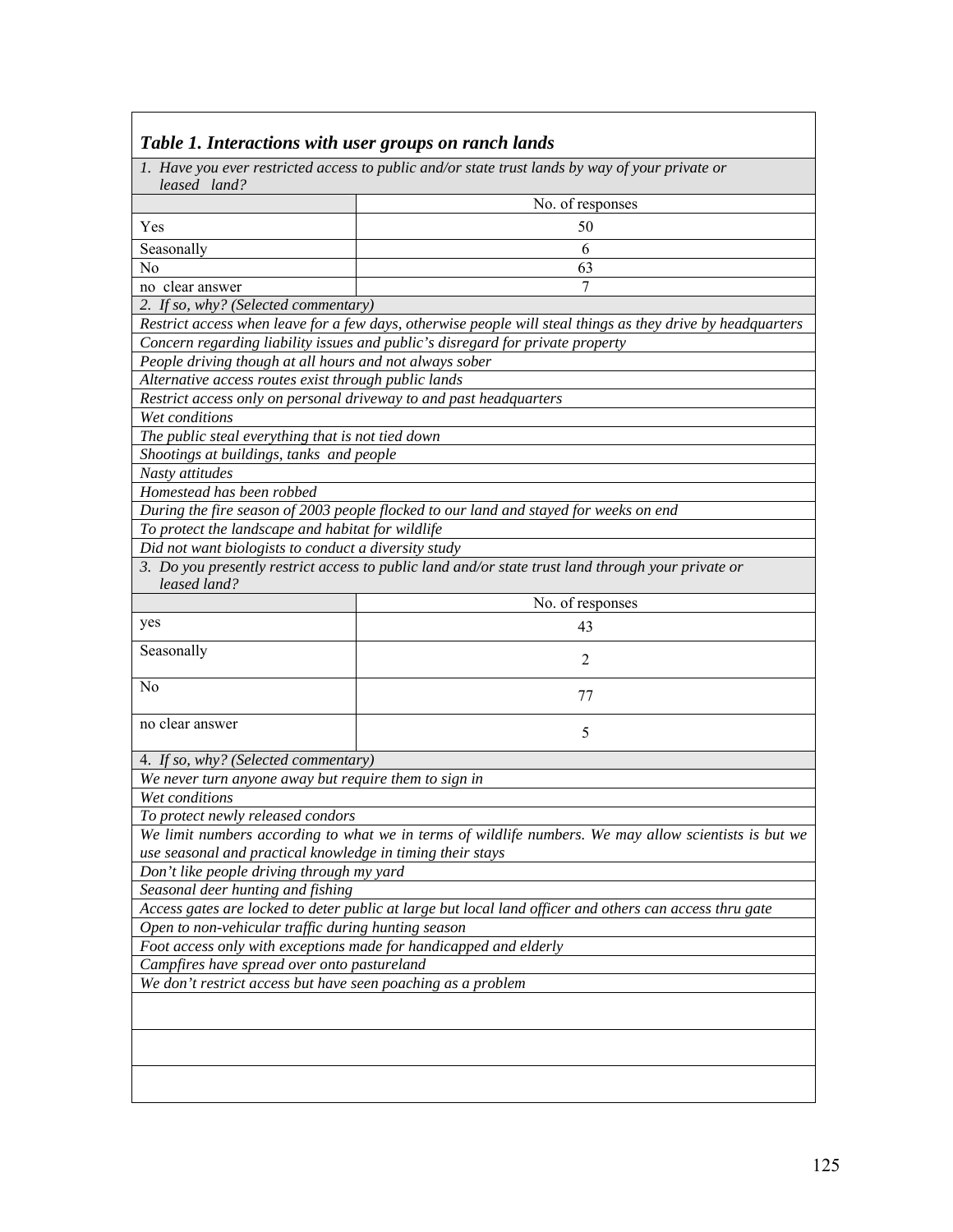|                       |                  |              | Table 1. Interactions with user groups on ranch lands (cont).                                           |                  |                    |                  |                      |  |  |
|-----------------------|------------------|--------------|---------------------------------------------------------------------------------------------------------|------------------|--------------------|------------------|----------------------|--|--|
|                       |                  |              | 5. If you do not now limit access, are you thinking of it in the future?                                |                  |                    |                  |                      |  |  |
|                       |                  |              |                                                                                                         | No. of responses |                    |                  |                      |  |  |
| yes                   |                  |              |                                                                                                         | 34               |                    |                  |                      |  |  |
| Seasonally            |                  |              |                                                                                                         |                  |                    | 8                |                      |  |  |
| N <sub>0</sub>        |                  |              |                                                                                                         |                  |                    | 45               |                      |  |  |
| no clear answer       |                  |              |                                                                                                         |                  |                    | 39               |                      |  |  |
| (Selected commentary) |                  |              |                                                                                                         |                  |                    |                  |                      |  |  |
|                       |                  |              | Yes, because more and more people abuse the privilege                                                   |                  |                    |                  |                      |  |  |
|                       |                  |              | No, we find more vandalism and cut fences if we attempt to close access                                 |                  |                    |                  |                      |  |  |
|                       |                  |              | 6. Has your limiting of access prevented anyone from accessing the land from a different location?      |                  |                    |                  |                      |  |  |
|                       |                  |              |                                                                                                         |                  |                    | No. of responses |                      |  |  |
|                       |                  |              |                                                                                                         |                  |                    |                  |                      |  |  |
| yes                   |                  |              |                                                                                                         |                  |                    | 12               |                      |  |  |
| seasonally            |                  |              |                                                                                                         |                  |                    | $\overline{2}$   |                      |  |  |
| no                    |                  |              |                                                                                                         |                  |                    | 97               |                      |  |  |
| no clear answer       |                  |              |                                                                                                         |                  |                    | 15               |                      |  |  |
|                       |                  |              | 7. Do you feel the demand for access is because of ease of access rather than lack of available access? |                  |                    |                  |                      |  |  |
|                       |                  |              |                                                                                                         | No. of responses |                    |                  |                      |  |  |
| yes                   |                  |              |                                                                                                         | 67               |                    |                  |                      |  |  |
| no                    |                  |              |                                                                                                         | 11               |                    |                  |                      |  |  |
| no clear answer       |                  |              |                                                                                                         | 49               |                    |                  |                      |  |  |
|                       |                  |              |                                                                                                         |                  |                    |                  |                      |  |  |
|                       |                  |              | 8. Please assess the compatibility of the following user groups with your private or leased land:       |                  |                    | OHV-             |                      |  |  |
|                       | <b>Hunters</b>   | Hikers       | Equestrians                                                                                             | Anglers          | Wildlife<br>groups | users            | Target<br>shooters   |  |  |
| Compatible            | 82               | 89           | 82                                                                                                      | 39               | 68                 | 28               | 33                   |  |  |
| Incompatible          | 32               | 22           | 27                                                                                                      | 25               | 36                 | 94               | 81                   |  |  |
| no clear<br>answer    | 12               | 14           | 17                                                                                                      | 29               | 20                 | 10               | 13                   |  |  |
| not<br>applicable     | $\boldsymbol{0}$ | $\mathbf{1}$ | 1                                                                                                       | 35               | $\overline{2}$     | $\boldsymbol{0}$ | 1                    |  |  |
|                       |                  |              | 9. Please rank your preferences for size of user groups:                                                |                  |                    |                  |                      |  |  |
|                       |                  |              | Group size $1-2$                                                                                        | Group size 3-5   |                    |                  | Group size 6 or more |  |  |
| compatible            |                  |              | 91                                                                                                      | 69               |                    | 30               |                      |  |  |
| incompatible          |                  |              | 10                                                                                                      | 28               |                    | 65               |                      |  |  |
| no clear answer       |                  |              | 26                                                                                                      | 30<br>29         |                    |                  |                      |  |  |
|                       |                  |              |                                                                                                         |                  |                    |                  |                      |  |  |
|                       |                  |              |                                                                                                         |                  |                    |                  |                      |  |  |
|                       |                  |              |                                                                                                         |                  |                    |                  |                      |  |  |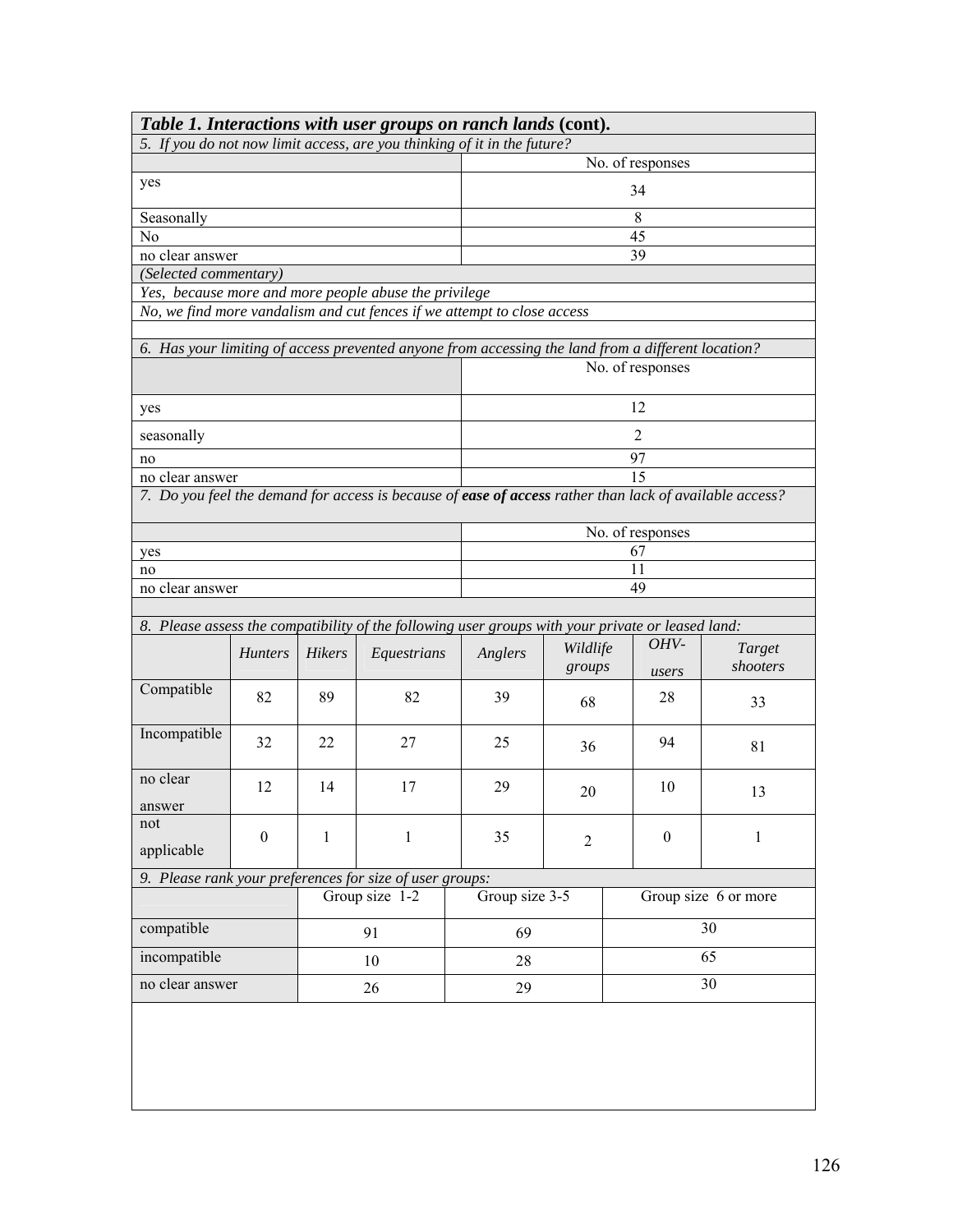| Table 1. Interactions with user groups on ranch lands (cont.)                                                  |                  |  |  |  |  |
|----------------------------------------------------------------------------------------------------------------|------------------|--|--|--|--|
| 10. How much of a factor in considering recreational access is the time spent arranging                        |                  |  |  |  |  |
| for visitation?                                                                                                |                  |  |  |  |  |
|                                                                                                                | No. of responses |  |  |  |  |
| very time consuming                                                                                            | 12               |  |  |  |  |
| somewhat time consuming                                                                                        | 44               |  |  |  |  |
| time is not a factor                                                                                           | 56               |  |  |  |  |
| 11. How important is a concern for off-road vehicles in your decision to grant or not grant access?            |                  |  |  |  |  |
|                                                                                                                | No. of responses |  |  |  |  |
| important                                                                                                      | 94               |  |  |  |  |
| somewhat important                                                                                             | 19               |  |  |  |  |
| not at all important                                                                                           | 8                |  |  |  |  |
| $\overline{5}$<br>no clear answer                                                                              |                  |  |  |  |  |
| 12. Do you think that hunters go off-road with their vehicles other than just to retrieve<br>downed big game?  |                  |  |  |  |  |
|                                                                                                                | No. of responses |  |  |  |  |
| definitely                                                                                                     | 92               |  |  |  |  |
| maybe                                                                                                          | 31               |  |  |  |  |
| not at all                                                                                                     | 1                |  |  |  |  |
| no clear answer                                                                                                | $\overline{2}$   |  |  |  |  |
| 13. Have you been or would you be willing to work directly with user groups to provide<br>recreational access? |                  |  |  |  |  |
|                                                                                                                | No. of responses |  |  |  |  |
| yes                                                                                                            | 40               |  |  |  |  |
| maybe                                                                                                          | 43               |  |  |  |  |
| no                                                                                                             | 37               |  |  |  |  |
| no clear answer                                                                                                | 6                |  |  |  |  |

٦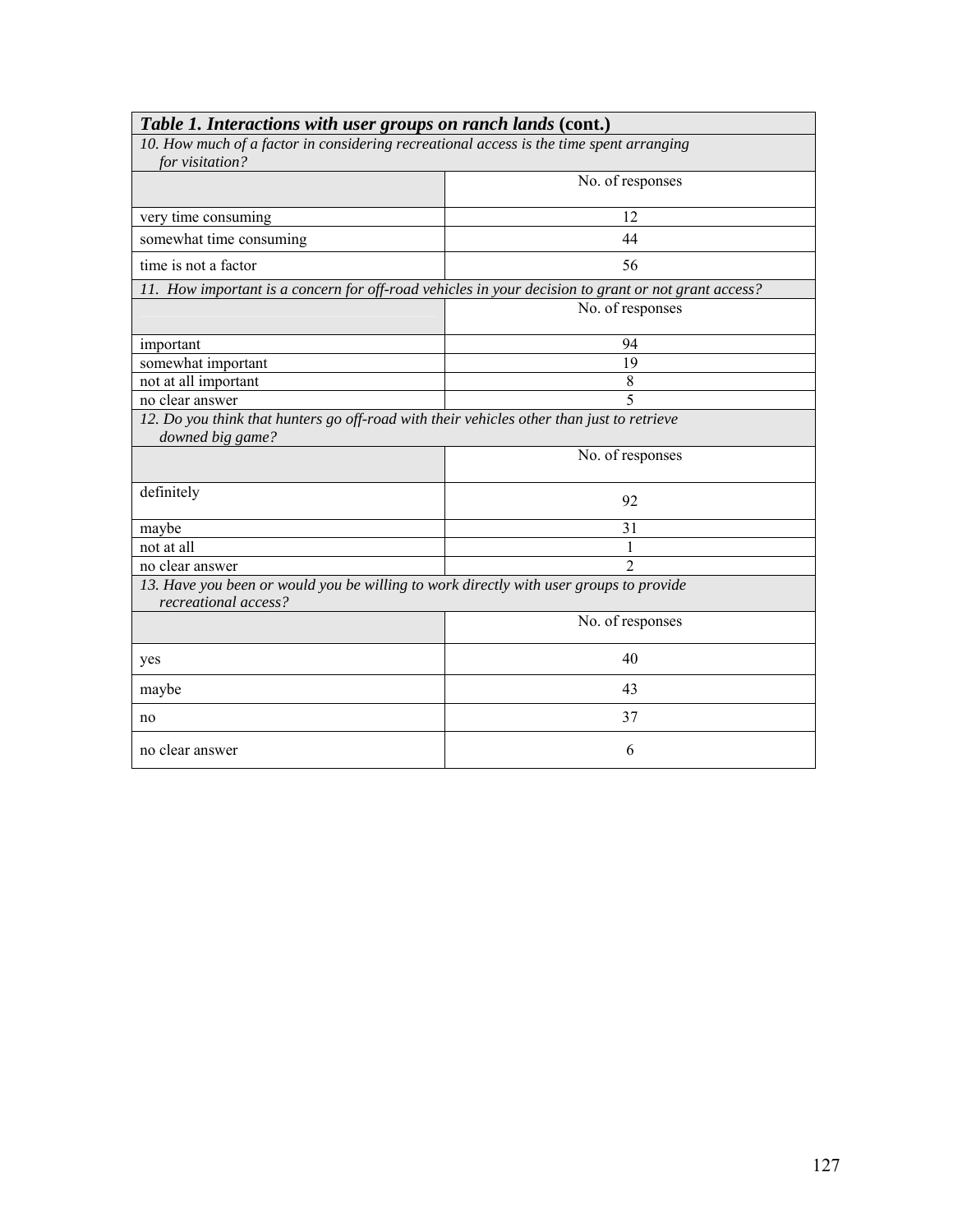#### *Impacts of Recreation on Ranch Operations ( Table 2)*

### *Effects of recreationists on landowner operations (questions 1-3)*

Unfortunately it seems that the recreationist has the potential for interfering with the heart of ranch work. There was a clear cut response of 92 *yes's* versus 23 *no's* to the question of whether or not recreationists interfered with managing stock. The more general phrasing of the question of interference couched as *daily operations of the ranch* returned 77 *yes's* , and the work for construction of fences followed shortly on the heels, with 75 *yes's.* Questions 2 and 3 addressed specific impacts of visitation. The concerns were widespread and high for all listed. The deepest concern was for the *destruction of equipment,* its *theft,* and *rangeland health*: all factors at the heart of a ranching operation. *Cultural resources* were deemed at risk as well. A worry for invasive species was significant too at a pretty even split of 62 *yes's* and 55 *no's*. Levels of concerns for repercussions of recreationists are at a high level overall. Again, off road driving had the dubious distinction of bothering the rancher most. *Littering by non-hunters*, and *gates left other than as found* were essentially as high in terms of perceived threats. Vandalism scored high as did ideas of recreational access somehow encouraging access by "illegal travelers". (Considering that close to one-third of the target list included ranchers further from the border in Northern and Central Arizona, the 63 listing for perceived increase of trespass by illegals should be considered problematic.) The general recreational public itself was not deemed particularly competent with 50 responses marking off a moderate level of *need for rescue.*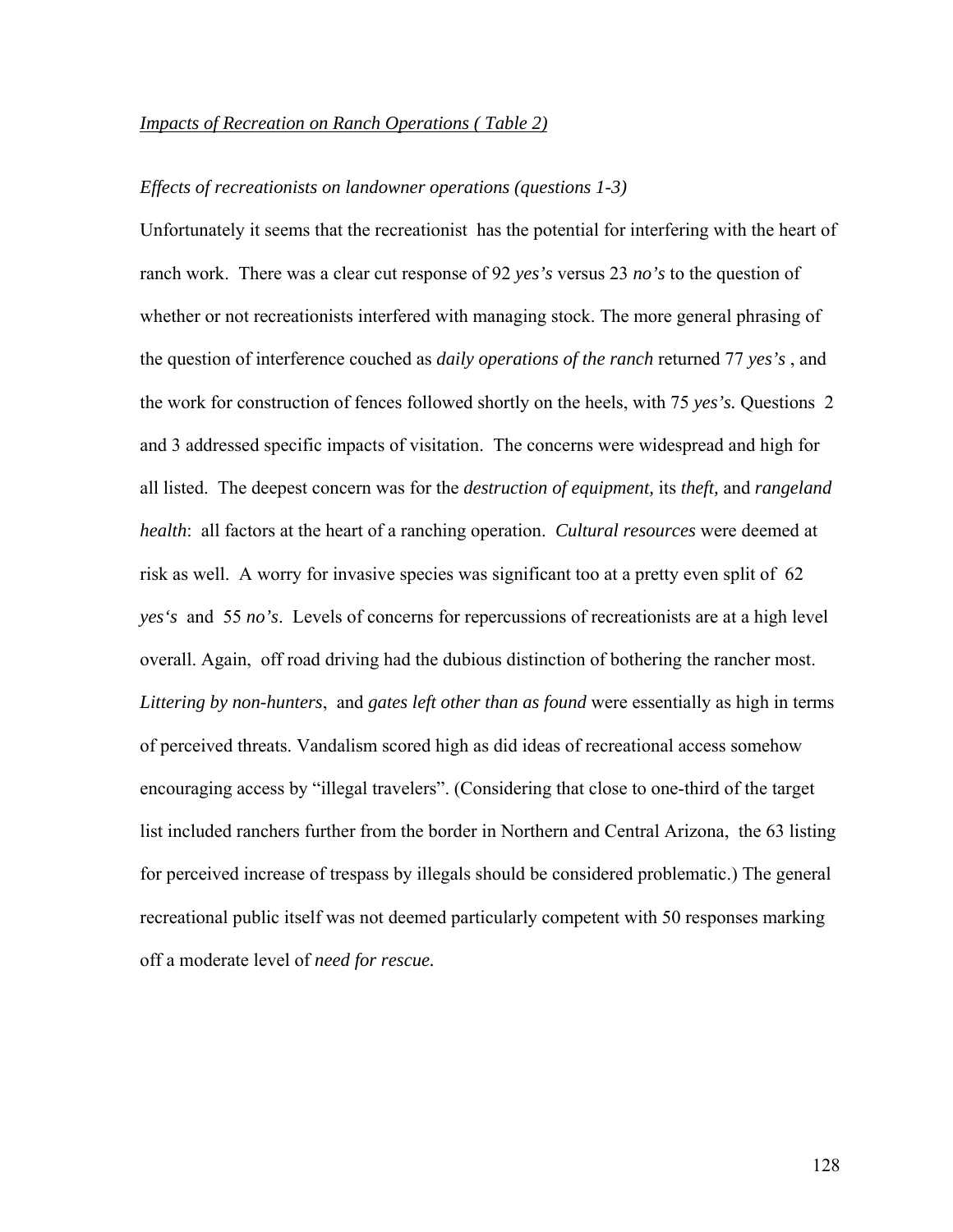# *Table 2. Impacts of recreation on ranch operations*

|                        | 1. Which, if any, of the following operations do recreationists interfere with, |  |  |
|------------------------|---------------------------------------------------------------------------------|--|--|
| <i>in your opinion</i> |                                                                                 |  |  |

| ut your optition        |                                                                               |   |                                                |   |                   |    |                           |                                 |                  |
|-------------------------|-------------------------------------------------------------------------------|---|------------------------------------------------|---|-------------------|----|---------------------------|---------------------------------|------------------|
|                         | Chaining                                                                      |   | Chemical<br>defoliation of<br>invasive species |   | Managing<br>stock |    | Construction<br>of fences | Daily operation<br>of the ranch |                  |
| no                      | 85                                                                            |   | 84                                             |   | 23                |    | 41                        | 38                              |                  |
| yes                     | 26                                                                            |   | 28                                             |   | 92                |    | 75                        |                                 |                  |
| no answer               | 11                                                                            |   | 10                                             |   | 9                 |    | 9                         | 8                               |                  |
| not<br>applicable       | 6                                                                             | 5 |                                                |   | 1                 |    | $\mathbf{1}$              | $\mathbf{1}$                    |                  |
|                         | 2. Do you have concerns that recreationists might bring any of the following: |   |                                                |   |                   |    |                           |                                 |                  |
|                         | Invasive species                                                              |   |                                                |   |                   |    | Effects on                |                                 | Negative effects |
|                         | on tires, clothing,                                                           |   | Theft                                          |   | Destruction of    |    | forage and                |                                 | on resources     |
|                         | etc.                                                                          |   |                                                |   | equipment         |    | health of land            |                                 |                  |
| no                      | 55                                                                            |   | 19                                             |   | 10                |    | 20                        |                                 | 35               |
| yes                     | 62                                                                            |   | 101                                            |   | 108               |    | 101                       |                                 | 82               |
| no answer               | 9                                                                             |   | 7                                              | 8 |                   | 10 |                           |                                 | 10               |
|                         | 3. Please note your level of concern for each of the following:               |   |                                                |   |                   |    |                           |                                 |                  |
|                         |                                                                               |   | high                                           |   | medium            |    | low                       |                                 | no clear answer  |
| Off-road driving        |                                                                               |   | 101                                            |   | 10                |    | 4                         |                                 | 10               |
| Litter from hunting     |                                                                               |   | 77                                             |   | 23                |    | 18                        |                                 | 8                |
| Other Littering         |                                                                               |   | 92                                             |   | 18                |    | 7                         |                                 | 9                |
| Driving by headquarters |                                                                               |   | 49                                             |   | 24                |    | 38                        |                                 | 14               |
| Disruption of wildlife  |                                                                               |   | 43                                             |   | 47                |    | 24                        |                                 | 13               |
|                         | Increased visits by illegals                                                  |   | 63                                             |   | 18                |    | 30                        |                                 | 14               |

Frightening stock  $\begin{array}{|c|c|c|c|c|c|c|c|c|} \hline \end{array}$  55 1 30 1 29 12 Need for "rescuing" public  $\begin{array}{|c|c|c|c|c|c|c|c|c|} \hline 17 & 16 & 50 & 41 & 41 & 16 \ \hline \end{array}$ Vandalism 78 30 8 10

94 |  $\begin{array}{|c|c|c|c|c|c|c|c|} \hline 9 & 6 & 9 \\ \hline \end{array}$ 

Gates left other than how they

were found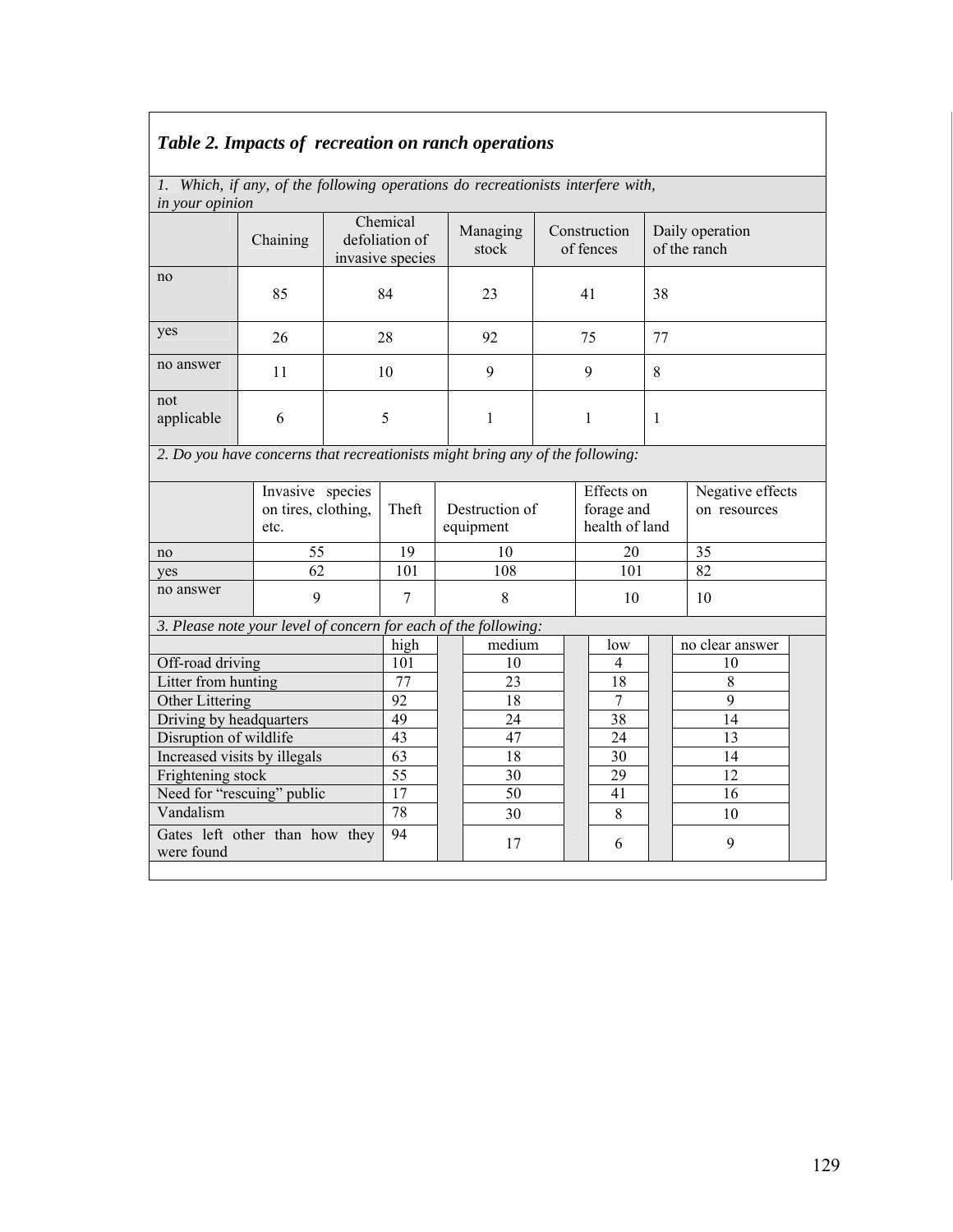### *Feedback on current access program ( Table 3)*

### *Measuring the success of individual solutions (question 1)*

The winner in terms of assistance from agency input seems to be *cattle guard installation*  with successful and somewhat successful ratings at 41 and 37 counts, respectively. But trailing not too far behind is an unsuccessful rating by 27 responses. *Seasonal permits and seasonal closures* bring up a close second *with financial and other support for wildlife* and *financial and other support for habitat restoration* each receiving essentially the same response. Although I have spoken with recreational groups, ranchers and agency personnel who have seemed happy with work by volunteers done in the spirit of reciprocating for allowed access, on the survey, ranchers recorded their help with a poor rating: only 13 *successful* , 13 *somewhat successful* and a high 57 *unsuccessful* responses. This group also received the highest number of *no clear answer* responses, indicating perhaps that volunteer work is not widespread.

### *Time and frequency of visitation (question 2-4)*

As a follow-up the first question's reference to the seasonal permits/closures, question 2 sought to better delineate possible ways of returning control to the rancher. From the responses it seems that none of the alternatives were particularly attractive to the rancher with the exception of *limiting access to during hunting season only*. Again, hunting groups seem welcome by the rancher. Perhaps hunting season dovetails well with timing for cattle raising operations? Perhaps it is the simplicity of the delineated access time that is attractive?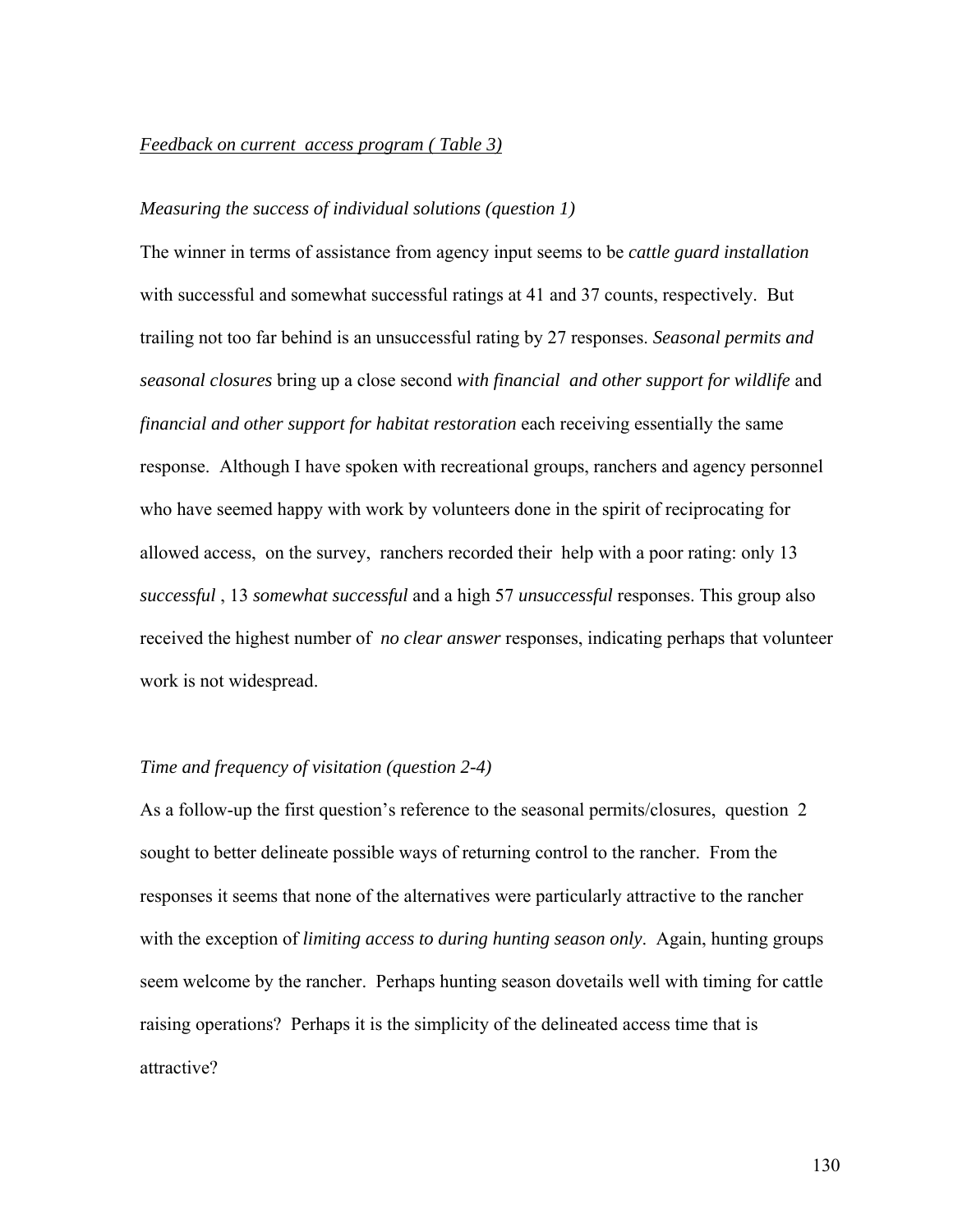Question 3 focused on monitoring and control relative to public agencies. In terms of receptivity to the listed government agencies, US Fish and Wildlife, Arizona Game and Fish , US Forest Service, BLM, NRCS, and US Border Patrol / Customs, *USFW* appears least welcome and *NRCS* most welcome. Perhaps there is a negative linkage from the rancher's perspective to a concern about the discovery of endangered species on their land/leased land and a positive linkage the many programs that NRCS is working to bring to the rancher from the Farm Bill, etc. Generally, ranchers indicated a positive to neutral view of agency personnel. Comments suggested that agencies were effective or not on an individual basis.

 Question 4 explores direct incentives for granting access. A response number of 58 *yes's*  sends a clear message connecting opening lands with the ability to share in monies for hunting/fishing permits. Yet, a pretty high *maybe* rating suggests that the ranchers are wary of any controls such an agreement may bring and wish to know more about the terms of a possible permit-share program. A hopeful response concerning *yes* to a willingness to try communications equipment for some surveillance capability concerning recreationists deserves, I think, consideration. It appears to be a reasonable desire on the part of the rancher and would inspire, perhaps, closer working relationships with agency personnel.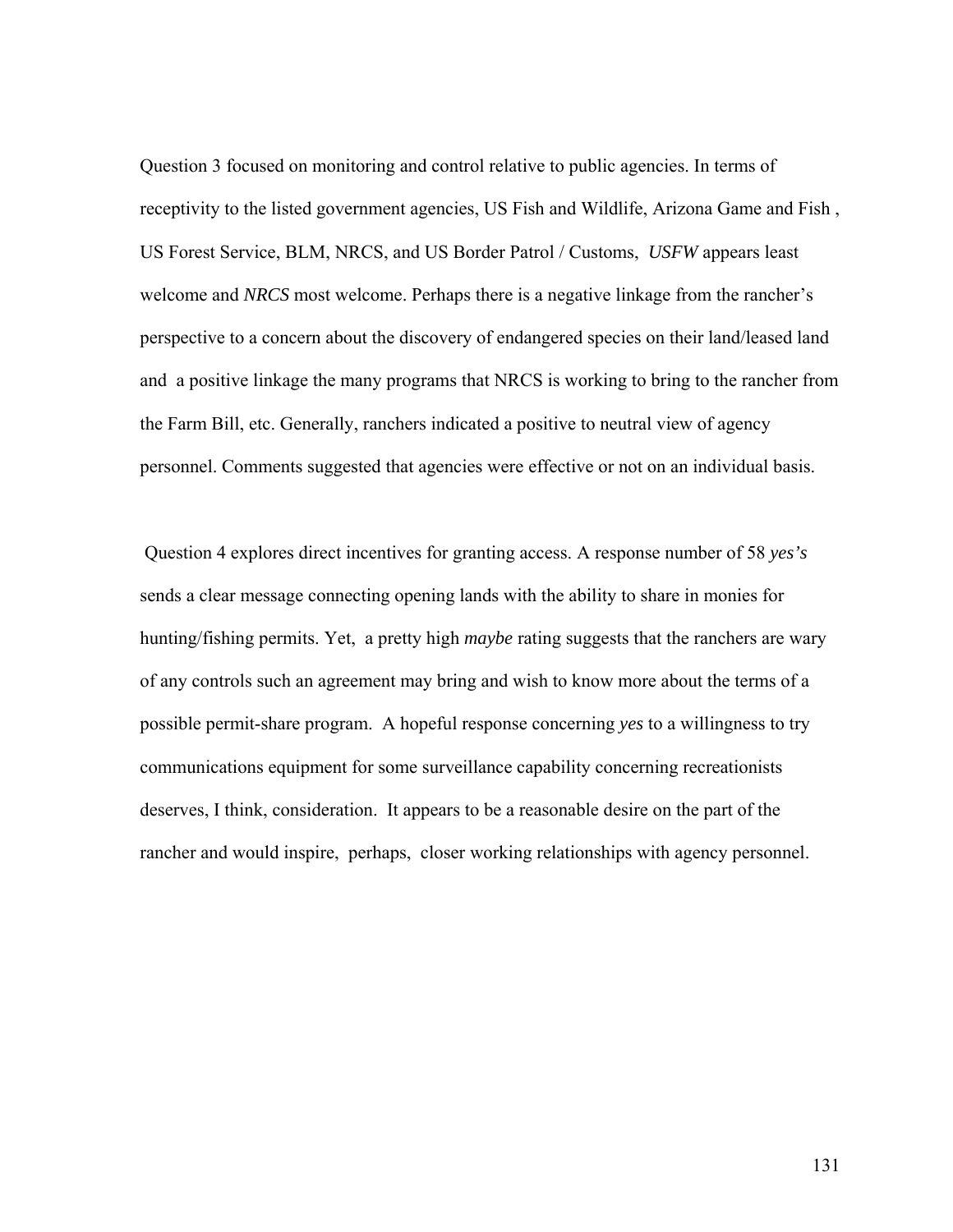# *Table 3. Feedback on current access programs*

# *1. How successful are the following solutions*

|                                                                                                                     | succes<br>sful    | somew<br>hat<br>success<br>ful |   | unsucc<br>essful          | no clear<br>answer |
|---------------------------------------------------------------------------------------------------------------------|-------------------|--------------------------------|---|---------------------------|--------------------|
| Cattle guard installation                                                                                           | 41                | 37                             |   | 27                        | 21                 |
| Seasonal permit/seasonal<br>closure                                                                                 | 28                | 38                             |   | 26                        | 34                 |
| Volunteers for ranch<br>maintenance                                                                                 | 13                | 13                             |   | 57                        | 43                 |
| Financial and other support<br>for wildlife rehabilitation                                                          | 18                | 34                             |   | 38                        | 36                 |
| Financial and other support<br>for habitat restoration                                                              | 28                | 34                             |   | 39                        | 35                 |
| Time and frequency of visitation                                                                                    |                   |                                |   |                           |                    |
|                                                                                                                     |                   |                                |   |                           |                    |
| 2. If you were to open your lands to access on a limited basis what would be your preferred<br>ways to limit access |                   |                                |   |                           |                    |
|                                                                                                                     | very<br>effective | somew<br>hat<br>effectiv       |   | not at<br>all<br>effectiv |                    |
| Hunting season only                                                                                                 | 26                | e<br>33                        | e | 28                        | 38                 |
| Weekends only                                                                                                       | 7                 | 25                             |   | 46                        | 47                 |
| Weekdays only                                                                                                       | 5                 | 26                             |   | 42                        | 52                 |
| Specified weeks/<br>Weekends                                                                                        | 9                 | 28                             |   | 39                        | 49                 |
| Seasonal closure of roads                                                                                           | 17                | 30                             |   | 32                        | 47                 |
| Closure of trails                                                                                                   | 15                | 22                             |   | 41                        | 47                 |
| Camping closures                                                                                                    | 14                | 25                             |   | 38                        | 47                 |
| Limit to length of stay                                                                                             | 13                | 29                             |   | 36                        | 47                 |
| needed<br>When<br>for<br>management                                                                                 | 16                | 33                             |   | 23                        | 54                 |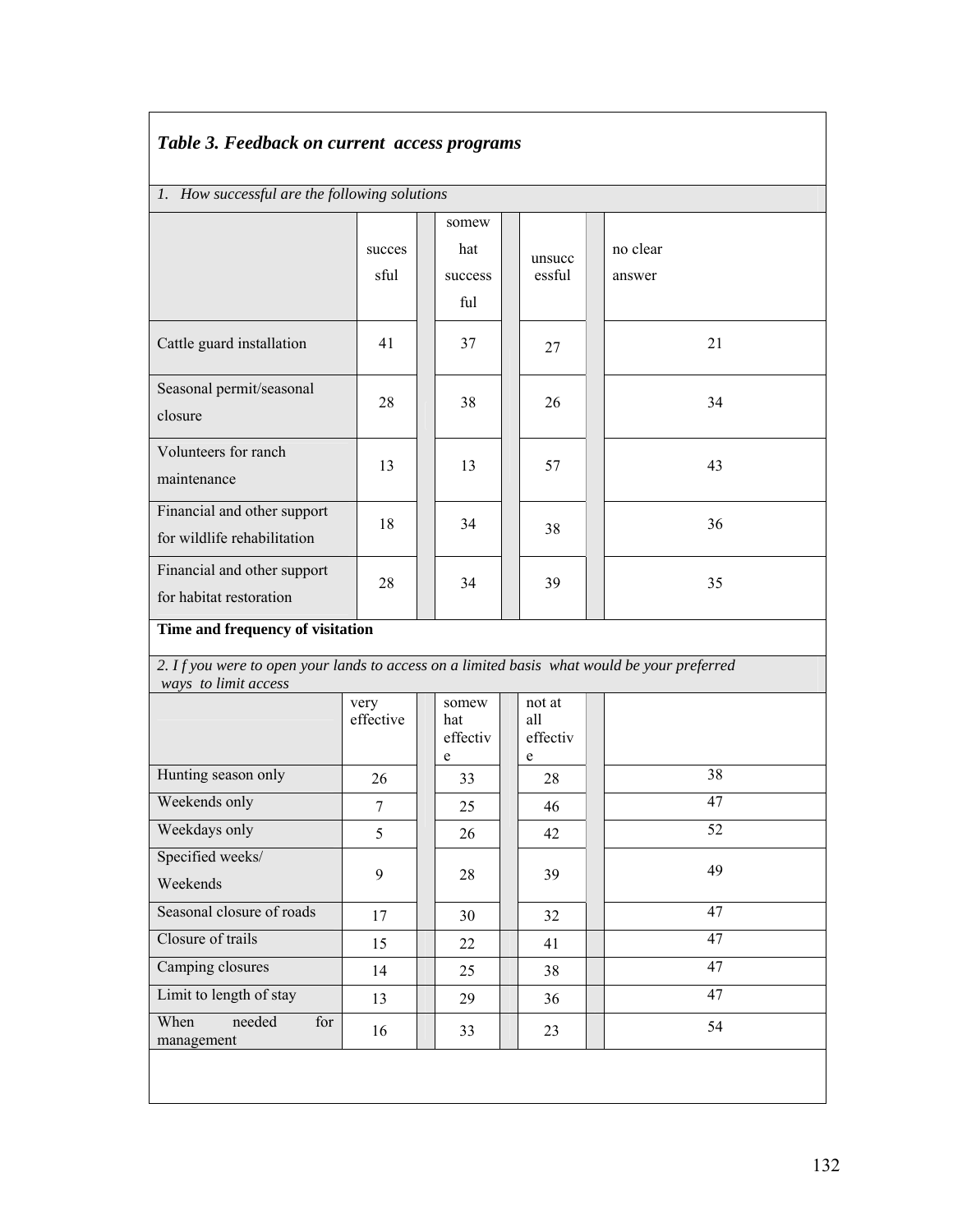# **Table 3. Feedback on current access programs (cont.)**

#### **Monitoring and control**

*3. How would you feel about increased contact between the ranch and field-going agency personnel from each of the following agencies:* 

|                                                                                       | would<br>like<br>that |                 | indifferent      |  | would not<br>like that |  | no clear answer                                                                                       |  |
|---------------------------------------------------------------------------------------|-----------------------|-----------------|------------------|--|------------------------|--|-------------------------------------------------------------------------------------------------------|--|
| US Fish and Wildlife                                                                  | 36                    |                 | 26               |  | 48                     |  | 14                                                                                                    |  |
| Arizona Game and<br>Fish                                                              | 57                    |                 | 35               |  | 22                     |  | 11                                                                                                    |  |
| <b>US Forest Service</b>                                                              | 45                    |                 | 35               |  | 26                     |  | 19                                                                                                    |  |
| <b>BLM</b>                                                                            | 37                    |                 | 42               |  | 26                     |  | 21                                                                                                    |  |
| <b>NRCS</b>                                                                           | 65                    |                 | 32               |  | 10                     |  | 18                                                                                                    |  |
| US Border Patrol /                                                                    | 53                    |                 | 36               |  |                        |  | 21                                                                                                    |  |
| Customs                                                                               |                       |                 |                  |  | 15                     |  |                                                                                                       |  |
| 4. Would you be more willing to grant hunters access:                                 |                       |                 |                  |  |                        |  |                                                                                                       |  |
| a. If you were allowed to sell permits for hunting/fishing on leased or private land? |                       |                 |                  |  |                        |  |                                                                                                       |  |
|                                                                                       |                       |                 | No. of responses |  |                        |  |                                                                                                       |  |
| Yes                                                                                   |                       |                 |                  |  | 59                     |  |                                                                                                       |  |
| maybe                                                                                 |                       |                 |                  |  | 30                     |  |                                                                                                       |  |
| no                                                                                    |                       |                 |                  |  | 27                     |  |                                                                                                       |  |
| No clear answer                                                                       |                       |                 |                  |  | 11                     |  |                                                                                                       |  |
|                                                                                       |                       |                 |                  |  |                        |  | b. If you were provided closer links with agency personnel with communications equipment in strategic |  |
| locations?                                                                            |                       |                 |                  |  |                        |  |                                                                                                       |  |
|                                                                                       |                       |                 | No. of responses |  |                        |  |                                                                                                       |  |
| Yes                                                                                   |                       | 28              |                  |  |                        |  |                                                                                                       |  |
| maybe                                                                                 |                       |                 |                  |  | 52                     |  |                                                                                                       |  |
| no                                                                                    |                       |                 |                  |  | 35                     |  |                                                                                                       |  |
| No clear answer                                                                       |                       | $\overline{12}$ |                  |  |                        |  |                                                                                                       |  |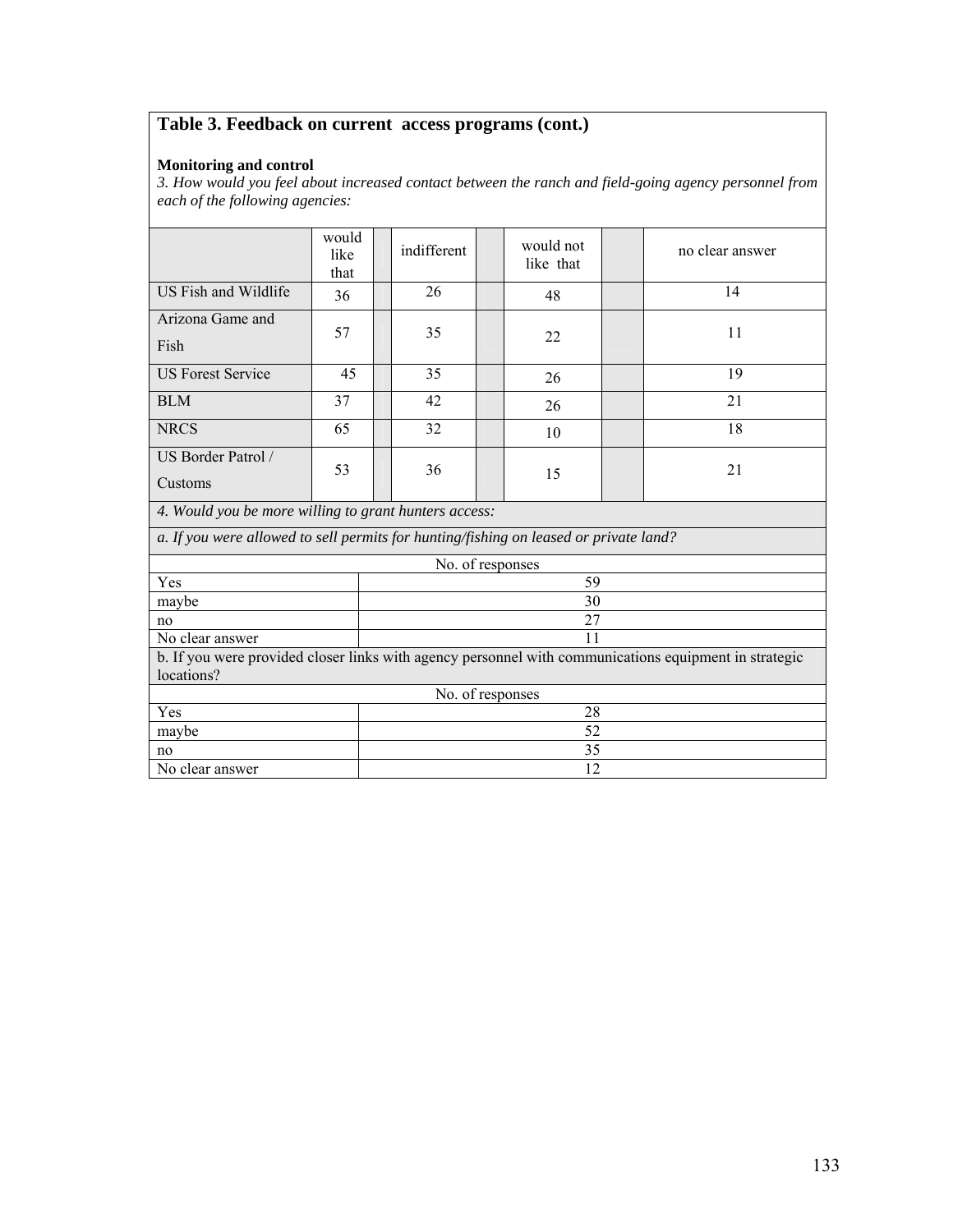### *Perception of land by ranchers ( Table 4).*

When asked Question 1, " *Do you feel that recent customary access to a land is important to preserve for the people of Arizona?*" most ranchers affirmed that right with a 36 definite *yes, I believe that as a right.* and a 49 *somewhat important* in contrast to a 26 *no, not at all important* and 17 *no clear answer.* In agreement with this sentiment was the rancher's view that their non-deeded grazing lands, even those upon which they had themselves made improvements were still meant for shared use. Only 14 agreed that these lands were *not at all* open to others. One no clear answer response commented that customary access " is just a smokescreen for more control of private land." That agreed upon, the primary purpose of these lands was definitively seen to be grazing by 53 ranchers, as expressed in question two.

Questions 3 and 4 ask if recreationists have a deleterious affect on the number of cattle positioned on ranching lands. Response indicates, not much, with the highest response by a strong margin in the *not at all* category. The response to Question 5, *"Do you feel that your rural lifestyle will be/is interrupted by the presence of strangers coming through your land?"* was definitive*.* Privacy issues do seem to be very relevant to considerations for granting or not granting access, with a resounding 79 replying that *yes they feel that their rural lifestyle is interrupted by strangers* coming by. Although Question 6 could be considered a follow-up to this question or a lead-in to the next section on wildlife, if one were to interpret Question 6 in light of the first option the equally strong response of 81 saying *yes, definitely* to the question of access being dependent upon the type of land might be understood as meaning that ranchers do not mind granting access to lands remote to their headquarters or private facilities, but do object to people coming closer by. One rancher felt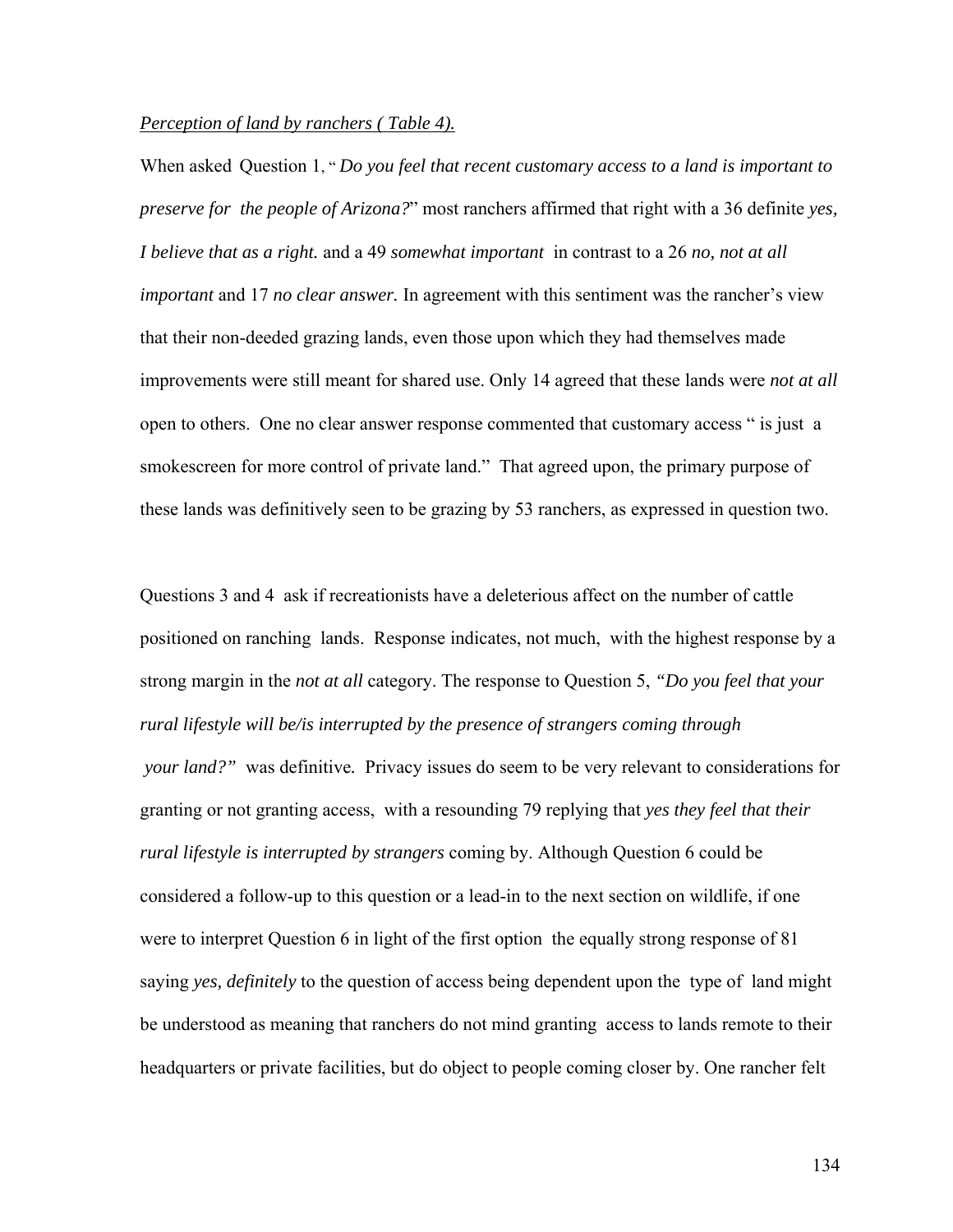strongly that fenced lands were not appropriate for recreational access while unfenced lands were. Another rancher commented and I think importantly, that "private land, wherever it is, is under the gun already. Cannot imagine opening a gate to it without dire consequence: once open hard to shut."

*Questions 7- 11*. These questions are centered on the topic of wildlife, an issue discovered through meetings and interviews to be close to the heart of the rancher. The survey results concurred with my earlier understanding that ranchers are deeply attached to the wildlife on their lands. A strong aversion was registered against *off- highway vehicles* with 109 believing their use destructive to the wildlife on their lands. A reaction against *camping* was definite too with 58 believing this recreational use destructive. *Hunting,* was next but only with 35 negative responses. *Birdwatching, wildlife viewing* and *hiking* were seen to be far less destructive, but their impacts were recognized by some as disturbing to wildlife, as registered also in interviews. Naturally, wildlife is understood within the overall scheme of the ranching business. The majority of respondents perceived a risk of access to be the protection of wildlife at the expense of their rancher's enterprise with: 63 replying *yes* and 33 replying *somewhat* to Question 9, presumably by reason of the introduction of external controls and regulations. At the heart of the issue may be a fear, registered by an affirmative response to Question 10, referring to the discovery of a federally listed or declining species. That said, Habitat Conservation Plans were in balance interpreted not to be an issue.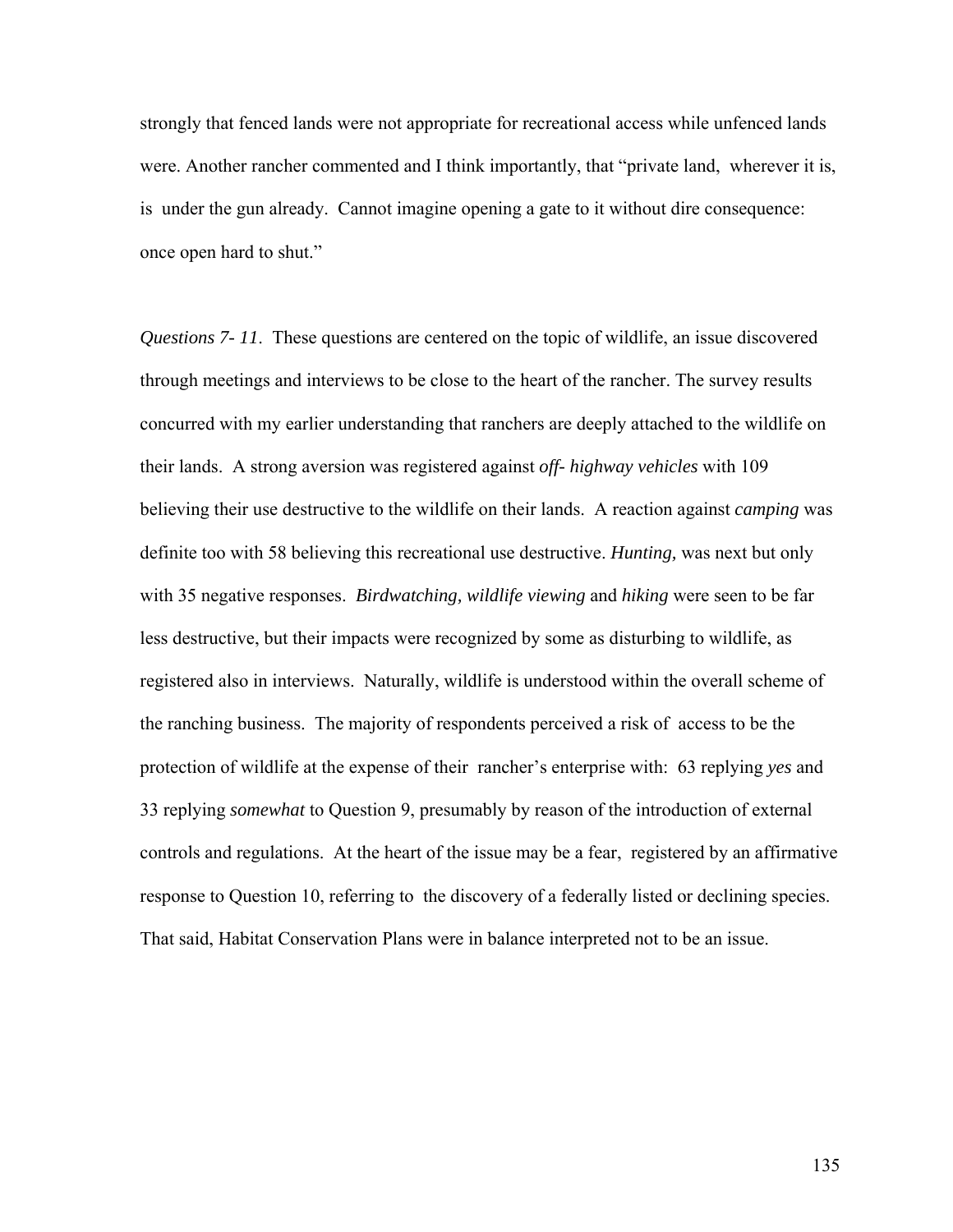| Table 4. Perception of land by ranchers |  |
|-----------------------------------------|--|
|                                         |  |

 *1. Do you feel that recent customary access to a land is important to preserve for the people of Arizona?* 

|                                                                                                                           |                               | no. of responses |                                                                                                 |  |  |  |  |
|---------------------------------------------------------------------------------------------------------------------------|-------------------------------|------------------|-------------------------------------------------------------------------------------------------|--|--|--|--|
| Yes, I believe in that as a right                                                                                         |                               | 36               |                                                                                                 |  |  |  |  |
| somewhat important                                                                                                        |                               | 49               |                                                                                                 |  |  |  |  |
| no, not at all important                                                                                                  | 26                            |                  |                                                                                                 |  |  |  |  |
| no clear answer                                                                                                           |                               | 17               |                                                                                                 |  |  |  |  |
|                                                                                                                           |                               |                  | 2. How do you view public/state lands on which you pay grazing fees and have made improvements: |  |  |  |  |
|                                                                                                                           | "Common lands for shared use" |                  | "Lands who's primary purpose is for<br>grazing"                                                 |  |  |  |  |
| Yes, definitely                                                                                                           |                               | 36               | 53                                                                                              |  |  |  |  |
| somewhat                                                                                                                  |                               | 57               | 40                                                                                              |  |  |  |  |
| Not at all                                                                                                                |                               | 14               | 16                                                                                              |  |  |  |  |
| no clear answer                                                                                                           |                               | 20               | 18                                                                                              |  |  |  |  |
|                                                                                                                           |                               |                  | 3. Do recreationists to any degree affect the number of AUMs licensed on your deeded land?      |  |  |  |  |
|                                                                                                                           |                               |                  | no. or responses                                                                                |  |  |  |  |
| Yes, definitely                                                                                                           |                               | 15               |                                                                                                 |  |  |  |  |
| somewhat                                                                                                                  |                               | 20               |                                                                                                 |  |  |  |  |
| Not at all                                                                                                                |                               | 76               |                                                                                                 |  |  |  |  |
| no clear answer                                                                                                           |                               | 16               |                                                                                                 |  |  |  |  |
| 4. On your leased lands?                                                                                                  |                               |                  |                                                                                                 |  |  |  |  |
| Yes, definitely                                                                                                           |                               | 30               |                                                                                                 |  |  |  |  |
| somewhat                                                                                                                  |                               | 30               |                                                                                                 |  |  |  |  |
| Not at all                                                                                                                |                               | 51               |                                                                                                 |  |  |  |  |
| no clear answer                                                                                                           |                               |                  | 16                                                                                              |  |  |  |  |
| 5. Do you feel that your rural lifestyle will be/is interrupted by the presence of strangers coming through<br>your land? |                               |                  |                                                                                                 |  |  |  |  |
| Yes, definitely                                                                                                           |                               | 79               |                                                                                                 |  |  |  |  |
| somewhat                                                                                                                  |                               | 35               |                                                                                                 |  |  |  |  |
| Not at all                                                                                                                |                               | 9                |                                                                                                 |  |  |  |  |
| no clear answer                                                                                                           |                               | $\overline{3}$   |                                                                                                 |  |  |  |  |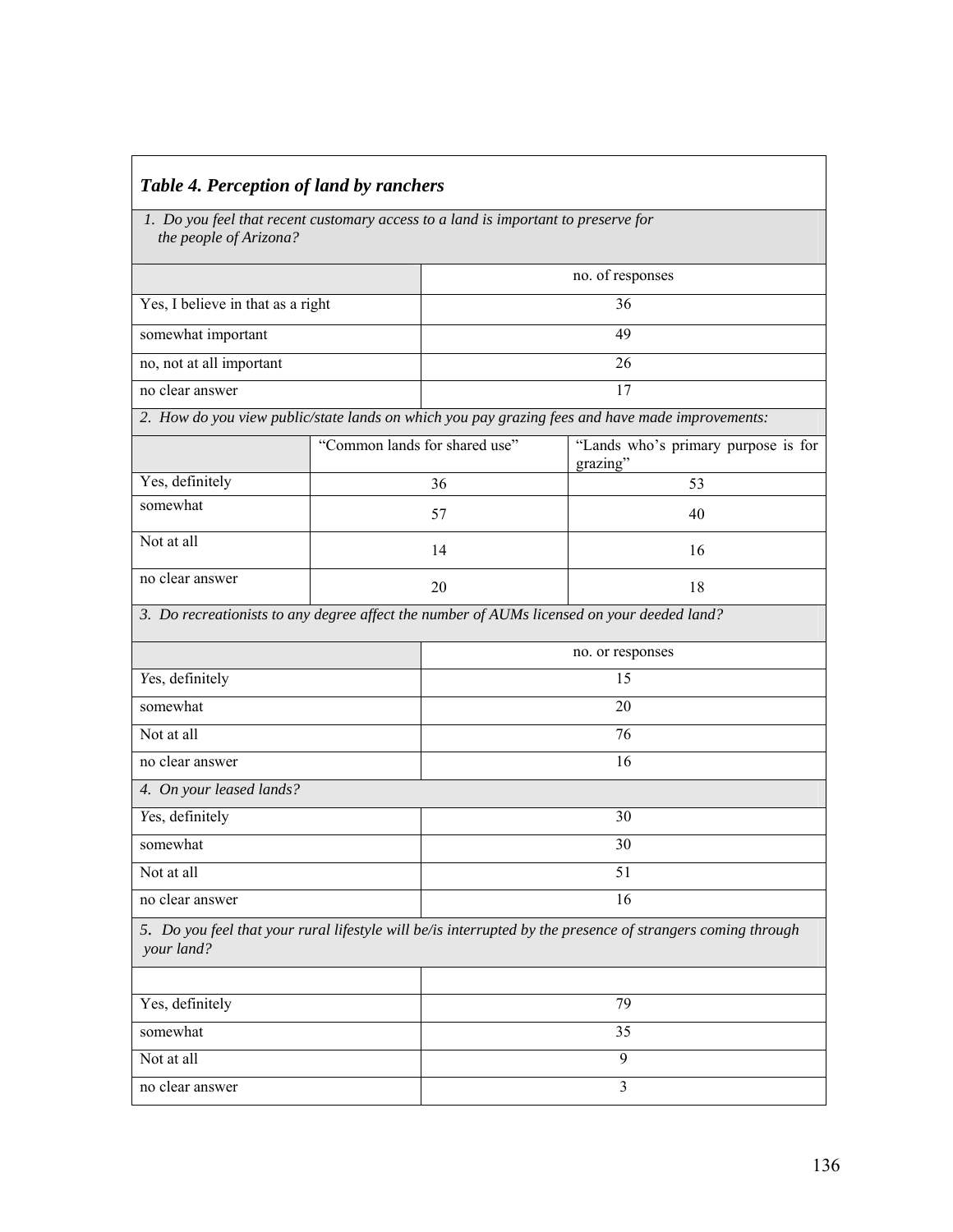| Table 4. Perception of land by ranchers (cont.)                                            |   |     |                                                                                                       |  |  |  |  |
|--------------------------------------------------------------------------------------------|---|-----|-------------------------------------------------------------------------------------------------------|--|--|--|--|
| 6. Is your decision to grant or not grant access affected by the type of land in question? |   |     |                                                                                                       |  |  |  |  |
|                                                                                            |   |     | no. or responses                                                                                      |  |  |  |  |
| Yes, definitely                                                                            |   | 81  |                                                                                                       |  |  |  |  |
| somewhat                                                                                   |   |     | 23                                                                                                    |  |  |  |  |
| Not at all                                                                                 |   |     | 17                                                                                                    |  |  |  |  |
| no clear answer                                                                            |   |     | 5                                                                                                     |  |  |  |  |
|                                                                                            |   |     | 7. Do you feel that wildlife will be negatively impacted by allowing recreation on the land?          |  |  |  |  |
|                                                                                            |   |     | no. or responses                                                                                      |  |  |  |  |
| yes, definitely                                                                            |   |     | 61                                                                                                    |  |  |  |  |
| somewhat                                                                                   |   |     | 50                                                                                                    |  |  |  |  |
| not at all                                                                                 |   |     | 12                                                                                                    |  |  |  |  |
| no clear answer                                                                            |   |     | 3                                                                                                     |  |  |  |  |
| 8. Please check any of the following that you feel are destructive to the wildlife         |   |     |                                                                                                       |  |  |  |  |
| and/or the lands under your care                                                           |   |     |                                                                                                       |  |  |  |  |
| Horseback riding                                                                           | ☑ | 16  |                                                                                                       |  |  |  |  |
| Bird watching                                                                              | ☑ | 13  |                                                                                                       |  |  |  |  |
| Fishing                                                                                    | ☑ | 11  |                                                                                                       |  |  |  |  |
| Hunting                                                                                    | ☑ | 35  |                                                                                                       |  |  |  |  |
| Wildlife viewing                                                                           | ☑ | 16  |                                                                                                       |  |  |  |  |
| Camping                                                                                    | ☑ | 58  |                                                                                                       |  |  |  |  |
| Off-highway vehicles                                                                       | ☑ | 109 |                                                                                                       |  |  |  |  |
| Hiking                                                                                     | ☑ | 16  |                                                                                                       |  |  |  |  |
| expense of ranching?                                                                       |   |     | 9. Do you have concerns that opening up your land will encourage the protection of wildlife at the    |  |  |  |  |
|                                                                                            |   |     | no. or responses                                                                                      |  |  |  |  |
| yes, definitely                                                                            |   |     | 63                                                                                                    |  |  |  |  |
| somewhat                                                                                   |   |     | 33                                                                                                    |  |  |  |  |
| not at all                                                                                 |   |     | 26                                                                                                    |  |  |  |  |
| no clear answer                                                                            |   |     | 6<br>10. Are you concerned that inviting more people on the land might encourage the discovery of $a$ |  |  |  |  |
| federally listed or declining species of plant or animal                                   |   |     |                                                                                                       |  |  |  |  |
|                                                                                            |   |     | no. or responses                                                                                      |  |  |  |  |
| yes, definitely                                                                            |   |     | 47                                                                                                    |  |  |  |  |
| somewhat                                                                                   |   |     | 39                                                                                                    |  |  |  |  |
| not at all                                                                                 |   |     | 35                                                                                                    |  |  |  |  |
| no clear answer                                                                            |   |     | 7                                                                                                     |  |  |  |  |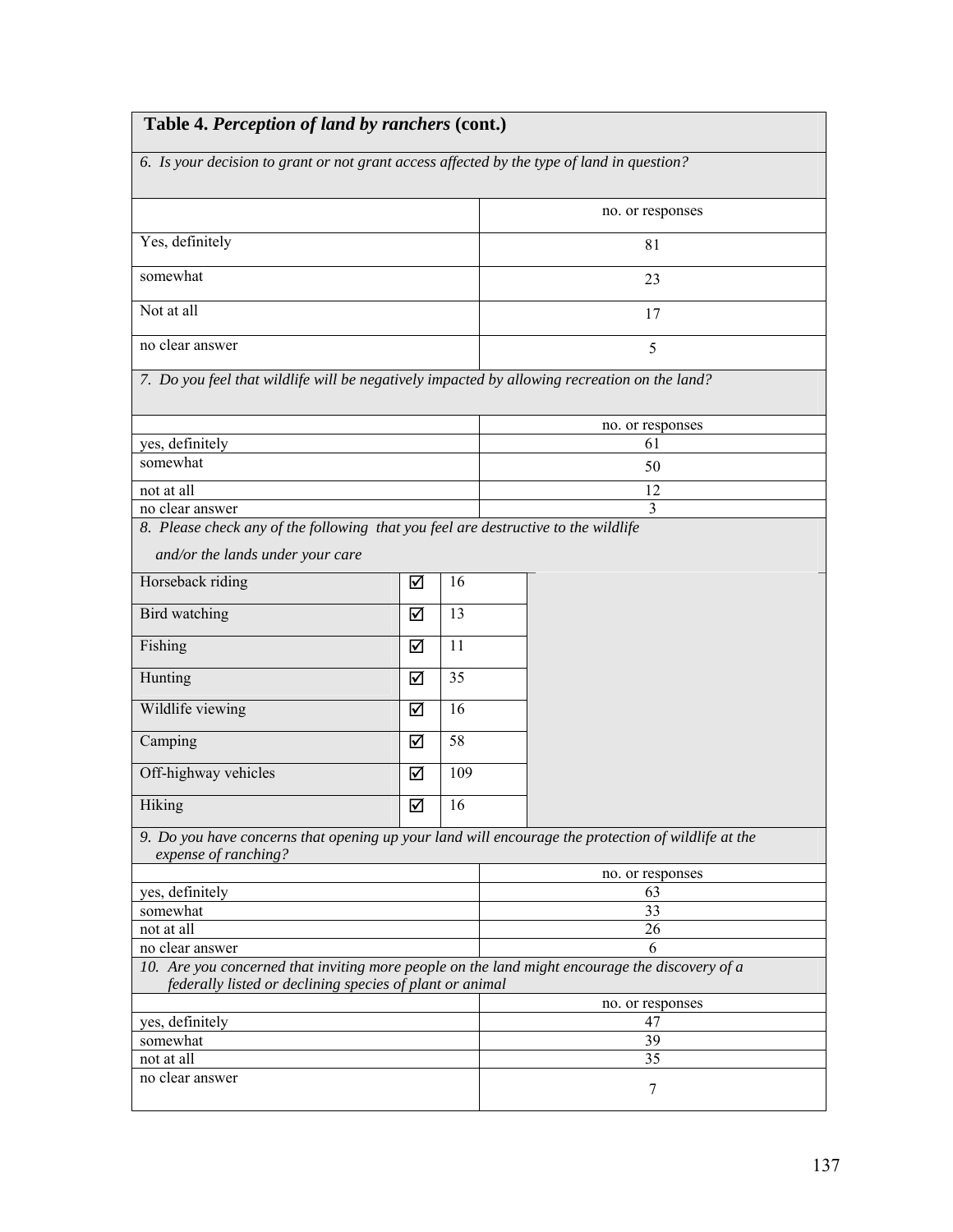| Table 4. Perception of land by ranchers (cont.)                                                                                                                                                                                                                                                                                                                     |                                                                    |                  |    |                 |  |  |  |  |
|---------------------------------------------------------------------------------------------------------------------------------------------------------------------------------------------------------------------------------------------------------------------------------------------------------------------------------------------------------------------|--------------------------------------------------------------------|------------------|----|-----------------|--|--|--|--|
|                                                                                                                                                                                                                                                                                                                                                                     | 11. In your experience have Habitat Conservation Plans (HCPs) been |                  |    |                 |  |  |  |  |
|                                                                                                                                                                                                                                                                                                                                                                     | limiting<br>to<br>your<br>operations?                              | expensive?       |    | time consuming? |  |  |  |  |
| yes, definitely                                                                                                                                                                                                                                                                                                                                                     | 33                                                                 |                  | 39 | 45              |  |  |  |  |
| somewhat                                                                                                                                                                                                                                                                                                                                                            | 27                                                                 |                  | 25 | 25              |  |  |  |  |
| not at all                                                                                                                                                                                                                                                                                                                                                          | 43                                                                 |                  | 36 | 30              |  |  |  |  |
| no clear answer                                                                                                                                                                                                                                                                                                                                                     | 25                                                                 |                  | 28 | 28              |  |  |  |  |
| 12. It has been said that it is the present generation that will determine the future shape of the West.<br>Do you believe that the public is willing to act, in a sense, as investors in private lands by<br>paying private landowners, like ranchers, the money needed to protect public values—like open space,<br>wildlife habitat, and access to public lands? |                                                                    |                  |    |                 |  |  |  |  |
| <b><i>E</i></b> Comments added by ranchers:<br>61 statements                                                                                                                                                                                                                                                                                                        |                                                                    | no. of responses |    |                 |  |  |  |  |
| yes, definitely                                                                                                                                                                                                                                                                                                                                                     |                                                                    |                  | 19 |                 |  |  |  |  |
| somewhat                                                                                                                                                                                                                                                                                                                                                            |                                                                    | 50               |    |                 |  |  |  |  |
| no clear answer                                                                                                                                                                                                                                                                                                                                                     |                                                                    | 47               |    |                 |  |  |  |  |
| 13. Closing thoughts? (to follow)                                                                                                                                                                                                                                                                                                                                   |                                                                    |                  |    |                 |  |  |  |  |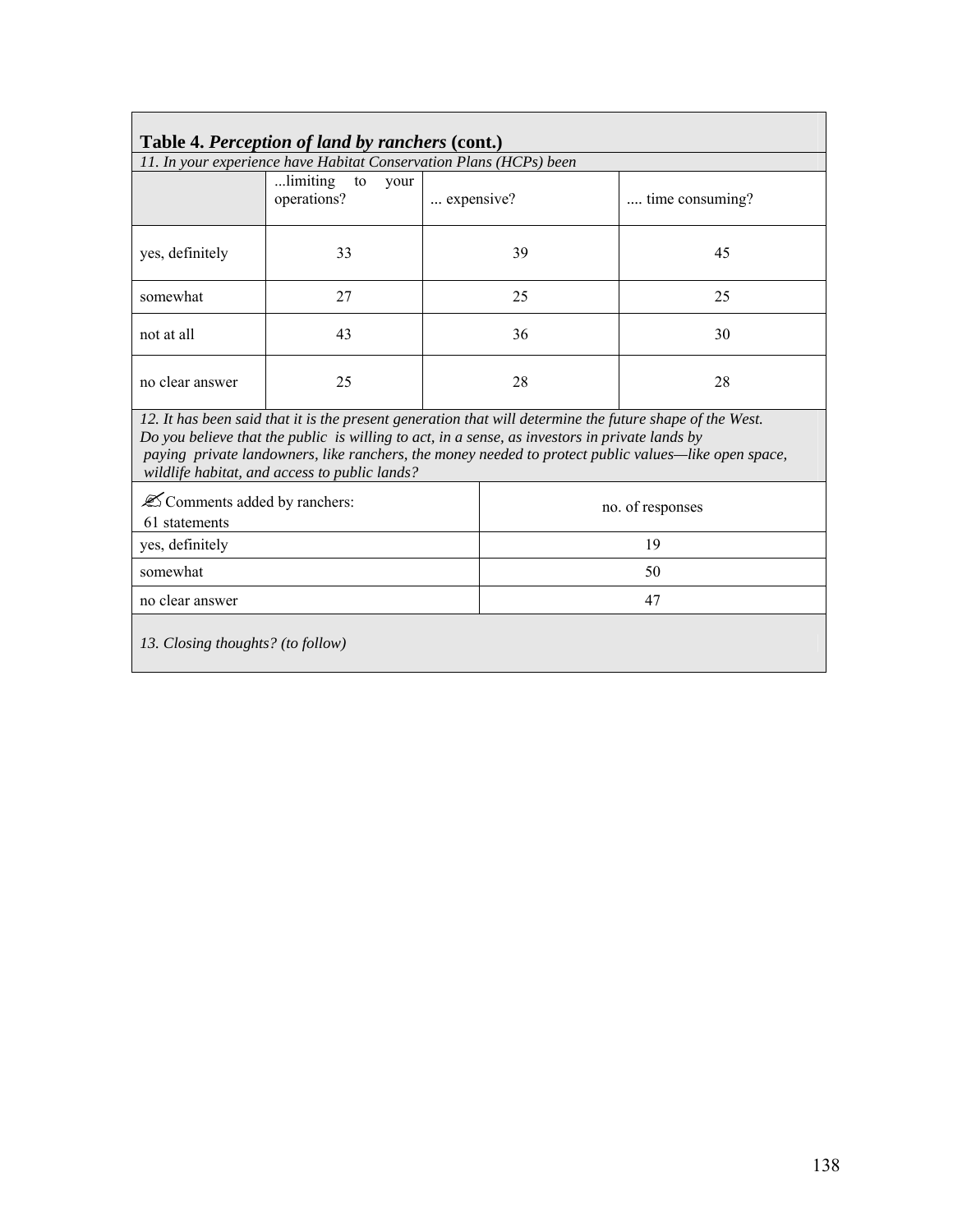Question 12, the final question of the survey, asks if the rancher believes that the public is willing to offer more than just nominal approval for the protection of ranching interests and the role of ranching in the preservation of open space. The answer is for the majority, 50 versus 19, a disappointing no. Is this an accurate reflection? Are people genuinely interested but not financially willing?

*It has been said that it is the present generation that will determine the future shape of the West. Do you believe that the public is willing to act, in a sense, as investors in private lands by paying private landowners, like ranchers, the money needed to protect public values—like open space, wildlife habitat, and access to public lands?* 

(Comments below have been selected to represent expressed ideas)

**No:** *the majority thought no, the public would not be willing to pay* 

- *No, not at all. The public appears ignorant, indifferent and in opposition to landowners*
- *The present generation along with the government and environmental extremists are bent on eliminating private land as fast as possible.*
- *No. Most believe it is their right to do whatever they damn well please especially on public land*
- *No because for generation after generation the public has free access to public land*
- *No, do not believe that city dwellers will want to pay anything*
- *No, our state does not have the resources needed*
- *I believe in individual rights and private property. I do not believe in group or communal rights*
- *Doubt if nation will survive as a republic or go as other nations before us*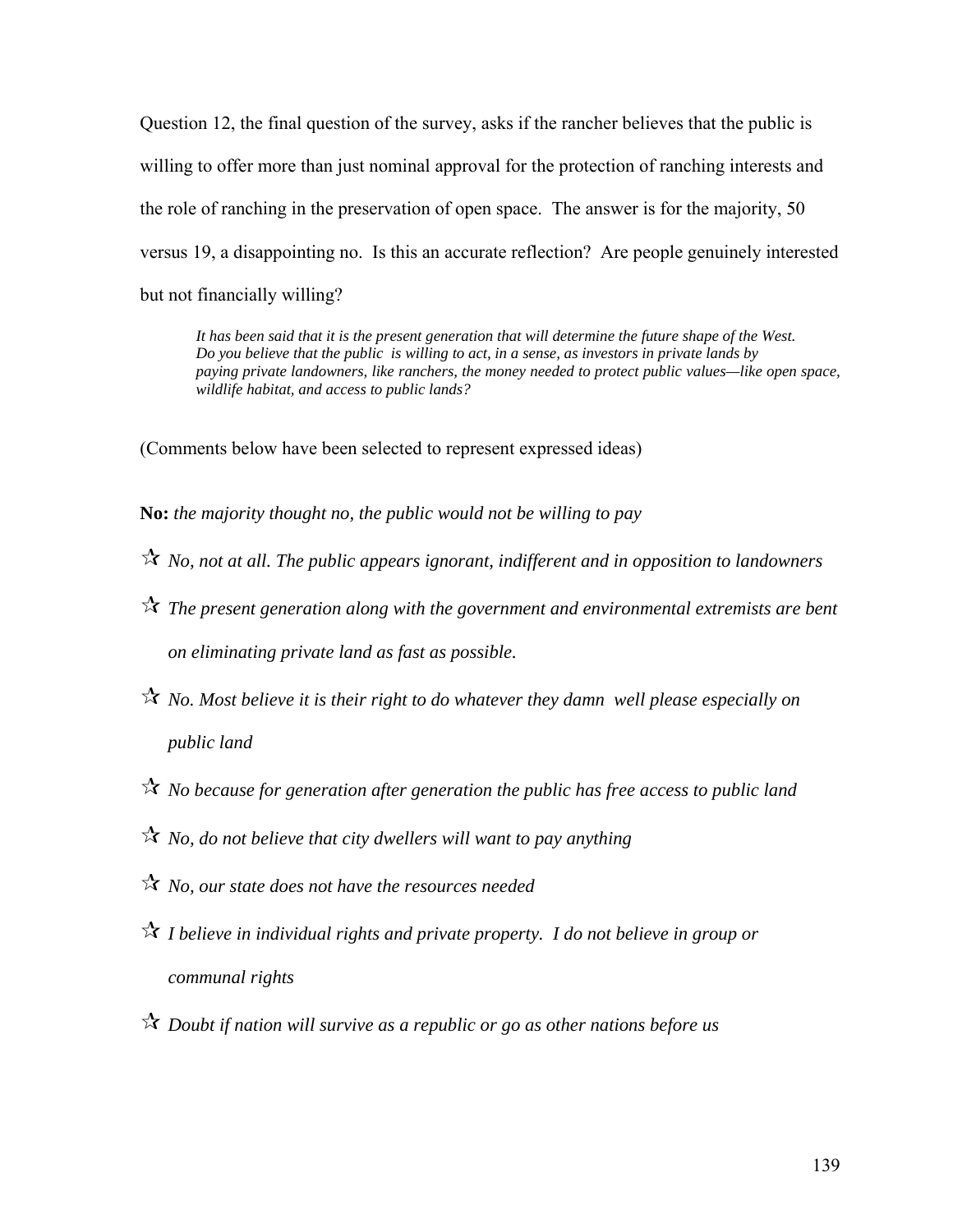- *The public has been reluctant to even discuss the issue of support although that is what is needed*
- *No! The public in general does not want to pay for open space—just wants the local government to zone it that way.*
- *I hope this survey reveals why ranchers don't look upon access to the public as a positive thing... If we received more respect maybe we would be more open to access!*
- *The agenda of the public and the rancher for the public space is very different*
- *Public is not willing to act to save ranching because of federal controls and portrayal of ranching by the media*
- *The war of the West and its culture is almost over—only we don't get a reservation*

# **Maybe:** *faintly but optimistically expressed*

- *I believe that the public is finally recognizing this need, but it may be moot; there may be little left to protect by the time support is mobilized*
- *There can be common ground but it will require a much better-educated public*
- *The public should support ranching and think the time will come when government agencies will pay ranchers to manage properties*
- *The public has to decide if they want to have ranches here or not. If they get rid of cattle the dead grasses will build up and we are going to have high fires. I think the rancher could provide a service to the general public but we have to survive financially*
- *Some are doing it but the public at large is only beginning to be aware of the issue*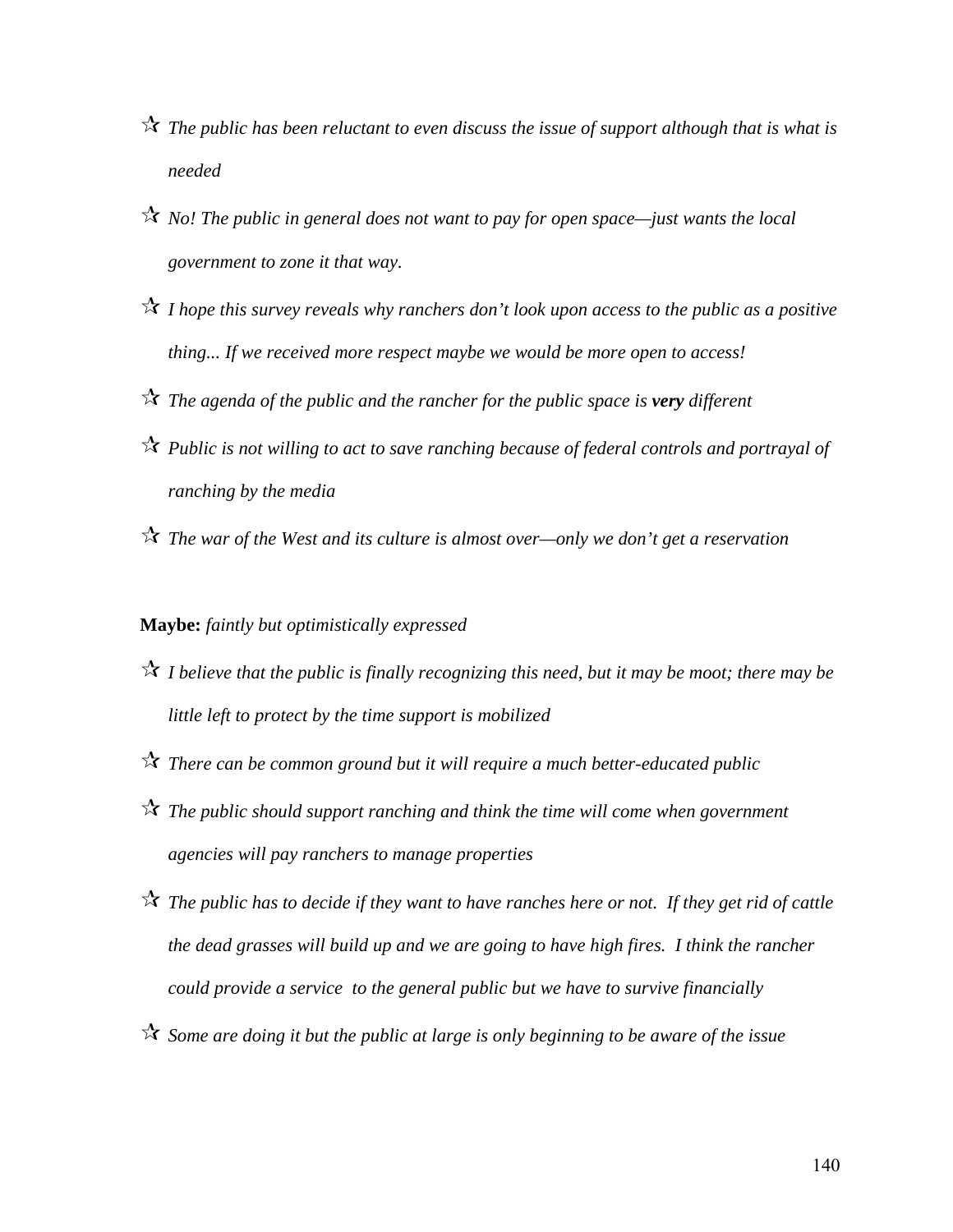- *Those who show a willingness to invest in public values have an understanding of land management. The problem lies with those who are not educated or simply do not care about watershed, vegetation, and wildlife*
- *The public would support payment to ranchers or other landowners to support public values if the facts about ranching were presented objectively, which they are not*
- *Today it takes money to protect land and natural resources*
- *Not yet*
- *If the public is educated about the resources ranchers provide for wildlife and the conservation efforts in place by ranchers, Yes, I think they will understand and join us in that investment*

### **Yes:** *a minority response*

- *Yes, through a lot of cooperation on everyone's part to make it all work*
- *I think the public is interested in preserving land but do not really know the effects public*  land managers are having toward ranchers being able to continue to operate in a normal *profitable manner*

### *Related commentary*

 *If the public were to contribute they might feel they have the right to a form of ownership and management for something about which they know nothing*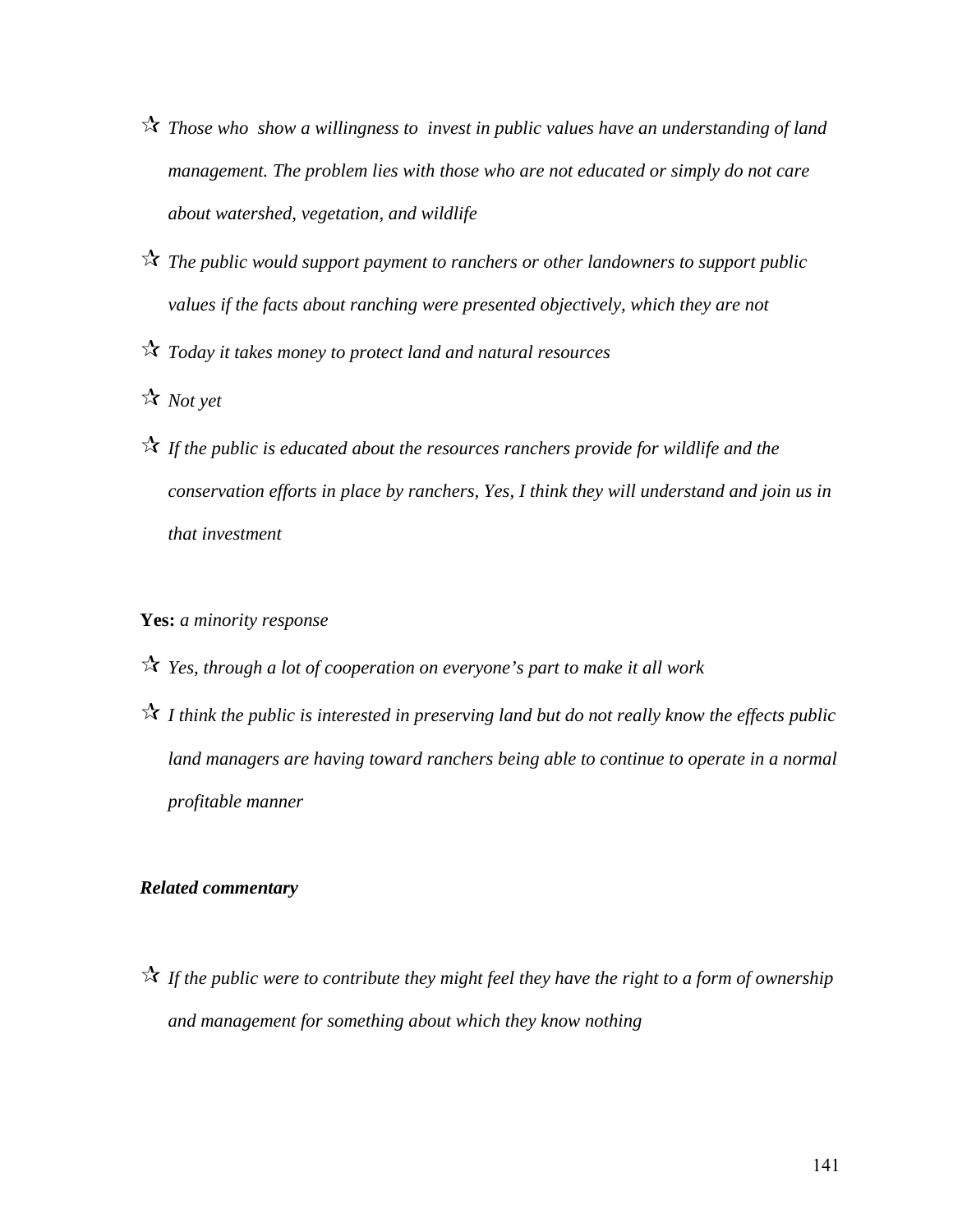- *I fees were to be generated for recreational access, they should go to the State Land Department rather than Game and Fish*
- *Right to access public and state lands is not free is carries responsibility*
- *The present generation has no business determining the future shape of anything, especially something they know nothing about. I live on 80 acres, generate my own power and haul my water. I raise my own beef and can home grown vegetables and fruit. I conserve power by having appliances on timers and I know how much water it takes to flush a toilet, run the washing machine or a load of dishes in the dishwasher. When the youth of today can prove conservation through their actions then maybe they will have the right to an opinion in determining the future shape of the West.*

#### *Other comments:*

### **Ranchers expressed that they and their lands received little respect from recreationists**

- *Dislike of private land used as a parking lot to public land*
- *Perception by women who left gate open; "It should be against the law for anyone to own this much land." Another man picked fruit off their trees and when told he was trespassing and picking fruit off private property he continued anyway and only left when box was full.*
- *Most believe it is their right to do whatever they darn well please*
- *The public appears ignorant, indifferent and in opposition to landowners*
- *The public seems to want the best of both worlds. Our experience on our property is that people are becoming more careless, litter more, drive in inappropriate areas at inappropriate times... scaring the land*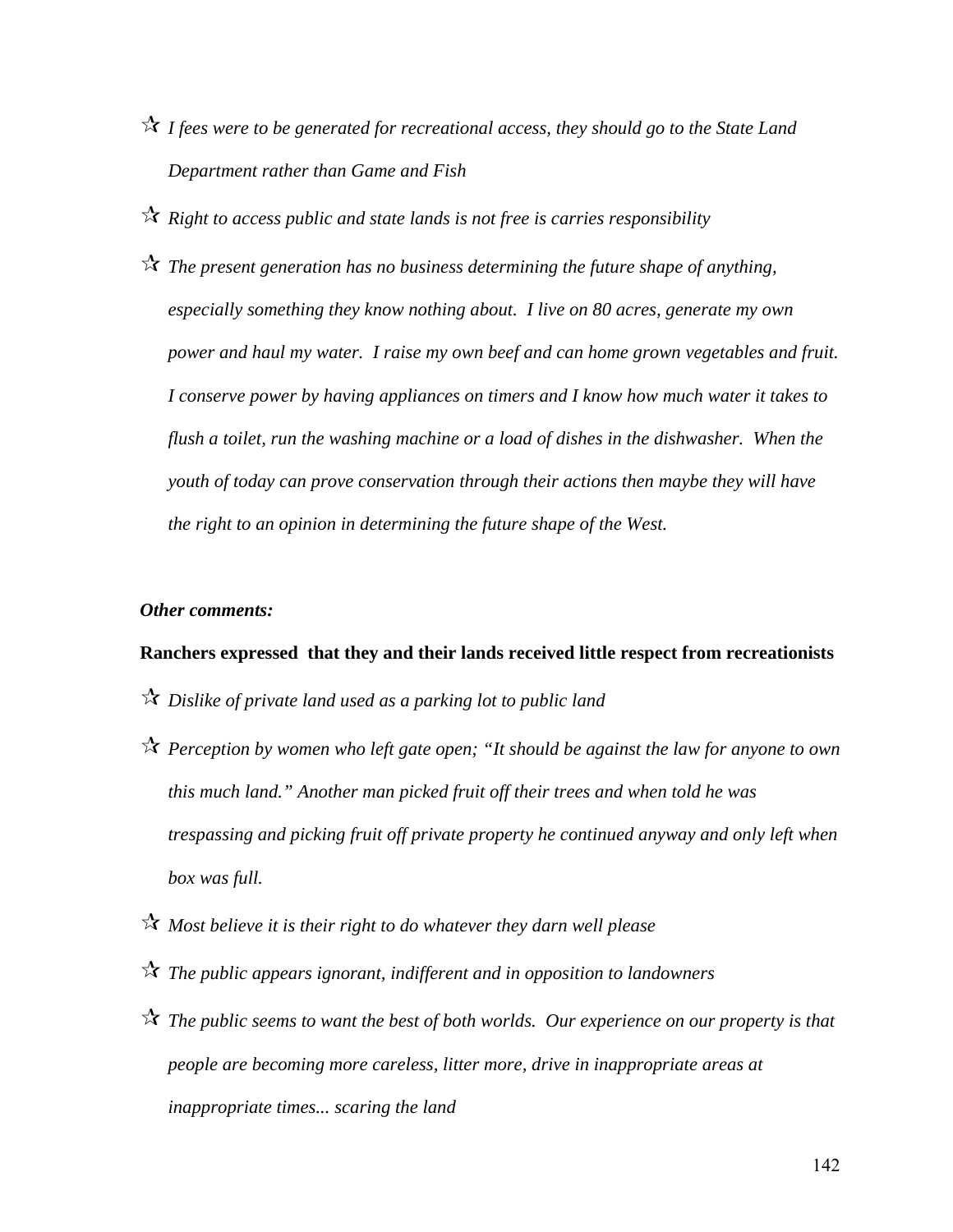- *Increasingly is an attitude of "What's the big deal? We're driving in the woods?"*
- *Most hunters are good considerate people but they are for the most part city dwellers and do not understand they damage they cause to rural areas*
- *If and when we close our ranch it will be in response to a quad runner of some sort*
- *If public were to pay a fee for use of the lands, then they would demonstrate even less respect by cutting fences and leaving more litter.*
- *The public ignores signs that ask them not to camp near water, to close gates or refrain from trespassing*
- *The Border Control, although needed, in chasing after illegal immigrants is destroying a lot of habitat daily*
- *We have 75 cows on 25,000 leased acres: very low impact from cattle; very high impact from the public*
- *Biggest issues are protecting condors and archeological sites*
- *The public mistakenly views ranchers as wealthy landowner when the reality is that we are just getting by*
- *If people who object to closed gates had to pick up trash, beer cans, and fix all the gates each season they too would deny access*

# **Comments concerning government agencies**

- *General feeling that agencies have a negative attitude toward ranchers*
- *Feeling that all have allied with environmental groups and lost sight of their original missions*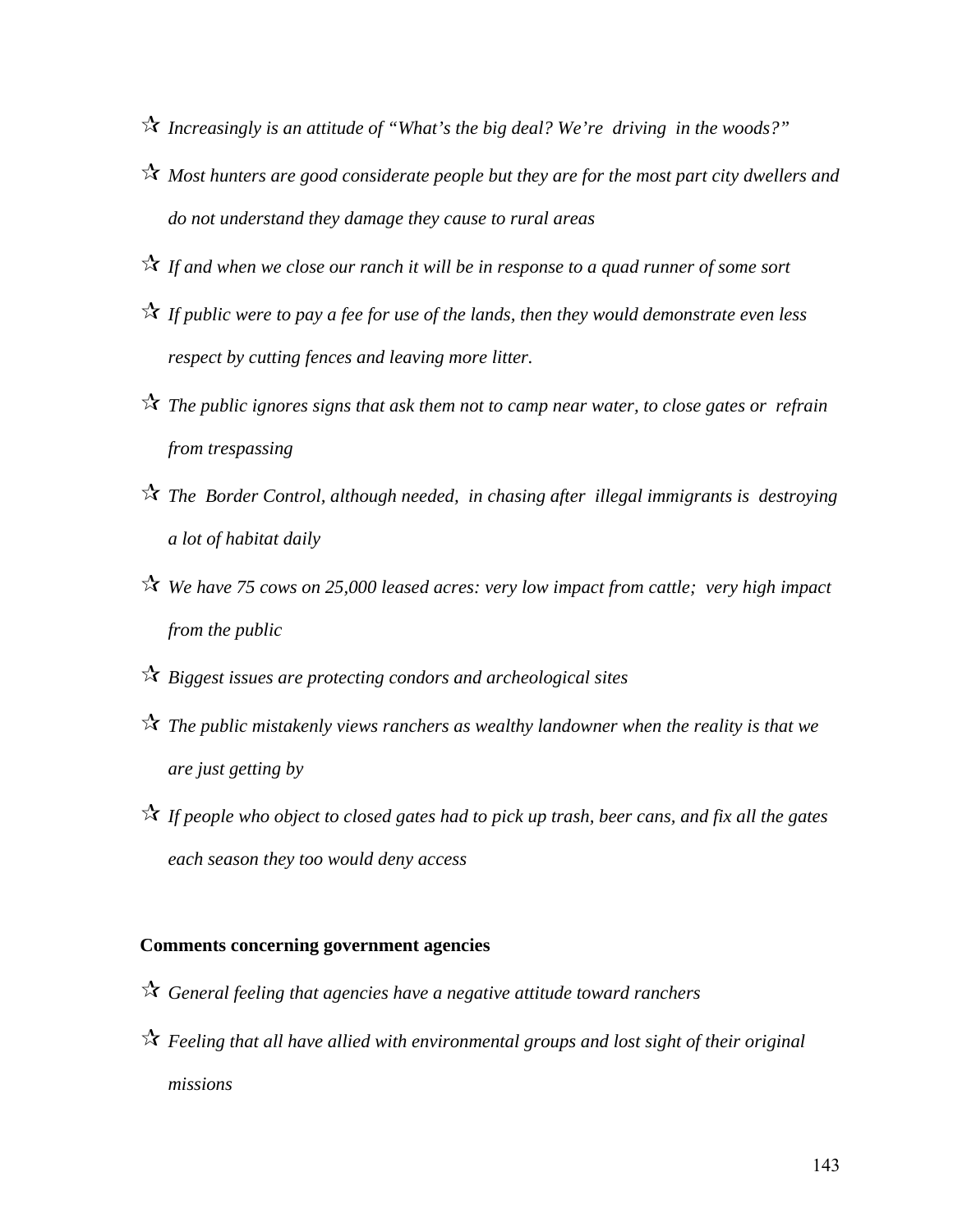- *"How do you make a millionaire? You start with a billionaire and give him a ranch. Government agencies will do the rest. "*
- *Belief that agencies are dedicated toward the removal of ranching, particularly Game and Fish*
- *People do not value private property rights*
- *Too much fake sciences on BOTH sides has distorted the issue*
- *The ranching community is the federal and state agencies' first line of defense for protecting the land and its resources. Until this is recognized by the agencies conflicts will continue. The agencies need to change their attitude and treat the ranchers with respect*
- *The public is willing to have laws put in place then on a personal basis break these laws*

# **Conservation versus preservation**

- *Belief that the rancher cares for the land and its wildlife best and without them the land will dry up and be at the mercy of invasive species like Tamarisk*
- *Urban society is so removed from the farm or ranch that they have no idea what is involved with either. The true stewards of the land are those that derive their livelihood from that land*
- *Conservation—USE it within its capabilities and teat it according to its needs*
- *Individuals, groups and organization exist whose purposes appear to be to 'put the earth in a jug' by use of Congressional mandates, litigation, demonstration, delay tactics, emotional appeal and downright greed*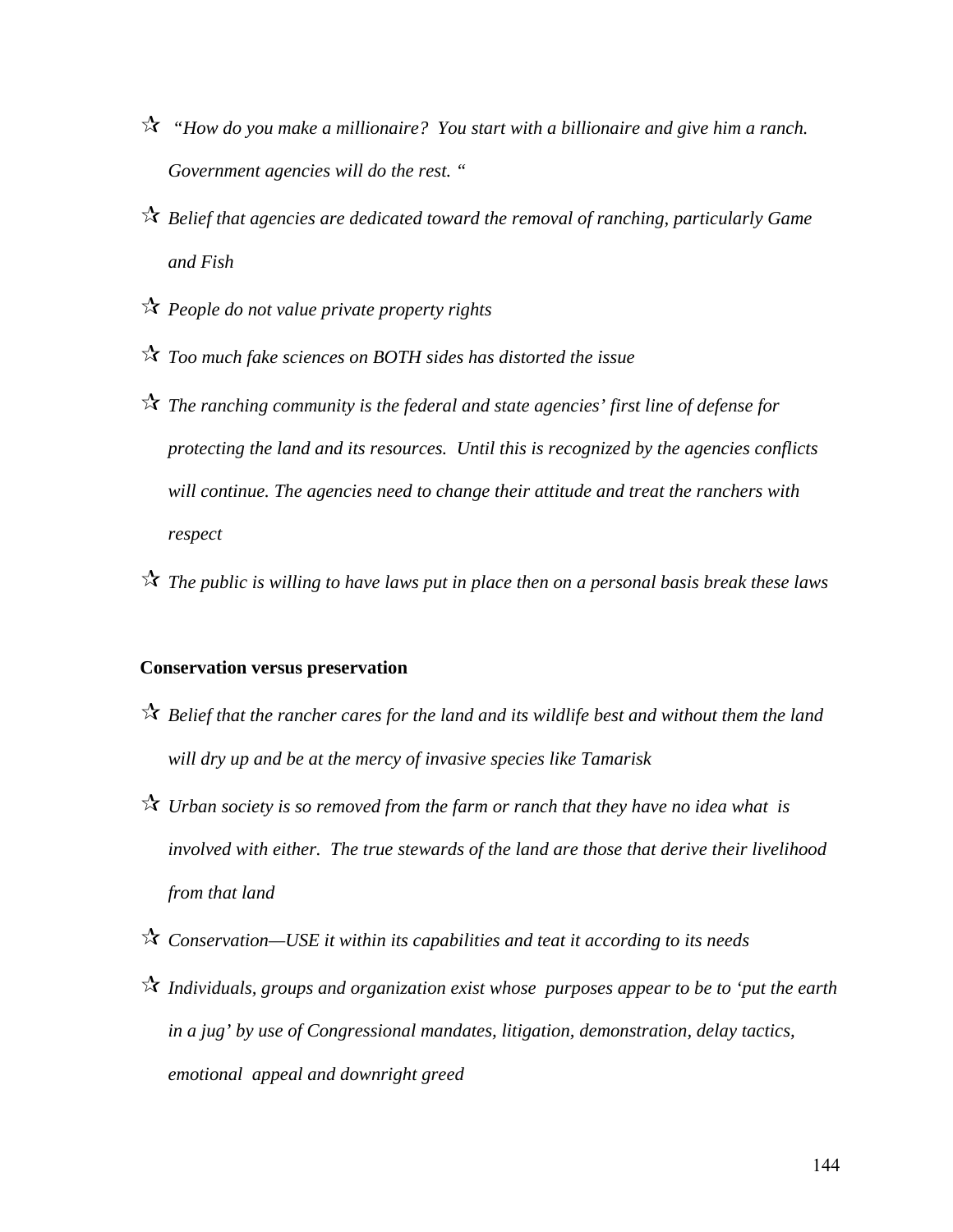- *Let's protect the forest by harvesting trees when ready and doing away with coyotes and harmful thistles and beetles and yellow jackets. Let's cut back on the numbers of elk and push up the production of cattle which are so useful*
- *Maybe the public will support us but think they would rather take the land and designate it for preservation*
- *Thirty years of agendas and advocacy since the ratification of the ESA, urged on by radical environmentalism on a "war" footing (spare no expense) have destroyed most of the stable land husbandry of the Western U.S. The result has been wholesale abandonment to real estate developers—the only significant, lasting legacy of environmentalist zealotry*
- *Extreme groups have made the rancher the enemy of public lands*
- *Environmental groups have driven livestock off the land, forcing us to sell our deeded*  land and abandon our lifestyle. The beautiful lands are subdivided into mobile home *lots, compromising animal habitats sites for antiquities. It's too late!*
- *Too much non-scientific work has already impacted our ranches*
- *Environmentalism is not a bad thing, ranchers and farmers, for the most part, have been*  environmentalists *long before the word was ever known. The ESA was never meant to be used as a weapon against the backbone of the country, agriculture and natural resource use*

#### **The traditional cultural legacy shared by the ranching community: The ranchers' code**

 *Ranchers, most that I know, don't mind sharing their land with responsible individuals. It is their home, their life. They are proud of what they have developed over the years*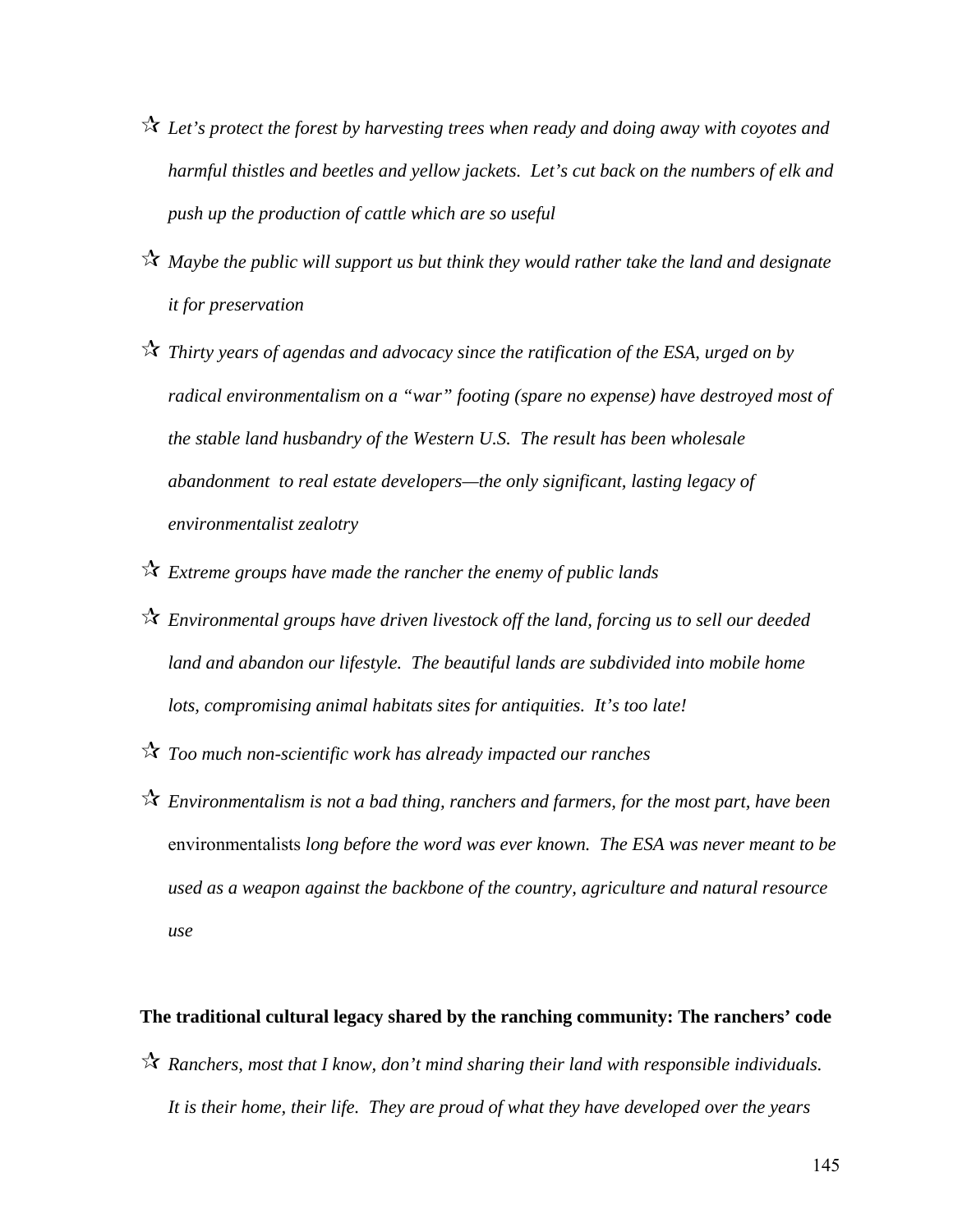- *We restrict access but never deny a specific request to enter. Folks that seek permission can be an asset*
- *Making room and opportunities for the public for hunting and recreation is part of our job; but our leases need to be honored in that context*
- *Most people who have not grown up in Arizona or other parts of the West do not know about the ranching way of life and do not have ranch values*

#### **Who is the appropriate steward of public lands?**

- *Disagree with idea that the public should be involved with stewardship directly. Believe that Forest Service is doing a good job of guarding public lands*
- *The public needs to know that rancher's stewardship is essential to open space, healthy resources and a strong economy*
- *Hunters largely view ranchers as friends while "environmentalists' see ranchers as a roadblock*

#### **Tribal ranching**

- *On the Navajo reservation it is very difficult to invite public monetary support*
- *Our young Navajo people are rapidly losing their traditional values for the land and animals. Lack of local education and western influences are factors*
- *On tribal lands overlapping policies hinder receiving USDA funds that would otherwise be readily available to us such as EQIP monies that require archeological clearances first*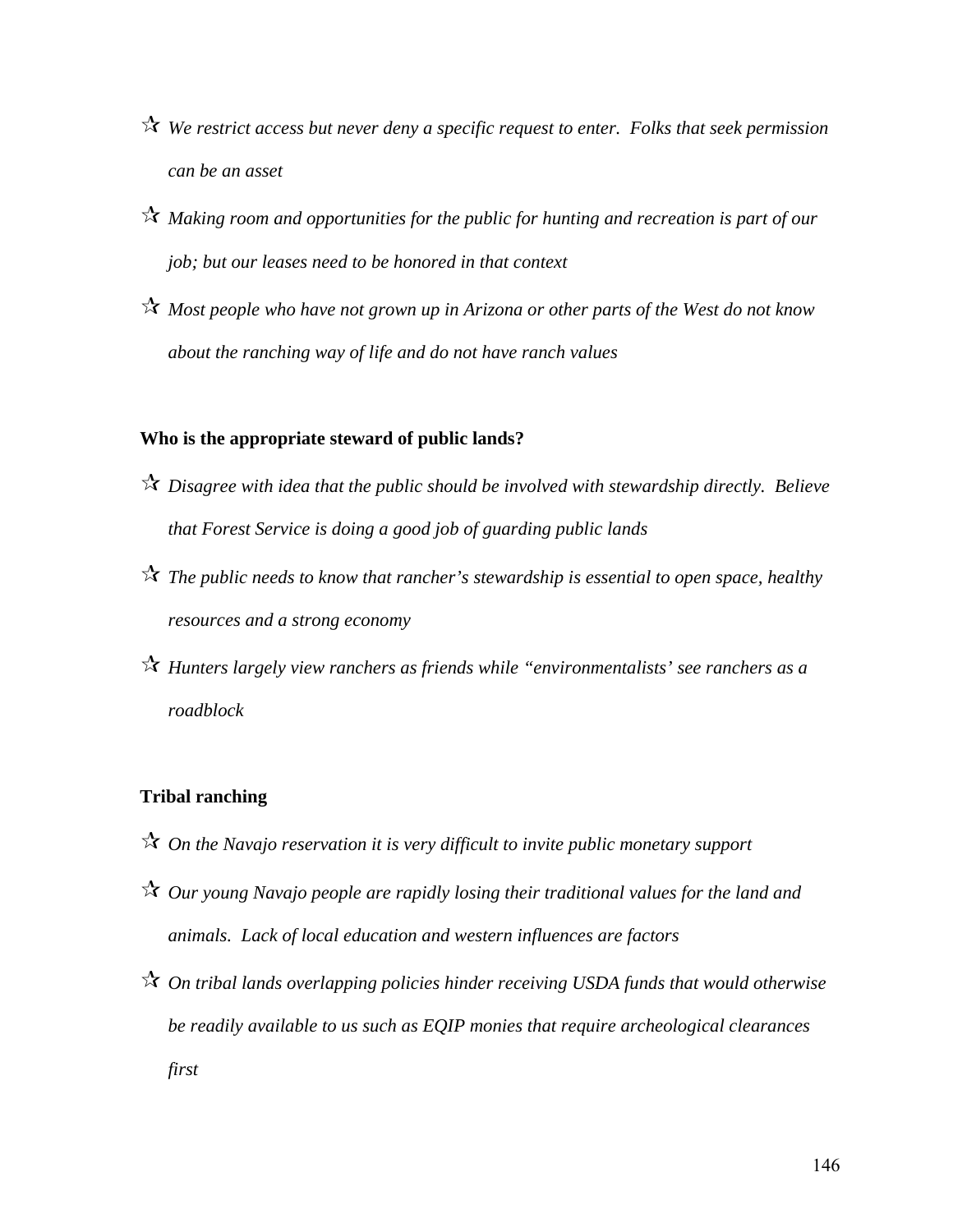- *Demand for access happens for ease of access for wood haulers and hunters*
- *Believe that more people on the reservation have some knowledge of conservation and the need for a balance among wild animals, domestic animals and people. The responsibilities of a rancher are huge and include the need for respecting this overall balance*

#### **Closing thoughts**

- *We need each other and all the help we can get*
- *Completely disagree with land trades with the Forest Service.*
- *Responsible people on the land are not the problem, although there is an upper limit to capacity*
- *Access is not a 'public value" it is a value to those wanting access-they should pay for it. Open space, wildlife, clean air and water are public values that taxpayers should pay for and offer incentives to landowners to provide*
- *Private property rights trump recreational uses*
- *Widespread confusion exists on the part of public in believing that State Trust Lands are public lands*
- *We have been ranching in Northern Arizona for many generations but believe that our small operation which brings a sense of family heritage to our grandkids will come to an end in just in few years as a result of surrounding development*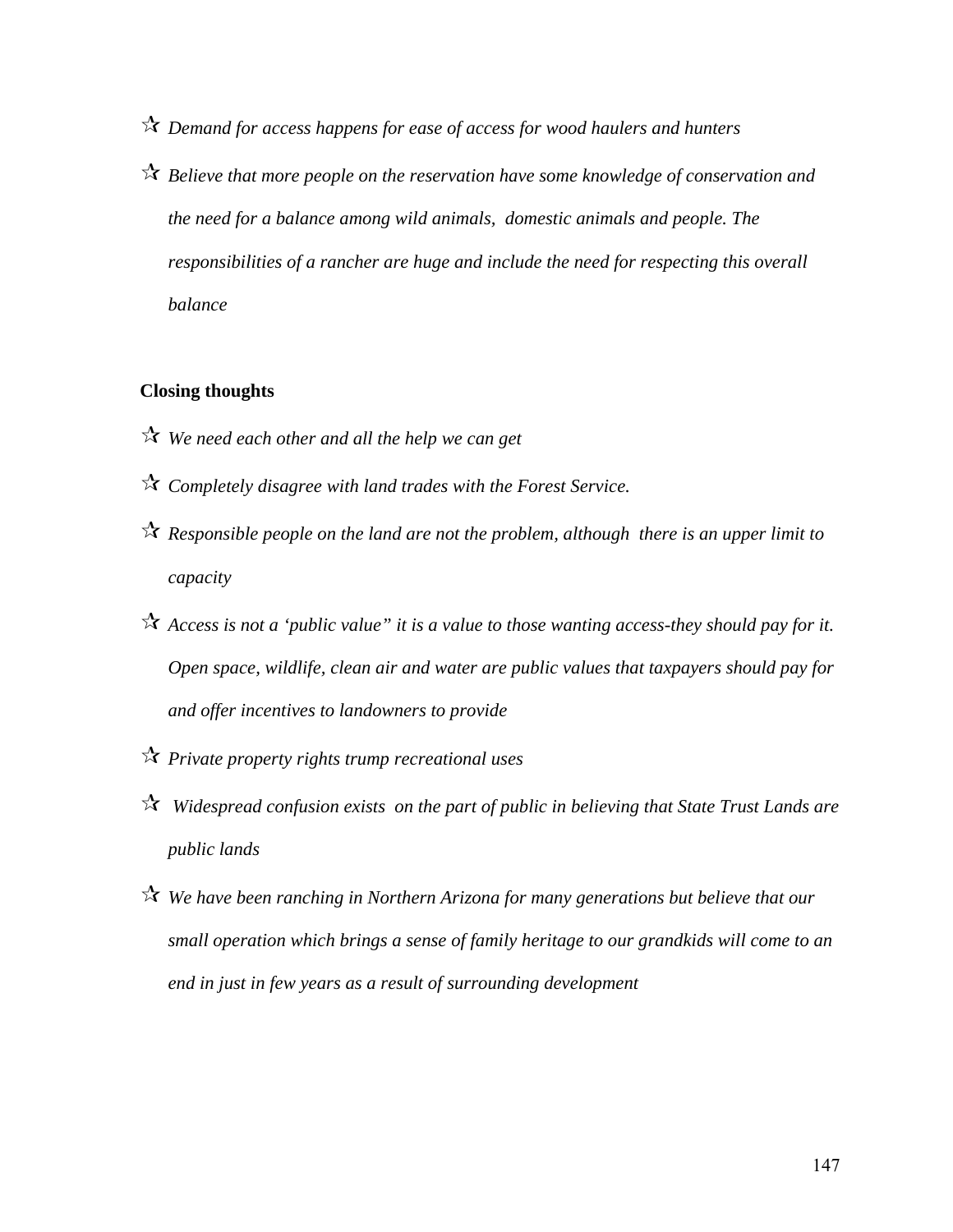- *We are all in this together: the ranchers, loggers, hunters, fisherman, hikers, and so forth. But do believe that any recreation that damages the land, wildlife, or forage should be regulated or curtailed. Hunters should hunt on foot—I do*
- *Ranchers who are closing off access now are shooting themselves in the foot: now is the time for gaining as much favorable public support as we can achieve*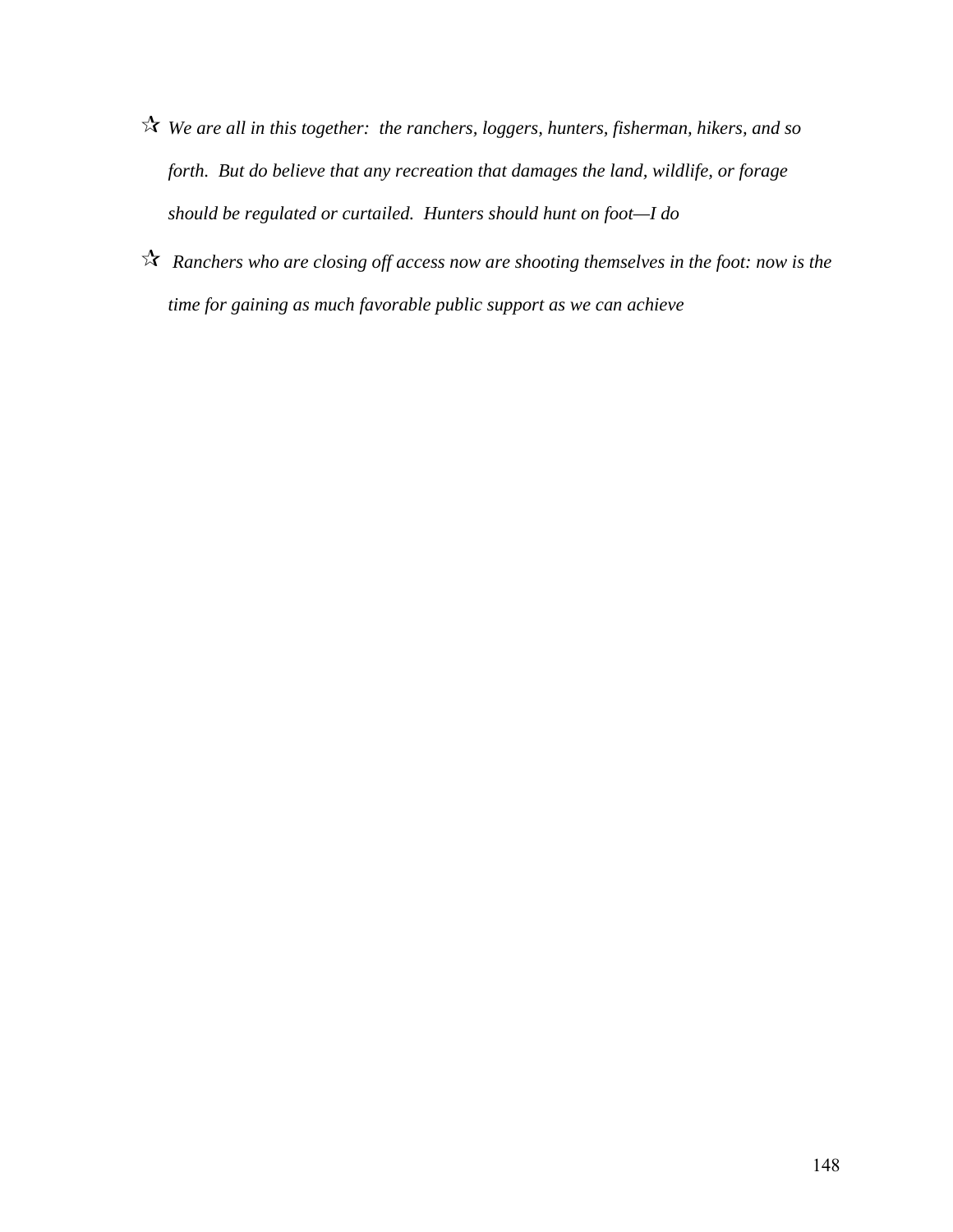#### *The ranchers' voice*

Frequently cited in the survey was the belief that the public needs to be educated concerning respectful use and care of ranching lands. Concurrently held was the idea that the recreational public was often composed of urbanites who had little concept of rural life and agronomy. Ranchers overall believe that the lack of respect and resultant negative impacts is worsening. Often commented upon were the impacts of off-road vehicles particularly on wet soils. Alcohol was cited frequently as encouraging irresponsible and aggressive behavior but was noticed by the landowners to be an integral part of the visitor's weekend experience: livestock and equipment are used for target practice. Illegal traffic and litter left by all are seen as pressing problems, particularly in Southern Arizona. Also held, is the precept that only a small percentage, 5 to 10 percent of the recreational public is destructive, but that the damage left in their wake precludes granting generalized access. A central problem is that those that are wreaking damage are not caught or punished and the rancher is left to repair and pay for damages. Ancillary to this is the fact that the damage incurred is usually not seen until after a recreationist is long gone. Simple controls like requiring hunters to call first and request access, seeking written permission and arranging for key drops to gates, seem very effective.

 If there were greater monitoring and control, I believe that ranchers would be more inclined to grant access, as supported by survey results that show a willingness to work with agencies through communications equipment (see Table 3. Feedback on current access programs, Question C. 4b) and many comments. Most of the ranchers comments clearly point to the idea that multiple use of public lands is welcome if people both act responsibly *and* share in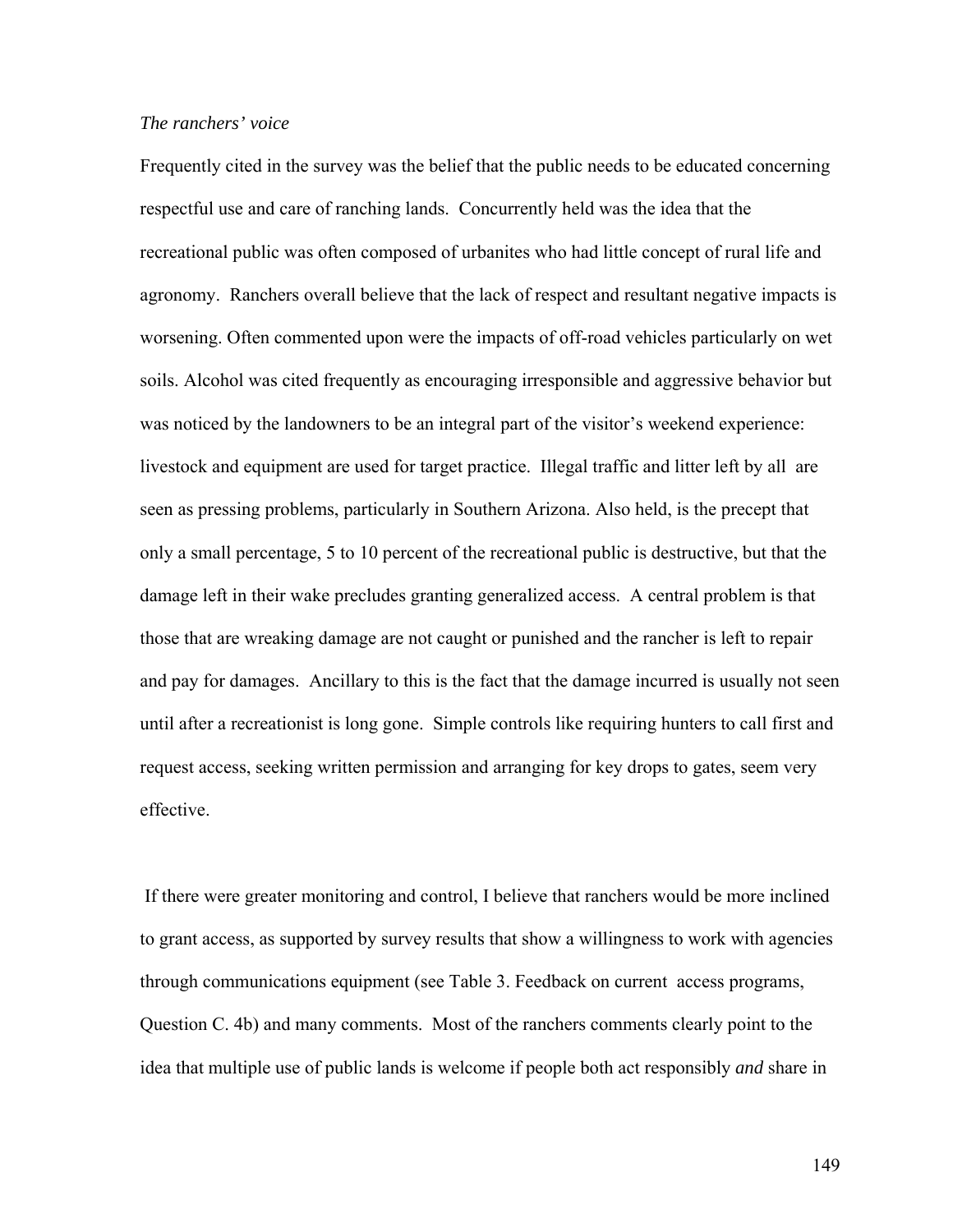the responsibility for these lands. The corollary is of course that people who depend on the lands, the ranchers, are inclined to take better care of them than those who use them as a matter of happenstance. One rancher quoted a traditional authority on many matters, Aristotle: *What is common to many is taken least care of, for all men have greater regard for what is their own than for what they possess in common with others.* 

The survey indicated a strong belief that the ranchers themselves know best how to care for their lands. Others, even outside investors, are perceived to less effective managers who may spend a lot of money just to answer specific demands of recreationists. The ranchers indicated that stewardship entails the right to govern the land including restricting access as needed. If asked for permission to use lands, ranchers generally appear happy to grant it. Although limiting size of groups seems important, most important to the rancher is his or her perception that the people allowed in are and will be responsible. Is it feasible to guarantee responsible behavior by all? Can everyone be reached to instill respect and appreciation for the land?

In sum, ranchers requirements seem simple and reasonable: asking for recreationists to respect signs and follow postings. Implicit, I think, is the rancher's trust that those who have enough respect to ask for permission will also have enough respect to abide by rules of responsible behavior. To repeat an explicit manifestation of this need for respect, "If we received more respect maybe we would be more open to access!"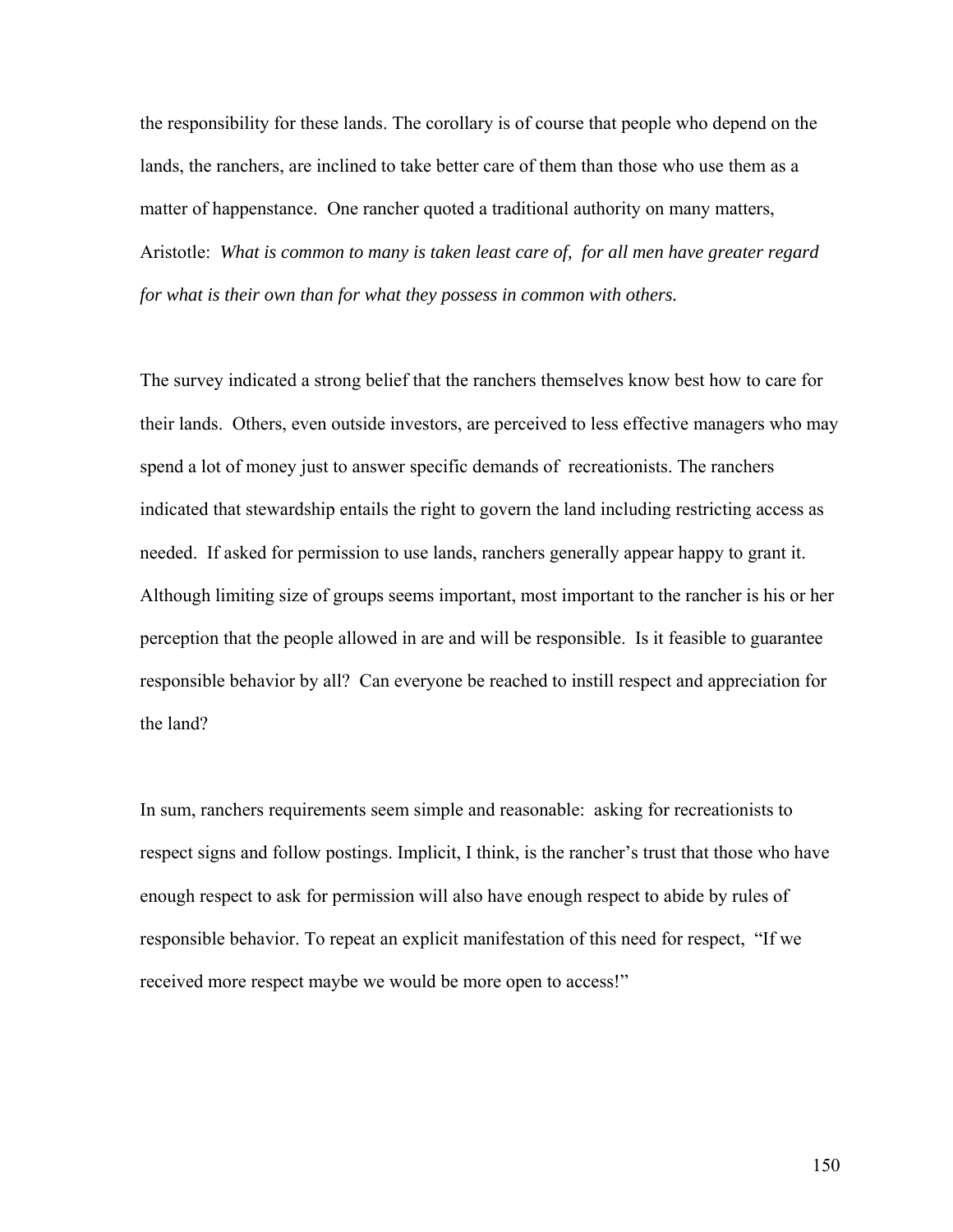The summary table below, *Table 5 Management and design solutions for access needs*, encapsulates some of the ideas expressed through the research findings of this paper, from the literature review, meetings, interviews and/or the survey. The ideas listed are meant to be starting points for paths toward finding solutions for resolving some of the conflicts that arise among land managers, recreationists and landowners in granting, establishing and monitoring access.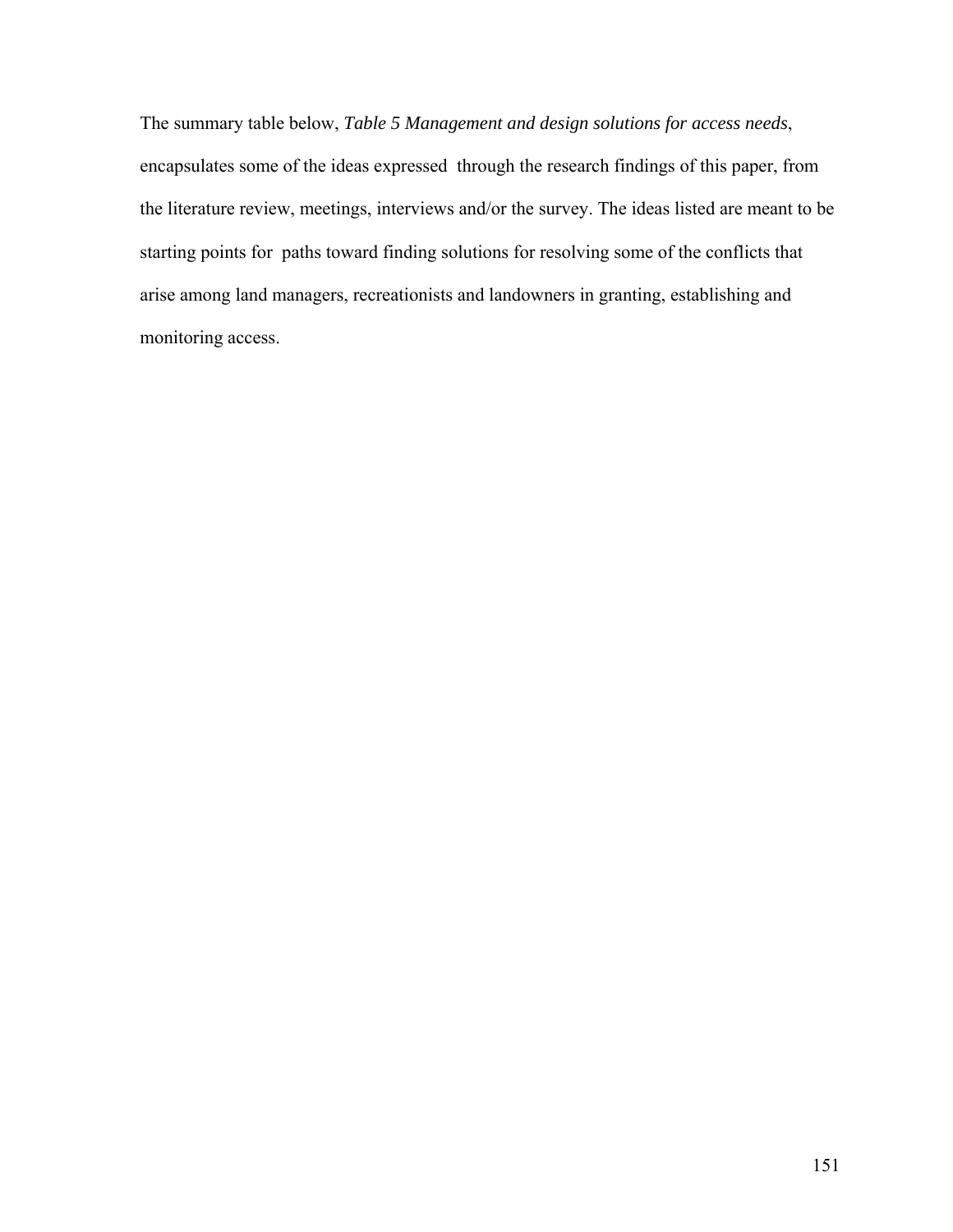Problems and solutions from two perspectives: *The landowner's perspective The recreationists'/agencies' perspectives* 

| The landowner's perspective       | Solutions                                                                                                                                                                                                                                                                                                                                                                                                                                                                                                                                                                                           |
|-----------------------------------|-----------------------------------------------------------------------------------------------------------------------------------------------------------------------------------------------------------------------------------------------------------------------------------------------------------------------------------------------------------------------------------------------------------------------------------------------------------------------------------------------------------------------------------------------------------------------------------------------------|
| Perceived risk for liability suit | State liability statuettes should include clear statutory<br>provision for a reasonable fee to all landowners who grant<br>public access to cross their private lands to reach public<br>lands. The fee would cover the landowner's administrative<br>expenses related to the provision of access and attendant<br>use. For instance fees could support the salary of a patrol<br>person, liability insurance, and/or the cost of any repairs<br>stemming from access. This fee should be allowed without<br>"triggering" a higher threshold of liability, as commonly<br>occurs, e.g., in Arizona. |
|                                   | To improve opportunities for sportsmen, state law must<br>be changed so that Arizona which is currently one of only 6<br>states that doesn't have protection from lawsuits brought<br>by an individual, does.                                                                                                                                                                                                                                                                                                                                                                                       |
|                                   | • Federal and state agencies could write laws or<br>regulations for ways in which the public agencies<br>themselves, rather than the landowner granting access,<br>assumes additional liability and related litigation costs.<br>States might contribute to an insurance pool that could be<br>available to landowners for liability expenses. The user<br>groups might give the landowner liability insurance.                                                                                                                                                                                     |
|                                   | (CDOW) Ranching for Wildlife Program imposes<br>additional conditions on hunters to minimize ranchers'<br>concern with security and liability. Common ranch rules                                                                                                                                                                                                                                                                                                                                                                                                                                   |
|                                   | for hunters:<br>May bring in only one non-hunting companion<br>$\circ$<br>Must sign a liability release<br>$\circ$<br>Must check in and check out<br>$\circ$<br>Must stay in assigned areas to spread out and<br>$\circ$                                                                                                                                                                                                                                                                                                                                                                            |
|                                   | reduce hunting, as directed<br>Must not hunt other species than those specified<br>$\circ$<br>Must not discharge firearms unnecessarily<br>$\circ$<br>Certain areas of the ranches may be closed for<br>$\circ$<br>safety reasons                                                                                                                                                                                                                                                                                                                                                                   |
|                                   | If right-of-way easements are purchased to allow<br>visitors to follow a hiking trail liability issues would be<br>lessened as accomplished in the Trails for Vermont<br>program                                                                                                                                                                                                                                                                                                                                                                                                                    |
|                                   | Private landowners in Virginia seem satisfied with<br>$\circ$                                                                                                                                                                                                                                                                                                                                                                                                                                                                                                                                       |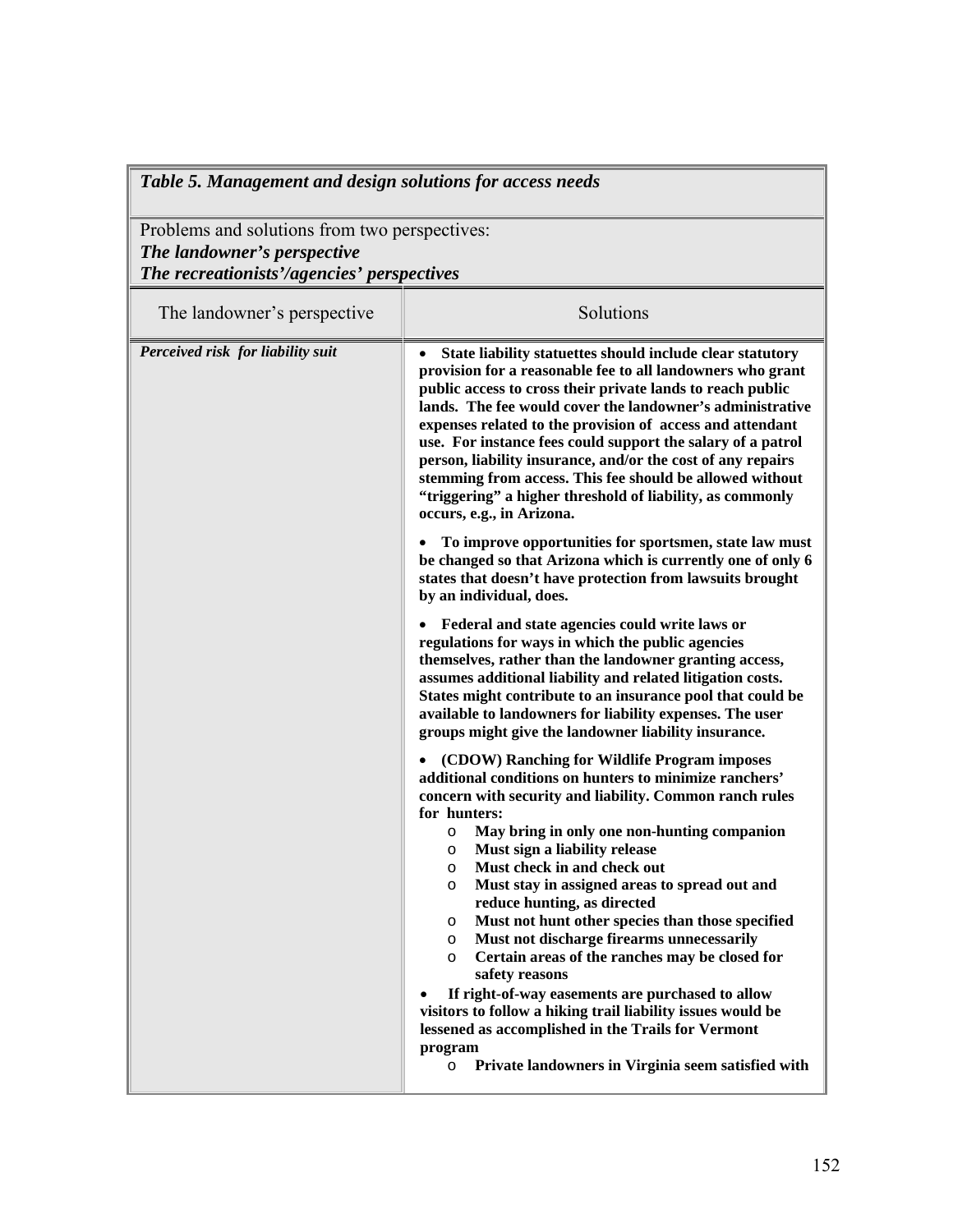| Table 5. Management and design solutions for access needs (cont).                             |                                                                                                                                                                                                                                                                                                                                                                                                                                                                                                                                                                                                                                                                                                                                                                                                                                                                                                                                                                                                                                                                                                                                                                                                                                                                                                                                                                                                                                                                                                                                                                                                                                     |
|-----------------------------------------------------------------------------------------------|-------------------------------------------------------------------------------------------------------------------------------------------------------------------------------------------------------------------------------------------------------------------------------------------------------------------------------------------------------------------------------------------------------------------------------------------------------------------------------------------------------------------------------------------------------------------------------------------------------------------------------------------------------------------------------------------------------------------------------------------------------------------------------------------------------------------------------------------------------------------------------------------------------------------------------------------------------------------------------------------------------------------------------------------------------------------------------------------------------------------------------------------------------------------------------------------------------------------------------------------------------------------------------------------------------------------------------------------------------------------------------------------------------------------------------------------------------------------------------------------------------------------------------------------------------------------------------------------------------------------------------------|
| Perceived risk for liability suit (cont).                                                     | state law there which waives liability for persons who<br>$\bullet$<br>allow fox hunters on their property<br><b>Minimize liability issues</b><br>$\bullet$<br><b>Safer trails</b><br>$\bullet$<br>Better engage the attention of users<br>$\circ$<br>Change signage regularly to reengage attention of<br>$\bullet$<br>resource user and provoke adherence to specific rules and<br>regulations                                                                                                                                                                                                                                                                                                                                                                                                                                                                                                                                                                                                                                                                                                                                                                                                                                                                                                                                                                                                                                                                                                                                                                                                                                    |
| Little direct communication with the<br>planners and specialists who acquire<br>the easements | Delineation of access needs in land-use plans<br>$\bullet$<br>Type or purpose of access needed, i.e., number of miles<br>$\bullet$<br>of vehicle access required<br>General area where access is needed<br>$\circ$<br>Roads and trails specified to type of use, i.e., OHV or<br>$\circ$<br>equestrian use or mountain biking<br>Anticipated level of use<br>$\circ$<br>Evaluation of projected impacts on resources and<br>$\circ$<br>landowner<br>Cost of acquisition for temporary or permanent access<br>$\circ$<br>Time frame required for acquiring the access<br>$\circ$<br>Oversight by public land manager for coordination<br>$\circ$<br>with activity plans for transportation and other needs.<br>• Where possible, the implementation of access first at<br>the state and local level (federal intervention may be more<br>restrictive)<br><b>Collaborative Planning principles identified in 2000</b><br>workshop of the SI and BLM. Billed as "the seven habits<br>of effective collaboration" the principles are as follows<br>"Build lasting relationships<br>O<br>"Agree upon the legal sideboards early on."<br>$\circ$<br>Discover the effective 'movers and shakers' of the<br>$\circ$<br>community<br>Use the informal networks<br>O<br>Work with tribal, state and local governments from<br>$\circ$<br>the beginning<br>Ditto for regional and national interest groups<br>$\circ$<br>Have a variety of meeting venues<br>$\circ$<br>Circulate newsletters and other outreach materials<br>$\circ$<br>Respond within 24 hours to e-mails and phone calls<br>$\circ$<br>"Work at an appropriate scale."<br>O |
| <b>Disruption of landowner operations</b>                                                     | "Empower the group." Be careful not to give a group<br>$\circ$<br>power and then take it away.<br>Exploration of more projects such as the Humboldt<br>$\bullet$                                                                                                                                                                                                                                                                                                                                                                                                                                                                                                                                                                                                                                                                                                                                                                                                                                                                                                                                                                                                                                                                                                                                                                                                                                                                                                                                                                                                                                                                    |
|                                                                                               | County, California experiment that uses controlled<br>ranching to restore natural ecosystems and provides<br>recreational access.<br>Alert recreational users to the importance of understanding<br>that they are potentially interfering with the livelihood of the<br>landowner and or lessee of the lands who is                                                                                                                                                                                                                                                                                                                                                                                                                                                                                                                                                                                                                                                                                                                                                                                                                                                                                                                                                                                                                                                                                                                                                                                                                                                                                                                 |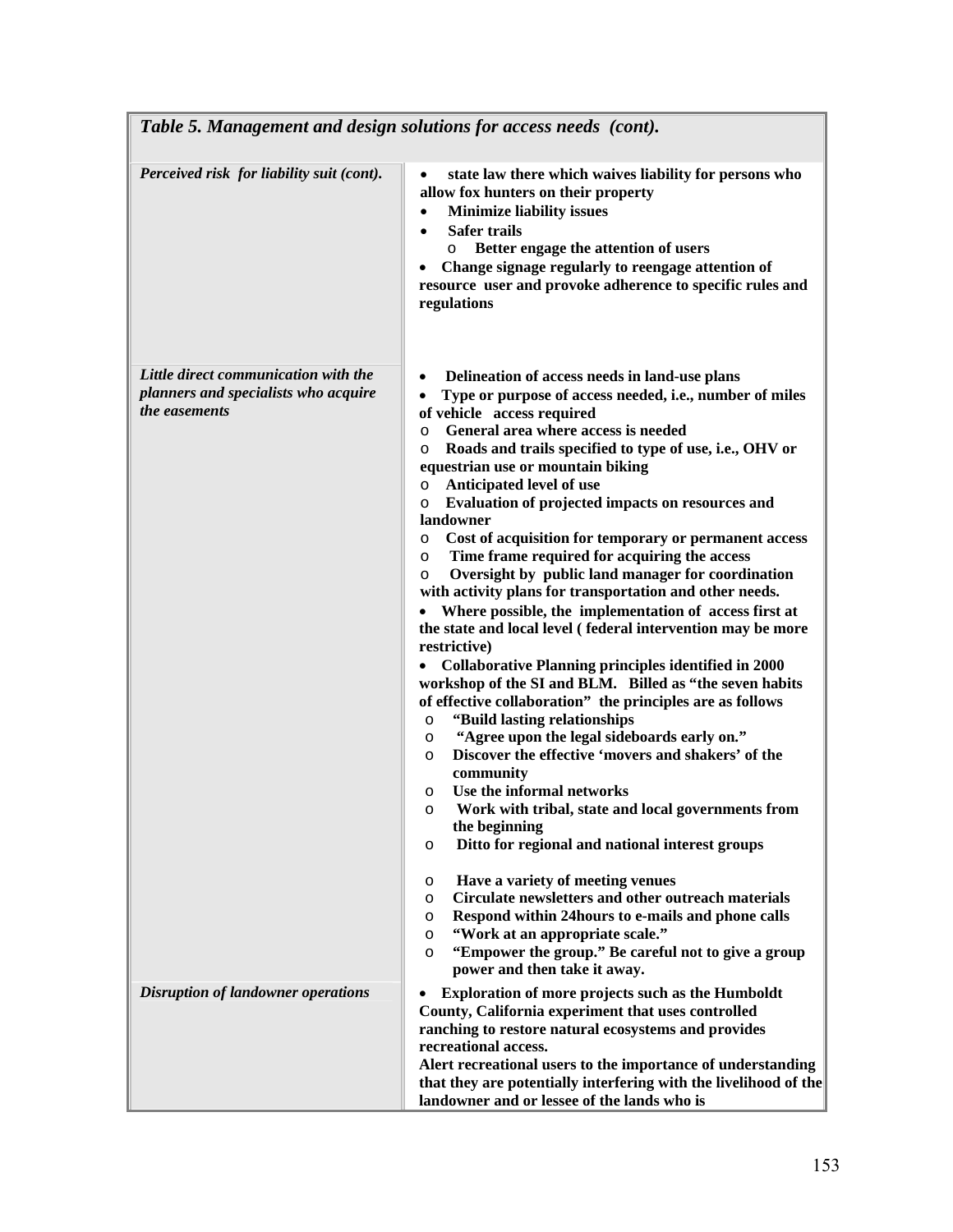| Tuble 5. management and design solutions for access heeds (com). |                                                                                                                                                                                                                                                                                                                                                                                                                                                                                                                                                                                                                                                                                                                                                                                                                                                                                                                                                                                                                                                                                                                                                                                                                                                                                                                                                                                                                                                                                                                                                                                                                                                                                                                                                                                                                                                                                                                                                                                                                                                                                                                                                                                 |
|------------------------------------------------------------------|---------------------------------------------------------------------------------------------------------------------------------------------------------------------------------------------------------------------------------------------------------------------------------------------------------------------------------------------------------------------------------------------------------------------------------------------------------------------------------------------------------------------------------------------------------------------------------------------------------------------------------------------------------------------------------------------------------------------------------------------------------------------------------------------------------------------------------------------------------------------------------------------------------------------------------------------------------------------------------------------------------------------------------------------------------------------------------------------------------------------------------------------------------------------------------------------------------------------------------------------------------------------------------------------------------------------------------------------------------------------------------------------------------------------------------------------------------------------------------------------------------------------------------------------------------------------------------------------------------------------------------------------------------------------------------------------------------------------------------------------------------------------------------------------------------------------------------------------------------------------------------------------------------------------------------------------------------------------------------------------------------------------------------------------------------------------------------------------------------------------------------------------------------------------------------|
| <b>Disruption of landowner operations</b><br>(cont).             | voluntarily sharing this resource<br>A sample admonition might read: "This access to<br>$\circ$<br>such and such wilderness is located on private property.<br>Please respect the land and preserve your right to use<br>it."<br>Explicitly describe dos and don'ts that bring down<br>$\circ$<br>the bottom line such as "Running cows lose weight which<br>translates into shrinking dollars for the rancher                                                                                                                                                                                                                                                                                                                                                                                                                                                                                                                                                                                                                                                                                                                                                                                                                                                                                                                                                                                                                                                                                                                                                                                                                                                                                                                                                                                                                                                                                                                                                                                                                                                                                                                                                                  |
| Appropriate compensation to<br>landowner                         | Alternative compensation in which a landowner<br>receives a license for a use or right on federal land in<br>exchange for access. This approach may be particularly<br>valuable if permit is needed to operate on federal land. A<br>rancher may earn reduced grazing fees. Or a landowner<br>could enjoy facilities or permits related to operations on<br>federal or private land.<br>• Reward access with appropriate compensation with<br>little or not strings attached in terms of regulation<br>• Establish monetary incentives to rancher on a direct<br>usage basis<br>• Provide ranchers the opportunity to be receive<br>remuneration for the time and expense taken for inviting<br>recreationists. Ideas to be considered might include<br>Signs directing visitors to any boutique marketing<br>efforts a rancher may take such as retail freezer/store<br>kiosks on ranching grounds or information leading to other<br>points of purchase for any grass-fed beef<br>o A concessionaire right such as the concession to<br>conduct horseback trips to a lookout point to a<br>visual resource.<br>Continued support of programs such as the AZGFD<br>Landowners Relations Program which through cost-<br>sharing, makes improvements on the private landowner's<br>property in exchange for short-term or perpetual access<br>agreements.<br>Payments for wildlife damage on private lands<br>including crop, rangeland forage and fence conflicts<br>between big game animals and livestock on private and<br>public lands<br>Incentives for large-scale landowners to maximize<br>wildlife benefits: Licenses can be sold by the rancher for<br>use on a specified ranch. Hunters obtaining a license to<br>hunt on these ranches are given access to private property<br>that would otherwise be closed to public hunting<br>Estate Law Reform is seen by some as the single most<br>$\bullet$<br>important measure to preserve agriculture and the western<br>landscape by lessening the onus of the intergenerational<br>transfer of agricultural lands<br>Keeping the ranchers' lands in agricultural use could<br>bring a concessionary property tax rate |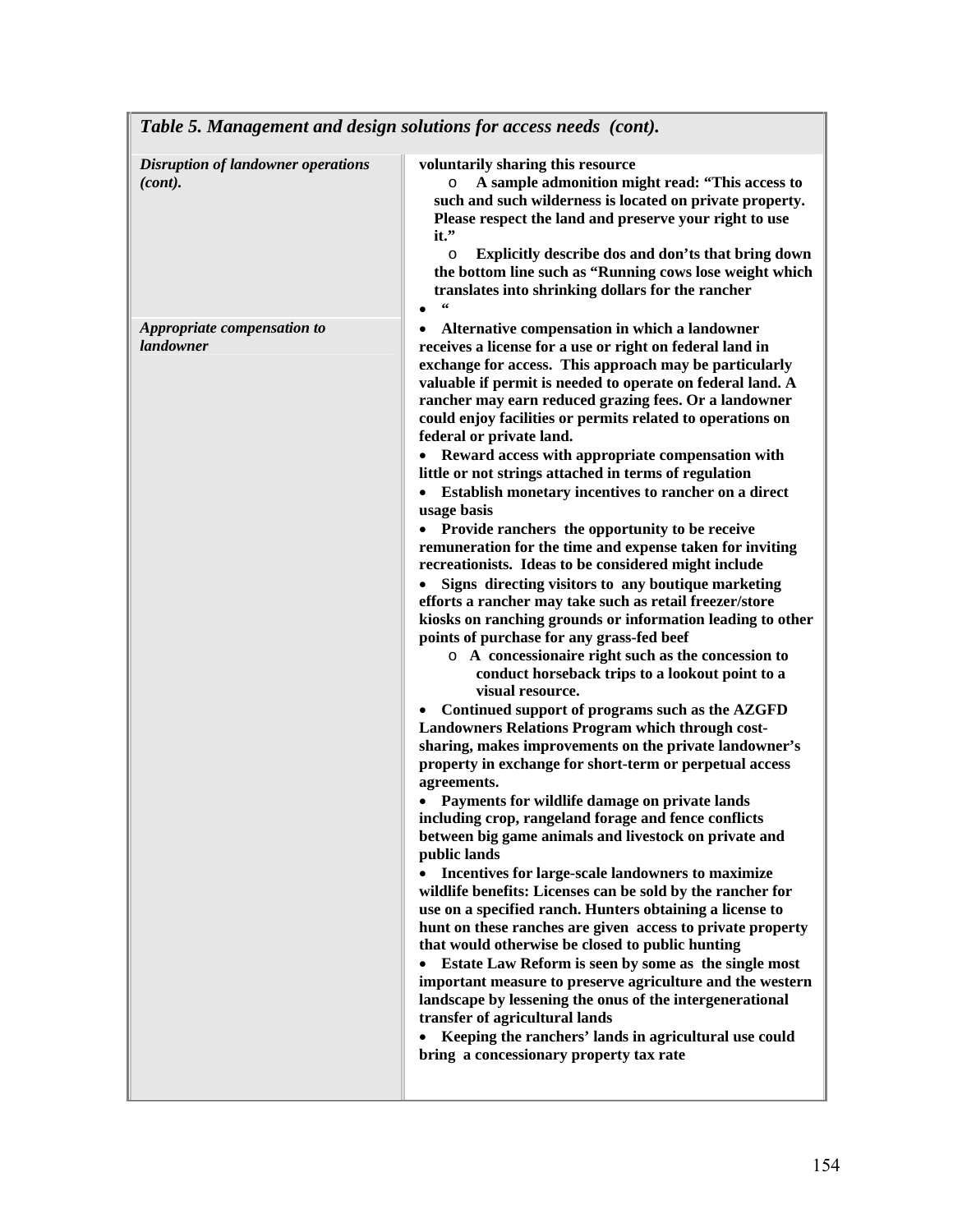|                                   | Continuation of current efforts to improve rangeland                                                                                                                                                                                     |
|-----------------------------------|------------------------------------------------------------------------------------------------------------------------------------------------------------------------------------------------------------------------------------------|
| <b>Managing impacts of access</b> | monitoring so as to differentiate between varying types of<br>use, irresponsible camping and overgrazing, for example<br>Distribution of educational information to visitors who<br>access public land vis-à-vis private lands. A sample |
|                                   | admonition might read: "This access to Saguaro National<br>Park" is located on private property. Please respect the                                                                                                                      |
|                                   | land and preserve your right to use it."                                                                                                                                                                                                 |
|                                   | Continuation of the (AZGFD)Adopt-A-Ranch and<br>Landowner Respect Programs which focus on sportsmen's<br>ethics and offer opportunities for recreationists who use                                                                       |
|                                   | private lands to offer assistance with landowner projects or<br>litter clean-up                                                                                                                                                          |
|                                   | Foster greater appreciation for the working landscape<br>$\bullet$<br>through better connections between the producer and the<br>consumer: the financial promotion of farmers' market's,                                                 |
|                                   | community-based agriculture, etc.                                                                                                                                                                                                        |
|                                   | Better public recognition of the contributions of<br>$\bullet$                                                                                                                                                                           |
|                                   | ranching:<br>Role in defining the urban boundary<br>O                                                                                                                                                                                    |
|                                   | Continuity of landscape for ecosystem protection<br>O                                                                                                                                                                                    |
|                                   | Protection of open space<br>O                                                                                                                                                                                                            |
|                                   | Local provider of fresh/natural/organic food<br>O                                                                                                                                                                                        |
|                                   | Historic and cultural significance including<br>O<br>protection of archeological sites on rangeland                                                                                                                                      |
|                                   | Continuation of rangeland habitat for wildlife and<br>$\circ$                                                                                                                                                                            |
|                                   | plants                                                                                                                                                                                                                                   |
|                                   | Diversification and supplementation of the local<br>$\circ$                                                                                                                                                                              |
|                                   | economy                                                                                                                                                                                                                                  |
|                                   | Publicity and other measures to highlight the                                                                                                                                                                                            |
|                                   | vulnerability of rangelands to development and the<br>generally slim profit margin of the cattlemen                                                                                                                                      |
|                                   | Minimize impacts to landscape                                                                                                                                                                                                            |
|                                   | Build trails away from highly erodible soils<br>$\circ$                                                                                                                                                                                  |
|                                   | Restrict access to during rainy seasons when<br>$\circ$                                                                                                                                                                                  |
|                                   | recreationists leave trails to avoid muddy trails and<br>puddles                                                                                                                                                                         |
|                                   | Establish continuity of trails and roads to minimize<br>$\bullet$                                                                                                                                                                        |
|                                   | wildcat trails and roads<br>Design travel for OHV's with connections and a<br>$\circ$                                                                                                                                                    |
|                                   | variety of challenge levels and routes to prevent<br>wildcat road                                                                                                                                                                        |
|                                   | Provide system for minimizing litter from users<br>Have access groups responsible for the clearing<br>O<br>away of litter and/ or any expenses necessary to                                                                              |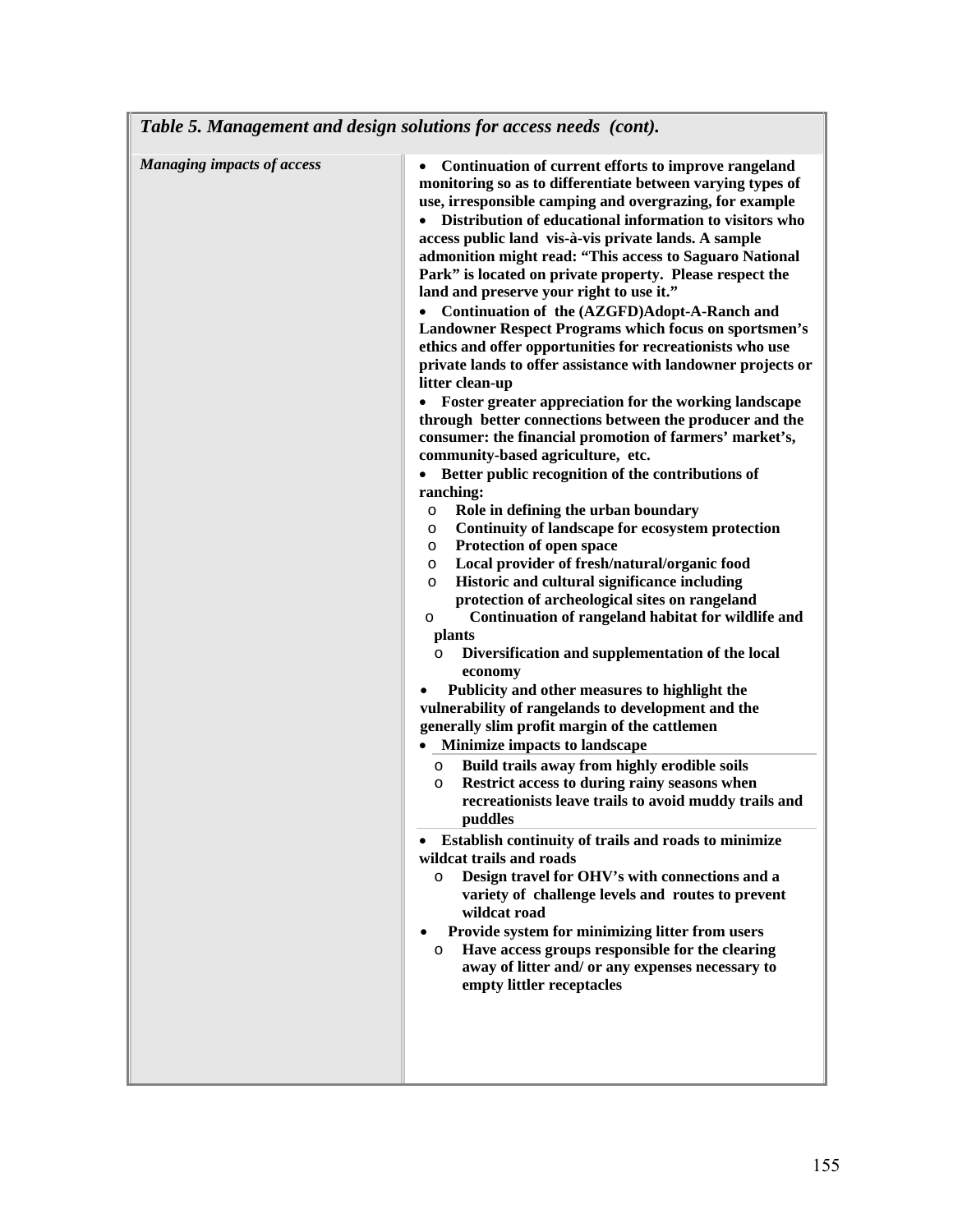| Table 5. Management and design solutions for access needs (cont). |                                                                                                                                                                                                                                                                                                                                                                                                                                                                                                                                                                                                                                                                                                                                                                                                                                                                                                                                                                                                                                                                                                                                                                                                                                                                                                                                                                                                                                                                                                                 |
|-------------------------------------------------------------------|-----------------------------------------------------------------------------------------------------------------------------------------------------------------------------------------------------------------------------------------------------------------------------------------------------------------------------------------------------------------------------------------------------------------------------------------------------------------------------------------------------------------------------------------------------------------------------------------------------------------------------------------------------------------------------------------------------------------------------------------------------------------------------------------------------------------------------------------------------------------------------------------------------------------------------------------------------------------------------------------------------------------------------------------------------------------------------------------------------------------------------------------------------------------------------------------------------------------------------------------------------------------------------------------------------------------------------------------------------------------------------------------------------------------------------------------------------------------------------------------------------------------|
| Concerns for disruption of wildlife on<br>landowner's property    | Minimize interference with wildlife<br>$\bullet$<br>Provide a buffer between trails and sensitive<br>$\circ$<br>habitats<br>Close access during vulnerable seasons such as<br>O<br>breeding season<br>Promotion of rancher's appreciation and care for<br>wildlife<br>Education concerning the fragility of the desert<br>rangeland and vulnerabilities to erosion, invasive species,<br>etc.                                                                                                                                                                                                                                                                                                                                                                                                                                                                                                                                                                                                                                                                                                                                                                                                                                                                                                                                                                                                                                                                                                                   |
| Vandalism and inadequate levels of<br>law enforcement             | Investment of more effort and resources into people<br>$\bullet$<br>management on the part of the agencies<br>Recognition that where there is access to federal lands<br>$\bullet$<br>there are needs for protection of resources and people<br>Prevention through visible law enforcement<br>$\bullet$<br>Support of landowners who pursue enforcement<br>actions by user groups, local, state, and federal agencies<br>A well funded entity that guarantees the land owner<br>will not be subject to property loss<br>One model for generating monies [for monitoring] are<br>OHV fees when all are registered. Register all OHVs.<br>(Presently, they are not registered unless they are used on<br>roads, like motorbikes. Quad cycles are not registered.)<br>Increase accountability for recreationists' use of trails<br>$\bullet$<br>o Increase ease of monitoring<br>○ Reduce numbers of trails<br><b>o</b> Enforce monitoring<br>o Signage clearly stating fines with promises of<br>enforcement for rule infractions<br>o Establish and relay specific contacts to<br>landowners with Federal and county land managers to<br>alert in case of threatened access<br>o Establish patterns of recreational access so as to<br>clearly distinguish any negative range impacts<br>attributable to recreation such as inappropriate<br>camping or OHVs use from the effects of drought<br>and/or negligent ranching practice<br>Make each rule count: recreationists have limited<br>$\bullet$<br>patience |
| Perceived lack of control                                         | If a landowner is not given control over the timing of<br>$\bullet$<br>the access then repercussions can be costly<br>Limited seasonal access since certain parts of the year<br>$\bullet$<br>are more labor intensive for the rancher<br>Some land owners may give permissive access rather<br>$\bullet$<br>than legal access due to enhanced control of the first<br>option. They have a strong bargaining tool when the access<br>can be revoked.<br><b>Restrict access to archeological sites</b><br>$\bullet$<br><b>Flexibility of trail markers</b><br>٠<br>Light on the land and easy to move signage in                                                                                                                                                                                                                                                                                                                                                                                                                                                                                                                                                                                                                                                                                                                                                                                                                                                                                                 |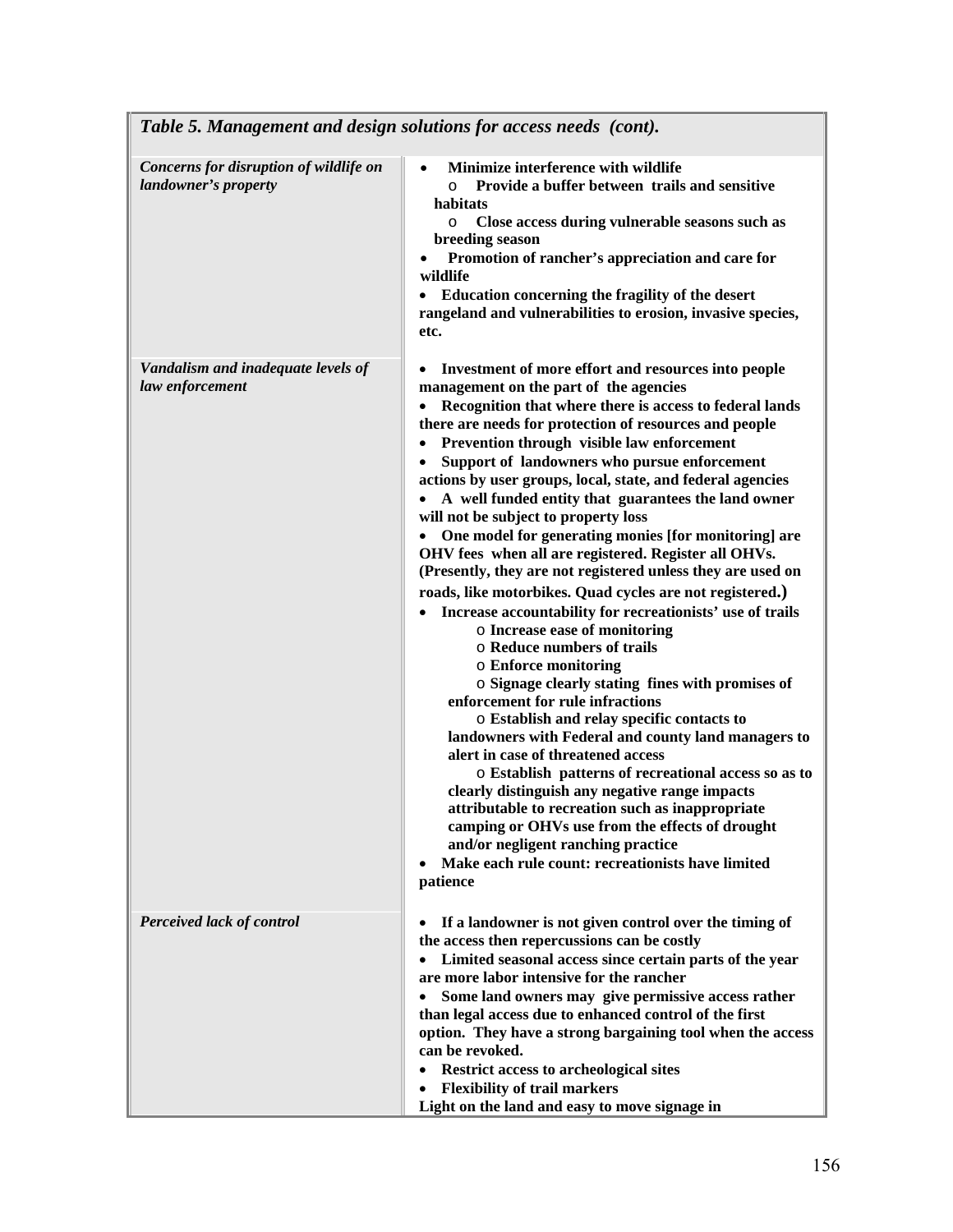| Table 5. Management and design solutions for access needs (cont).                                                                                                  |                                                                                                                                                                                                                                                                                                                                                                                                                                                                                                                                                                                                                                                                                                                                                                                                                                                                                                                                                                                                                                                                                                                                                                                                                                                                                                                                                                                                                                                                       |
|--------------------------------------------------------------------------------------------------------------------------------------------------------------------|-----------------------------------------------------------------------------------------------------------------------------------------------------------------------------------------------------------------------------------------------------------------------------------------------------------------------------------------------------------------------------------------------------------------------------------------------------------------------------------------------------------------------------------------------------------------------------------------------------------------------------------------------------------------------------------------------------------------------------------------------------------------------------------------------------------------------------------------------------------------------------------------------------------------------------------------------------------------------------------------------------------------------------------------------------------------------------------------------------------------------------------------------------------------------------------------------------------------------------------------------------------------------------------------------------------------------------------------------------------------------------------------------------------------------------------------------------------------------|
| Perceived lack of control (cont).<br><b>Competition for river bottoms between</b><br>cattle and recreationists<br>Distrust of agency and land manager<br>personnel | case trail placement needs to be altered<br>Use of Crystalyx® or other moisture blocks, for better<br>$\bullet$<br>cattle distribution on an allotment<br>Clear separation of interests between agency<br>personnel and environmental groups and other outside<br>interests                                                                                                                                                                                                                                                                                                                                                                                                                                                                                                                                                                                                                                                                                                                                                                                                                                                                                                                                                                                                                                                                                                                                                                                           |
| The recreationists'/agencies'<br>perspectives                                                                                                                      | <b>Solutions</b>                                                                                                                                                                                                                                                                                                                                                                                                                                                                                                                                                                                                                                                                                                                                                                                                                                                                                                                                                                                                                                                                                                                                                                                                                                                                                                                                                                                                                                                      |
| Lack of coordinated interagency plan<br>for access                                                                                                                 | A statewide access program could help create an<br>$\bullet$<br>awareness and education tool for both land owners and the<br>public, which in turn could make federal agencies more<br>effective when seeking access. Unless access is an issue<br>tackled by Southwest Strategy, or other multi-agency team,<br>it is unlikely that federal, state and private entities will<br>work together to solve problems on a statewide level. It is<br>foreseeable that counties will play a pivotal role in claiming<br>county roads, but has not been the case in Arizona up to<br>now. Furthermore, the question of how much access to<br>public lands needs to be answered to define the project.                                                                                                                                                                                                                                                                                                                                                                                                                                                                                                                                                                                                                                                                                                                                                                        |
| Insufficient leadership attention to the<br>issue of access                                                                                                        | Possibly a third party could facilitate agreements<br>between agencies and land owners. Such an organization<br>would provide the initial research and contact with the<br>land owners to the determine their level of interest in<br>providing access. This way, the agency doesn't have to<br>raise the issue, but can concentrate efforts on the legal<br>process of acquiring access.<br>A BLM- wide data base which describes the scope of<br>the problem, acreage of public lands which are unavailable<br>for public uses, numbers of easements needed and<br>estimated costs<br>Inclusion of appropriate public access to BLM lands as<br>a prominent feature of all BLM land use plans<br>• Provisions for the protection and management of<br>sensitive resources in planning public access made prior to<br>opening of added areas<br>Long-term and short-term budgets for access<br>$\bullet$<br>acquisition. (Budgets reflect a total cost approach with<br>support funding from related resource management<br>programs to prevent degradation and damages<br>County road record research in priority counties.<br>(Counties could be asked to fund part/all of this research<br>since they are the primary beneficiaries of the work).<br>Any roads found to provide access to public lands<br>$\bullet$<br>should be signed and made available for public use<br>Promote community involvement with selection and self-<br>limitation of trail access |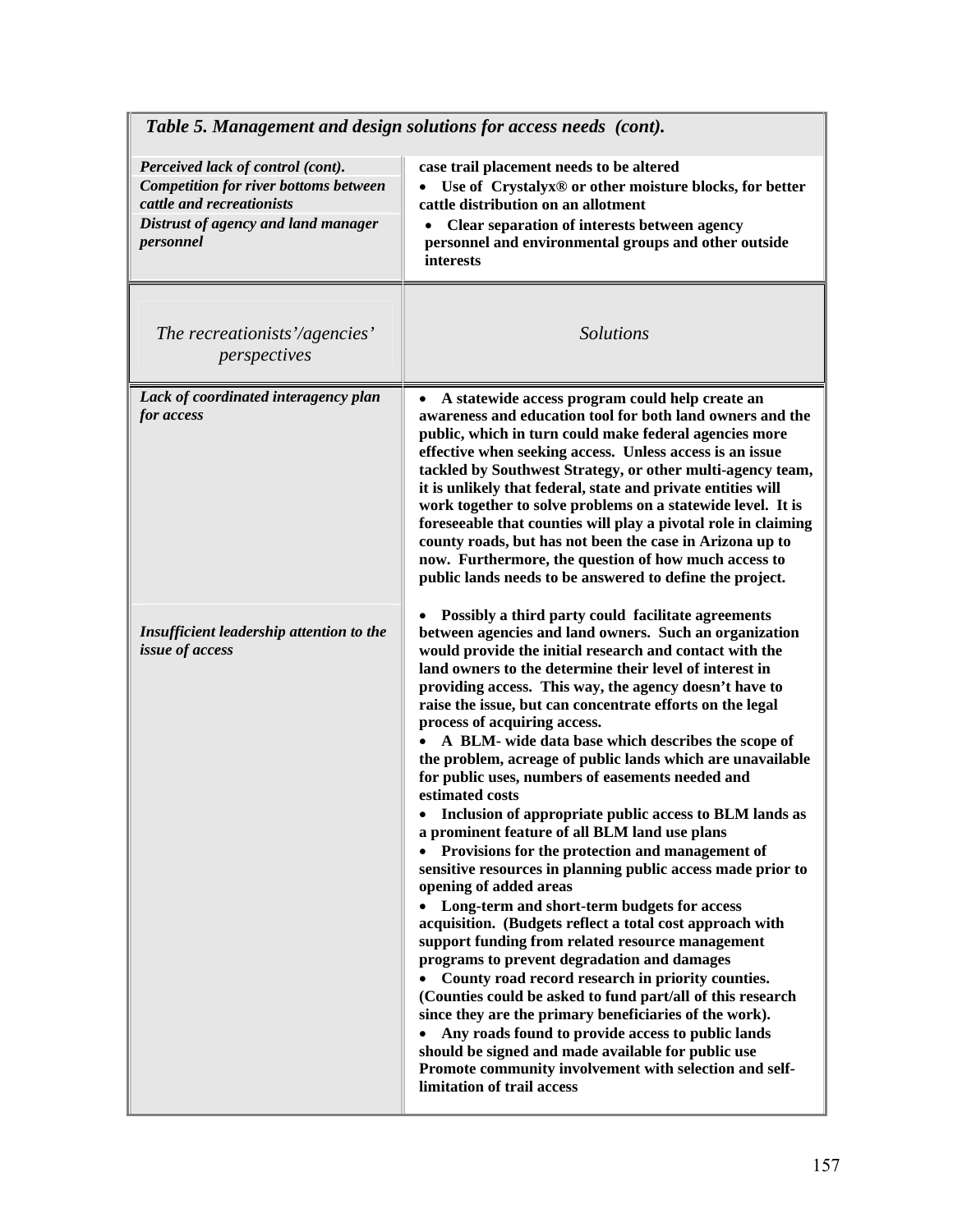| Insufficient leadership attention to the<br>issue of access (cont). | • Actively recruit community involvement for planning<br>design of trail<br>Agency field personnel and the landowner should<br>O<br>definitely be consulted in trail design and<br>placement<br>Agencies should share in accountability for<br>O<br>negative impacts recreationist brings<br>With community members brainstorm in<br>O<br>developing alternatives to the private<br>automobile to reach access points<br>Bolster volunteer efforts for building and<br>O<br>maintaining hiking and biking paths<br>Garner support for sales tax and other funding<br>٠<br>mechanisms to develop recreational paths                                                                                                                                                                                                                                                                                                                                                                                                                                                                                                                                              |
|---------------------------------------------------------------------|-----------------------------------------------------------------------------------------------------------------------------------------------------------------------------------------------------------------------------------------------------------------------------------------------------------------------------------------------------------------------------------------------------------------------------------------------------------------------------------------------------------------------------------------------------------------------------------------------------------------------------------------------------------------------------------------------------------------------------------------------------------------------------------------------------------------------------------------------------------------------------------------------------------------------------------------------------------------------------------------------------------------------------------------------------------------------------------------------------------------------------------------------------------------|
| Inadequate access                                                   | Is there anyone in the middle, granting access or<br>$\bullet$<br>hunting by permission?<br>Emphasis on maintaining historical access. People of<br>$\bullet$<br>the state might be able to say that if there has been<br>historical precedent to use that road for access then Fed<br>agencies should be able to work in cooperation through a<br>streamline process to guarantee permanent access<br>State and local options such as searching old county<br>records for possible county rights-of-way<br>Request of county commissioners to reopen old routes<br>that may be traceable<br>Petition of county commissioner to put routes on county<br>$\bullet$<br>records<br>Suits may be filed to open and retain established public<br>$\bullet$<br>or prescriptive routes using state and/or federal statutes<br>Funding stream for State Lands to maintain and<br>acquire rights-of way by sharing in sportsmen's fees<br>Future access: The key in the future will be to retain<br>$\bullet$<br>contiguous blocks of public land that can be managed by<br>one agency, primarily for efficiency of operation and<br>consistent mission across all lands |
| <b>Managing impacts of access</b>                                   | Tracking impacts thru use of an information<br>clearinghouse (an 800 telephone number?)<br>After a critical point of costs is reached, analyze why<br>$\bullet$<br>the problem exists<br>Impacts are above anticipated levels, then the agency<br>$\bullet$<br>responsible for the access should generally take the lead in<br>remedying the situation.<br>Develop a response system to the landowner<br>$\bullet$<br>Motivate with incentives and disincentives to respond<br>$\bullet$<br>to landowner concerns<br>Design travel for OHV's with connections and a variety<br>$\bullet$<br>of challenge levels and routes to prevent wildcat roads<br>Reward personnel who implement successful solutions<br>$\bullet$<br>Write budgets to address impacts<br>$\bullet$<br>Assign priority to the issues<br>$\bullet$<br>Grant flexibility and authority to local managers for<br>problem resolution                                                                                                                                                                                                                                                           |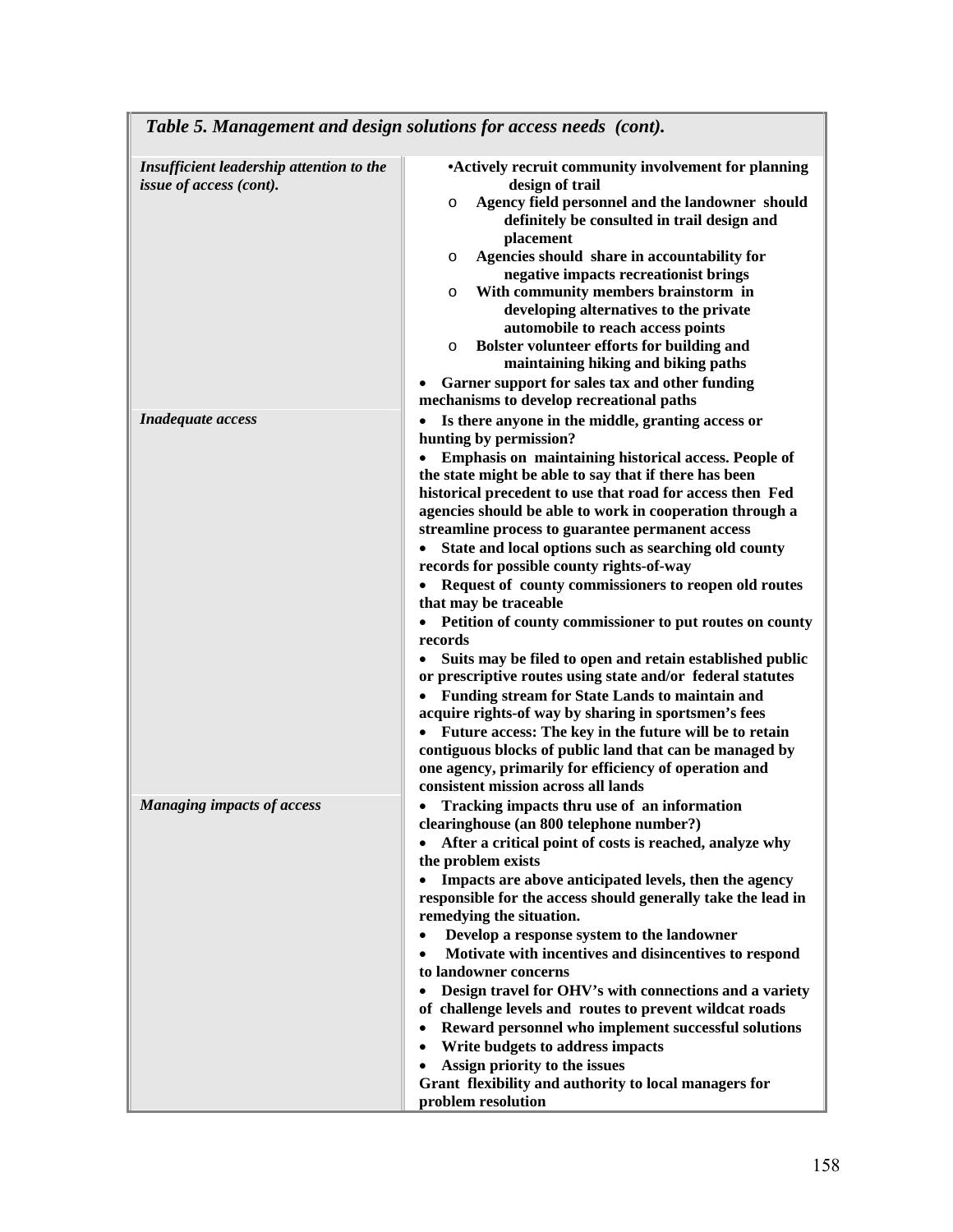| Table 5. Management and design solutions for access needs (cont).                           |                                                                                                                                                                                                                                                                                                                                                                                                                                                                                                                                                                                                                                                                                                                                                                                                                                                                                                                                                                                                                                                                                                                                                              |
|---------------------------------------------------------------------------------------------|--------------------------------------------------------------------------------------------------------------------------------------------------------------------------------------------------------------------------------------------------------------------------------------------------------------------------------------------------------------------------------------------------------------------------------------------------------------------------------------------------------------------------------------------------------------------------------------------------------------------------------------------------------------------------------------------------------------------------------------------------------------------------------------------------------------------------------------------------------------------------------------------------------------------------------------------------------------------------------------------------------------------------------------------------------------------------------------------------------------------------------------------------------------|
| Managing impacts of access (cont).                                                          | Relieve pressure on problem areas by getting the word<br>out for other access opportunities and granting access<br>elsewhere<br>Limit use in problem areas by restricting access to non-<br>$\bullet$<br>vehicular use and/or requiring an entrance permit<br>Support landowners when they complain that access is<br>not working by closing access as necessary<br>Improve inter-agency communication for addressing<br>access impacts                                                                                                                                                                                                                                                                                                                                                                                                                                                                                                                                                                                                                                                                                                                      |
| Minimizing the effects of OHV use                                                           | Increasing membership in OHV clubs to teach<br>responsible use and secure volunteer labor for repairing<br>damage to trails and landscape and other volunteer<br>projects<br>Educational flyers at points of sale of OHV vehicles<br>and/or required licensing similar to Motor Vehicle<br><b>Departments</b><br>Increase availability of maps through internet postings<br>Clarification of allowed trails by the display of maps<br>$\bullet$<br>from ranger stations, kiosks and the internet<br>Clarification of access trails to user trails since wildcat<br>$\bullet$<br>roads and trespass are often seen as the result of poor<br>knowledge of the area<br>OHV use could be limited. Forest Service and BLM to<br>develop a land use map showing which roads these vehicles<br>would be allowed on. All other roads would not be shown<br>on map.<br>A Legislative Workgroup of the Arizona Game and<br>Fish Department is currently working to create uniform<br>laws to allow for better law enforcement. The plan may<br>address the suggestion of sacrifice areas for OHV use by<br>using monies collected from citations for their development |
| <b>Competing recreational interests</b>                                                     | Responsible recreation includes awareness and respect<br>for competing uses of the landscape<br>Effort on the part of land managers to thwart the<br>impulse for privatization of lands near public resources<br>In determining whose rights should take priority apply<br>the principle of non penetration (See: Tools for conflict<br><i>resolution</i> )<br>Focusing on shared values in resolving subgroup<br>$\bullet$<br>conflicts                                                                                                                                                                                                                                                                                                                                                                                                                                                                                                                                                                                                                                                                                                                     |
| <b>Fragmentation of routes to public</b><br>lands and uncertainty of where access<br>exists | Use of land exchanges where an owner is willing to give<br>$\bullet$<br>formal access in exchange for a particular tract of public<br>land<br>Incentive programs to reward and compensate private<br>$\bullet$<br>landowners for public usage and access to public lands<br>A database mapping access restrictions/passages<br>$\bullet$<br>Clarification for the public where administrative<br>$\bullet$<br>access by government agencies does not include other users                                                                                                                                                                                                                                                                                                                                                                                                                                                                                                                                                                                                                                                                                     |
| Confusion concerning jurisdiction of<br>lands the recreationist visits                      | Postings along trails identifying ownership including,<br>$\bullet$<br>the name of specific ranch, as applicable, at points of<br>ownership change and entry points                                                                                                                                                                                                                                                                                                                                                                                                                                                                                                                                                                                                                                                                                                                                                                                                                                                                                                                                                                                          |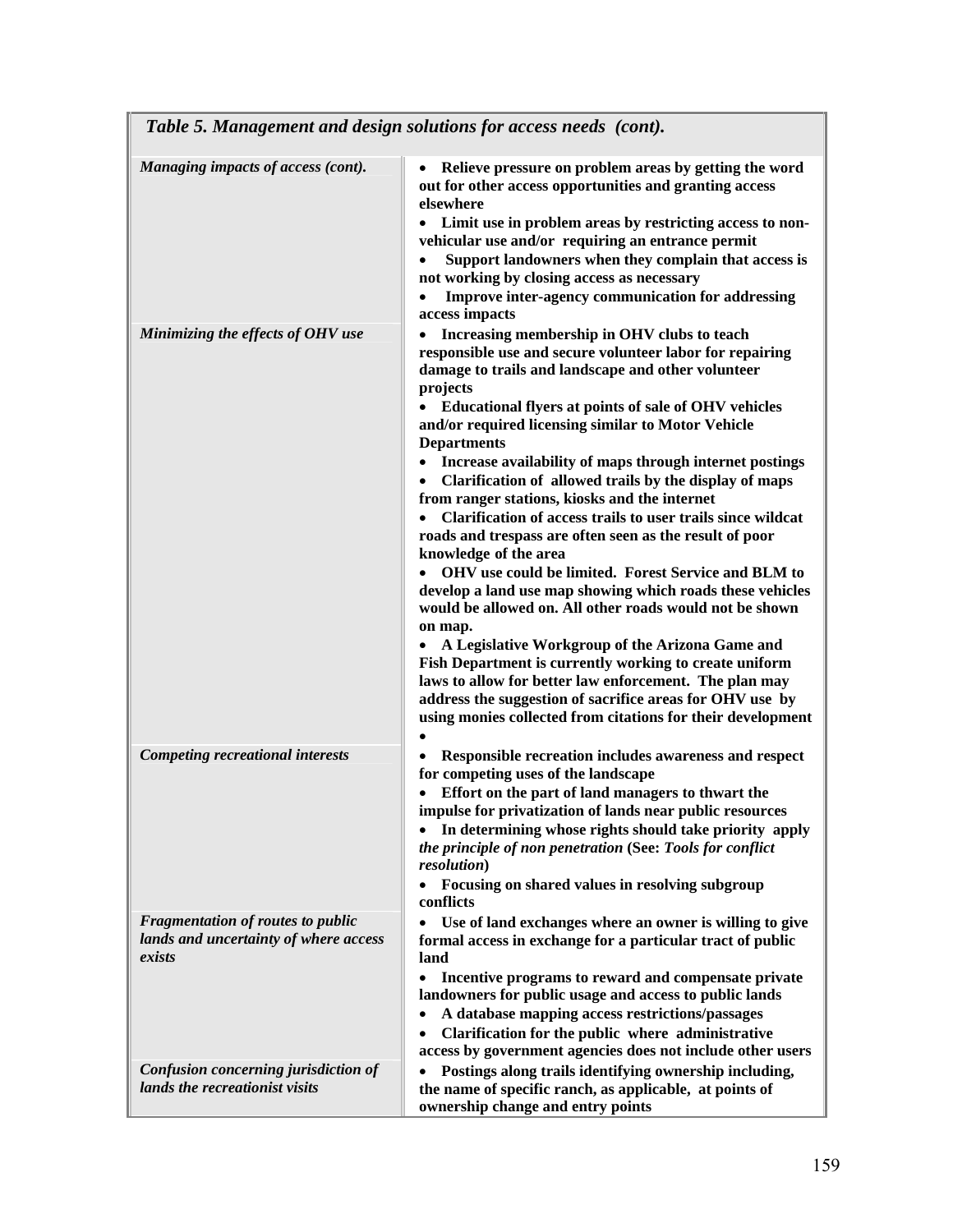|                                                                                           | Table 5. Management and design solutions for access needs (cont).                                                                                                                                                                                                                                                                                                                                                                                                                                                                                                                                                                                                                                                                                                                                                                                                                                                 |
|-------------------------------------------------------------------------------------------|-------------------------------------------------------------------------------------------------------------------------------------------------------------------------------------------------------------------------------------------------------------------------------------------------------------------------------------------------------------------------------------------------------------------------------------------------------------------------------------------------------------------------------------------------------------------------------------------------------------------------------------------------------------------------------------------------------------------------------------------------------------------------------------------------------------------------------------------------------------------------------------------------------------------|
| "locked gate" confrontations                                                              | Placement of a high priority on the situation<br>$\bullet$<br>Work with public land user interest, local government<br>$\bullet$<br>and private landowners to bring about a positive<br>resolution of the situation<br>Critical to the resolution may be effective and early<br>communication                                                                                                                                                                                                                                                                                                                                                                                                                                                                                                                                                                                                                     |
| <b>Escalating demands for money on the</b><br>part of the landowner granting access       | Try for short term agreements, of 6 years. Don't<br>necessarily go for permanent easements<br>Agencies not using appraised value of the land by itself,<br>$\bullet$<br>but on its value in terms of lands that that acquisition can<br>open up. Base offer on cost of alternative to go around the<br>lands in question. This is also thought to solve the problem<br>of a discrepancy between surveying and appraisal<br>standards of FS and State Lands Department                                                                                                                                                                                                                                                                                                                                                                                                                                             |
| Development and change of ownership<br>endangering current access points                  | • Retention of ranchlands for current and future access<br>In Colorado, the state purchases development<br>O<br>rights on agricultural land to prevent others from<br>buying it<br>In Lancaster County, Nebraska, are zoning<br>O<br>policies that try to protect farmland with 20-acre<br>zoning<br>Determine not just how ranchers can continue,<br>$\circ$<br>but how they can gain a reasonable level of income.<br>Facilitate ranchers selling some land for a<br>$\circ$<br>sufficiently high price to support continued<br>ranching on remaining lands<br>Inventory existing prescriptive access points to public<br>lands<br>Establish a watchdog group to regularly monitor these<br>points and trail heads with specific contacts with Federal<br>and county land managers to alert in case of threatened<br>access<br>Provide landowners with same contacts to discuss<br>٠<br>abuses on private lands |
| Protection of wildlife and plant species                                                  | • Resource managers may control trail use by spatial,<br>temporal, visual and behavioral means, even closures<br>• Educate people concerning impacts of their presence. This<br>be useful in ensuring a growing acceptance of<br>recreational restrictions for the benefit of wildlife and<br>plant species                                                                                                                                                                                                                                                                                                                                                                                                                                                                                                                                                                                                       |
| <b>Confusion about possible benefits</b><br>recreational use such as hunting may<br>bring | <b>Explanation by land managers to landowners about the</b><br>benefits of hunting to wildlife management<br>Work by land management personnel with landowners<br>$\bullet$<br>and hunter to encourage landowners to open up their lands<br>to hunting<br>Agencies working closely with organized groups to<br>$\bullet$<br>help landowners maximize benefits of land and wildlife                                                                                                                                                                                                                                                                                                                                                                                                                                                                                                                                |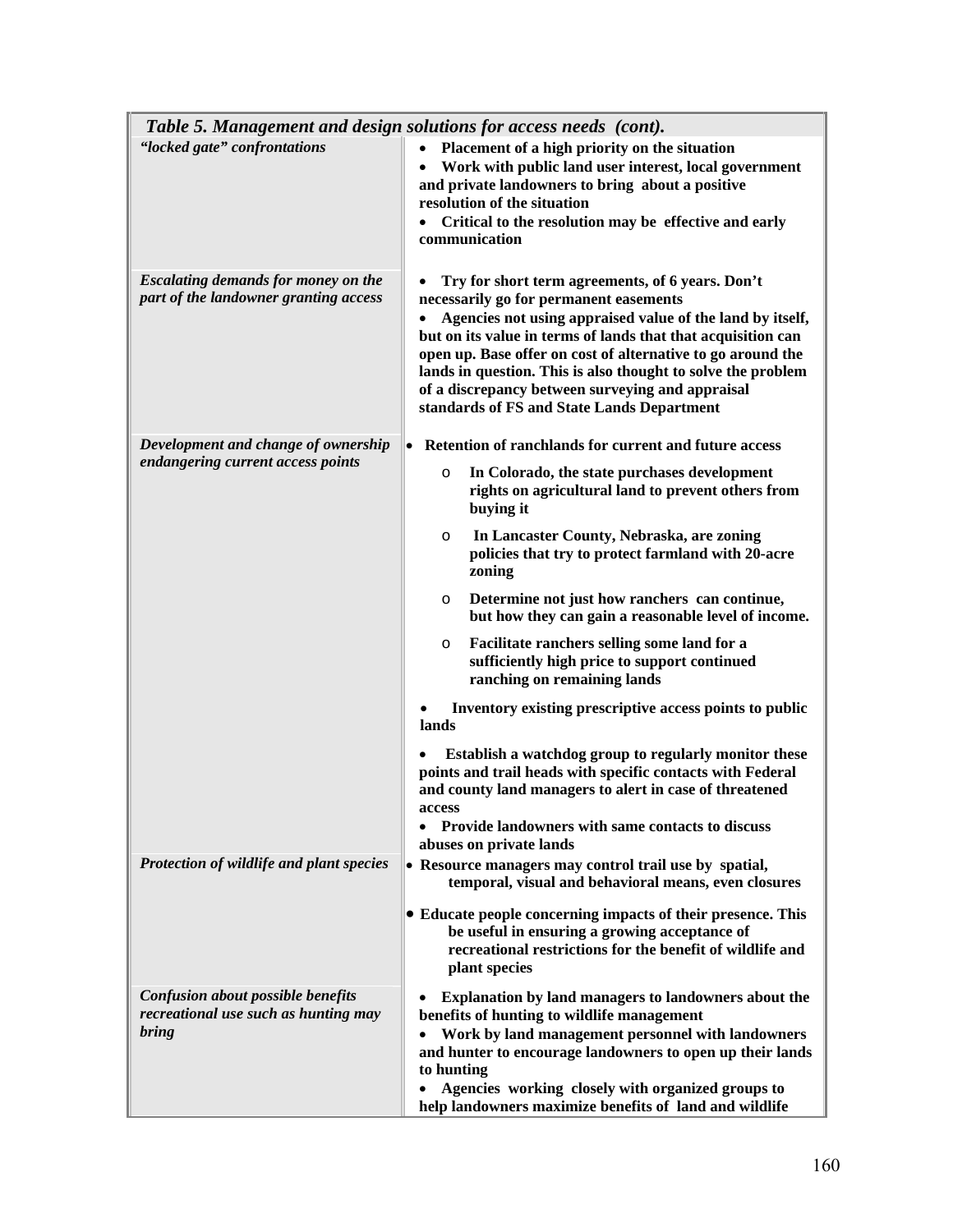|                                                                                                                                    | Table 5. Management and design solutions for access needs (cont).                                                                                                                                                                                                                                                                                                                                                                                                                                                                                                                                                                                                                                                                                                                                                                                                                                                                                                                                                                                                                                                                                                                                                                                                                                                                                                                                                                                                                                                                                                                                                                                                                                                                 |
|------------------------------------------------------------------------------------------------------------------------------------|-----------------------------------------------------------------------------------------------------------------------------------------------------------------------------------------------------------------------------------------------------------------------------------------------------------------------------------------------------------------------------------------------------------------------------------------------------------------------------------------------------------------------------------------------------------------------------------------------------------------------------------------------------------------------------------------------------------------------------------------------------------------------------------------------------------------------------------------------------------------------------------------------------------------------------------------------------------------------------------------------------------------------------------------------------------------------------------------------------------------------------------------------------------------------------------------------------------------------------------------------------------------------------------------------------------------------------------------------------------------------------------------------------------------------------------------------------------------------------------------------------------------------------------------------------------------------------------------------------------------------------------------------------------------------------------------------------------------------------------|
| <b>Confusion about possible benefits</b><br>recreational use such as hunting may<br>bring (cont).                                  | improvement grants<br>$\bullet$                                                                                                                                                                                                                                                                                                                                                                                                                                                                                                                                                                                                                                                                                                                                                                                                                                                                                                                                                                                                                                                                                                                                                                                                                                                                                                                                                                                                                                                                                                                                                                                                                                                                                                   |
| Other concerns germane to sportsmen                                                                                                | Sportsmen's access MOU of 2003 which generally<br>reinforces the multiple- use mandate of the federal agencies<br>in terms of hunting and fishing opportunities and the<br>agencies' jurisdiction over roads and trails within their<br>system to provide access for hunting and fishing on federal<br>lands. Specific obligations agreed to by the agencies:<br>To inform the sportsman's groups when<br>$\circ$<br>management plans are to be developed,<br>revised, or amended, and to cooperate with<br>local groups to assess recreational needs and<br>access opportunities for hunters and anglers<br>To identify problem areas for access to<br>$\circ$<br>hunting and angling opportunities and consider<br>potential solutions to improve access<br>to such areas, or alternative areas.<br>$\circ$<br>To help orchestrate cooperative projects for<br>$\circ$<br>the upkeep of access points and federally<br>managed roads To work with the sportsmen<br>groups to launch a sportsmen's volunteer day<br>to gain visibility for the efforts of the Agencies<br>and Private Organizations (that were part of<br>the MOU) on the maintenance of recreation<br>opportunities on public lands<br>Specifically notify the private organizations<br>$\circ$<br>(which made the MOU) of significant<br>management changes for land units that would<br>impact access for sportsmen.<br>To working with interested parties at the field,<br>$\circ$<br>regional and national levels to seek alternative<br>access opportunities and/or work together to<br>notify users of the changes and why the<br>changes were necessary.<br>To explore the use of the web to keep hunters and<br>anglers abreast of the status of access |
| <b>Escalating time spent on obtaining</b><br>access from landowner                                                                 | Cooperative agreements made directly between user<br>groups and the landowner independently of the agency<br>work to benefit each stakeholder. (Public agencies may<br>then also be freed of commitments to the land owner such<br>as land improvements in return for access). But access<br>may be granted for only some user groups.                                                                                                                                                                                                                                                                                                                                                                                                                                                                                                                                                                                                                                                                                                                                                                                                                                                                                                                                                                                                                                                                                                                                                                                                                                                                                                                                                                                            |
| High cost of obtaining easements,<br>right-of-ways, land exchanges and<br>other provisions for access on the part<br>of the agency | Contact of landowners early in the process<br>Improved communication between planner and access<br>specialists or surveyors who initiate contact with<br>landowner<br>Discussion of potential impacts with landowner<br>$\bullet$<br>Instruction in negotiation skills for land managers<br>(including: a. the need for access; b. any alternative access<br>considered; c. objective of agency for access in question; d.<br>landowner concerns; e. any compensation and how it is                                                                                                                                                                                                                                                                                                                                                                                                                                                                                                                                                                                                                                                                                                                                                                                                                                                                                                                                                                                                                                                                                                                                                                                                                                               |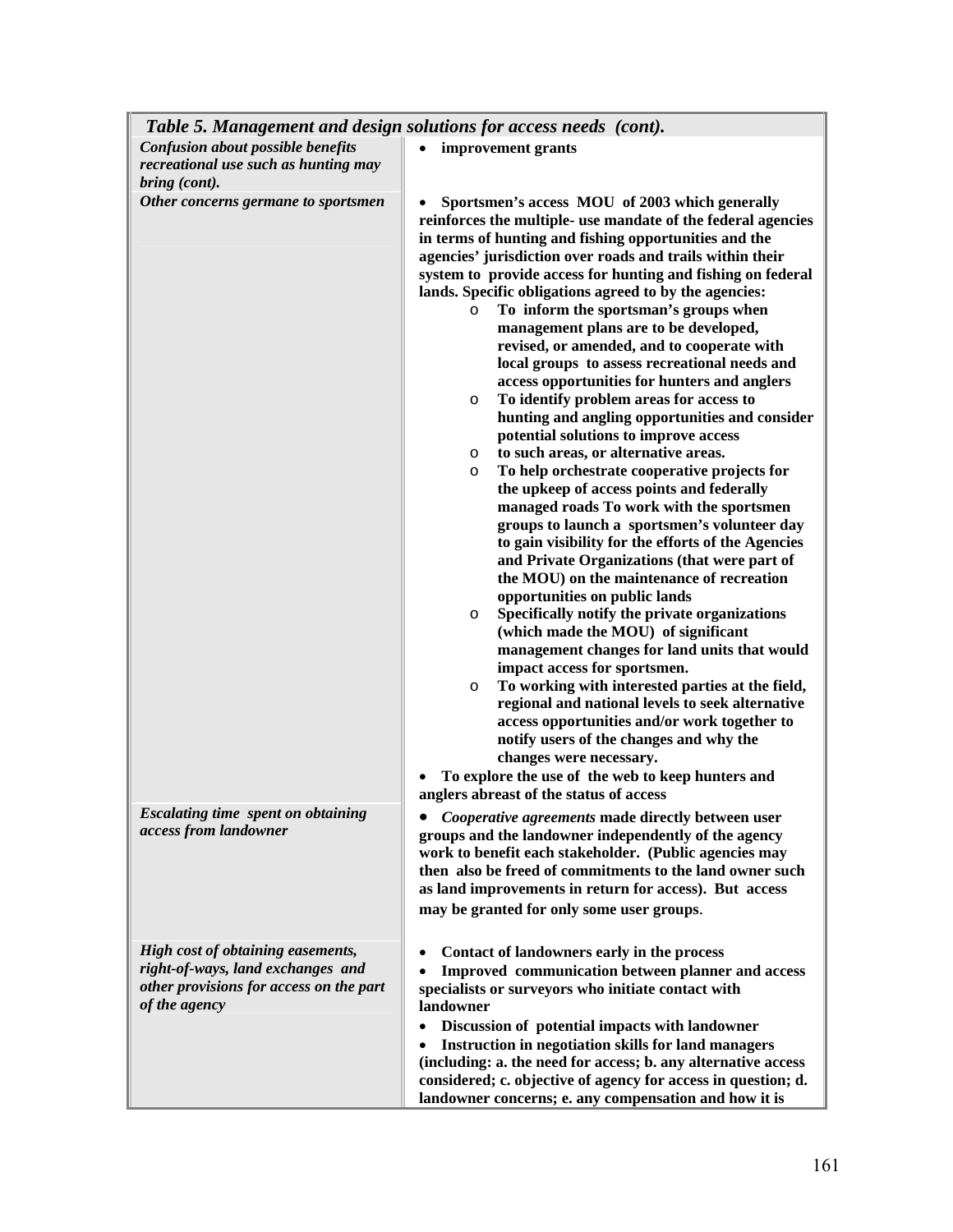| Table 5. Management and design solutions for access needs (cont). |                                                                                                                                                                                                                                                                 |
|-------------------------------------------------------------------|-----------------------------------------------------------------------------------------------------------------------------------------------------------------------------------------------------------------------------------------------------------------|
|                                                                   | determined; f. type of access, whether exclusive or non-<br>exclusive; g. possibilities for reversionary clause)<br>• A collaborative effort in which federal agencies could<br>ask for assistance from local government, communities and<br>interested parties |
| Conversion of grazing lands to<br>development                     | • Monetary support for the rancher<br>Comprehensive land use planning which includes access<br>$\bullet$<br>Vigilance concerning local future and current<br>$\bullet$<br>development plans                                                                     |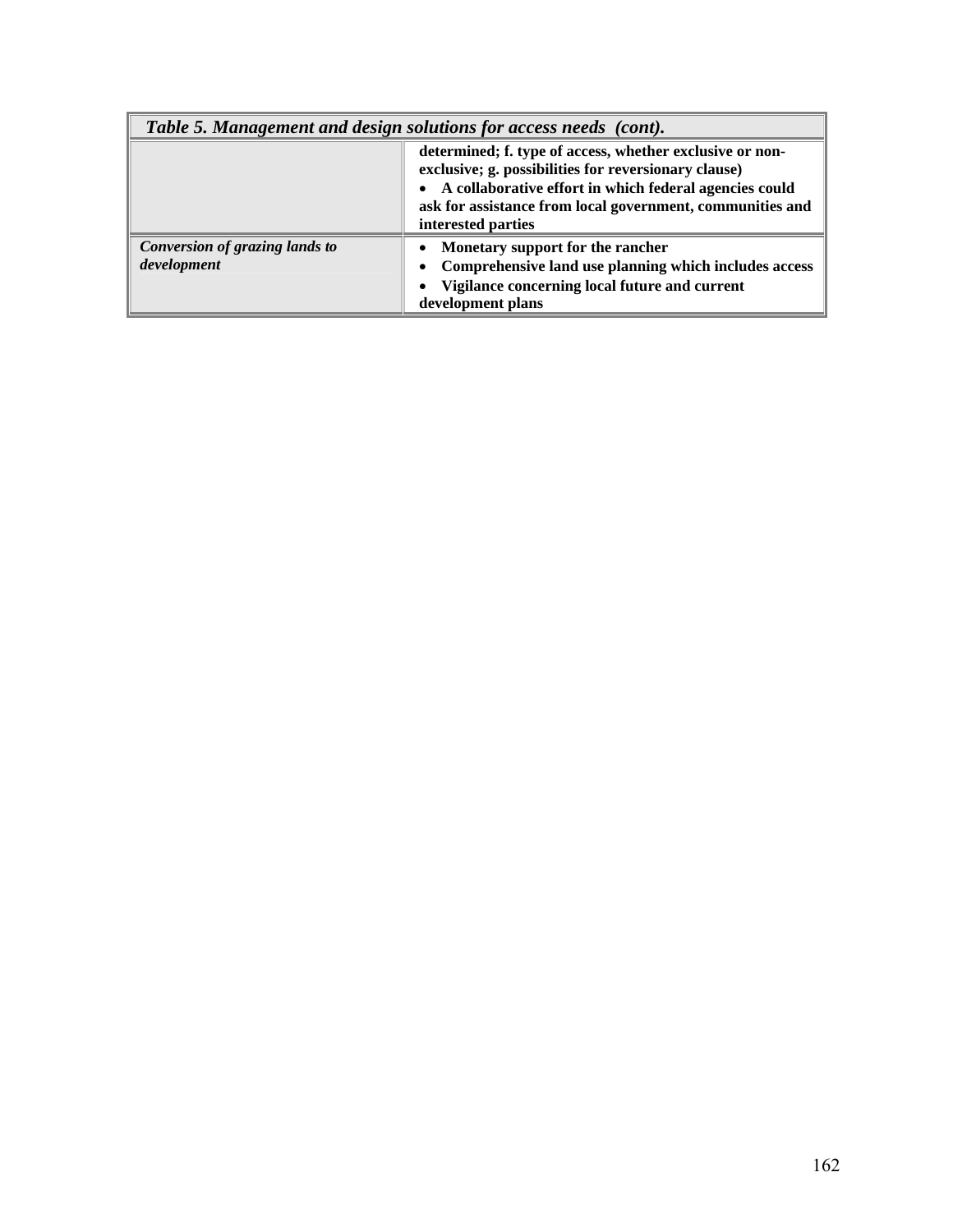## *Conclusions*

The problem for access has been clearly articulated more than a decade ago by the General Accounting Office report indicating that Forest Service and Bureau of Land Management agency managers interpreted access to about 50.4 million acres or about 14 percent of the lands in the contiguous United States to be without adequate access. A focus on correcting this problem, although extensive, is relatively new for federal agencies but they are currently responding with landowner incentive programs as demonstrated by the Arizona Department Game and Fish Landowner Relations Programs and Colorado Division of Wildlife's Ranching for Wildlife Program. Access issues however persist and in fact appear to be deteriorating despite these efforts. In the West, the dramatic impacts of development, land use change, other causes and sources for fragmentation, explosive population growth and desire for an exurban lifestyle seemingly overshadow these efforts.

Collaboration that is inclusive of the community and local planning efforts united with larger scale comprehensive planning led by such institutions as Pima County, the Sonoran Institute and the BLM proceed in what promises to be a fruitful process for minimizing conflicts and better engendering trust between the rancher and government entities. Rancher organizations themselves, such as the Malpai Borderlands Group are working to not only find ways for keeping the ranching industry alive in Arizona but also for establishing better connections with agencies and the public at large. Happily, it seems, that land managers, local government, developers, the recreational public and the private landowner are recognizing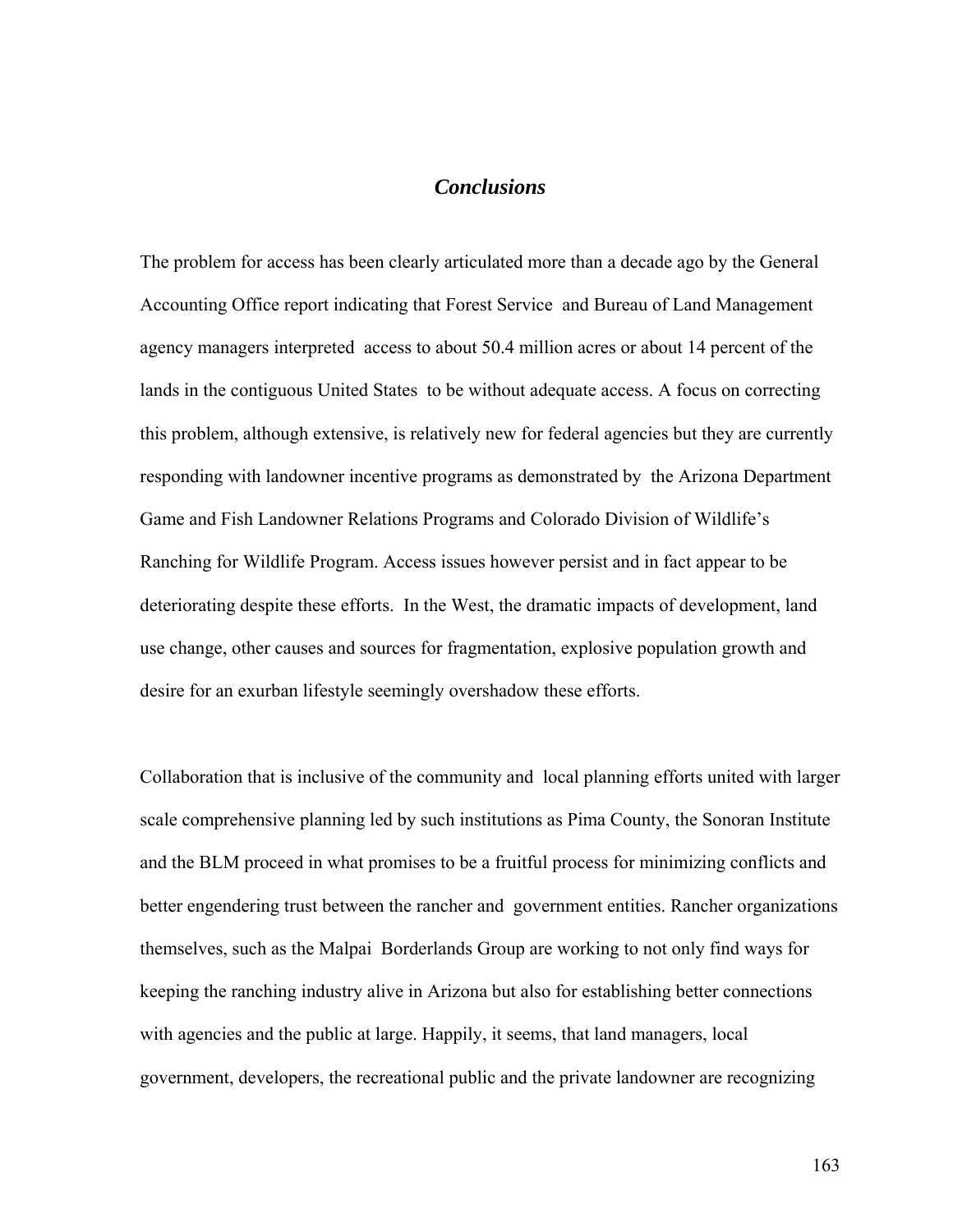the need for extending mutual support and forging effective ways for communication toward shared responsibility and action..

Issues of access include fundamental discussions of rights such as how to look at private property and values such as the common good. Access thus remains a complex issue. The focus of meetings and the considerable effort and time taken on the part of land managers here in Arizona to address access issues points to its yet current need for solutions. The quality of the survey response indicating considerable time taken by the ranchers to complete the survey illustrates the significance of the issue of recreational access to the private landowner in Arizona. The availability of many ranchers for further discussion and contacts by me and others, appears to demonstrate a willingness to work with others toward cooperative solutions. Complementary to the landowner interest has been the dedication of the government agencies, local interests and recreationists themselves who shared extended interviews with me to discuss current and past conflicts and present possible solutions for improving landowner public relations in the future.

The results of meetings, interviews and the survey indicate that no apparently simple solution presents itself. Yet, if one might try to capture research findings into a single word, that might be "accountability". If recreationists could willingly adopt accountability, then the research suggests fewer restrictions would be placed on access by the ranching landowner. Additionally, formal constraints placed on the federal agencies themselves indicate that in may cases conflicts might best be addressed between the land owner and the recreationist/ recreation group directly. The research overall indicates that ranchers be recognized for their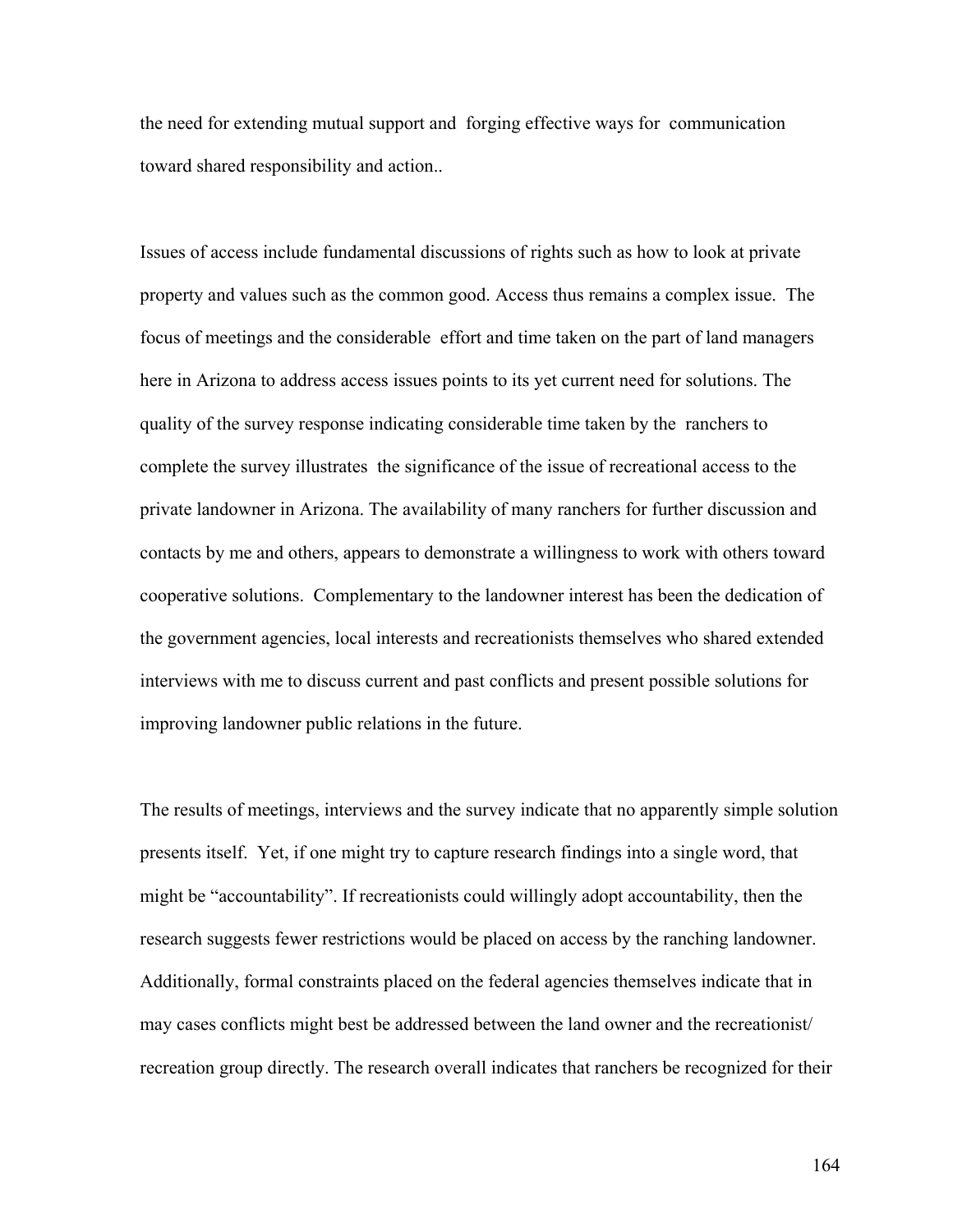work related to land stewardship before arrangements for problematic access could begin. The research suggests that they keenly resent implications that they are not fine stewards of the deeded and licensed lands under their tutelage. Their survey responses suggested that they have been deeply underestimated by the public and government officials. Ranchers were definite in thinking that the rancher has been misrepresented to the general public by environmentalists. Comments relayed the feeling that as a result, the majority of the public may possess an adversarial attitude that ranching is destructive. The rancher values his own level of scientific understanding and management skills for keeping the lands grazed by cattle fit and healthy for cattle, wildlife and recreationists alike

Results from this study suggested that ranchers continue to express a cooperative approach toward the recreational public and physical access across deeded and licensed grazing lands. Despite the time-consuming nature of granting access and potential risks to their equipment, cattle, grasslands, and even personal injury, ranchers for the most part deliver access.

Flexibility related to continuing to approach access on an individualist basis seems to continue to be an appropriate approach, despite the time consuming nature of this process. Comments suggest that the varied conditions of the Arizona landscape mean that no uniform law can be applied to ranchers. Instead agency personnel are urged by ranchers to return to earlier approaches in which they worked with the rancher individually "for the good of the land." Within this flexibility must come a greater consistency of regulations leveled at the rancher. For example, recognition for consistency has come in the recent cooperation agenda for monitoring which asks that agencies apply one consistent model for measuring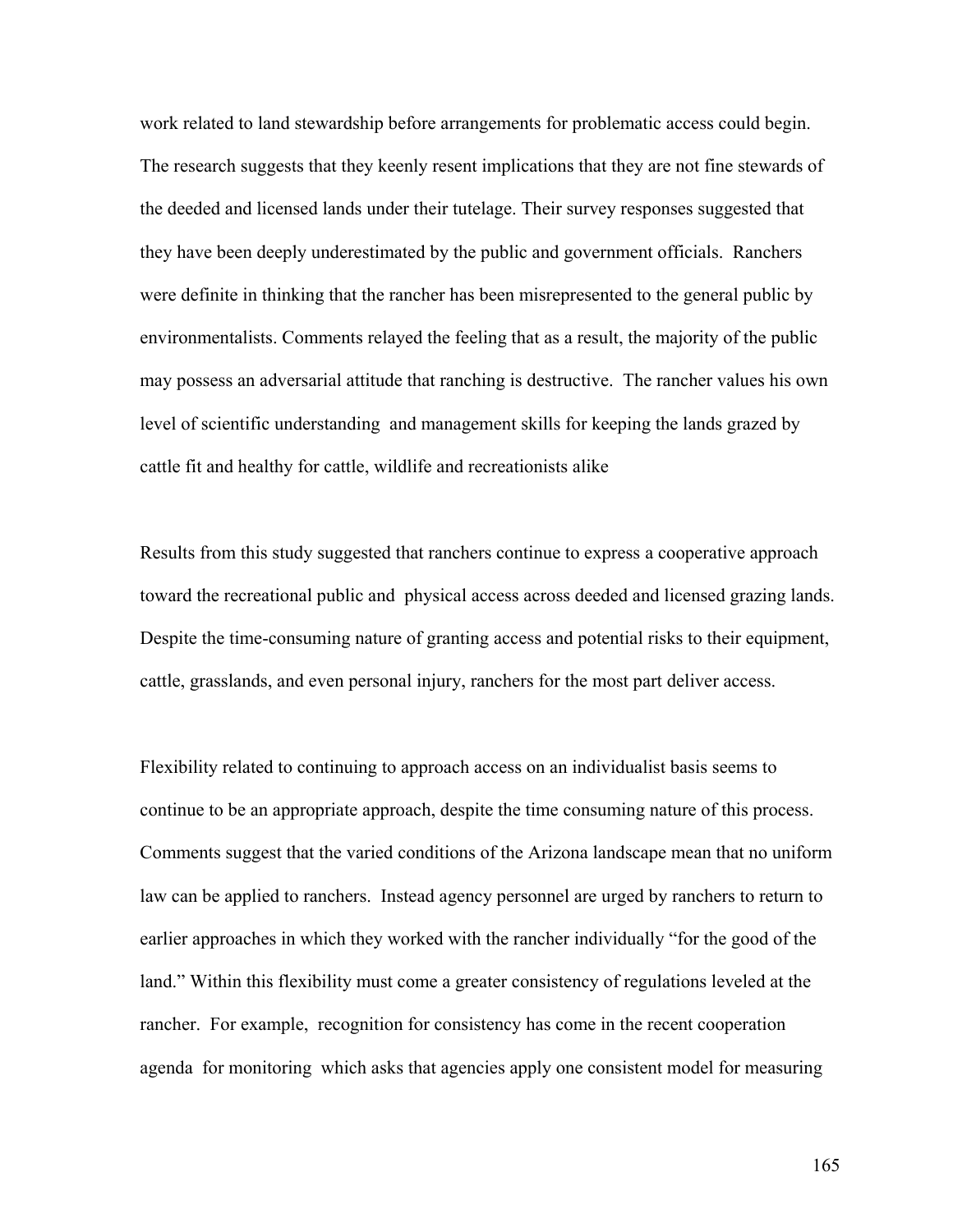utilization. Part of this new approach to measurement should include methods for clearly differentiating grassland impacts incurred by the rancher's management and those left by recreational use. In order to more effectively implement these strategy however, more money is needed to fund more agency personnel. Without additional funding appropriate consultation, availability to the landowner and regulation or law enforcement efforts sabotage the process. The Arizona recreationist, particularly the tourist, for the privilege of access may have an inherent responsibility to contribute toward this funding.

Trust levels between landowners and government officials may be coming back from a recent nadir, but are far from optimal. Respect and response to the individual needs of the landowner may help repair this distrust. Again, foremost, research for this thesis has suggested that ranchers appear frustrated by a lack of respect on the part of recreational users and agency officials. Today, ranchers seem acutely aware of the positive roles they play concerning issues of maintaining habitat for species biodiversity, defining the boundary against urban sprawl and preserving open space. Ranchers are actively employing or in the process of employing new tools for sustainable ranching practices such as grassbanks, particularly since responsible management is currently connected with grants and other funding opportunities. Ranchers seem ready to accept productive collaboration and other opportunities for financial support. They appear increasingly well- positioned to take advantage of outside help and willing to make a continued commitment to ranching when feasible.

Common sense argues that the recreationist might be more respectful toward the rancher who is dependent upon the health of the landscape under his guidance. If in effect much of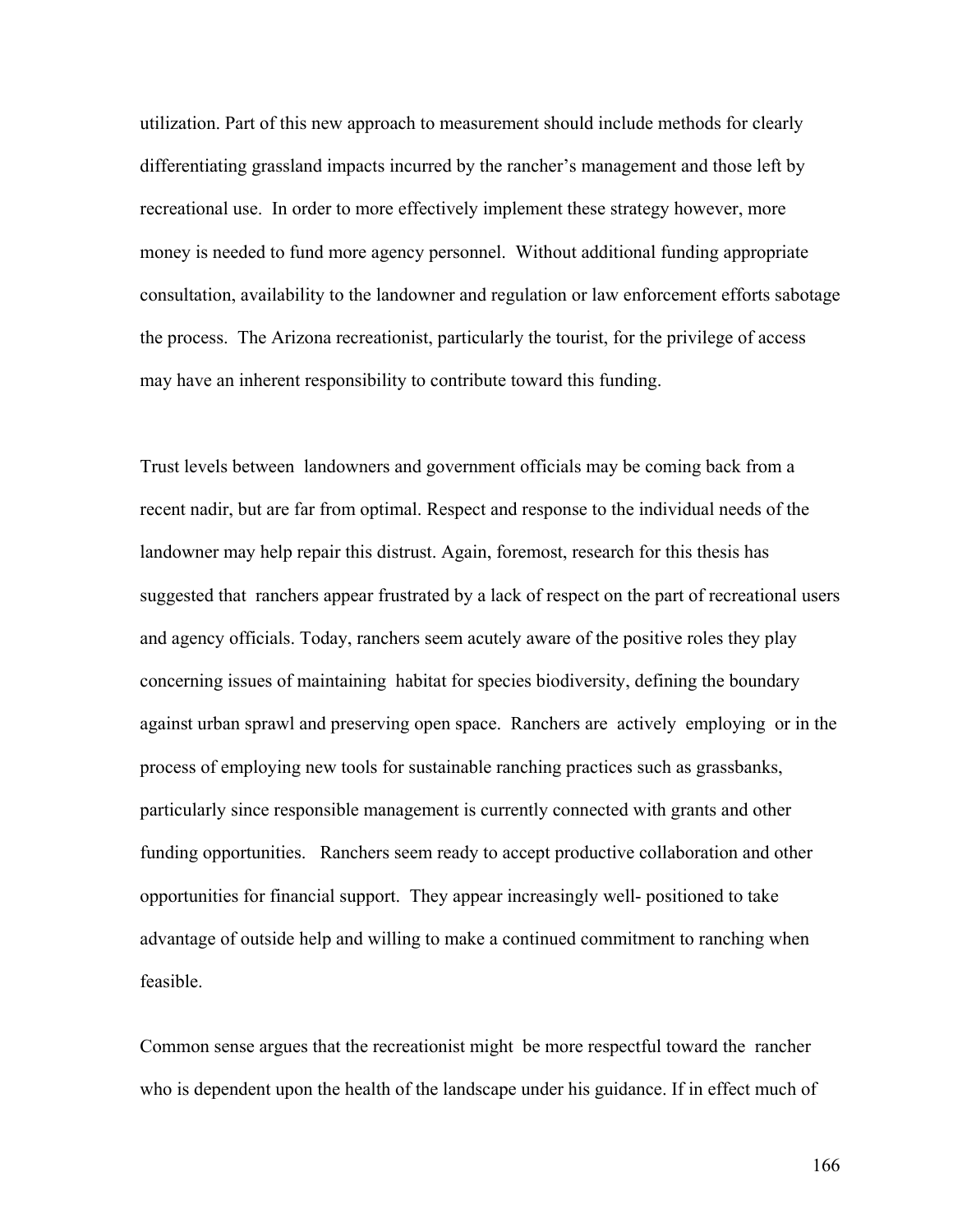the work of the research for this paper was taking the pulse of the current feelings concerning access, then one would have to argue that the opportunities for collaboration for access from the grassroots of local communities to the upper tiers of government agencies already exist and that they should be seized upon by all concerned.

Speaking the simple but clear message is one parting comment added to the survey: "I , John S. Laird, think that grazing is very important to [the Gila Bend ] area with good management. I have lived here for over 70 years and have watched the changes and would like to help in any way I can. Thank you". The insights of ethnographer, Sheridan, bear repeating. Although the networks of ranching families that established communities have been weakened by the relentless urbanization of Arizona, the networks still exist and can serve as the foundation of new communities where environmentalists, hunters, birdwatchers and hikers partner with ranchers to preserve and restore the legacy of the working landscape, a landscape that can bring benefit to many, if not all.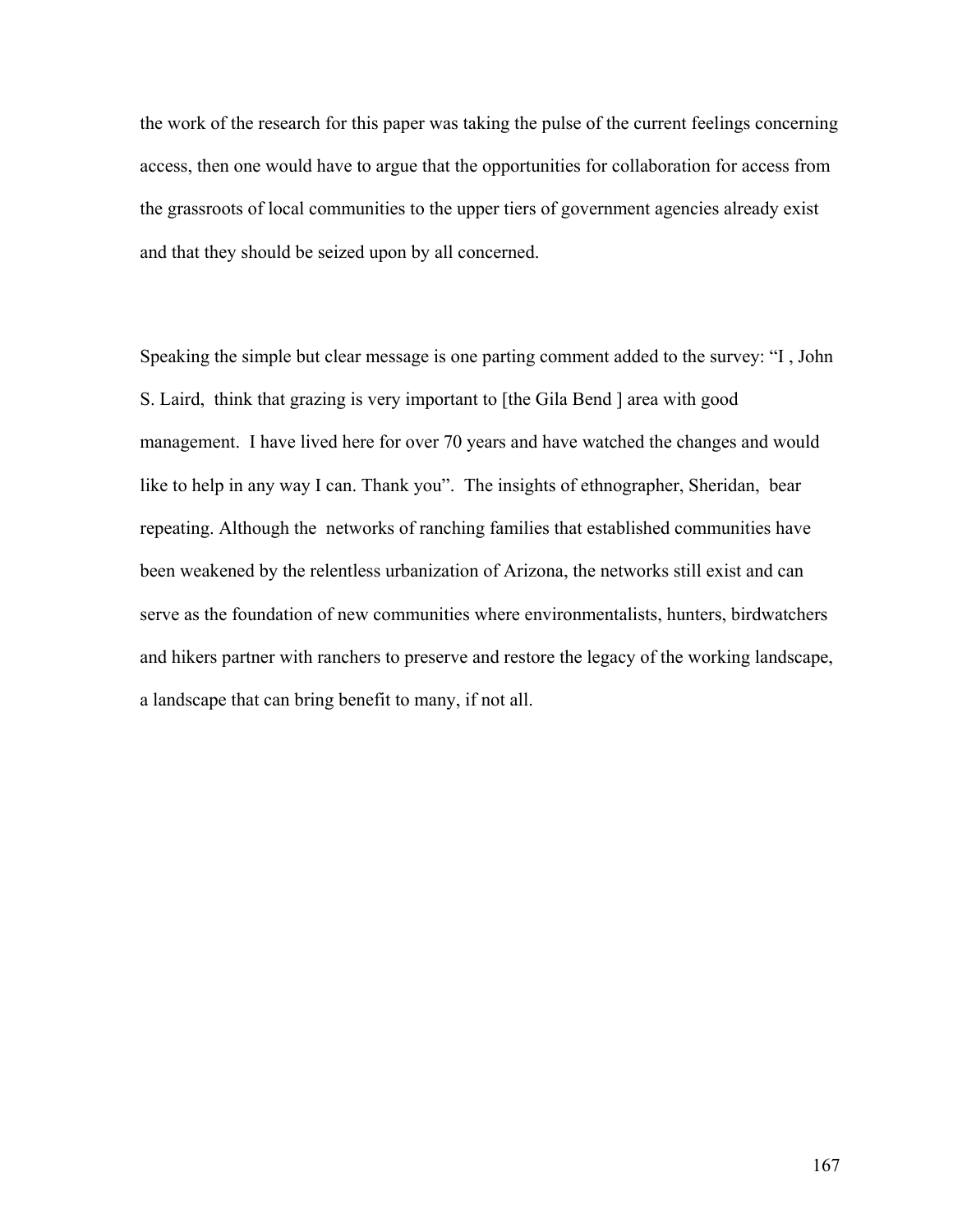## *Appendix A: General interview template*

*Preamble:* Hello, my name is Elizabeth Penati, I am a graduate student in Landscape Architecture at the University of Arizona, I am working under a public grant to address areas of interest concerning access to public lands and state trust lands.

You have been chosen to be interviewed because of your connection to recreational access. The information received will be used to help land management and other public agencies here in Arizona work in concert with the private landowner to achieve desired outcomes for both the landowner and the recreationist. If you choose to participate and have any questions or concerns with respect to this interview, please feel free to contact the University of Arizona, Human Subjects Protection Program, 1350 N Vine Ave., Tucson, AZ 85724. Telephone: (520) 626-6721.

*Access Issues:* Access restrictions in Arizona have risen quickly in the last decade. Private landowners close off access to public lands that are landlocked by their private property where access was once permitted.

- 1. Could you comment on common reasons for landowners denying access such as:
	- Trespassing:
	- Littering

.

- -Transients
- Off-road activities
- Disruption of landowner operations:
- Liability Issues
- Undocumented Immigrants and Drug Trafficking (Southern Arizona
- 2. Ranching: As traditional ranch families move on for whatever reason, new landowners, it has been reported, take a different perspective on allowing public access. Could you comment on this problem?
- 3. The forest service reports that there is no permanent legal access to the Galiuro, Whetstone, Santa Teresa, and Winchester Mountains. The other mountain range units have very limited permanent legal access. Traditional access routes through interior and adjacent private, and State Trust lands are gated and locked. Do you know of other problems for access to public and state trust lands?
- 4. Do you think that there is a distrust of government on the part of the landowner?. What is your view is the perception, of BLM, Forest Service, State Lands Department and other federal agencies, of game and fish, for example?
- 5. Which key resources do you feel are most in danger of restricted access? Public reserves, Santa Cruz River, San Pedro River?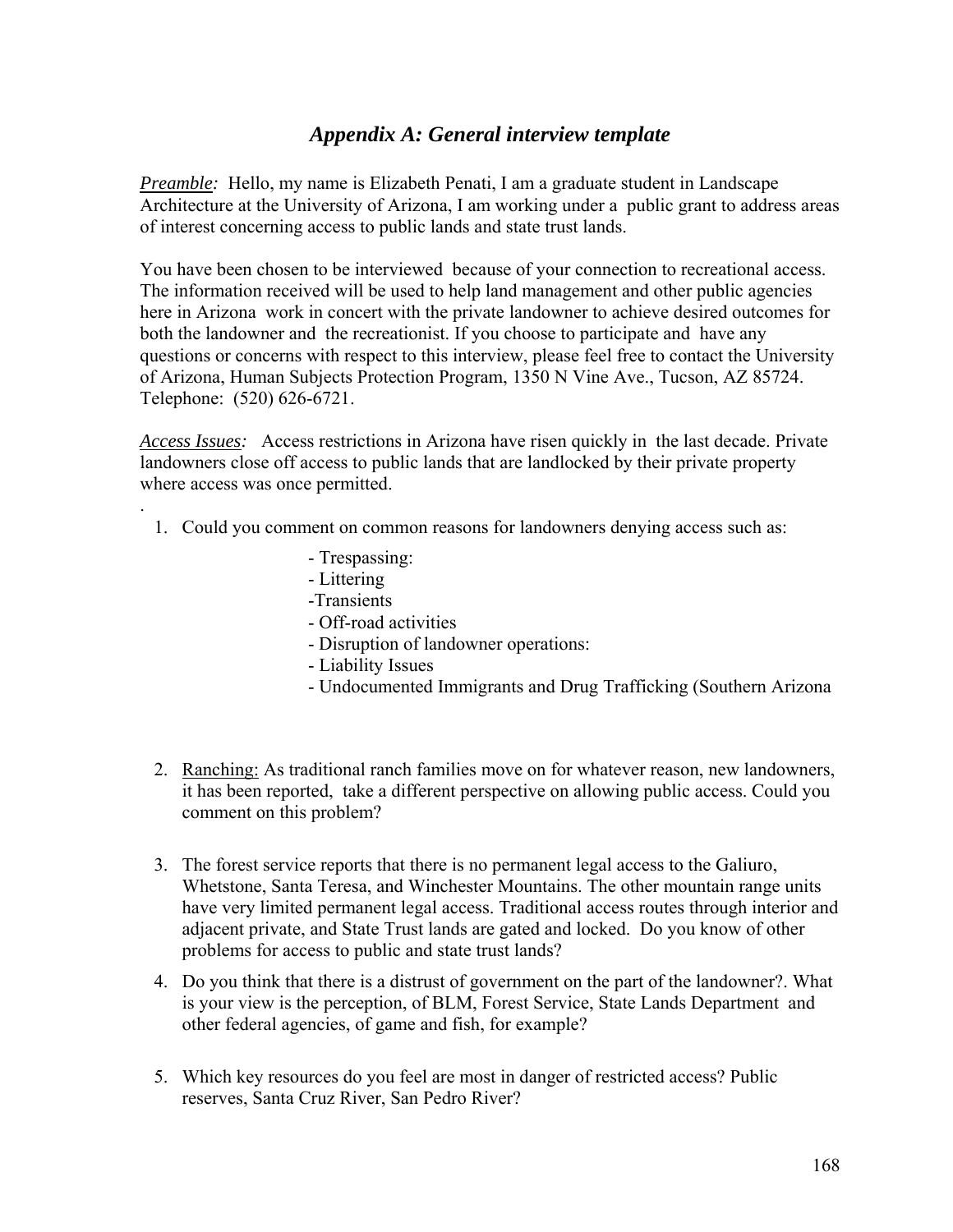- 6. Further, fears of vandalism, liability, and drug trafficking issues among others, cause landowners to shut off traditional access. Have you seen examples of this fear limiting access?
- 7. In your experience do you agree with the statement that most public land user and landowner conflicts as well as creation of wildcat roads are due to attempts by public land users to access NFS lands via the private and State Trust land after traditional access routes have been blocked?
- 8. If it is the Forest service's belief that the primary responsibility for access across private lands within the proclaimed Forest boundaries lies with the Forest Service, while getting people to the proclaimed Forest boundaries is the primary job of State and local agencies? Do you believe this is appropriate?
- 9. Do you know of any interest, other than that expressed by AZ Game and Fish through their Landowner relation programs, in a coordinated rights-of-way program for permanent public access?
- 10. Can you comment briefly on the state of access issues in terms of Arizona where it used it be, where it is today and where it is headed in the future?
- 11. Have you seen a reluctance on the part of State and local agencies and others to actively assist in securing needed rights-of-way from private landowners?
- 12. With whom have you worked to maintain or build access to Forests, BLM, Parks and other lands?
	- a. Forest Service
	- b. Private Landowners
	- c. Environmental Groups
	- d. Pima County
	- e. Developers
	- f. BLM
	- g. Arizona State Trust Lands
- 13. In your experience what easements have been successful? Which have been unsuccessful?
- 14. What other solutions have you seen or been part of realizing?
- 15. Any thoughts for better ways toward working for permanent access?
- 16. Do you see a need for educating and monitoring recreational users, especially of trails that cross public lands?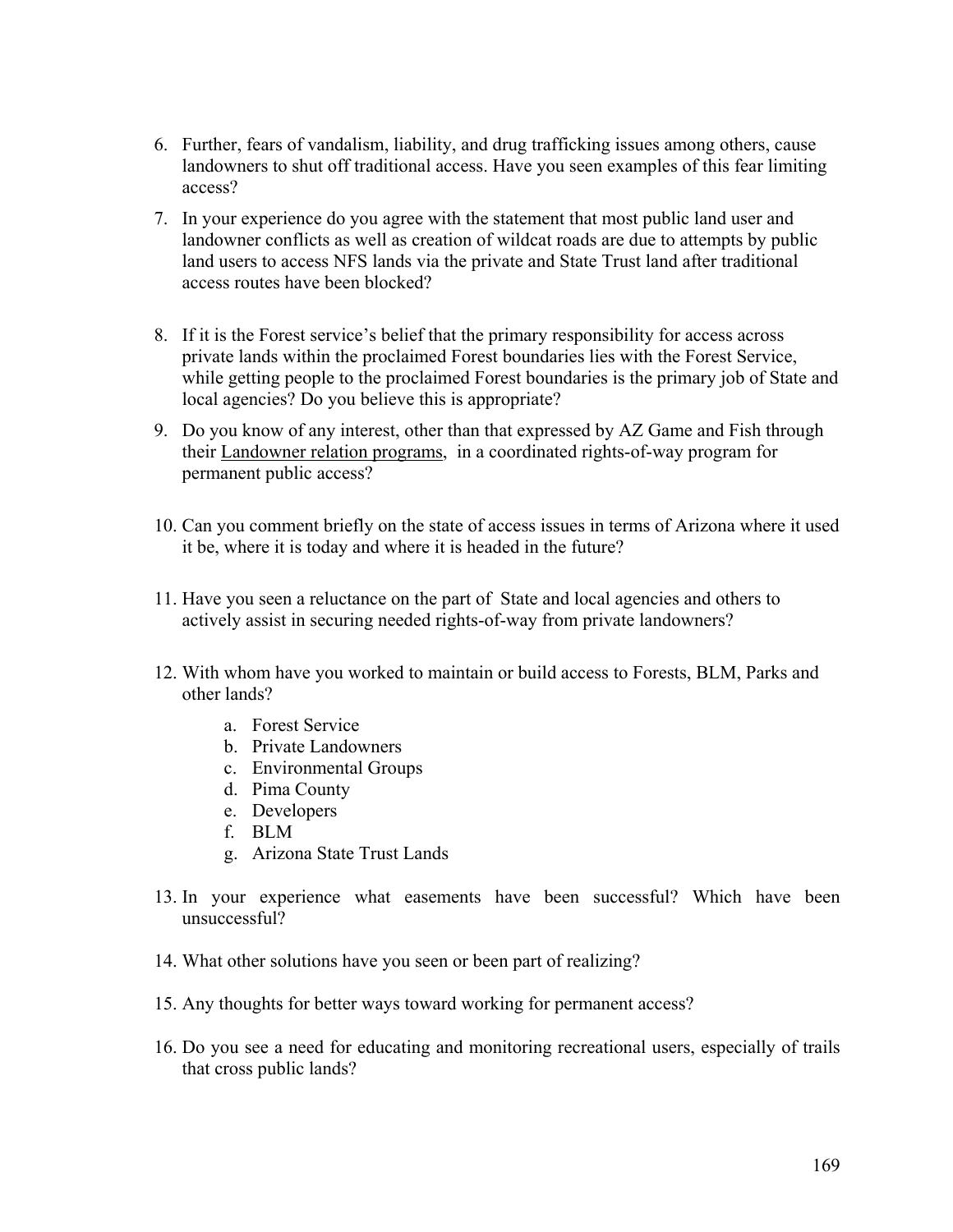- 17. How would you envision a way to monitor existing trails, any ideas for volunteers from user groups for coordinated monitoring of recreational lands? Any thoughts for how an enforcement program would be funded?
- 18. Do you think people are developing a greater sense of working together for a common good for lands today?

Thanks!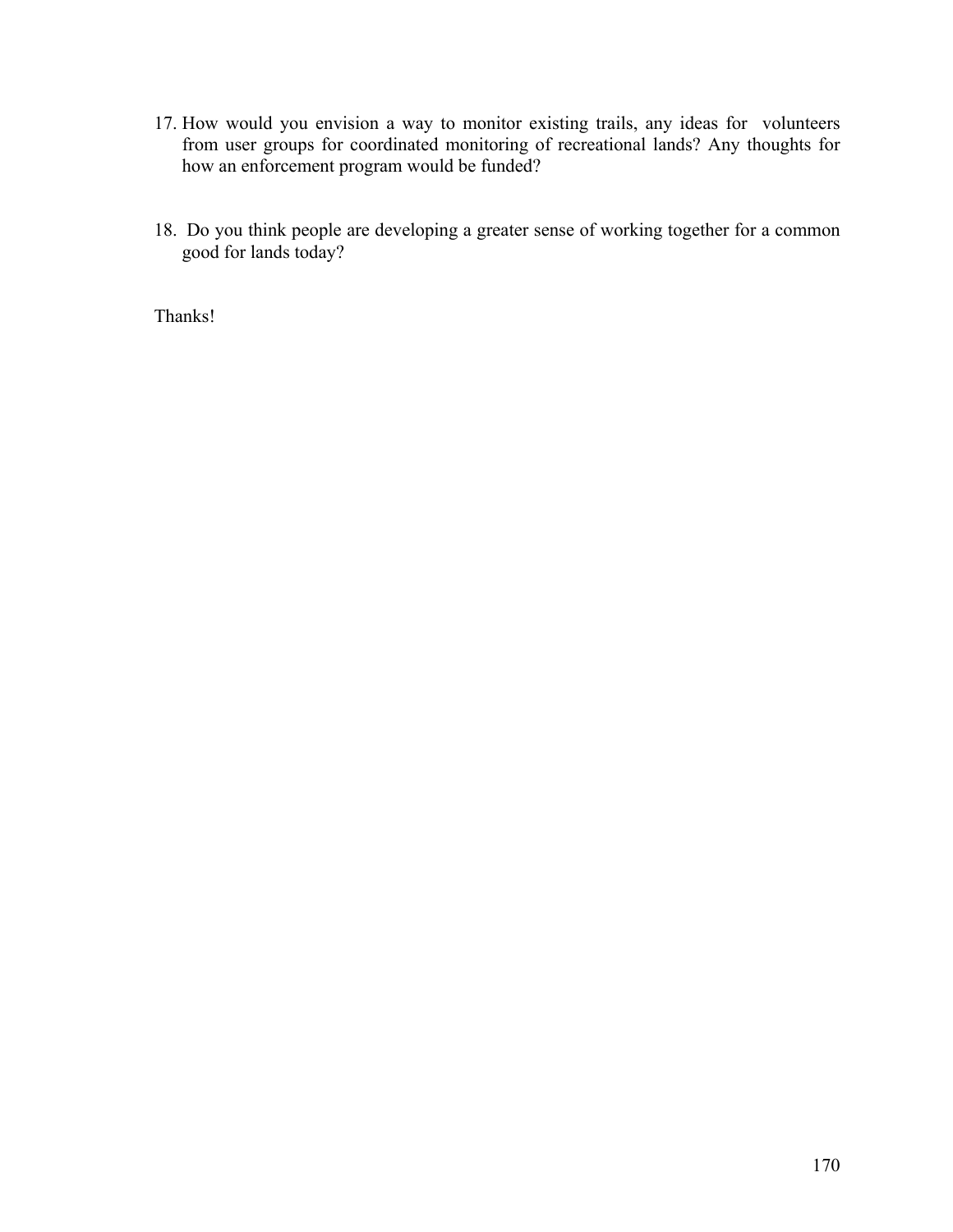## *Appendix B: Detailed responses to interview questions*

## *1. Access restrictions*

*Common reasons for landowners denying access* 

#### Land and wildlife managers and other public officials

Trespassing

Damage to property and facilities

Perceived liability

Legal access vs. permissive access

Too many permits issues with too little enforcement

Individual character of game manager

Lack of identification of land ownership

Fear that livestock will be shot or harassed

Protection of archeological sites

Criticism for damage recreationists cause

Tribal perspectives on tourism

High numbers of visitors can increase maintenance on rancher's improvements

Disruption of landowner operations

Littering

Off-road activities

Undocumented immigrants and drug trafficking

**Transients**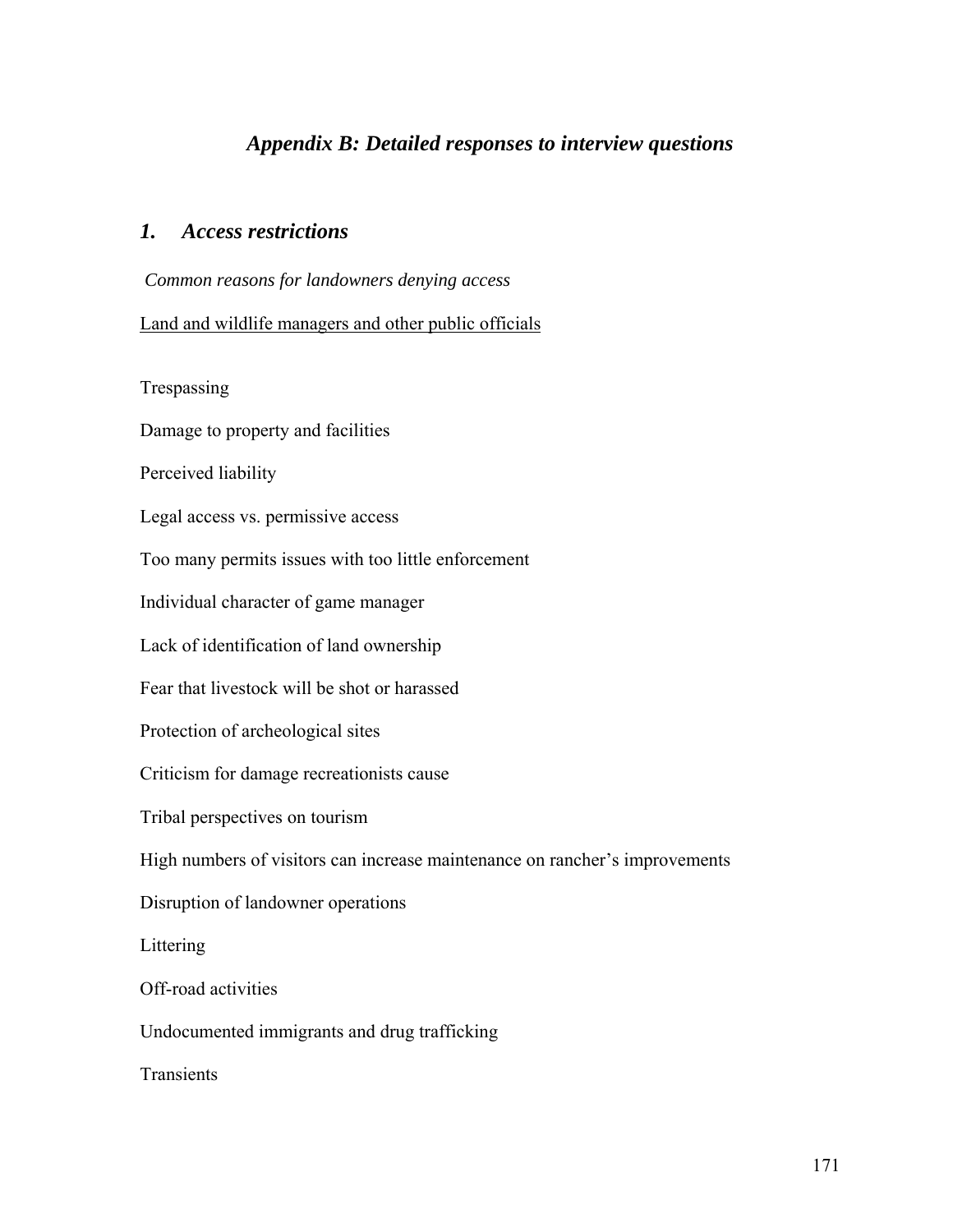#### Conservation groups

Trespassing particularly with newer landowners

Invasion of solitude and peace which are reasons that people have moved to rural areas Off-road activities

Noise like barking dogs

Fear of the discovery of any endangered species on public land above them. The next time rancher has do to allotment management plan, he would have to address how he would use those lands.

Land owners

Basic control and management compromised by public entry

Cattle lose weight if excited

Lose of privacy since most access roads pass by ranch headquarters

Belief that shutting gates will stop illegals from coming through

Belief that with an increase in population will have an increase in impacts

Destruction of equipment through careless play and target shooting

Theft of expensive equipment like saddles kept in barns near headquarters and entry

Noise, particularly of ATVs

Littering substantial after illegal immigrants, but also hunters leave shells, and campers garbage like plastic bags which can be lethal to cattle when swallowed

Responsibility to protect wildlife compromised by allowing access to wildlife groups, who have in the past disturbed nesting birds, or hunters

If a landowner is not given control over the timing of the access then repercussions can be costly

If someone leaves open a gate no one is held singularly responsible except the rancher

#### Local development interests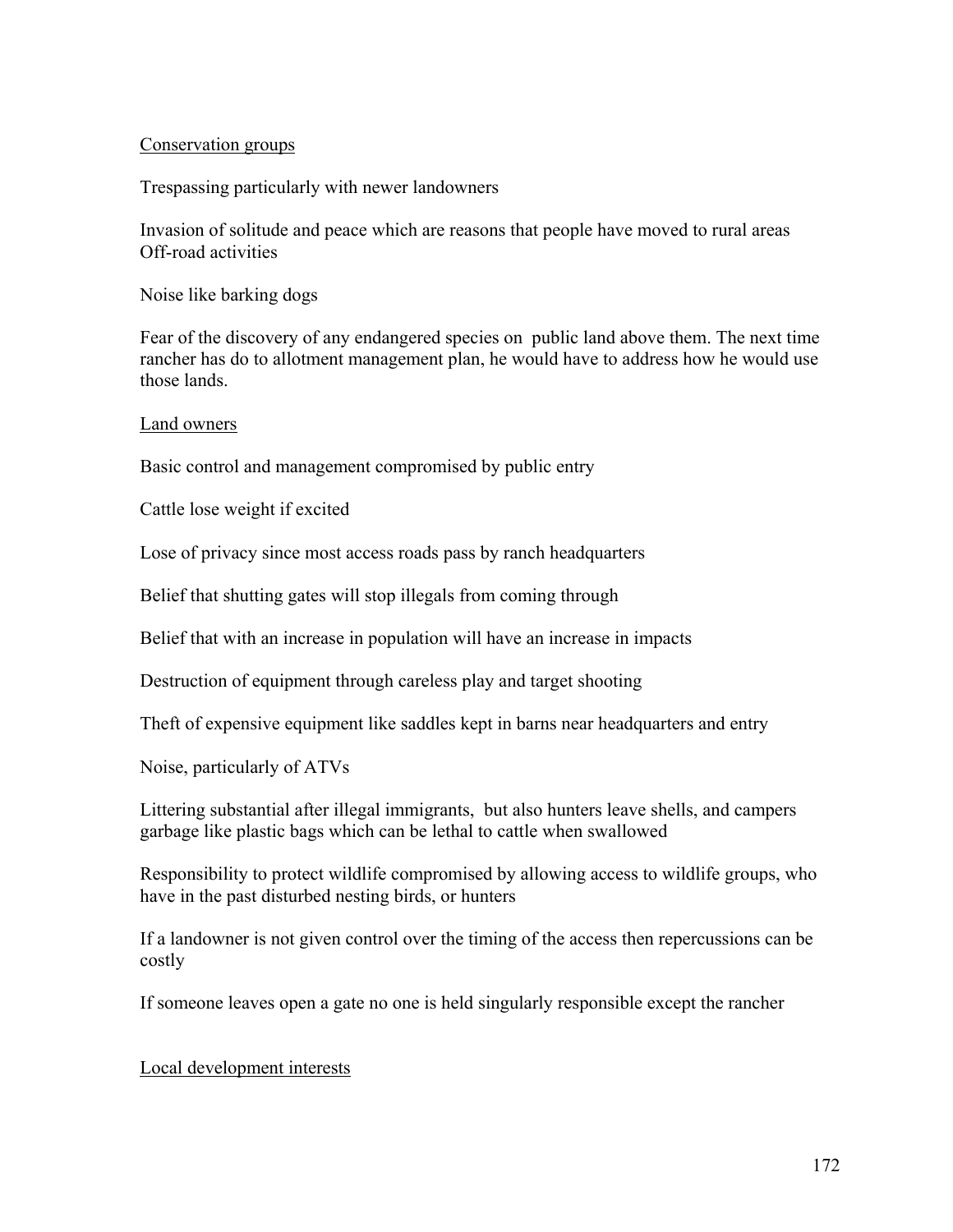Trespassing is of some concern, people will leave a trail

*Response to fears of liability*: "If you give public access to property with the new legislature, only responsible in terms of gross negligence. Not an excuse."

If allow anything with a motor, no question will have litter

*Response to fears of vandalism and drug trafficking issues:* just an excuse on part of rancher because they will come thru anyway, anywhere they want to

#### Recreation groups

Liability fears persist and remain a big problem.

## *Access restrictions*

*Resource areas with inadequate access* 

#### Land and wildlife managers and other public officials

No permanent legal access to the Galiuro, Whetstone, Santa Teresa, and Winchester Mountains

The other mountain range units in the Tucson area have very limited permanent legal access. For example, about two-thirds of the Coronado National Forest  $(\pm 1.2 \text{ million acres})$  does not have adequate permanent legal access

Game and Fish Region 5 is the most limited

Problems at south side of Santa Rita Mountains

Dos Cabeza mountains and really all of Southeastern Arizona

High Creek

Restrictions to 'general multiple use' land is the most impacting to the general public. Special areas will get more attention than general multiple-use lands and thus funding and personnel time will be allocated to maintain access[on special areas]

Central part of the Sonoran Desert National Monument

Parts of the Agua Fria National Monument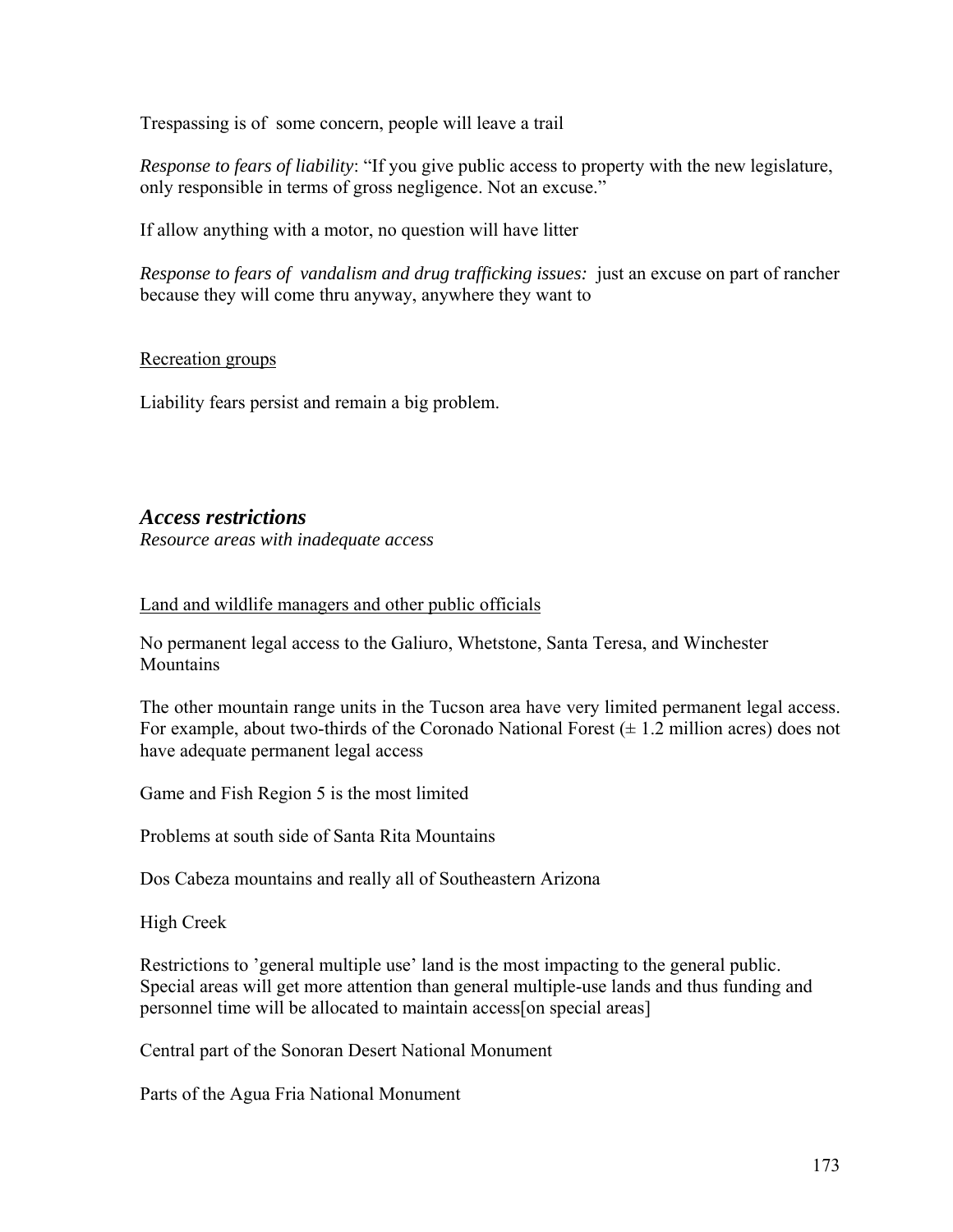In general, when private lands are interspersed with BLM and State Lands

Holbrook or Ashfork, lands along the I40 corridor more of a checkerboard with every mile surface management changing. In those case more a of a challenge for people to know which is private and which is state.

At Civano, Tucson trails problems coming in and out wilderness

Advocate for the Tumacacori area to be designated a Natural Conservation Area. More flexible than a wilderness designation. Would like to see two levels, A and B for wilderness designations

#### Conservation groups

Hunters typically cross over privately deeded land with permission to get plenty of access on State Lands

Nice if fewer ways to traipse around wilderness areas

#### Local development interests

Favor public access thru projects. Given access to: Tucson Mountains, Pima Canyon, The canyons, Madera Reserve, Tucson Mountain Reserve, Casa Contenta. Committed to develop access to: Ironwood reserve, Smith ranch, Swan southlands, Rocking K

Differences are the degree of access: How much is fair access, how much is necessary. "How much" becomes: "I want more." Some people have no regard for private property rights. Others have no regard for public access. These are the bookends

Catalina Foothills already damaged. Access is closed, dead

#### Recreation groups

Shift in AZ where population is spreading out. Hunters and ranchers used to having State Lands to themselves. Understand this natural resentment. Problem only going to get worse

A proposal by Game and Fish to develop access on new side of Whetstones would be very beneficial. The Galiuro is a remote but populated area. We definitely need more access routes in there

The Arizona wilderness act designated wilderness areas. One near Tucson without access is the Coyote Mountains. Another sore point is the Baboquivari wilderness. Can get permit to hike into that area from the Indian reservation on the west side. However, from East side, bordered by Buenos Aires Game refuge, access is blocked. Browns canyon has blocked access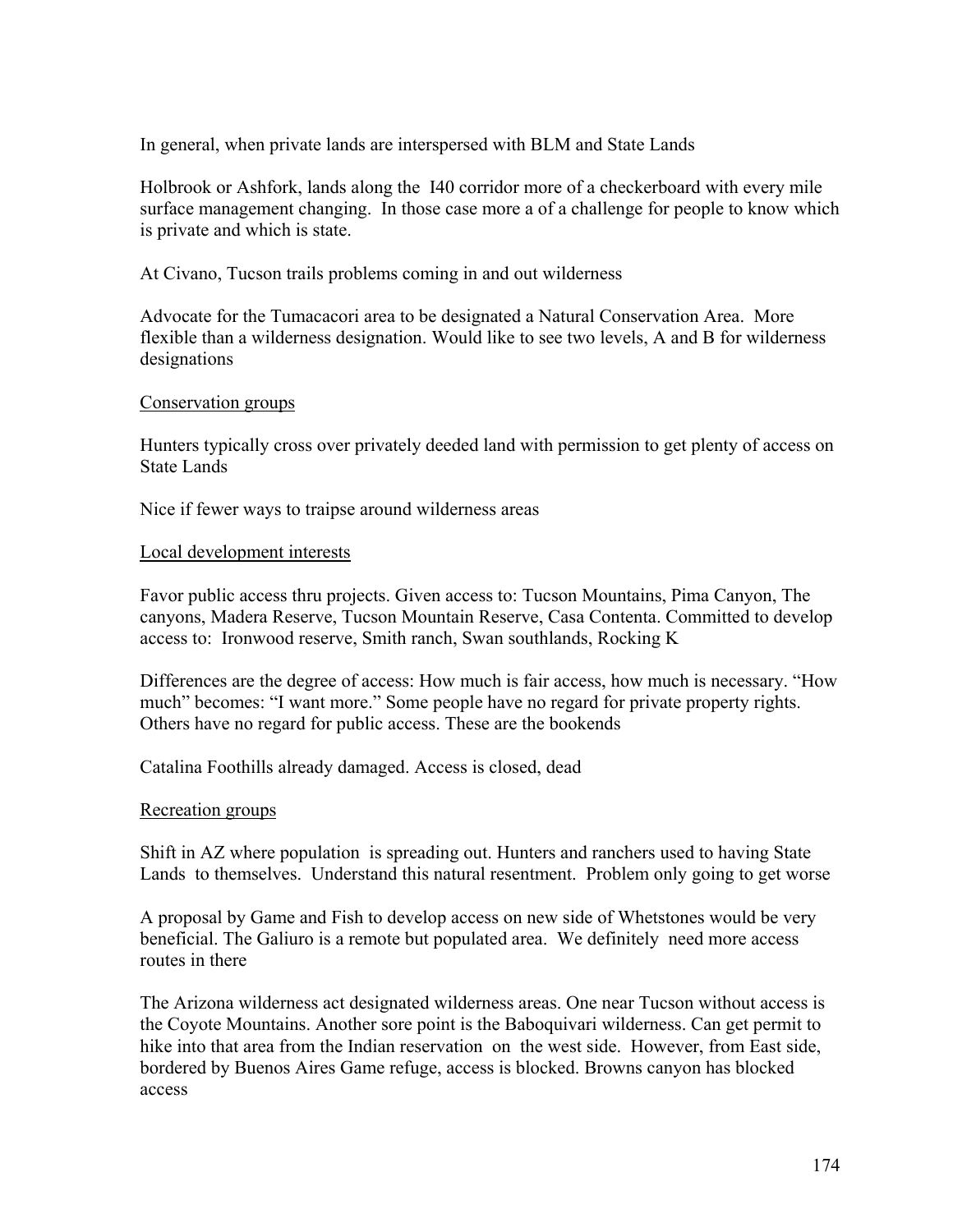I think w/designated national monuments, part of the plan have to ensure adequate access

Hunters go into Cienegas on power line road but that right-of-way is not a legal public access

In Arizona, riparian access is forever abrogated by State law, landowner owns streambed. Washes used but not legally. Even streambed of Rillito River privately owned

Once development starts it closes horse trails from the get go on the NE under MT Lemmon highway. As people buy property close to forest block access there

The West side of Dragoon Mts. is now subdivided into lots from 4-20 acres. Belief in an Eastern liberal bias against hunting on part of developer there

Swiss Helm area, parallel to the Chiricahuas, is regarded as an excellent deer hunting part of Coronado National Forest. But land acquisition by "Easterners" has limited archers to a range of only 45 to 50 yards.

Brown's Canyon in Baboquivari Mountains

The subdivision around Tortolita Mts. State Trust Lands

Access to the Sweetwater Preserve

Different designations for land, i.e. wilderness, means that these lands are being closed off

Anyone that is motorized or mechanized seems to be losing access. This holds true for bicyclists too

## *Access restrictions*

*Resources at risk from recreational impacts*

Land and wildlife managers and other public officials

Public land user and landowner conflicts as well as creation of wildcat roads are due to access NFS lands via private and State Trust land after traditional access routes have been blocked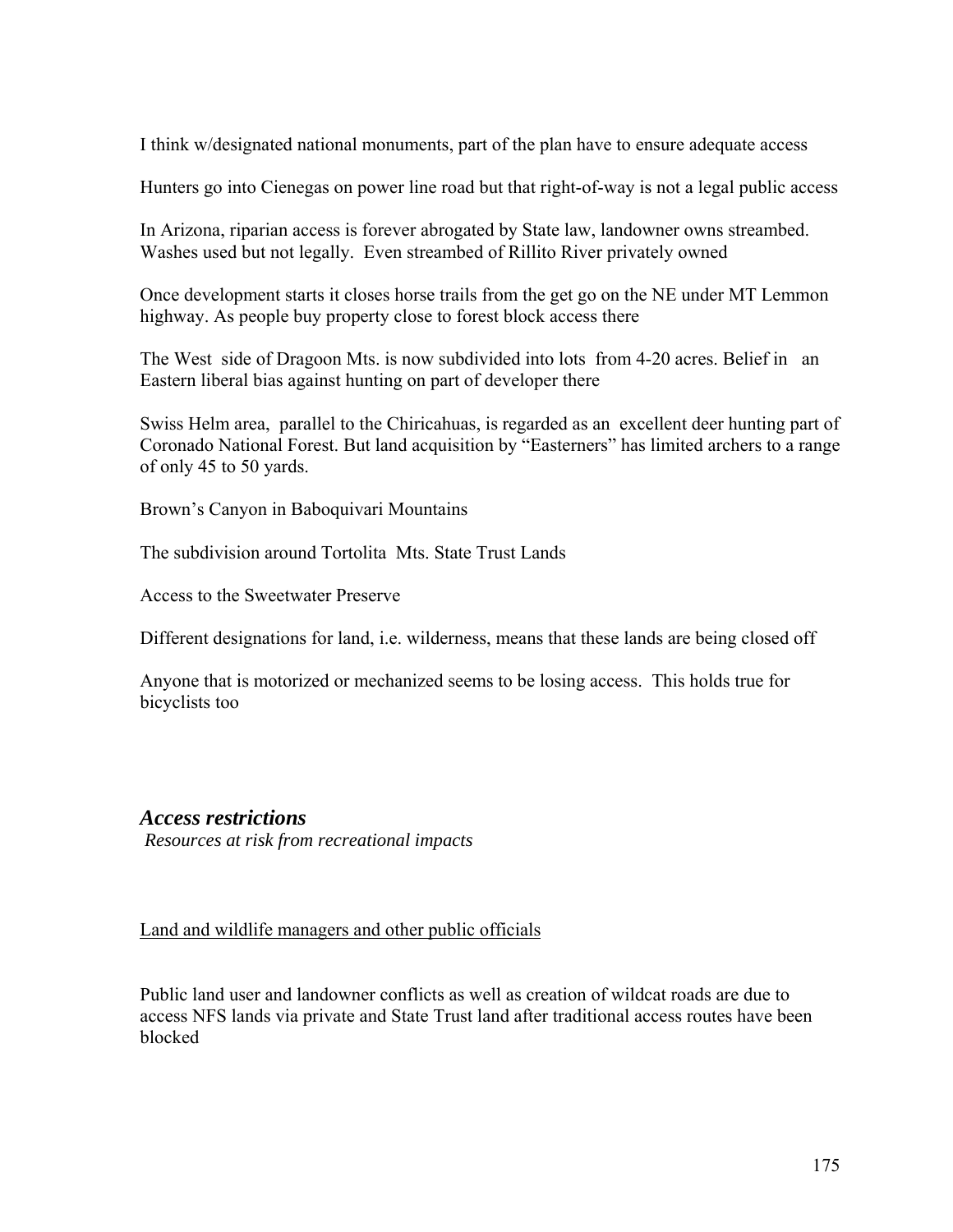There are extreme problems of what users groups are doing to land. Level of sales of off highway vehicles (OHVs) each month in Phoenix at probably 7 or 8 thousand sold each month indicates the dimensions of the problem

Most users not familiar with soil types and wouldn't necessarily know that when it has been rainy sand is appropriate to ride on and clay is not

It is appropriate to designate some "scorched earth zones". There is one near Tucson referred to as Desert Wells Multiuse Management area

Need to be vigilant about resource protection. It is not OK to let a trail degrade to the point of impacting a resource.

At risk are: Public reserves, Santa Cruz River, San Pedro River, Urban fringe with respect to ATVs

## Conservation groups

Concern is that we are already encroaching on habitat with greater numbers desiring access, what will happen to resources?

Need to think about quality of life for others on lands when we talk about access

Nature Conservancy managed nature preserves do grant access. Ramsey Canyon Preserve had 3000- 3500 visitor a year on one trail when Trogan birds were nesting. So much visitor use nests were not successful at raising the young. "Since the goal of the organization to protect diversity, there is no reason to want to give public access."

#### Recreation groups

Foreign Forest Service personnel come to the Coronado National Forest from different parts of the country who don't understand the desert environment. See signs of degradation on the washes for example from access that are immaterial in contrast to the impacts of monsoon rains on the washes. Closed one of the major washes that people use

## *2. Acquiring and guaranteeing access*

 *Responsibility for acquiring and guaranteeing access* 

Land and wildlife managers and other public officials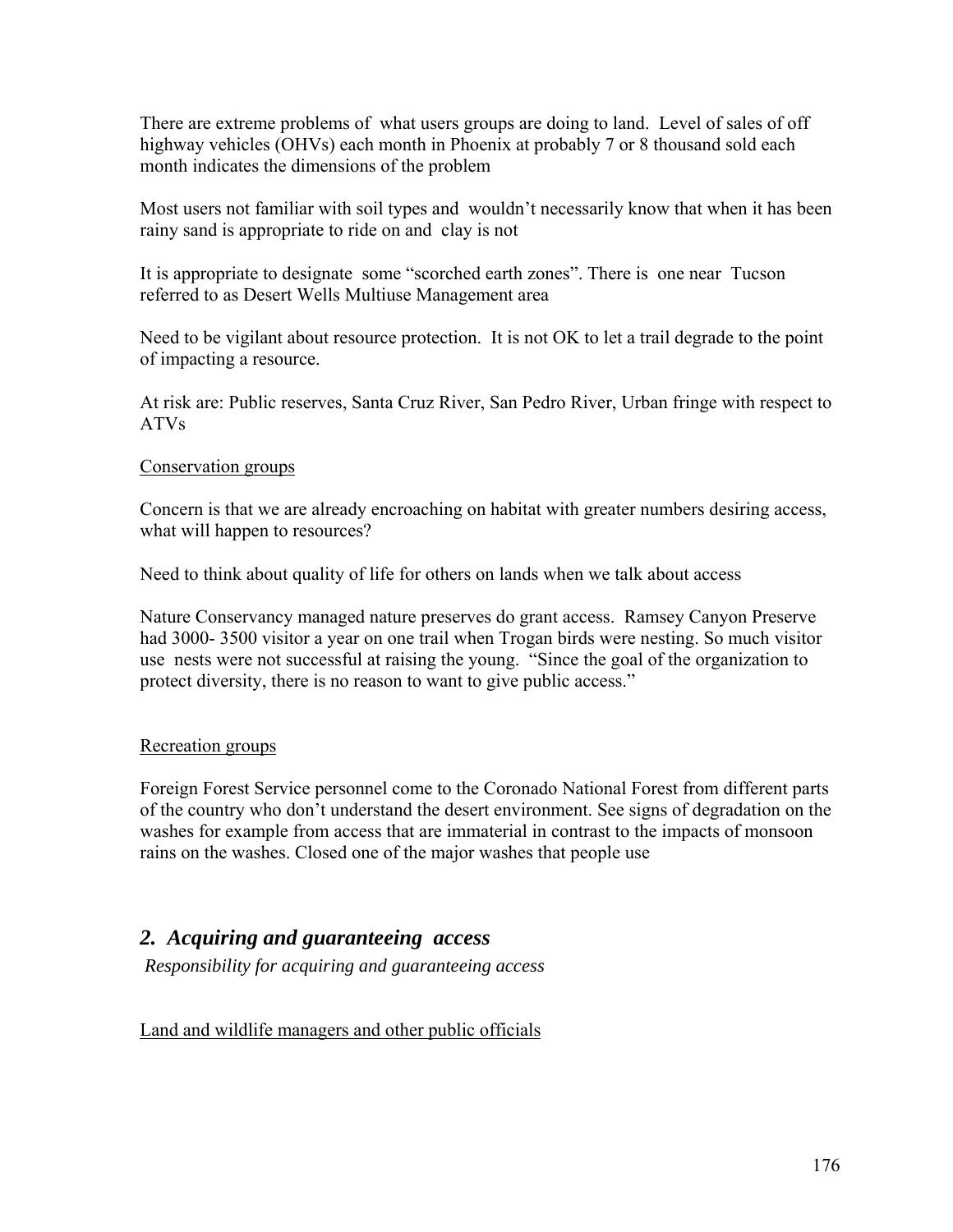State Lands handles access issues across a mix of state and public lands while nothing specific in statuettes that asks state lands address this problem. Not at all uncommon particularly in SE part of Arizona for a rancher who has 5,000 acres to have only 160 privately held. They perceive land as a single unit. In some case may have leased lands for generations. But the terms of their lease does not give them authority to restrict access.

The primary responsibility for access across private lands within the proclaimed Forest boundaries lies with the Forest Service. Getting people to the proclaimed Forest boundaries is the job of State and local agencies

Historically, public lands were just a way to reach private property. Recreation currently has no specific laws that enable it like mining or ranching, so it's not a priority to manage for. Because of this, private property access trumps recreation access

Where the BLM block of land is contiguous with few private parcels, BLM can seek access across the private land first, but in the end will probably end up creating a route to bypass the private property

Phoenix Field Office BLM, as part of travel and transportation planning, has an interest in finding solutions to long term access issues. Specifically, to provide meaningful route systems for recreation, authorized and administrative uses

New proposal for AZGFD bases the amount spent to acquire access not on the appraised value of the land by itself, but on its value in terms of lands that that acquisition can open up in terms of access and on the dollar value recouped to Game and Fish generated for access use in those lands.

Recently, AZGFD given new tool [for acquiring access]....can actually purchase land easements, before was done in lieu of projects. We will make an actual cash payment to the landowner for permanent easements

Ranchers through EQUIP ( Environmental Quality Incentive Program) receive a 50/50 funding match with the NRCS [for improvements for wildlife made on their lands]. If we, AZGFD , get guaranteed access, we will match that 50%, TNC could do the same

#### Conservation groups

Would like to provide for access easement. Eventually landowners decision

## Local development interests

Our involvement is to look at Pima County Trails Master Plan and to participate in large land management agency in their comprehensive plan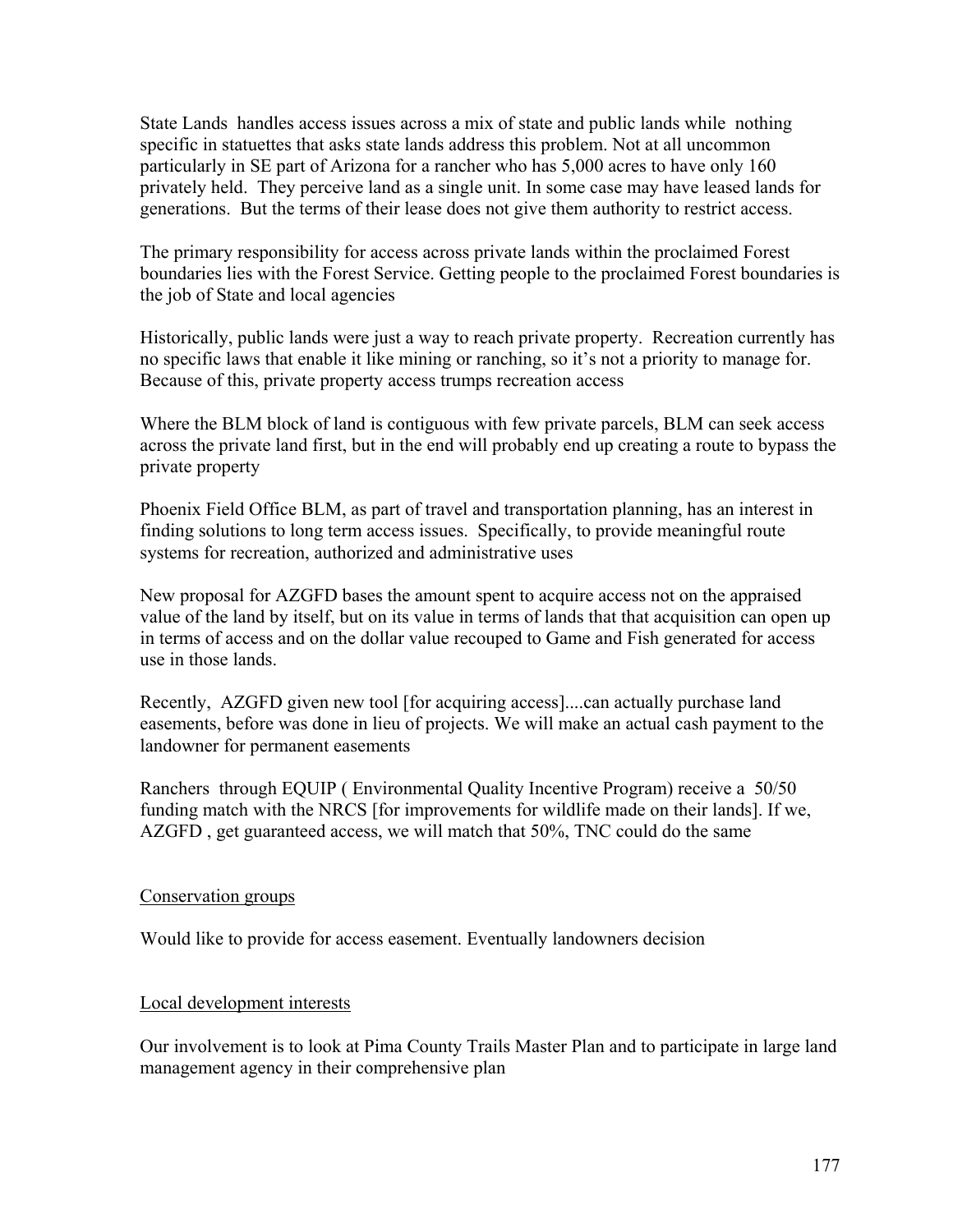In another area there is a lack: open space advocacy groups have not reached out to homeowners associations

Not up to FS  $\lceil$  to secure access to the National Forests $\lceil$  but one of things they can do is to assist in rezoning. This attitude would behoove them and the whole country

#### Recreation groups

The public sees the government as responsible for guaranteeing access. People get tired of seeing privileged access without public access

Today access is a high priority and Arizona Game and Fish recognizes that. The land agencies are not as aggressive as they could be and are not showing access as a high priority

The State Land Department is a key agency that could help us. A key access road to the Redfield Canyon Wilderness was closed and State Land Dept could have prevented that

BLM has been more proactive on working with the public on land use and I think the Forest Service needs to use the same model with access.

Purpose is to prevent wildcat routes. You need connections. Most agencies don't get that we need a variety of challenge levels, routes, everyday SUV roads and roads with a greater technical difficultly

## *Acquiring and guaranteeing access*

*Trust issues between landowner and government* 

## Land and wildlife managers and other public officials

AZGFD: Would like to find out private landowners' trust levels: Do they trust FS, State Lands, BLM, Game and Fish, US Dept of Agriculture? Do they trust private non profits, Who do you not trust most? First hurdle a trust value

Landowners are skeptic. "Rancher read contract real close. They have a skepticism: why is government giving me money? What are you going to do?"

There is a contingency that has a high distrust of all government which is very much a part of life in the western US. When less than 13% is owned privately, there is inherently going to be mistrust of land mangers to protect private property rights.

Different expectations of agencies present confusion for landowners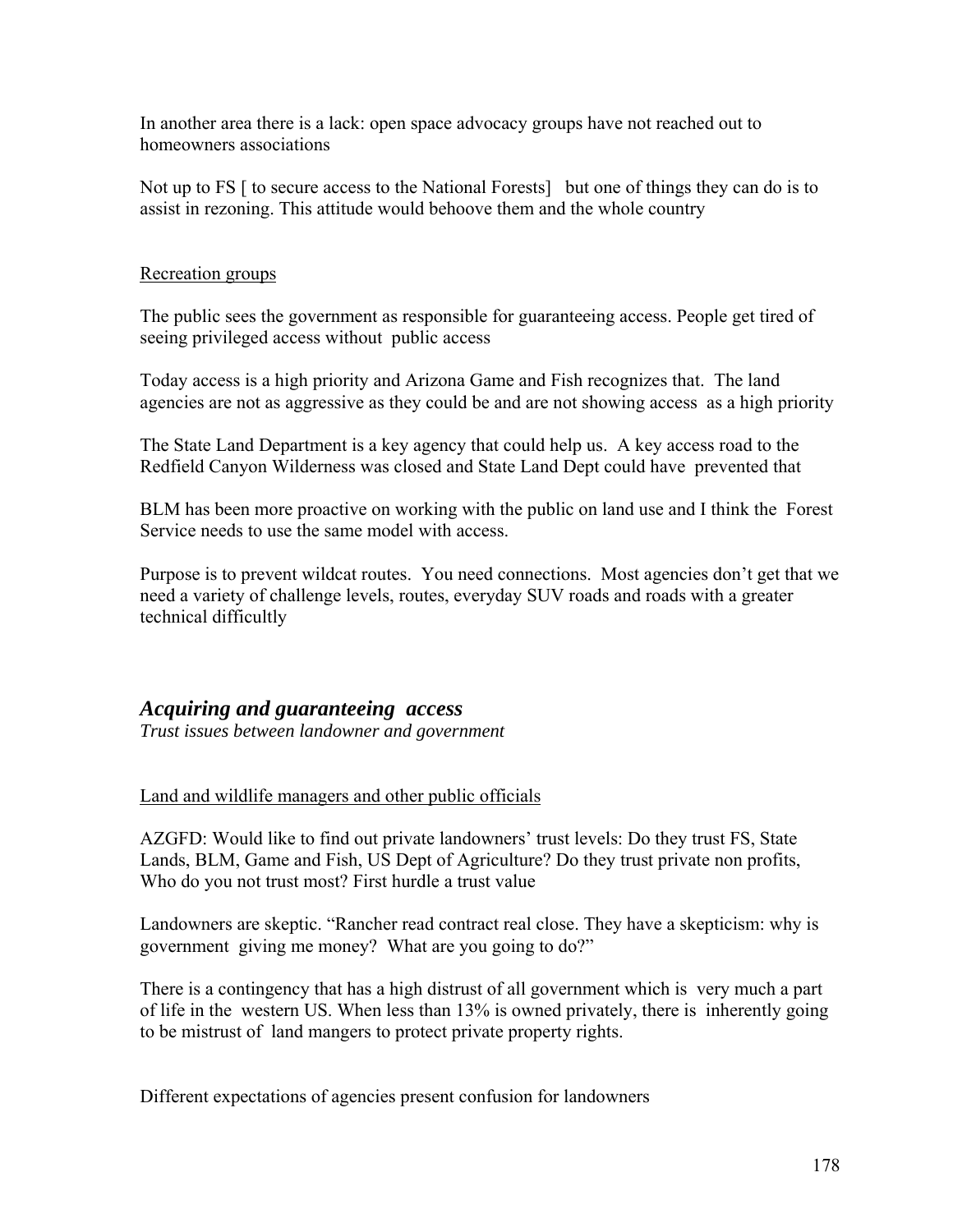NRCS: For those who distrust the government, federal or county taking of property is probably a major concern. Part of the distrust comes from the political nature of government, both federal and state level. The goals of government may be different than those of the land owner. While land owners may trust individuals, they may distrust the entity the person works for

"NRCS job to help ranchers jump thru hoops and help them out. Game and Fish wants an access in agreement for a cost share. Ranchers really back off from landowner incentive program, worry about LIP bringing in a new endangered species."

#### Land owners

Government fails to recognize that when a cattle owner is working across different jurisdictions of land any decision on one type affects management across all ownerships. If had four rooms that together function as an office, two were owned by the federal government, one by the school trust and the last by a private owner the office still has to be managed as a whole. This is true for many reasons such as mobility of cattle, wildlife and plant species

Private property enhances the importance of the individual for reason that the individual is held accountable. With a lot of government interference landholder loses not only control but also accountability.

Perception that public agency like FS is arbitrary in its decision making in terms of what multiple uses it will allow. For instance, the National Forest is open to motorized vehicles free of charge, while ranchers have to pay for the right to graze.

Game and Fish now trying to disengage themselves, but for the decade of the 90s were allied with activists such as: Center for Biological Diversity, Forest Guardians, Western Gamebird Alliance, in some case organizations with small numbers but noisy ones. These groups worked to challenge leases for ranchers

Anti-ranching activists were out to cut people's permits which translates into loss of income, or that they were cut in half or eradicated altogether. Many thought there was a conspiracy against them but the ability of most people to disprove these allegations was limited had to have \$ upfront to hire independent experts to monitor data to disprove allegations.

Doubt exists that The Nature Conservancy is operating effectively internally, think they have the equivalent of an old boy's network.

Belief that the FS has a punitive attitude toward its field personnel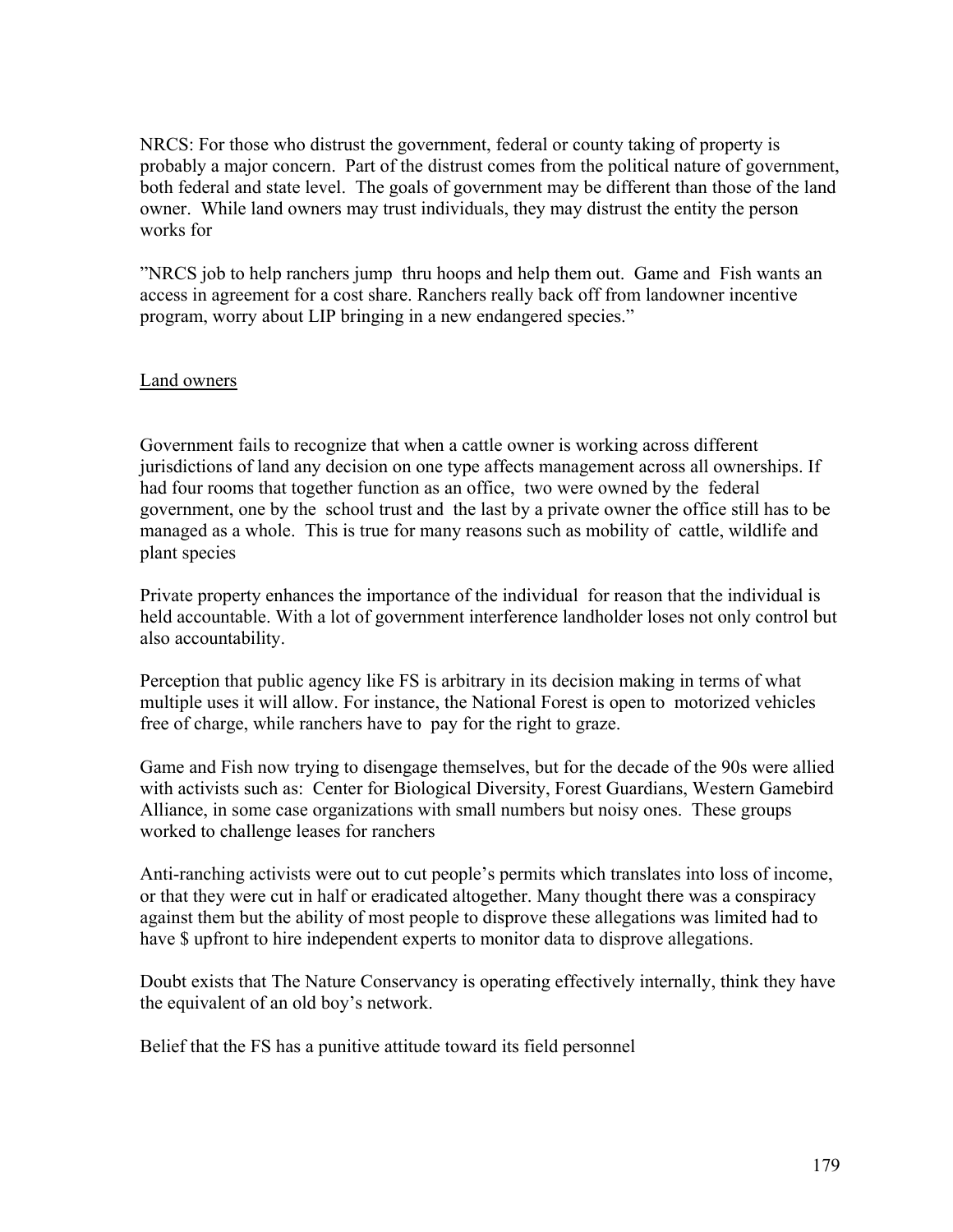Need a cohesive management plan that takes into account the elk and cattle together. Most western states, other than Arizona, will pay you to keep water and fences up. They pay an amount or let you sell hunting rights to some of the elk. Here in Arizona, can't sell the rights. This has been a hot topic for the past 15 yrs. The reason that ranchers that deny access is because they have to fix damage that occurs after access. By allowing that access Game and Fish are asking someone else self to profit from the ranchers' hard work. "If Game and Fish were willing to look at this in a holistic fashion they would find this out." (AZGFD *Response*: We can't allow any single entity to profit from publicly held lands")

#### Conservation groups

I don't know if there is a generic view, but folks are clearly frustrated with moving management targets and cumbersome public processes

## *Acquiring and guaranteeing access*

*Discussion of possible reluctance of State and local agencies to actively assist in securing needed rights-of-way from private landowners* 

#### Land and wildlife managers and other public officials

An agreement where the State Lands Department shares revenue from licensing with Game and Fish would boost our willingness to help secure access. We do issue recreation permits but we don't get any funding from these as the money goes directly to the general fund for the state.

Recreation access has not been a priority. The federal and state agencies have relied on the public to create their own access opportunities across private land. Without legislative direction to do so, it is unlikely to be a priority in the future.

Seeking access for the public opens the agency to possible criticism. Criticism could come from private property rights advocates and also those who oppose improving public access to federal and state lands..

No long range plans exist for access. County plans for road development are the most organized in terms of access, but rarely provide the breadth of recreation opportunity that unimproved routes on federal and state lands do.

For the State lands Department at issue is our lack of funding. Why should we go to bat for Game and Fish when all we get is a minimal fee for a right-of-way for a road ? It is not enough to pay for my time and effort to try to get right-of- way issues resolved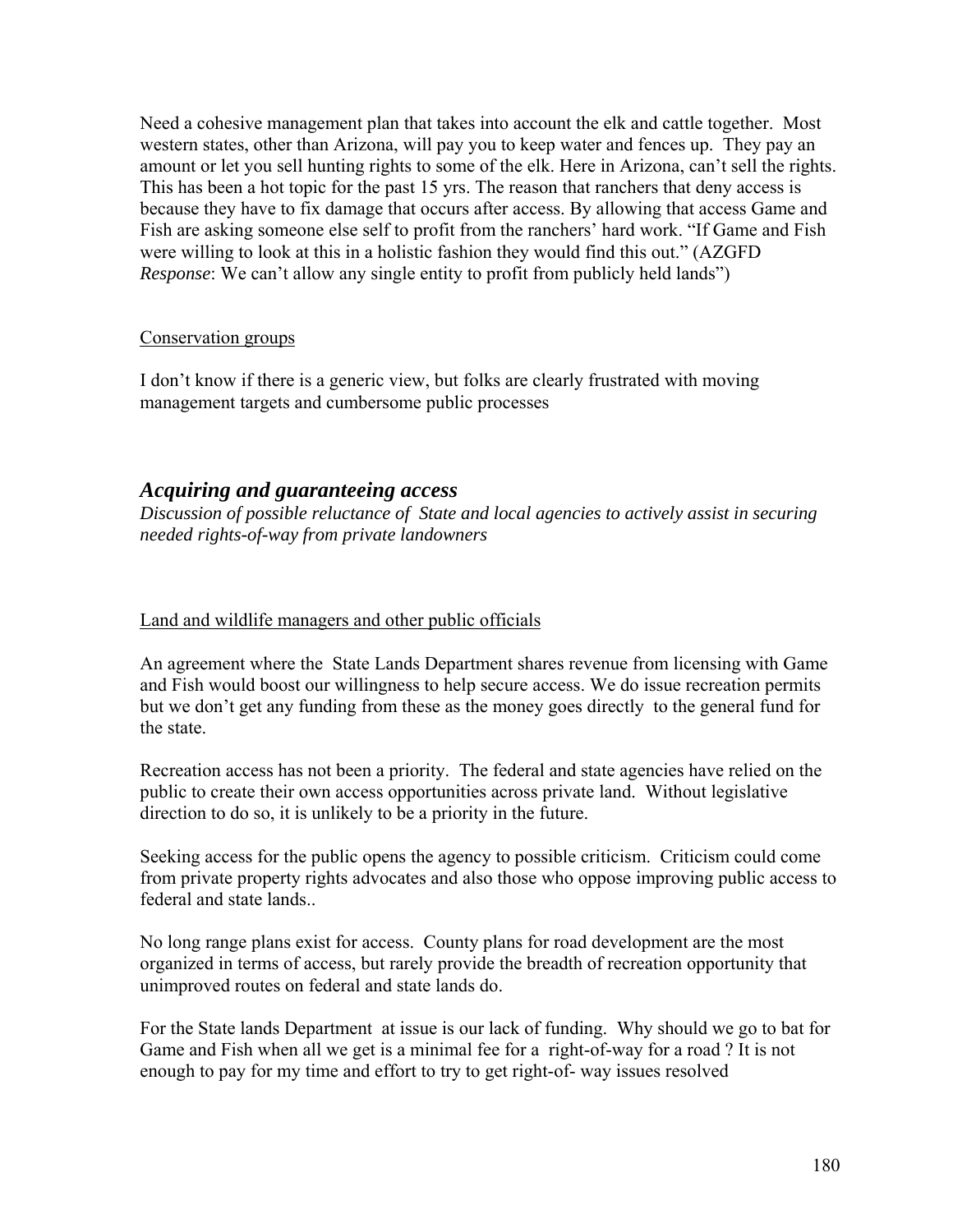Training in the legal aspects of negotiating and acquiring access is limited in federal and state agencies. Recreation is not a priority to those who have traditionally worked in the real estate and land use authorization fields

## *3. Collaborations for access*

 *Advice for collaboration from people who have worked to maintain or build access* 

## Land and wildlife managers and other public officials

Humboldt County Farm Bureau, CA: The Mad River Slough Wildlife Area Ranching Project uses rotational grazing to increase habitat for Aleutian goose species while using lands for grazing and recreation in which Farm Bureau raised all money to make improvements since Fish and Game do not have enough money. Fish and Game is trying to repeat this model elsewhere think probably wave of future. Various state agencies do not have sufficient funds for employee wages, development management plans, or providing fences or water lines, but Farm Bureau can thru grant writing, We have incoming money from renting pastures, that's how we pay off money upfront.

BLM: Can partner for all the wrong reasons it is about maintaining sustainable communities and ecosystems. Partnering is not a goal just a way to get there

Problem solving for success: Stewardship is about the community having a shared vision for that landscape and a collaborative approach for moving forward. It is about inclusion. We are not altruistic: how can I get XZ while allowing for QRX to occur?

James Kent Associates, a consulting group which the BLM has worked with is working to spread new concepts for mapping land use. The company uses maps to describe nesting scale of human resource and social resource units. These units are connected by networks, informal groups, not chambers of congress members, not elected leadership. A planning goal is to uncover these networks to listen directly to what the patterns of use are

A recent coalition by the FOX group failed in its attempt to restructure the way the State Land department does business. Together the ATS utility, government, State Land beneficiaries, other concerned groups, and ranchers made some progress but it fell apart at the 11th hour. The Conservationists wanted to set aside a lot of land for open space in quantities that everyone else thought was too much. It could have and should have been worked out

For the BLM the land use plan process is public process: series of public meeting, with environmental groups, anyone who has an interest in that area has opportunity to go and to give input from their point of view. Take comments and massage that into alternatives, For each activity or program areas 3 or 4 possibilities: no action alternative, menu of various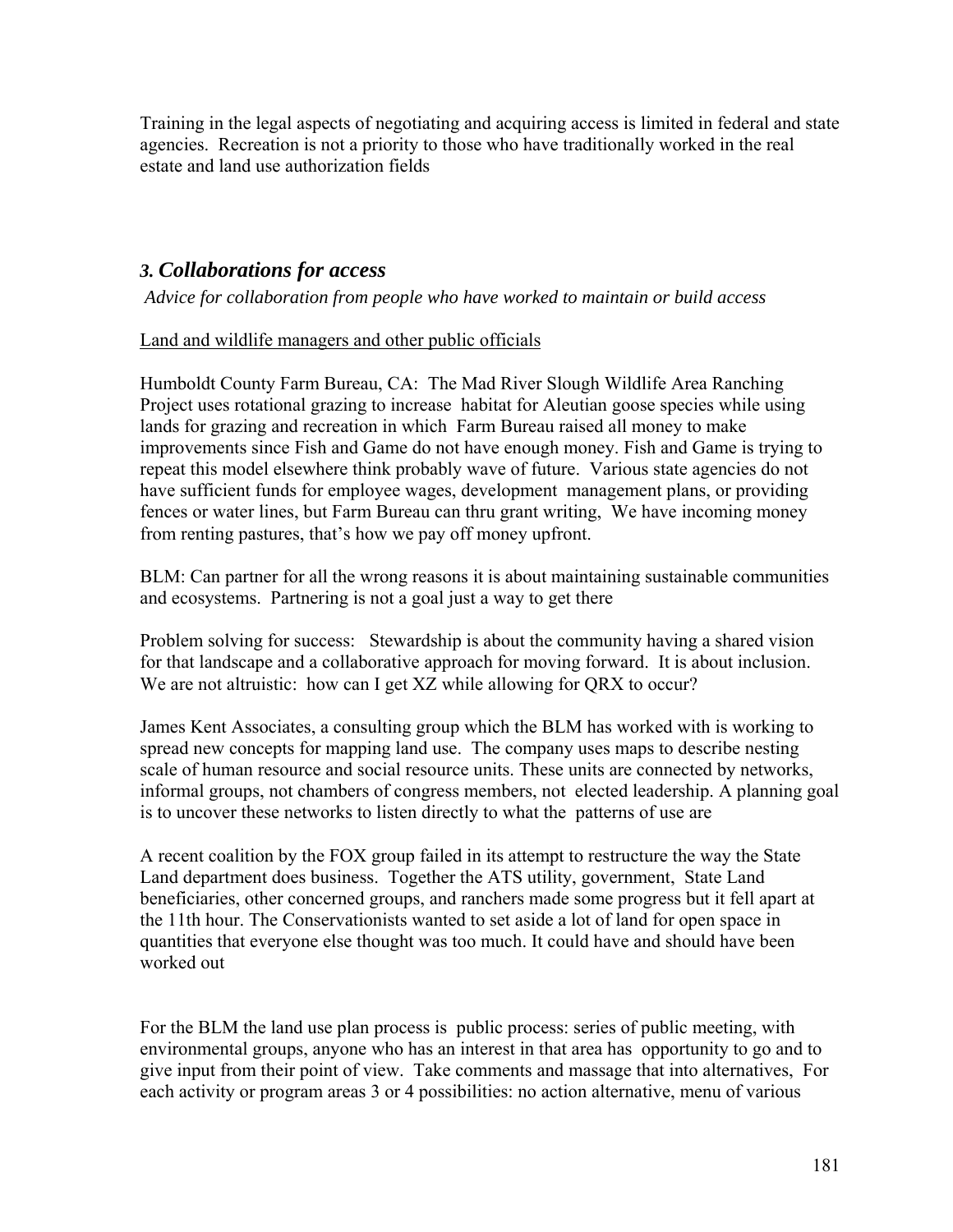alternatives. When we develop alternative go back out to public and ask the public to comment on which alternative meets the area better than another. Finally take up alternatives and develop a draft plan. Open that for comment for 60 or 90 days. From that develop final version signed off thru agency by AZ state director, but because it is a public document open for appeal or objection to final project. Including lawsuits

Have worked closely with Pima County, that local government is very interested in seeing public lands as an integral part of SDCP for sensible growth.

The most successful partnering experiences [I] recall were individual resource management projects where 2 individuals made something happen. Huge memorandums of understanding have been unsuccessful.

AZGFD access projects have been around for many years in terms of a small scale courtesy program. A rancher would need a sign or gate. The program was then only a total of about \$20,000 a year. We decided we needed to work with private landowners. Before had the idea that since 50% of western states is in public landownership and there is tons of public land why do we need to deal with the 19% which is deeded? For those fish and game personnel stationed in Nebraska, saw that if wanted to maintain any wildlife or habitat we would have to be very, very active in working with landowners. There over ½ of the department's money is expended on private property programs. Here over 8 years ago started seeing the value of investing in access programs. A lot more funding for access. The department went from 1 person to about 8 people with a budget of a couple of million a year.

Heritage Funds are state dollars that we use to match against Federal programs. An example of how we put these funds to work: here where we live in the desert the limiting factor is water. For a large ranch we are looking at an extensive water distribution system for a good rancher who had pretty much allowed access. We will go into this with Department of Agriculture through the EQIP program and will agree to a 50 /50 match. We have sent a letter stating that we are partnering with the landowner and will cover the landowner's cost. This letter gives the landowner higher point value with the USDA, so that they are more likely to win approval for the project. One of the biggest things is that the market fluctuates: one could get approved and then if beef prices take a nose dive, the project could get scrapped. If the State of Arizona will cover that 50% each project is individually guaranteed in a sense

In terms of negotiating access with developers its been mostly with signage thru the Respect program and sign in stops. Becomes more difficult because more people involved when dealing with developments: dealing with as many as 50 people in homeowners associations. More people you add more different opinions they have. Could be a couple adamantly against it. This type of negotiation is coming up more often now.

Advice from the River Trails and Conservation Program: Converge people to discussion. Frame discussion: Hold to agenda while allowing discussion. Return to agenda. How the consensus will be built upon is part of the process that is important. Achieving any agreement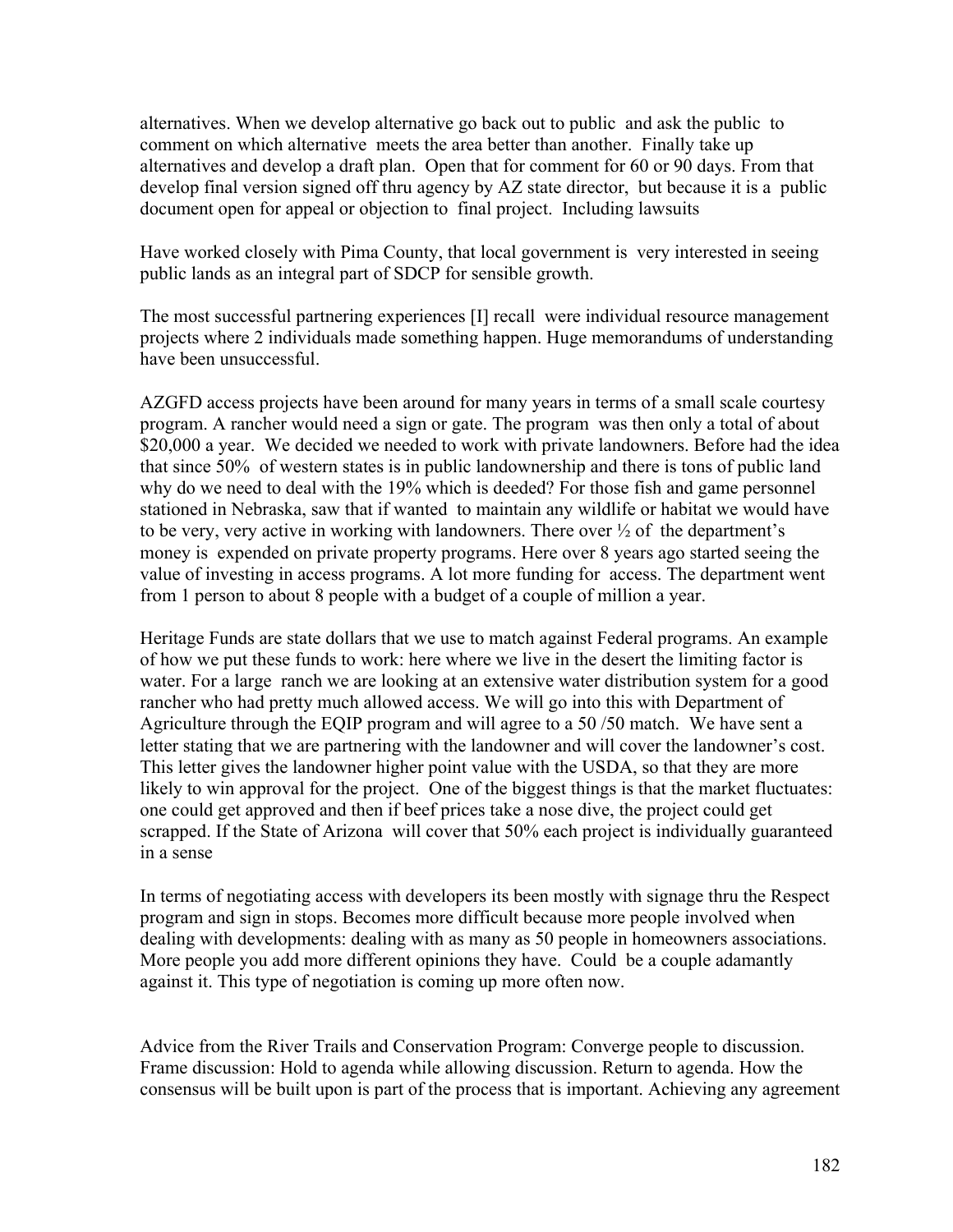is important for future consensus building. Strike while the iron is hot. When decisions are made they have to be acted on right away. A first step then can lead to future steps. The trick in building consensus is to select the details that lead to a point of agreement.

The Sonoran Desert Conservation Program (SDCP): the SDCP is a recreational opportunity in terms of a land acquisition, program to continue to keep recreational access open for the public, In some cases purchase working ranches now. This land will owned by Pima County and will be able open up access. In some cases, can't be opened in order to protect resources. In some cases, these lands may have been blocked in terms of access for many years. Working now on the Empirita ranch owned by Pima that has been blocked for awhile. City willing to open up Empirita Ranch. First plan is closer observation of blocked access [there] on land to north and west side of Whetstones. That would be done in cooperation with federal agency so that we control access

## Conservation groups

The first key is listening to landowner concerns and genuinely trying to solve problems together – not just some instrumental relationship.

One of common conflicts is public access and conservation. In general conservation easements are intended to protect biological recourses. Quiet on subject of access which means access is not given. Usually conservation easement is intended to have some specific biological features and/or values. A lot of conservation easements are private transactions. Most land owners want to main privacy. There are situations where public agencies arrange for conservation easements. When spending public money, then public access on the easement is more likely.

One access easement know of is for Arizona State Park land on San Raphael Ranch in San Raphael Valley. Some concerns some people might want to want to ride/walk along the length of the Santa Cruz River. So limited access specifically along the river corridor given to a limited number of visitors per year. These are guided tours, not unrestricted access Immediately next to private property is the State Park. On the property, conservation easement protects view shed, and setting of public park. County road goes thru middle of ranch. Thinking was people had plenty of access scenically so that limited access on the ranchland was appropriate. The Nature Conservancy owned property when rancher bought it.

A situation in which public money was used to purchase lands that were not open to the public is the purchase of 9 Bar Ranch, next to Leslie Canyon Refuge in Arizona. Goal was protection of watershed of Leslie Creek. USFWS purchased the land to protect the water but doesn't provide public access.

### Local development interests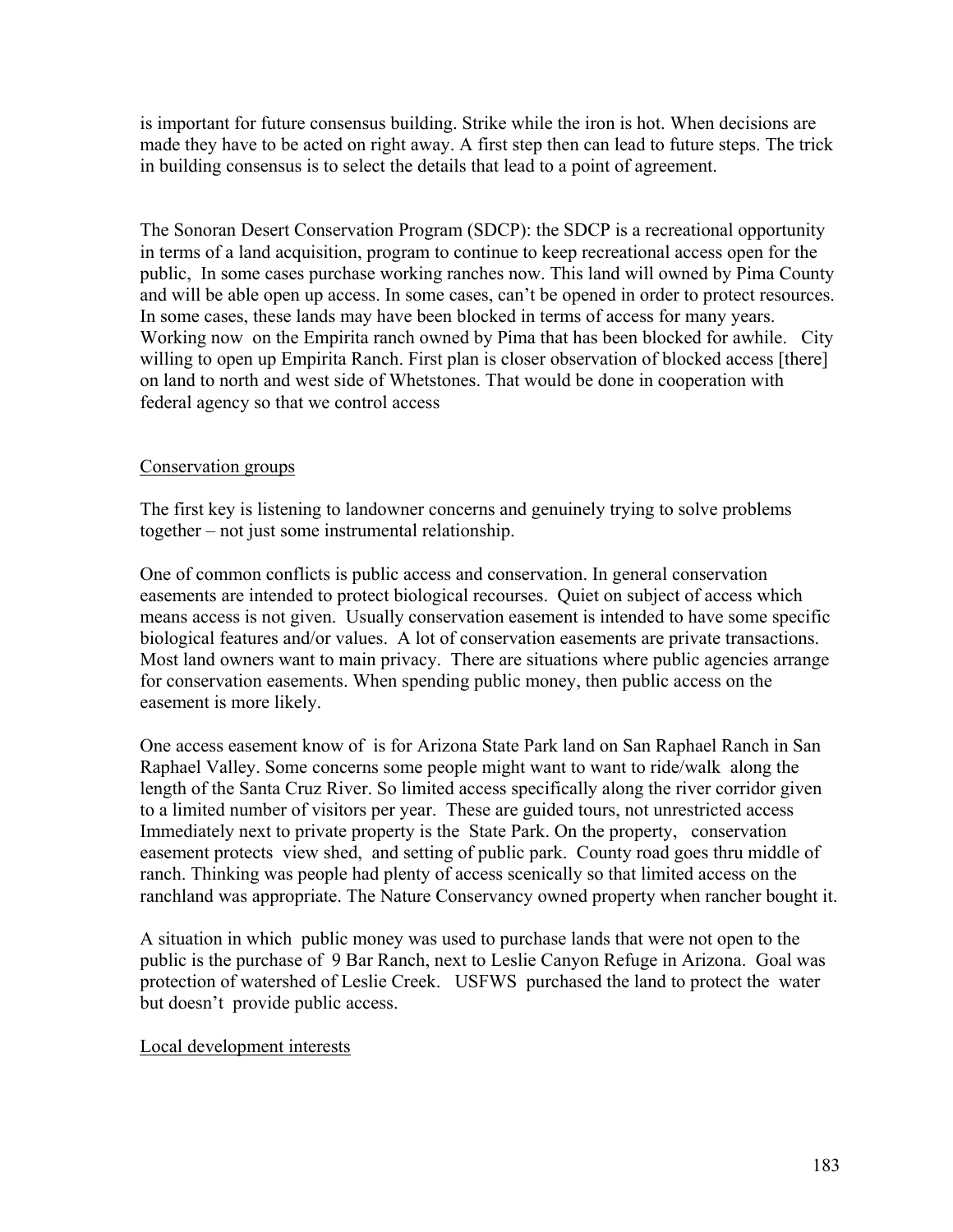Steve [Anderson] and I [Peter Backus] worked on easement in Rincon Valley for specific trail. When hit dead end go around it. If it takes you an extra half or quarter of a mile to do it, still worth it. Just did this on a trail for public access into SNPE 2 or 3 miles. To be named " Backus Trail"

## Recreation groups

Successful coalitions: Success built upon their reasonableness and willingness to compromise and listen. SDCP on which Sue Clark was part of 75 people. You need to know what the other person wants.

 "Sportsmen are represented through the Southern Arizona Sportsman Alliance. It has Representatives from every single type of outdoor sports club there is. [The Alliance] tries to be represented at every Pima County Board Meeting that might affect us."

Mountain Biking: Trying to get state level meetings going with stake holders, ranchers, hunters and recreation groups. G and F has certain requirements mandatory to satisfy their mission. Within these parameters talk about other users, hunting, grazing, motorized recreational users and how they can share without stepping on one another's toes. Expect to see a better understanding among agencies and stakeholders of issues: needs, wants and requirements. For example if a hiker or biker understands that a rancher makes his livelihood from cattle he will be more careful of encounters: If he understands that when cattle run or are excited, cattle can lose weight or be stressed, susceptible to disease. ( I grew up on a cattle ranch).

4-Wheel Drive Clubs: With BLM did apply for Range Resource Team, RRT out of Tucson office, route inventory group map routes out on GPS. These then go thru an evaluation period, submit maps to agencies and then agencies will put maps out for public comment and then agencies finalize which ones will be used. Almost everything has to go out for public comment. I do not think Forest Service has done that, FS has released a new plan for OHV use, but not actually inventoried routes. We work with the Forest Service, usually engineers out of the Coronado district. We have a couple of roads in back side of Mt. Lemmon and one in Reddington Pass area that we maintain, road work damage from rains, trail maintenance , Forest Service and Game Fish.

Helped Steve Anderson with Tucson Motorsports Park. Had a grant to start Park. We applied for a grant thru Pima County to develop this park worked with Steve for a couple of years. The grant was from State Parks. OHV grant from gas tax money. Came up with plan and grant to build park, BMX track. TOT track for kids to play on for motorcycles. It was a lot of work.

## *Collaborations for access*

*Perceptions of working toward a common goal* 

Land and wildlife managers and other public officials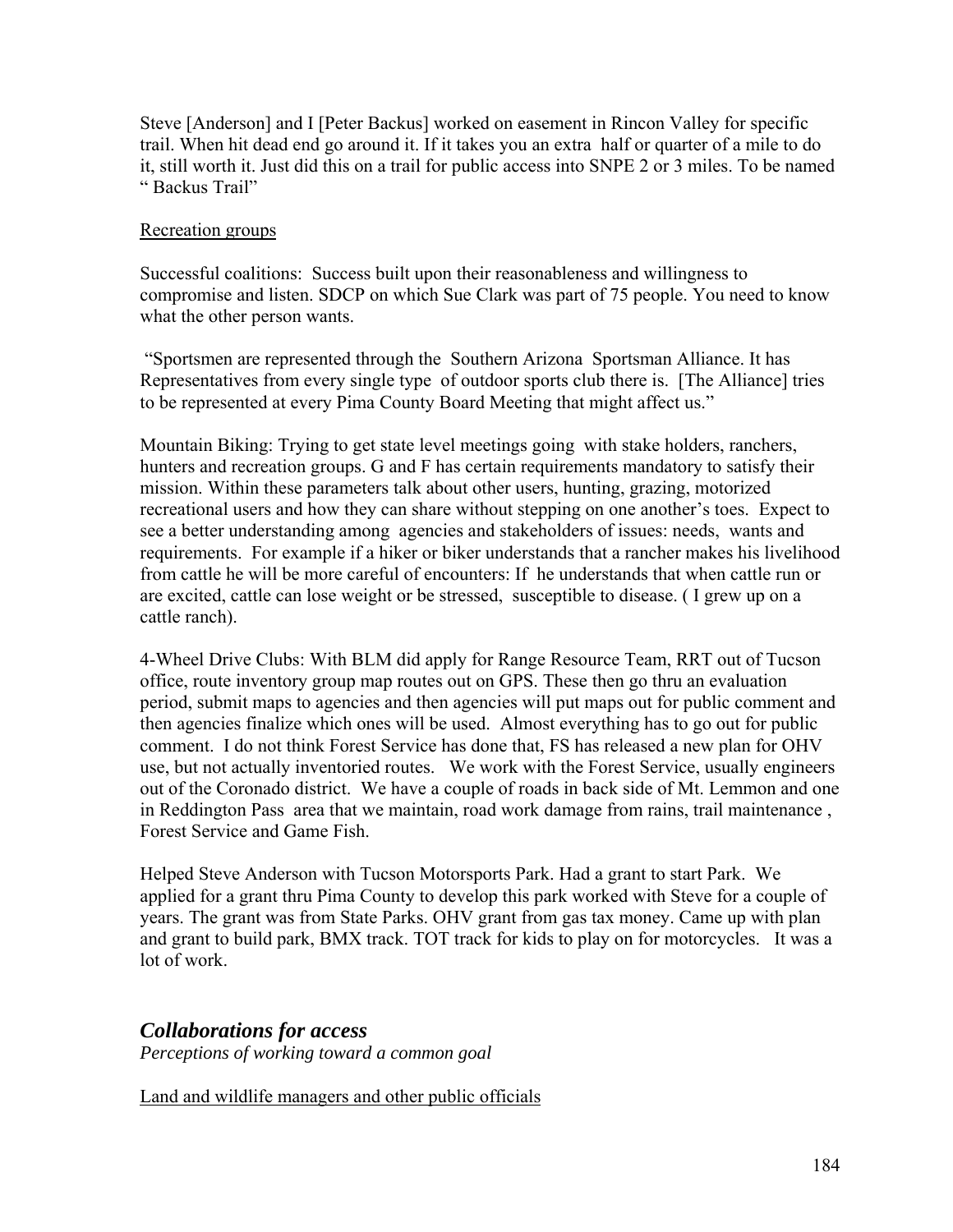" Really wish [they] would. Sportsman groups, hiking groups, birding groups all have to get to get together to work toward securing perpetual legal access. Needs to be more than government agencies and a single agency, such as Pima Trails, on this issue. To be effective, issue must be addressed be all of these groups together."

Recreational groups together can do things that government agencies may not be able to do such as purchasing a rite of way above fair market value or offering to do things to protect adjoining private lands that Forest Service can't do like keeping trails clean.

Getting people to understand what we do [and participate in the public planning process] is a constant education process. Because we are a mobile country a continual education process, what we do now is to develop plans. Once people understand the process, they do participate, write and email in response

In my experience, people work for their picture of how the land should look and be used, not for the land itself. A few may speak for the land, but most speak for their own interest. People work together when they cannot achieve their goals on their own.

Ranchers are considering that ranchers and hunters have a lot in common in terms of the land and are deciding that they should be allies not enemies. With a whole bunch of volunteers, ranchers are understanding that people are doing more to help.

There is a natural coalition between recreationists and oil and gas companies. Everybody wants same thing: to use and protect the resource and have it still be there be when they are done.

Tribal government: I believe [people are more interested in working together] because I am part of that . Goes back more than 30 yrs: growing up and thinking where we grew up was our home forever but not our land, BLM land.

## *4. Monitoring and enforcement issues*

*Top concerns with respect to monitoring and enforcement of recreation on public land* 

Land and wildlife managers and other public officials

State Lands Department: General problem with monitoring state lands. Only 2 trespass range mangers for 9.3 million acres. Hundred and hundreds of miles of illegal roads exist on state lands with new roads being blazed every day. Don't know have a problem until landowner complains. Large tracks of land at Apache Junction east of Phoenix with big crowds of 4 wheel drives and ATVs. Need more money and more bodies, we're terribly under funded.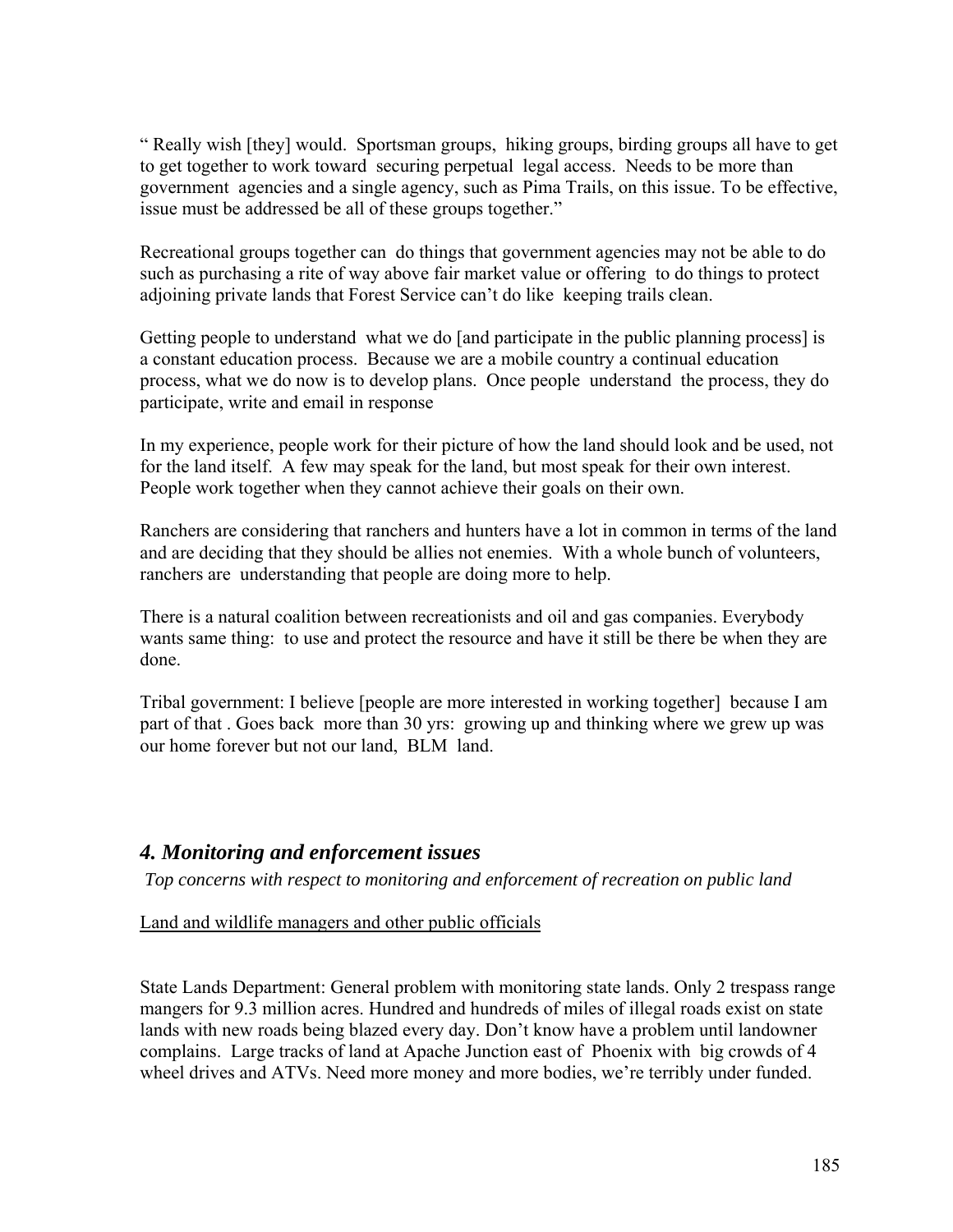Many potential monitoring regimes that would be appropriate. Don't know that anyone actually has begun to look at one for OHV use. The tire marks left from 1940, General Patton's Troops on the Yuma Proving ground are still evident today

One model for generating monies [for monitoring] are OHV fees when all are registered. Presently, they are not registered unless they are used on roads, like motorbikes. Quad cycles are not registered.

State Lands has closed some areas under regulations from the EPA when the dust in these areas have been closed because of PM 10 dust particles under 10 microns (it is the smaller particles that are most detrimental).

In the last 13 years around border units the amount of illegal traffic has skyrocketed with the amount of wildcat trails and garbage. Have heard that access has been closed off because of vandalism. Hunters are afraid of going to these areas because of fear of their own personal safety. Lot of drug trafficking and worry about being mistaken for federal agents and/or stumbling into drug camp.

BLM: Wildcat roads and trespass many times are a result of having poor maps available. The recreationists perceive there is a shortage of routes and need to use a particular route, across private land, to achieve their recreation goals. I think, to a lesser extent, land owners who block access may be the catalyst to wildcat roads being created to access public lands

NRCS: Nobody at State Land department to write trespass ticket, a rancher can't enforce people trespassing on State Land. Game and Fish can't write tickets. For quad use, or hiking only if actually hunting. Not even scouting I think. A lot of issues if work with Game warden don't have these problems. Lot of wardens will give ranchers their own phone.

ATVs are always an issue in washes. County's enforcement is not there. Especially a problem on North South flow thru washes. Either way has made landowners more apprehensive

Pima County Police: Lots of attention is being paid to acquisitions and environmental monitoring and money for conservation management but not enough funding on part of the public lands managers, Pima County, BLM, Forest Service and Park Service. As these lands are becoming interconnected, enforcement of this interconnectivity is important, a key part of it. We need an inter connectivity on part of management

Pima County Natural Resources Parks and Recreation Department: Funding will come from increase in county funding. Enforcement and monitoring are cooperative efforts with the county. Don't see taking general lands and applying fees. Some monies may come from future bonds. Right now any money that comes in goes back in to the general fund

### Conservation groups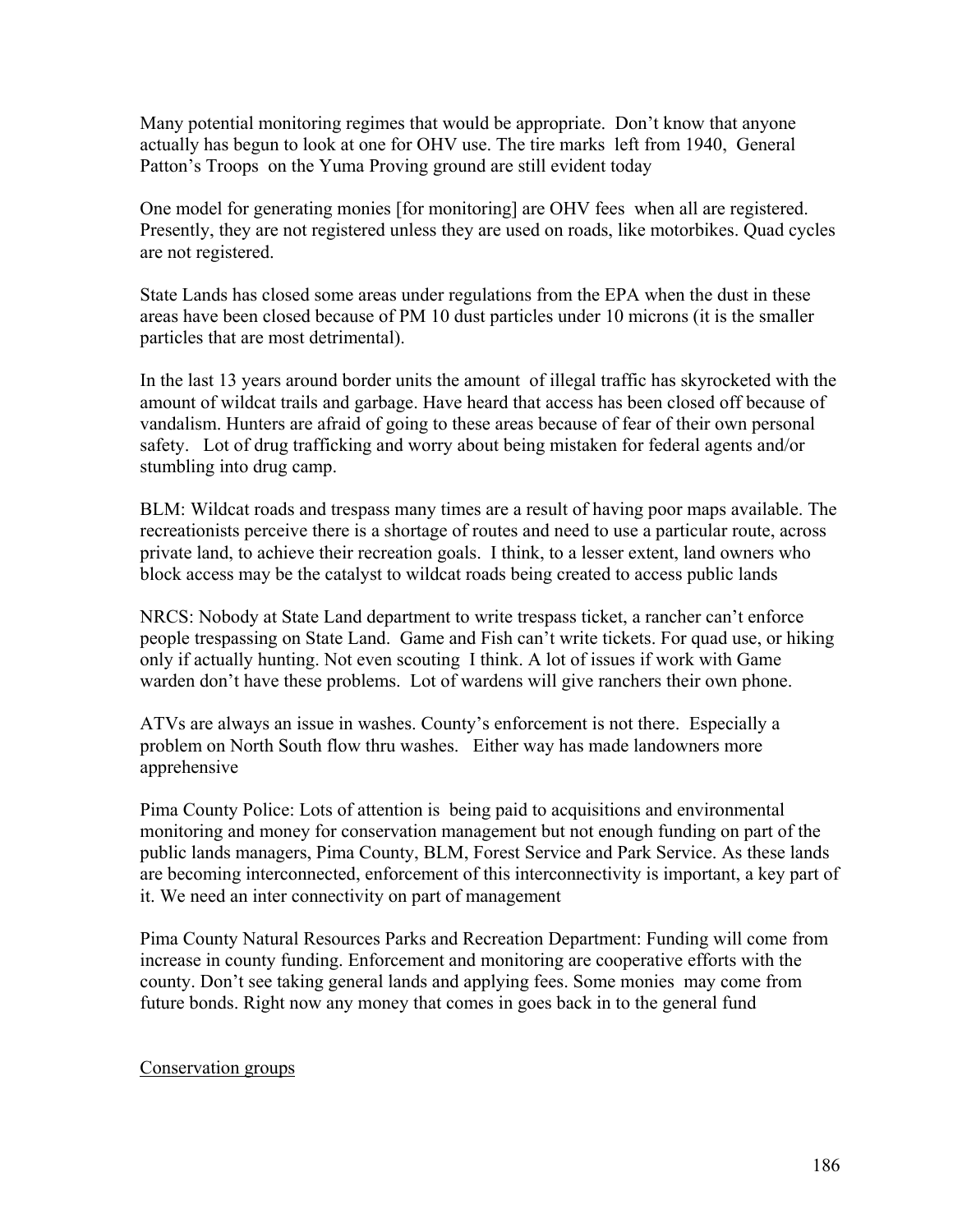If there is support in managing the users who access the property, then the request [of landowner for granting access] would be more palatable

Most conservation groups need to ask for endowments for monitoring easements. One way is for the developer to fund an endowment to the development's homeowner association. The developer pays an annual fee to help pay for monitoring of property

### Local development interests

First education and second enforcement. No problem with interest and zeal for public access. But it is the responsibility of the public to monitor and educate. If you look at the [SNP] Park enforcement staff. It is very thin and public lands are expanding. It is going to be very difficult to take care of what we've got

User fees may be where we are going. "Take care of what you have" value system I was raised with. Are we managing that responsibly? Ultimately that management must be part of the system. From a developer's point of view what you don't do is add more activity and more access. . Need a potential plan for the operation of these recreational lands and financial plan with a funding mechanism to deal with the management and education of recreational users.

## *Monitoring and enforcement issues*

*Discussion of a need for educating users toward responsible recreation* 

## Land and wildlife managers and other public officials

State Lands Department: In working with 32 conservation districts we are still struggling to come to an agreement on OHV education. All comes down to funding. Schools would be a great place to educate users. But teachers are not interested in teaching anything that will not come up on the AIMS test.

The only entity that can condemn State Trust Land would be the feds. No eminent domain claims may be made by any other state agencies. A lot of illegal roads that have been used for decades. People can't claim prescriptive easements, adverse possession. None of : I have been crossing neighbor's land for several years. Yet State Lands department afraid of "political suicide" fails to enforce many of its legal claims to trails, etc. that are in use today illegally.

AZGFD: Education centers could be working with trying to gear education to youth organizations such 4-h groups etc, Appropriate solution would be to r help define scope of the problem for users which would perhaps lead to more sensitive user groups. Currently we are applying to the State Parks Recreation Trails Program for funding to include info for publications for users. The flyer would include information from AZGFD on sensitive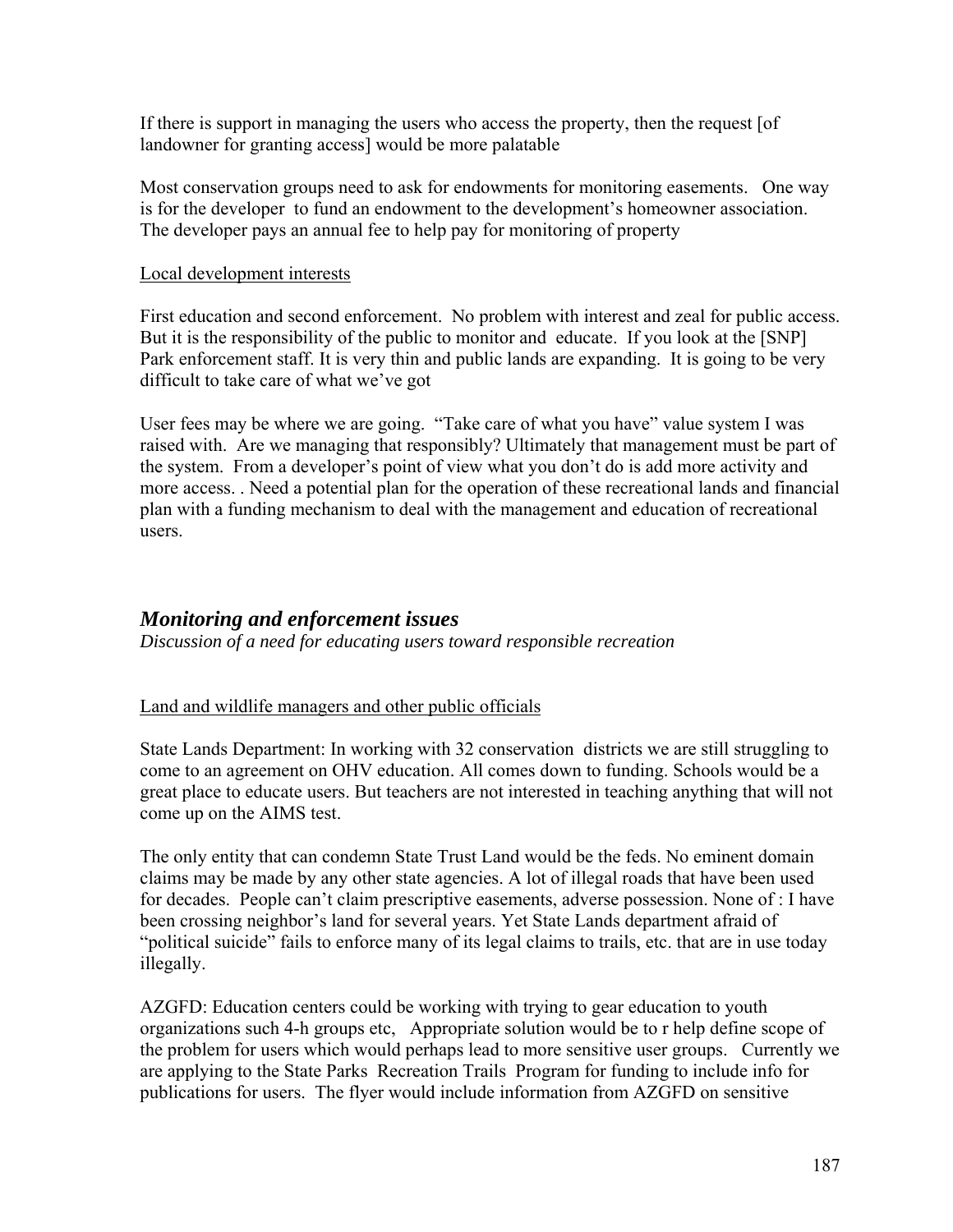species, a discussion of soils, i.e., highly erodible soils, with feed back from ranchers about the problems of gates that have been left open.

BLM: Public-private land owner conflicts are due to a lack of respect for private property and who governs what happens there. Private land is not public access just because access was never restricted in the past.

An RTP grant to BLM, USFS and ASLD is funding some "Tread Lightly!" Training. Other training like "Leave No Trace" is pertinent. This needs to be continuously funded and funding should be increased to include a public outreach campaign. The AZ State Parks "Let your conscience be your trail guide" campaign was successful when it was funded.

Monitoring of recreation is a good tool for implementing the 3E's of recreation management. The 3E's are Engineering, Education and Enforcement. A monitoring program that addresses land health standards, visitor safety and reducing user conflict would be valuable.

Tribal government: Tribes need to show petroglyphs. The better informed the public is the more likely the petroglyphs will be protected.

## Conservation organizations

Are no rules in place to control where OHV vehicles go. Do have rules about off trail travel. But no law enforcement. Proposing greater law enforcement by using other people, such as a hikers who could check if a person had a license.

## Land owners

Believe that educating public outweighs the risk [of granting access]

Don't think people are showing greater care than in the past. Understand what the respect programs of the Game and Fish are trying to do where people go listen. But afterward they go off and continue to do what they want. Litter still by the side of the road because everyone expects someone else will take care of it. Well, its the same way with people on ranching lands

### Recreation groups

Pima County Trails: Education of Government managers is of importance for Trail system. "Was not on their radar" until 1989. Trail establishment would fall thru the cracks. Just in the past 5 years is the public perception of trails seen as reasonable.

The trails and river parks system has even farther to go to meet a 1989 county plan's goal of a 500-mile network along washes and creeks. While the county has had a trails master plan since 1989, the city doesn't have one, even after spending four years and \$165,000 working on an update of a long-range plan for its entire parks system.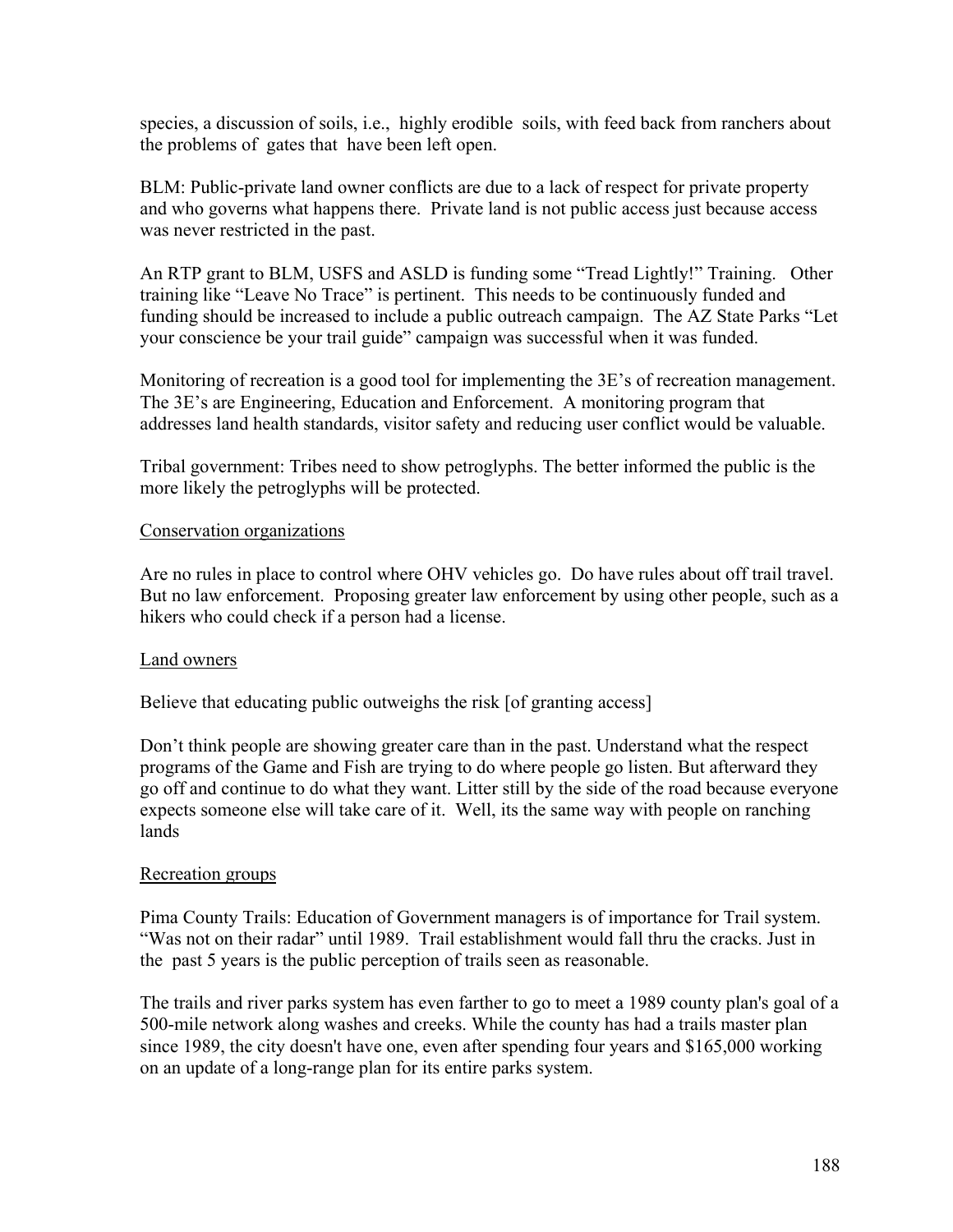4-Wheel Drive Clubs: We are partners with BLM: trash cleanups across the state, not even lands we use, major cleanup in Ironwood National Forest, they provide dumpsters trash, county now charges fees for dumpsters, also clean up refuse at illegal shooting range, shooting targets, glass, three rollout dumpsters filled up. Bush highway? near where rafters dump trash in river where it floats beer cans and soda cans

[With reference to disruption of landowner operations], think that happens from minority of uneducated 4-wheelers or wildcatters out there. One particular place doesn't want to give access because of things that have happened in the past; destruction to water tanks by other people. Have to work hard and prove that we are not of that kind, Dues go to keeping organization running, have to rent hall, etc, member meetings.

## *Monitoring and enforcement issues*

Ideas for monitoring and funding an enforcement program

## Land and wildlife managers

BLM: The Site Steward program has been popular with agencies and the public. Perhaps a similar organization for recreation monitoring could benefit the public and management agencies alike. AZ State office BLM is attempting to start an Adopt-a-Trail program similar to USFS. Consistent staffing, funding and goals among agencies is necessary. Perhaps an outside entity could provide this consistency and funding.

### Recreation groups

.

4-Wheel Drive Clubs: FS has an Adopt-A-Road program. Clubs throughout the state will sign an agreement to adopt particular roads in area, clean-ups and kind of police them

## *5. Speculations about the future of access in southeastern Arizona*

*Concerns for changing values of new landowners versus traditional ranch families for access* 

## Land and wildlife managers and other public officials

Arizona Game and Fish: Sometimes people who buy ranches come from big cities without a ranching background and don't honor traditional use that has been granted by traditional ranchers that have been here for generations. Say a wealthy business owner from Albuquerque comes without a ranching background and moves into a ranch and so closes off access that a ranching family before may have granted for 3 generations.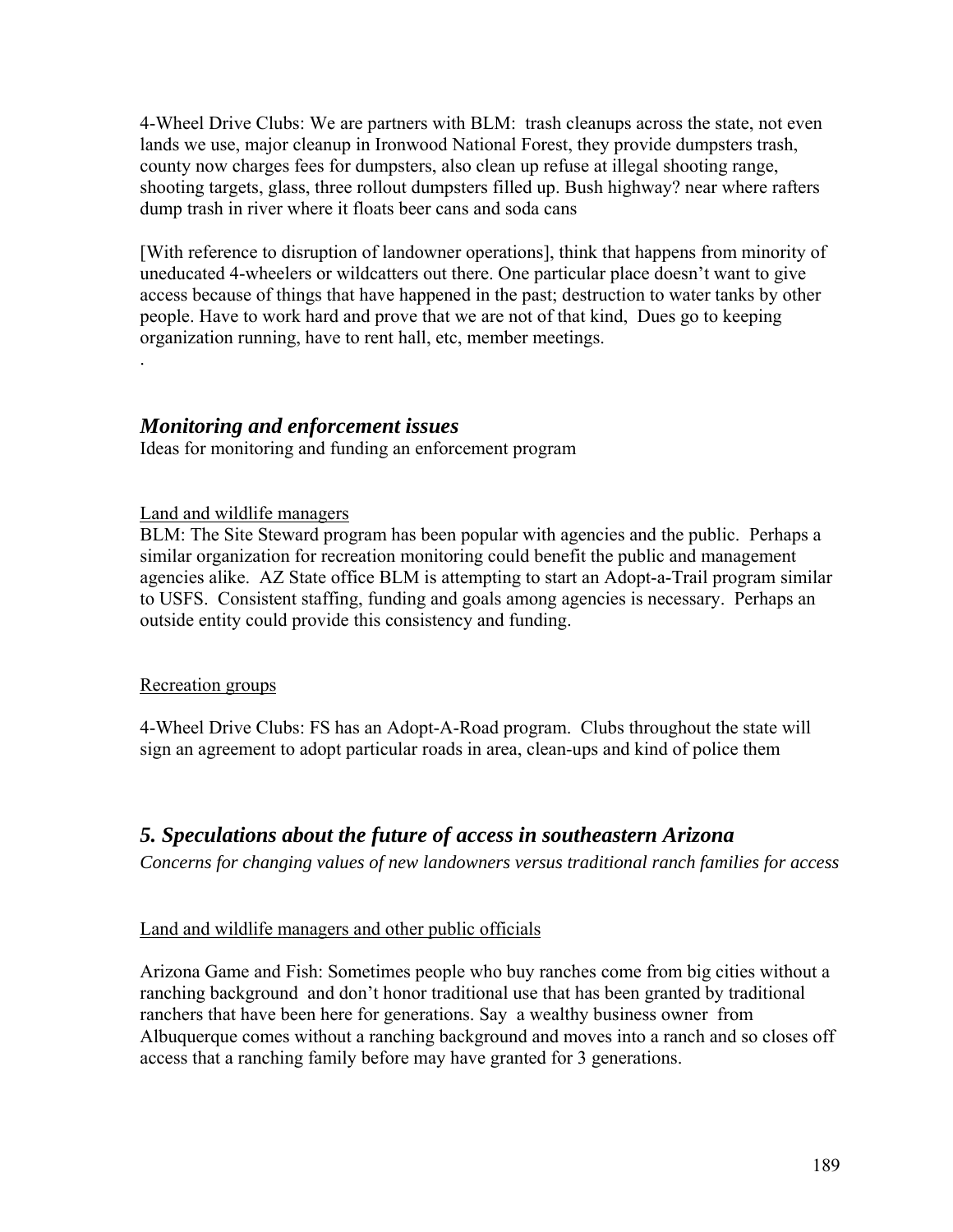In Nebraska, all these pieces are privately owned, all farms had "no trespassing", "No hunting" on fence which really meant "come talk to me." That conversation is part of the culture: you are supposed to go to the farmhouse and ask for permission. That custom is unheard of in state like Arizona where there is so much public land. Here the response is different: when a recreationist sees that a landowner has tacked up signs, they don't stop by farmhouse or ranch house. In Nebraska if the farmer meets the hunter and if he seems reasonable and a nice guy they let him on the property.

BLM: I think there are two main reasons for the change in perspective on access: 1) New land owners may be from more urbanized areas where access to private property is heavily restricted. Therefore, they move to rural areas to have more control over their environment and be in a more secluded environment. Therefore, giving access to the general public would be contrary to the reasons for moving out of the urban areas. 2) When the west was originally populated, neighbors were known and allowing access was not a problem. Even members of the public who were not known, had similar values from living in a rural environment. With increasing urban populations, there is a lack of understanding of ranching and rural practices.

County government (Moffat County, Colorado): I support any users of the land if they help defend ranchers. Money is not the answer. The real answerer is support to keep the ranching industry viable

### Conservation groups

Sonoran Institute (Montana): [Newer landowners] appear to be less interested in historic patterns of access. Buy and lock it up is common.In part this happens because people buy what they think of as a retreat and because they are often disconnected from local community and users

### Recreation groups

Hikers/Equestrians: People form MidWest and California who are not tuned in to idea of public lands that are available to everyone, are "squirrelly" about letting people in. Don't like the idea of public walking through. So foreign to them. Mentally the response is territorial, no concept of sharing, suspicious.

## *Speculations about the future of access in southeastern Arizona Opportunities for re-allying landowners and recreationists*

Land and wildlife managers and other officials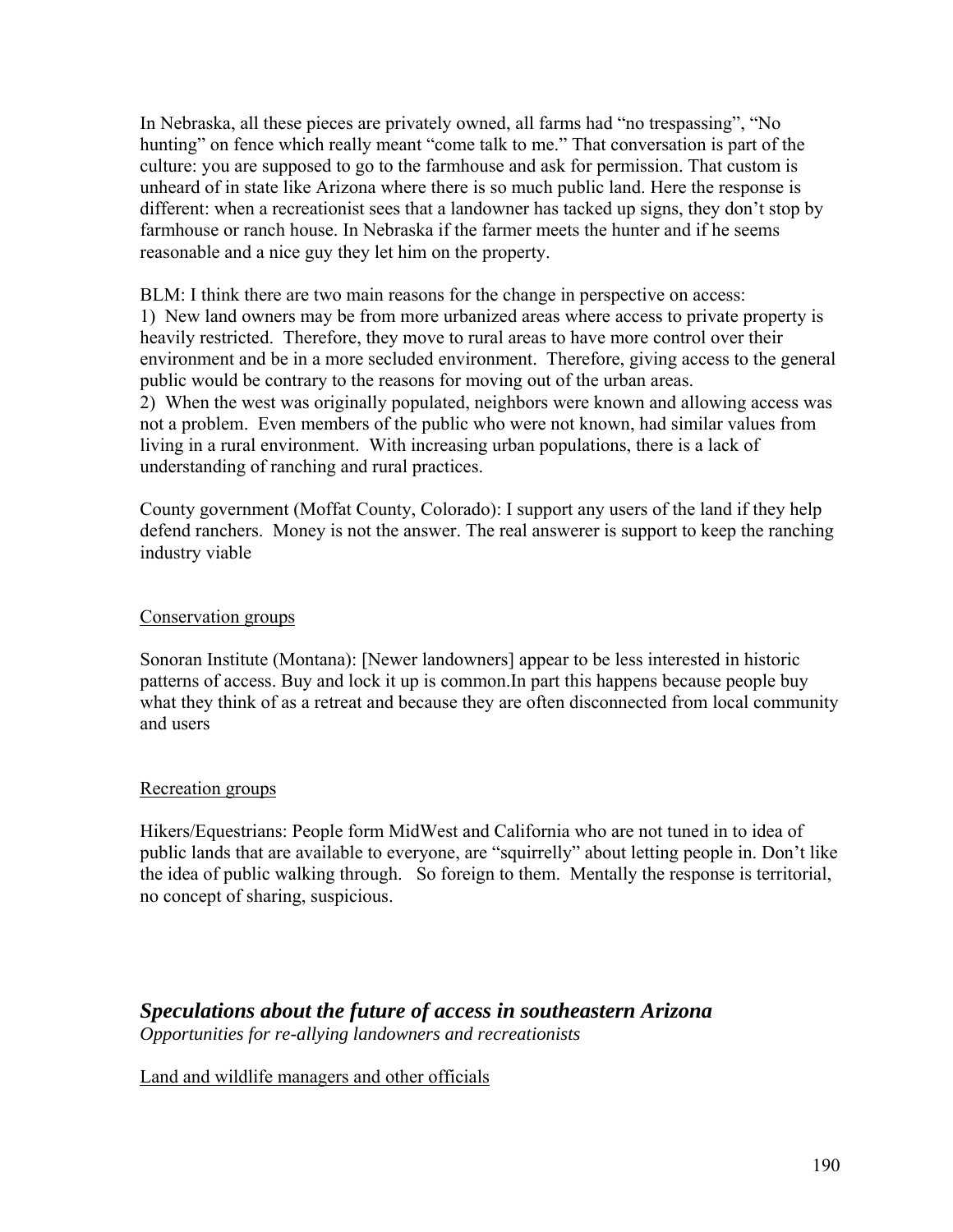Arizona Game and Fish: Landowner relations programs: One of the good things about the Respect and Adopt a Ranch programs is that they are totally voluntary. There is no contract or agreement involved. It is a handshake agreement from which they can back out at any time. Landowner has right to keep anybody or everybody out by locking them out. The idea behind the program is to maintain access.

State Lands Department: Generating fees to pay for public access :Grazing fees could be raised. The right-of-way fees we receive are minimal. A suggestion for recalculation of fee:

 New fee would be: appraised price per acre x no. of acres tied up in right-of-way x IOU (intensity of use) x the length of lease.

For example to calculate the 1 mile-long right-of-way in Sulphur Spring:

Say, \$1,000 per acre x approx. 5 acres x 99% of use x ten year right-of-way= \$49,500.

Game and Fish can apply to renew right-of- way for another ten year period .Game and Fish would pay for appraisal stumpage fee, archeological survey, construction and maintenance of road. This way the land will not have to go to public auction . Rancher could ask for grazing fees to be lessened by those 5 acres now converted into a road.

BLM: Where access has been long standing practice and a benefit to the owner, for their own reasons, is the most successful arrangement. Example – land owner gets free maintenance or additional business from allowing access.

Pima County Natural Resources Parks and Recreation Department: With reference to selling hunting permits in the open market, this occurs in New Mexico and other areas This proposition has created a lot of discussion and debate. I think that there will be another run at it here again. Don't think it will work in Arizona. I don't think it is appropriate because it is giving a private operator a state resource to sell for private benefit. Don't think that is a good idea here. Nothing stopping a rancher to collect fees on his private land. .... I don't believe that a rancher who is using public lands should be the beneficiary of a resource that is generated on those lands, ie. Wildlife game. The way I look at is let's say Pima county owns a piece of property and chooses to lease that land to someone who operates a golf course. Should I have the ability to say you can only buy your golf clubs from them? Rancher is leasing public lands and may improve it. But clearly didn't put in wildlife, put in cattle.

Recreational use fees may not work in Arizona: Look at Texas which is 85% private land versus Arizona at 67% public. Private land owner has created very lucrative business in providing recreational opportunities on private land. In TX ranches were built on land ownership. Here in Arizona, ranches were built on small pieces of land that created access to public lands. Less than 150 acres of private land could control as much as 40,000 acres of public land. Private holding much smaller than public land lease.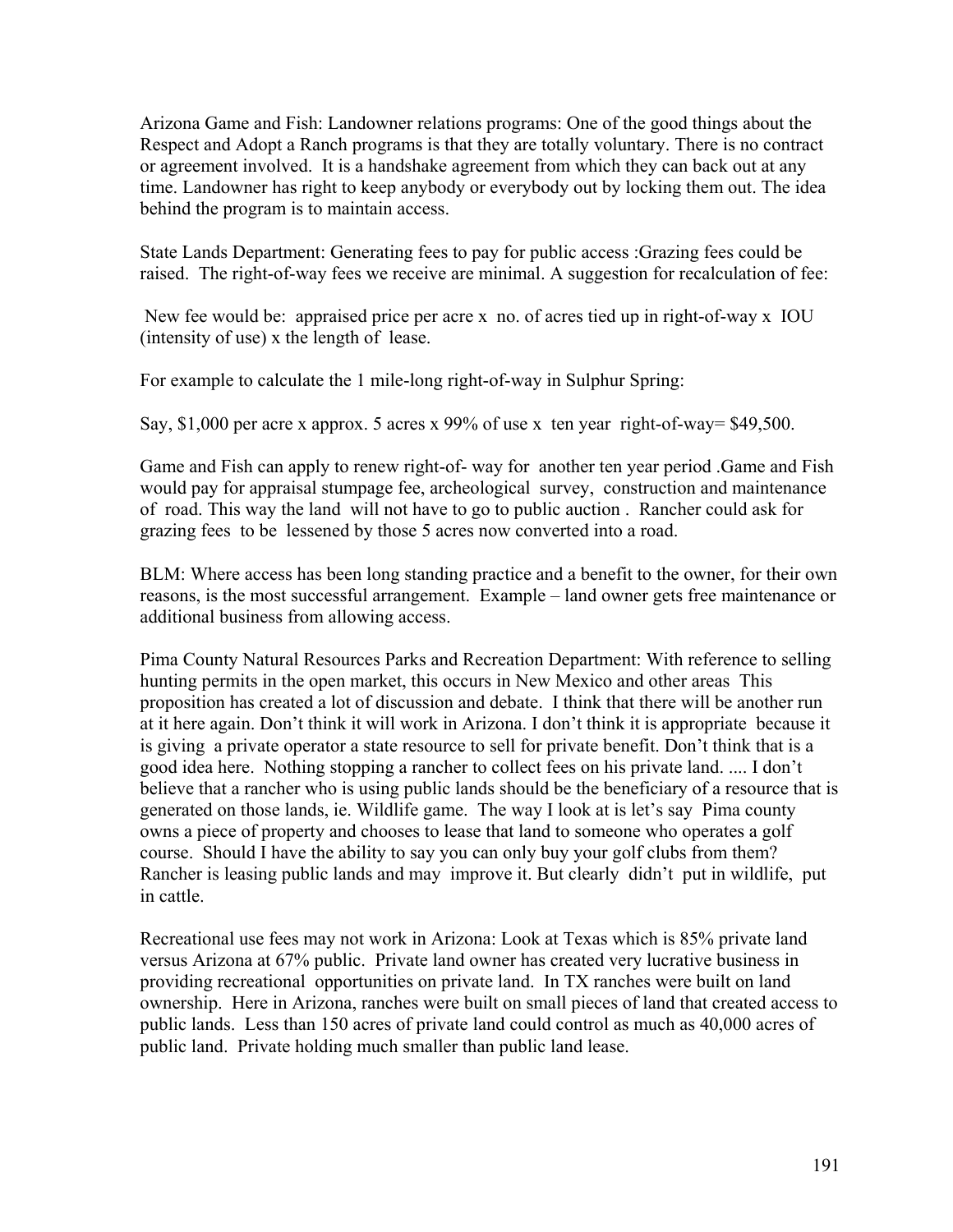County government (Moffat County, Colorado): Charging fees: I know of 3 or 4 ranches that make it because of additional hunting income. Passes break even point. Each [state] wildlife agency has its own regulations and rules it operates under. Some of those laws allow special opportunities for rancher. Over the years there has been a lot of controversy that ranchers get advantage that public doesn't get. Right now work group being set out to address issue. Highly controversial. This is the toughest issue the resources department deals with second only to the reintroduction of wolves. A lot of other ranchers, do their own guided hunts. Some of ranchers have right to sell hunting permits for their private lands. General public doesn't think this is fair. People feel that the scheduling of the hunting permits is such that Elk leave the public lands and take refuge on the private lands, and so they don't have a chance to find them on the public land.

I also know of birdwatching and sage grouse viewing and other wildlife viewing tours that give on leased lands or private lands making money [ But] biggest revenue is hunting **licenses** 

## Land owners

Charging recreation fees: Although many landowners may see charging for recreational opportunities such as selling hunting licenses a quick way to make money "the number of people who have places where people really want to go are far between. In the SE of Arizona have pheasant hunting. For big game hunting either have the habitat or don't".

If you start charging money the prospects become complicated. Having horseback riders in itself is not profitable, but may develop a lodge or trails. But must address the question of liability, by for example setting up limited liability corporations . Like any other business., if trying to make a living off it there is a chance of risk. Must work on due diligence for legal problems and need to draw up feasible studies first.

## *Speculations about the future of access in southeastern Arizona*

*Ideas for improving future access* 

### Land and wildlife managers

Arizona Game and Fish: In order to have permanent access in the future have to come with either a lot of money or laws that if public has used road, in a sense then it continues to belongs to public. Prescription variant for maintaining historical access. When it comes to state lands, county and people working for the people of the state ought to be able to say that if there has been historical precedent to use that road for access then Fed agencies should be able to work in cooperation through a streamline process to guarantee permanent access for public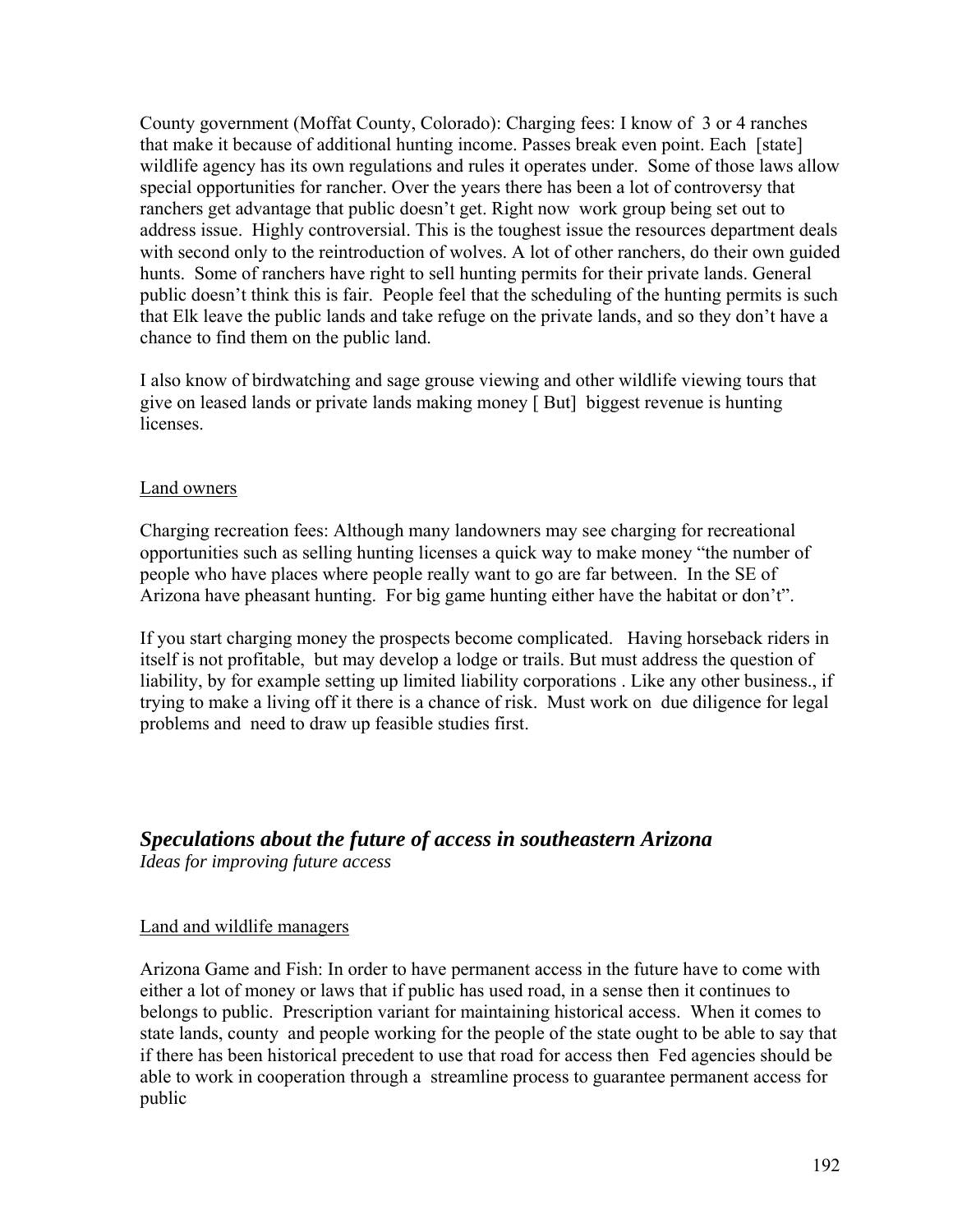From the standpoint of my job we are in pendulum swing between everyone being allowed in or nobody is allowed in. Is there anyone in the middle, granting access or hunting by permission? Again, with those problems there is value in finding out if there is an overriding issue. Could have statement about ATV use in agreement for example. If we surveyed 400 landowners and that ATVs turned out to be the problem, then Game and Fish would find a way not to allow 4 wheelers on these properties. What are the core problems?

BLM: Access to remote lands in Arizona is still widely available. As population increases, private land is on the increase also and will further fragment public and state lands. The key in the future will be to retain contiguous blocks of public land that can be managed by one agency, primarily for efficiency of operation and consistent mission across all lands. If leap frog development continues as a result of privatizing public and state lands, the access problem will be compounded.

## Conservation groups

Sky Island Alliance: OHV use could be limited. Forest service like BLM is in the process of mapping roads for these OHVs. Solution we at Sky Island would like to see is for Forest Service and BLM to develop a land use map showing which roads these vehicles would be allowed on. All other roads would not be shown on map.

### Local development interests

Federal and state government and Pima County have to get together as a concerted effort. Approaches on how to maintain access are already there. When land comes up for rezoning if developer says want its it to go on the outskirts of the property, that is fine. Trails on development do not diminish value of property. People want trail access. Developer can charge more money rather than less even if directly abuts property.

Start thinking about access before density is really developed. The master trail plan may or may not be adequate, but is just a line on paper. Need to create the trail piece by piece when areas go up for rezoning

### Recreation groups

Sportsmen: "Its not going to happen as long as we have a tremendous bias against hunting. hunters need to make as much noise as a lot of wildlife activists. ...Because of Rocky Mountain Elk foundation now see many elk, quail and other wildlife in greater numbers."

To improve opportunities for sportsmen, state law must be changed so that Arizona which is currently one of only 6 states that doesn't have protection from lawsuits brought by an individual, does. Examples of man who hit an elk with his car and got 3 million in judgment. "That money comes directly out of Fish and Game. Five and a half million has been paid out toward judgments in the last 4 years."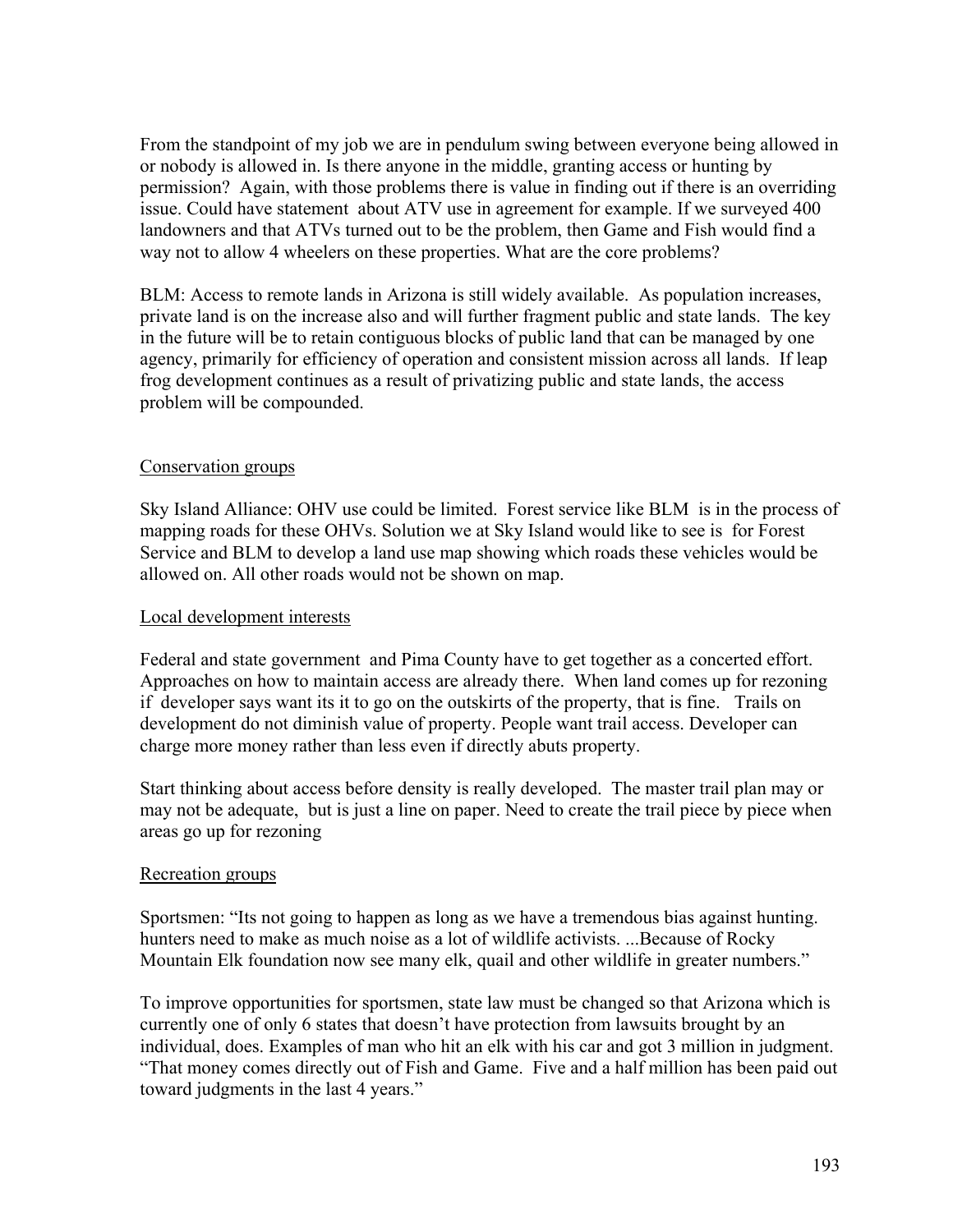## 4-Wheel Sports Clubs

If agencies could work closely with organized groups. When work with agencies with FS there is a 50/50 deal for the rancher in terms of time and labor, so that if we do the labor the ranchers can put these monies toward more projects.

## *6. Solutions in the interaction between ranchers and recreationists*

*What works, what might work* 

## Land and wildlife managers and other local officials

Forest Service: Wish we had a coordinated program with all federal, local, state governments to develop legal access. A lot of counties don't want to get involved. It is a politically sensitive issue.

Arizona Game and Fish: Have a lot of ranchers and farmers who have always allowed access. Try to work with them to reward them. Flaw with government thinking is that it tends to focus on "bad apples" in dumping money to fix a problem. My personal philosophy is to reward those who are cooperating so that the noisy wheel doesn't always get the grease. Get double benefits from rewarding cooperative ranchers: program makes them more financially sound so less likely to subdivide lands and be a good steward of the land; and secondly, all these projects which benefit cows, are also restoring the grassland for wildlife, improving access and building more wildlife friendly fences.

Try for short term agreements, of 6 years. Don't go for permanent easements because they are not configured in a way we need them to be. A good rancher is a friend of Game and Fish, if gave him a perpetual easement wouldn't be able to reward him for his friendly behavior. We want to be able to help him again when his contract expires: what is next set of projects can do on his land and how can we help him?. We are trying to build relationships with these landowners. With short term agreements when we are getting perpetual easements, we are not excluding anybody

Colorado Division of Wildlife (DOW): Ranching for Wildlife Program: would like ranchers to manage lands for habitat improvements. Ranchers said we will grow cattle or elk we are indifferent, but if you want us to grow elk have to compensate us for that or we will grow cattle. Arrangement so that ranchers have an incentive to manage ranchland as habitat for big game, in exchange DOW gives them something, licenses to sell. Contracts with ranchers, 26 in CO have to be 12,000 acre minimums , if not 12,000 acres on one ranch can put together a conglomerate of ranches. DOW gets public access to large blocks of land, primarily hunting. 1.26 million acres of lands added to public land base

BLM: Some land owners would be willing to give permissive access rather than legal access due to the control they maintain. They have a strong bargaining tool when the access can be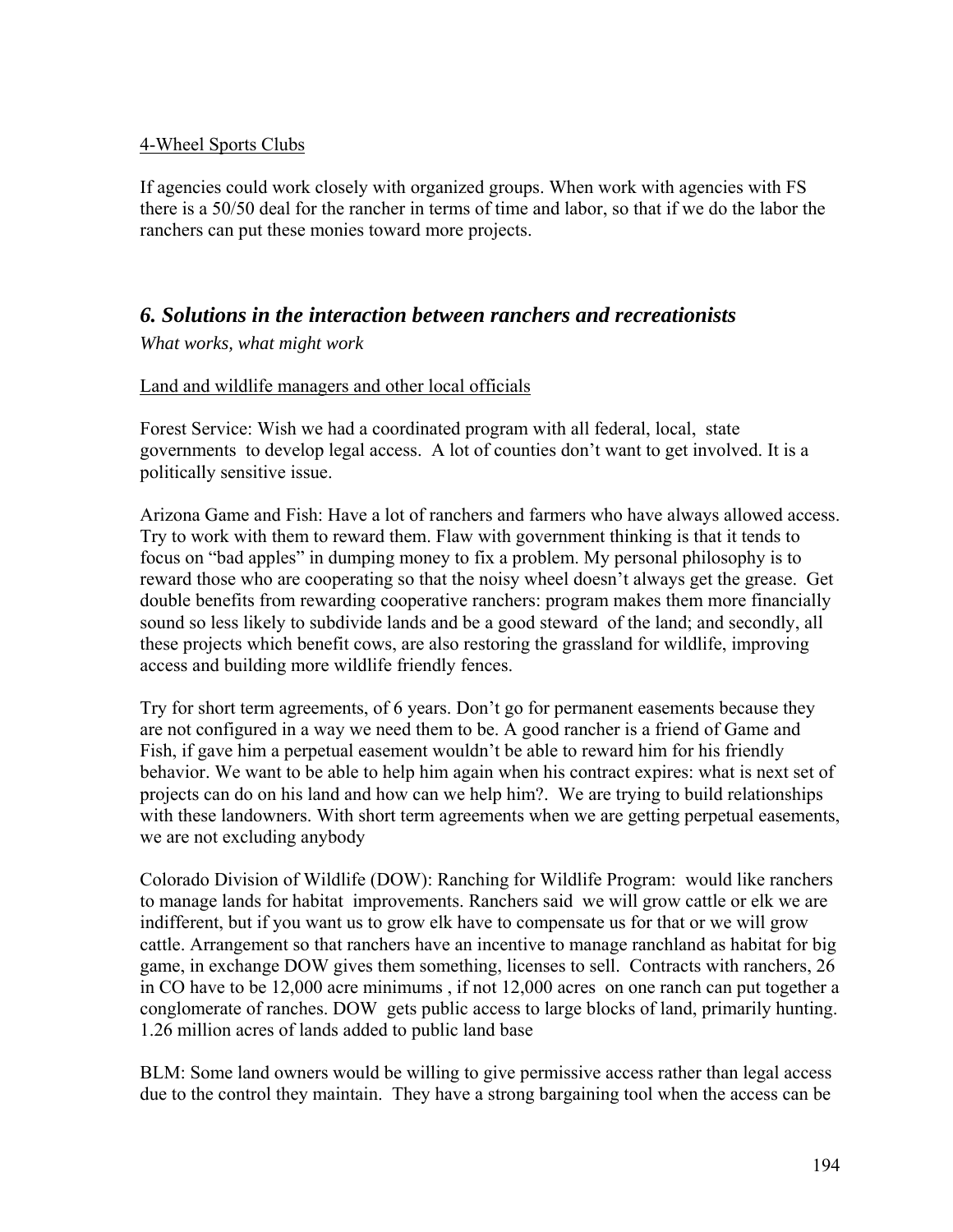revoked. There could be some success in dealing with a land owner who wants to provide goods or services to persons crossing their land. The key is finding an amenable solution to both the land owners concerns and wishes and the access seeking entity.

A statewide access program could help create an awareness and education tool for both land owners and the public, which in turn could make federal agencies more effective when seeking access. Unless access is an issue tackled by Southwest Strategy, or other multiagency team, it is unlikely that federal, state and private entities will work together to solve problems on a statewide level. It is foreseeable that counties will play a pivotal role in claiming county roads, but has not been the case in Arizona up to now. Furthermore, the question of how much access to public lands needs to be answered to define the project.

Possibly a third party could serve to facilitate the agreement between agency and land owners. Such an organization would provide the initial research and contact with the land owners to the determine their level of interest in providing access. This way, the agency doesn't have to raise the issue, but can concentrate efforts on the legal process of acquiring access.

Route inventory, analysis and resulting negotiation helped to identify the key access points. Signage, maps and stewardship have been the key to successful implementation. Access to two state land blocks, Desert Wells in Apache Jct and Granite Mtn in North Scottsdale, was preserved by this activity. This approach has given the rancher at Desert Wells renewed faith to support continued access. At Granite Mtn, the City of Scottsdale and the McDowell Sonoran Land Trust have bought into this approach as well.

NRCS: If they were willing to grant access ranchers would want to know how many people would be coming, at what time of year and when they would have to leave gates open. They would want to know what kind of support for road maintenance, damages, litter left.

## Conservation groups

Understanding on part of people who ask for access that ranchers have a barely sustainable profit margin and anything more that they have to do in terms of work to repair/rectify impacts left by recreationists are an additional struggle in terms of their limited resources, both financially and physically since it is very difficult to find affordable competent labor.

## Land owners

On granting access." If you padlock the gates you are shutting out the people who like to support you when you need support. People have to know its a privilege [to be able to ranch]."

State Trust land have posted land need a permit to go there within the Ironwood National Monument Wild. Needs to be a mechanism to trade out State Trust lands in monument. Unfortunately, old land trades were made that were not advantageous to people. The stigma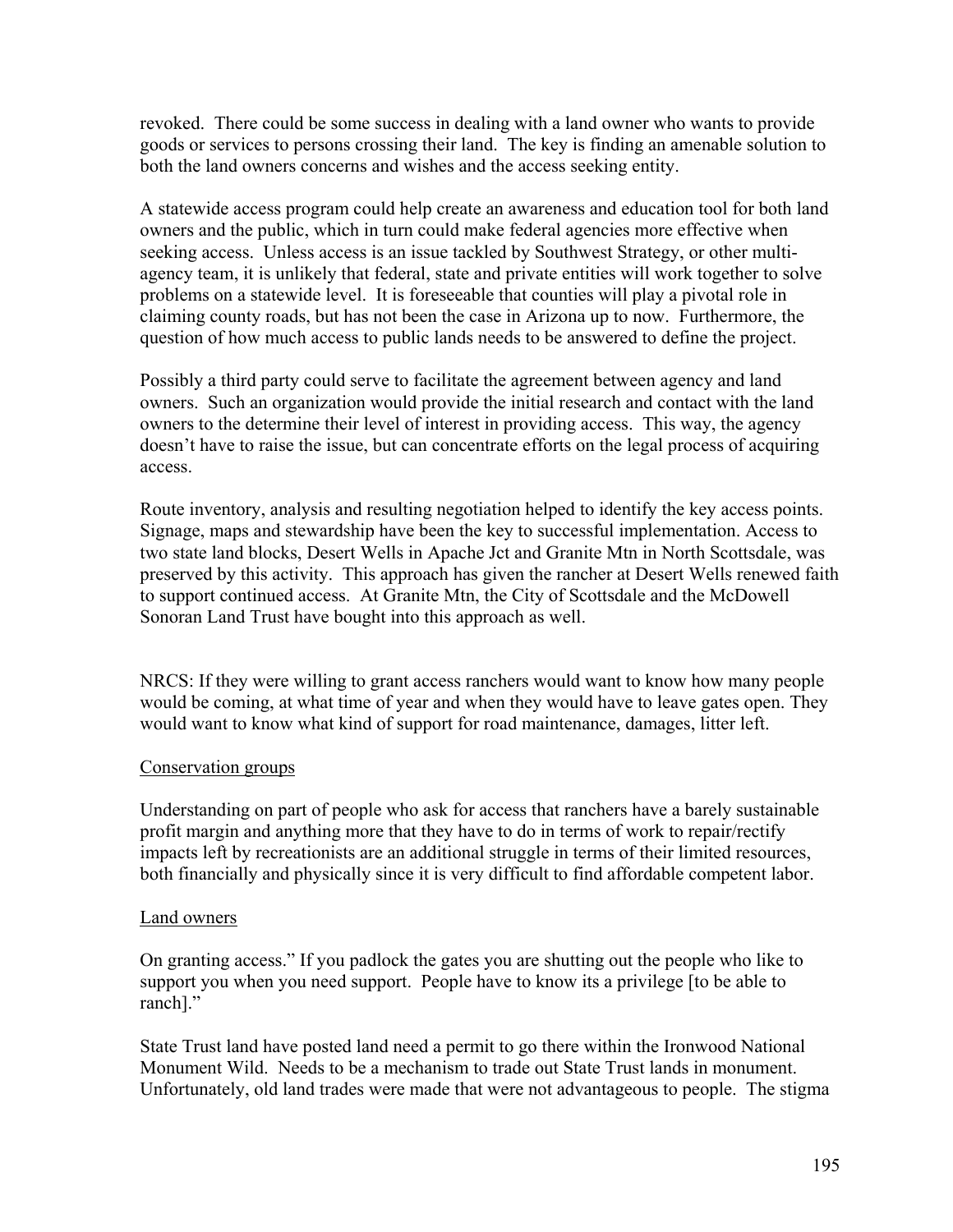from these trades exists today. Extremely shortsighted view. State Trust land in Las Cienega could be leased out or sold for development. Reform package went done in flames recently. Until people East of Mississippi understand about BLM and State lands, not much will change. If people don't know or understand something they vote no.

Importance in reaching point where respect each others' values. Maybe both are, for example, interested in the same thing but for different reasons. Landowner offered analogy of brothers fighting over cookies, "frosting on cookies for one and rest of cookies for the other, an elegant solution where everyone gets to have what they want. Same thing with natural resources, about sharing ranchland. There are a lot of people who like to go out and learn with nature. Yes there are potential pitfalls and problems with sharing ranchlands but can't approach life with a fear of that."

One of the biggest stumbling blocks is communication. If you explain to people that there are limitations and spell that out as clearly possible, it avoids problems

"First thing would tell game and fish, the more opportunity they have for landowners to talk directly with hunters to find out common values, don't automatically assume that they are adversaries. They can be strong advocates for one another, but have to opportunity for each to learn what each desires. When I work with them hunters usually become my friends. Difference between someone you've met and talked to and a stranger. If go into something thinking it will be bad experience, usually it will be. Now some people should never try to work with recreationists, they don't have the people skills to make it work. "

## Recreation groups

Funding for parks and recreation departments need to be mandated, just like other services like the police department.

Federal lands take forever to deal with. City and county have direct access to local Board of Supervisors and City Council and Mayor. The final decision makers are local which makes a world of difference. If federal lands could make more (any?) decisions locally would be much better. Recommend land use specialists for federal agencies..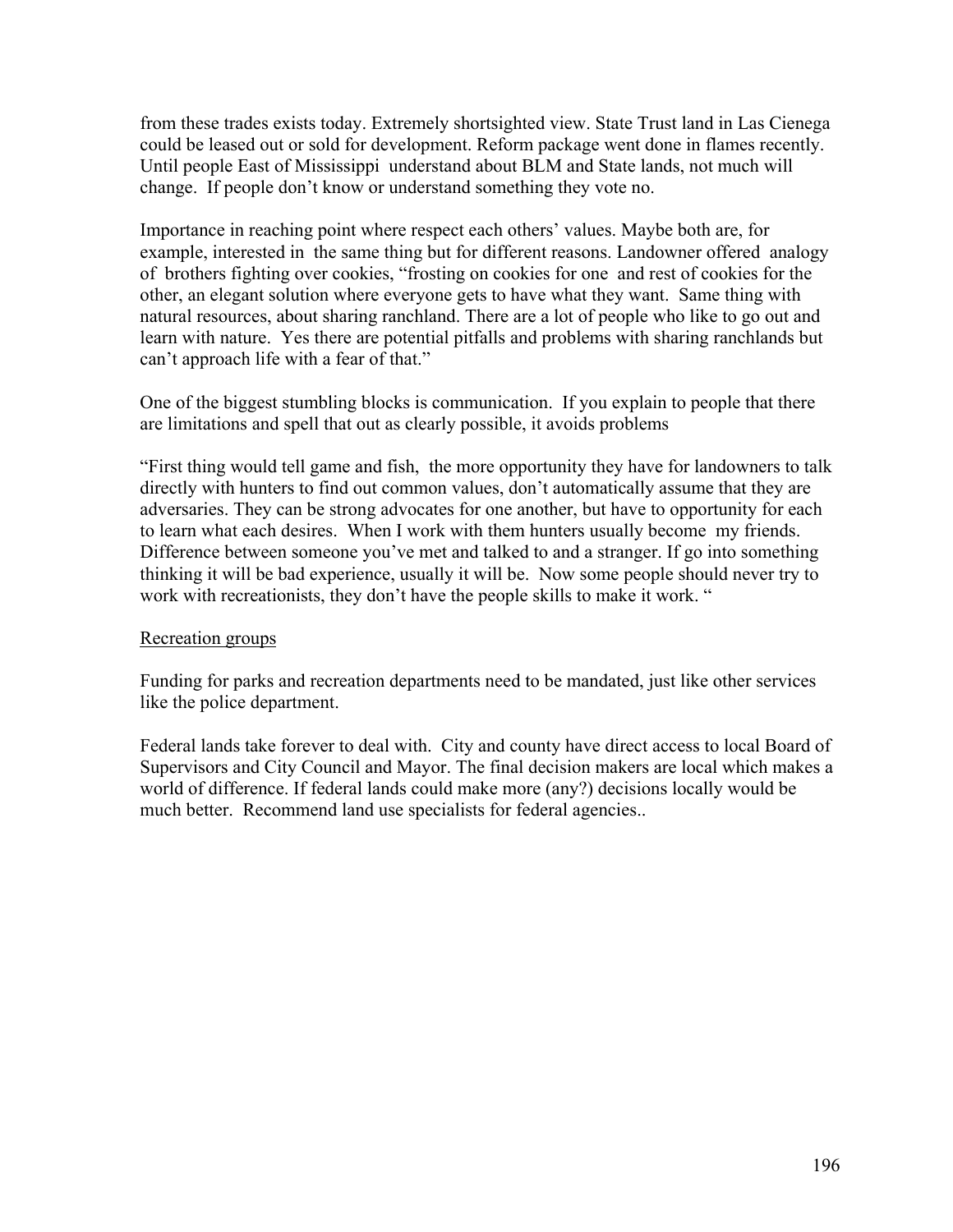## *Appendix C: Rancher survey cover letter and survey*

*Elizabeth Penati 6252 E. Pl. Aurelia Tucson, AZ 85750* 

March 2005 Dear Arizona Rancher:

You are undoubtedly aware of the expenses you incur with public access on your ranch. You are also aware of the pressure to increase the access to federal land by the public. Many of those asking for access maintain that it is increasingly difficult to reach public lands for the average hiker, equestrian and hunter in Arizona. In addition to overall increased development and in-migration to rural areas surrounding public lands are closures on private land. Together these factors have brought about a situation of record numbers of people who seek recreation on a shrinking acreage base of opportunity. Preserving access into areas that have traditionally been open for recreation is problematic.

You have been chosen to receive this survey because of your connection to ranching. A graduate student in Landscape Architecture at the University of Arizona, I am working under a public grant to address areas of interest for the both the rancher and the recreationist concerning access to public lands. The information received will be used to help land management and other public agencies here in Arizona work in concert with the private landowner to achieve desired outcomes for both the rancher and the recreationist. Your response to this questionnaire is important because it will help *quantif*y what has for many years been a highly controversial issue. The impacts for both the rancher and the recreationist can then be more effectively addressed.

The questionnaire also will help bring problematic issues to light. All responses will remain anonymous. If, however, you would like to add your name to the questionnaire, that is fine too. If you have any questions or concerns with respect to this survey, please feel free to contact the University of Arizona, Human Subjects Protection Program, 1350 N Vine Ave., Tucson, AZ 85724. Telephone: (520) 626-6721.

Please take the time to complete and return the questionnaire with its enclosed, selfaddressed and stamped envelope and mail it back to me. I am unable to offer you any compensation for your time, but your response will help to keep Arizona moving forward to support both ranching and responsible recreation.

With best wishes for each of you in your community, Sincerely, Elizabeth Penati Graduate Student Masters of Landscape Architecture, University of Arizona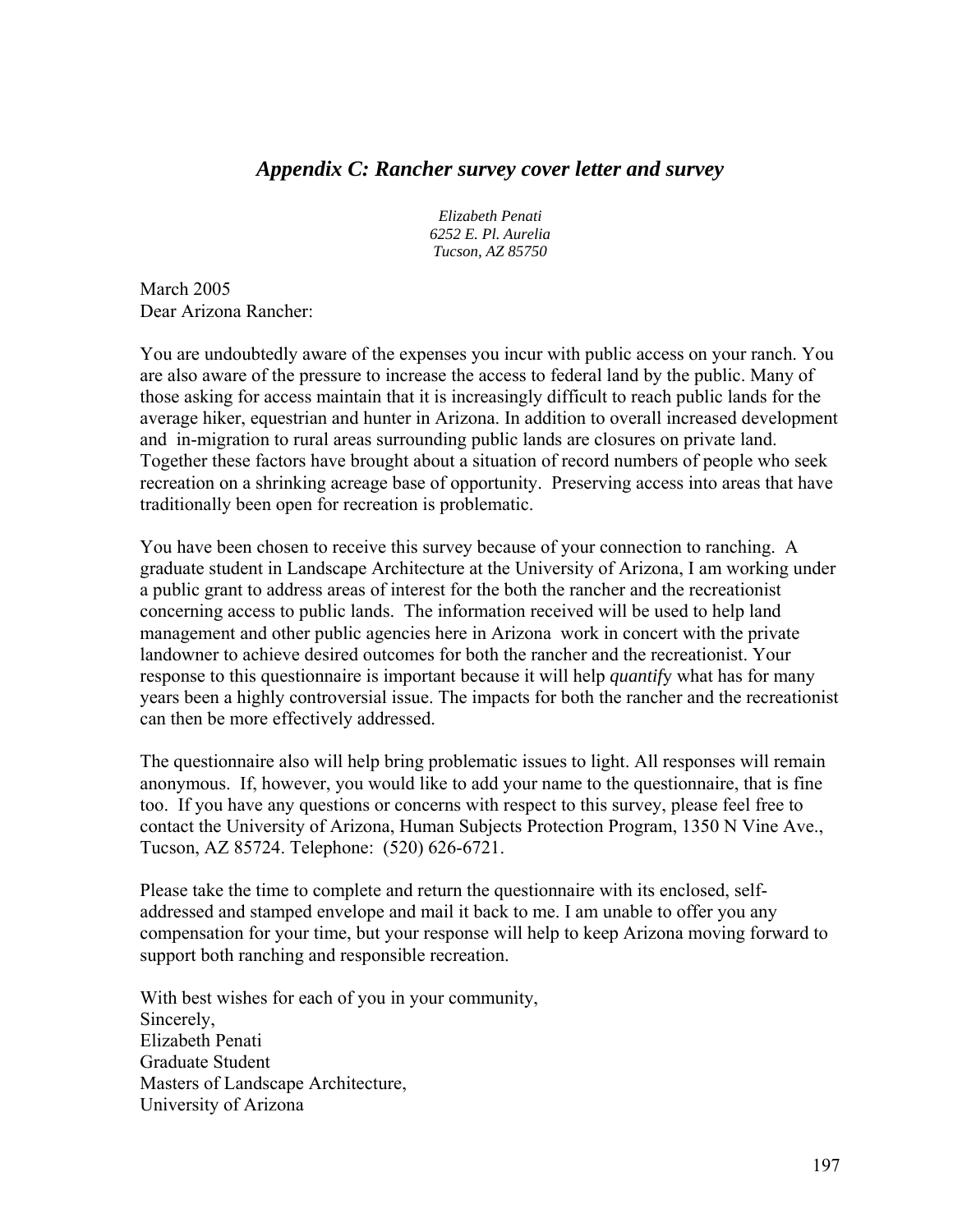#### Survey

Protecting public access to public lands is a significant challenge to land managers in the western United States, particularly so in light of the spectacular recent growth that shifts land use from an agricultural to a residential base. This survey recognizes that the rancher has played more than a symbolic role in the history of the West. With that in mind, this survey hopes to elicit responses that will be beneficial to the rancher and land management agencies, both.

Please complete this survey simply by circling or checking the appropriate response. All questionnaires are anonymous. If there is anything else, you would like to add, please jot it down at the end. Thanks for helping to inform wise-use planning for Arizona's resources!

#### **User groups**

*Have you ever restricted access to public land by way of your private land?*  Yes seasonally No

*Do you presently restrict access to public land through your private land ?*  Yes seasonally No

*If you do not now limit access, are you thinking of it in the future?*  Yes seasonally No

*Please assess the compatibility of the following user groups with your private land:* 

| <b>Hunters</b>       | compatible | incompatible |
|----------------------|------------|--------------|
| <b>Hikers</b>        | compatible | incompatible |
| Equestrians          | compatible | incompatible |
| Anglers              | compatible | incompatible |
| Wildlife groups      | compatible | incompatible |
| Off highway vehicles | compatible | incompatible |
| Target shooters      | compatible | incompatible |

*Please rank your preferences for size of user groups:* 

| 1 to 2    | compatible | incompatible |
|-----------|------------|--------------|
| $3 - 5$   | compatible | incompatible |
| 6 or more | compatible | incompatible |

*How much of a factor in considering recreational access is the time spent arranging for visitation?*  very time consuming somewhat time consuming time is not a factor

*How important is a concern for off-road vehicles in your decision to grant or not grant access?*  important somewhat important not at all important

*Do you think that hunters go off-road with their vehicles other than just to retrieve downed big game?*  definitely maybe not at all

*Have you been or would you be willing to work directly with user groups to provide recreational access?*   **y**es maybe no

#### **Impacts of Recreation on Ranch Operations**

*Please check any of the following that may influence your willingness to give access:* 

a. less intensive grazing to increase additional hunting opportunities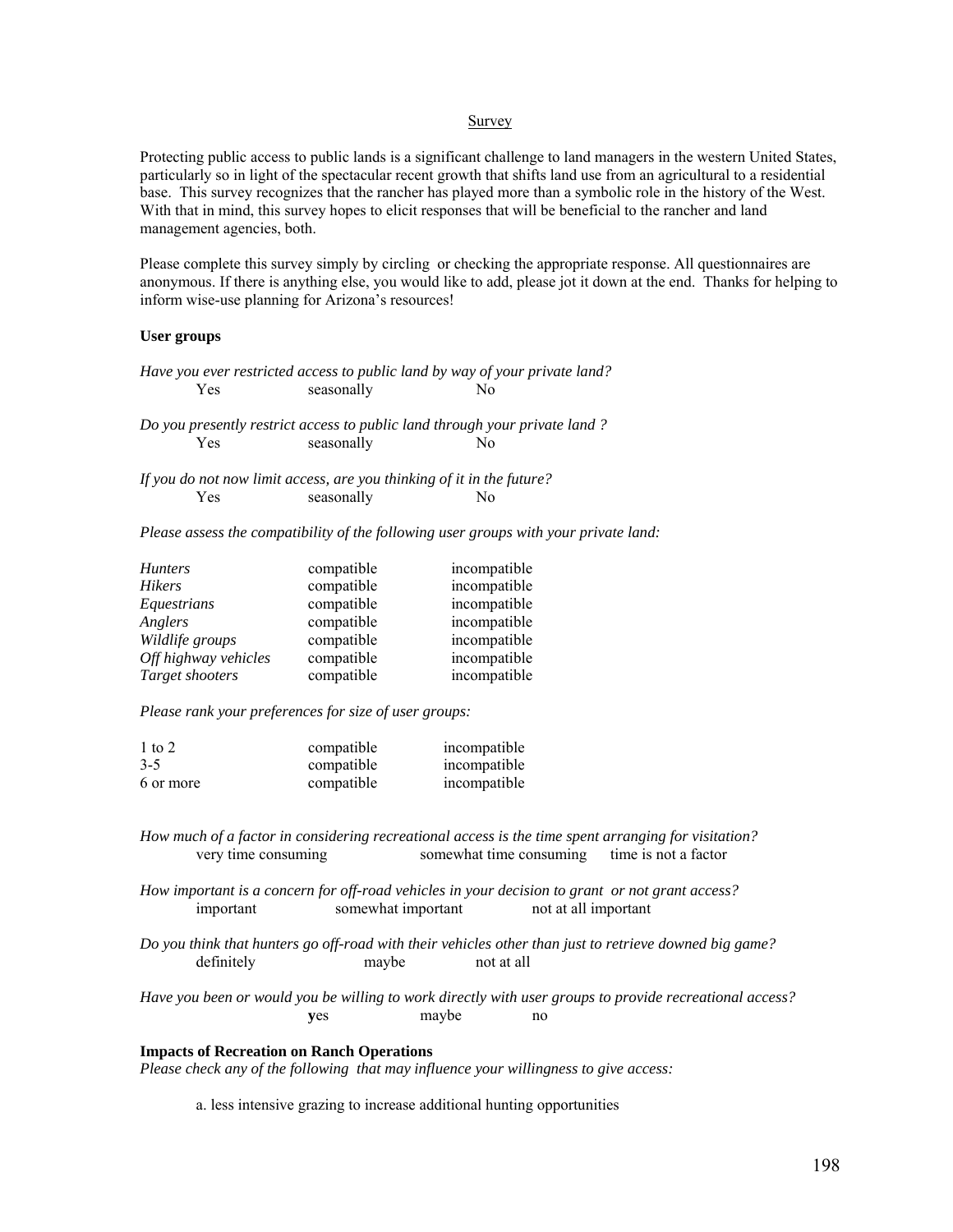b. less intensive grazing to maximize habitat for wildlife viewing

*Please check any of the following that may influence your willingness to give access (cont):* 

c. less intensive grazing to increase the opportunity for a showy spring wildflower display

d. a reduction in the number of fences in the allotment to lessen obstacles for visitors

e. the removal of barb wire from abandoned fences to reduce the hazards to recreationists

f. a problematic increase in encounters between recreationists and livestock

*Which, if any, of the following operations do recreationists interfere with, in your opinion*:

| Chaining                                 | no ves |
|------------------------------------------|--------|
| Chemical defoliation of invasive species | no yes |
| Managing stock                           | no ves |
| Construction of fences                   | no yes |

*Do you have concerns that recreationist might bring any of the following:* 

| Invasive species on tires, clothing, etc.<br>Theft | no. | no yes<br>ves |
|----------------------------------------------------|-----|---------------|
| Destruction of equipment                           |     | no yes        |
| Effects on forage and health of land               | no  | yes           |
| Negative effects on any cultural resources         | no  | yes           |

*Please note your level of concern for each of the following::* 

| Off-road driving             | high | medium | low |
|------------------------------|------|--------|-----|
| Litter from hunting          | high | medium | low |
| Other Littering              | high | medium | low |
| Driving by headquarters      | high | medium | low |
| Disruption of wildlife       | high | medium | low |
| Increased visits by illegals | high | medium | low |
| Frightening stock            | high | medium | low |
| Need for "rescuing" public   | high | medium | low |
| Vandalism                    | high | medium | low |

#### **Feedback on Current Access programs:**

*How successful are the following solutions:* 

| successful | somewhat successful | unsuccessful |
|------------|---------------------|--------------|
| successful | somewhat successful | unsuccessful |
| successful | somewhat successful | unsuccessful |
|            |                     |              |
| successful | somewhat successful | unsuccessful |
|            |                     |              |
| successful | somewhat successful | unsuccessful |
|            |                     |              |

#### **Time and frequency of visitation**

*If you were to open your lands to access on a limited basis what would be your preferred ways to limit access?:*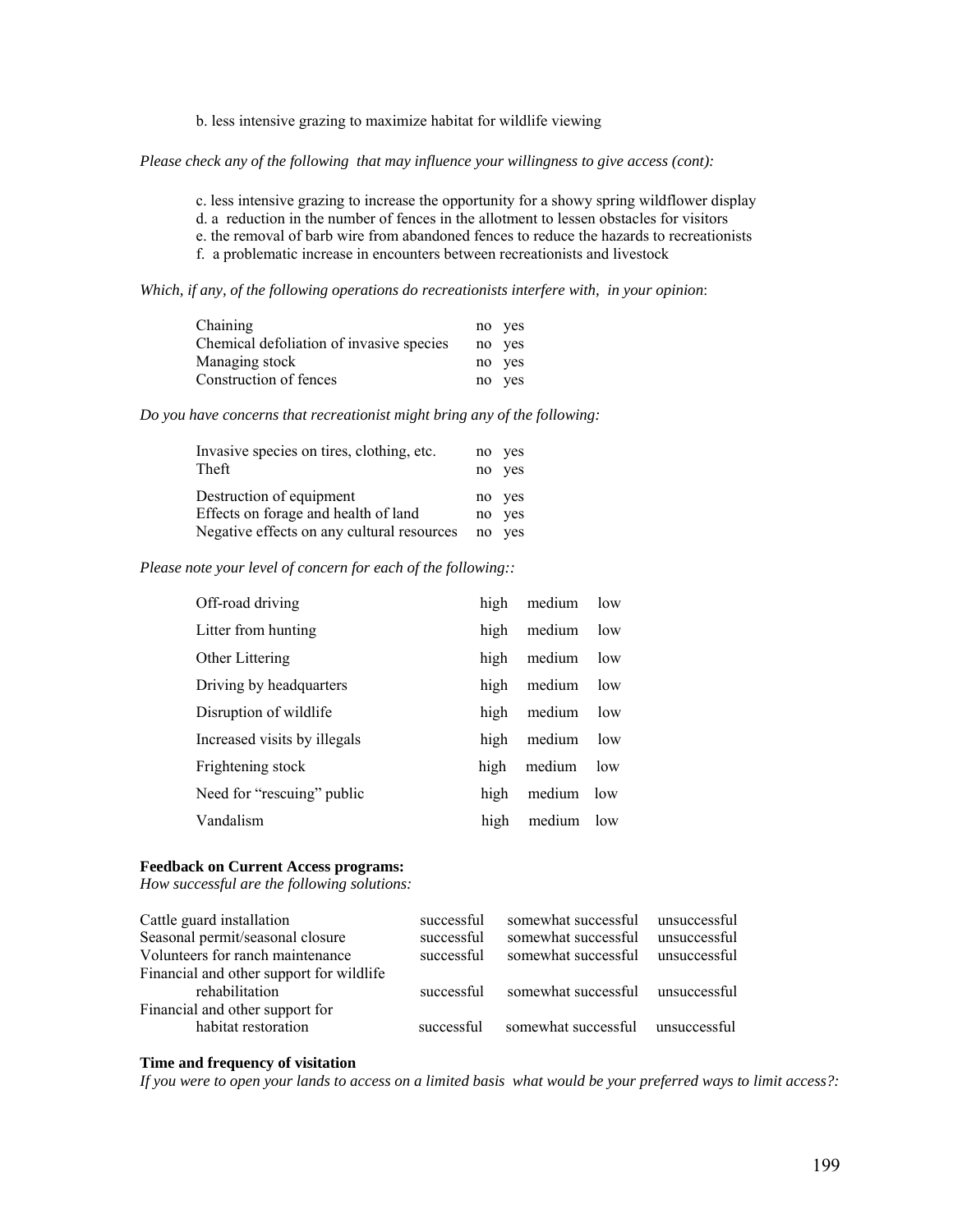| Hunting season only       | very effective | somewhat effective | not at all effective |
|---------------------------|----------------|--------------------|----------------------|
| weekends only             | very effective | somewhat effective | not at all effective |
| weekdays only             | very effective | somewhat effective | not at all effective |
| specified weeks/weekends  | very effective | somewhat effective | not at all effective |
| Seasonal closure of roads | very effective | somewhat effective | not at all effective |
| Closure of trails         | very effective | somewhat effective | not at all effective |
| Camping closures          | very effective | somewhat effective | not at all effective |
| Limit to length of stay   | very effective | somewhat effective | not at all effective |

#### **Monitoring and Control**

*How would you feel about increased contact between the ranch and field-going agency personnel from each of the following agencies:* 

| would like that | indifferent |             |                                                                                                                                                               |
|-----------------|-------------|-------------|---------------------------------------------------------------------------------------------------------------------------------------------------------------|
| would like that | indifferent |             |                                                                                                                                                               |
| would like that | indifferent |             |                                                                                                                                                               |
| would like that | indifferent |             |                                                                                                                                                               |
| would like that | indifferent |             |                                                                                                                                                               |
|                 |             |             |                                                                                                                                                               |
| would like that |             |             |                                                                                                                                                               |
|                 |             |             |                                                                                                                                                               |
| would like that | indifferent |             |                                                                                                                                                               |
|                 |             | indifferent | would not like that<br>would not like that<br>would not like that<br>would not like that<br>would not like that<br>would not like that<br>would not like that |

*Would you be more willing to grant hunters access:* 

| a. if you were allowed to sell permits for hunting on leased land?                                          |     |       |     |
|-------------------------------------------------------------------------------------------------------------|-----|-------|-----|
|                                                                                                             | ves | maybe | no. |
| b. You were provided closer links to agency personnel with communications equipment in strategic locations? |     |       |     |
|                                                                                                             | ves | maybe | no  |
|                                                                                                             |     |       |     |

#### **Perception of land**

| Do you feel that historical access to a land is important to preserve for the people of Arizona? |                    |                          |
|--------------------------------------------------------------------------------------------------|--------------------|--------------------------|
| yes, I believe in that as a right                                                                | somewhat important | no, not at all important |

 *How do you view public lands on which you pay grazing fees and have made improvements:*  "Common lands for shared use" yes, definitely somewhat not at all "Lands who's primary purpose is for grazing" yes, definitely somewhat not at all

*Do recreationists to any degree affect the number of AUMs licensed on your deeded land?* 

 *y*es, definitely somewhat not at all *On your leased lands? y*es, definitely somewhat not at all

*Do you feel that your rural lifestyle will be/is interrupted by the presence of strangers coming through your land?* 

**y**es, definitely somewhat not at all

*Is your decision to grant or not grant access affected by the type of land in question?* 

yes, definitely somewhat not at all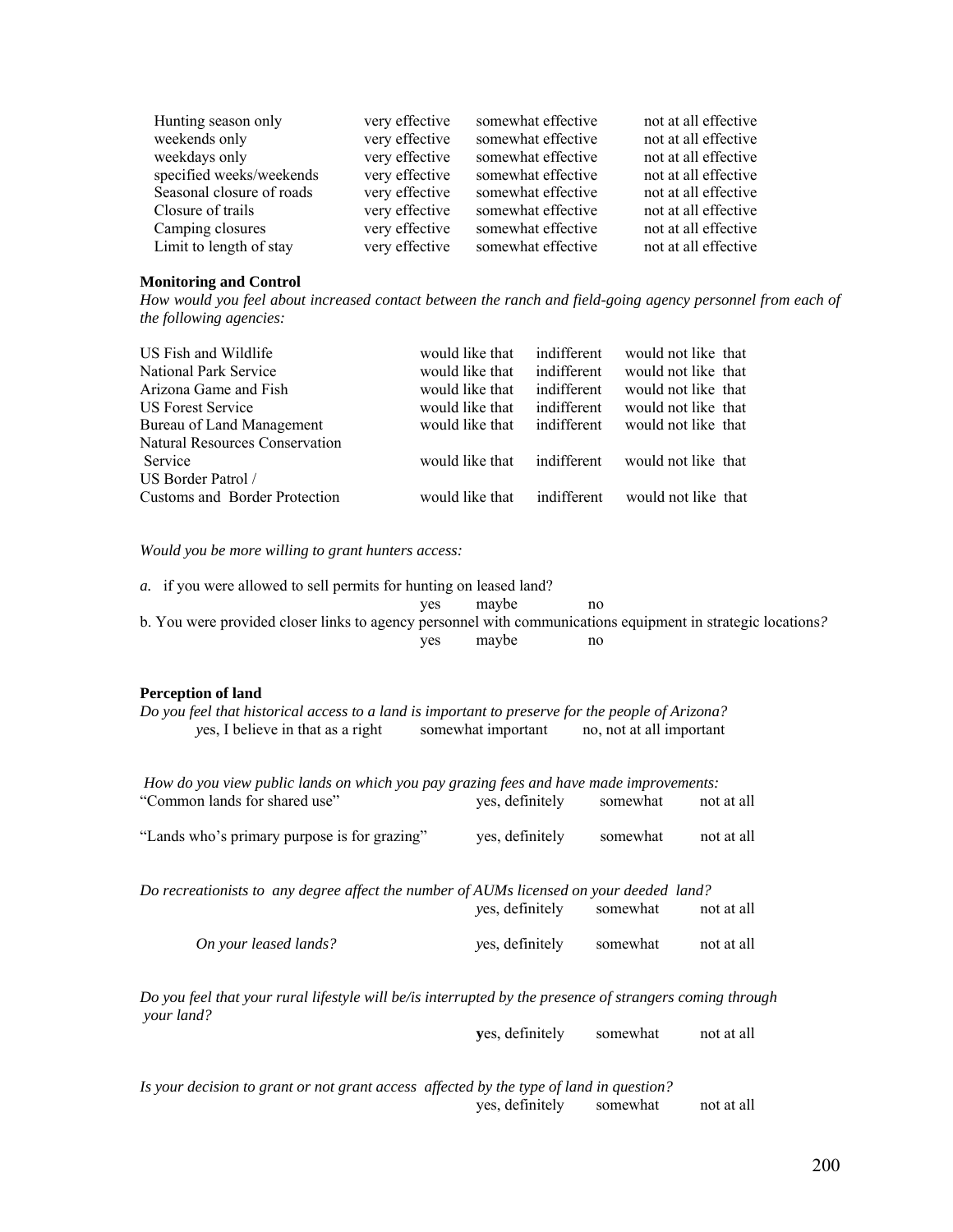*Do you feel that wildlife will be negatively impacted by allowing recreation on the land?*  yes, definitely somewhat not at all

*Please check any of the following that you feel are destructive to the wildlife and/or the lands under your care:*  Hiking Mountain Biking Bird watching Hunting Off highway vehicles riding Horseback riding Fishing Camping Target shooting

*Do you have concerns that opening up your land will encourage the protection of wildlife at the expense of ranching?* yes somewhat not at all

*Are you concerned that inviting more people on the land might encourage the discovery of a federally listed or declining species of plant or animal?* 

 $\mathcal{L}_\mathcal{L} = \{ \mathcal{L}_\mathcal{L} = \{ \mathcal{L}_\mathcal{L} = \{ \mathcal{L}_\mathcal{L} = \{ \mathcal{L}_\mathcal{L} = \{ \mathcal{L}_\mathcal{L} = \{ \mathcal{L}_\mathcal{L} = \{ \mathcal{L}_\mathcal{L} = \{ \mathcal{L}_\mathcal{L} = \{ \mathcal{L}_\mathcal{L} = \{ \mathcal{L}_\mathcal{L} = \{ \mathcal{L}_\mathcal{L} = \{ \mathcal{L}_\mathcal{L} = \{ \mathcal{L}_\mathcal{L} = \{ \mathcal{L}_\mathcal{$ 

|                                                                 | ves | somewhat | not at all |
|-----------------------------------------------------------------|-----|----------|------------|
| In your experience have Habitat Conservation Plans (HCPs) been: |     |          |            |
| limiting to your operations?                                    | ves | somewhat | not at all |
| expensive?                                                      | ves | somewhat | not at all |
| time consuming?                                                 | ves | somewhat | not at all |

Closing thoughts?

Thank You!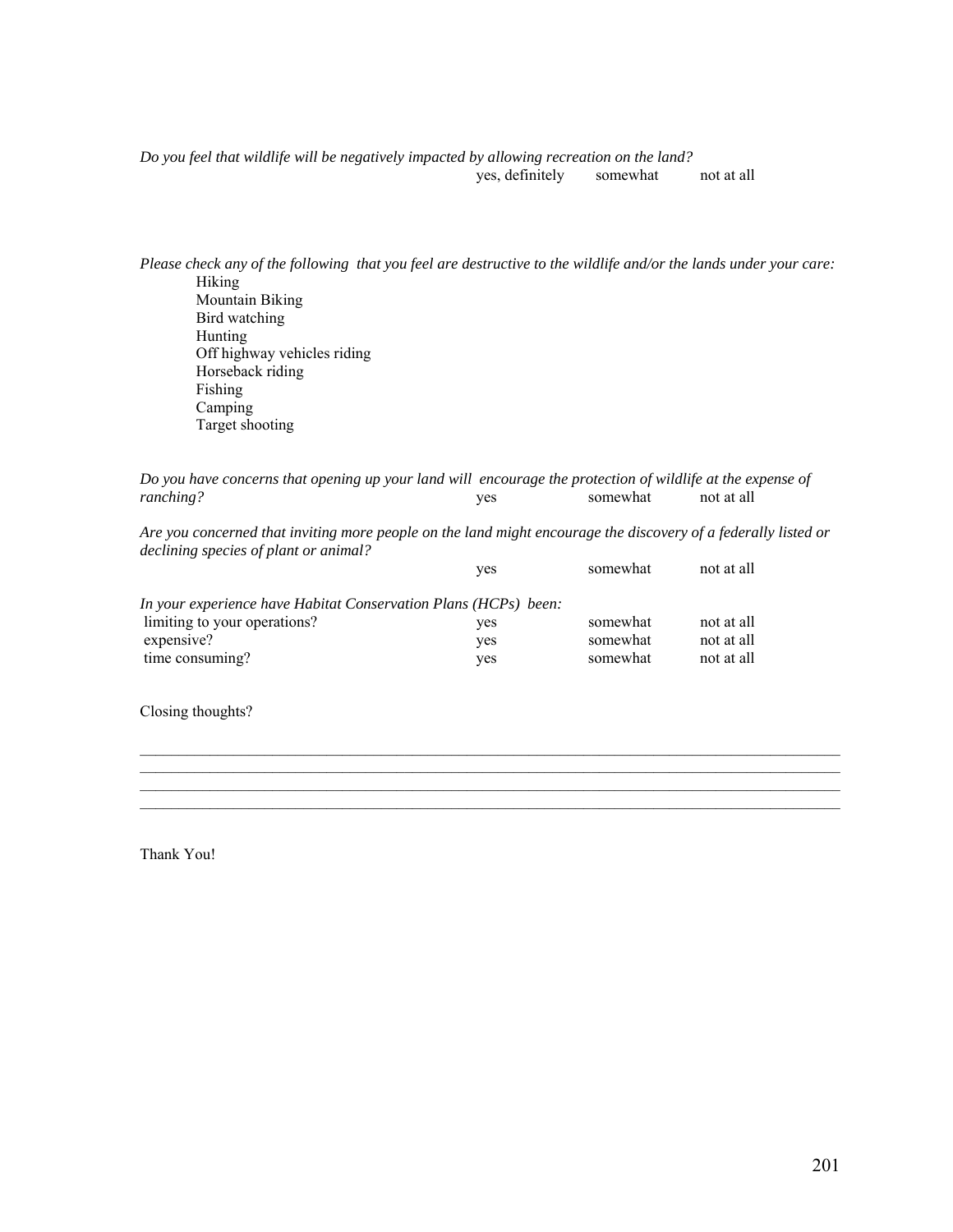# *Appendix D: Federal questionnaire addressing inadequate access (GAO 1992)*

| GAO Report, Table A: Respondents indicating factors<br>contributing to private landowners; unwillingness to grant public<br>access                   |           |                       |
|------------------------------------------------------------------------------------------------------------------------------------------------------|-----------|-----------------------|
| Factor                                                                                                                                               | managers  | % of Supervisors/land |
|                                                                                                                                                      | <b>FS</b> | <b>BLM</b>            |
| Concern with vandalism                                                                                                                               | 53.5      | 62.9                  |
| Desire of exclusive personal use of<br>their own property                                                                                            | 55.1      | 41.3                  |
| Desire for privacy                                                                                                                                   | 51.7      | 37.1                  |
| Concern with liability                                                                                                                               | 24.6      | 35.0                  |
| Non-economic desire for exclusive<br>personal use of agency-managed lands<br>adjacent to or intermingled with private<br>lands                       | 32.2      | 25.9                  |
| Disagreement with the agency over the<br>value of the conveyance                                                                                     | 11.0      | 11.2                  |
| Potential loss of profits from renting<br>private fishing and/or hunting rights on<br>lands adjacent to or intermingled with<br>agency-managed lands | 8.5       | 12.6                  |
| Potential loss of profits form<br>outfitter/guide operations                                                                                         | 5.9       | 14.0                  |
| Potential loss of profits from operation<br>of dude ranches on lands adjacent to or<br>intermingled with agency-managed<br>lands                     | 1.7       | 8.4                   |
| Other reasons                                                                                                                                        | 3.4       | 3.5                   |

**GAO Report, Table A: Respondents indicating factors**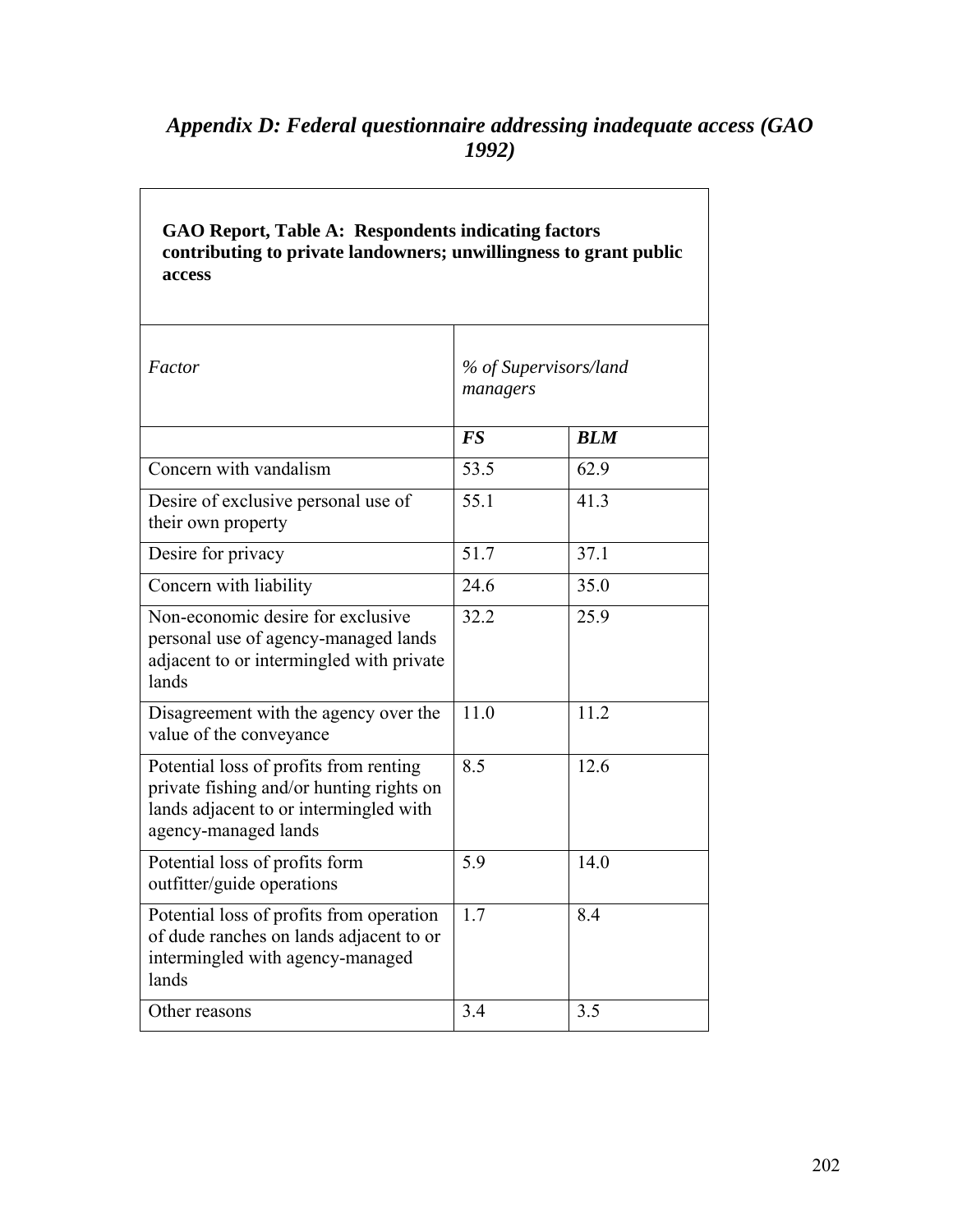## **GAO Report, Table B: Respondents indicating great or extreme reduction in public recreation opportunities due to inadequate access**

| Recreational activity                                                                | % of supervisors/land managers |            |
|--------------------------------------------------------------------------------------|--------------------------------|------------|
|                                                                                      | <b>FS</b>                      | <b>BLM</b> |
| Hunting                                                                              | 12/7                           | 14.7       |
| Off-road vehicle use                                                                 | 10.2                           | 8.4        |
| Hiking                                                                               | 7.6                            | 7.0        |
| Camping                                                                              | 4.2                            | 8.4        |
| Viewing scenery and wildlife                                                         | 5.9                            | 6.3        |
| Driving for pleasure                                                                 | 5.1                            | 4.9        |
| Fishing                                                                              | 3.4                            | 4.9        |
| Wilderness area uses                                                                 | 3.4                            | 4.9        |
| Mountain biking                                                                      | 4.2                            | 3.5        |
| Rafting, canoeing, and other water<br>sports                                         | 1.7                            | 4.2        |
| Cross-country skiing and snowmobile<br>use                                           | 1.7                            | 2.1        |
| Recreational mining                                                                  | 1.7                            | 2.1        |
| Developed recreational site use                                                      | 0.8                            | 1.4        |
| Commercial uses (e.g.<br>outfitting/guiding, providing access to<br>ski areas, etc.) | 0.8                            | 0.7        |
|                                                                                      |                                |            |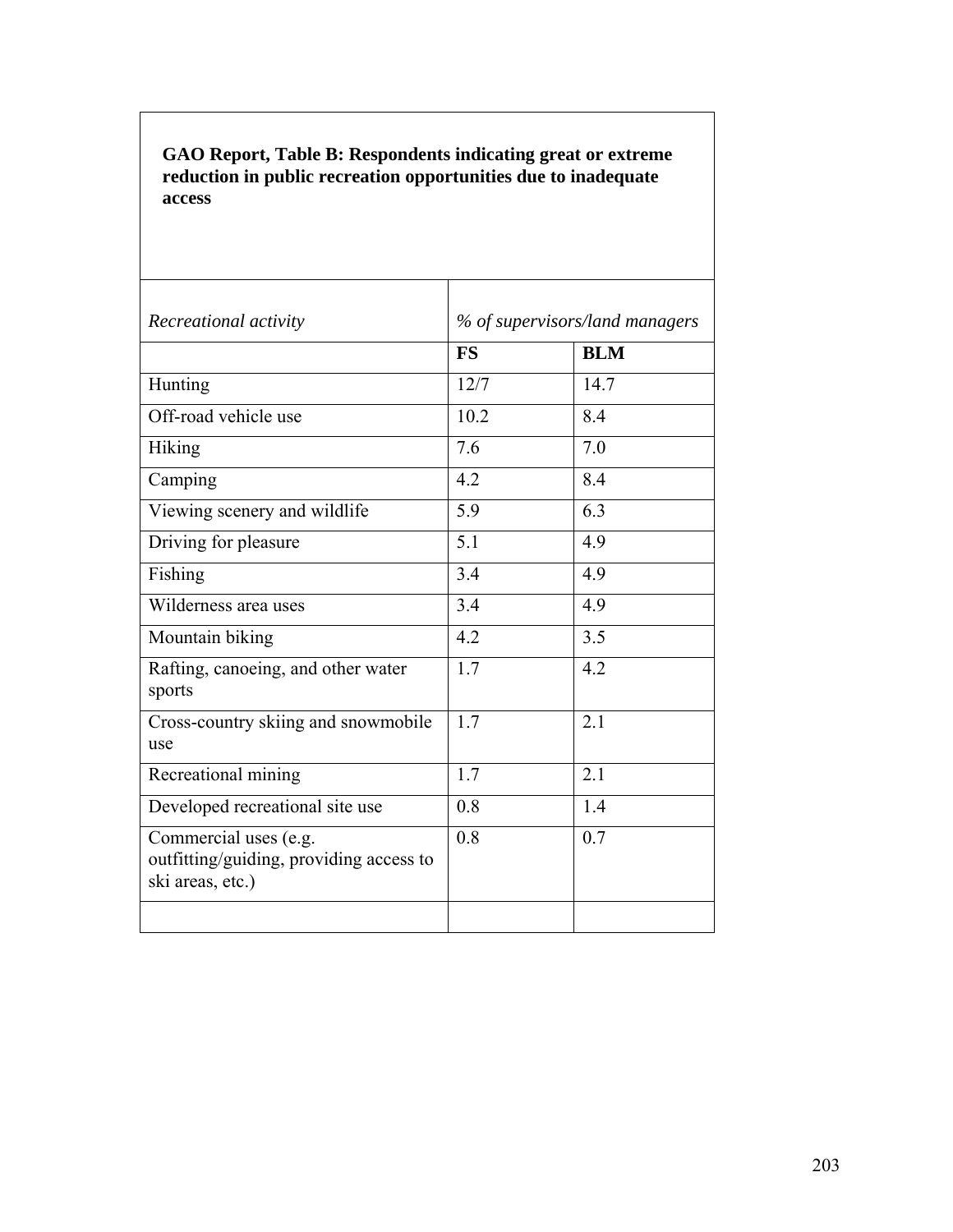# *Appendix E: 1993 Arizona Game and Fish Department Four-question access survey and results*

| 1993 Table of questions and results                                                                                           |                                                                   |                                                                                                       |                                                                                    |                            |  |  |  |
|-------------------------------------------------------------------------------------------------------------------------------|-------------------------------------------------------------------|-------------------------------------------------------------------------------------------------------|------------------------------------------------------------------------------------|----------------------------|--|--|--|
|                                                                                                                               | More opening<br>weekends with<br>fewer hunters in<br>each weekend | Present<br>number of<br>weekends<br>with the<br>current<br>number of<br>hunters in<br>each<br>weekend | Fewer opening weekends<br>with more hunters in the<br>field during each<br>weekend | N <sub>0</sub><br>response |  |  |  |
|                                                                                                                               | 13.0%                                                             | 42.5%                                                                                                 | 33.6%                                                                              | 11.0%                      |  |  |  |
| Frequency:<br><b>Total: 148</b>                                                                                               | 19                                                                | 62                                                                                                    | 50                                                                                 | 17                         |  |  |  |
| 2. Do you<br>presently restrict<br>access to public<br>land?                                                                  | Yes                                                               | N <sub>o</sub>                                                                                        | No response                                                                        |                            |  |  |  |
|                                                                                                                               | 20.5%                                                             | 76.1%                                                                                                 | 3.4%                                                                               |                            |  |  |  |
| Frequency:<br>Total: 148                                                                                                      | 30                                                                | 113                                                                                                   | 5                                                                                  |                            |  |  |  |
| 3a. If you<br>presently restrict<br>hunter access,<br>would you<br>allow access if<br>there were less<br>opening<br>weekends? | Yes                                                               | N <sub>0</sub>                                                                                        | No response                                                                        |                            |  |  |  |
|                                                                                                                               | 6.7%                                                              | 76.6%                                                                                                 | 16.7%                                                                              |                            |  |  |  |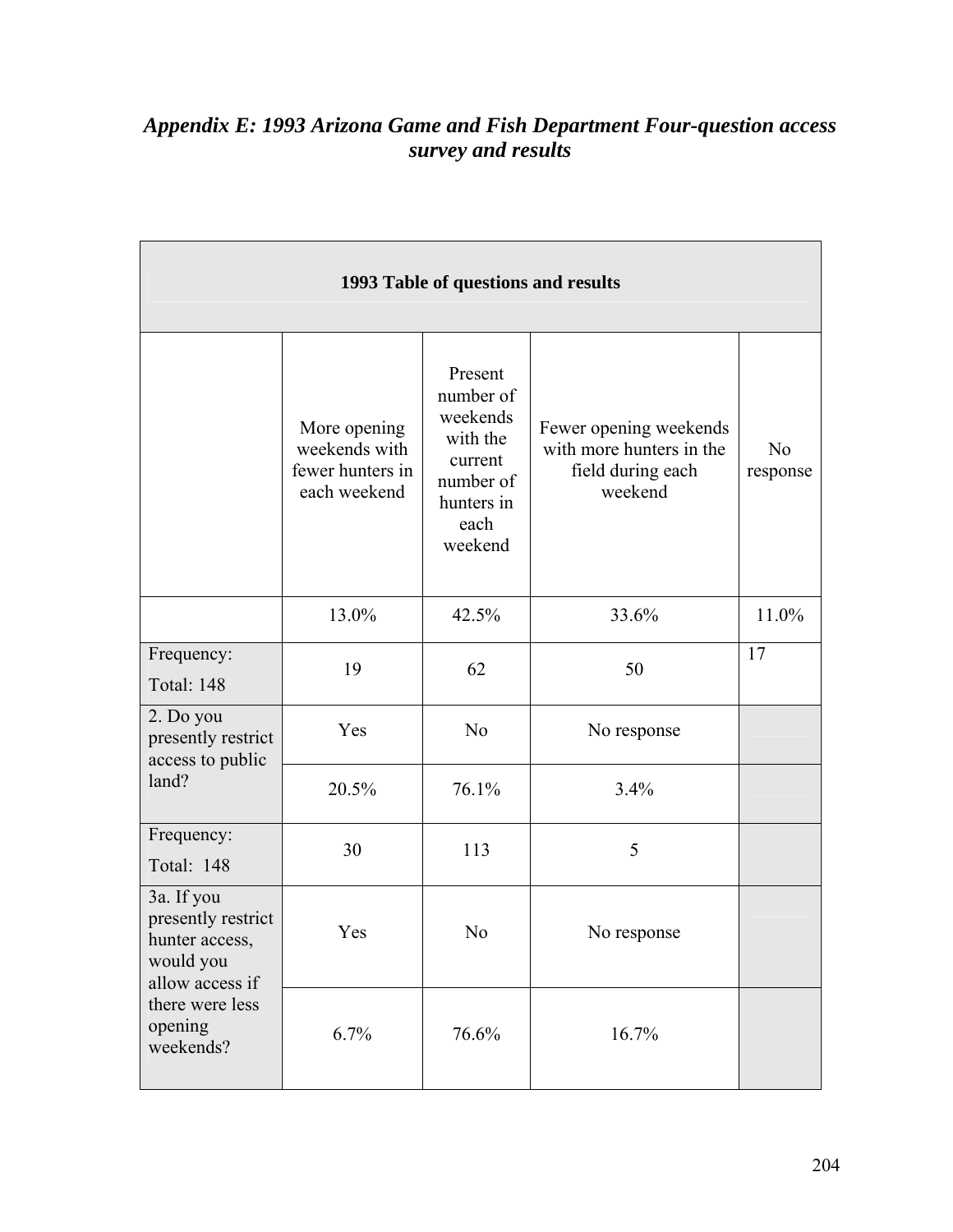| 1993 Table of questions and results (cont).                                                                                          |                |                |                |  |  |  |
|--------------------------------------------------------------------------------------------------------------------------------------|----------------|----------------|----------------|--|--|--|
| Frequency:<br>Total: 30                                                                                                              | $\overline{3}$ | 25             | $\overline{2}$ |  |  |  |
| 3b. If you<br>presently restrict<br>hunter access,<br>would you<br>allow access if<br>there were<br>fewer hunters?                   | Yes            | N <sub>o</sub> | No response    |  |  |  |
|                                                                                                                                      | 10.0%          | 83.3%          | 6.7%           |  |  |  |
| Frequency:<br>Total: 30                                                                                                              | $\overline{2}$ | 23             | 5              |  |  |  |
| 4. If you do not<br>currently restrict<br>hunter access<br>now, are you<br>considering it in<br>the future<br>because of<br>hunters? | Yes            | N <sub>o</sub> | No response    |  |  |  |
|                                                                                                                                      | 32.4%          | 60.4%          | 7.2%           |  |  |  |
| Frequency:<br>Total:113                                                                                                              | 37             | 68             | 8              |  |  |  |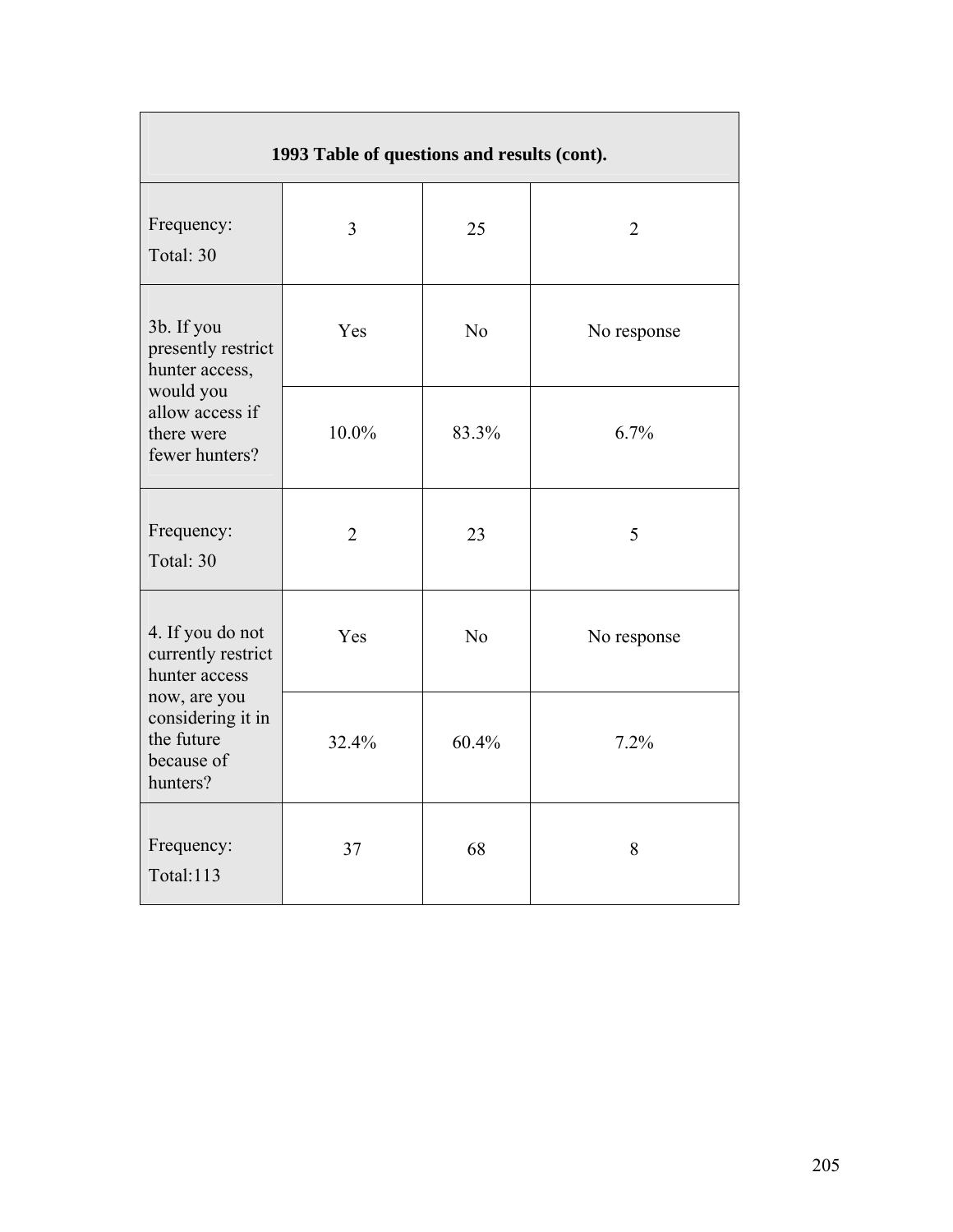## *Appendix F: Regional and local partnerships for access*

## *Regional partnerships for access*

#### *The Keystone Center*

The Keystone Center, an organization based in Keystone, CO for the resolution of controversial public policy issues, conducted a year-long consensus building effort centered on needs for public access. Access was found to be considered by management agencies as a support function while the interpretation was that access should instead be regarded as a resource. Lack of direct communication was seen to foster frustration on all accounts. The report found a common misunderstanding on the part of the public to be the fact that administrative access by government agencies did not necessarily include other users. To remedy this, access needs were suggested to be delineated in land use plans by: 1. Type or purpose of access needed, i.e., number of miles of vehicle access required; 2. General area where access is needed; 3. Roads and trails specified to type of use, i.e., OHV or equestrian use or mountain biking; 4. Anticipated level of use; 5. Objective, i.e., short-term access needed for re-vegetation project. 5. Evaluation of projected impacts on resources and landowner; 6. Cost of acquisition for temporary or permanent access, as needed; and 7. Time frame required for acquiring the access. The land use plan once developed was seen as needing to be overseen by the public land manager for coordination with activity plans for transportation and other needs.

Generally, the first choices for access should be done at the state and local level, without federal intervention which may be more restrictive. Existing approaches for obtaining access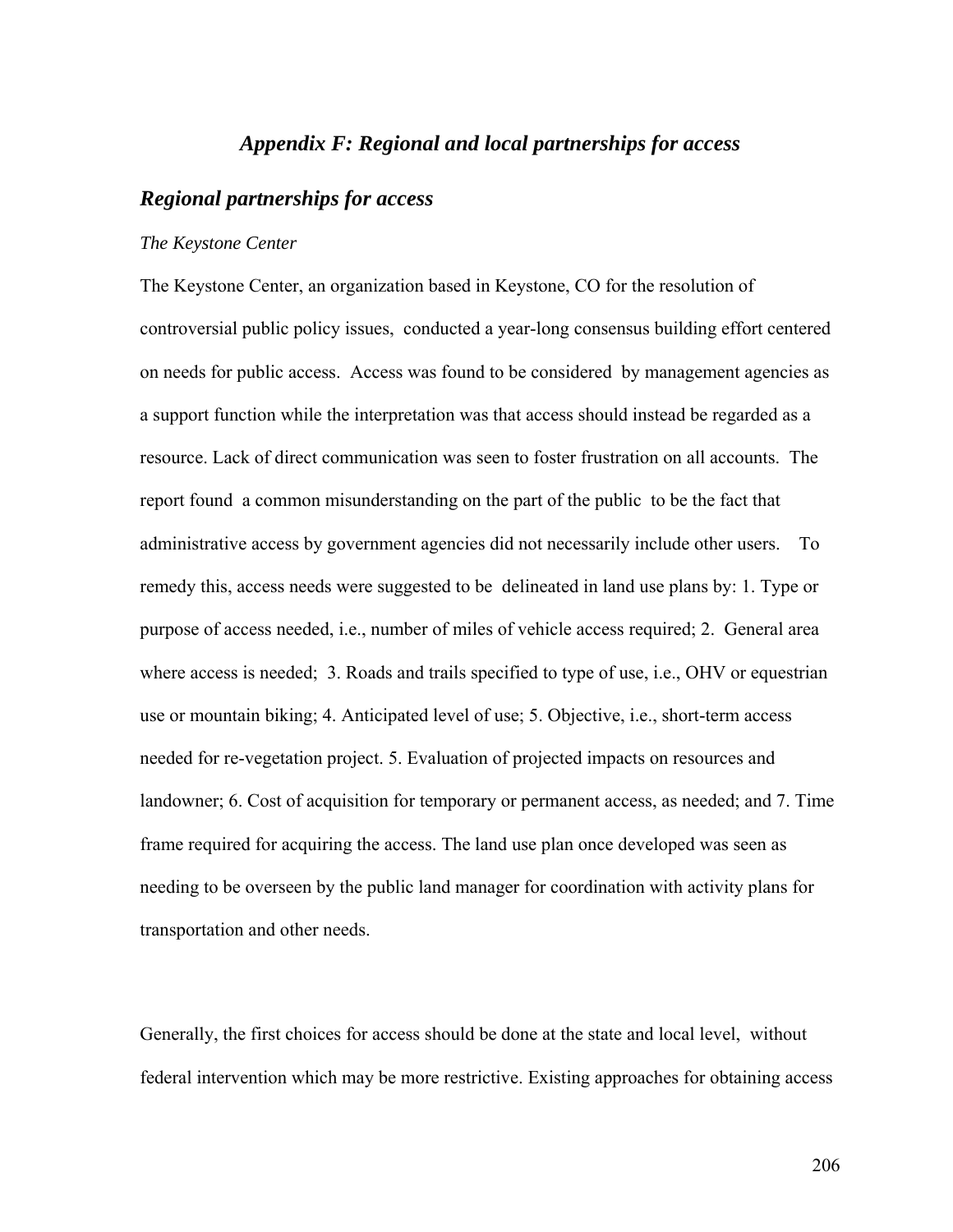include temporary and permanent solutions. *Permissive use* is temporary but a consensual tool to public access across private lands. Advantages of this type are its low cost, flexibility, voluntary nature and promotion of good communication between the official agency and landowner. Disadvantages are that it can discriminate against types of users and revoked without due cause. *Cooperative agreements* made between user groups and the landowner directly made independently of the agency work to benefit each stakeholder. Public agencies may then be freed of commitments to the land owner such as land improvements in return for access. Again, a limitation is that access may be granted for only some user groups.

Local planning may be employed as a tool to determine access needs. Using courts of law to see if access is legally available is of course an appropriate action. Good management of rights-of-way records will help in this regard. Gifts and donations of lands and rights-of-way afford tax benefits and are an alternative means for individual and organization of help in the achievement of access to d federal lands. Third parties such as non-profits like The Nature Conservancy and Trust for Public Lands may contribute this way, as well. Land exchanges may be effective but are fraught with the difficulties of finding suitable properties for exchange and mutual agreement of apprised values for properties in question.

The purchase of a right-of-way or easement has the advantage of being a voluntary agreement which can be tailored to landowners' concerns such as season of use and type of traffic desired. A serious obstacle is the ability to arrive at a mutual price. (Insufficient funding for purchase, administration and maintenance, and hesitancy to use condemnation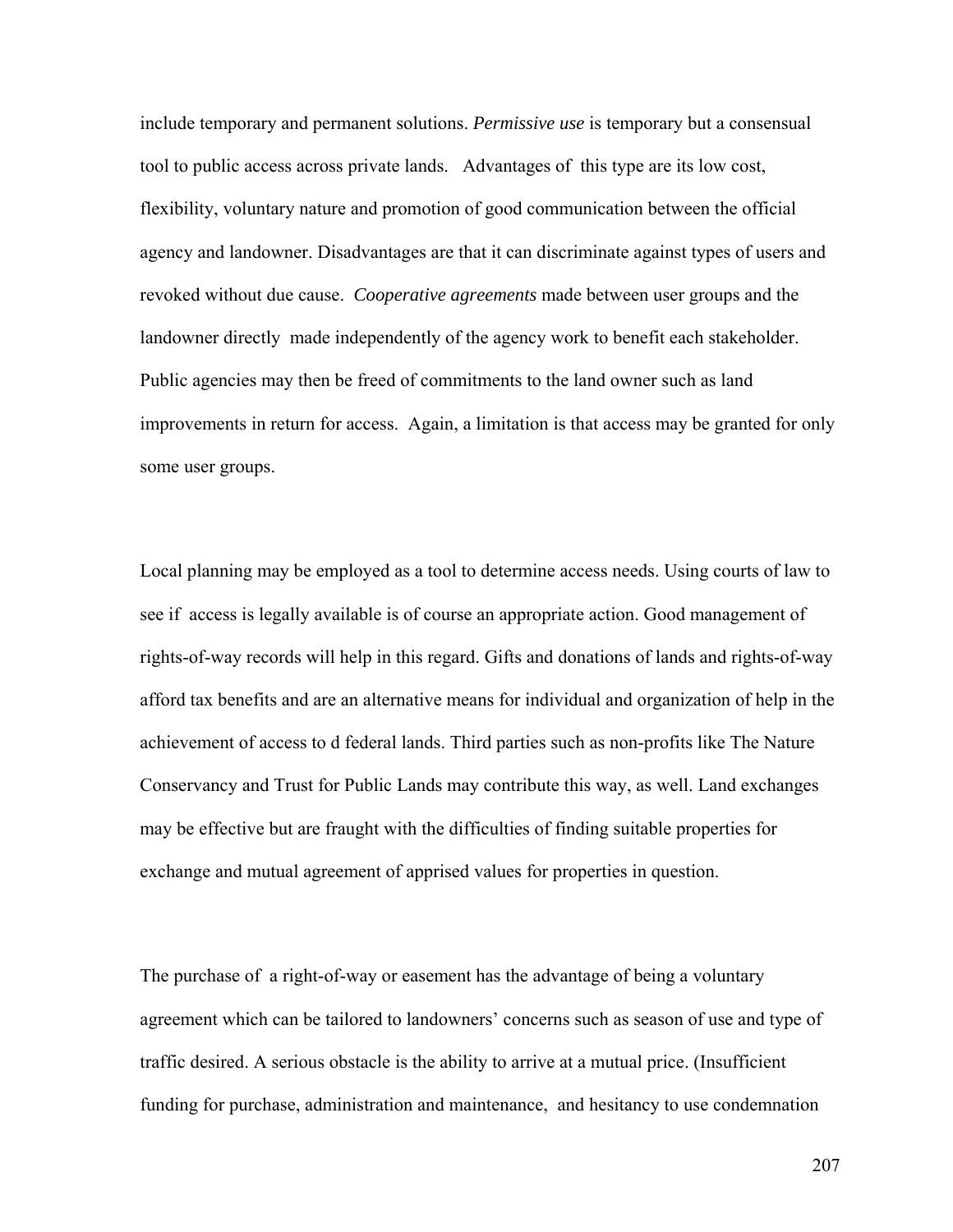interfere with this option). Suggestions for improving the process for seeking easements included: 1. Contact landowners early in the process; 2. Improve lines of communication between planner and access specialists or surveyors who initiate contact with landowner; 3. Train access specialists to discuss potential impacts and landowner and practice negotiation skills (including: a. the need for access; b. any alternative access considered; c. objective of agency for access in question; d. landowner concerns; e. any compensation and how it is determined; f. type of access, whether exclusive or non-exclusive; g. possibilities for reversionary clause) and 4. Expansion of landowner contact group to include county commissioners and interest groups if initial easement is not given.

The advantages of a fee title purchase (i.e., to purchase a right-of-way or easement) is the fact that it is willingly made and a "clean, final agreement" Drawbacks are considered to be the expense and the worries of more lands to manage. Due to its adversarial nature, condemnation is generally considered a last resort, but the report recommended that it shouldn't be overlooked.

The Keystone Center dialogue group labored to evolve new approaches to complement existent options for access. New approaches may depend upon greater flexibility and a wider range of alternative approaches for land managers. *Alternative compensation* in which a landowner receives a license for a use or right on federal land in exchange for access. This approach may be particularly valuable if permit is needed to operate on federal land. For example, a rancher may earn reduced grazing fees. A drawback might be other landowners who are not part of the deal would feel at a disadvantage. Or a landowner could enjoy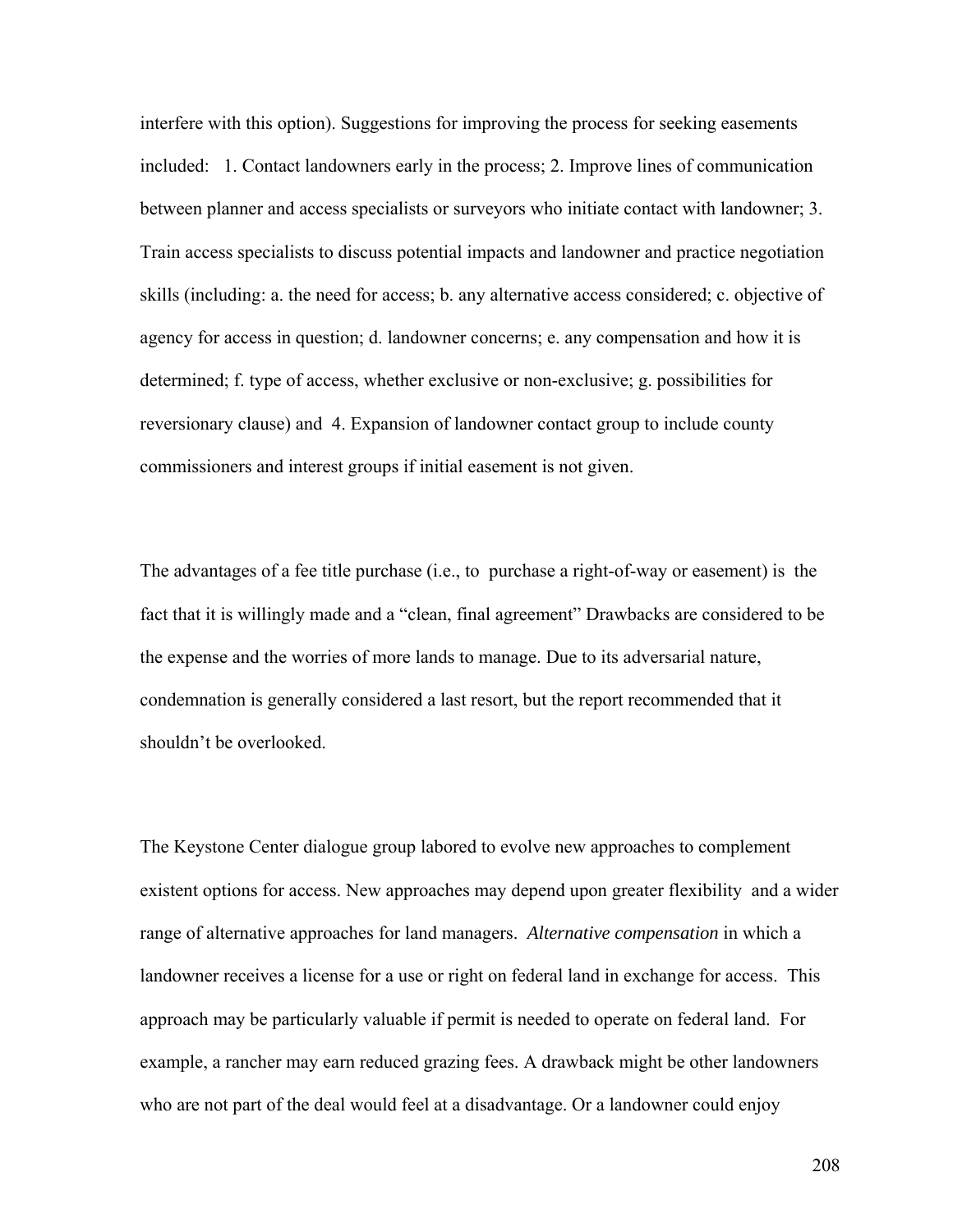facilities or permits related to operations on federal or private land. This may be a concessionaire right such as the concession to conduct horseback trips to a lookout point to a visual resource. This approach has no direct expenditures of government monies with a mutually beneficial solution. Negatives heard are unfair competition for concessionaire rights and the idea of a barter approach applied to public resources. A collaborative effort in which federal agencies could ask for assistance from local government, communities and interested parties, may as mentioned earlier, be less adversarial way to build access routes. Increased communication and understanding through the inclusion of local people would be ancillary rewards. Groups such as The Nature Conservancy and Trust for Public Lands have facilitated land exchanges. The dialogue group recommends that that these groups lend their expertise and financial resources to by assisting in acquisition of right-of-ways or land.

Managing impacts of access was acknowledged to be of vital interest to the landowner. At issue was that although everyone acknowledged the existence of impacts of access, no one agency accepted responsibility for the problem. Also, because agencies also play the role of negotiating for access, they may be reluctant to let landowners know the extent of the problem. A first step in managing impacts is the identification of the problem. Impacts can be tracked by any of the following: an information clearinghouse maybe with an 800 telephone number; costs to correct damages reaching a critical point where an analysis occurs of why the problem exists; a reliance on the discretion of the agency; and/or a political stimulus. If impacts are above anticipated levels, then the agency responsible for the access should generally take the lead in remedying the situation.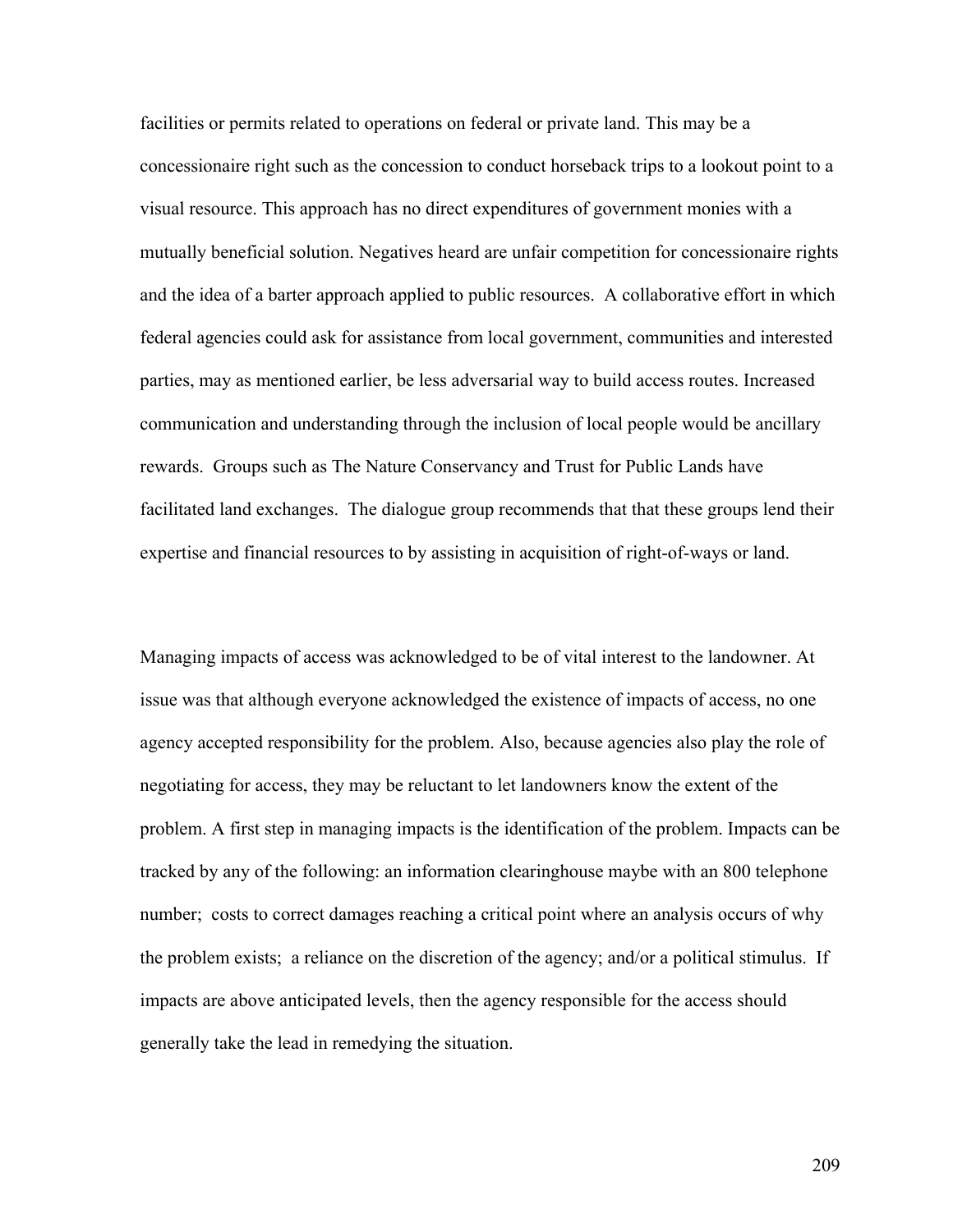The Keystone Center (1989) considered enforcement as problematic in terms of lack of respect for private property, a shortfall of resources, antipathy toward landowners who pursue enforcement actions and inconsistent state trespass law. Generally there was seen to be an inadequate level of enforcement. Recommendations to correct these problems included the investment of more effort and resources into people management on the part of the agencies; the recognition that where there is access to federal lands there are needs for protection of resources and people, needs for prevention through visible law enforcement. And, to remedy the stigmatism assigned landowners who pursue enforcement actions, and have often had to 'walk up the court house steps alone," user groups, as well as local, state, and federal agencies were seen as needing to support the landowners in those enforcement actions. Existing access may suddenly be cut off because of a public agency decision or change in land management practice; different ownership local government action or other reasons. This causes what may be termed an acute access issue as opposed to a longer term chronic problem and requires immediate action to avoid "locked gate" confrontations which can escalate into major problems. The Public land manger should place a high priority on the situation, working with public land user interest, local government and private landowners to bring about a positive resolution of the situation Critical to problem resolution is effective communication. The better informed everyone involved is and the earlier the problem is addressed, the greater the likelihood for solving the issue to everyone's satisfaction.

### *Workshop of Rocky Mountain National Park*

The Resources Management Division of Rocky Mountain National Park held a workshop entitled Gateways to the  $21^{st}$  century in 1993, to address many issues concerning neighboring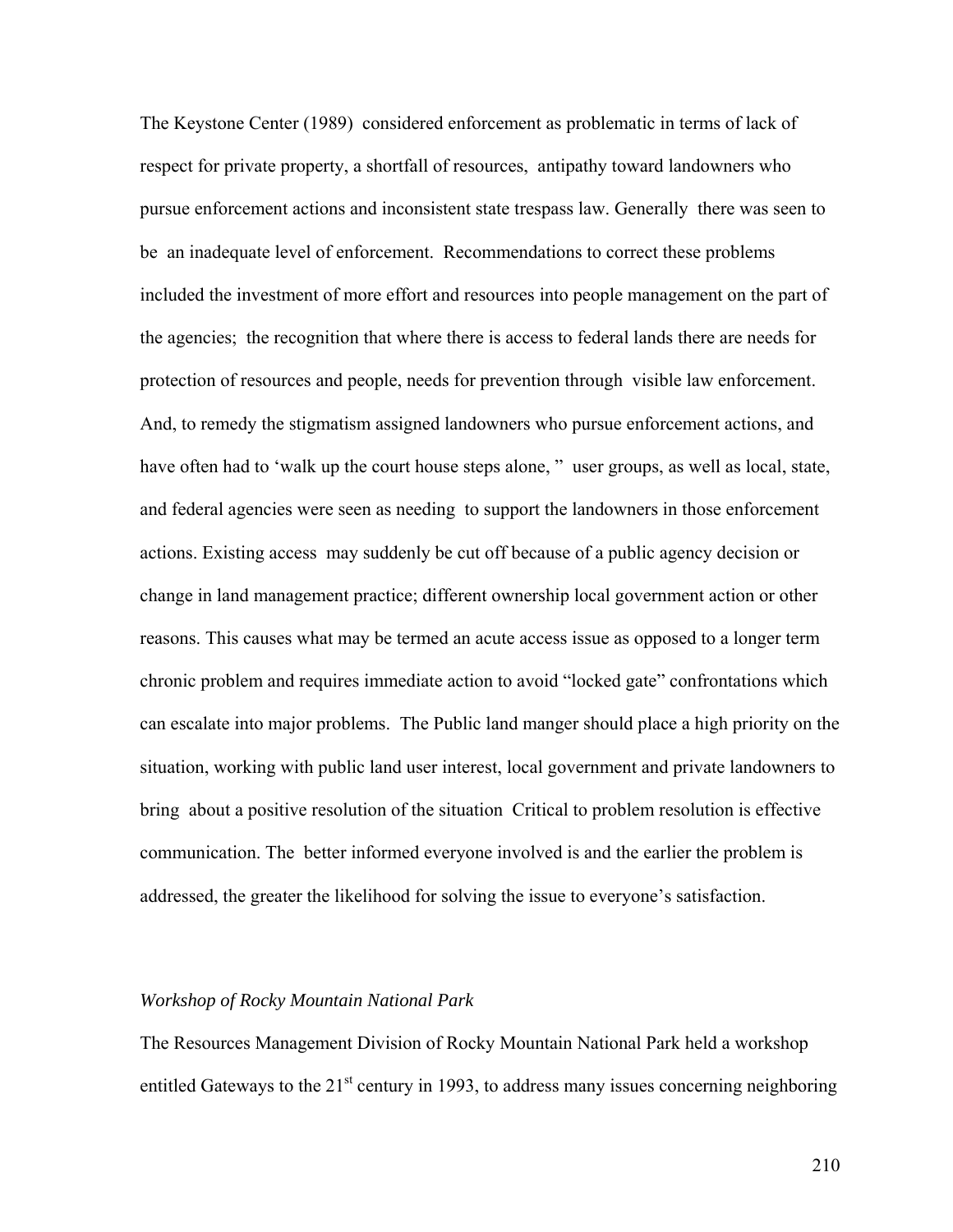communities including the first topic billed in the program, access. Recommendations were made to implement ideas for access resolution similar to many of those suggested by the Keystone Center. Concerning Rocky Mountain Park specifically, there was agreement that development and change of ownership was endangering many current access points to Rocky Mountain Park. Although access for hunters was increasingly limited, hunting was one of the only remaining mean of controlling the elk and deer population there (Rocky Mountain National Park 1993). Another point of concern was the high priority given the private automobile. The community felt alternative ways for accessing the community and the park should be encouraged. Recommendations to address these problems were the following: 1. Inventory existing prescriptive access point to public lands. Establish a watchdog group to regularly monitor these points and trail heads with specific contacts with Federal and county land managers to alert in case of threatened access. The landowners should also be provided with these contacts to meet with regularly to discuss abuses on private lands. Land management agencies were urged to distribute educational information to visitors who accessed the Park vis-à-vis private lands. A sample admonition might read: "This access to Rocky Mountain National Park is located on private property. Please respect the land and preserve your right to use it." Other education efforts were to be directed at the landowners themselves. Landowners, as appropriate, should be educated about the benefits of hunting to wildlife management. Land mangers were encouraged to work with landowners and hunter to encourage landowners to open up their lands to hunting. To assist in developing alternatives to the private automobile the workshop sought to motivate the support for gateway communities to give alternative means of access to the Park and other public lands by: actively participating in transportation initiatives; bolstering volunteer efforts for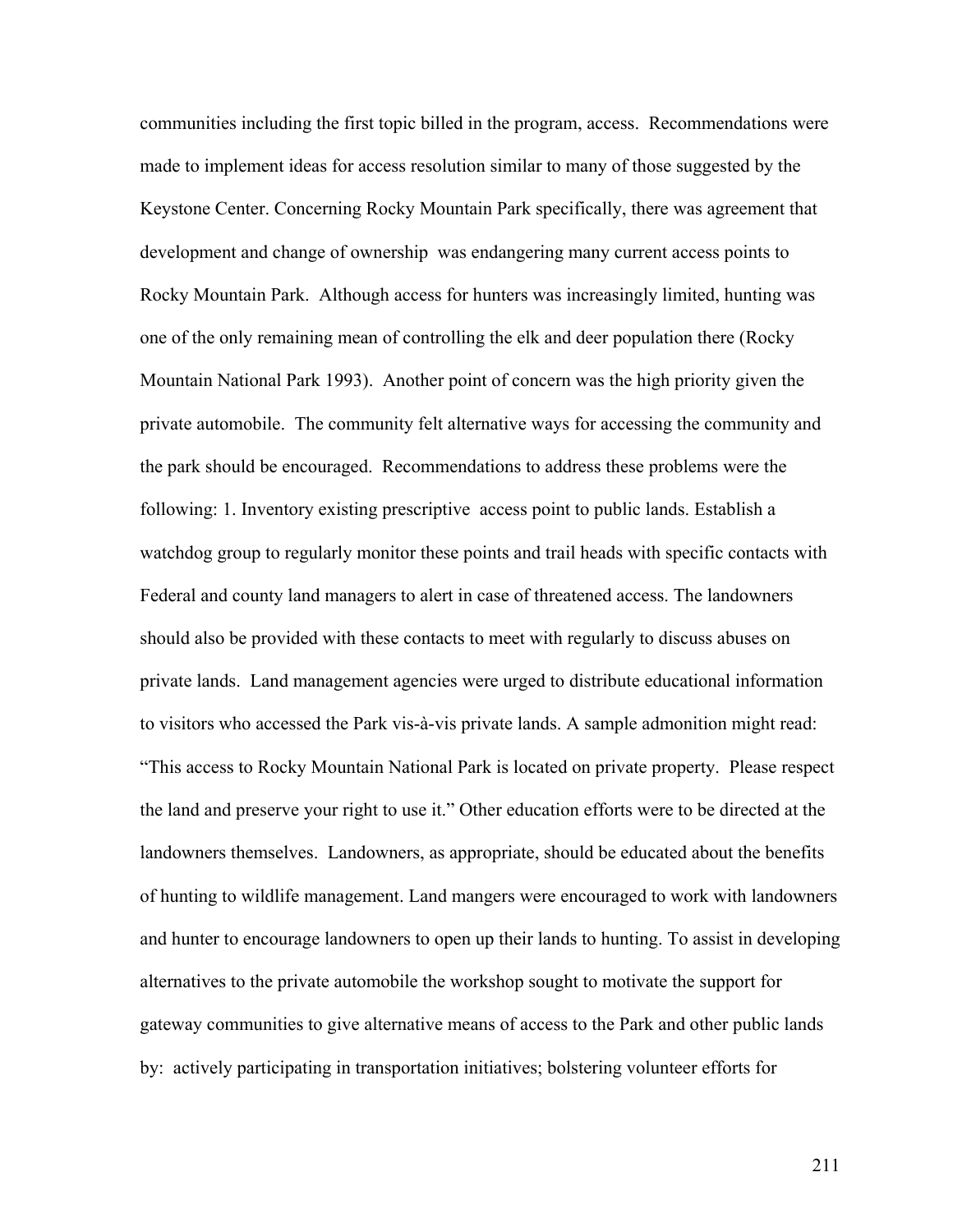building and maintaining hiking and biking paths; garnering support for sales tax and other funding mechanisms to develop recreational paths; eliciting landowner donations of rightsof-way or easements for such paths. An action matrix was built in the workshop to match interested and committed individuals with the recommendations generated at the workshops.

#### *Other work to secure recreational access*

A national level memorandum of understanding for access to federal lands for hunters and anglers was entered into in 2002 with the Forest Service, BLM and the FWS for a large number of sporting groups such as the National Rifle Association, Theodore Roosevelt Conservation Partnership, Rocky Mountain Elk Foundation, etc. (Sportsmen's access MOU 2003). The memorandum seeks to reinforce the multiple use mandate of the federal agencies in terms of hunting and fishing opportunities and the agencies' jurisdiction over roads and trails within their system to provide access for hunting and fishing on federal lands. Specific obligations agreed to by the agencies included, in brief, to inform the sportsman's groups when management plans are to be developed, revised, or amended, and to cooperate with local groups to assess recreational needs and access opportunities for hunters and anglers. The agencies also agreed to help identify problem areas for access to hunting and angling opportunities and consider potential solutions to improve access to such areas, or alternative areas. Also the agencies promised to help orchestrate cooperative projects for the upkeep of access points and federally managed roads and. The agencies agreed to work with the sportsmen groups to launch a sportsmen's volunteer day to gain visibility for the efforts of the Agencies and Private Organizations on the maintenance of recreation opportunities on public lands. Furthermore, the agencies agreed that they would, consistent with any applicable law, specifically notify the private organizations of significant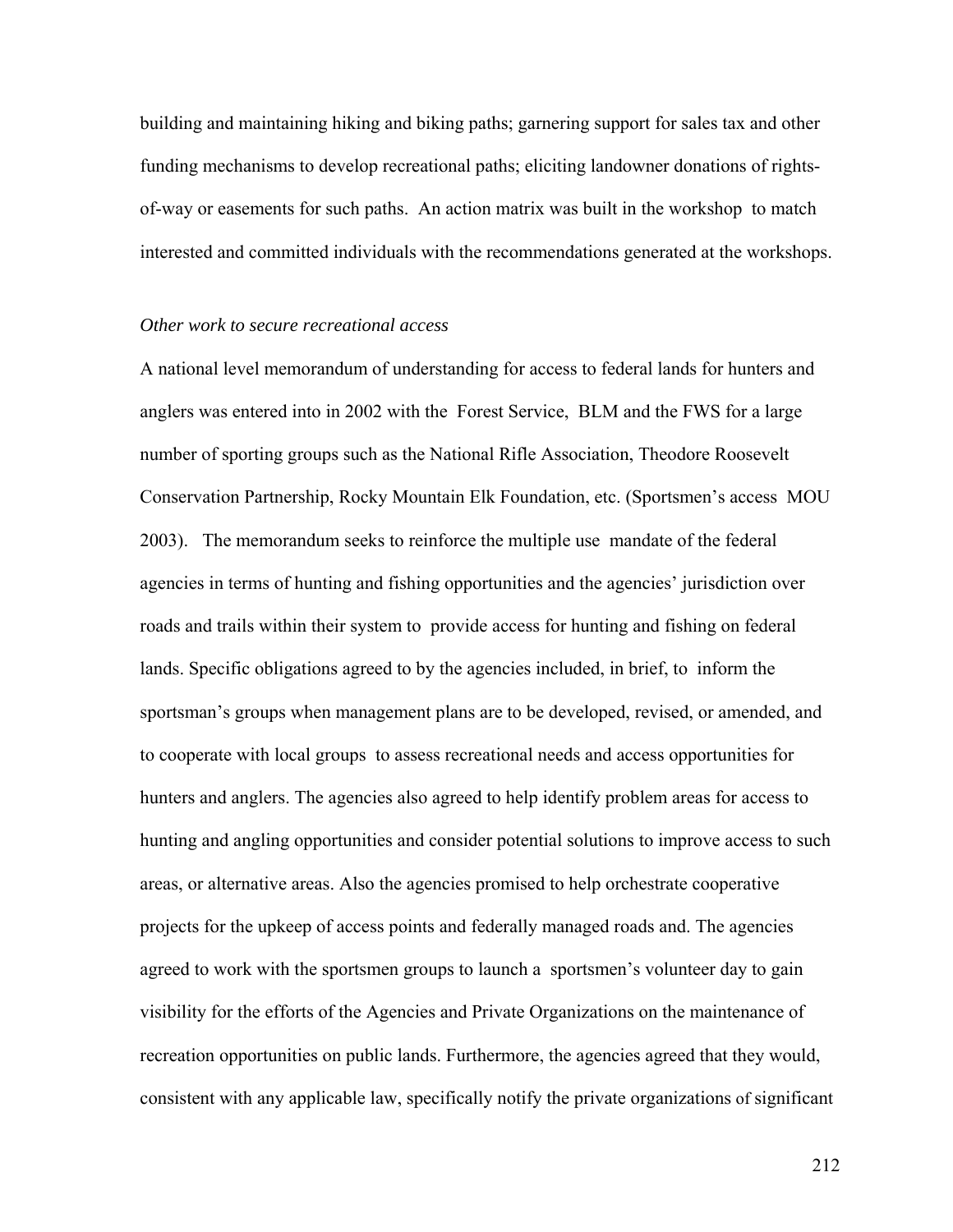management changes for land units that would impact access for sportsmen. The agencies were signatory to working with interested parties at the field, regional and national levels to seek alternative access opportunities and/or work together to notify users of the changes and why the changes were necessary. Last, they planned to explore the use of the web to keep hunters and anglers abreast of the status of access (Sportsmen's access MOU 2003).

What the private organizations agreed to in return: A. bring local chapters and affiliated organizations to participate in agency planning efforts to identify suitable access points and inadequate access areas; B. bring the same people to the table to provide leadership, services, and/or materials, as available and appropriate, for the maintenance of roads, trails and access points on public lands; C. make the agencies aware of any potential sources of funding for hunter and/or angling access related projects; D. bring technology and skill to help the agencies deliver outreach information; E. communicate with local sportsmen with respect to land management planning; and F. facilitate the acquisition of easements for roads and trails across private lands that are necessary to provide public access to public lands for hunting and fishing (Sportsmen's access MOU 2003). It has been reported too that landowners and sportsmen are coordinating efforts through the Arizona Outdoorsmen and Arizona Bowhunters Association to better access conflicts.

## *Local partnerships for access*

#### *Pima County Trails Association*

Historically one of the first, and recognized as the most important grass roots organization in Pima County, AZ for ensuring recreational access today, is the Pima County Trails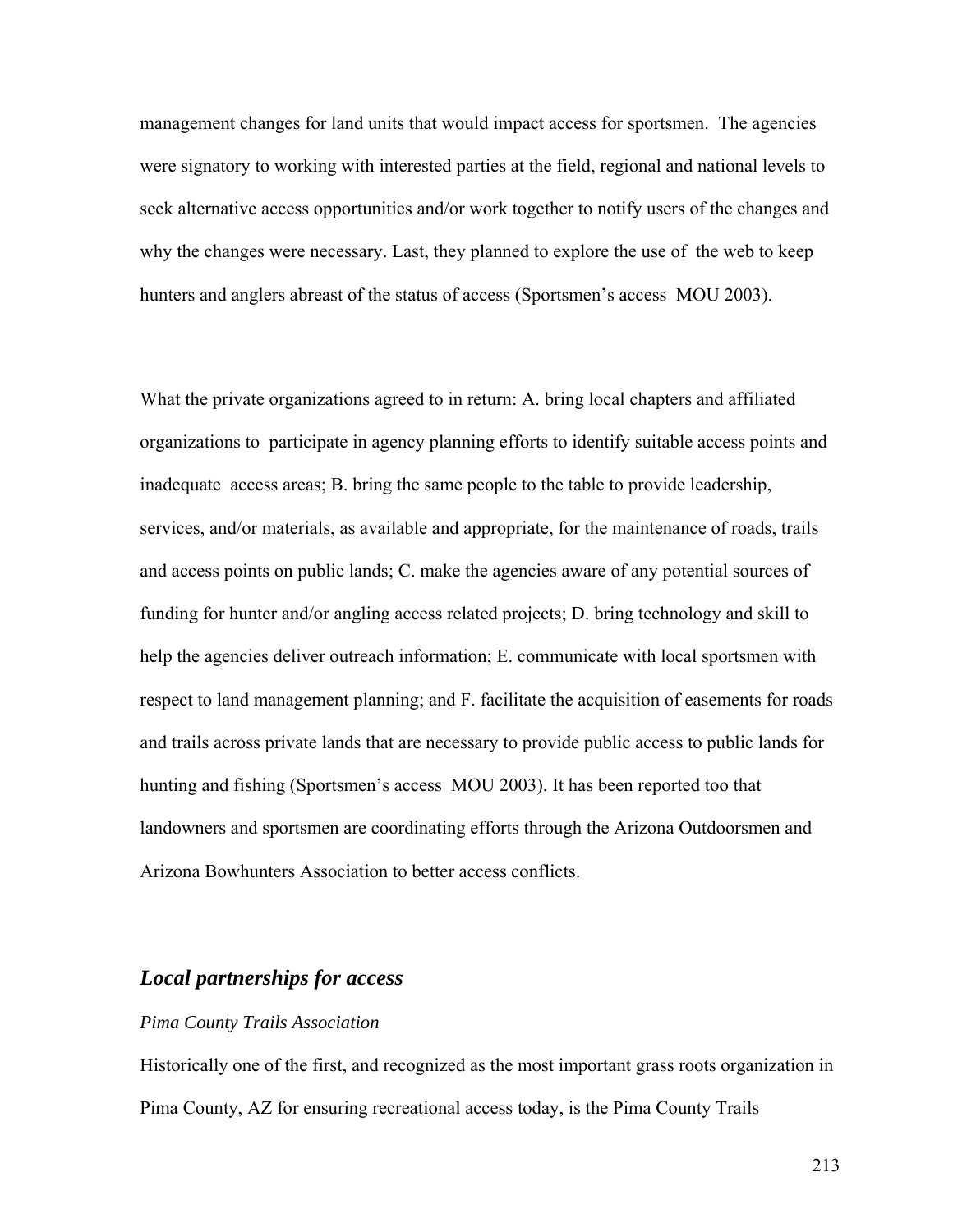Association (PCTA). Frances Werner, Chairperson of the Resources Advisory Council for BLM explains that Pima Trails is a descendent of original Pima County Citizens Advisory Trail Access Committee (pers. com). Begun in the early 1970's at the instigation of Judge Lillian Fisher a Supreme Court Justice and President of Southern Arizona Hiking Clubs, Fisher was distressed by loss of access in Tucson. There was particular concern for preserving access to Pima Canyon, an area where subdivision plats were in progress. This potential threat elevated interest in maintaining other trails throughout the region (Trail Access Citizen Advisory Committee 1976). An initial job for the committee was to inventory trail access problems and alternatives in eastern Pima County. Data was collected on existing trailheads where present access was across private property and a user-experience assessment was drawn up for the capabilities and constraints of specific trails. Bond monies of \$1.5 million were authorized in 1975 to provide money for trail access. PCTA helped to engineer the Trail Access Plan for the Tucson Metropolitan Area, which may locally be considered the "mother" of all trail planning for Tucson. The Trail Access Plan was officially adopted as county policy in September of 1976 in cooperation with Pima County Parks and Recreation Department (now Pima County Natural Resources, Parks and Recreation), Arizona Game and Fish Department, Forest Service, National Park Service, Arizona State Parks Board and Pima County Highway, Property Management Departments. The plan was written to secure existing trails before subdivisions effectively eliminated access to these trails (Trail Access Citizen Advisory Committee 1976). The authors conceived of the plan as a balance between two issues of recreational management: public use versus private property rights. The guidelines adopted by the committee to support this balance were that access: 1. correspond with a level of trail use acceptable at the time to land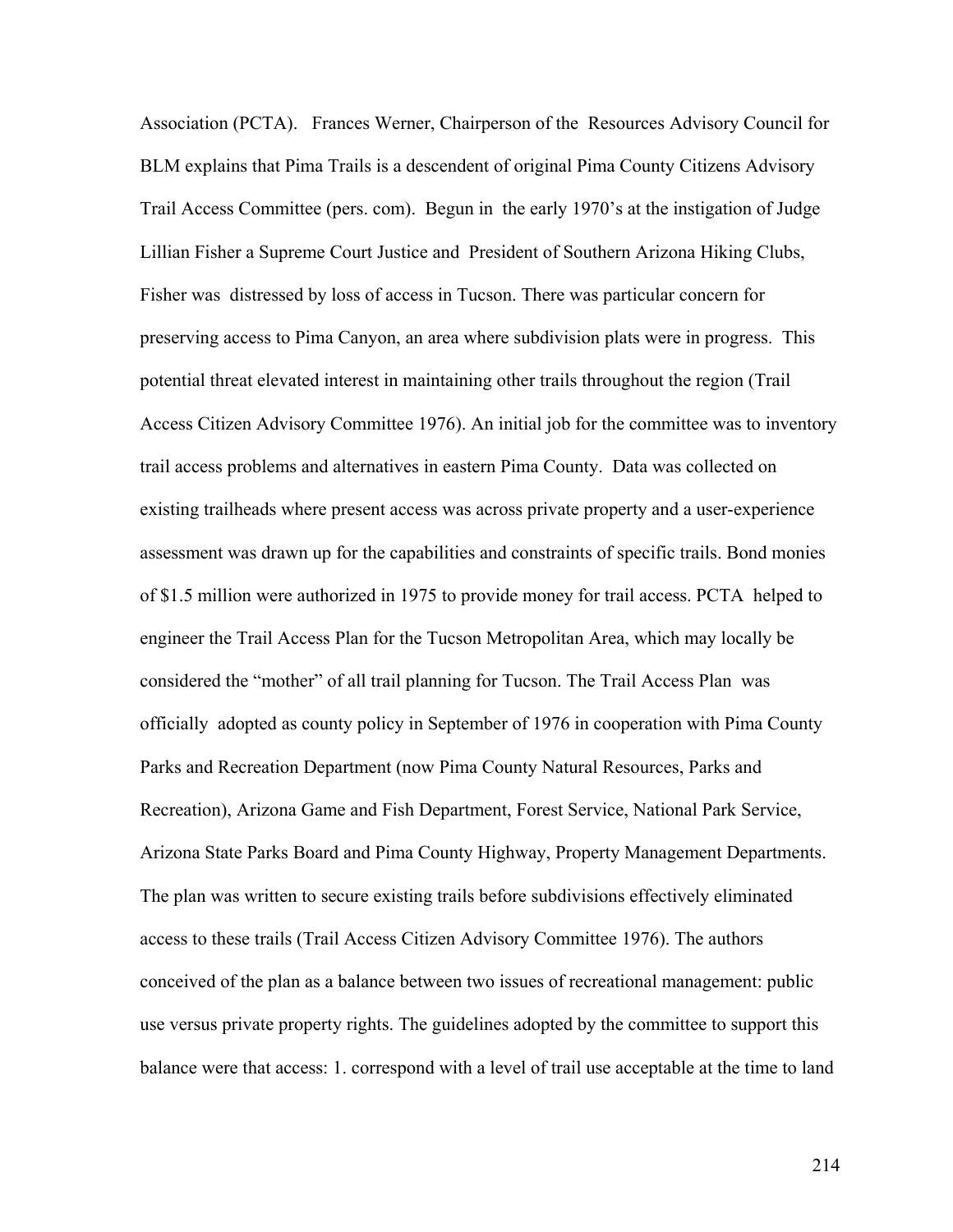management agencies, and the local environmental, homeowner and user groups; and, 2. be compatible with the surrounding land uses (Trail Access Citizen Advisory Committee 1976). Specific goals for the plan were to: 1. develop an access plan that ensured permanent public access to existing trails; 2. consider a variety of access alternatives for each trail; 3. maintain safe and harmonious relations with those private lands adjacent to access routes; and to 4. encourage management of public lands to control use and protect the environment.

Adoption of the plan meant that if there were a development along public lands, such as near the Catalina Mountains, Pima Canyon, Finger Rock, Tucson Mountains, Rincon Mountains, or Saguaro National Park, a developer would be required through the zoning process to continue the availability of historical access. And, if any road existed into public land, the developer would have to keep it open. "But trails were not mentioned," (Werner, pers. Com), "it took two years and going to the state legislature to add 'and trails' . The Board of Supervisors accepted the plan but to make it functional there had to be an ordinance. Took lots of time. Took trail access near Aqua Caliente years to be fixed. Steve [Anderson, of Pima County Natural Resources, Parks and Recreation] finally got the missing piece."

The original plan was superseded by the Eastern Pima County Trail Master Plan in 1989. In 1994, the plan at the request of the Parks Director, was updated to align the zoning code with the Master Plan. The amendment process ensured that any recreational trails listed on the master plan would be secured on properties which were listed for development. Amendments gave the Pima County Natural Resources Department greater flexibility to site trails vis-à-vis new developments. For instance, alternative rights-of-way may be delineated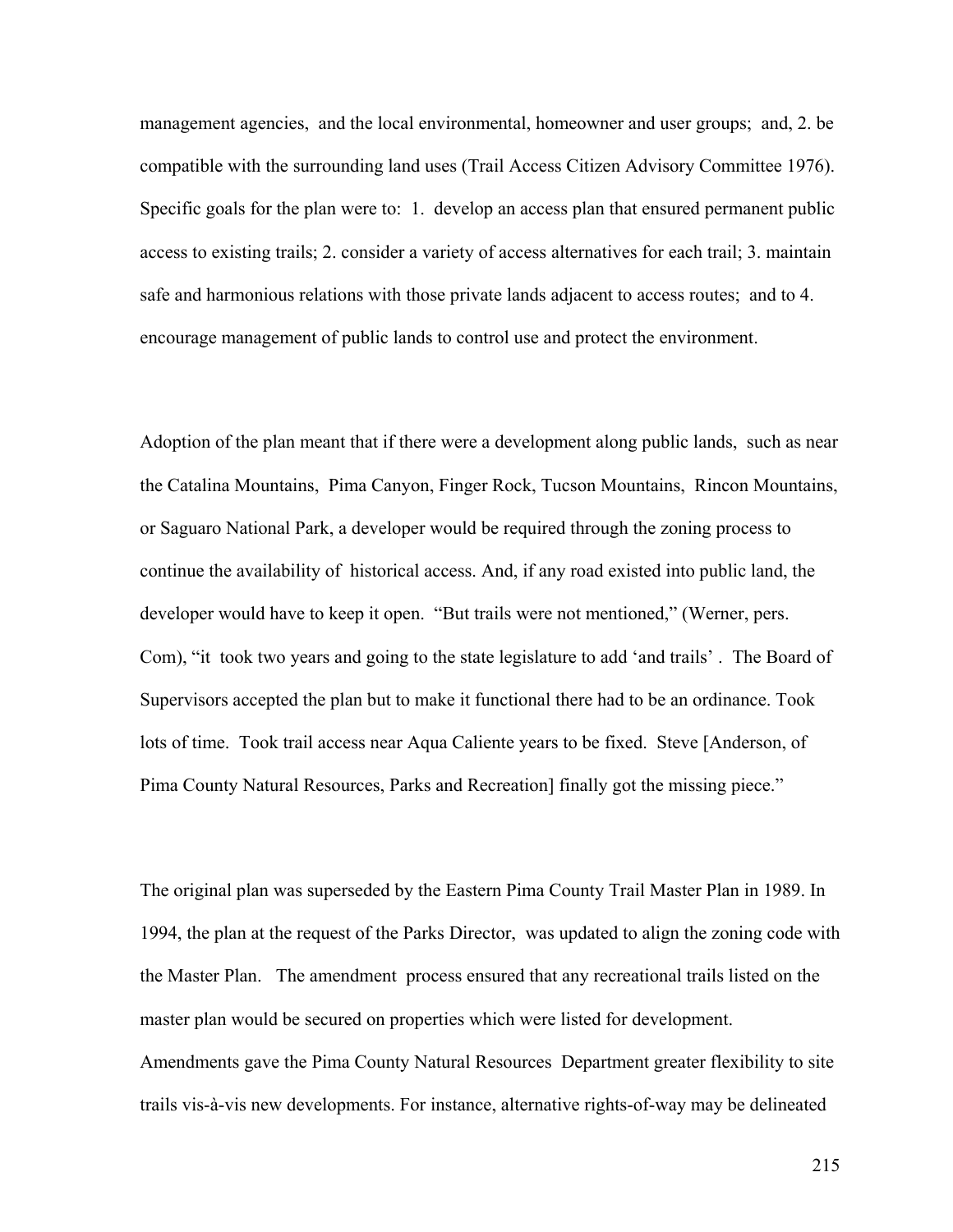or the trail requirement waived if topographical or other conditions, such as sufficient trails already in situ rendered trails unsuitable (Pima County Parks and Recreation Department 1996b). In 1996, further changes to the Master Plan were added with a new Trail System Map to respond to the ever evolving boundaries of development. The update was designed to reflect changes in land-use patterns that had potential for affecting the viability of some Master Plan- listed trails. A second reason was to identify the most important trails and access points in the Master Plan in order to concentrate the Park's resources on making them accessible for present and future recreationists (Pima County Parks and Recreation Department 1996a).

#### *BLM and the Sonoran Institute*

The Sonoran institute (SI) works at a local level with communities to help with the restoration and conservation of landscapes. This collaborative approach is accomplished by working with local interests to achieve conservation goals. The partners are diverse including landowners, government agencies, and non-government organizations. The Institute is not per se a trust, but helps with the groundwork for connections, partnerships and matching with conservation buyers (Sonoran Institute 2005). For years BLM and the SI have experimented together to establish a sense of responsibility and stewardship for the public lands under BLM management with local residents (USDI/BLM/SI 2001). This experiment represents a shift away from thinking of governmental agencies as "expert" toward an attitude of shared knowledge and responsibility on the part of the public. Experience has led to the conclusion that BLM field personnel should share in the responsibility for implementing local land use plans*.* Traditionally federal agencies including the BLM have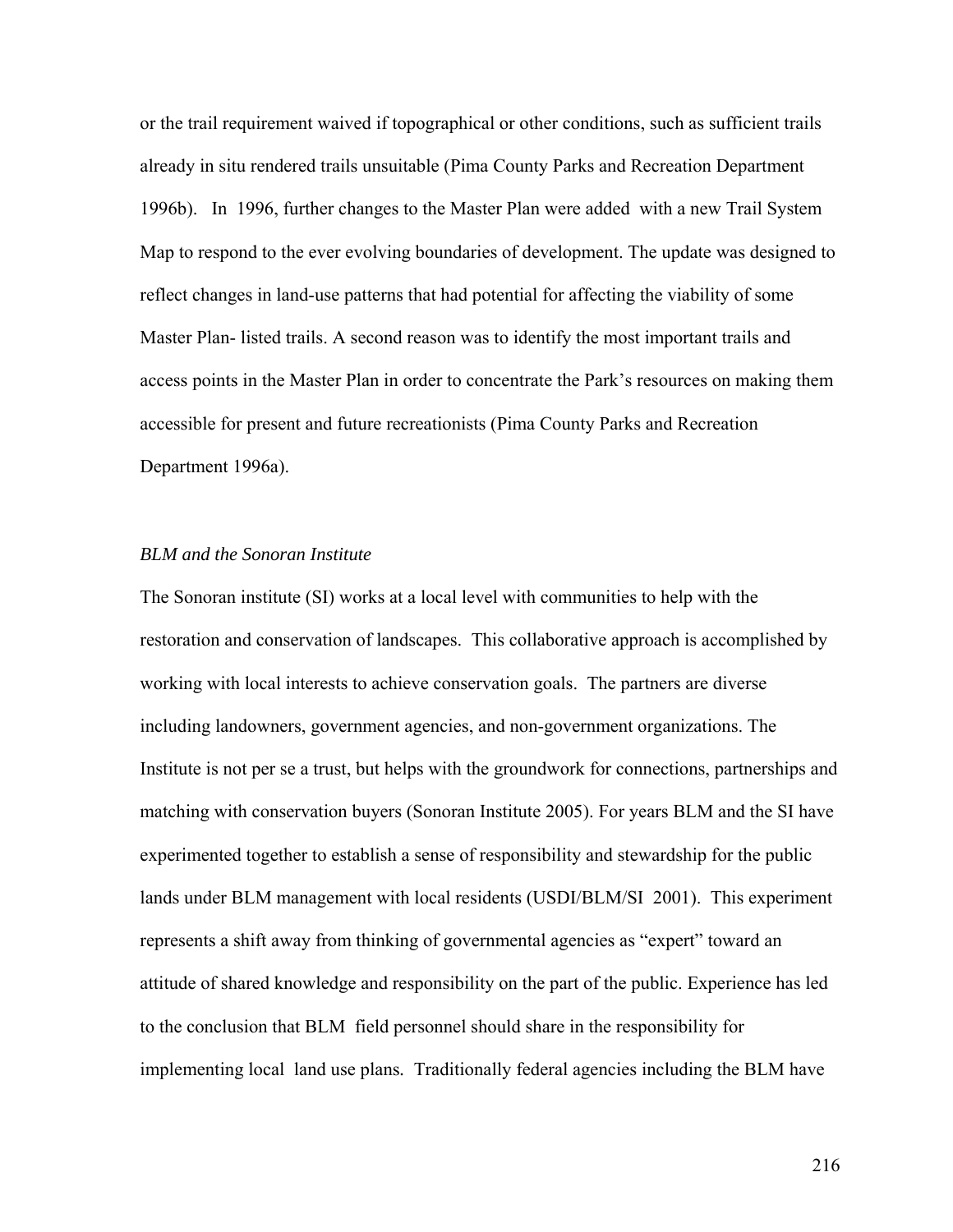involved the public in the initial stages for planning, at the scoping stage, and then returned with a first draft at hand. The BLM is trying to reverse this pattern by bringing in the public each step along the way of the planning process. The BLM applied this approach with the Sonoita Valley Planning Partnership.

## *The Sonoita Valley Planning Partnership*

The Sonoita Valley Planning Partnership (SVPP) is a stewardship groups that is currently busy implementing strategies they have developed over the past several years. (Pregler pers. comm.) An example of the new ecosystem planning and collaborative approach for the BLM, the Tucson Field Office participated in the formation of the Sonoita Valley Planning Partnership (SVPP) (USDI/BLM 2002, 1-9). As part of the major shift toward an ecosystem management approach, which places an emphasis not just on consultation with the public but on actual involvement of the public throughout the process and so brings a truer collaboration, the BLM has with the SVPP continued connection with the public after the initial policy was set in (USDI/BLM 2002, 1-9). The Sonoran Institute is also partnering with the SVPP to exploring new organizational structures that allow the SVPP to be selfsustaining and play a more active role in helping the BLM implement its Resource Management Plan. Separate working groups address three divisions of issues: organizational structure; natural resources; and recreation. (The working groups are open to the public.) The general scope of the recreation committee will include routes (roads, trails, etc.), visitor management, signage, education and outreach (including interpretation), and the interactions among these areas as they impact resources on Las Cienegas Natural Conservation Area (LCNCA) which is part of the Sonoita Valley. The group has agreed to identify critical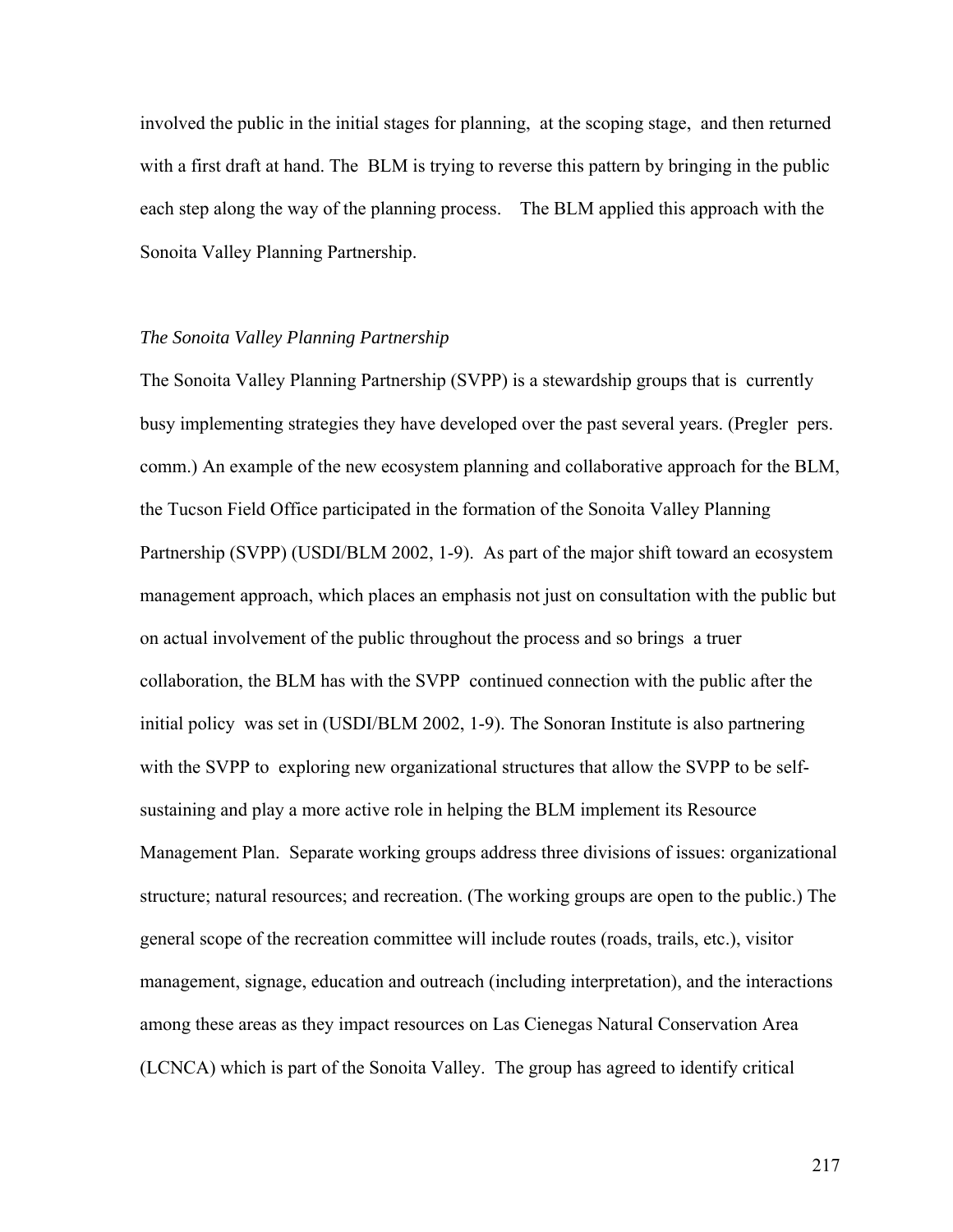priority sites such as: Empirita access from the Whetstones; Arizona Trail; Oak Tree Canyon; North Canyon ; and the Airstrip site as well as other potential priority areas on which to focus their work. Several sign-related recreation management activities such as a map and guide, interpretive plan , sign plan, inventory of location sites for signs, Portal sign and Arizona Department of Transportation (ADOT) signage for the NCA are ongoing. The educational and outreach functions potentially include: a list of and outreach to recreational user groups who currently or potentially use the LCNCA to let them know the status of implementation of the resource management plan, invites them to participate in the work group, and assesses their interest in continued involvement. Also the work group is planning to develop fact sheets for specific uses or user group with their involvement.

## *Rio Grande Resource Management Plan*

A near-local partnering example for recreational access is the Rio Grande Resource Management Plan, Taos, NM. The Taos BLM field office met with commercial and private boaters, and local residents for the Lower Gorge of the Rio Grande River. Conflicts among these groups necessitated a management plant to mitigate the affects of the boater recreation on the communities lining the river. The group wrote a plan that allocated rafting between commercial and private boaters that included a monitoring strategy. BLM promised that a consensus among the participants would be part of a preferred alternative of the Resource Management Plan (RMP). This enabled the group to persevere in spite of "what was pretty slow going" and to work more cooperatively with greater trust and willingness for compromise. The plan is part of the current RMP. The final group proposal was a reasoned one and a case study in how to share the responsibility for a significant natural resource. The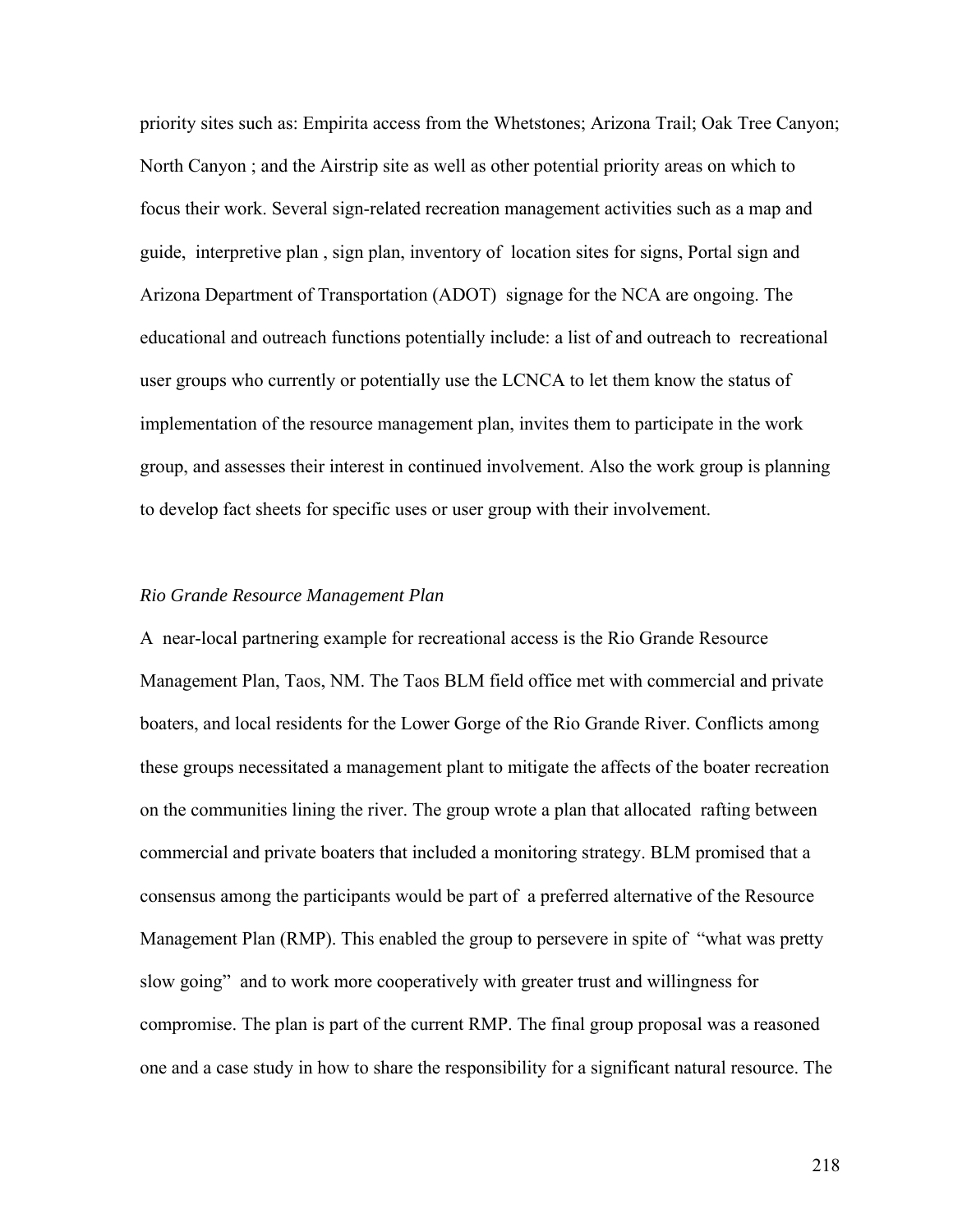design limited boating activity by season, water level and part of the river (USDI/BLM/SI 2001).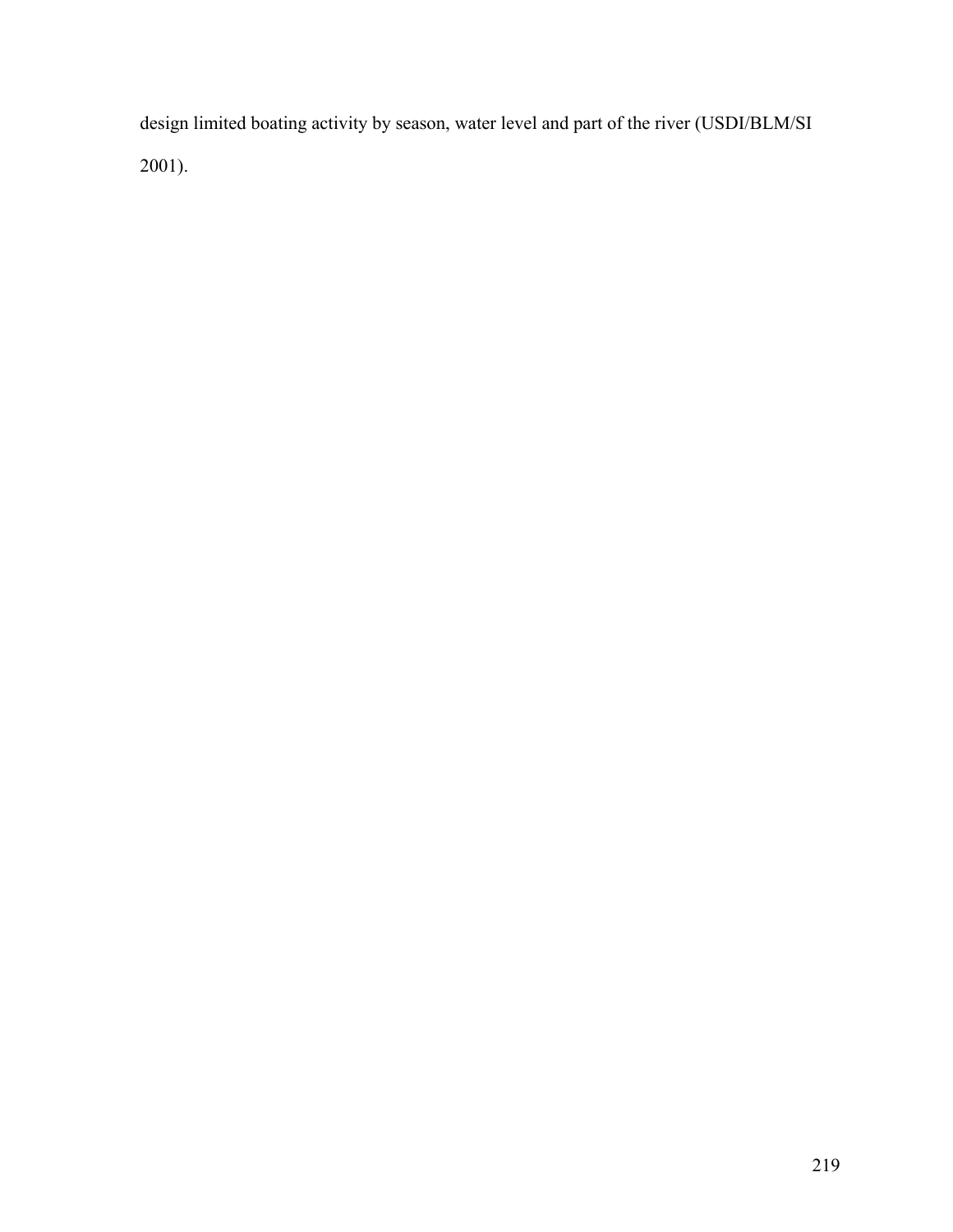# *Appendix G: Partnering to maintain the viability of ranch lands, private and leased*

## *Factors leading to loss of ranching*

Conservationists and others are scrambling to protect the productive private lands before they disappear into the great chasm of development. In the west the fastest growing areas are not the urban or suburban ones but the rural areas according to the work of David Theobald, a geographer at Colorado State University (Christensen 2004). Arizona statistics for the jump in land values relative to the rise in prices for agricultural products show that in the years between 1964 and 1997 land values rose by 632 percent for land and buildings for all farms and ranches in that period while the total market growth of agricultural goods sold over the same period also rose also but only by 21 percent (SDCP 1999, 8). This gap in comparative value between agricultural goods and real estate goes far in explaining the allure of closing the family farm or ranch. Land once thought of in terms of its potential for productivity is now being considered for its potential for development. Subdivisions and entire new communities are fabricated from the 'raw' land at the urban edge. Worsening the development in Pima County is a trend for wildcat subdivisions, unregulated subdivisions of fewer than 6 initial splits, for some privately held ranchlands and other rural lands. The unregulated nature of this subdivision means that development occurs without basic improvements such as paved roads, adequate and safe water, drainage and flood control, utilities and wastewater facilities. This is problematic on two accounts: first, it lowers the quality of life for residents in the unregulated subdivisions and second, it devalues the land.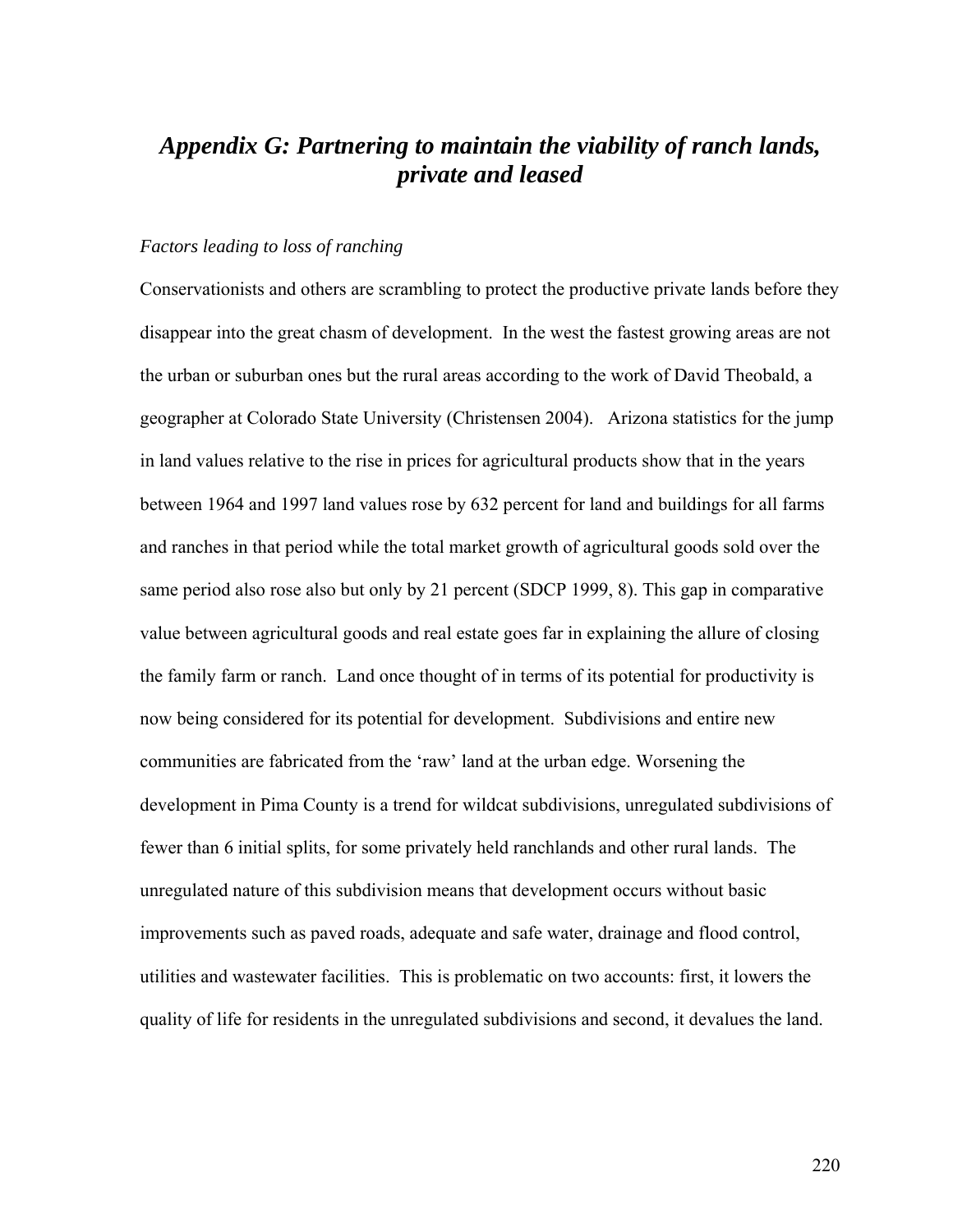Generally throughout the West, ranchers are a varied group of big corporations, family corporations, hobby ranches, family ranches and conservation buyers whose main interest is not in selling cows even though they may run a few. With this diversity of focus, there is no "one-size-fits-all solution" for keeping ranching interests intact (Christensen 2004). What the ranchers do have in common is a general age from 55-65. Since nearly half of all cattle businesses have been in the family for several generations the present moment is a vital one in terms of determining the future of land use in the West (Christensen 2004). Researchers predict that in the next ten years, more than half of these ranches will change ownership. The American Farmland Trust in 2002 focused on certain western ranches for protection. Using a Geographic Information System (GIS) 25 million acres in the Rocky Mountain States of Colorado, Montana, Wyoming, Idaho, Utah, Arizona and New Mexico were identified as "strategic ranch lands at risk." A second evaluation considered which of these were projected, through an analysis of major road mapping, to move from rural to suburban densities in the next two decades. Essentially the lands at greatest risk were those in high mountain valleys or those mixed grassland areas around the major mountains of the region (Christensen 2004).

In recent years, a rancher's privileges for grazing on public lands have been increasingly disputed. If any of these allotments are lost or if the number of animal units on them are significantly reduced, the economic viability of the ranch may be destroyed. Range scientist, George Ruyle articulates for the Sonoran Desert Conservation Plan the importance of access to forage on a grazing allotment, "although public lands grazing permits are considered by the agencies to be a granted privilege rather than private property, they are commonly bought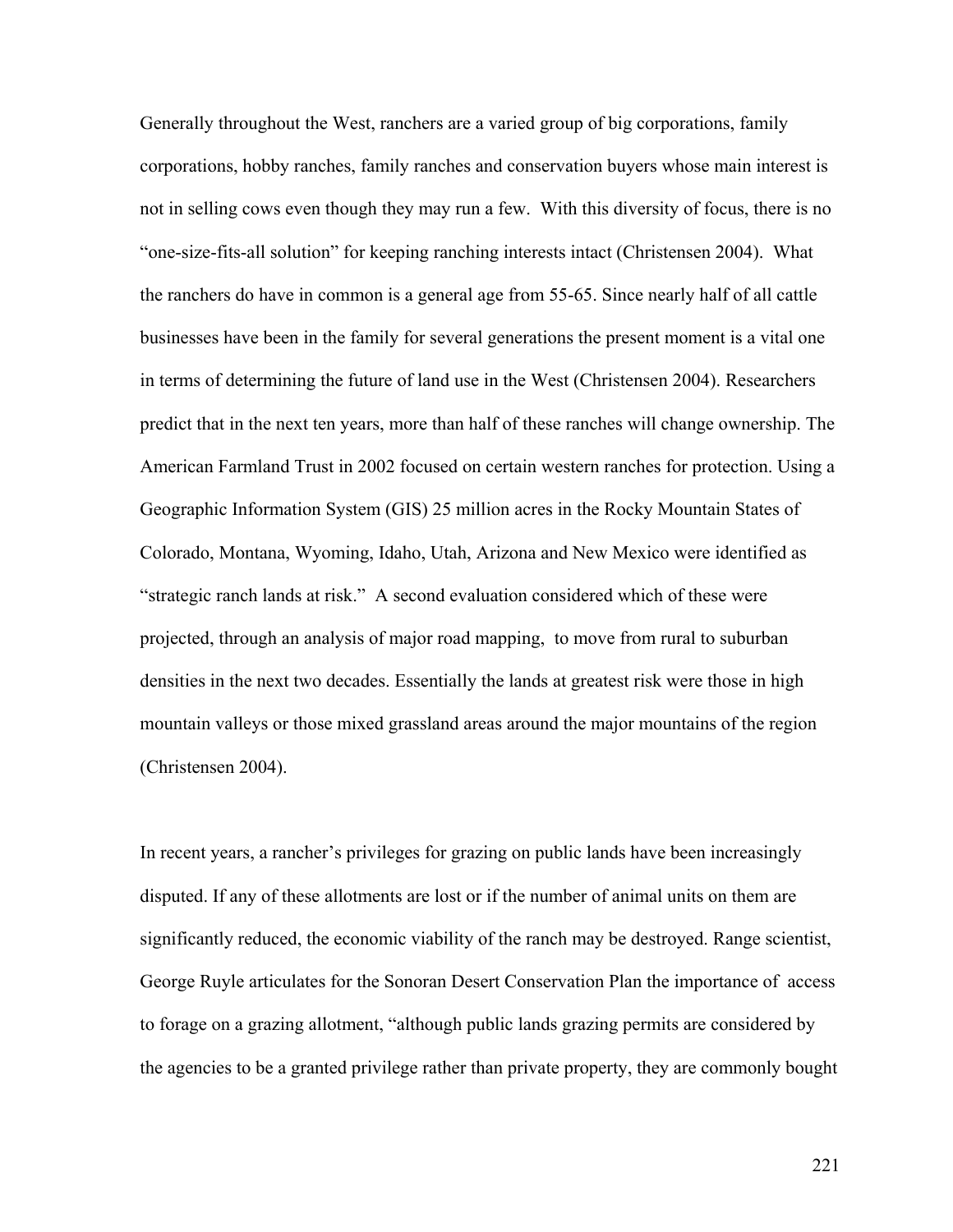and sold along with the rest of the ranch." Lawsuits for non-compliance with the Endangered Species Act put National Forests allotments at risk. Changes for competitive bidding versus preferential grazing rights on State Trust Lands are another financial pressure. These and other issues are confronting ranchers at a time when declining cattle prices and extended drought have subjected them to severe economic stresses, states George Ruyle (SDCP 1999). Encapsulating the issues, Ruyle says, "Faced with rising land prices, unstable markets and unpredictable climate, enormous estate taxes and increasing political uncertainty over their access to public lands, many ranchers are forced to sell their private lands to developers or to subdivide it themselves (SDCP 1999)." Stan Irby, a rancher in Gunnison, CO is a believer in the capacity of ranching to maintain open space and plans to reinvest some of the monies he generates from selling easements on his ranch back into the purchase of more land.

# *Partnering to retain, through the preservation of ranching, open space*

In order to preserve vast tracts of open space, agencies and private enterprises are recognizing the importance of offering economic development programs for ranch businesses and the need for promoting public education about ranching. As a demonstration of the country's commitment to preservation of open space and the heritage of ranching, the number of land trusts in the Rocky Mountain West has more than doubled. Across the country as of 2002, approximately 6.5 million acres of land have been set aside through conservation easements (Alexander and Propst 2002). Usually termed *agricultural conservation easements* when maintaining the working character of the land, these do not generally grant public access, unless that is specifically granted by the landowner.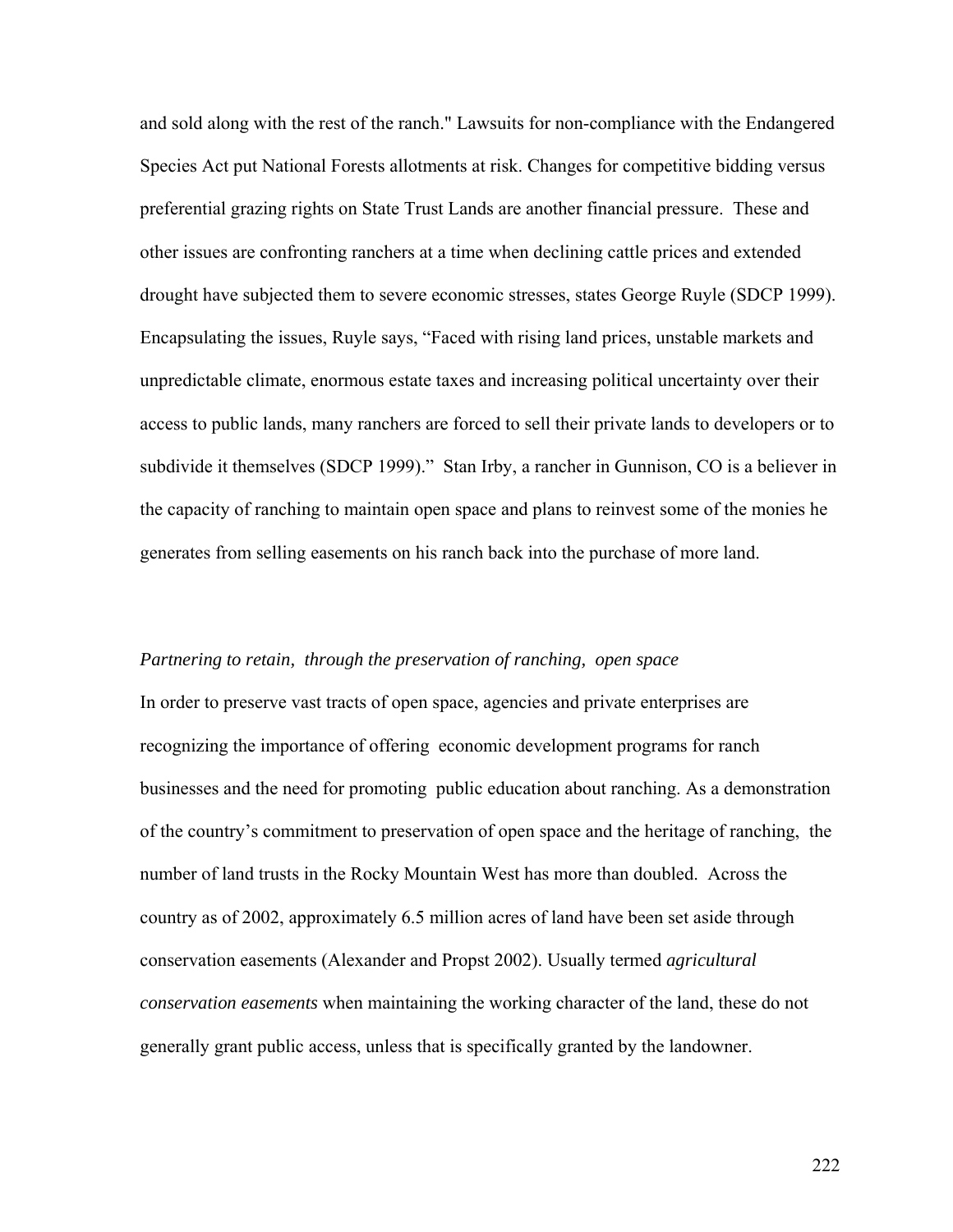# *The Nature Conservancy's collaborative efforts*

The Nature Conservancy's efforts are extensive: working to unite land use with conservation across entire ecoregions (Weeks 1996). In 1997, The Nature Conservancy of Arizona elicited the support of the Udall Center for studies in public policy at the University of Arizona to work with ranchers toward a shared goal for "sustainable landscapes". This group of ranchers, scientists and environmentalists joined together as the Arizona Common Roundtable ranchers, scientists and environmentalists who subscribe to the goal of "shared sustainable landscapes." Explains, Tom Sheridan, "The Nature Conservancy was tired of the rancorous debate that pitted ranchers and environmentalists against one another, and wanted to see if they, or the ranchers could find common ground (SDCP 1999). Through discussion, it was "increasingly clear to all of us that Arizona has to keep good ranchers on the land if we want to preserve what is left of Arizona grasslands, and nowhere is this need more acute than in eastern Pima County" (SDCP 1999). Sheridan points to a vivid example of the work the Nature Conservancy has contributed to the landscapes of the region: "One of the most dramatic ways to see the contrast between ranching and real estate development is to visit Sonoita and the San Raphael Valley Southeast of Tucson. The San Raphael is largely a landscaped subdivision, thanks in part to the Nature Conservancy's purchase of the San Raphael Ranch earlier this year. In order to see what the future of the San Raphael might have been if the Nature Conservancy had not intervened, however, all you have to do is drive north over the Canelo Hills. Like the San Raphael Valley, the Sonoita-Elgin area is plains grassland, a highly restricted life zone in Arizona occurring at elevations of 4,500 to 6,000 feet. Unlike the San Raphael, however, numerous ranchers have been subdivided in Sonoita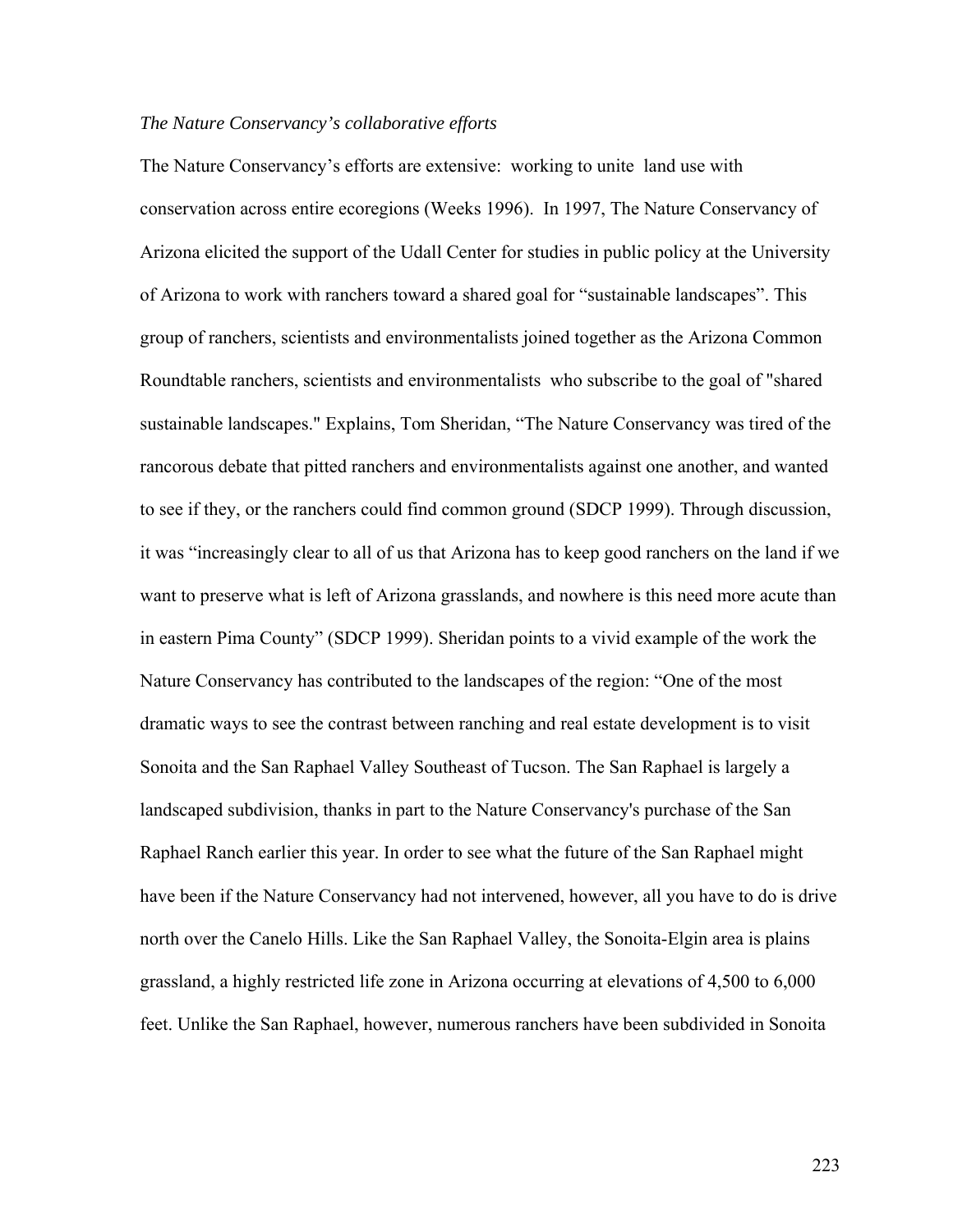during the past thirty years. A once-open basin has been fragmented into smaller and smaller parcels" (SDCP 1999).

## *Conservation development and planning*

Merely ranching on lands will keep them from development, but common knowledge suggests that it will not be enough to preserve biodiversity and the vital functioning of the grassland ecosystem unless these lands are actively managed as reserves. Planning for the management of rangelands, like that for any landscape, is important to begin first at the regional level. Noss and Cooperrider (1992, 248) suggest that a role be assigned for each area within a landscape for a certain function such as a core reserve, buffer, corridor, corridor buffer, or multiple-use matrix with changes in management and designation as necessary. Changes in land designation, for example of a BLM land to a wilderness area, may require purchase, trade or other acquisition. An agricultural parcel may claim high monetary worth, such as a BLM parcel near Phoenix but offer limited biodiversity, and may be traded for more acres with a smaller price tag but of higher biodiversity in a more rural area such as the San Pedro Riparian National Conservation Area in southern Arizona. No cost would be accrued to the taxpayer for this type of exchange but it may facilitate ranching as well as wildlife (Noss and Cooperrider 1992, 248).

#### *Limited development*

The concept of 'limited development" facilitates the rancher in keeping the rest of the ranch by strategic selection of lots for sale (Alexander and Propst 2002). Conservation easements or less secure instruments such as "mutual covenants" may restrict the location and number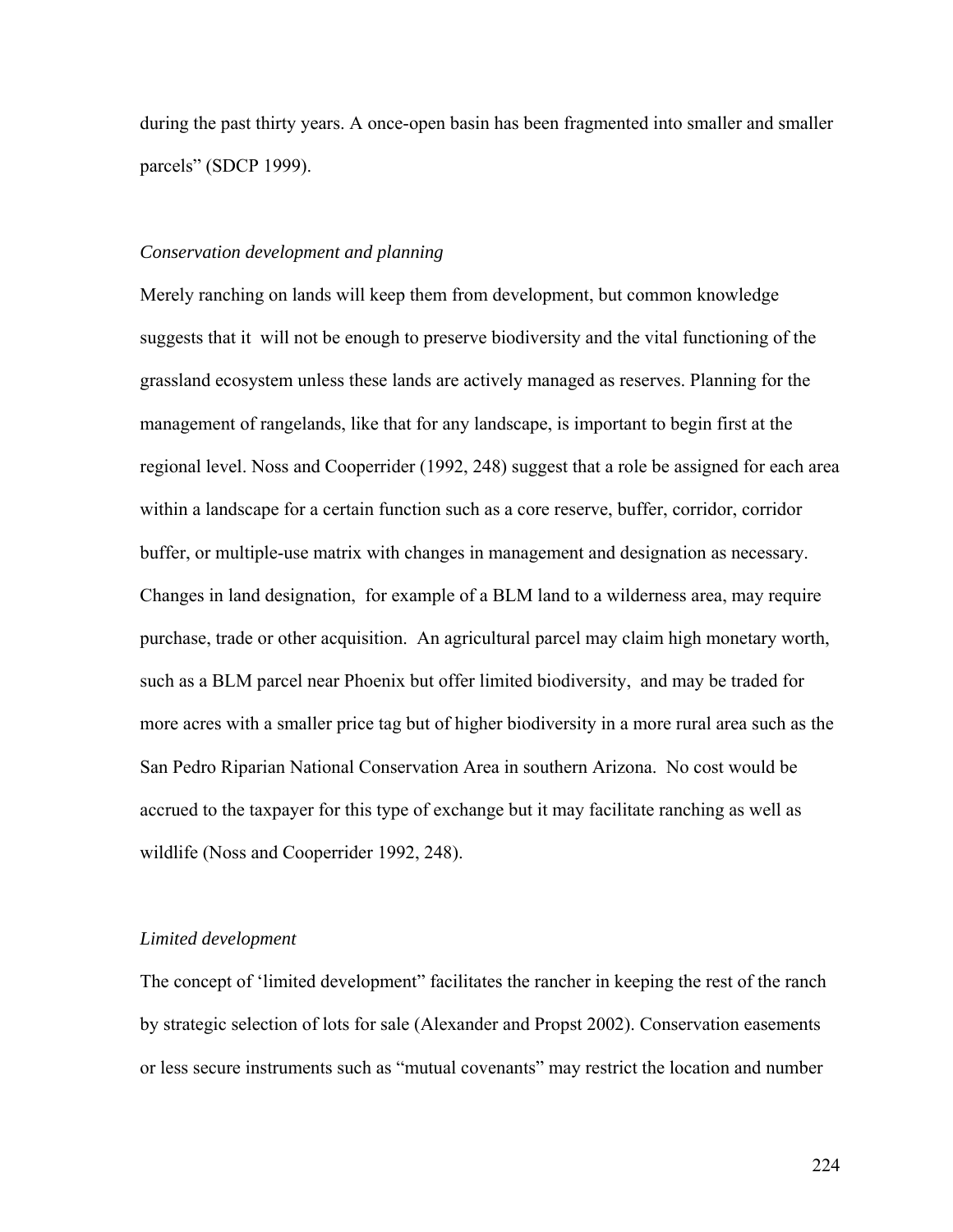of lots that can be sold for development. Higher values for these fewer homes enable the rancher to gain more income while saving land for agricultural use. Further, some of the tax liability from the sale of protected or limited home sites may be offset by the donation of an easement as part of the limited development planning process (Alexander and Propst 2002). Ranching families can also sell a home site that includes some limited recreational access to the rest of the property: the buyer get privacy and the amenities of ranch ownership including opportunities for recreational access (Alexander and Propst 2002).

### *Agency partnering programs*

The Grassland Reserve Program is an effort built into the 2002 Farm Bill by the National Cattlemen's Beef Association and The Nature Conservancy. In brief, the Grassland Reserve Program compensates ranchers for leaving grassland in a viable: read not developed, state. However, lack of adequate funding has blocked the larger scale implementation of the program to date (Peck 2004b).

The partners with NRCS for conservation in the Western region include the National Association of Conservation Districts (NACD), the National Association of RC & D Councils (NARCD & DC), the National Conservation District Employees Association (NCDEA), the National Association of State Conservation Agencies (NASCA) and the Western Governors' Association (WGA). The organization includes a local infrastructure for bringing technical assistance to farmers, ranchers and communities. Because of increasingly complex patterns of land ownership in the West today, NRCS has recognized that greater coordination is needed for conflicts between adjacent land uses. Effective planning for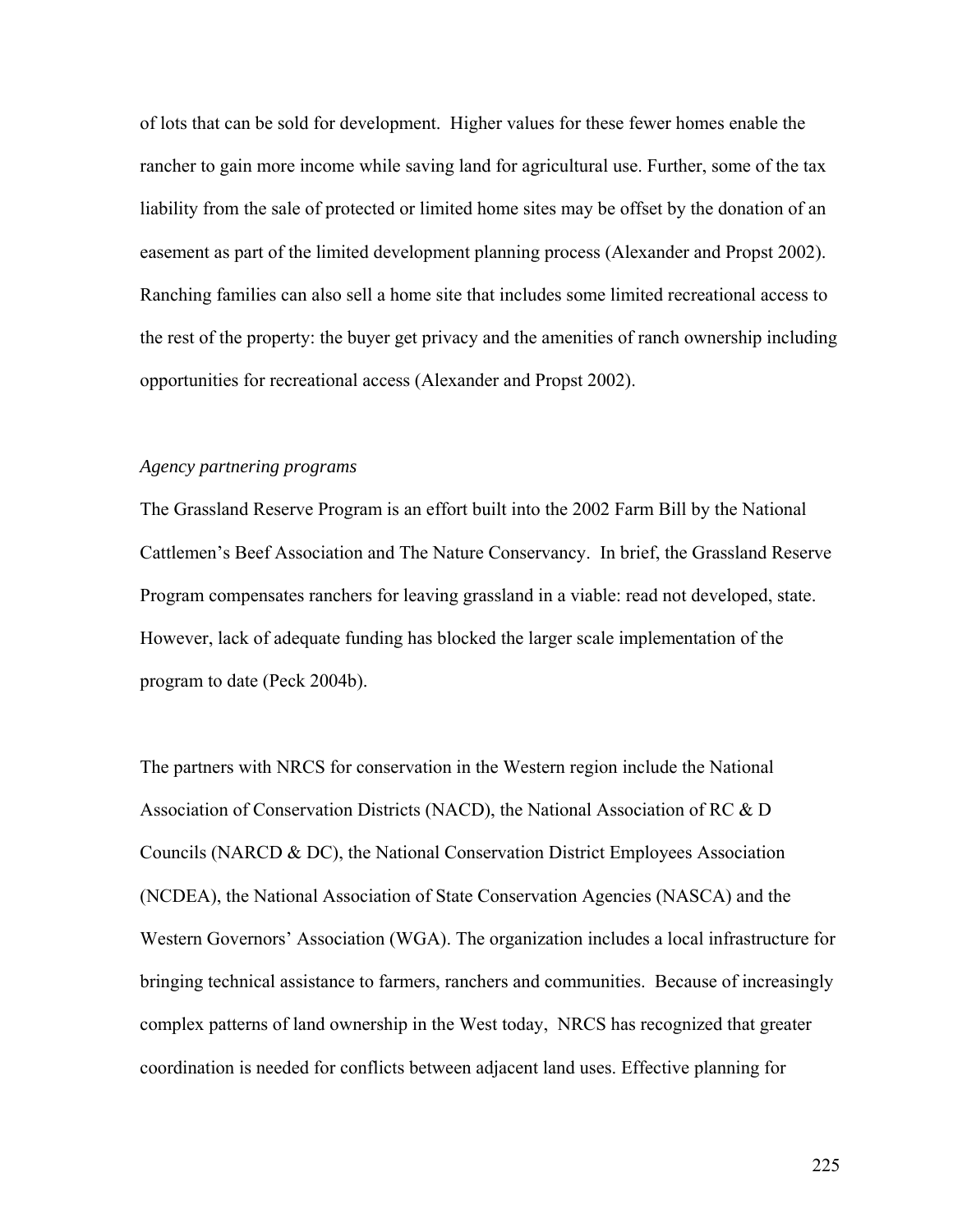interwoven private, public and tribal lands requires the NRCS to coordinate multistakeholder planning for a mix of recreational, habitat protection and grazing goals. For example, the Southwest Strategy is a partnership for the coordination of monetary and technical resources. Southwest Strategy works across New Mexico and Arizona with Mexico to plan fire and grazing management and address other concerns such as illegal immigration and other border issues across landownerships. And, the U.S.-Mexico Border Coalition of RC&D Councils works to guide resource protection along the borderlands (USDA/NRCS 2000). Because the trend is towards financial assistance rather than technical assistance, land management agencies suggest that the Conservation Security Program (CSP) under the auspices of the NRCS, which rewards farmers and ranchers for their management, will become a key funding source for ranchers in Arizona as it is becoming elsewhere in the country (MBG, Douglas, AZ, April 12, 2005).

#### *The Sonoran Institute's Working Landscapes Program*

The Institute's goals in The Working Landscapes Program is geared to research, communication, community work and capacity building. The focal research is findings that influence ranching and the conservation tools that help to preserve land integrity and stewardship (Sonoran Institute 2005). Through publications such as *Preserving Working Ranches in the West* and *The New Frontiers of Ranching* and other means, the institute works to deliver the message of available resources for supporting "economically viable ranching and a healthy environment" (Sonoran Institute 2005). The SI's reach is inclusive of landowners, elected officials, government agencies and the conservation community at large (Sonoran Institute 2005). Among the community work in practice with the Sonoran Institute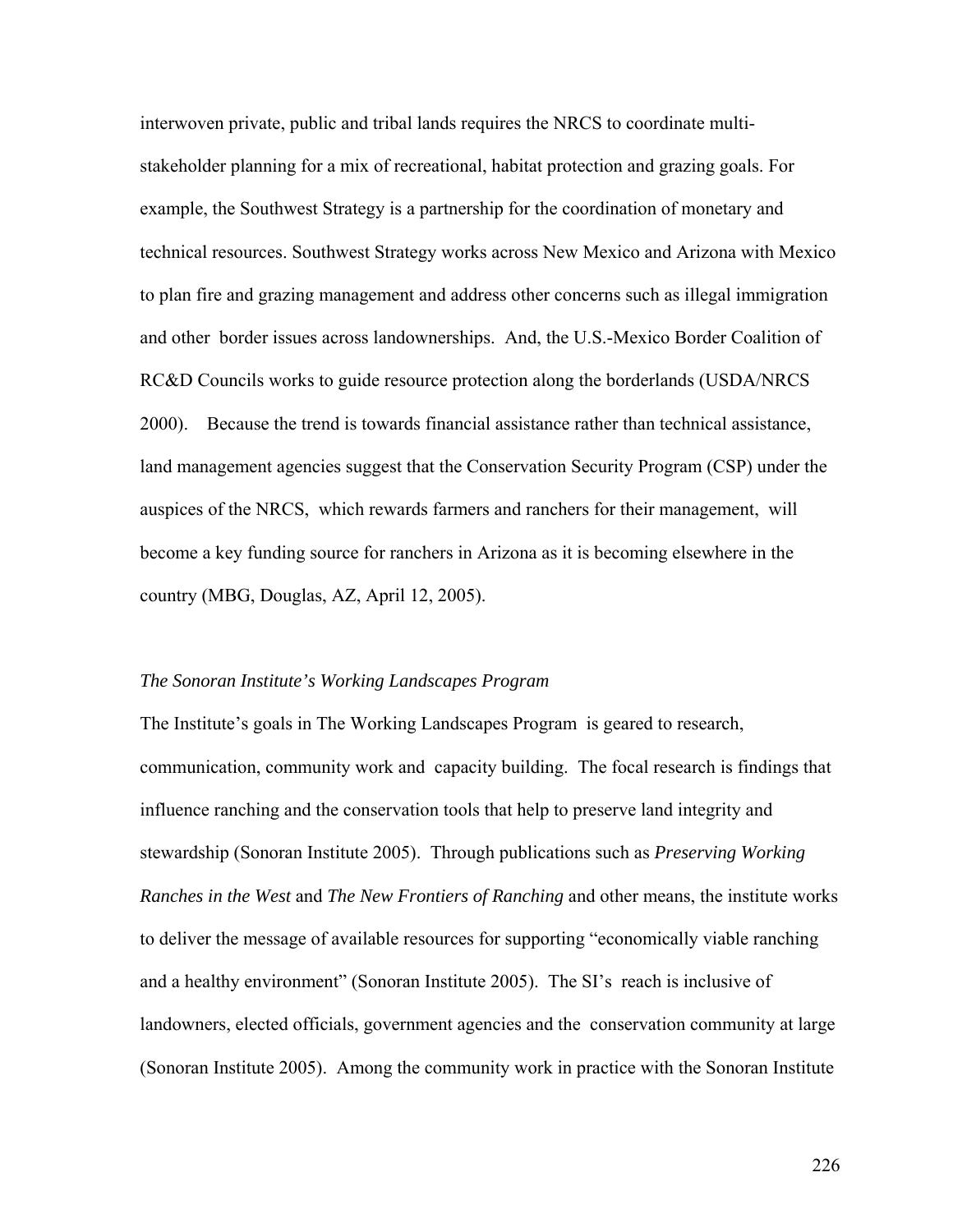are Wet Mountain Valley, Colorado; Madison Valley, Montana; Eagle Creek, Arizona; and Lemhi County, Idaho. With each of these communities the institute seeks to nurture community abilities for self- directing their conservation efforts. The Institute helps to plan speaking engagements, conferences, socioeconomic training, and publications (Sonoran Institute 2005). What the institute terms "Capacity Building" is another thrust of the program with a focus on forming partnerships, teaching acceptance and skills for conservation, and helping to teach methods for curbing development of ranchlands (Sonoran Institute 2005). Highlights of the program's work include community efforts in Custer County, Colorado, which has brought protection of 10,000-plus acres of conservation easements, innovative county land use planning, studies on the cost of community services and larger public support of ranching and conservation (Sonoran Institute 2005). The institute formed the San Rafael Valley Land Trust of Southern Arizona which precludes 20,000 acres of ranch land from development (Sonoran Institute 2005). The Working Landscape Program believes that the very concept of *ranching* is an inclusive one that extends beyond livestock to conservation (Sonoran Institute 2005).

# *Wrapping ecology into ranching*

A recent graduate from Stamford's MBA program, Carl Palmer, is working with his recent purchase of the Adobe Ranch on the east side of Sierra Nevada in CA to demonstrate that economics and ecology can 'work hand-in-hand' (Christensen 2004). The ranch is the first his company, Greenbridges, is building to 'yield returns for investors while also conserving natural resources, biodiversity, and open space' (Christensen 2004). He and his partners, traditional farm and ranch real estate investors have put several million dollars into the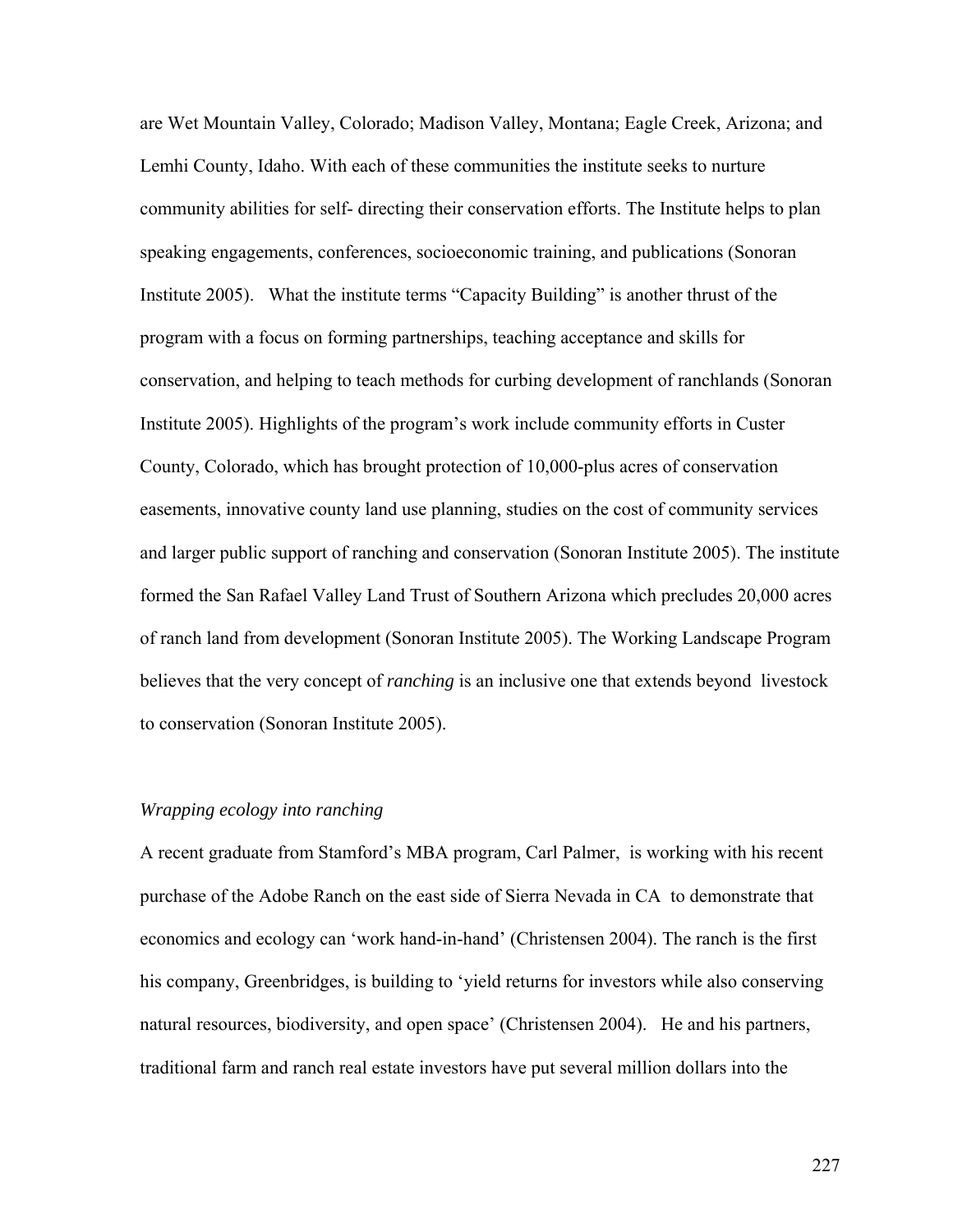property with the expectation of doubling their investment in the next 5 years, for a rough return of 14 percent per year, a rate they compare to what a 'reasonably savvy investor' can expect to make elsewhere (Christensen 2004). Palmer plans to increase the return on the investment (ROI) by both generating greater revenue and by getting some of the initial capital back "If you take out half of your capital, you double your return' Palmer explains. To accomplish this, Palmer was intending to put the ranch's core riparian areas along the Adobe Creek into the Federal Wetlands Reserve Program. In exchange for a permanent conservation easement, the Program pays for the agricultural value of the land and restoration, as necessary. In this case, restoration would be a boon since the riparian areas were heavily grazed under previous ownership (Christensen 2004). The Palmer group also is planning to exchange some lands with the Forest Service that focus on expanding a currently urban area and preserve some meadows. Their positioning makes the targeted ranch meadows virtually inaccessible since there onetime connection to the rest of the ranch is now gone because of lost grazing leases with the Forest Service. The ranch would ask that the Forest Service take these parcels in exchange for public land it owns near the growing town of Mammoth that wants the land for expansion. Money that the Forest Service would get for the sale of this land would then go back to the ranch (Christensen 2004). In addition, there are plans for Palmer to sell a 40-acre parcel on the highway for 10 times the price Greenbridges averaged for the entire ranch. To raise more revenue, the investors will charge recreational trout fishing fees, initially set at \$100 per half day and scheduled to rise the restoration paid for by the Federal Wetland Reserve program improves the fishing! Predicts Palmer, 'the recreational revenue stream will very easily exceed the ranching revenue stream pretty quickly.' In terms of the cattle business, he plans to continue with grazing about 300 to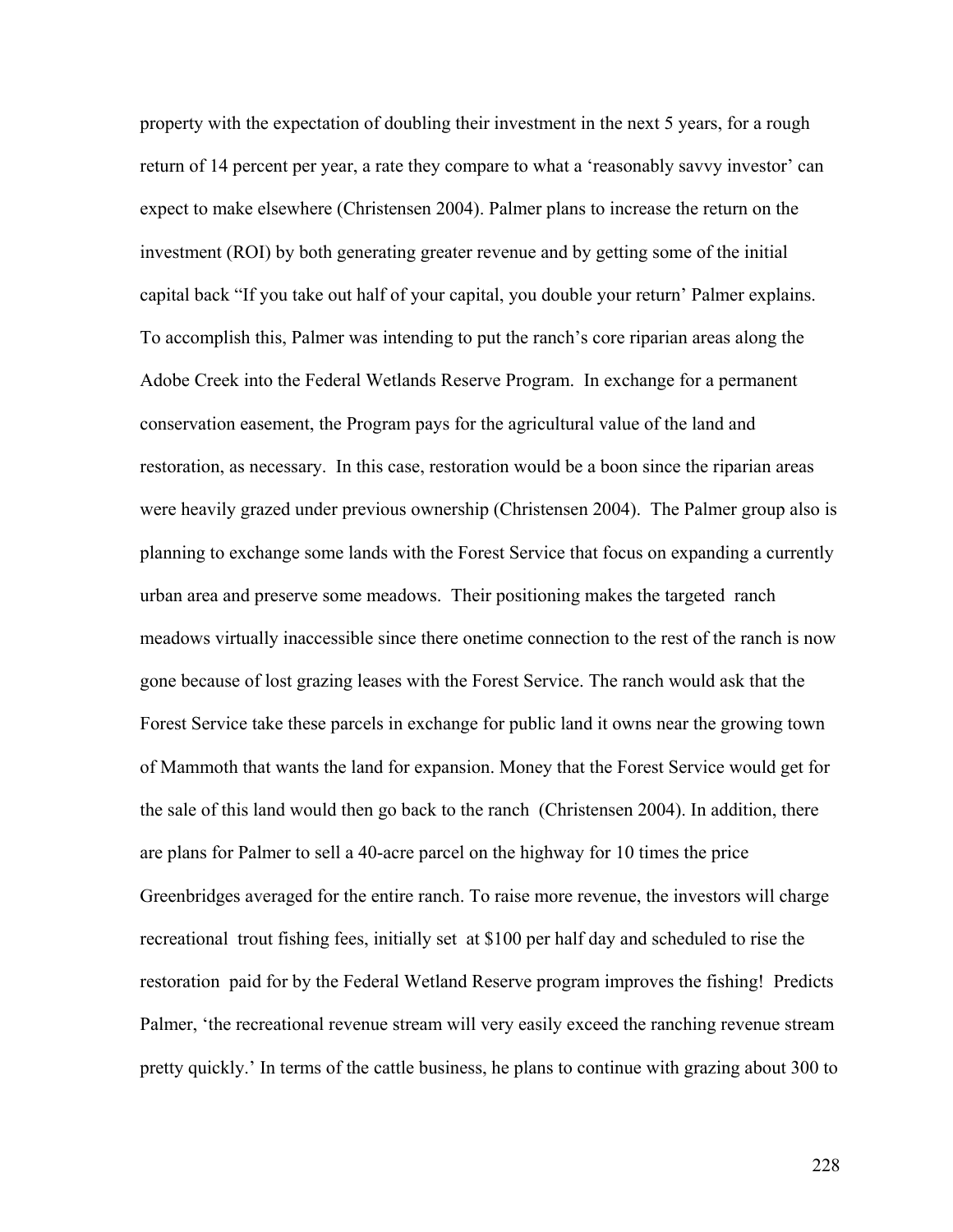400 cattle but isn't figuring out a way to actually increase the revenue stream on what was once the heart of the business: "We're lucky to generate a 1 to 2 percent return. It's not an economic return on what is a valuable asset, ' admits Palmer (Christensen 2004). In fact his perspective seems ultimately one of game playing: through the heightened visibility that recreational fishing and general outdoor recreation visitation will bring he hopes that the core of the ranch is eventually to be sold off with a conservation easement on it to a conservation buyer, in other words someone who doesn't count on making a ranching profit but who will consider it "for its many layers of value, not just as a ranch" (Christensen 2004). Essentially after the above plans are enacted he won't need in Palmer's view 'an astronomical price' for the residual value of the lands with conservation easements and some sell-off: he is hoping that through his projected plans he will simply have to find a buyer for a restored and protected ranch for about the same price he paid for a 'distressed ranch." However, the next prospective buyer would have to have different ambitions, including a lower one for turning a profit. Could Palmer's approach work for a ranching family that wants to continue living on the land? Palmer explains that the same principles he is capitalizing on for the Adobe Ranch could work elsewhere depending on the parameters: 'For a ranch on the edge of a booming metropolis, this won't work unless there is some with deep pockets willing to pay for an easement.' However, 'for ranchers who have a really low basis on their property, the returns from a nontraditional approach like this can be comparable to a traditional approach." "Traditional" doesn't here refer to grazing, but splitting off the land into 40-acre development parcels (Christensen 2004).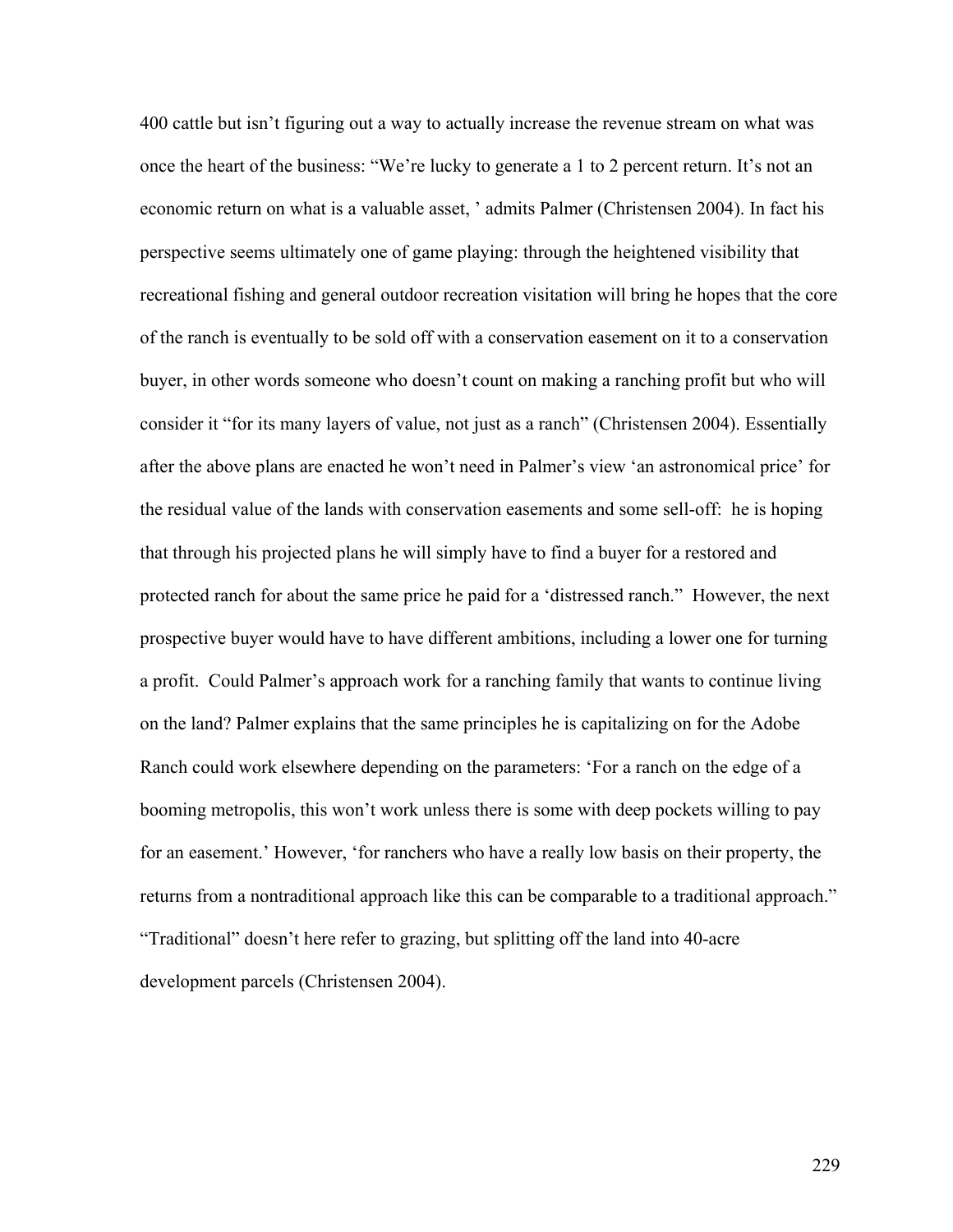# *Local efforts to reconfigure ranching*

Coordinated Resource Management Planning (CRMP) helps ranchers who volunteer to work with CRMP to contend with a complexity of land ownership such as exists in Pima County and throughout Arizona. In addition to multiple ownership, there is also usually multiple use on these lands: hunters, recreationists, miners and others. CRMP in Pima County, for instance includes involvement with the following agents of support: Arizona State Land Department, USFS, BLM, USDA/NRCS, USF&WS, University of Arizona and Pima County! All of the expertise embodied in these groups is available to help ranchers cope with inventory, monitoring and follow-up with field visits, etc. By working with CRMP ranchers gain both technical assistance with such matters as setting up a management plan, monitoring sites with photos and frequency transects, etc. On the agency side, this collaboration assists in habitat health for wildlife and plants, overall rangeland health (Mayro and McGibbon 1999, 70).

# *Pima County*

Pima County has been involved in a number of successful ranch conservation efforts to retain ranchers as land stewards while preserving the land's scenic, wildlife and cultural resource values. One of the biggest ranches in Southeastern Arizona, the Empire-Cienega Ranch was purchased in 1987 to avert development of some 20,000 homes. Purchase was made over concern for urban sprawl and groundwater depletion. The Bureau of Land Management participated in the land purchase and conversion of land to a federal conservation area. The Las Cienegas National Conservation Area was established in 1999 in collaboration with the Sonoita Valley Planning partnership. The act was passed in 1999 to "conserve, protect, and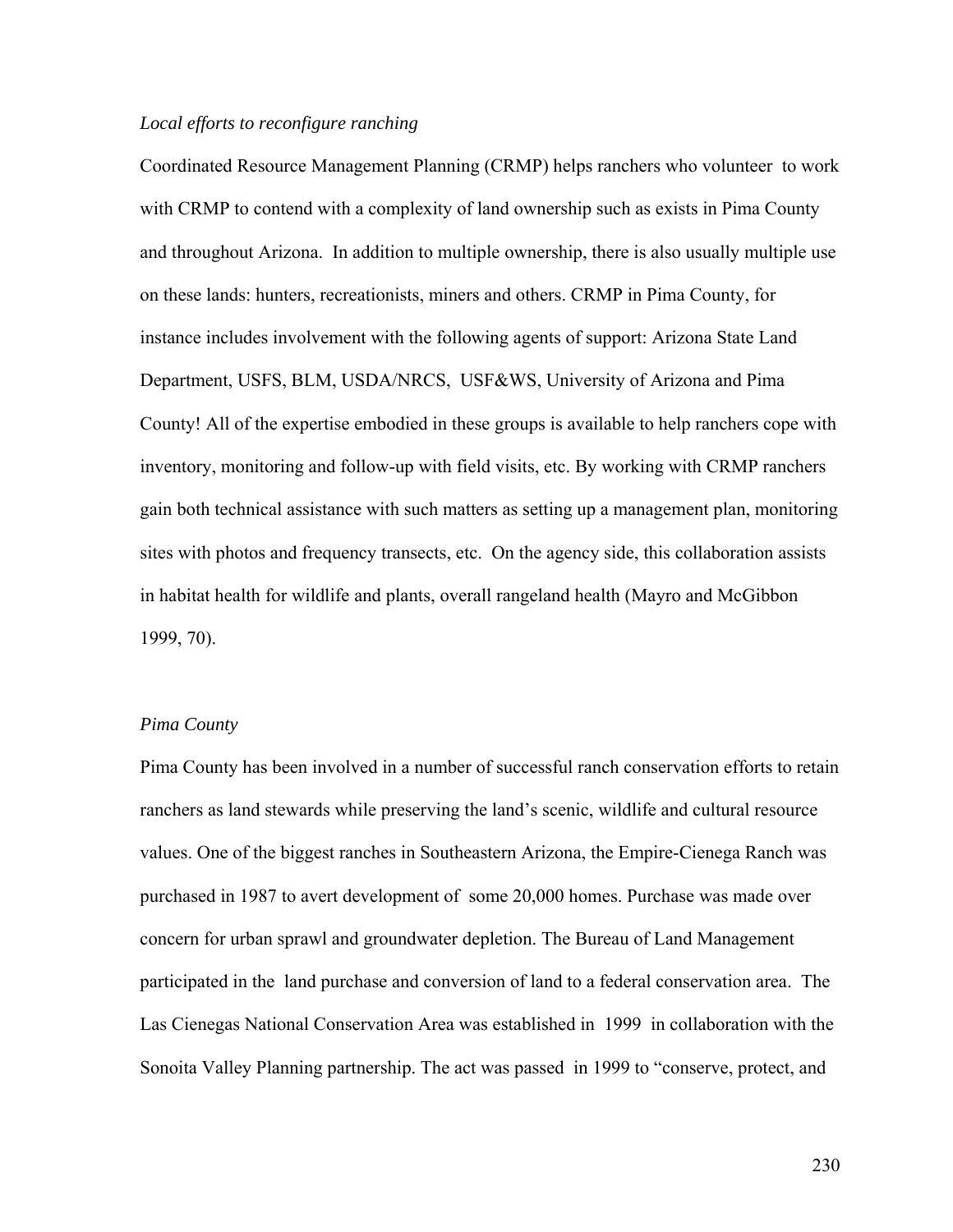enhance various resources and values while allowing livestock grazing and recreation" ( Las Cienegas National Conservation Area Establishment Act 1999).

# *The Malpai Borderlands Group*

The work of the MBG is at the forefront of collaborative planning for ranching issues. Cooperators include from the private sector: cooperating ranchers from Arizona, New Mexico and Mexico; and from the public sector: USDA, DOI, Arizona State University, University of Arizona's Desert Lab, University of New Mexico and New Mexico State University. Founding ranchers, Warner and Wendy Glenn who have been working the Malpai Ranch for over 40 years, write in the first newsletter of the group of their concern for the "lack of understanding by policy makers in the government, of how we work and survive" among other concerns. Bill McDonald, past MBG President and current Executive Director explains the organizations perspective on ranching and land use: "In a political climate where the traditional position on the issue of land use is usually to be had at one end of the spectrum or the other, we find ourselves in the *radical center: we invite you to join us right there."* (The Malpai Borderlands Group 1995).

The NRCS cost shares with the MBG, as with other ranchers, through the Environmental Quality Incentive Program (EQIP) and the Wildlife Incentive Program (WHIP). Forest Service has shared in payments for projects such as the prescribed Maverick Burn (MBG 2002).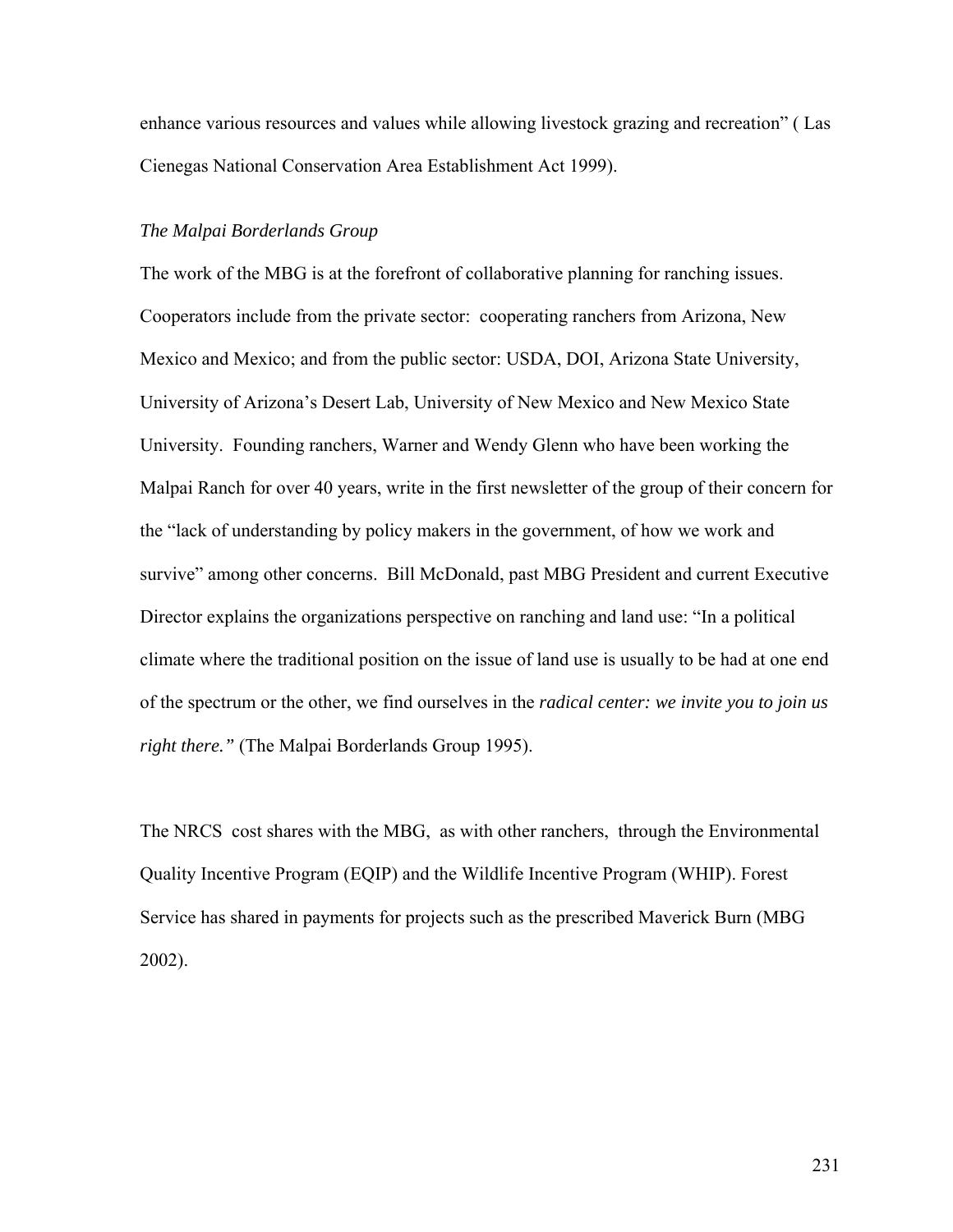## *The Southern Arizona Cattle Growers Protective Association*

The Southern Arizona Cattle Growers Protective Association was instrumental in the creation of the San Rafael Valley Land Trust that protects more than 20,000 acres of ranch land from development in southern Arizona. The Association meets regularly to apprise ranchers and agency members of current concerns such as appropriate monitoring of rangelands and other issues of mutual interest to the ranching industry.

#### *A new option: public allotment buyout*

Activists are willing now to pay ranchers to move them off the land, a recent tack away from bringing lawsuits to limit cattle numbers. For instance, the National Public Lands Grazing Campaign is made up of veterans of many legal and political battles over grazing (Reese 2005). Now they are offering money instead. The Campaign's leaders are also working on two congressional bills that would pay ranchers to voluntarily give up their federal grazing permits (Reese 2005). Because at present only the Federal government can permanently retire a grazing allotment, The National Public Lands Grazing Campaign is introducing legislation for allowing buyouts on 257 million acres of public lands throughout the West. A second bill sets up a pioneer buyout program in Arizona. Each would deliver to ranchers \$175 per AUM. This offer is substantially above the average AUM value of \$35 to \$75. If all grazing permittees, that is about 18 million AUMs leased by 25,000 ranchers, were to sell, it would cost the taxpayers, according to the National Cattlemen's Beef Association, a total of \$3.3 billion (Reese 2005).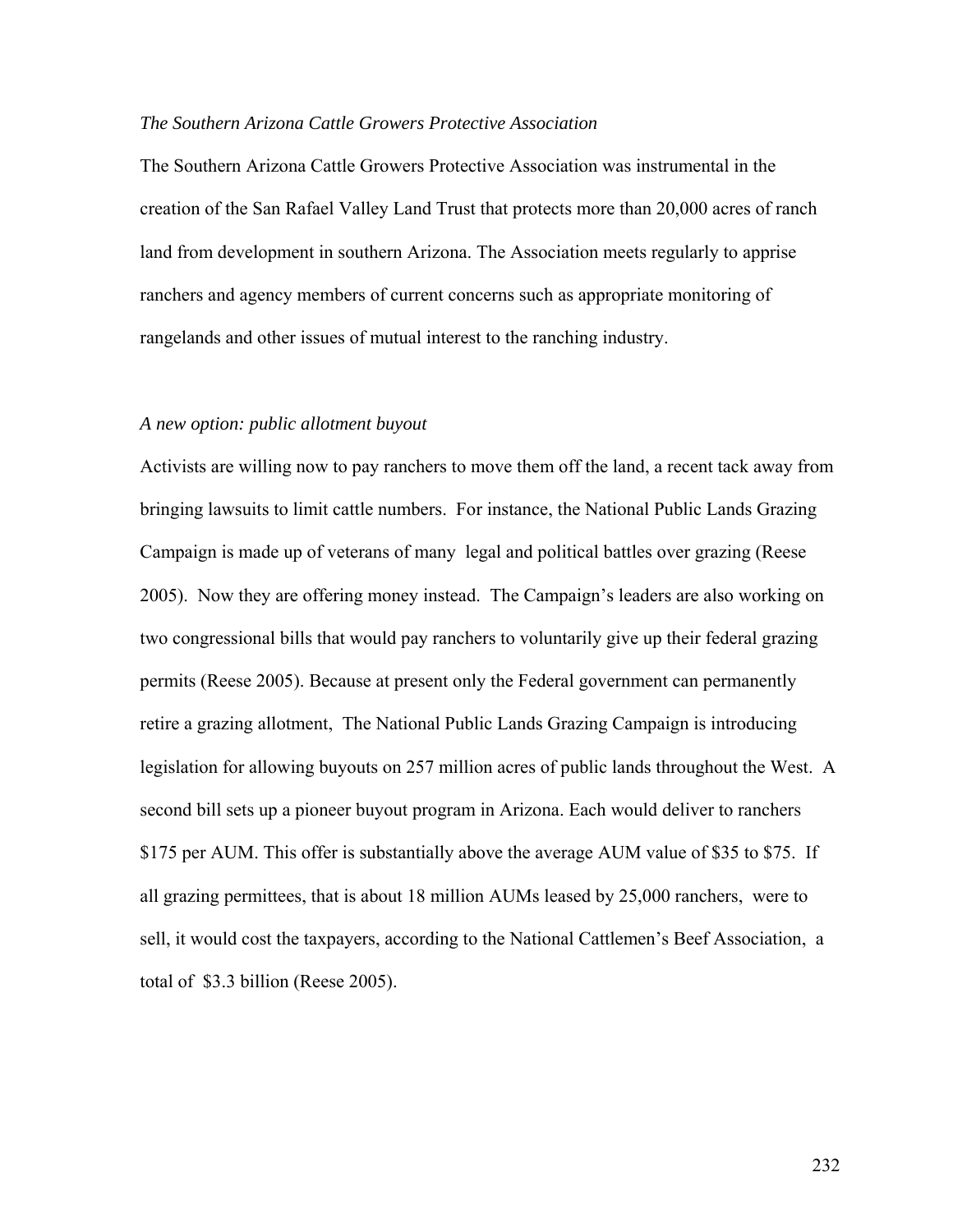Some environmental groups that have historically used litigation and administrative appeals to force cattle reductions don't want to give ranchers anything, says Andy Kerr, who directs the Public Lands Grazing Campaign. In response to questioning about what environmentalists may see as a high price, Kerr explains that the system of grazing permits is not a far market system at all, " You and I can't go buy a grazing permit. It's a closed system. So the campaign seeks to create a market in order to end a market" (Larmer 2005). According to Kerr, the federal grazing program loses half a billion dollars a year, so the \$175 per AUM price is in reality a favorable break for the tax payer. Plus, Kerr insists, "the ecological benefits will be huge." (Larmer 2005). Rep. Mike Simpson of Idaho, R, has introduced separate legislation that would pay ranchers in central Idaho even more, almost twice that much. Local towns and communities would not in Kerr's view be hurt economically by the disappearance of ranching: "The ranchers aren't supporting the towns; the towns are supporting the ranchers. Most ranching families have to get second jobs in town to support the ranch. (Larmer 2005).

When asked if buyouts wouldn't accelerate the new wave of development in the West, Kerr asserted that development was already a reality. Reasons Kerr, "If the best agricultural lands in the country in California's Central Valley and Oregon's Willamette Valley can't compete with development, then how can our poorer agricultural lands in the interior West?" (Larmer 2005). Again because buyouts would capitalize ranchers, he feels that they might serve to stem development. If ranchers aren't forced to sell quickly, they might take the time to put conservation easements in place that would allow them to continue. (Larmer 2005). "I tell my enviro friends, "Hey, it's just money." We environmentalists are always saying there is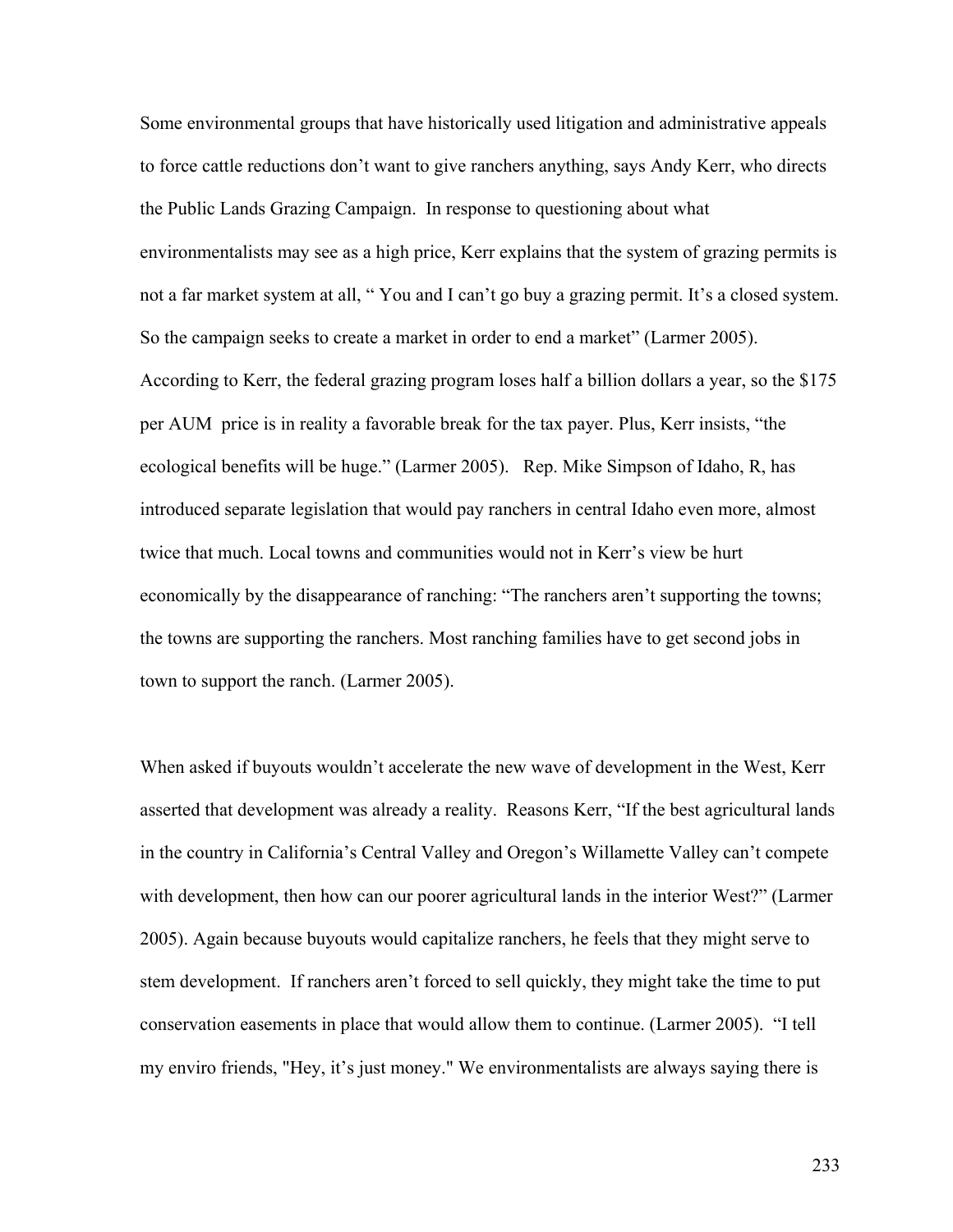more to life than money, so why get hung up on giving these ranchers a generous deal? (Larmer 2005). When asked if an argument couldn't be made that since grazing is a privilege and not a right the government should be able to retire allotments without any payments to ranchers, Kerr offers that no payments ignores reality. In fact, he argues, although a grazing permit is not a property right, it is a property interest. This is true because ranchers can use their permits as collateral for borrowing money at a bank. Also, when they sell their private base properties, part of the price includes the federal permits inked to that base (Larmer 2005). Most cattlemen's groups, oppose a federal buyout but some ranching groups are growing more receptive: The Oregon Cattlemen's Association just supported the buyout of a federal permit in the Cascade-Siskiyou National Monument, for example. And, The National Cattlemen's Beef Association recently said that they would back ranchers who chose to sell their grazing permits because of regulatory hardships (Reese 2005).

 When asked if he thought the legislation will ever pass in Congress, Kerr replies, "It will take a while to pass national legislation. But site-specific legislation is on the move. In Arizona, ranchers on the Tonto National Forest are pushing an Arizona buyout bill; the Central Idaho Economic Development and Recreation Act, backed by Republican Mike Simpson, has a buyout provision and it is moving forward; and we have congressmen and senators supporting a buyout of ranchers in the Cascade-Siskiyou National Monument (Reese 2005). Since the National Public Lands Grazing Campaign, who have proposed the legislation are environmental activists, some groups who view themselves as moderates are not willing to support what they a view as a radical movement. For instance, Mike Ford, a BLM for 25 years before joining the nonprofit Conservation Fund, has actually been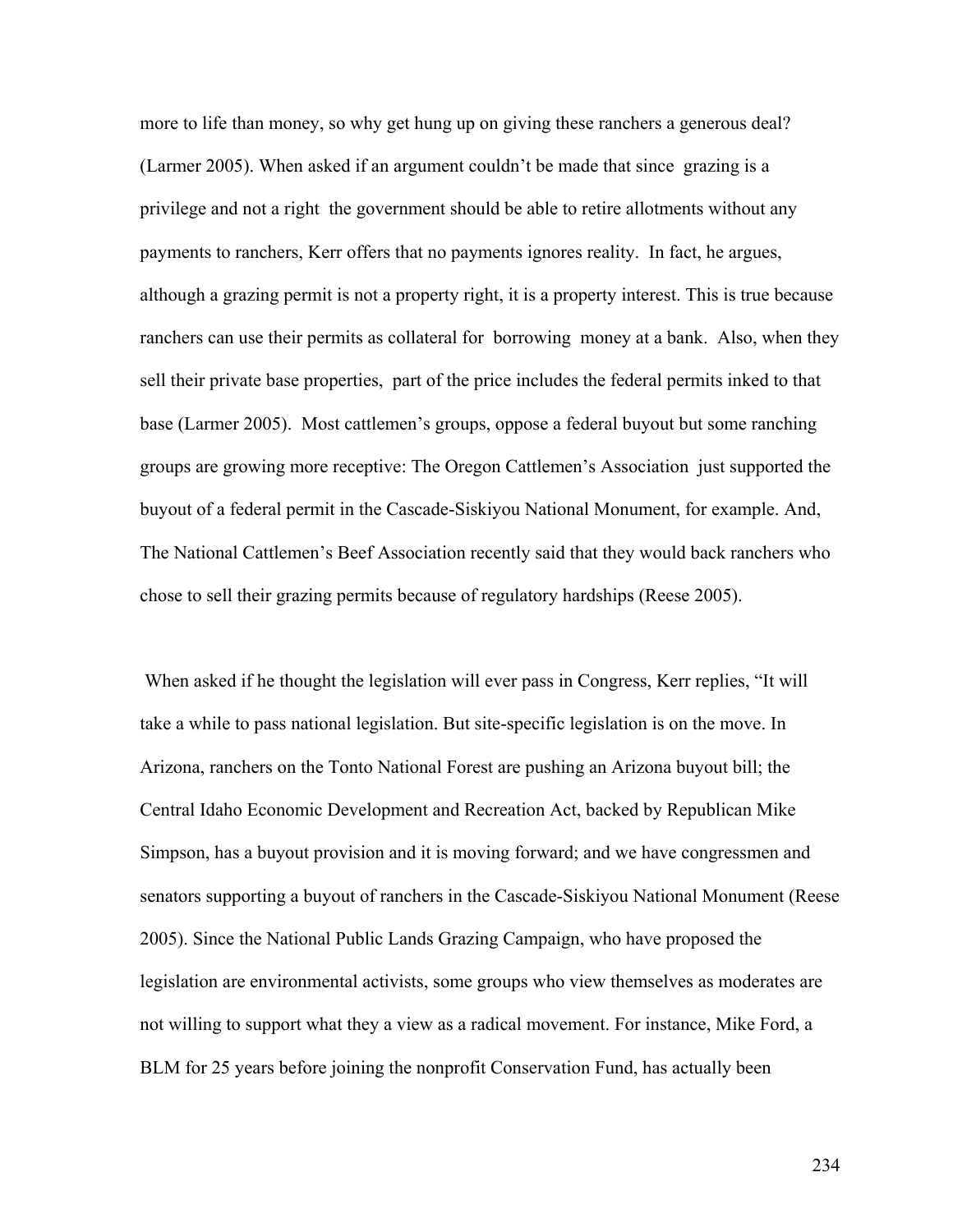practicing buyouts for years. Ford explains, "We don't want to be perceived as being antigrazing, because we're not. We're really about balance." (Reese 2005). Another potential bonus of the buyout campaign has been the negotiating that the issues has forced Hedden says between hard-nosed advocates in the anti-grazing campaign and ranchers, " There's been a humanizing on both sides that I think is a good thing." (Reese 2005).

Funnily, some ranchers view buyouts as "a god send" for rural communities with the money pocketed used to continue ranching on more suitable land or start other businesses." (Reese 2005). In terms of the future for one Arizona rancher, after the buyout, Whitney is hoping to sell his own base property as a dude ranch. High recreation pressure on the Tonto National Forest from "the 2,000 to 3,000 ATVs that are running around helter-skelter on any given weekend" make it unlikely that a conservation group would buy his property. Whitney laments, "Everybody's given up on trying to keep the fences up." "If somebody said we'd buy it from you for fair market value, we'd love to sell it," he says. Then, with a grin: "And then they'd have to deal with the Forest Service." (Reese 2005).

Part of the appeal of the buyout proposal has been explains Kerr, its pragmatism: "The market for cattle ranchers has changed; today, there is intense international competition in the beef industry that makes grazing on vast acreages in the arid West uneconomical. Plus, we've changed the rules. Ranchers have to deal with federal laws protecting water and endangered species, and also with more recreational users who don't understand or respect ranching. The public-lands ranching industry is going extinct; not as fast as the sage grouse or the grizzly,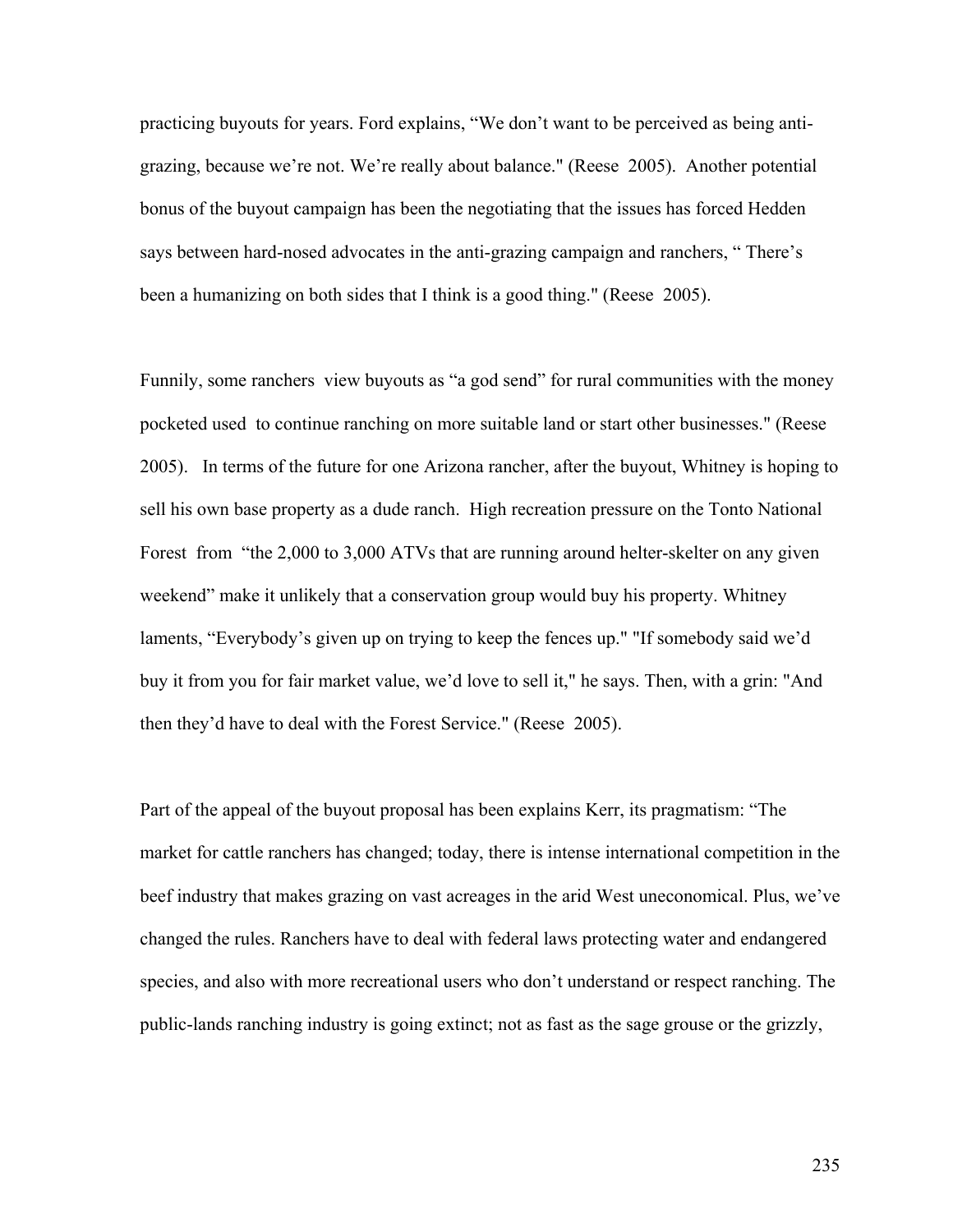but it is going extinct. And the buyout is a fair way to address this inevitability. It's a politically elegant solution: The golden saddle." (Larmer 2005).

Writer April Reese asks if this isn't a nod to ranchers' longstanding claims to ownership of the public range? Well, not quite. "All we're acknowledging is that those ranchers who have purchased ranches and have public-land allotments are paid money," says Bill Marlett, one of the leaders of the buyout campaign and director of the Oregon Natural Desert Association. " The cattlemen's organizations remain opposed, viewing buyouts as a first step toward moving ranchers off public land. Whatever the outcome of these Bills, buyouts may become a tool for the future, predicts Kerr, "When there is an endangered species or recreation conflict with grazing on public lands, a buyout should always be one of the options" (Reese 2005).

## *Outlook for the U.S .rangelands*

Stepping back to a broader perspective, one may see two seemingly opposing factors shape the nature of ranching operations today, consolidation and subdivision (Mitchell 2000, 24). Consolidation is the process of distributing private rangelands among fewer and fewer ranchers. In recent years fewer than 2 percent of farmland owners have come to own more than one-third of U.S. farmland (USDA Economic Research Service 1994). In the years between 1988 and 1997 the number of farms dropped from 2.20 million to 2.06 million, while the average farm size grew from 452 acres to 471 acres (USDA National Agricultural Statistics Service 1998). [However the rate of decrease will likely slow in the future] (USDA National Agricultural Statistics Service 1998). Simultaneously, farms and ranches are being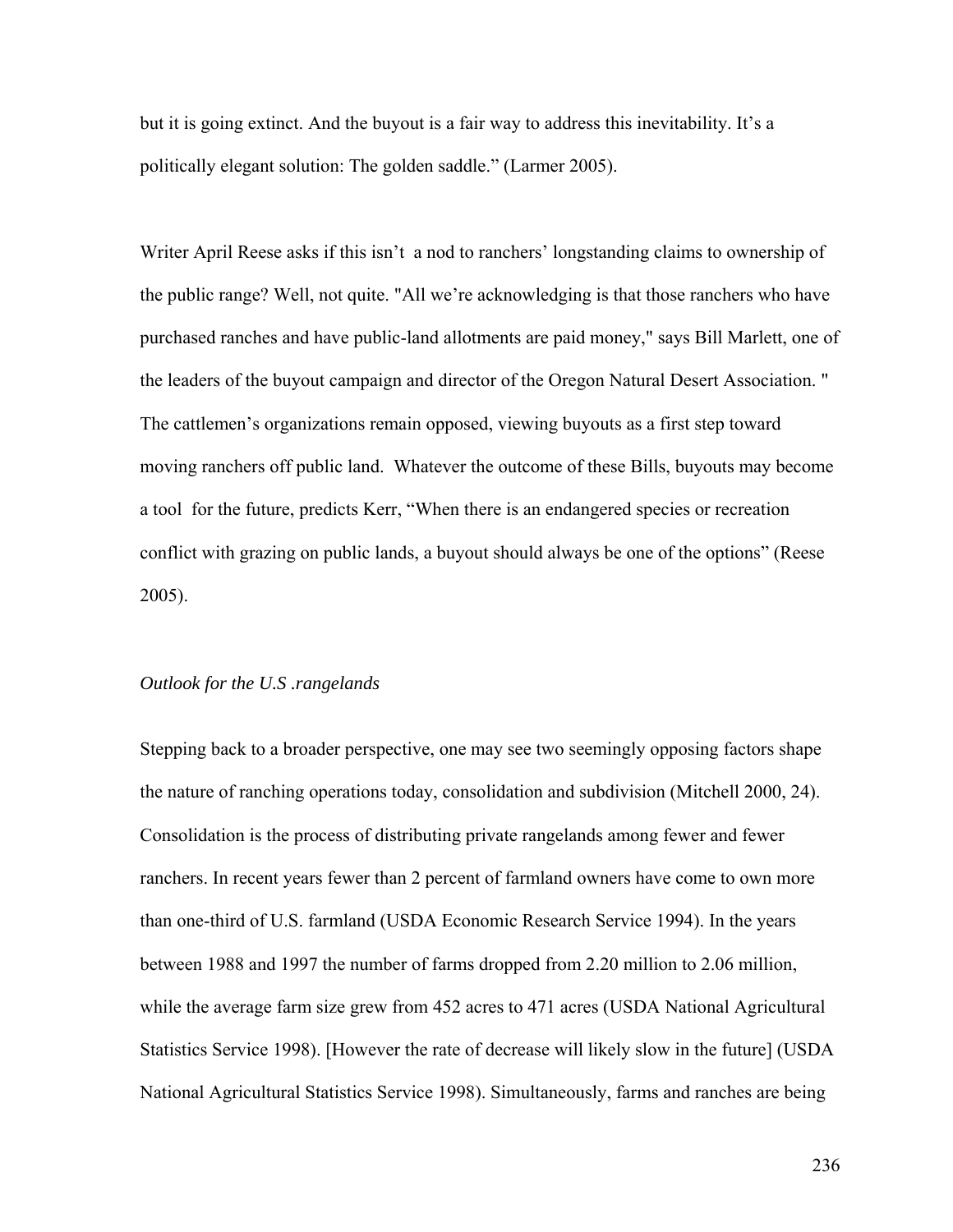broken up into smaller units. Primary drivers for subdivision by the landowner are the needs to raise capital for payment of debt and allocation of land among descendents. Both consolidation and subdivision can be seen in the changing distribution of farms and ranches in terms of economic scale. For example, the number of smaller working farms and ranches in the 13 western states (where most rangelands occur), including Alaska and Hawaii, decreased while those making more than \$100,000 increased between 1995 and 1997 (Mitchell 2000, 25). At the same time the number of farms and ranches bring in less than \$10,000 rose, representing the popularity of small "hobby" farms with farm-related incomes between \$1,000 and \$10,000 (Mitchell 2000, 25).

The future of ranching will in part be determined by the federal agencies which manage grasslands and the employees they hire. In the past fifty or so years many laws promoting various conservation practices, including public involvement in federal land management planning, have been written into U.S. law. Conservation and stewardship opportunities tied into farm bills have added to the legal framework for sustainable management. At a national scale this framework implements public involvement, periodic planning, assessment and policy reviews, and human resource skills across relevant disciplines (Mitchell 2000). In the 1990's, both the job market and undergraduate curriculum began to change for those interested in rangeland management. Working for regulating agencies, environmental organizations, and companies specializing in rangeland restoration became a much more promising career choice (pers. comm. to Mitchell from Dr. R. Dennis Child, Colorado State University, Fort Collins). Employment as a rangeland conservationist with federal land management agencies started to involve new skills. The planning process has taken on an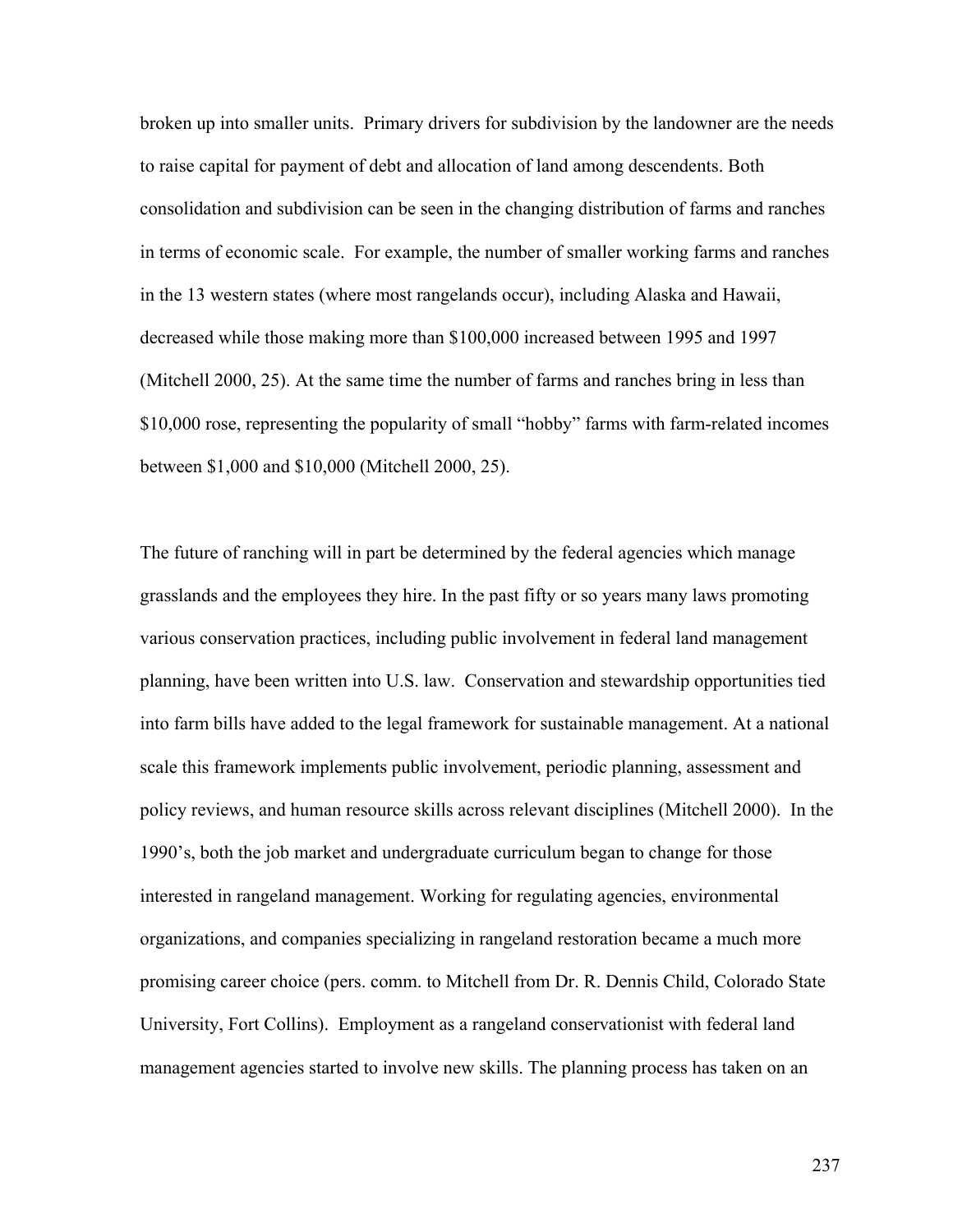increasingly important role in rangeland management. It now must provide for alternative actions, be developed on a multi-resource basis, and include public involvement. Employment trends with the three principal Federal land management agencies, FS, BLM and NRCS show the FS and BLM jobs for rangeland conservationists have dropped in the last ten years, while employment opportunities remain about equal for NRCS in the same period (Mitchell 2000). In the Forest Service, each staff member has been expected to perform more jobs for his or her position. This coupled with downsizing has "resulted in an erosion of career ladders in several natural resource management disciplines, including rangeland" Also, jobs in the FS have shifted away from research foresters and rangeland scientists toward ecology and wildlife biology positions (Unpublished report, National Academy of Public Administration, Washington DC). The present career paths for rangeland science are not clearly defined since science is at work creating disciplines related to monitoring and assessments, and ideas about what constitutes sustainable management is becoming more complex (Mitchell 2000).

It is the present generation that will determine the future shape of the West. To answer the question "who will take over the ranch?" One should ask the follow-up question: "Is the public willing to act, in a sense, as investors in private lands?" In another words, is the public willing to pay private landowners, like ranchers, the money needed to protect public values like open space, wildlife habitat, and access to public lands? In other words paying with conservation easements and other measure for the development not to happen (Christensen 2004). 'I have never seen the kind of assault on the environment that we are experiencing now. It is broad. It is deep. It is comprehensive. And it is relentless,' concedes Johanna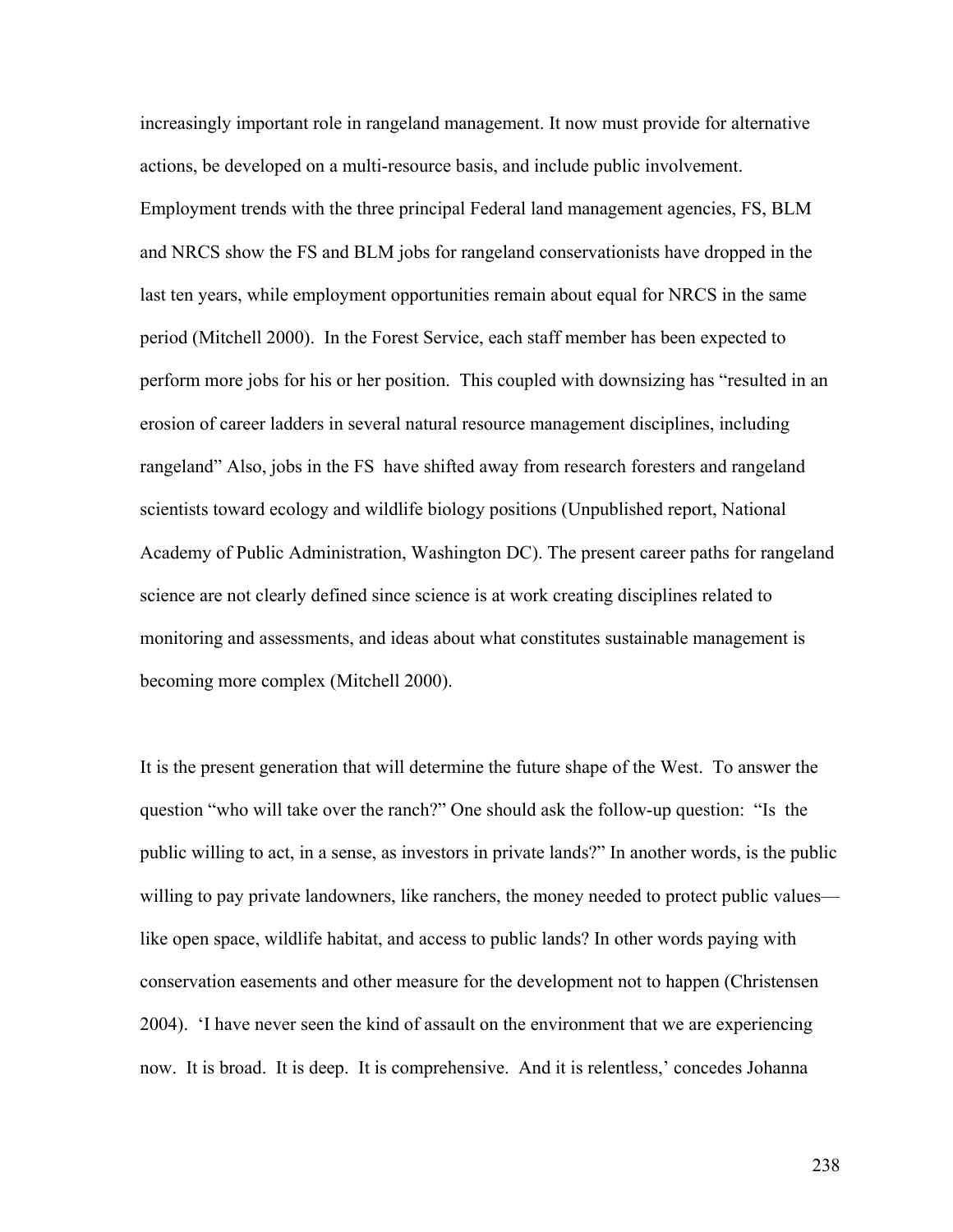Wald, environmental lawyer for the West in the past 33 years. Luther Propst predicts that many 'pretty places' will succumb in our time but that many will also be saved. Left behind will be tapestry of lands interwoven in a tapestry of lands ranging from undeveloped to developed with all degrees of development in between.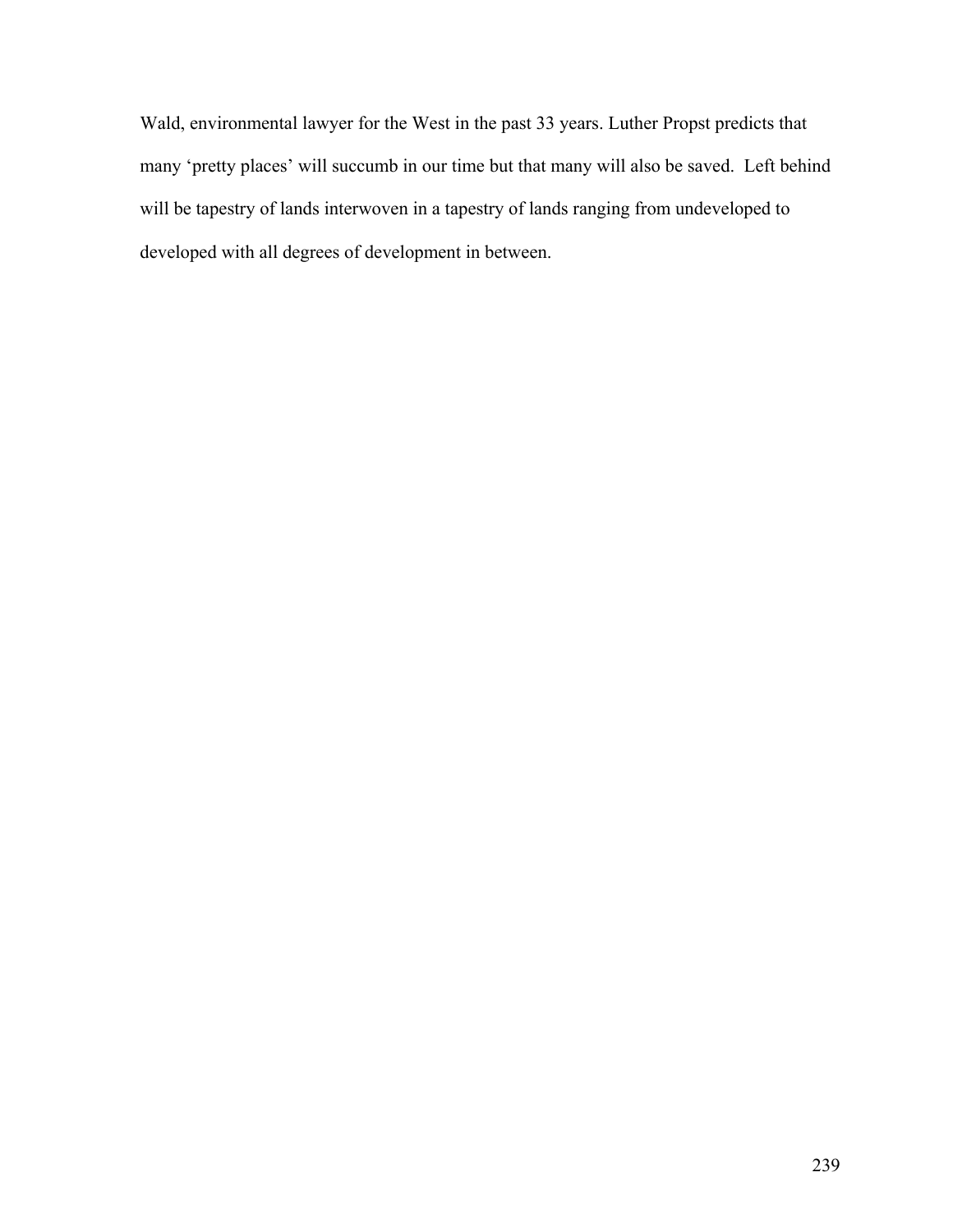# *References*

Alexander, Ben and Luther Propst. 2002. Saving the family ranch. In *Ranching west of the*  100<sup>th</sup> meridian: culture, ecology and economics, edited by Richard L. Knight, Wendell C. Gilgert and Ed Marston. Washington, DC: Island Press.

American Farmland Trust. 2005a. Strategic ranchland in the Rocky Mountain West. [http://www.farmland.org/rocky\\_mountain/Strategic%20Ranchland%20in%20the%20Rocky](http://www.farmland.org/rocky_mountain/Strategic%20Ranchland%20in%20the%20Rocky%20Mountain%20West.pdf) [%20Mountain%20West.pdf](http://www.farmland.org/rocky_mountain/Strategic%20Ranchland%20in%20the%20Rocky%20Mountain%20West.pdf)

\_\_\_\_\_2005b. Farmland information center fact sheet. [http://www.farmlandinfo.org/documents/29935/FS\\_LESA\\_8-04.pdf](http://www.farmlandinfo.org/documents/29935/FS_LESA_8-04.pdf)

Arizona: 2000. Summary population and housing characteristics. 2000 Census of population and housing. PHC-1-4.

<http://www.ci.tucson.az.us/planning/phc14.pdf>

Arizona Game and Fish Commission. 2005. Landowner-lessee/sportsman relations committee. Minutes of regular meeting. [http://www.azgfd.gov/pdfs/outdoor\\_recreation/landowner/05JanMtgMinutes.pdf](http://www.azgfd.gov/pdfs/outdoor_recreation/landowner/05JanMtgMinutes.pdf).

Arizona Game and Fish Department. 2002. Meeting notes on coordination for access.

Arizona State Land Department. 2004. Arizona Preserve Initiative Program. State Land Department Programs: Operations Division (Land Information, Title, and Transfer). <http://www.land.state.az.us/programs/operations/api.htm>

\_\_\_\_\_.2004. Natural Resource Conservation Districts (NRCD) Program

<http://www.land.state.az.us/programs/natural/nrcd.htm>

\_\_\_\_\_. 2004. Natural Resources Division Conservation Efforts. State Land Department Programs.

<http://www.land.state.az.us/programs/natural/conservation.htm>

\_\_\_\_\_. 2000. Mission and historical overview of state trust land. <http://www.land.state.az.us.asid/htmls/aboutsid.html>

Arizona State Parks. August 2000. Off-highway recreation fund. <http://www.pr.state.az.us/partnerships/ohv/fund.html>

\_\_\_\_\_\_/ OHV campaign. Economic importance of off-highway vehicle recreation to

Arizona. http://www.pr.state.az.us/partnerships/ohv/OHVEcon/911pima.pdf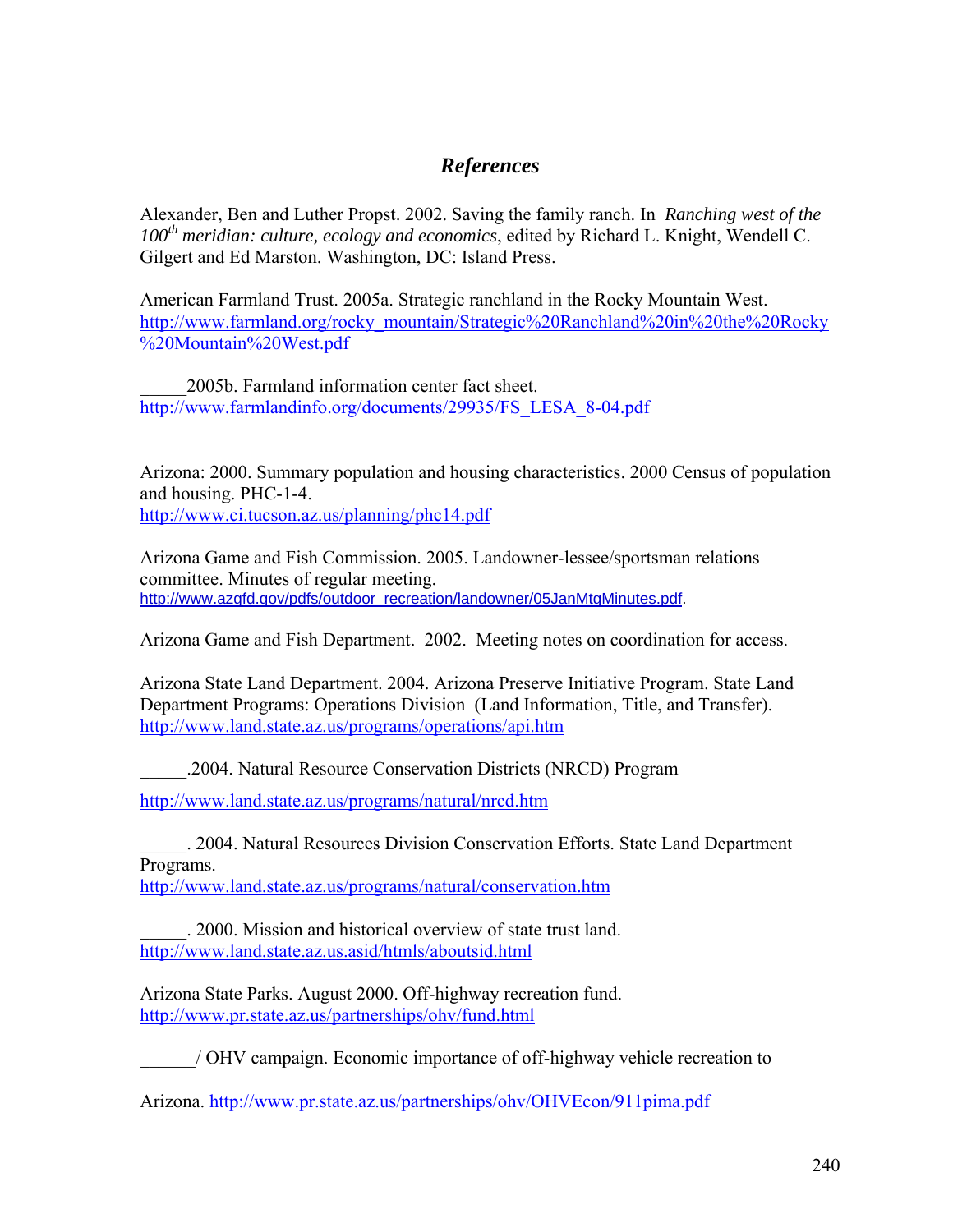[Bengsten,](http://80-www.sciencedirect.com.ezproxy.library.arizona.edu/science?_ob=ArticleURL&_udi=B6V91-4BH68TR-2&_user=56861&_coverDate=08%2F15%2F2004&_alid=172229029&_rdoc=1&_fmt=full&_orig=search&_cdi=5885&_sort=d&_st=4&_docanchor=&_acct=C000005238&_version=1&_urlVersion=0&_userid=56861&md5=0c62ab8a6964557239c657b2889ce750#bbib4#bbib4) D.N., Fletcher, J. and Nelson, K., 2004. Public policies for managing urban growth and protecting open space: policy instruments and lessons learned in the United States. *Landscape and Urban Planning* 69**:** 271–286.

Bengsten, D.N. and David C. Iverson. 2003. Reconstructing conservation in an age of limits: an ecological economics perspective, 223-238. In *Reconstructing conservation: finding common ground,* edited by Ben A*.* Minteer and Robert E. Manning. Washington, DC: Island Press.

Berkes, Fikert. 1996. Social systems, ecological systems and property rights, 87-107. In *Rights to Nature: Ecological, Economic, Cultural, and Political Principles of Institutions for the Environment* edited by Hanna et al. Washington, DC: Island Press.

Berry, W. 1999. In distrust of movements. *Orion* (summer): 16.

\_\_\_\_\_ 1996. A few words in praise of Edward Abbey. In *Resist much, obey little: remembering Ed Abbey*, edited by J.R. Hepworth and G. McNamee. San Francisco: Sierra Club Books. Quoted in Meine 2003.

\_\_\_\_\_. 1996. Conserving communities, 76-84. In *Rooted in the land: essays on community and place,* edited by W. Vitek and W. Jackson. New Haven, CT: Yale University Press. Quoted in Stokowski 2003.

\_\_\_\_\_. Health is membership. In *Another turn of the crank*. Quoted in Freyfogle 2003.

\_\_\_\_\_ 1993. Conservation and local economy. In *Sex, Economy, Freedom, and Community.*  New York: Pantheon Books. Quoted in Freyfogle 2003.

Birch T. 1990. The incarceration of wildness: wilderness areas as prisons. *Environmental Ethics* 12: 3-26. Quoted in Oelschlaeger 1995.

Booth, Douglas E.. 2002. *Searching for paradise*. Rowan & Littlefield: Lanham, Boulder

Box, Thadis W. 1990. Rangelands. In *Natural resources for the 21st century*, edited by Neil R. Sampson and Dwight Hair. Covelo, CA: Island Press: 101–120. Quoted in Mitchell 2000, 31.

Brabec, Elizabeth. 1992. On the value of open spaces. *Scenic America Technical Information Series*, 1: No. 2. Quoted in Northeastern Illinois Planning Commission and Chicago Wilderness. 2003.

Brunson, Mark and George Wallace. 2002. Perceptions of ranching: public views, personal reflections, 91-105. In *Ranching west of the 100<sup>th</sup> meridian: culture, ecology and economics,* edited by Richard L. Knight, Wendell C. Gilgert and Ed Marston. Washington, DC: Island Press.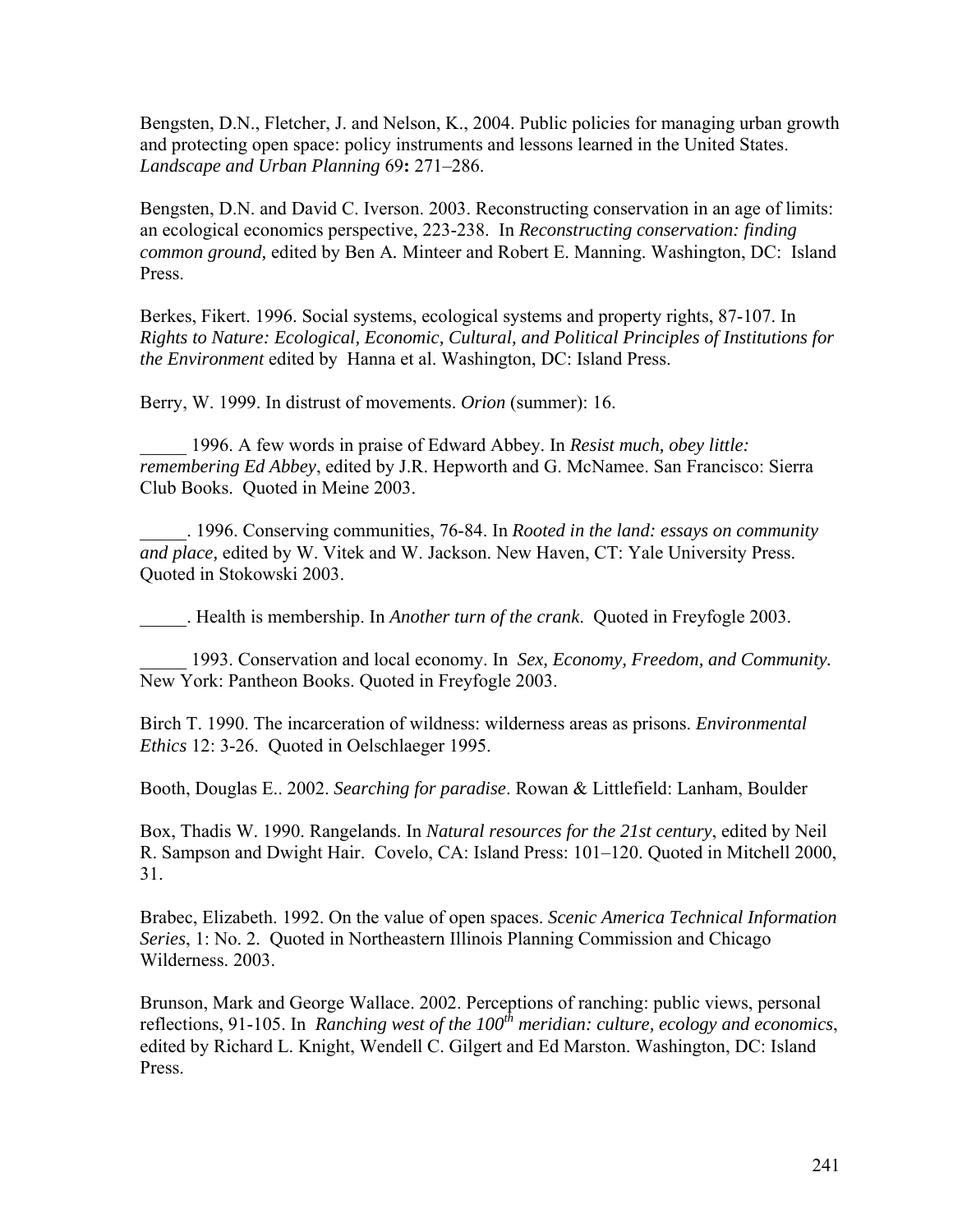Building a New National Campaign to Protect Public Lands from Off-road Vehicles. 2005. Conference held February 2 and 3, American Mountaineering Center, Colorado Mountain Club, Golden, CO. Unpub. discussion papers.

Buskirk, Steven W., William H. Romme, Frederick W. Smith, and Richard L. Knight. 2000. An overview of forest fragmentation in the Southern Rocky Mountains, pp. 3-14. In *Forest fragmentation in the Southern Rocky Mountains*, edited by Richard L. Knight, Frederick W. Smith, Steven W. Buskirk, William H. Romme, and William L. Baker. CO: University Press of Colorado.

Butler, Larry D. 2002. Economic survival of western ranching: searching for answers, 195- 202. In *Ranching west of the*  $100<sup>th</sup>$  *meridian: culture, ecology and economics, edited by* Richard L. Knight, Wendell C. Gilgert and Ed Marston. Washington, DC: Island Press.

Christensen, Jon. 2004. Who will take over the ranch? *High Country News* 36 (6): 6-15.

Church, W.L. 1979. Private lands and Public recreation, 7-33. A pub. report. University of Wisconsin Law School.

Clawson, M. and W. Harrington. 1991. The growing role of outdoor recreation. In *America's renewable resources: historical and current challenges*, edited by K.D Frederick and R.A. Sedjio, 249-282. Washington, DC: Resources for the Future. Quoted in Flather and Cordell 1995, 4.

Clemensen, A. Berle. 1987*. Cattle, copper and cactus: the history of Saguaro National Monument*. Denver Service Center: National Park Service.

Cole, D.N. and P.B. Landers. 1996. Threats to wilderness ecosystems: impacts and research needs. *Ecological Applications* 6: 168-184. Quoted in Knight 2000.

Colorado Division of Wildlife. 2000. Colorado Private Land Habitat Programs. <http://wildlife.state.co.us/HPP/dowpub99.pdf>

Committee on Rangeland Classification. 1994. Rangeland health: new methods to classify, inventory, and monitor rangelands. Washington DC: National Academy Press. Quoted in Mitchell 2000.

Congressional Sportsmen's Foundation and the Wildlife Management Institute. 2002. Hunter Access to Federal Public Lands. A report.

Cooperrider, A.Y. 1985. The Desert Bighorn, 472-285. In "Audubon Wildlife Report 1985." Edited by R.L. Di Silvestro. National Audubon Society, New York. Quoted in Noss and Cooperrider 1992, 246.

Coping, Cindy. 2004. Ranchers don't support state trust land reform . In "Letters." *Arizona Daily Star*. June 12, 2004.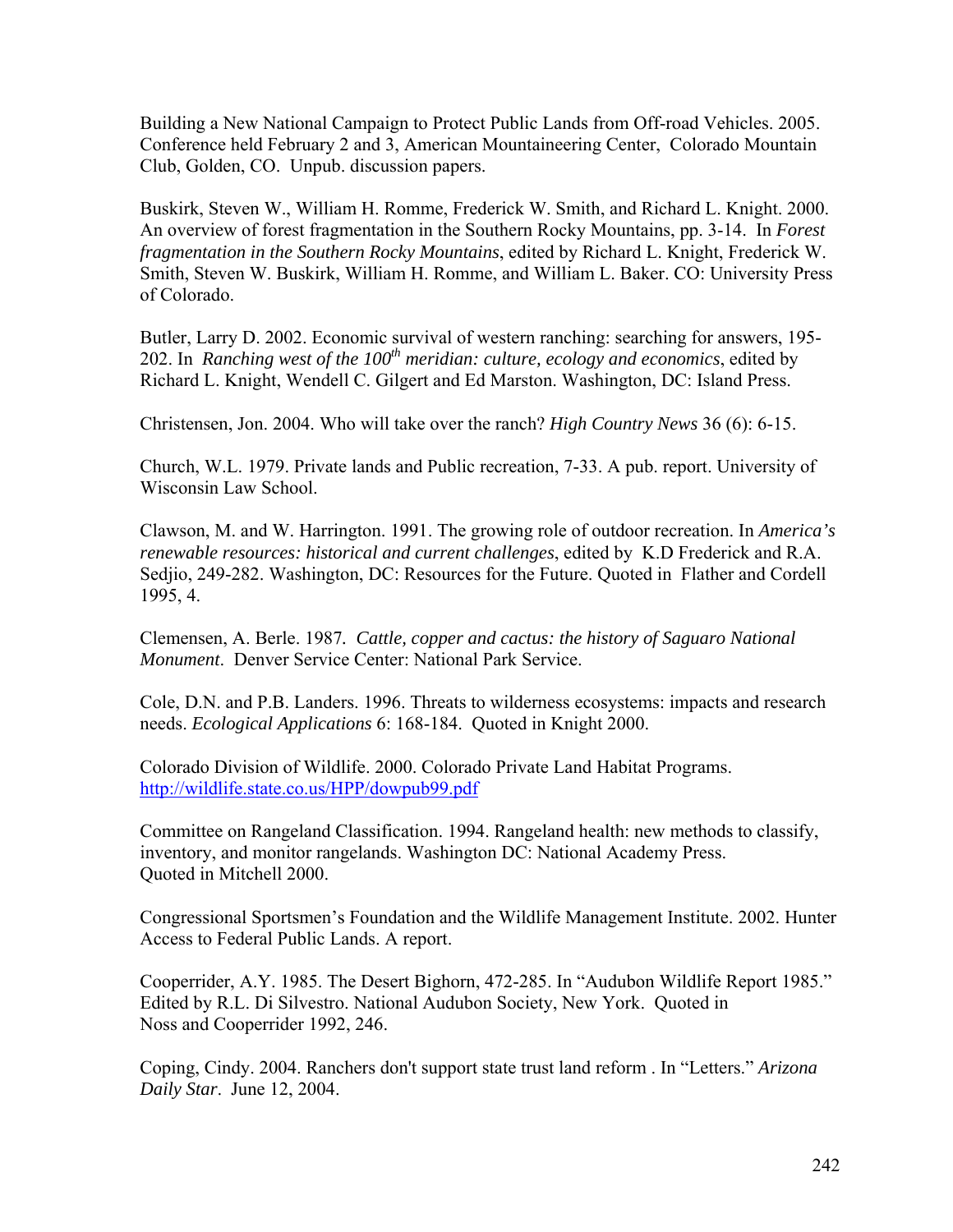Cordell, H.K., J.C. Bergstrom, L.A. Hartmann, and D.B.K. English. 1990. An analysis of the outdoor recreation and wilderness situation in the United States: 1989-2040. USDA Forest Service General Technical Report RM-189. Fort Collins, CO: Rocky Mountain Forest and Range Experiment Station. Quoted in Flather and Cordell 1985.

Cordell, H.K., D.B.K. English, and S.A. Randall. 1993. Effects of subdivision and access restrictions on private land recreation opportunities. USDA Forest Service Technical Report RM-231. Fort Collins, CO: Rocky Mountain Forest and Range Experiment Station. Quoted in Flather and Cordell 1985.

Council for Agricultural Science and Technology. 1996. Grazing on public lands. Task Force Report 129. Ames, IA: Council for Agricultural Science and Technology. Quoted in Mitchell 2000, 31.

Craig, Larry. 2004. Fees and our forests don't always fit. *High Country News*: [August 30,](http://www.hcn.org/servlets/hcn.Issue?issue_id=281)  [2004](http://www.hcn.org/servlets/hcn.Issue?issue_id=281)**.**

Cromartie, J. 1994. Recent demographic and economic changes in the West. Statement before the House Committee on Natural Resources Hearing on "The Changing needs of the West." April 7, 1994. Economic Research Service, U.S. Department of Agriculture. Quoted in Theobald 2000.

Daranyi, Tony. 2003. Letter. *High Country News:* January 20, 2003. [http://www.hcn.org/servlets/hcn.Article?article\\_id=13669](http://www.hcn.org/servlets/hcn.Article?article_id=13669)

Daugherty, Arthur B. 1995. Major uses of land in the United States, 1992. Agricultural Economic Report 723. Washington DC: U.S. Department of Agriculture, Economic Research Service. Quoted in Mitchell 2000.

Davis, Judy S., Arthur C. Nelson, and Kenneth J. Dueker. 1994. The new 'burbs: The exurbs and their implications for planning policy. American Planning Association. *Journal of the American Planning Association* 60:45-60.

Diamond, H.L. and P.F. Noonan. 1996*. Land use in America*. Washington, DC: Island Press. Quoted in Theobald 2000.

Donahue, D.L. 1999. *The western range revisited: removing livestock from public lands to conserve native biodiversity*. Norman, OK: University of Oklahoma Press. Quoted in Mitchell 2000, 61.

Emanuel, R. 2000.Human dimensions of the Sonoran Desert Ecoregion: a summary report. Tucson, Arizona: The Sonoran Institute.

Flather, Curtis H.; Brady, Stephen J.; Knowles, Michael S. 1999. Wildlife resource trends in the United States: A technical document supporting the 2000 USDA Forest Service RPA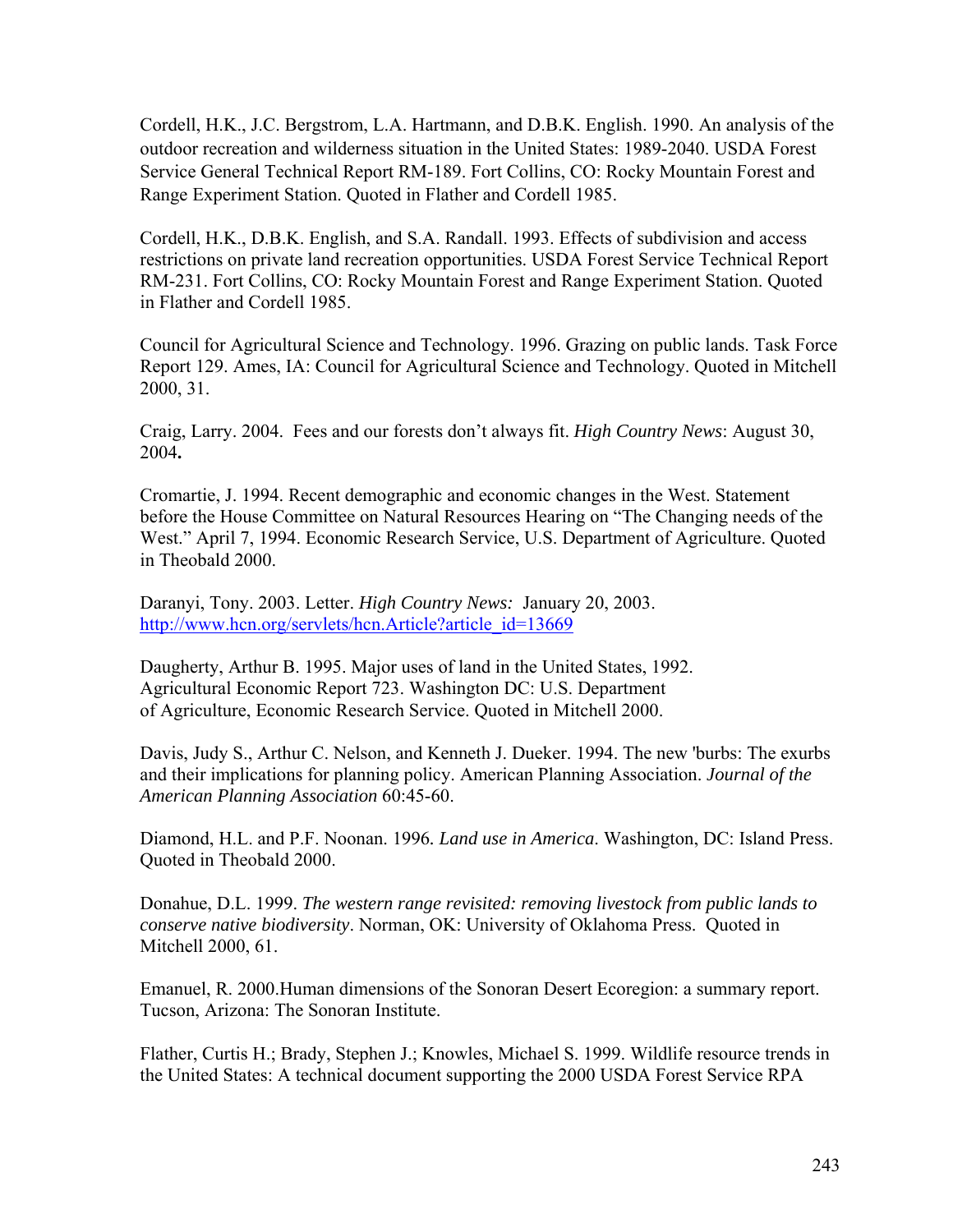Assessment. General Technical Report RMRS-GTR-33. Fort Collins, CO: U.S. Department of Agriculture, Forest Service, Rocky Mountain Forest and Range Experiment Station. Quoted in Mitchell 2000, 61.

Flather, Curtis H. and H. Ken Cordell. 1995. Outdoor recreation: historical and anticipated trends. In *Wildlife and recreationists: coexistence through management and research,* edited b*y* Richard L. Knight and Kevin J. Gutzwiller, 3-16. Washington, DC: Island Press.

Fonesca, Julia. Program Manager, Pima County Flood Control District. Personal communication, February 2001. Quoted in SDCP 2001.

Freyfogle, Eric T. 2003. Conservation and the four faces of resistance, 145-164. In *Reconstructing conservation: finding common ground,* edited by Ben A*.* Minteer and Robert E. Manning. Washington, DC: Island Press.

Gutzwiller, K.J. 1995. Recreational disturbance and wildlife communities. In *Wildlife and recreationists: coexistence through management and research*. Washington DC: Island Press. Quoted in Hester et al 1999.

Hadley, Diana and Thomas E. Sheridan. 1995. *Land use history of the San Rafael Valley, Arizona*. USDA/Forest Service. Rocky mountain Forest and Range Experiment Station. Fort Collins/CO. General Technical Report RM-GTR-269.

Halffter, Gonsalo. 1985. Biosphere reserves: conservation of nature for man. *Parks* 10(3): 15-18. Quoted in Anderson 1997, 17.

Hanna, Susan S., Carl Folke, Karl-Göran Mäler, Eds. Asa Jansson, Technical Editor. *Rights to Nature: Ecological, Economic, Cultural, and Political Principles of Institutions for the Environment*. Beijer International Institute of Ecological Economics, The Royal Swedish Academy of Sciences, Stockholm, Sweden. Island Press: Washington, DC.

*High Country News*, staff. Buyouts by the numbers. April 4, 2005.

Hinckely, Bern S. Richard M. Iverson and Bernard Hallet. 1983. Accelerated water erosion in ORV-use areas. In *Environmental effects of off-road vehicles: impacts and management in arid regions* edited by Robert H. Webb and Howard G. Wilshire. Quoted in SDCP 2001.

Holcomb, John. 1986. Hunter access status in arizona. Report for Arizona Game and Fish.

Holechek, Jerry L., Milton Thomas, ; Francisco Molinar, and Dee Galt. 1999. Stocking desert rangelands: what we've learned. *Rangelands* 21(6):8–12. Quoted in Mitchell 2000,61.

Holechek, J.L., R.D. Pieper, and C.H. Herbel. 1989. *Range management: principles and practices*. Prentice Hall, Englewood Cliffs, NJ. Quoted in Noss and Cooperrider 1994, 220.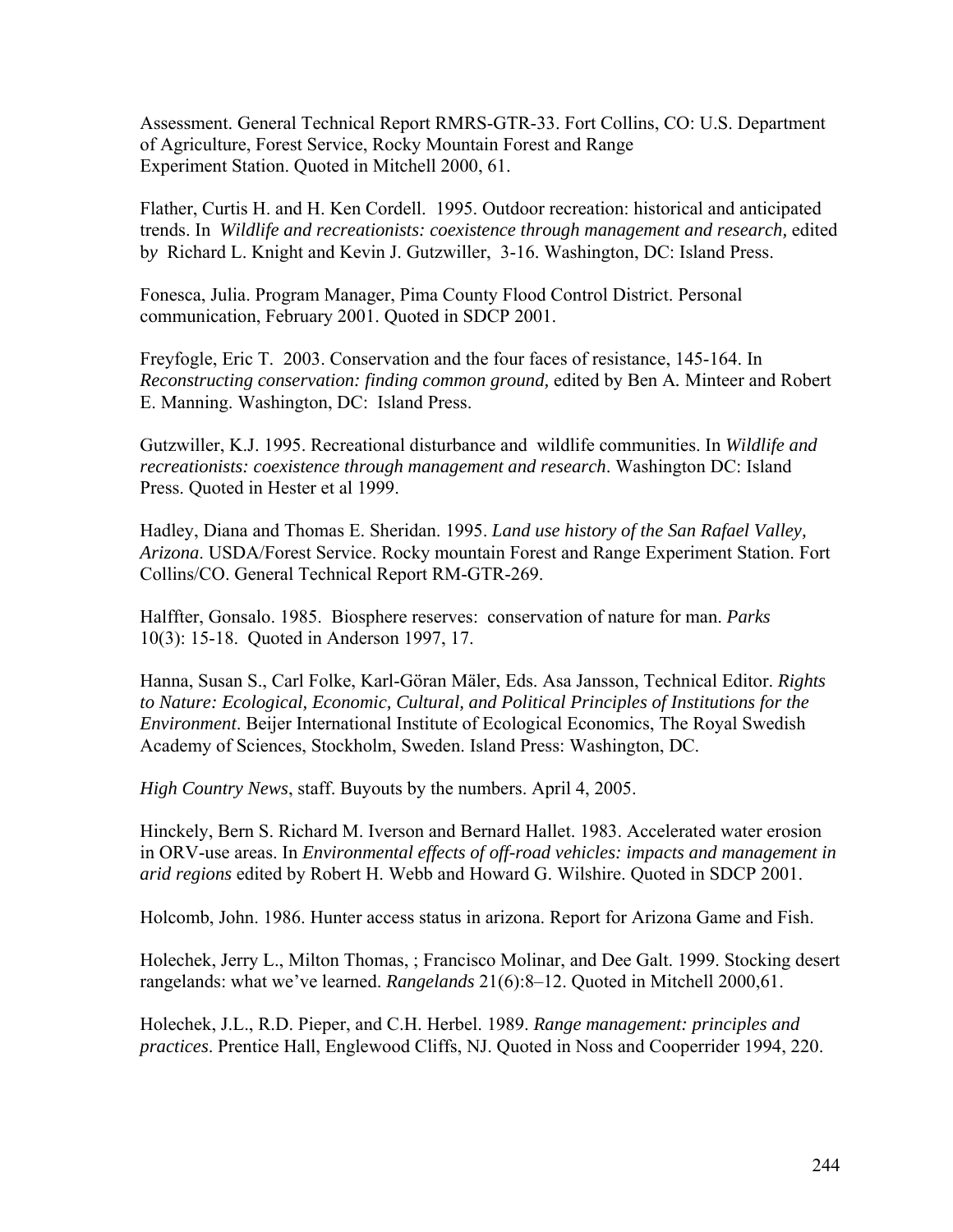Holguin, C. 1998. USDA Forest Service Natural Resource Agenda website . [www.fs.fed.us/news/agenda/wildland/playground.](http://www.fs.fed.us/news/agenda/wildland) 

Holling, C.S. 1993. Investing in research for sustainability. *Ecological Applications* 3: 552- 555. Quoted in Berkes 1996.

Hughes, H.1999. The market advisor: Lack of management power threatens survival of midsized family farms and ranches, 18–21. Report issued April 15, 1999. Fargo, ND: North Dakota State University, Extension Service. (Mitchell 2000, 63).

Huntsinger, L.. 2002. End of the trail: ranching transformation on the Pacific slope, 77-90. In *Ranching west of the 100th meridian: culture, ecology and economics*, edited by Richard L. Knight, Wendell C. Gilgert and Ed Marston. Washington, DC: Island Press.

Huntsinger, L. and P. Hopkinson. 1996. Sustaining rangeland landscapes: a social and ecological process. *Journal of Range Management* 49(2): 167-173. Quoted in Sulak and Huntsinger 2002, 43.

Ilahiane, H., T.R. McGuire, and R.W. Stoffle. 2000. Assessment of the economic, social, and political landscapes of the U.S. Sonoran Desert Ecoregion. Report by the Sonoran Institute, Tucson. Quoted in Emanuel 2000.

Interagency Technical Reference. 1996. Utilization studies and residual measurements. Cooperative extension service, USDA/FS, USDA/NRCS, USDI/BLM. Quoted in USDA/FS 2005.

The International Sonoran Desert Alliance (ISDA). 2004. <http://www.charityadvantage.com/isda/HOME.asp>

International Association of Fish and Wildlife Agencies. 2004. Press release by Rachel Brittin. July 20, 2004. [http://www.iafwa.org/press\\_releases\\_files/american\\_outdoors\\_act\\_72004.htm](http://www.iafwa.org/press_releases_files/american_outdoors_act_72004.htm)

Johnson, R. Roy and S. W. Carothers. 1982. Riparian habitat and recreation: interrelationships and impacts in the Southwest and Rocky Mountain Region. Bulletin 12. Eisenhower Consortium for Western Environmental Forestry Research. Quoted in SDCP 2001.

Johnson , R. Access in the Gravelly landscape. Bureau of Land Management. http://www.fs.fed.us/r1/b-d/gravelly/chap\_1/chap1-10\_heritage.htm

Judd, R.W. 2003. Writing environmental history from east to west, 19-32. In *Reconstructing conservation: finding common ground,* edited by Ben A*.* Minteer and Robert E. Manning. Washington, DC: Island Press.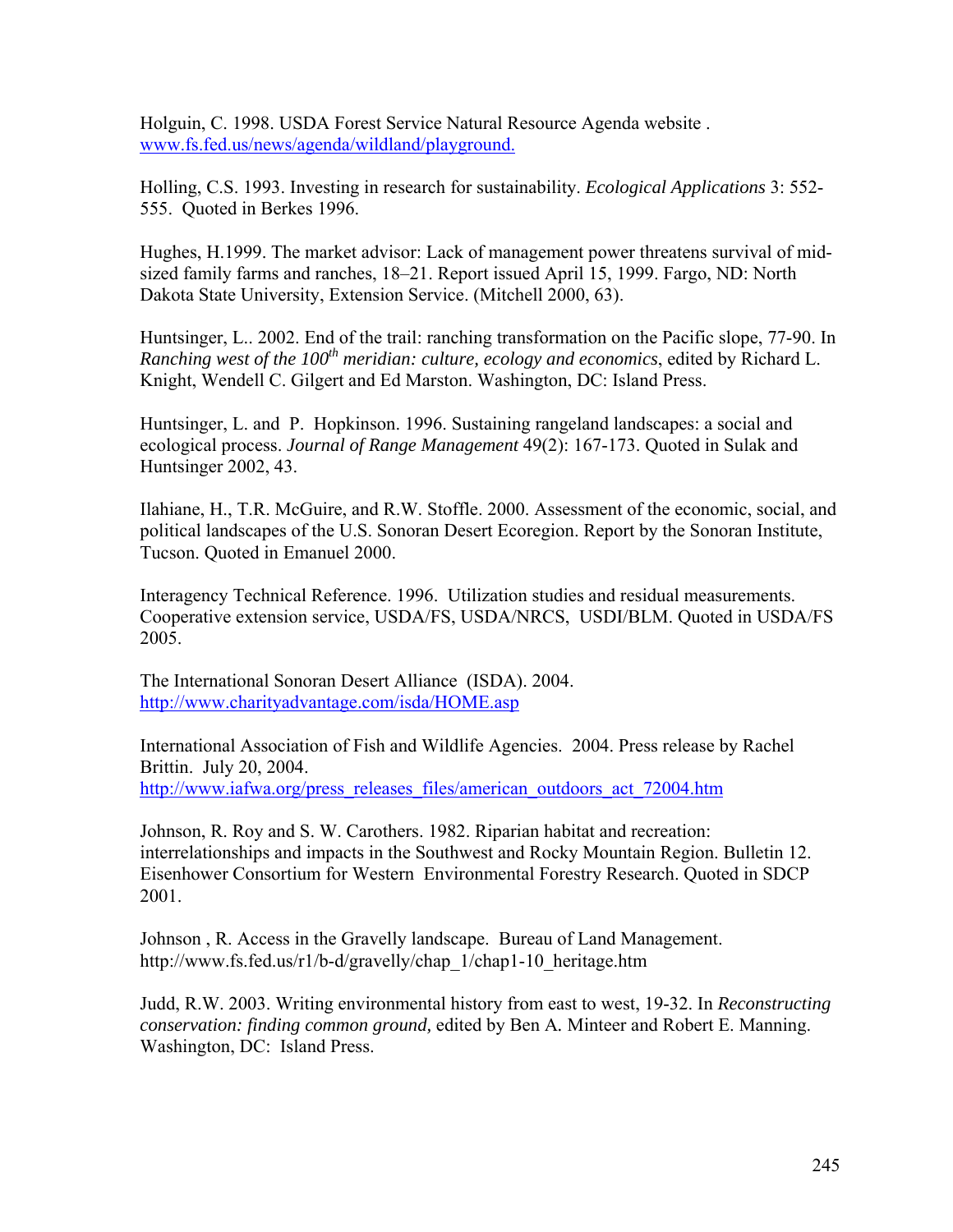Kenworthy, T.. 1998. Grazing laws feed demise of ranchers' way of life. Washington, DC: Washington Post. 29 November 1998. p.A1. Quoted in Mitchell 2000, 61.

The Keystone Center. 1989. The Keystone Center policy dialogue on access to federal lands, 1-51. Final report. Keystone, Co: The Keystone Center

Kockelman, W. J. 1983. Management of off-road vehicles. In *Environmental effects of offroad vehicles: impacts and management in arid regions,* edited by R. H. Webb and H. G. Wilshire. Quoted in SDCP 2001.

Knight, R. L. 2002a. The ecology of ranching, 123-143. In *Ranching west of the 100<sup>th</sup> meridian: culture, ecology and economics*, edited by R.L. Knight, W. C. Gilgert and E. Marston. Washington, DC: Island Press.

\_\_\_\_\_. 2002b. Aldo Leopold: blending conversations about public and private lands, 35-45. In *Aldo Leopold and the ecological conscience,* edited by R.L. Knight and S. Riedel. New York: Oxford University Press.

Knight, R.L. and S. Riedel. 2002. *Aldo Leopold and the ecological conscience.* New York: Oxford University Press.

Knight, R.L. 2000. Forest fragmentation and outdoor recreation in the Southern Rocky Mountains, 135-154. In *Forest fragmentation in the Southern Rocky Mountains*, edited by R. L. Knight, F. W. Smith, S.W. Buskirk, W.H. Romme, and W.L. Baker. CO: University Press of Colorado

Knight, R.L, F.W. Smith, S.W. Buskirk, W.H. Romme, and W. L. Baker, eds. 2000. *Forest fragmentation in the Southern Rocky Mountains.* CO: University Press of Colorado.

Knight, R.L. and P.L. Landres, eds. 1998. *Stewardship across boundaries*. Washington, DC: Island Press. Quoted in Knight and Riedel 2002.

Knight, R.L. and G.K. Meffe. 1997. Ecosystem management: agency liberation from command and control. *Wildlife Society Bulletin* 25: 676-678. Quoted in Knight and Riedel 2002.

Knight, R. L. and K. J. Gutzwiller, eds. 1995. *Wildlife and recreationists: coexistence through management and research*. Washington, DC: Island Press.

Knight, R. L. and S.A. Temple. 1995. Wildlife and recreationists: coexistence through management, 327-333. In *Wildlife and recreationists: coexistence through management and research,* edited b*y* Richard L. Knight and Kevin J. Gutzwiller, . Washington, DC: Island Press.

Knight, R. L., W. C. Gilgert and E. Marston, eds. 2002. *Ranching west of the 100<sup>th</sup> meridian: culture, ecology and economics.* Washington, DC: Island Press.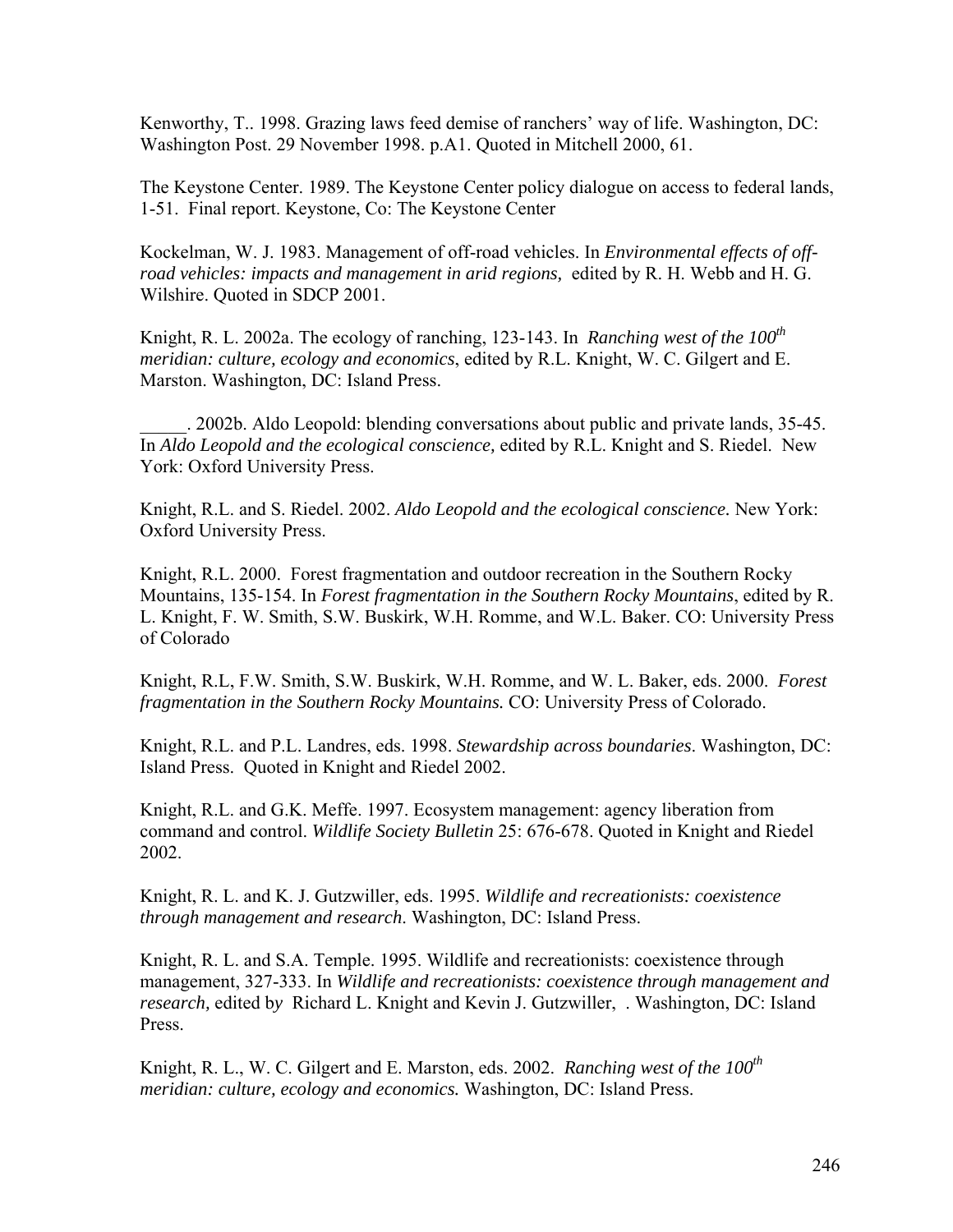Lamp, Greg. 1997. Bagging big game*. Beef*: Nov. 1, 1997 [http://beef-mag.com/mag/beef\\_bagging\\_big\\_game/index.html](http://beef-mag.com/mag/beef_bagging_big_game/index.html)

Larmer, Paul. 2005. Public-lands ranchers: Should you trust this man? *High Country News*: **[April 4, 2005](http://www.hcn.org/servlets/hcn.Issue?issue_id=295)**

Larson, R. A. 1985. Balancing wildlife viewing with wildlife impacts: a case study. In *Wildlife and recreationists: coexistence through management and research,* edited b*y* R. L. Knight and K.J. Gutzwiller, 257-270. Washington, DC: Island Press.

Lee, K. N. 1993. *Compass and gyroscope: integrating science and politics for the environment*. Covelo, CA: Island Press. Quoted in Mitchell 2000, 43.

Leonard, S. and W. Elmore. 2002. Cows and creeks: can they get along?, 145-154. In *Ranching west of the 100th meridian: culture, ecology and economics*, edited by Richard L. Knight, Wendell C. Gilgert and Ed Marston. Washington, DC: Island Press.

Leopold, Aldo. 1949, 1966. *Sand County almanac and essays on conservation from Round River.* New York: Oxford University Press. Quoted in Oelschlaeger 1995, Freyfogle 2003, Knight 2002b.

\_\_\_\_\_. ca.1937. "The farm wildlife program: a self-scrutiny. " LP 10-6, box 16. Quoted in Freyfogle 1993.

Liffmann, R. H, L. Huntsinger and L.C. Forero. 2000. To ranch or not to ranch: home on the urban fringe. *Journal of Range Management* 53: 362-370. Quoted in Sulak and Huntsinger 2002, 43.

Linenthal, E.T.. 1991. *Sacred ground: Americans and their battlefields*. Urbana: University of Illinois Press. Quoted in Lovett 1998.

Loomis, John B. 2002. *Integrated public lands management: principles and applications to*  national forests, parks, wildlife refuges, and BLM lands. 2<sup>nd</sup> Edition. Columbia University Press, NY. (Online edition.)

Loomis, J. B. 1991. Conceptual and empirical classification of wildlife benefits and beneficiaries: implications for funding wildlife conservation. *Policy Studies Journal* 19: 560-568. Quoted in Watkins 2000,3-4.

Lord, J.M., and D.A. Norton. 1990. Scale and the spatial concept of fragmentation. *Conservation Biology* 4: 197-202. Quoted in Buskirk et al. 2000.

Lovett, Francis N. 1998. *National parks: rights and the common good*. Lanhom: Rowman & Littlefield Publishers, Inc.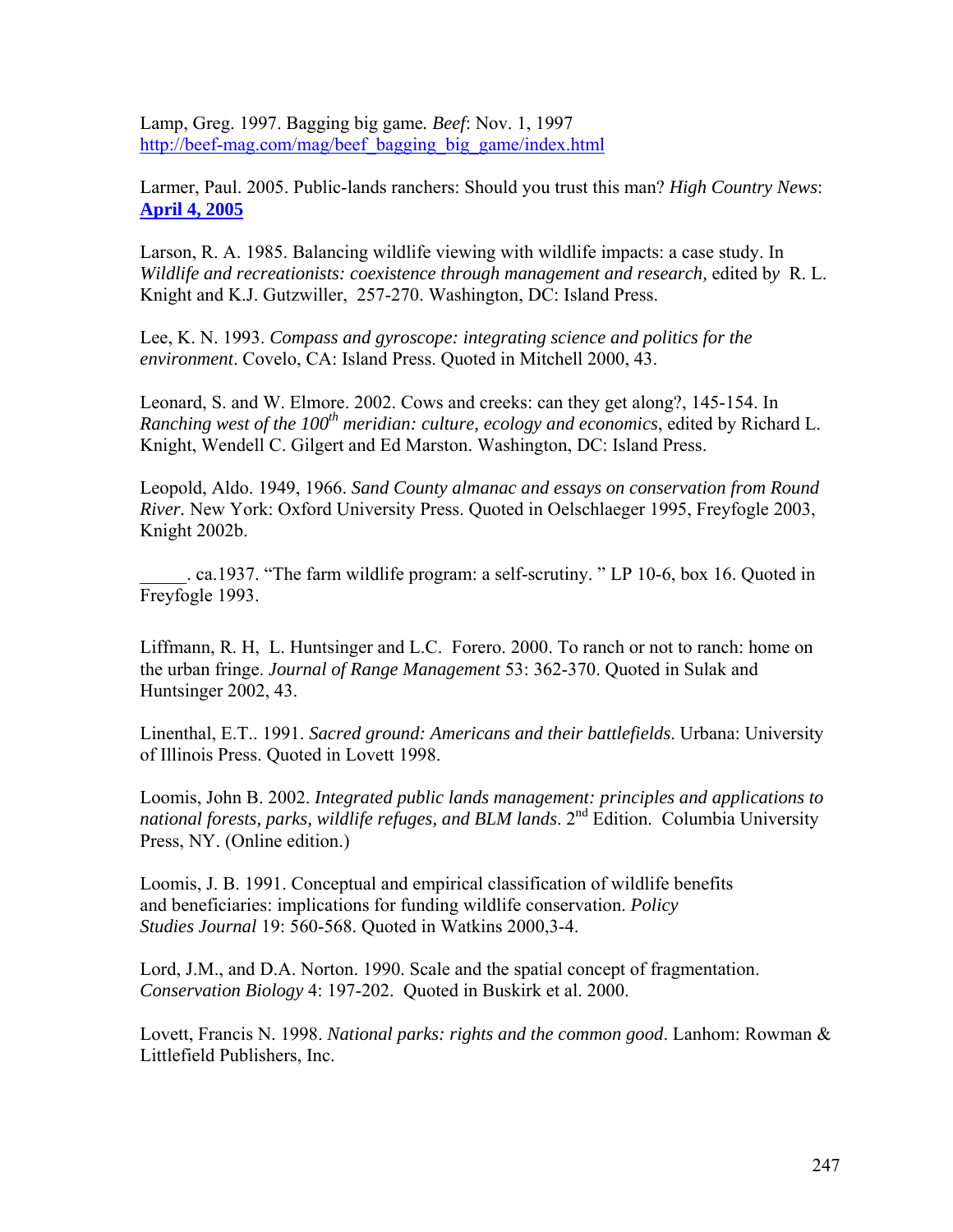Lowsky, Jonathan F. and Richard L. Knight. 2000. Effects of wilderness designation on the landscape structure of a National Forest, 285-309. In *Forest fragmentation in the Southern Rocky Mountains*, edited by Richard L. Knight, Frederick W. Smith, Steven W. Buskirk, William H. Romme, and William L. Baker. CO: University Press of Colorado.

Malpai Borderlands Group. 1994-200. Newsletters, #1-10.

Manfredo, Michael J.; Jerry J. Vaske, and Daniel J. Decker. 1995. Human dimensions of wildlife management: basic concepts. In *Wildlife and recreationists: coexistence through management and research,* edited b*y* Richard L. Knight and Kevin J. Gutzwiller, 17-31. Washington, DC: Island Press.

Marston, Ed. 2002. Why this book matters, 237-241. In *Ranching west of the 100<sup>th</sup> meridian: culture, ecology and economics*, edited by Richard L. Knight, Wendell C. Gilgert and Ed Marston. Washington, DC: Island Press.

\_\_\_\_\_. 2002. Cow-free crowd ignores science, sprawl. *High Country News:* December 9, 2002.

Marzluff, John M. 1997. Effects of urbanization and recreation on songbirds, chapter 5. USDA Forest Service. General Technical Report. RM-GTR-292.

Mayro, Linda and Micaela K. McGibbon. 1999. Ranching in Pima County, a conservation objective of the Sonoran Desert Conservation Plan. Sonoran Desert Conservation Plan. <http://www.pima.gov/cmo/sdcp/reports/d1/001RAN.PDF>

McDonnell, M.J., ST.A. Pickett. 1990. Ecosystem structure and function along urban-rural gradients: an unexploited opportunity for ecology. *Ecology* 71: 1232-1237. Quoted in Theobald 2000.

McFarlane, B.L. 1994. Specialization and motivations of birdwatchers. *Wildlife Society Bulletin* 22: 361-370. Quoted in Knight 2000

McGibbon, Micaela K. 1999. Report on "The current practice of ranching in Pima County." Sonoran Desert Conservation Plan. <http://www.pima.gov/cmo/sdcp/reports/d1/001RAN.PDF>

McCay, B.J. 1996. Common and private concerns, 111-126. In *Rights to Nature: Ecological, Economic, Cultural, and Political Principles of Institutions for the Environment,* edited by Hanna et al. Island Press: Washington, DC.

McNaughton, S.J. 1993. Grasses and grazers, science and management. *Ecological Applications* 3:17-20. Quoted in Noss and Cooperrider 1994, 220.

McPhee, John. 1990. *Encounters with the archdruid*. New York: The Noonday Press.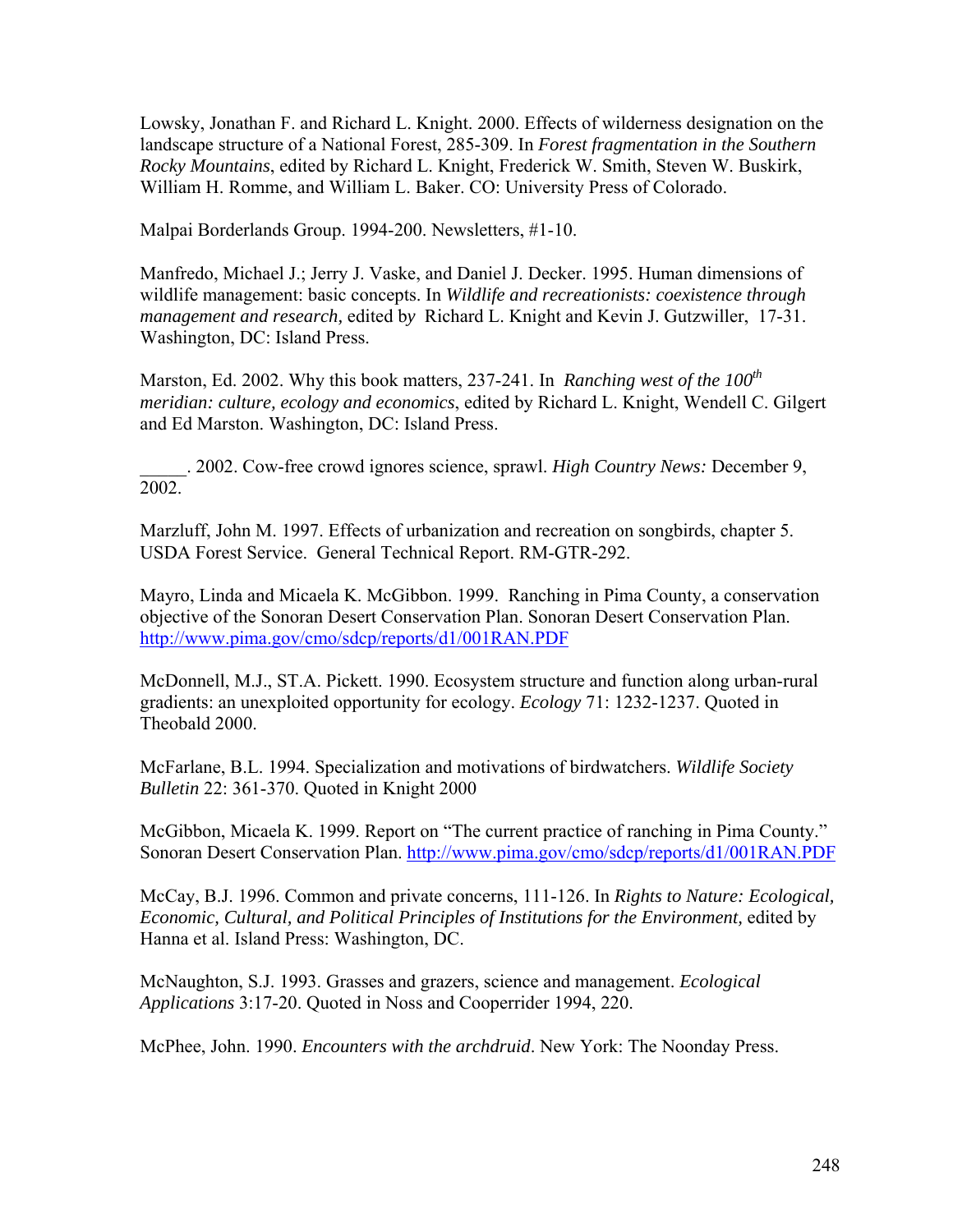McVicker, Gary. 1998. Community based partnerships and environmental health: a vision for change, 1-12. In *Community based partnerships and ecosystems for a healthy environment.* BLM National Training Center.

Meine, Curt. 2003. Conservation and the Progressive Movement: growing from the radical center, 165-184. In *Reconstructing conservation: finding common ground,* edited by Ben A*.* Minteer and Robert E. Manning. Washington, DC: Island Press.

Miller, Scott. 1998. Environmental impacts: the dark side of outdoor recreation. Conference on Outdoor Recreation: promise and peril in the new west. Quoted in SDCP 2001.

Minteer, Ben A. 2003. Regional planning as pragmatic conservation, 93-113. . In *Reconstructing conservation: finding common ground,* edited by Ben A*.* Minteer and Robert E. Manning. Washington, DC: Island Press.

Minteer, Ben A. and Robert E. Manning, eds. 2003. *Reconstructing conservation: finding common ground.* Washington, DC: Island Press.

\_\_\_\_\_. 2003. Finding common ground: emerging principles for a reconstructed conservation, 335-349. In *Reconstructing conservation: finding common ground,* edited by Ben A*.* Minteer and Robert E. Manning. Washington, DC: Island Press.

\_\_\_\_\_. 2000. Convergence in Environmental Values: an Empirical and Conceptual Defense. *Ethics, Place and Environment* 3 (1): 47–60.

Mitchell, John E. 2000. Rangeland resource trends in the United States: A technical document supporting the 2000 USDA Forest Service RPA Assessment, 1-84. Gen. Tech. Rep. RMRS-GTR-68. Fort Collins, CO: U.S. Department of Agriculture, Forest Service, Rocky Mountain Research Station.

Mitchell, J.E., L.A Joyce,. And L.D. Bryant. 1999a. Applicability of Montreal Process Criteria and Indicators to rangelands. In: *Proceedings, 6th International Rangeland Congress, Townsend, Australia, 17–23 July 1999*. Quoted in Mitchell 2000, 10.

Mitchell, J.E., S.M. Louda, and B. Gillam, 1999b. Background and synopsis: symposium on the Great Plains grasslands at the millennium. *Great Plains Research* 9:211– 222. Quoted in Mitchell 2000, 61.

Mitchell, John E.; Hart, Richard H. 1987. Winter of 1886–87: the death knell of open range. *Rangelands* 9:3–8. Quoted in Mitchell 2000, 63.

Moore, Roger L. 1994. Conflicts on multiple-use trails: synthesis of the literature and state of practice. Federal Highway Administration. Report No. FHWA-PD-94-031. Quoted in SDCP 2001.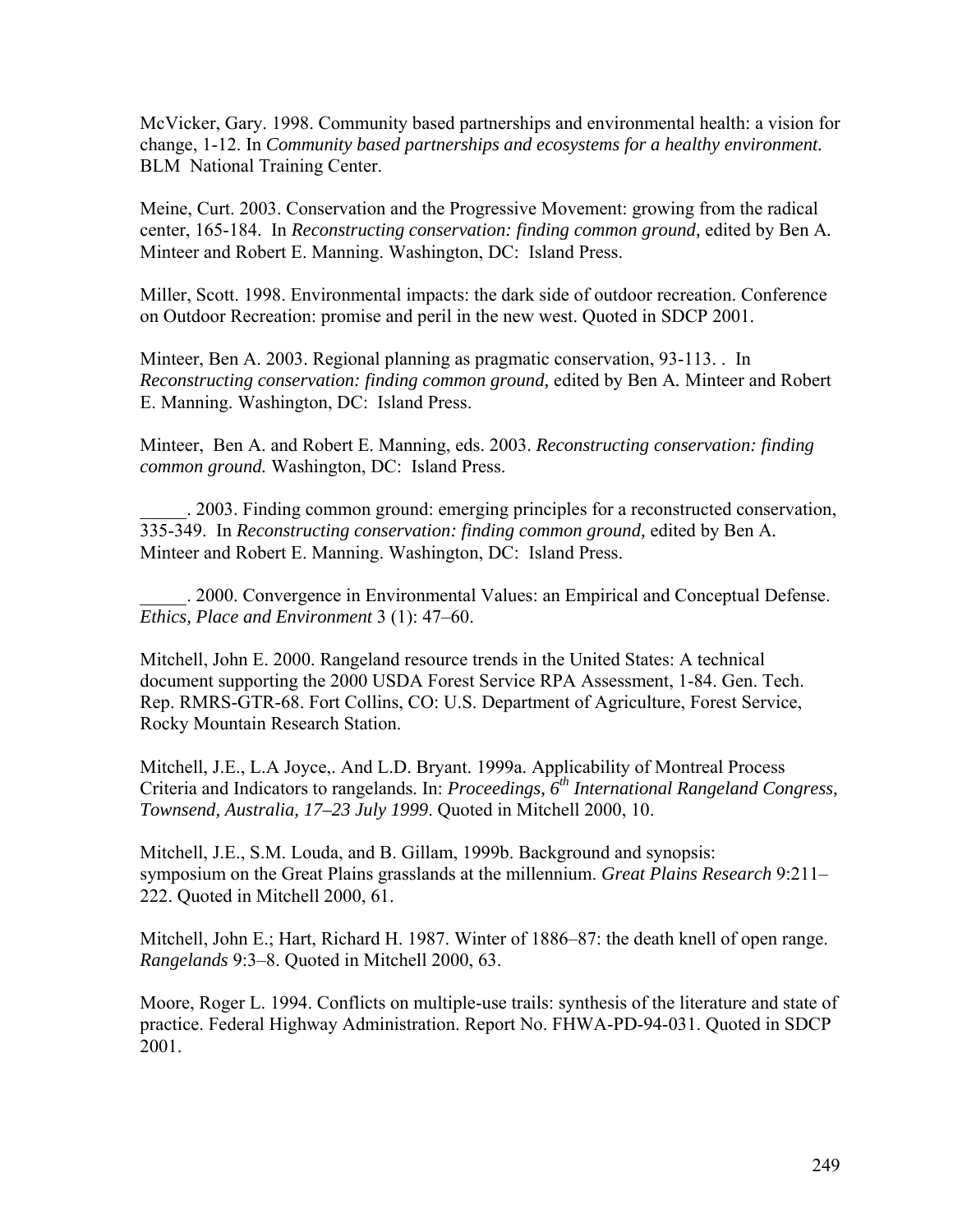Nash, Roderick. 1982. *Wilderness and the American mind*. 3rd ed. New Haven: Yale University Press. Quoted in Flather and Cordell 1995, 5.

Noos, R.F. and A. Y. Cooperrider. 1994. *Saving nature's legacy*. Island Press: Washington, DC.

Nabhan, G.P., and A.R. Holdsworth. 1999. State of the desert biome: uniqueness, biodiversity, threats and the adequacy of protection in the Sonoran bioregion. Tucson, Arizona: Arizona-Sonora Desert Museum. Quoted in Emanuel 2000.

National Outdoor Leadership School. 1996. *Leave no trace: outdoor skills and ethics: desert and canyon country.* Quoted in SDC 2001.

National Park Service. 2004. National Landmark FAQs. [http://www.nature.nps.gov/nnl/NNL\\_FAQ.htm\)](http://www.nature.nps.gov/nnl/NNL_FAQ.htm).

1999. Natural resources and recreation legislation. http[:www.nps.gov/legacy/leg](http://www.nps.gov/legacy/leg)

NPS/Rivers, Trails and Conservation Assistance Program (RTCAP). National Park expertise for locally led conservation. Brochure. Washington, DC: NPS.

National Shooting Sports Foundation. 1991. 1990 hunting frequency and participation study summary. NSSF, Danbury, Connecticut, USA. Quoted in Watkins 2000, 107.

Nelson, A.C. 1992. Characterizing exurbia. *Journal of Planning Literature* 6:350-368. Quoted in Theobald 2000.

Nelson, P.B. 1997. Migration, sources of income, and community change in the nonmetropolitan Northwest. *The Professional Geographer* 49: 418-430.

Nieland, Kaylene. 2005. Research examines effects of urbanization on farming. *Daily Nebraskan*. January 10, 2005.

North, D.C. 1990. *Institutions, institutional change, and economic performance*. New York: Cambridge University Press. Quoted in Berkes 1996.

Ochenski, George. 2005. Montana tells the federal government to butt out. *High Country News*: [April 18, 2005](http://www.hcn.org/servlets/hcn.Issue?issue_id=296)

Odell, E. and R. Knight. 2001. Songbird and medium-sized mammal communities associated with exurban development in Pitkin County, Colorado. *Conservation biology* 15: 1,143- 1,150. Quoted in Knight 2002.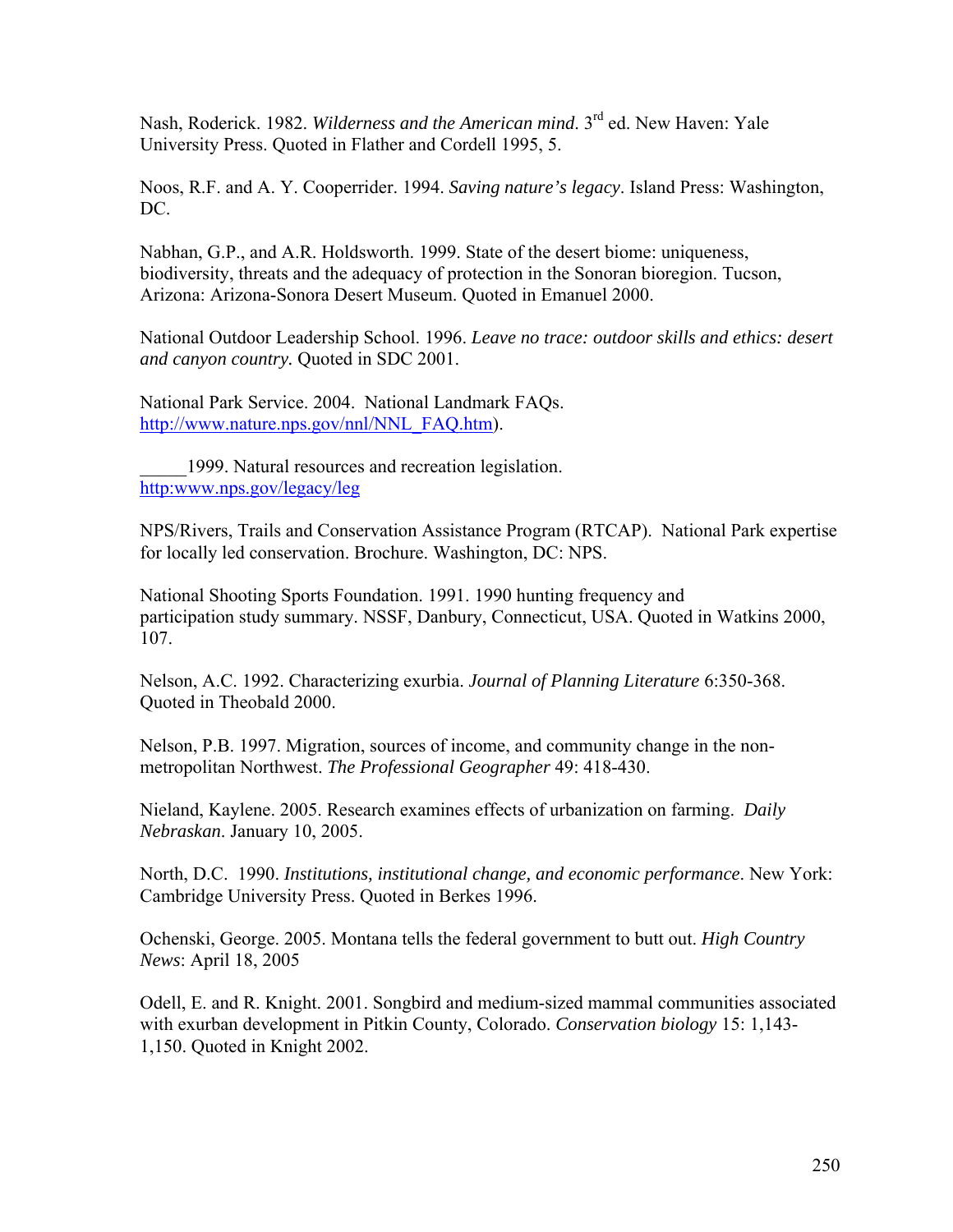Oelschlaeger, Max. 1995. Taking the land ethic outdoors: its implications for recreation. In *Wildlife and recreationists: coexistence through management and research,* edited b*y*  Richard L. Knight and Kevin J. Gutzwiller, 335-350. Washington, DC: Island Press.

Paruelo, José M.; Lauenroth, W.K. 1996. Relative abundance of plant functional types in grasslands and shrublands of North America. *Ecological Applications* 6:1212–1224. Quoted in Mitchell 2000, 44.

Pearson, M. 1993. The private parts of paradise. *Wilderness* (Spr): 20-27. Quoted in Theobald 2000.

Peck, Clint. 2004a. Block Management. *Beef:* November 1, 2004.

\_\_\_\_\_2004b. Grassland security. *Beef:* October 1, 2004.

Peterson, Jodi. 2005. Rollbacks on the range. *High Country News*: February 16, 2004.

\_\_\_\_\_.2004. New rules coming down for off-roaders. *High Country News*: August 2, 2004.

Pima County Parks and Recreation Department. 1996a. Memorandum: Adoption by ordinance of the revised Eastern Pima County Trail System Master Plan, August 29, 1996.

1996b. Memorandum: Staff report for Co8-96-11. Hiking, Bicycling, and Equestrian Trail Reservations (Chapter 18.69).

Quimby, Bill. 1992. Problem more serious than GAO report lets on. *The Tucson Citizen*: April 24, 1992.

Ream, C.H. 1979. Human-wildlife conflicts in backcountry: possible solutions, 153-163. In Recreational impacts on wildlands, edited by R. Ittner, D.R. Potter, and J.K. Agee. USDA Forest Service, Pacific Northwest Region. Seattle, WA. Quoted in SDCP 2001.

Reese, April 2005. The big buyout. *High Country News:* April 4, 2005.

Rocky Mountain National Park, Resources Management Division. 1993. Gateways to the 21<sup>st</sup> century. Workshop proceedings, Estes Park, CO. September 17-18, 1993.

Roper research. 2004. Outdoor Recreation In America 2003:Recreation's Benefits to Society Challenged. The Recreation Roundtable, 1225 New York Avenue, NW Washington, DC 20005. http://www.funoutdoors.com/files/ROPER%20REPORT%202004\_0.pdf

Roth, Mindy. October 18, 2000. Recreation Planner for the Coronado National Forest. Quoted in SDCP 2001.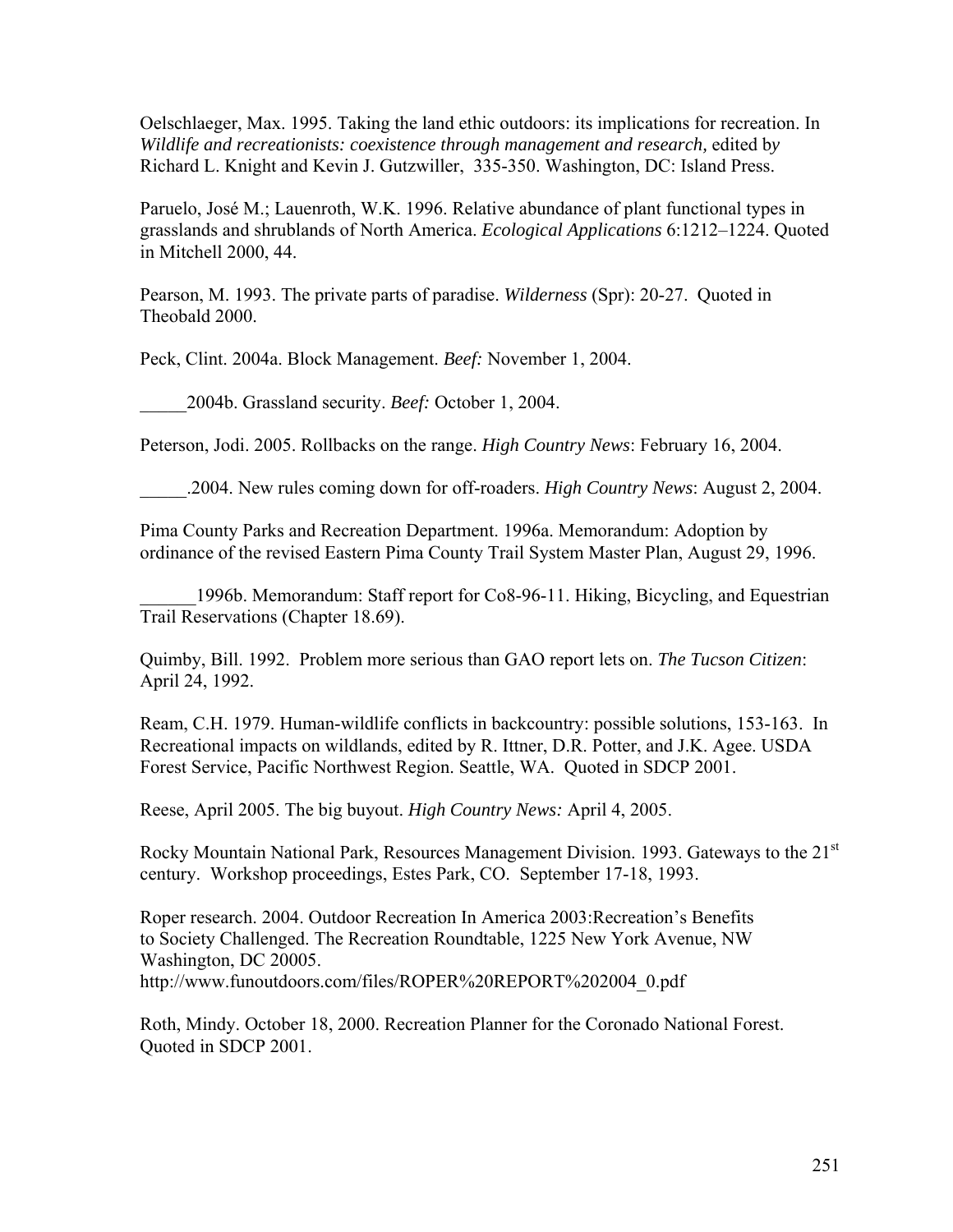Rottman, Susan J and Jeff Powell. 2003. Farm & Ranch Recreation Handbook. Cheyenne, WY RLS International. [www.uwyo.edu/ranchrecr.](http://www.uwyo.edu/ranchrecr)

Ruther, Sherry. 2001. Habitat specialist. Arizona Game and Fish Department. Pers. Commun. February 28. Quoted in SDCP 2001.

Safford, A.P.K. 1874. The territory of Arizona: a brief history and summary of the territory's acquisition, organization, and mineral, agricultural and grazing resources. Tucson: *The Arizona Citizen*, 17-18. Quoted in Clemensen 1987, 62.

Savory, Allan. 2002. Re-creating the west...one decision at a time, 155-170. In *Ranching west of the 100<sup>th</sup> meridian: culture, ecology and economics, edited by Richard L. Knight,* Wendell C. Gilgert and Ed Marston. Washington, DC: Island Press.

\_\_\_\_\_1988. *Holistic resources management*. Washington, DC: Island Press. Quoted in Wilkinson 1992.

Scaling, W. 1988. Developing opportunities for marketing rangeland. *Rangelands* 10:169- 60. Quoted in Sullins 2002.

Schama, S. 1995. *Landscape and memory*, pp. 6-7. New York: Knopf. Quoted in Stokowski 2003.

Schlesinger, W.H., J.F. Reynolds, G.L. Cunningham, L.F. Huenneke, W.M. Jarrell, R.A. Virginia, and W.G. Whitford. 1990. Biological feedbacks in global desertification. *Science*  247: 1043-1048. Quoted in Noss and Cooperrider 1994, 228.

Scott, R. 1999. Passing the buck: a comparison of state fish and wildlife agency funding and the economic value of wildlife-associated recreation. Izaak Walton League of America, Gaithersburg, Maryland, USA. Quoted in Watkins 2000, 3-4.

Sheridan, D. 1979. Off-road vehicles on public land. Council on Environmental Quality, U.S. Government Printing Office, Washington, DC. Quoted in Noss and Cooperrider 1992, 248).

Sheridan, T.E. 1995. *Arizona: a history.* Tucson: University of Arizona Press. Quoted in Hadley and Sheridan 1995, 113.

Skinner, Dave. 2004. Motorized recreation belongs in the backcountry. *High Country News*: May 10,2004.

Smith, Harold, Carlos Nagel, Luther Propst and Wendy Laird. 1995. International Sonoran Desert Alliance. In: Biosphere reserves in action: case studies of the American experience. Department of State Publication 10231, Bureau of Oceans and International Environmental and Scientific Affairs: 37-44. Quoted in Anderson, 1997, 121.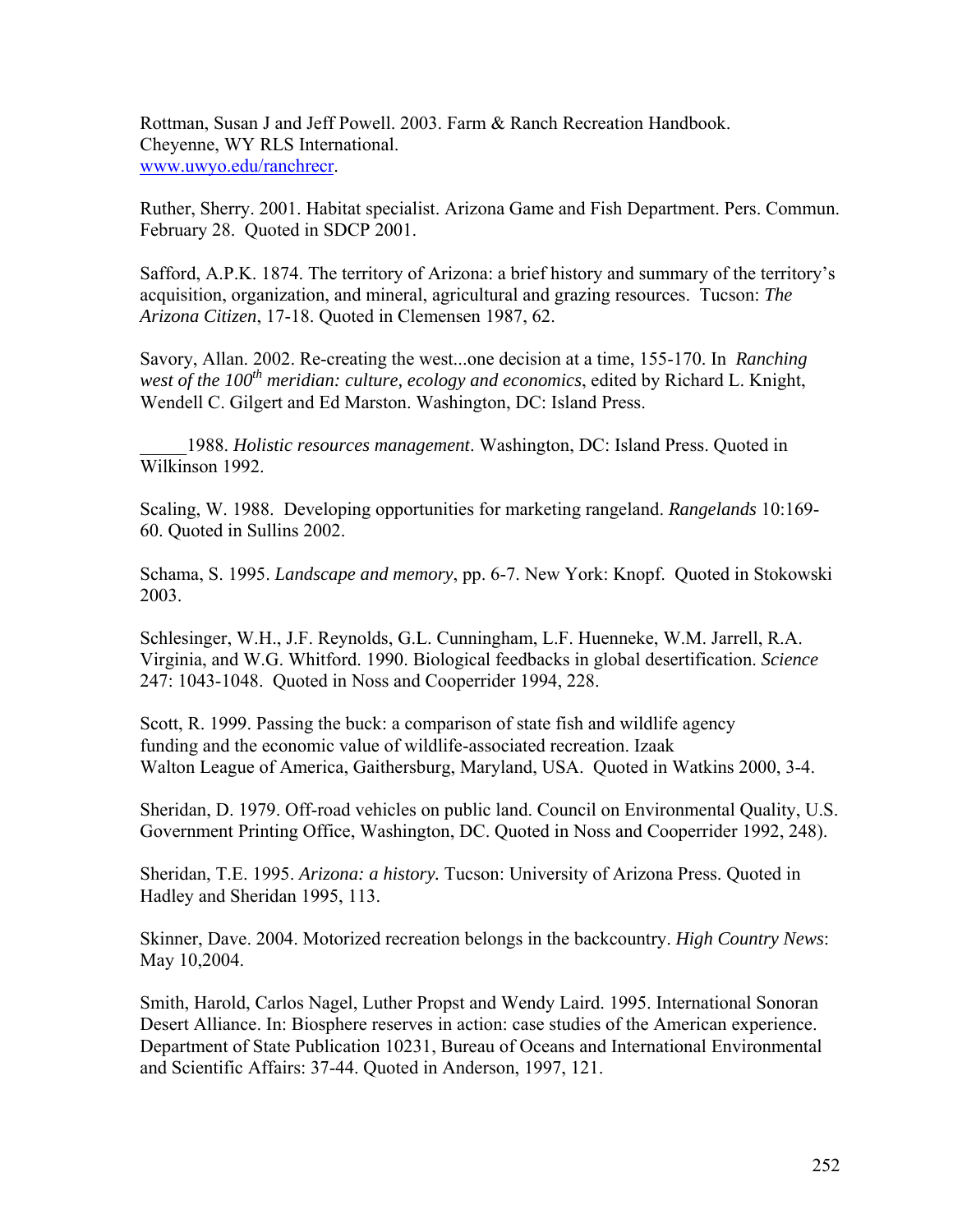Smith, Van. 1991. Protecting rivers, trails, and greenways reap economic returns. *Exchange.* Quoted in SDCP 2001.

Sportsmen's access MOU. 2003. Sportsmen's access to federal public lands memorandum of understanding to promote improved access to federal public lands for hunters and anglers 2003, a memorandum of understanding.

http://www.fws.gov/huntingandfishing/pdf/SportsmensAccessMOU.pdf)

Sonoran Desert Conservation Plan. 2005. Sonoran Desert Conservation Plan. Home site web page. <http://www.pima.gov/cmo/sdcp/intro.html>

\_\_\_\_\_.2002. Ranching and agriculture E.I.S. issue paper. <http://www.pima.gov/cmo/sdcp/reports/d27/06RANC.PDF>

\_\_\_\_\_.2001. Report on: Recreational impacts in Eastern Pima County. <http://www.pima.gov/cmo/sdcp/reports/d17/065REC.PDF>

\_\_\_\_\_ 1999. Sonoran desert conservation plan steering committee education session, August 14, 1999. <http://www.co.pima.az.us/cmo/sdcp/sdcp2/ses/ses4.html#anchor523893>

Sonoran Institute. 2005. Working landscapes program. [http://www.sonoran.org/programs/si\\_wl\\_program.html](http://www.sonoran.org/programs/si_wl_program.html)

Souza, Christine. 2004. Ranchers are dedicated to improving the environment. *California Country* (27) 2: 27-30.

\_\_\_\_\_. 2004. Partnership leads to benefits for agriculture, wildlife. *California Country* (27)  $2.27 - 29$ 

Southeastern Arizona Natural Resource Conservation Districts and Coronado Resource Conservation and Development Area, Inc. 2004. *Rural living in Southeastern Arizona*. United States Department of Agriculture/Natural Resources Conservation Service.

Starrs, Paul F. 2002. Ranching: an old way of life in the new west, 3-32. In *Ranching west of the 100th meridian: culture, ecology and economics*, edited by Richard L. Knight, Wendell C. Gilgert and Ed Marston. Washington, DC: Island Press.

Stein, G. 1995. (Originally published 1936). *The geographical history of America.* Baltimore: John Hopkins University Press. Pp 45-46. Quoted in Starrs 2002.

Stevens, T. H., D. Dennis, D. Kittredge, and M. Rickenbach. 1999. Attitudes and preferences toward co-operative agreements for management of private forestlands in the North-eastern United States. *Journal of Environmental Management* 55: 81–90.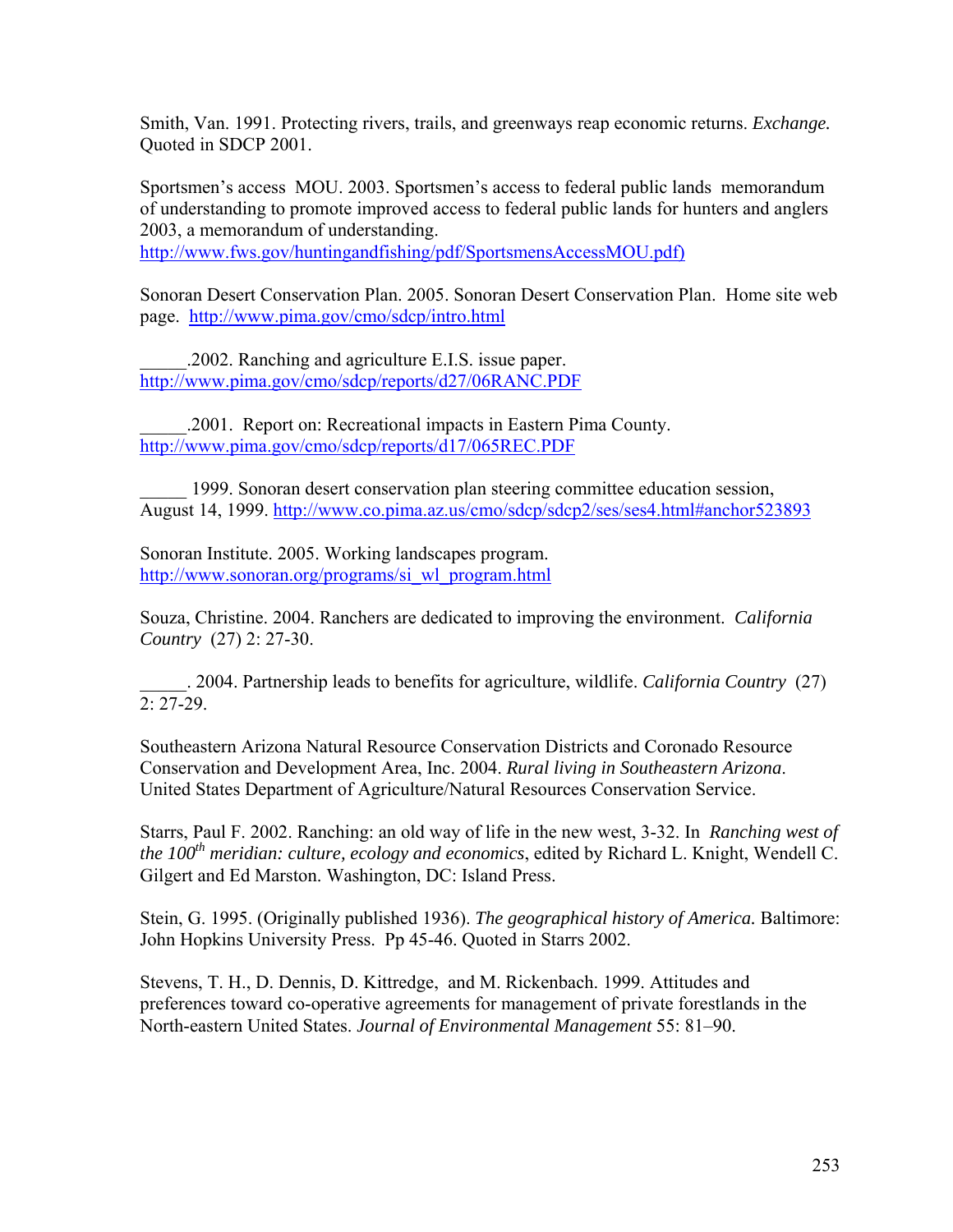Stokowski, Patricia A. 2003. Community values in conservation, 279-295. In *Reconstructing conservation: finding common ground,* edited by Ben A*.* Minteer and Robert E. Manning. Washington, DC: Island Press.

Sulak, Adriana and Lynn Huntsinger. 2002. The Importance of Federal Grazing Allotments to Central Sierran Oak Woodland Permittees: A First Approximation. USDA Forest Service Gen. Tech. Rep. PSW-GTR-184. 2002.

[http://www.fs.fed.us/psw/publications/documents/gtr-184/004\\_Sulak.pdf#xml=http](http://www.fs.fed.us/psw/publications/documents/gtr-184/004_Sulak.pdf#xml=http)

Sullins, Martha J., David T. Theobald, Jeff R. Jones, and Leah M. Burgess. 2002. Lay of the land: ranch land and ranching, 25-32. In *Ranching west of the 100th meridian: culture, ecology and economics*, edited by Richard L. Knight, Wendell C. Gilgert and Ed Marston. Washington, DC: Island Press.

Sundt, Peter. 2002. The statistical power of rangeland monitoring data: a range consultant shares his thoughts on when numbers are really justified --and when they aren't. *Rangelands* (24) 2: 16-20.

Sundt, Peter and Peter Warren. 1997. A paper, "Rangeland vegetation monitoring: recommendations by the Malpai Borderlands Group". August, 1997.

Swarbrick, Bonnie. October 2000. Personal communication. Outdoor recreation planner, Buenos Aires National Wildlife Refuge.

Theobald, David M. 2000. Fragmentation by inholdings and exurban development, pp. 155- 174. In *Forest fragmentation in the Southern Rocky Mountains*, edited by Richard L. Knight, Frederick W. Smith, Steven W. Buskirk, William H. Romme, and William L. Baker. CO: University Press of Colorado.

Thomas, Heather Smith. 1985. Guest essay: a rancher argues cattle grazing helps everyone. High County News, p 14. December 23. Quoted in Wilkinson 1992, 106.

Tikka, Päivi M. and Pekka Kauppi. 2003. Introduction to special issue: Protecting nature on private land––from conflicts to agreements. *Environmental Science and Policy* 6: 193-194.

Tobin, Mitch. 2005. Despite soaring growth, Southwest uses less water. *Arizona Daily Star*. 27.January. A:1, 7.

\_\_\_\_\_.2005. Rancher's suit puts enviros on defense. *Arizona Daily Star*. 12.January. <http://www.dailystar.com/dailystar/metro/56576.php>

\_\_\_\_\_ 2004. Wildfire scorches up to 50 acres. *Arizona Daily Star*. 29 May. B:5. Thompson, Paul B. 2003. Expanding the conservation tradition: the agrarian vision, 77-92. In *Reconstructing conservation: finding common ground,* edited by Ben A*.* Minteer and Robert E. Manning. Washington, DC: Island Press.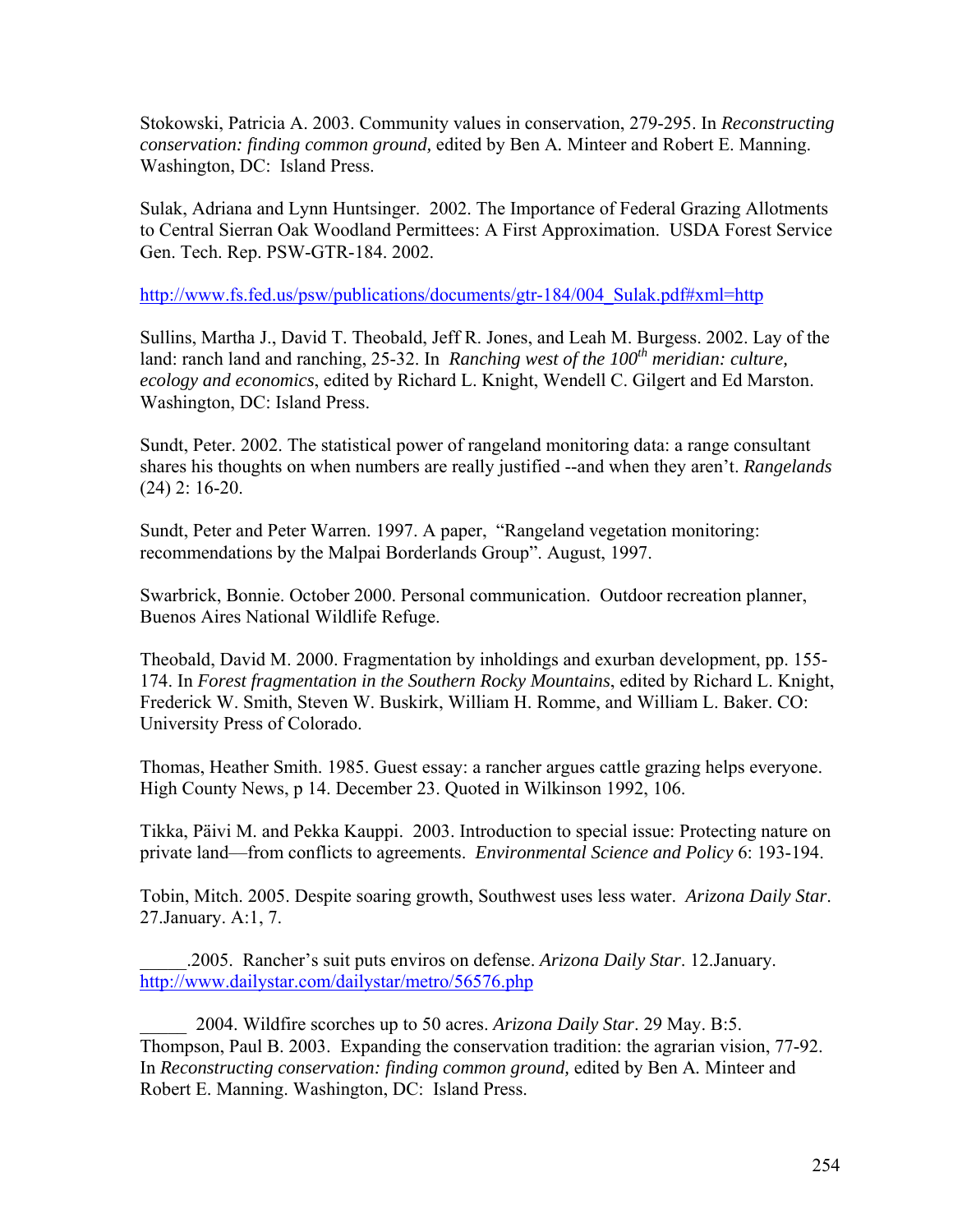Trail Access Citizen Advisory Committee. 1976. A trail access plan for the Tucson metropolitan area. Unpub. report by James D. Lynch and Bill Mosher.

Tuohy, Liz. 1998. Leave no trace outdoor skills and ethics: caving. *Leave No Trace Skills and Ethics Series* Vol. 14. Quoted in SDCP 2001.

Turner, Raymond M. 1990. Long-term vegetation change at a fully protected Sonoran desert site. *Ecology* 71: 464–477. Quoted in Mitchell 2000, 44.

Tyler, Brad. 2002. Department of ranch management: Is Texas parks and Wildlife giving up on public lands? *The Texas Observer*: 3/15/2002.

U.S. Census Bureau. 2005. Arizona quick facts. <http://quickfacts.census.gov/qfd/states/04/0477000.html>

\_\_\_\_\_.1998. Projections of the total population of states. Population paper listing #47, Populations projections for states, by age, sex, race, and Hispanic origin: 1995 to 2025. Quoted in Theobold 2000.

U.S. Congress, Senate: Committee on public lands and Surveys. Hearings I: 45, 147. Quoted in (Clemensen 1987, 66).

USDA/ Economic Research Service. 1994. Agricultural resources and environmental indicators. Agricultural Handbook No. 705. Washington, DC. Quoted in Mitchell 2000, 24.

USDA/Farm Service Agency (FSA). 1997. The conservation reserve program, 1-40. PA-1603.

USDA/ Forest Service (FS). December 2004. *Principles of obtaining and interpreting utilization data on Southwest rangelands*, discussion paper, 1-9.

\_\_\_\_\_.? Local economies, chapter 3. http://www.fs.fed.us/... policy/gunn\_travel/ch3\_economies.pdf

\_\_\_\_\_. 2000. The recreation agenda. USDA Service Report FS-691. Quoted in SDCP 2001.

\_\_\_\_\_.1997. Report of the United States on the criteria and indicators for the sustainable management of temperate and boreal forests to the Montreal Process Working Group. Unpublished report available from Strategic Planning and Resource Assessment Staff, P.O. Box 96090, Washington, DC 20090. Nine chapters, various number of pages. Quoted in Mitchell 2000, 55.

\_\_\_\_\_\_1989. *An analysis of the land base [situation](http://www.nhq.nrcs.usda.gov/NRI/1997/summary_report/original/contents.html) in the United States: 1989-2000*. Fort Collins: Rocky Mountain Forest and Range Experiment Station. Quoted in Sullins et al., 2002.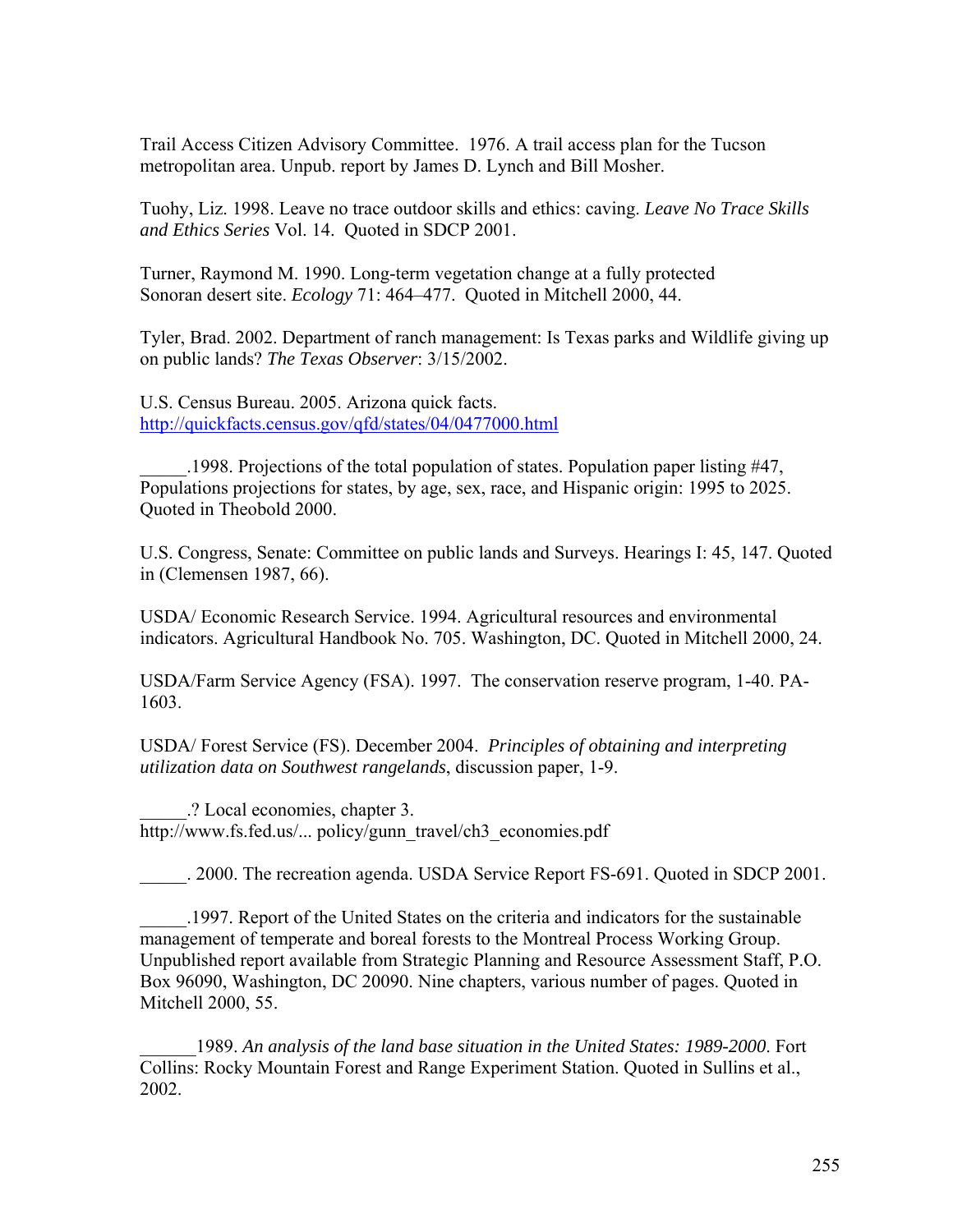USDA/FS/Department of the Interior(DOI)/BLM, Fish and Wildlife Service (FWS). 2003. Sportsmen's access to federal public lands memorandum of understanding: to promote improved access to federal public lands for hunters and angler. <http://www.fws.gov/huntingandfishing/pdf/SportsmensAccessMOU.pdf>

USDA/National Agriculture Statistics Service. 2004. 2002 Census of Agriculture. Vol. 1, Chapter 2: U.S. State Level Data. <http://www.nass.usda.gov/census/census02/volume1/us/index2.htm>

\_\_\_\_\_. 2004. 2002 Census of Agriculture State Profile Arizona. <http://www.nass.usda.gov/census/census02/profiles/az/cp99004.PDF>

\_\_\_\_\_\_. 1999. 1997 Census of Agriculture. Table 14 Cattle and calves-inv & sales: Arizona, Pima County. Cornell University Library. <http://agcensus.mannlib.cornell.edu/show2.php>

\_\_\_\_\_. 1999. Agricultural statistics 1998. Compact disc. Washington, DC:U.S. Government Printing Office. Quoted in Mitchell 2000, 24.

USDA/ Resources Conservation Service ( NRCS). c.2000. Conservation in the West: a strategic plan 2003-2007, 3-96.

\_\_\_\_\_\_\_\_. 1997. National resources inventory, 1982-1997. [\[http://www.nhq.nrcs.usda.gov/NRI/1997/summary\\_report/original/contents.html\].](http://www.nhq.nrcs.usda.gov/NRI/1997/summary_report/original/contents.html) Quoted in Sullins, 2002.

\_\_\_\_\_. 1996. America's private land: a geography of hope. Washington, DC. Natural Resources Conservation Service. Quoted in Knight 2002b.

USDI. 2004. Secretary Norton Says States, Counties and Tribes Should Have a Stronger Role in Land Use Planning Decisions. News release, 19 July.<http://www.doi.gov/news/040719a>

USDI/ BLM. 2004. Recreation challenges in Arizona: from remote to urban how BLM is meeting one challenge. *Arizona desert digest*, Spring,1:1-3.

\_\_\_\_\_.2003. Public rewards from public lands. Washington, DC: Office of Public Affairs.

\_\_\_\_\_.2002. Proposed Las Cienegas resources management plan and final environmental impact statement. Report by the Tucson Field Office, Arizona State Office.

\_\_\_\_\_.1999. Spokane District Duffy Creek allotment management plan and environmental assessment.

\_\_\_\_\_.[1998a. Annual Accountability Report - Bureau of Land Management Highlights](http://www.firstgov.gov/fgsearch/resultstrack.jsp?sid=129708448&url=http://www.doi.gov/pfm/acct98/high_blm.html). [http://www.doi.gov/pfm/acct98/high\\_blm.html](http://www.doi.gov/pfm/acct98/high_blm.html)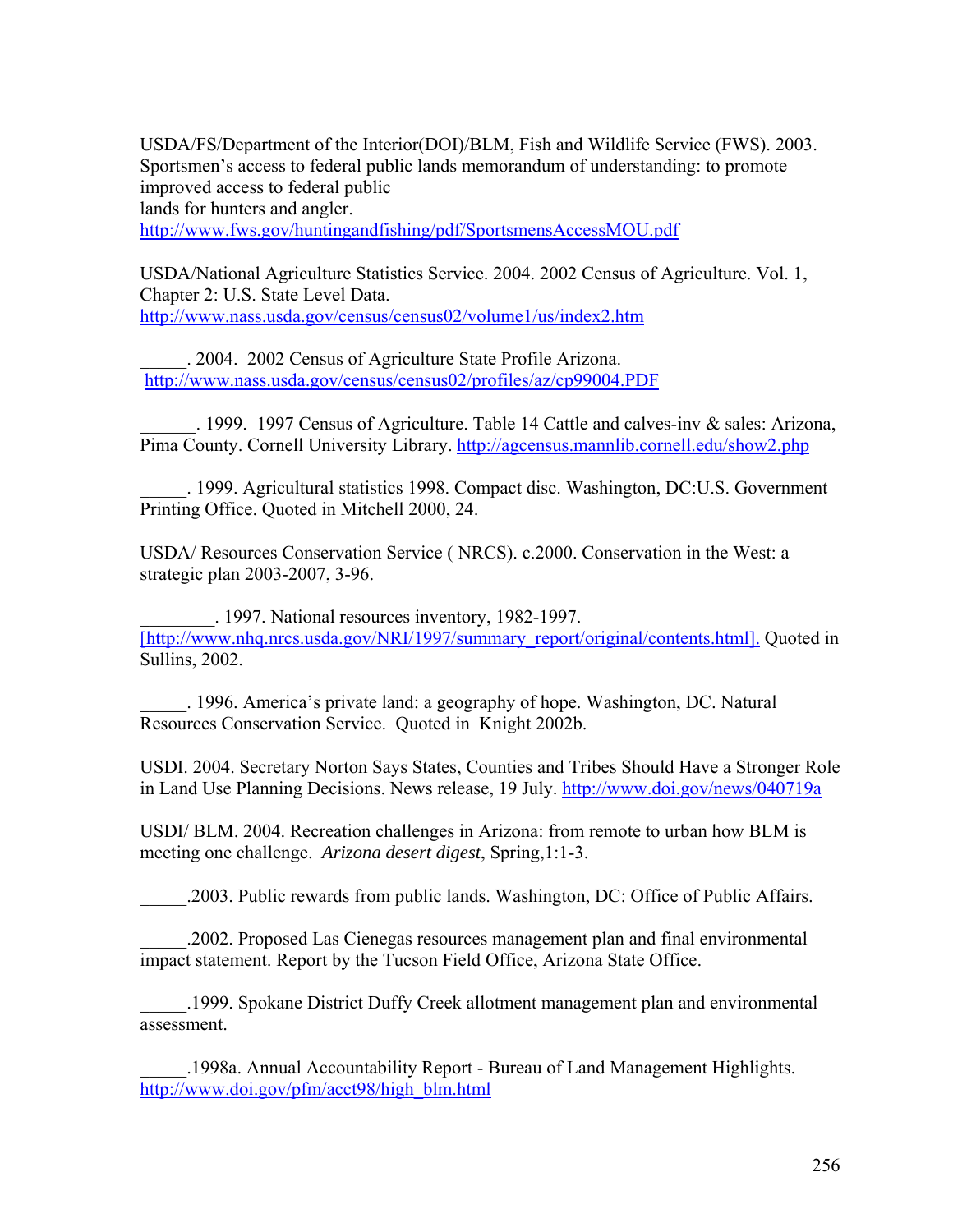\_\_\_\_\_\_.1998b. Community based partnerships and ecosystems for a healthy environment. BLM National Training Center.

\_\_\_\_\_\_.1998c. Recreational Handbook: Chapter 6: Insurance and the OHV Community: 6-  $\overline{2-6-34}$ .

\_\_\_\_\_\_.1995a.. TR 4400-7 Rangeland monitoring analysis, interpretation and evaluation. Quoted in USDA/FS 2004.

\_\_\_\_\_\_.1995b.. Arizona standards for rangeland health and guidelines for grazing administration. [http://www.az.blm.gov/mines/3809/AZS\\_n\\_G.pdf](http://www.az.blm.gov/mines/3809/AZS_n_G.pdf)

USDI/BLM/SI. 2001. *A desktop reference guide to collaborative community-based planning.* Bureau of Land Management and the Sonoran Institute.

USDI/ Fish and Wildlife Service (FWS) and US Department of Commerce, Bureau of the Census. 1997. *1996 National Survey of Fishing, Hunting, and Wildlife-Associated Recreation.* U.S. Department of the Interior, Washington, DC. 115 pp. Quoted in Congressional Sportsmen's Foundation and the Wildlife Management Institute 2002.

USDI/NPS. 2002. Appropriation: land acquisition. [http://data2.itc.nps.gov/budgetweb/fy2002/LASA\\_FLA.pdf](http://data2.itc.nps.gov/budgetweb/fy2002/LASA_FLA.pdf) 

\_\_\_\_\_\_\_\_\_2002. Land acquisition and state assistance/federal land acquisition. [http://data2.itc.nps.gov/budgetweb/fy2002/LASA\\_FLA.pdf](http://data2.itc.nps.gov/budgetweb/fy2002/LASA_FLA.pdf)

\_\_\_\_\_\_\_\_ 2001. Land acquisition and state assistance. [http://data2.itc.nps.gov/budgetweb/fy2001/LASA\\_FLA.pdf](http://data2.itc.nps.gov/budgetweb/fy2001/LASA_FLA.pdf)

\_\_\_\_\_\_\_\_\_.1992. Study of Civil War sites in the Shenandoah Valley of Virginia, pursuant to public law 101-628.

<http://www.cr.nps.gov/hps/abpp/shenandoah/svs0-1.html>

USDI/U.S. Fish and Wildlife Service (USFWS). 2003. 2001 National and state economic impacts of wildlife watching: Addendum to the 2001 National Survey of Fishing, Hunting and wildlife-associated recreation. Report by James Caudill. U.S. Fish and Wildlife Service Division of Economics, Arlington VA.

http://www.iafwa.org/Attachments/nat\_survey2001\_economics.pdf

\_\_\_\_\_\_\_\_\_1993-2000. *Recreational Fisheries Stewardship Initiative.*  <http://sfbpc.fws.gov/contents.htm>

\_\_\_\_\_\_\_\_\_.1998. 1996 national and state economic impacts of wildlife watching. U.S. Fish and Wildlife Service, Division of Economics. Quoted in Watkins 2000.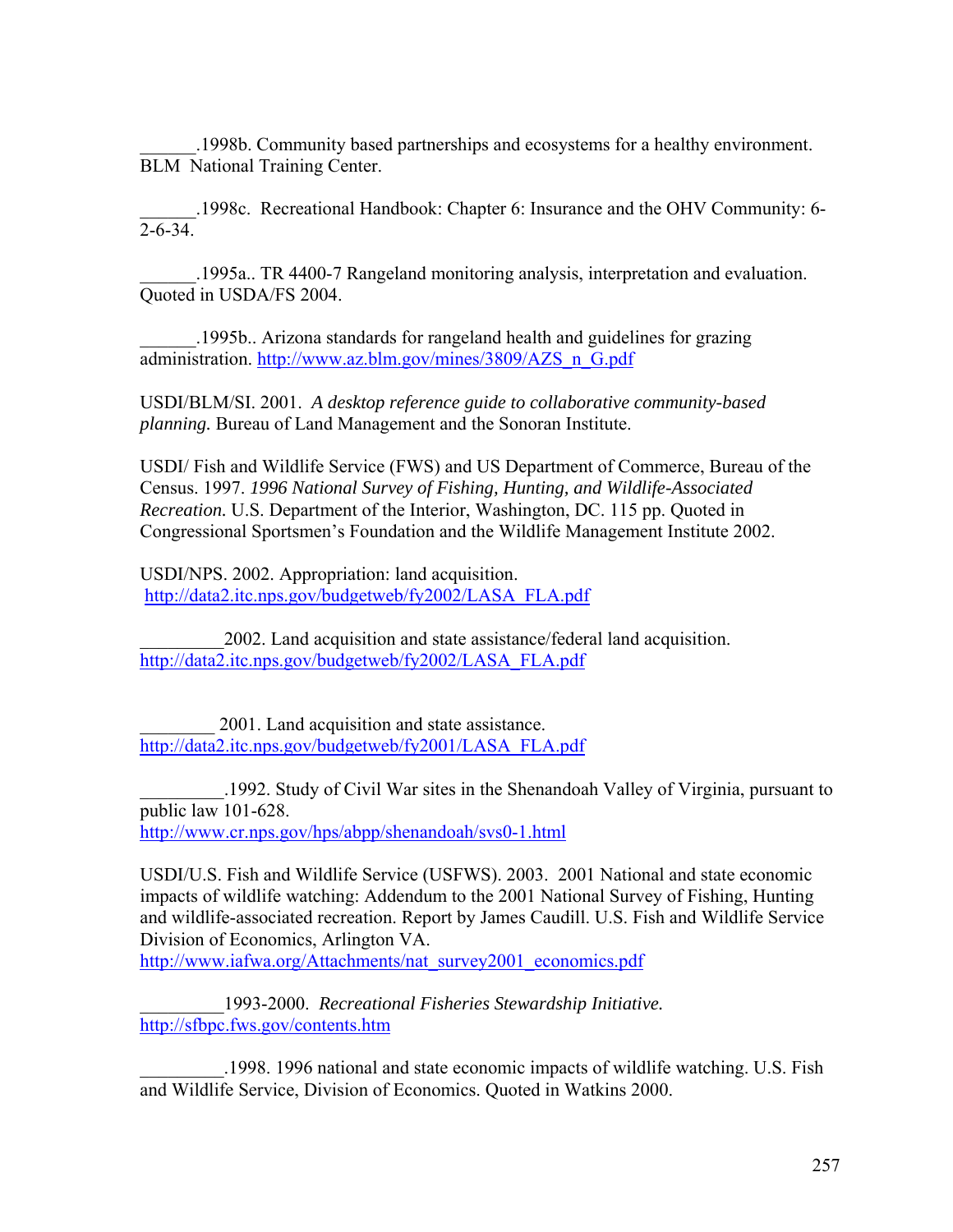\_\_\_\_\_\_\_\_\_.1997. Program update - fall 1997. U.S. Fish and Wildlife Service, Division of Federal Aid .Quoted in Watkins 2000, 134.

\_\_\_\_\_\_\_\_ 1992. Nineteen ninety-one preliminary findings of the national survey of fishing, hunting, and wildlife-associated recreation. Washington, DC: United States Fish and Wildlife Service. Quoted in Larson 1985.

1988. 1985 national survey of fishing, hunting, and wildlife associated recreation. Washington, DC: US Department of the Interior, Fish and Wildlife Service. Quoted in Flather and Cordell 1995.

U.S. Fish and Wildlife Service (USFWS)/DOI. July 2002. <http://refuges.fws.gov/roads/ResourcePaper.pdf>

United States General Accounting Office (GAO). 1999. The Forest Service's evolving mission. Report to the Chairman, Subcommittee on Forests and Public Land Management, Committee on Energy and Natural Resources, U. S. Senate. GAO/RCED-99-166.

\_\_\_\_\_. Recreation fees: comments on the federal lands recreation enhancement act, H.R. 3283. , G[AO-04-745T](http://www.gao.gov/new.items/d04745t.pdf).

\_\_\_\_\_.1992. Federal lands: reasons for and effects of inadequate public access. RCED-92- 116BR**.**

http://archive.gao.gov/d32t10/146394.pdf - 2716.5KB

\_\_\_\_\_.1991a. Forest Service: difficult choices face the future of the recreation program : RCED-91-115. http://archive.gao.gov/t2pbat8/143648.pdf - 2947.9KB

\_\_\_\_\_.1991b. Rangeland Management: BLM's hot desert grazing program merits reconsideration. GAO/RCED-92-12.

\_\_\_\_\_. 1990. Unauthorized Activities Occurring on Hardrock Mining Claims . Report to the Chairman, Subcommittee on Mining and Natural Resources, RCED-90-111.

Van Tassell, Larry W.; Bartlett, E. Tom; Mitchell, John E. 1999. Regional comparisons of factors influencing the demand for grazed forages, 1-9. In *Grazing land economics and policy* edited by E.T. Bartlett, and Larry W. Van Tassell . Western Regional Publication. Fort Collins, CO: Colorado Agricultural Experiment Station. Quoted in Mitchell 2000, 61.

Van Vuren, D. 1982. Comparative ecology of bison and cattle in the Henry Mountains, Utah, 449-457. In *Wildlife-livestock relationships symposium: proceedings 10.* University of Idaho, Forest, Wildlife and Range Experiment Station, Moscow, ID. Quoted in Noss and Cooperrider, 1982, 240.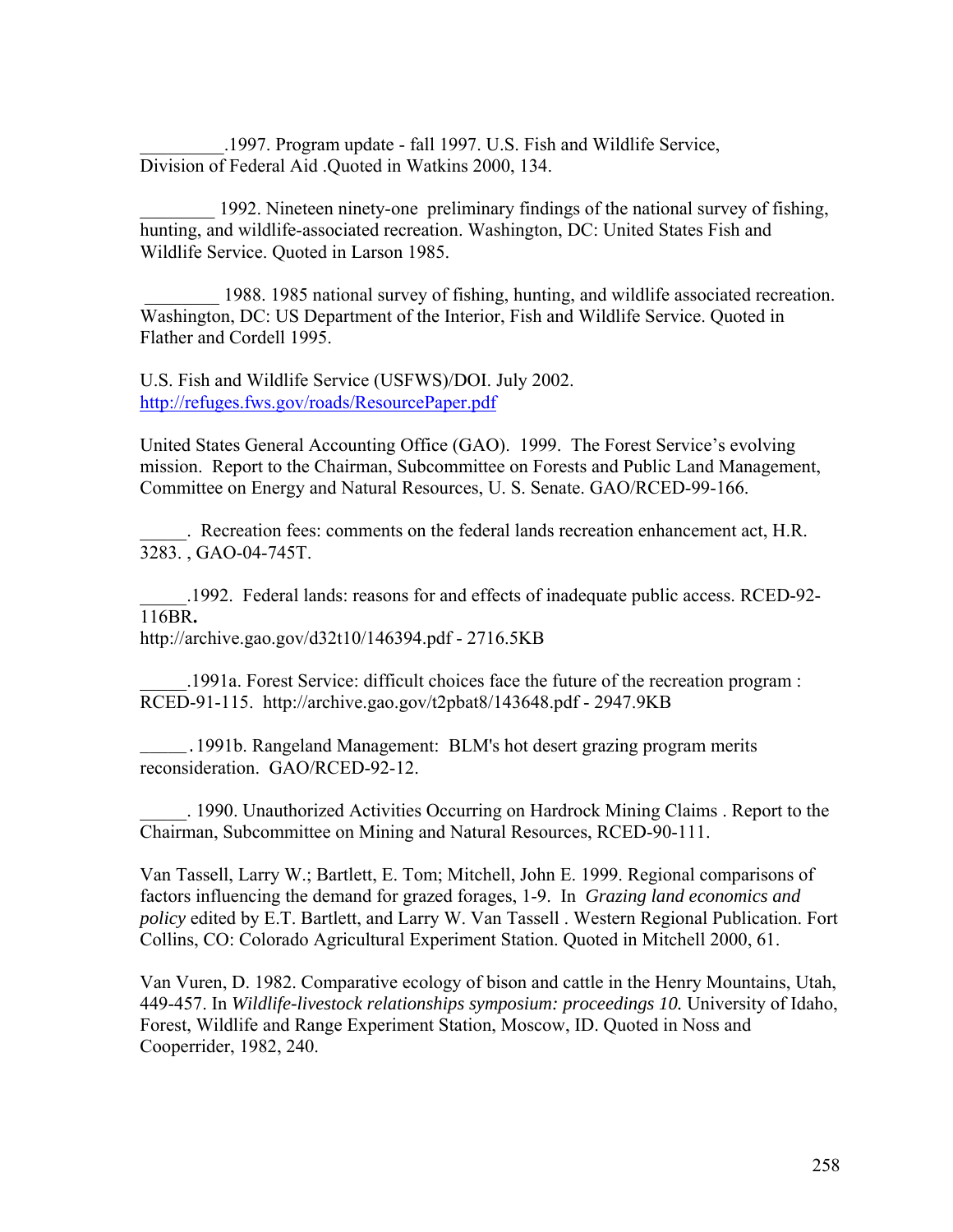Vavra, Martin; William A Laycock, and Rex D. Pieper, eds. 1994. *Ecological implications of livestock herbivory in the West.* Denver, CO: Society for Range Management. Quoted in Mitchell 2000, 61.

Venture Partners in Stewardship. Making greenways more colorful. Session notes, November, 2003 Conference, Los Angles. http://partnerships2003.nps.gov/about.htm

Vivanco, Luis A. 2003. Conservation and culture, genuine and spurious, 57-74. In *Reconstructing conservation: finding common ground,* edited by Ben A*.* Minteer and Robert E. Manning. Washington, DC: Island Press.

Wagner, Angie. 2005. Fading hunt: Busy lives and urbanized land lead to dip in hunting; states recruit young. Associated Press. ESPN. espn.go.com/outdoors/hunting/ s/c\_fea\_fading\_hunt\_AP1\_busy-lives.html

Wald, Johanna. 2004. *High Country News* (36) 8: 20.

Walsh, R. et al. 1994. Recreation value of open space. Department of Agricultural and Resource Economics and Routt County Extension Office, Cooperative Extension Publication XCM-167. Fort Collins: Colorado State University. Quoted in Brunson and Wallace 2002.

Watkins, J. R. 2000. Values, priorities and performance in the management of Virginia's fish and wildlife resources; a comparative study between internal and external constituents of the Virginia Department of Game and Inland Fisheries. Masters thesis. Science., Virginia Polytechnic Institute and State University.

Weaver, T., D. Dale and T. Hartley. 1979. The relationship of trail condition to use, vegetation, user, slope, season and time. Seattle Wildland Conference. Quoted in Hester et al 1999.

Weeks, W. 2002. Cloudy sky over the range: whose home and why it matters, 219-231. In *Ranching west of the 100th meridian: culture, ecology and economics*, edited by R.L. Knight, W.C. Gilgert and E. Marston. Washington, DC: Island Press.

\_\_\_\_\_.1996. Beyond the ark: tools for an ecosystem approach to conservation. Washington, DC: Island Press. Quoted in Knight 2002b.

Weinstein, M. 1978. Impact of off-road vehicles on avifauna of Afton Canyon. US Bureau of Land Management. CA-060-2734. Quoted in SDCP 2001.

Westra, Laura. 1998. *Living in integrity: a global ethic to restore a fragmented earth.*  Lanham, Md. Rowman & Littlefield.

Widner, Carolyn and Dr. Jeffrey Marion. 1994. Horse impacts: research findings and their implications. *Master Network*, No. 5.